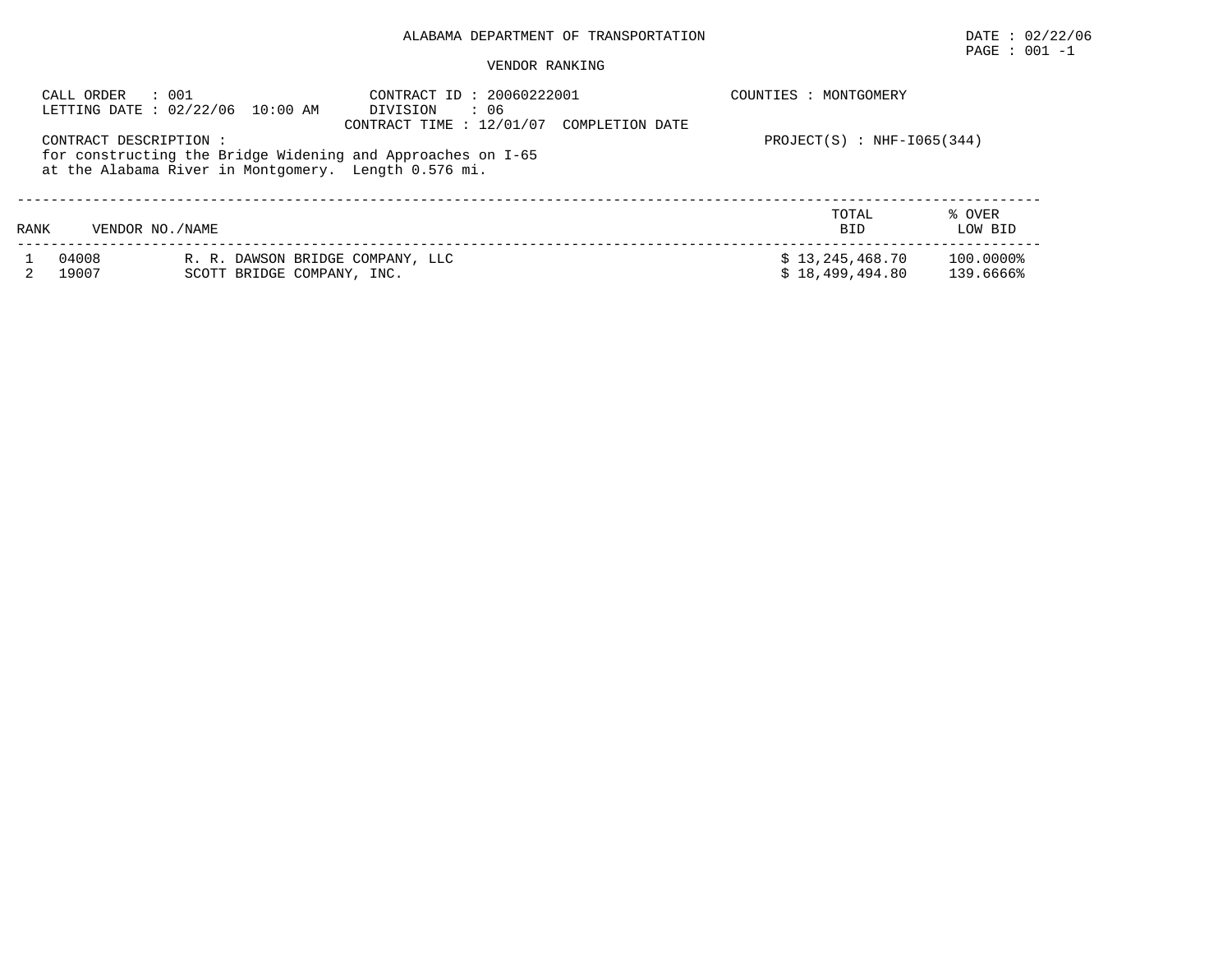| ALABAMA DEPARTMENT OF '<br>'IRANSPORTATION | DATE.<br>02,<br>22/06<br>the contract of the contract of the contract of the contract of the contract of the contract of the contract of |
|--------------------------------------------|------------------------------------------------------------------------------------------------------------------------------------------|
|                                            | 001<br>PAGE<br>$\sim$                                                                                                                    |

| CALL ORDER<br>$\cdot$ 001<br>LETTING DATE : 02/22/06 10:00 AM                                 |              |      | CONTRACT ID: 20060222001<br>: 06<br>DIVISION                            |           |                        | COUNTIES : MONTGOMERY |            |        |
|-----------------------------------------------------------------------------------------------|--------------|------|-------------------------------------------------------------------------|-----------|------------------------|-----------------------|------------|--------|
|                                                                                               |              |      | $(1)$ 04008<br>$R. R.$ DAWSON BRIDGE COMPANY SCOTT BRIDGE COMPANY, INC. |           | $(2)$ 19007            |                       |            |        |
| LINE NO / ITEM CODE / ALT<br>ITEM DESCRIPTION                                                 | OUANTITY     |      | UNIT PRICE                                                              | AMOUNT    | UNIT PRICE             | AMOUNT                | UNIT PRICE | AMOUNT |
| SECTION 0001 Total                                                                            |              |      |                                                                         |           |                        |                       |            |        |
| 0010 206A050<br>Removal Of Old Bridge, Partial, Station<br>$304+44$ (SBL & NBL)               |              | LUMP | 300000.00000                                                            | 300000.00 | 740000.00000           | 740000.00             |            |        |
| 0020 206C002<br>Removing Concrete Slope Paving                                                | 240.000 SQYD |      | 20.00000                                                                | 4800.00   | 10.50000               | 2520.00               |            |        |
| 0030 206D001<br>Removing Guardrail                                                            | 568.000 LF   |      | 5.00000                                                                 | 2840.00   | 2.00000                | 1136.00               |            |        |
| 0040 206D008<br>Removing Retaining Wall                                                       | 38.000 LF    |      | 27.00000                                                                | 1026.00   | 63.00000               | 2394.00               |            |        |
| 0050 206E008<br>Removing Guardrail End Anchor (All Type                                       | 8.000 EACH   |      | 500.00000                                                               | 4000.00   | 300.00000              | 2400.00               |            |        |
| 0052 206E020<br>Removing Existing Overhead Sign<br>Structure                                  | $1.000$ EACH |      | 8690.00000                                                              | 8690.00   | 14650.00000            | 14650.00              |            |        |
| 0060 210A000<br>Unclassified Excavation                                                       | 515.000 CUYD |      | 20,00000                                                                | 10300.00  | 42.00000               | 21630.00              |            |        |
| 0070 214A000<br>Structure Excavation                                                          | 127.000 CUYD |      | 35.00000                                                                | 4445.00   | 42.00000               | 5334.00               |            |        |
| 0080 214B001<br>Foundation Backfill, Commercial                                               | 24.000 CUYD  |      | 35.00000                                                                | 840.00    | 37.00000               | 888.00                |            |        |
| 0090 215A000<br>Unclassified Bridge Excavation                                                | 1140.000     | CUYD | 35.00000                                                                | 39900.00  | 21.55000               | 24567.00              |            |        |
| 0100 215B000<br>Cofferdams Or Sheeting And Shoring,<br>Station 304+44                         |              | LUMP | 75000.00000                                                             |           | 75000.00 1333069.00000 | 1333069.00            |            |        |
| 0110 230A000<br>Roadbed Processing                                                            | 4.000 RBST   |      | 1100.00000                                                              | 4400.00   | 2400.00000             | 9600.00               |            |        |
| 0120 301A004<br>Crushed Aggregate Base Course, Type B,<br>Plant Mixed, 4" Compacted Thickness | 316.000 SOYD |      | 15.40000                                                                | 4866.40   | 14.50000               | 4582.00               |            |        |
| 0130 301A012<br>Crushed Aggregate Base Course, Type B,<br>Plant Mixed, 6" Compacted Thickness | 802.000 SOYD |      | 15.40000                                                                | 12350.80  | 14.50000               | 11629.00              |            |        |
| 0140 327E000                                                                                  | 160.000 TON  |      | 78.10000                                                                | 12496.00  | 72.00000               | 11520.00              |            |        |
| Permeable Asphalt Treated Base<br>0150 401A000<br>Bituminous Treatment A                      | 802.000 SOYD |      | 1,10000                                                                 | 882.20    | 1,00000                | 802.00                |            |        |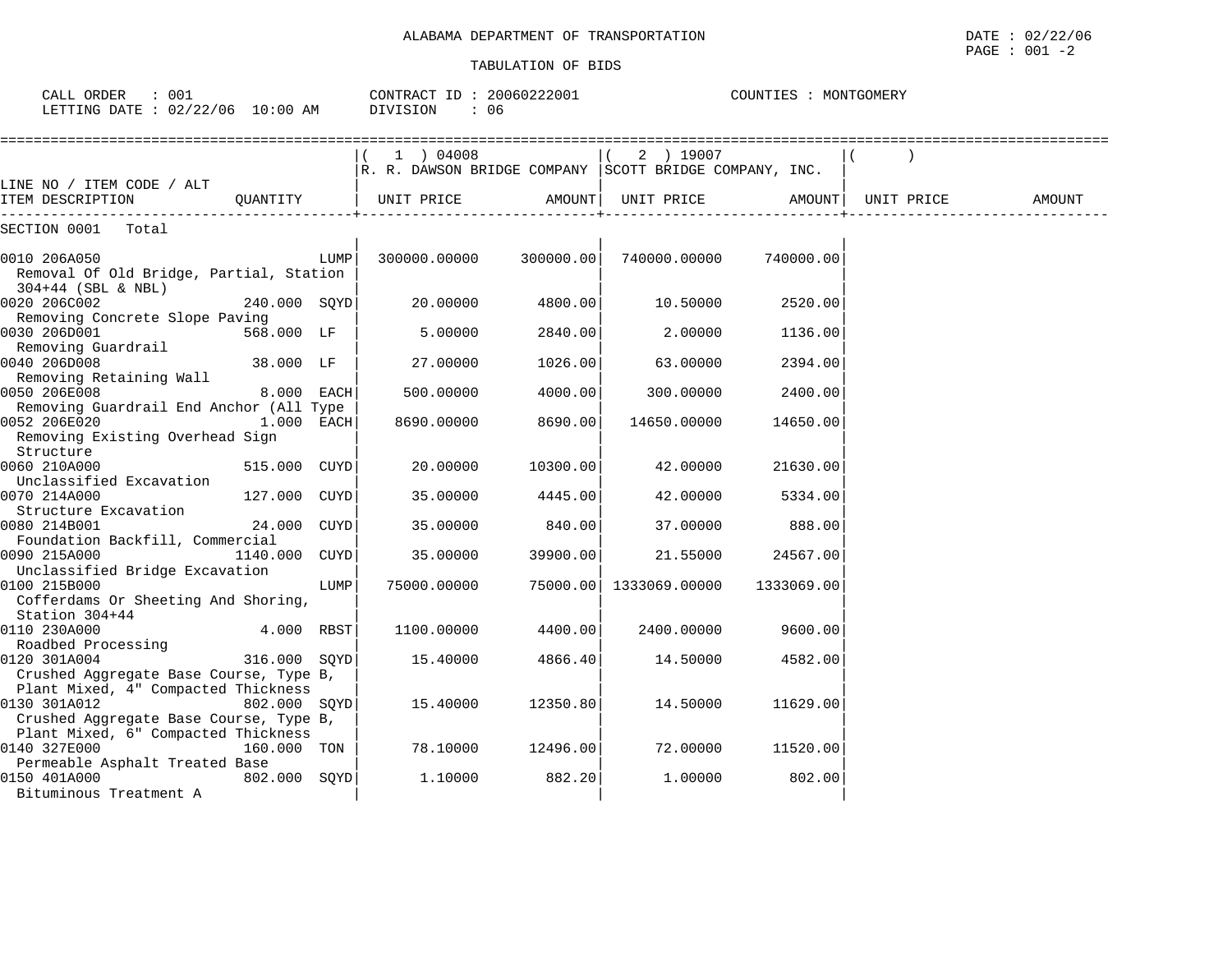CALL ORDER : 001 CONTRACT ID : 20060222001 COUNTIES : MONTGOMERY LETTING DATE : 02/22/06 10:00 AM DIVISION : 06

|                                                                                                                                         |               |      | 1 ) 04008                                              |           | ) 19007<br>2 |           |            |               |
|-----------------------------------------------------------------------------------------------------------------------------------------|---------------|------|--------------------------------------------------------|-----------|--------------|-----------|------------|---------------|
|                                                                                                                                         |               |      | R. R. DAWSON BRIDGE COMPANY SCOTT BRIDGE COMPANY, INC. |           |              |           |            |               |
| LINE NO / ITEM CODE / ALT<br>ITEM DESCRIPTION                                                                                           | QUANTITY      |      | UNIT PRICE                                             | AMOUNT    | UNIT PRICE   | AMOUNT    | UNIT PRICE | <b>AMOUNT</b> |
| 0160 405A000<br>Tack Coat                                                                                                               | 315.000 GAL   |      | 9.46000                                                | 2979.90   | 8.75000      | 2756.25   |            |               |
| 0170 408A052<br>Planing Existing Pavement                                                                                               | 193.000 SOYD  |      | 20,00000                                               | 3860.00   | 18.75000     | 3618.75   |            |               |
| (Approximately 1.10" Thru 2.0" Thick)<br>0180 424A281<br>Superpave Bituminous Concrete Wearing<br>Surface Layer, 3/4" Maximum Aggregate | 75.000 TON    |      | 137.50000                                              | 10312.50  | 130.00000    | 9750.00   |            |               |
| Size Mix, ESAL Range E<br>0190 424B281<br>Superpave Bituminous Concrete Upper                                                           | 120.000 TON   |      | 107.80000                                              | 12936.00  | 100.00000    | 12000.00  |            |               |
| Binder Layer, 1" Maximum Aggregate Size<br>Mix, ESAL Range E<br>0200 424B581<br>Superpave Bituminous Concrete Lower                     | 240.000 TON   |      | 114.40000                                              | 27456.00  | 105.00000    | 25200.00  |            |               |
| Binder Layer, 1" Maximum Aggregate Size<br>Mix, ESAL Range E<br>0210 450B000<br>Reinforced Cement Concrete Bridge End                   | 97.000 SOYD   |      | 100.00000                                              | 9700.00   | 150.00000    | 14550.00  |            |               |
| Slab<br>0220 502A000                                                                                                                    | 660900.000 LB |      | 0.81000                                                | 535329.00 | 1.00000      | 660900.00 |            |               |
| Steel Reinforcement<br>0230 502B000<br>Steel Reinforcement For Bridge                                                                   |               | LUMP | 573000.00000                                           | 573000.00 | 860000.00000 | 860000.00 |            |               |
| Superstructure, Sta. 304+44 (Approx.<br>$603,400$ lbs.)                                                                                 |               |      |                                                        |           |              |           |            |               |
| 0240 505A002<br>Steel Test Piles (HP 12x53)                                                                                             | 5.000 EACH    |      | 2500.00000                                             | 12500.00  | 5000.00000   | 25000.00  |            |               |
| 0250 505B057<br>Static Loading Tests (HP 12x53)                                                                                         | 5.000 EACH    |      | 5000.00000                                             | 25000.00  | 1500.00000   | 7500.00   |            |               |
| 0260 505B087<br>Dynamic Loading Tests (HP 12x53)                                                                                        | 5.000 EACH    |      | 500.00000                                              | 2500.00   | 500.00000    | 2500.00   |            |               |
| 0270 505M002<br>Steel Piling Furnished And Driven (HP<br>12x53)                                                                         | 14800.000 LF  |      | 40.00000                                               | 592000.00 | 37.00000     | 547600.00 |            |               |
| 0280 506A008<br>Drilled Shaft Excavation, 4'-0" Diamete                                                                                 | 150.000 LF    |      | 502.00000                                              | 75300.00  | 480.00000    | 72000.00  |            |               |
| 0290 506A014<br>Drilled Shaft Excavation, 11'-0"<br>Diameter                                                                            | 191.000 LF    |      | 3188.00000                                             | 608908.00 | 2110.00000   | 403010.00 |            |               |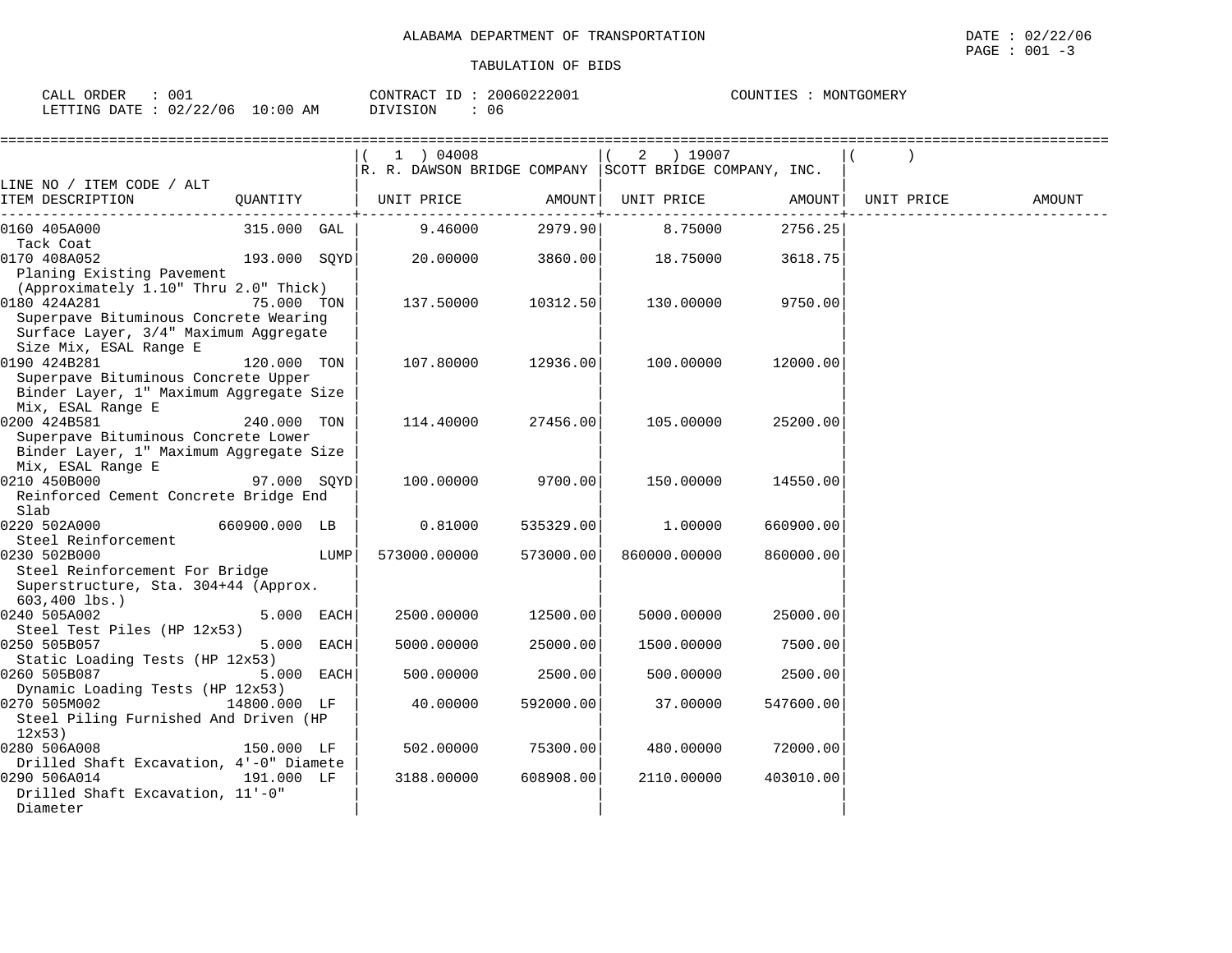| 001<br>ORDER<br>CALL                   | 20060222001<br>CONTRACT ID | COUNTIES<br>MONTGOMERY |
|----------------------------------------|----------------------------|------------------------|
| 02/22/06<br>$10:00$ AM<br>LETTING DATE | 06<br>DIVISION             |                        |

|                                                                                                                                            |               | 1 ) 04008<br>$\vert$ R. R. DAWSON BRIDGE COMPANY SCOTT BRIDGE COMPANY, INC. |                     | 2 ) 19007                                 |                     |        |
|--------------------------------------------------------------------------------------------------------------------------------------------|---------------|-----------------------------------------------------------------------------|---------------------|-------------------------------------------|---------------------|--------|
| LINE NO / ITEM CODE / ALT                                                                                                                  |               |                                                                             |                     |                                           |                     |        |
| ITEM DESCRIPTION                                                                                                                           |               | QUANTITY $\vert$ UNIT PRICE AMOUNT UNIT PRICE AMOUNT $\vert$ UNIT PRICE     |                     |                                           |                     | AMOUNT |
| 0300 506A015 91.000 LF                                                                                                                     |               |                                                                             |                     | 2210.00000 201110.00 3043.00000 276913.00 |                     |        |
| Drilled Shaft Excavation, 9'-0" Diamete<br>0310 506C022 150.000 LF<br>Drilled Shaft Construction, 4'-0"                                    |               | 227.00000 34050.00                                                          |                     | 216.00000                                 | 32400.00            |        |
| Diameter, Class DS2 Concrete<br>$91.000$ LF $\dot{ }$<br>0320 506C032<br>Drilled Shaft Construction, 9'-0"<br>Diameter, Class DS2 Concrete |               | 1101.00000                                                                  | 100191.00           |                                           | 1055.00000 96005.00 |        |
| 0330 506C036 279.000 LF<br>Drilled Shaft Construction, 11'-0"<br>Diameter, Class DS2 Concrete                                              |               | 1693.00000                                                                  | 472347.00           | 1616.00000                                | 450864.00           |        |
| 0340 506F021<br>Permanent Drilled Shaft Casing, 9'-0"<br>Diameter                                                                          | 91.000 LF     | 1108.00000                                                                  | 100828.00           |                                           | 1060.00000 96460.00 |        |
| 279.000 LF<br>0350 506F022<br>Permanent Drilled Shaft Casing, 11'-0"<br>Diameter                                                           |               | 1737.00000                                                                  | 484623.00           | 1660.00000                                | 463140.00           |        |
| 2.000 EACH<br>0360 506G002                                                                                                                 |               | 1650.00000 3300.00                                                          |                     | 2000.00000                                | 4000.00             |        |
| Crosshole Sonic Logging, 4'-0" Diameter<br>0370 506G015<br>1.000 EACH                                                                      |               | 11000.00000                                                                 | 11000.00            | 11000.00000                               | 11000.00            |        |
| Crosshole Sonic Logging, 9'-0" Diameter                                                                                                    |               |                                                                             |                     |                                           |                     |        |
| 0380 506G017 2.000 EACH<br>Crosshole Sonic Logging, 11'-0" Diamete                                                                         |               | $16500.00000$ 33000.00                                                      |                     | 16000.00000                               | 32000.00            |        |
| 0390 508A000<br>26300.000 LB<br>Structural Steel                                                                                           |               |                                                                             | $3.00000$ 78900.00  | 3.00000                                   | 78900.00            |        |
| 0400 508B000                                                                                                                               |               | $1.000$ EACH 1860000.00000                                                  |                     | 1860000.00 3309200.00000                  | 3309200.00          |        |
| Structural Steel Superstructure,<br>200'~260'~200' Continuous Span, Sta.                                                                   |               |                                                                             |                     |                                           |                     |        |
| 1961.000 CUYD<br>0410 510A000                                                                                                              |               |                                                                             | 500.00000 980500.00 | 614.00000                                 | 1204054.00          |        |
| Bridge Substructure Concrete, Class A<br>0420 510C051<br>Bridge Concrete Superstructure, Sta.                                              |               | LUMP  1621000.00000                                                         |                     | 1621000.00 2660000.00000                  | 2660000.00          |        |
| 304+44, Approx. 2,666 Cu. Yds.<br>0430 510E000 00000<br>Grooving Concrete Bridge Decks                                                     | 9560.000 SQYD | $3.00000$ $28680.00$ $2.00000$                                              |                     |                                           | 19120.00            |        |
| 0440 511A004                                                                                                                               | $12.000$ EACH | 2200.00000                                                                  | 26400.00            | 2900.00000                                | 34800.00            |        |
| Elastomeric Bearings, Type 4<br>4.000 EACH<br>0450 511A005<br>Elastomeric Bearings, Type 5                                                 |               | 2100.00000 8400.00                                                          |                     | 2450.00000                                | 9800.00             |        |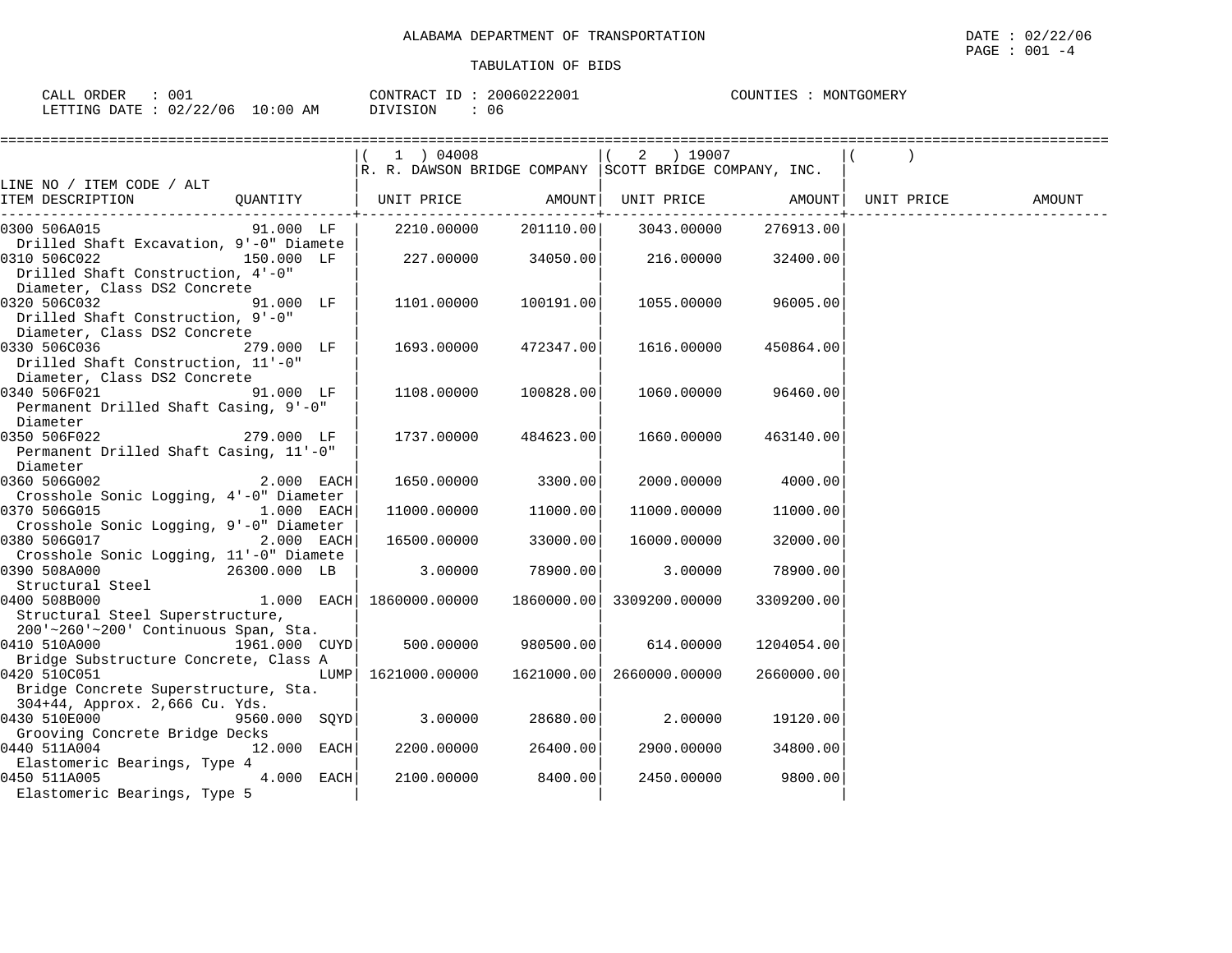| 00i<br>ORDER<br><b>CALL</b>              | 20060222001<br>CONTRACT<br>ID | MONTGOMERY<br>COUNTIES |
|------------------------------------------|-------------------------------|------------------------|
| : 02/22/06<br>$10:00$ AM<br>LETTING DATE | 06<br>DIVISION                |                        |

|                                                   |               |      | $1$ ) 04008                                            |            | ) 19007<br>2  |            |            |        |
|---------------------------------------------------|---------------|------|--------------------------------------------------------|------------|---------------|------------|------------|--------|
|                                                   |               |      | R. R. DAWSON BRIDGE COMPANY SCOTT BRIDGE COMPANY, INC. |            |               |            |            |        |
| LINE NO / ITEM CODE / ALT                         |               |      |                                                        |            |               |            |            |        |
| ITEM DESCRIPTION                                  | QUANTITY      |      | UNIT PRICE                                             | AMOUNT     | UNIT PRICE    | AMOUNT     | UNIT PRICE | AMOUNT |
| 0460 511A053                                      | $80.000$ EACH |      | 200.00000                                              | 16000.00   | 195.00000     | 15600.00   |            |        |
| Elastomeric Bearing Type 2 (Mark B4)              |               |      |                                                        |            |               |            |            |        |
| 0470 511A071                                      | $20.000$ EACH |      | 450.00000                                              | 9000.00    | 500.00000     | 10000.00   |            |        |
| Elastomeric Bearing Type 4 (Mark VB2)             |               |      |                                                        |            |               |            |            |        |
| 0480 511A072                                      | 10.000 EACH   |      | 450.00000                                              | 4500.00    | 566.00000     | 5660.00    |            |        |
| Elastomeric Bearing Type 4 (Mark VB3)             |               |      |                                                        |            |               |            |            |        |
| 0490 511A073                                      | 80.000 EACH   |      | 450.00000                                              | 36000.00   | 535.00000     | 42800.00   |            |        |
| Elastomeric Bearing Type 4 (Mark VB4)             |               |      |                                                        |            |               |            |            |        |
| 0500 513B004                                      | 496.000 LF    |      | 110.00000                                              | 54560.00   | 120.00000     | 59520.00   |            |        |
| Pretensioned-Prestressed Concrete                 |               |      |                                                        |            |               |            |            |        |
| Girders, Type II (Specialty Item)<br>0510 513B011 | 331.000 LF    |      | 175.00000                                              | 57925.00   | 167.00000     | 55277.00   |            |        |
| Pretensioned-Prestressed Concrete                 |               |      |                                                        |            |               |            |            |        |
| Girder, Type II (Modified) (Speciality            |               |      |                                                        |            |               |            |            |        |
| Item)                                             |               |      |                                                        |            |               |            |            |        |
| 0520 513B015                                      | 7472.000 LF   |      | 150.00000                                              | 1120800.00 | 175.00000     | 1307600.00 |            |        |
| Pretensioned-Prestressed Concrete                 |               |      |                                                        |            |               |            |            |        |
| Girders, Type BT-54 (Specialty Item)              |               |      |                                                        |            |               |            |            |        |
| 0530 513B019                                      | 581.000 LF    |      | 175.00000                                              | 101675.00  | 220,00000     | 127820.00  |            |        |
| Pretensioned-Prestressed Concrete                 |               |      |                                                        |            |               |            |            |        |
| Girders, Type BT-63 (Specialty Item)              |               |      |                                                        |            |               |            |            |        |
| 0540 519C000                                      |               | LUMP | 17000.00000                                            | 17000.00   | 12650.00000   | 12650.00   |            |        |
| Modifying Navagation Lighting System              |               |      |                                                        |            |               |            |            |        |
| 0550 529A001                                      | 160.000 SOFT  |      | 75.00000                                               | 12000.00   | 126.00000     | 20160.00   |            |        |
| Concrete Retaining Wall                           |               |      |                                                        |            |               |            |            |        |
| 0560 530A001<br>18" Roadway Pipe (Class 3 R.C.)   | 213.000 LF    |      | 55.00000                                               | 11715.00   | 54.00000      | 11502.00   |            |        |
| 0570 600A000                                      |               | LUMP | 1600000.00000                                          | 1600000.00 | 2196000.00000 | 2196000.00 |            |        |
| Mobilization                                      |               |      |                                                        |            |               |            |            |        |
| 0580 604A000                                      | 802.000 SOYD  |      | 1.65000                                                | 1323.30    | 2.40000       | 1924.80    |            |        |
| Separative Geotextile                             |               |      |                                                        |            |               |            |            |        |
| 0590 605A004                                      | 165.000 LF    |      | 50.00000                                               | 8250.00    | 25.00000      | 4125.00    |            |        |
| Pavement Median Drain                             |               |      |                                                        |            |               |            |            |        |
| 0600 610C001                                      | 2200.000      | TON  | 35.00000                                               | 77000.00   | 44.00000      | 96800.00   |            |        |
| Loose Riprap, Class 2                             |               |      |                                                        |            |               |            |            |        |
| 0610 610D000                                      | 1870.000 SOYD |      | 3.00000                                                | 5610.00    | 3.50000       | 6545.00    |            |        |
| Filter Blanket                                    |               |      |                                                        |            |               |            |            |        |
| 0620 614A001                                      | 2.000 CUYD    |      | 1000.00000                                             | 2000.00    | 2300.00000    | 4600.00    |            |        |
| Slope Paving (Under Bridges)                      |               |      |                                                        |            |               |            |            |        |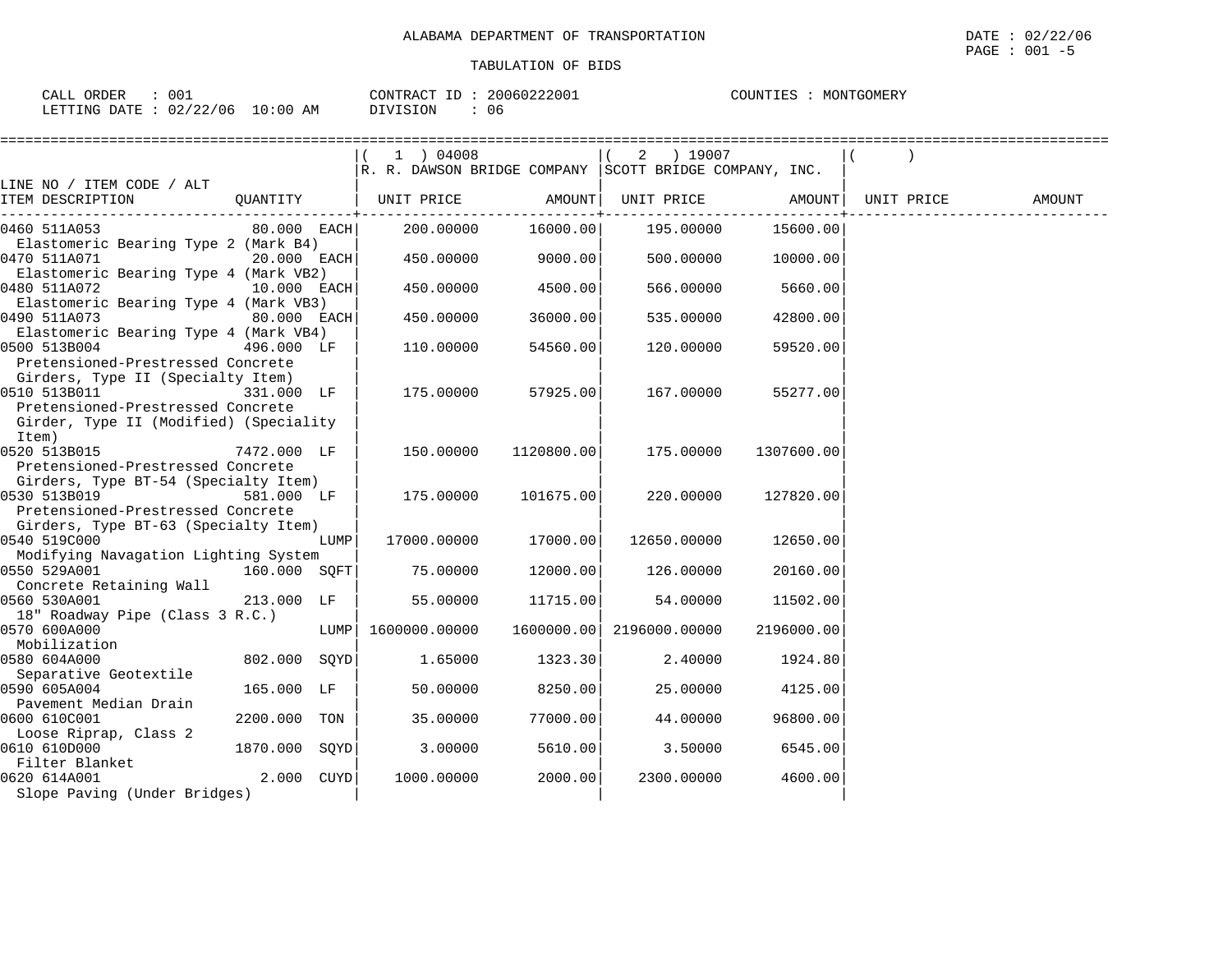|                                                    |             |              | 1 ) 04008                                              |           | 2 ) 19007                                                                 |           |            |        |
|----------------------------------------------------|-------------|--------------|--------------------------------------------------------|-----------|---------------------------------------------------------------------------|-----------|------------|--------|
|                                                    |             |              | R. R. DAWSON BRIDGE COMPANY SCOTT BRIDGE COMPANY, INC. |           |                                                                           |           |            |        |
| LINE NO / ITEM CODE / ALT                          |             |              |                                                        |           |                                                                           |           |            |        |
| QUANTITY<br>ITEM DESCRIPTION                       |             |              | UNIT PRICE                                             | AMOUNT    | UNIT PRICE<br>. _ _ _ _ _ _ _ _ _ _ _ _ _ _ _ + _ _ _ _ _ _ _ _ _ _ _ _ _ | AMOUNT    | UNIT PRICE | AMOUNT |
| 0630 620A000                                       | 1.000 CUYD  |              | 1000.00000                                             | 1000.00   | 1200.00000                                                                | 1200.00   |            |        |
| Minor Structure Concrete                           |             |              |                                                        |           |                                                                           |           |            |        |
| 0640 621C136                                       |             | $1.000$ EACH | 7260.00000                                             | 7260.00   | 6500.00000                                                                | 6500.00   |            |        |
| Inlets, Type E6                                    |             |              |                                                        |           |                                                                           |           |            |        |
| 44.000 LF<br>0650 629A023                          |             |              | 303.00000                                              | 13332.00  | 280.00000                                                                 | 12320.00  |            |        |
| Concrete Median Or Safety Barrier, Type            |             |              |                                                        |           |                                                                           |           |            |        |
| 5 (Special)                                        |             |              |                                                        |           |                                                                           |           |            |        |
| 0660 629A057                                       | 149.000 LF  |              | 160.00000                                              | 23840.00  | 150.00000                                                                 | 22350.00  |            |        |
| Concrete Median Or Safety Barrier, Type<br>$GS-54$ |             |              |                                                        |           |                                                                           |           |            |        |
| 0670 637A000                                       | 40.000 LF   |              | 100.00000                                              | 4000.00   | 40.00000                                                                  | 1600.00   |            |        |
| Fence Reset                                        |             |              |                                                        |           |                                                                           |           |            |        |
| 0680 652A100                                       |             | 1.000 ACRE   | 880.00000                                              | 880.00    | 800.00000                                                                 | 800.00    |            |        |
| Seeding                                            |             |              |                                                        |           |                                                                           |           |            |        |
| 0690 656A010                                       |             | 1.000 ACRE   | 935.00000                                              | 935.00    | 850.00000                                                                 | 850.00    |            |        |
| Mulching                                           |             |              |                                                        |           |                                                                           |           |            |        |
| 0700 665A000<br>Temporary Seeding                  |             | 1.000 ACRE   | 770.00000                                              | 770.00    | 800.00000                                                                 | 800.00    |            |        |
| 0710 665B000                                       |             | 1.000 ACRE   | 825.00000                                              | 825.00    | 800,00000                                                                 | 800.00    |            |        |
| Temporary Mulching                                 |             |              |                                                        |           |                                                                           |           |            |        |
| 0720 665J000                                       | 2100.000 LF |              | 5.00000                                                | 10500.00  | 3.30000                                                                   | 6930.00   |            |        |
| Silt Fence, Type A                                 |             |              |                                                        |           |                                                                           |           |            |        |
| 0730 665L000                                       | 750.000 LF  |              | 30.00000                                               | 22500.00  | 15.00000                                                                  | 11250.00  |            |        |
| Floating Basin Boom                                |             |              |                                                        |           |                                                                           |           |            |        |
| 0740 6650001                                       | 2100.000 LF |              | 2.00000                                                | 4200.00   | 1.75000                                                                   | 3675.00   |            |        |
| Silt Fence Removal                                 |             |              |                                                        |           |                                                                           |           |            |        |
| 0750 665P001                                       |             | 4.000 EACH   | 500.00000                                              | 2000.00   | 395.00000                                                                 | 1580.00   |            |        |
| Inlet Protection Device                            |             |              |                                                        |           |                                                                           |           |            |        |
| 0760 6650001                                       | 100.000 LF  |              | 10.00000                                               | 1000.00   | 6.75000                                                                   | 675.00    |            |        |
| 20 Inch Wattle                                     |             |              |                                                        |           |                                                                           |           |            |        |
| 0770 666A001                                       |             | 1.000 ACRE   | 30.00000                                               | 30.00     | 100.00000                                                                 | 100.00    |            |        |
| Pest Control Treatment                             |             |              |                                                        |           |                                                                           |           |            |        |
| 0780 680A000<br>Engineering Controls               |             | LUMP         | 103000.00000                                           | 103000.00 | 215000.00000                                                              | 215000.00 |            |        |
| 0790 701C000                                       |             | 1.000 MILE   | 1100.00000                                             | 1100.00   | 1000.00000                                                                | 1000.00   |            |        |
| Broken Temporary Traffic Stripe                    |             |              |                                                        |           |                                                                           |           |            |        |
| 0800 701C001                                       |             | 2.000 MILE   | 1100.00000                                             | 2200.00   | 1000.00000                                                                | 2000.00   |            |        |
| Solid Temporary Traffic Stripe                     |             |              |                                                        |           |                                                                           |           |            |        |
| 0830 701D007                                       |             | 1.000 MILE   | 2035.00000                                             | 2035.00   | 1850.00000                                                                | 1850.00   |            |        |
| Solid Traffic Stripe Removed (Paint)               |             |              |                                                        |           |                                                                           |           |            |        |
|                                                    |             |              |                                                        |           |                                                                           |           |            |        |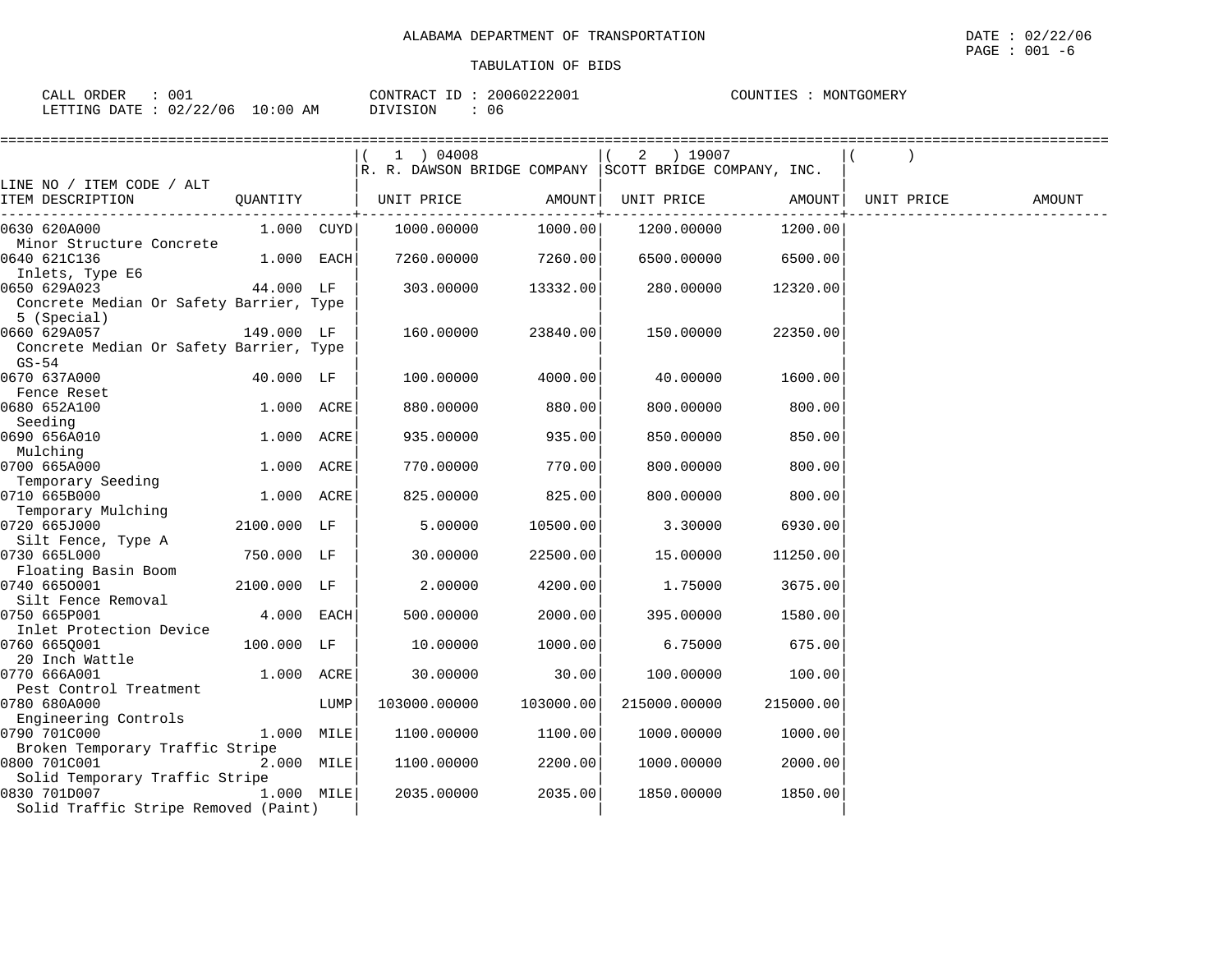| 00<br>ORDER<br>CALL                                                                                                                                                                                                                                          | CONTRACT                  |    | 20060222001 | COUNTIES | MONTGOMERY |
|--------------------------------------------------------------------------------------------------------------------------------------------------------------------------------------------------------------------------------------------------------------|---------------------------|----|-------------|----------|------------|
| : 02/22/06<br>LETTING DATE<br>the contract of the contract of the contract of the contract of the contract of the contract of the contract of the contract of the contract of the contract of the contract of the contract of the contract of the contract o | 10:00<br>AΜ<br>17   S   L | U6 |             |          |            |

| ==============                                        |                 |                                                        |          |                     |          |            |        |
|-------------------------------------------------------|-----------------|--------------------------------------------------------|----------|---------------------|----------|------------|--------|
|                                                       |                 |                                                        |          | 2 ) 19007           |          |            |        |
|                                                       |                 | R. R. DAWSON BRIDGE COMPANY SCOTT BRIDGE COMPANY, INC. |          |                     |          |            |        |
| LINE NO / ITEM CODE / ALT                             |                 |                                                        |          |                     |          |            |        |
| ITEM DESCRIPTION                                      |                 | QUANTITY   UNIT PRICE AMOUNT   UNIT PRICE AMOUNT       |          |                     |          | UNIT PRICE | AMOUNT |
| 0840 701D008                                          |                 | 3.000 MILE 2145.00000                                  |          | 6435.00  1950.00000 | 5850.00  |            |        |
| Solid Traffic Stripe Removed (Plastic)                |                 |                                                        |          |                     |          |            |        |
| 0850 701D009                                          | $1.000$ MILE    | $2200.00000$ $2200.00$                                 |          | 2000.00000          | 2000.00  |            |        |
| Solid Traffic Stripe Removed (Tape)                   |                 |                                                        |          |                     |          |            |        |
| 0860 701D014                                          | $1.000$ MILE    | 1815.00000                                             | 1815.00  | 1650.00000          | 1650.00  |            |        |
| Broken Traffic Stripe Removed (Paint)                 |                 |                                                        |          |                     |          |            |        |
| 0870 701D015                                          | $3.000$ MILE    | 1925.00000                                             | 5775.00  | 1750.00000          | 5250.00  |            |        |
| Broken Traffic Stripe Removed (Plastic)               |                 |                                                        |          |                     |          |            |        |
| $1.000$ MILE<br>0880 701D016                          |                 | 1980.00000                                             | 1980.00  | 1800.00000          | 1800.00  |            |        |
| Broken Traffic Stripe Removed (Tape)                  |                 |                                                        |          |                     |          |            |        |
| 0900 701F004                                          | 150.000 LF      | 2.20000                                                | 330.00   | 2.00000             | 300.00   |            |        |
| Dotted Temporary Traffic Stripe                       |                 |                                                        |          |                     |          |            |        |
| 0910 703C001                                          | $1000.000$ SQFT | 3.30000                                                | 3300.00  | 3.00000             | 3000.00  |            |        |
| Removal Of Existing Traffic Control                   |                 |                                                        |          |                     |          |            |        |
| Markings Or Legends (Plastic)                         |                 |                                                        |          |                     |          |            |        |
|                                                       | 90.000 SQFT     | 18.70000                                               | 1683.00  | 17.00000            | 1530.00  |            |        |
| Temporary Traffic Control Markings                    |                 |                                                        |          |                     |          |            |        |
| (Tape)<br>$45.000$ SQFT<br>0930 703E000               |                 | 26.40000                                               | 1188.00  | 24.00000            |          |            |        |
| Temporary Traffic Control Legends (Tape               |                 |                                                        |          |                     | 1080.00  |            |        |
| 0932 704A101                                          | $3.000$ MILE    | 5308.00000                                             | 15924.00 | 4825.00000          | 14475.00 |            |        |
| Broken White Wet Reflective Traffic                   |                 |                                                        |          |                     |          |            |        |
| Stripe Tape, 6"                                       |                 |                                                        |          |                     |          |            |        |
| 0934 704A102                                          | $2.000$ MILE    | 13475.00000                                            | 26950.00 | 12250.00000         | 24500.00 |            |        |
| Solid White Wet Reflective Traffic                    |                 |                                                        |          |                     |          |            |        |
| Stripe Tape, 6"                                       |                 |                                                        |          |                     |          |            |        |
| 0936 704A104                                          | $2.000$ MILE    | 13475.00000                                            | 26950.00 | 12250.00000         | 24500.00 |            |        |
| Solid Yellow Wet Reflective Traffic                   |                 |                                                        |          |                     |          |            |        |
| Stripe Tape, 6"                                       |                 |                                                        |          |                     |          |            |        |
| 300.000 LF<br>0938 704C003                            |                 | 5.50000                                                | 1650.00  | 5.00000             | 1500.00  |            |        |
| Dotted White Wet Reflective Traffic                   |                 |                                                        |          |                     |          |            |        |
| Stripe Tape, 6"                                       |                 |                                                        |          |                     |          |            |        |
| 0940 705A011                                          | $1000.000$ EACH | 6.60000                                                | 6600.00  | 6.00000             | 6000.00  |            |        |
| Pavement Markers, Class C, Type 1-A                   |                 |                                                        |          |                     |          |            |        |
| 0950 705A012 300.000 EACH                             |                 | 6.60000                                                | 1980.00  | 6.00000             | 1800.00  |            |        |
| Pavement Markers, Class C, Type 1-B                   |                 |                                                        |          |                     |          |            |        |
| 0960 705A022                                          | 650.000 EACH    | 6.60000                                                | 4290.00  | 6.00000             | 3900.00  |            |        |
| Pavement Markers, Class C, Type 2-C                   |                 |                                                        |          |                     |          |            |        |
| 0970 707G000                                          | 288.000 EACH    | 13.20000                                               | 3801.60  | 22.00000            | 6336.00  |            |        |
| Barrier Rail Mounted Delineator<br>(Mono-Directional) |                 |                                                        |          |                     |          |            |        |
|                                                       |                 |                                                        |          |                     |          |            |        |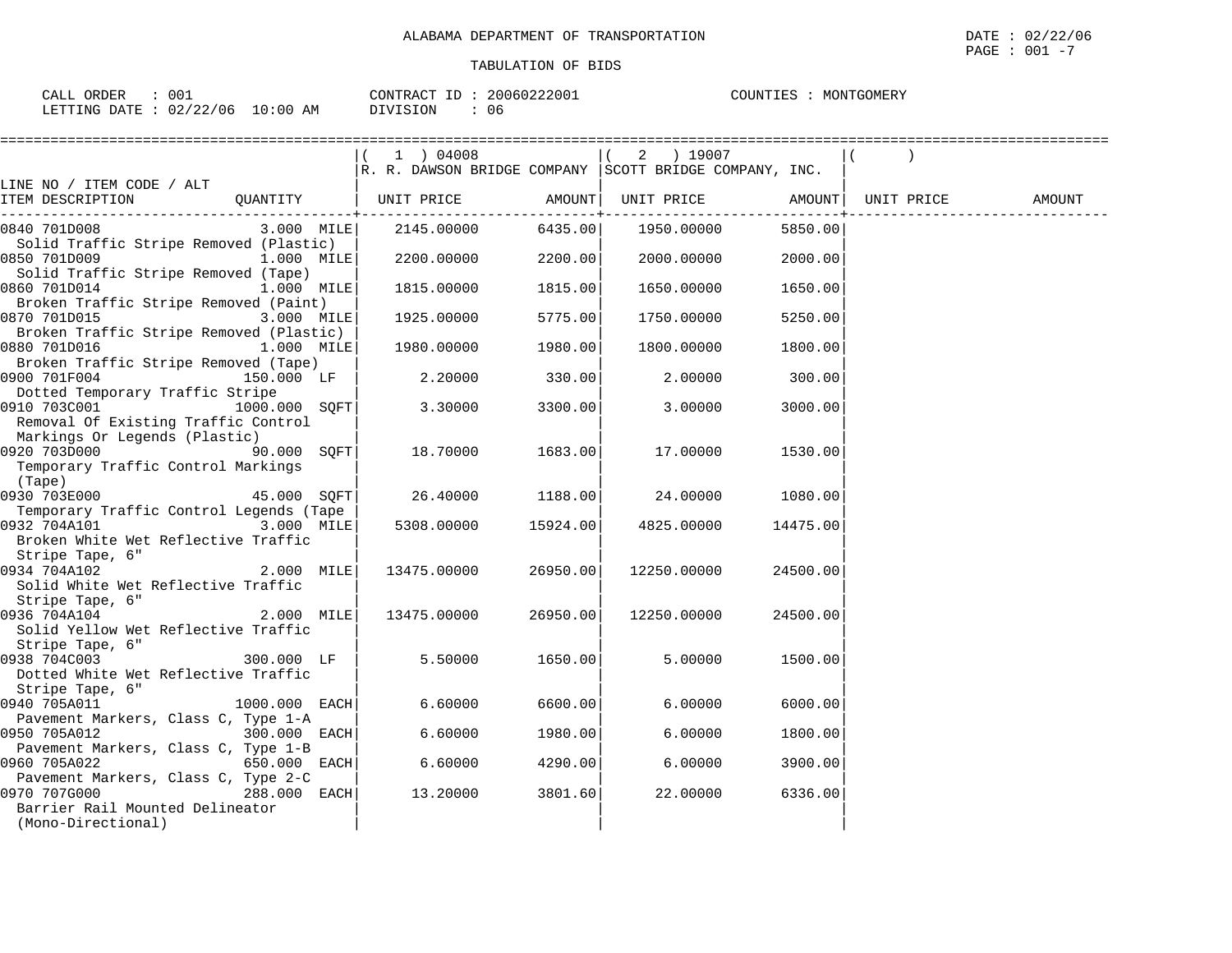| 001<br>$\bigcap$<br>CALL<br>.           | 20060222001<br>CONTRACT | C<br>MONTGOMERY<br>. :UUN I I E.S<br>. |
|-----------------------------------------|-------------------------|----------------------------------------|
| 10:00<br>LETTING DATE<br>02/22/06<br>AΜ | 06<br>IVISION           |                                        |

|                                                               |                            |      | 1 ) 04008<br>$\mathbb{R}$ . R. DAWSON BRIDGE COMPANY $ \text{SCOTT}$ BRIDGE COMPANY, INC. |                                | 2 ) 19007                                                                   |           |                              |        |
|---------------------------------------------------------------|----------------------------|------|-------------------------------------------------------------------------------------------|--------------------------------|-----------------------------------------------------------------------------|-----------|------------------------------|--------|
| LINE NO / ITEM CODE / ALT                                     |                            |      |                                                                                           |                                |                                                                             |           |                              |        |
| ITEM DESCRIPTION                                              |                            |      | QUANTITY   UNIT PRICE AMOUNT                                                              | ----------------+------------- |                                                                             |           | UNIT PRICE AMOUNT UNIT PRICE | AMOUNT |
| 0980 717A000                                                  |                            | LUMP |                                                                                           |                                | $39930.00000$ $39930.00$ $22800.00000$ $22800.00$                           |           |                              |        |
| Overhead Roadway Sign Structure No.<br>OHSB-1 (Renovation)    |                            |      |                                                                                           |                                |                                                                             |           |                              |        |
| 0990 726B000                                                  |                            |      | $5740.000$ LF $\vert$ $66.00000$ $378840.00\vert$ $61.00000$                              |                                |                                                                             | 350140.00 |                              |        |
| Portable Concrete Safety Barriers, Type<br>6                  |                            |      |                                                                                           |                                |                                                                             |           |                              |        |
| $1.000$ EACH<br>1000 726D025                                  |                            |      |                                                                                           | 13200.00000 13200.00           | 12000.00000                                                                 | 12000.00  |                              |        |
| Portable Impact Attenuator Assembly<br>(Unidirectional, TL-3) |                            |      |                                                                                           |                                |                                                                             |           |                              |        |
| 1010 740B000                                                  | 1819.000 SOFT              |      | 15.00000                                                                                  | 27285.00                       | 8.00000                                                                     | 14552.00  |                              |        |
| Construction Signs                                            |                            |      |                                                                                           |                                |                                                                             |           |                              |        |
| 1020 740D000                                                  | $300.000$ EACH             |      | 72.00000                                                                                  | 21600.00                       | 55.00000                                                                    | 16500.00  |                              |        |
| Channelizing Drums                                            |                            |      |                                                                                           |                                |                                                                             |           |                              |        |
| 1030 740F002                                                  | 7.000 EACH                 |      |                                                                                           | 300.00000 2100.00              | 205.00000                                                                   | 1435.00   |                              |        |
| Barricades, Type III                                          |                            |      |                                                                                           |                                |                                                                             |           |                              |        |
| 1040 7401005                                                  | $3.000$ EACH               |      |                                                                                           | 850.00000 2550.00              | 690.00000                                                                   | 2070.00   |                              |        |
| Warning Lights, Type B (Detachable Head                       |                            |      |                                                                                           |                                |                                                                             |           |                              |        |
| 1050 741C010 4.000 EACH                                       |                            |      | 5000.00000                                                                                | 20000.00                       | 4250.00000                                                                  | 17000.00  |                              |        |
| Portable Sequential Arrow And Chevron                         |                            |      |                                                                                           |                                |                                                                             |           |                              |        |
| Sign Unit                                                     |                            |      |                                                                                           |                                |                                                                             |           |                              |        |
| 1060 742A001                                                  | $5.000$ EACH               |      |                                                                                           | 25000.00000 125000.00          | 14700.00000                                                                 | 73500.00  |                              |        |
| Portable Changeable Message Sign, Type                        |                            |      |                                                                                           |                                |                                                                             |           |                              |        |
| 1070 998A000                                                  |                            |      |                                                                                           | 140000.00000 140000.00         | 1.00000                                                                     | 1.00      |                              |        |
| Construction Fuel (Maximum Bid Limited                        |                            |      |                                                                                           |                                |                                                                             |           |                              |        |
| To \$ 325,000.00)                                             |                            |      |                                                                                           |                                |                                                                             |           |                              |        |
| 1080 999 000                                                  |                            |      | $3000.000$ $H\text{OUR}$ $0.80000$ $2400.00$ $0.80000$ $2400.00$                          |                                |                                                                             |           |                              |        |
| Trainee Hours At 80 Cents Per Hour                            |                            |      |                                                                                           |                                |                                                                             |           |                              |        |
| SECTION TOTALS                                                |                            |      |                                                                                           |                                | $\ddot{S}$ 13,245,468.70 $\ddot{S}$ 18,499,494.80                           |           |                              | 0.00   |
| CONTRACT TOTALS                                               | ----------------------+--- |      |                                                                                           |                                | $\frac{13}{245}$ , 245, 468.70 $\frac{1}{2}$ $\frac{18}{499}$ , 499, 494.80 |           |                              |        |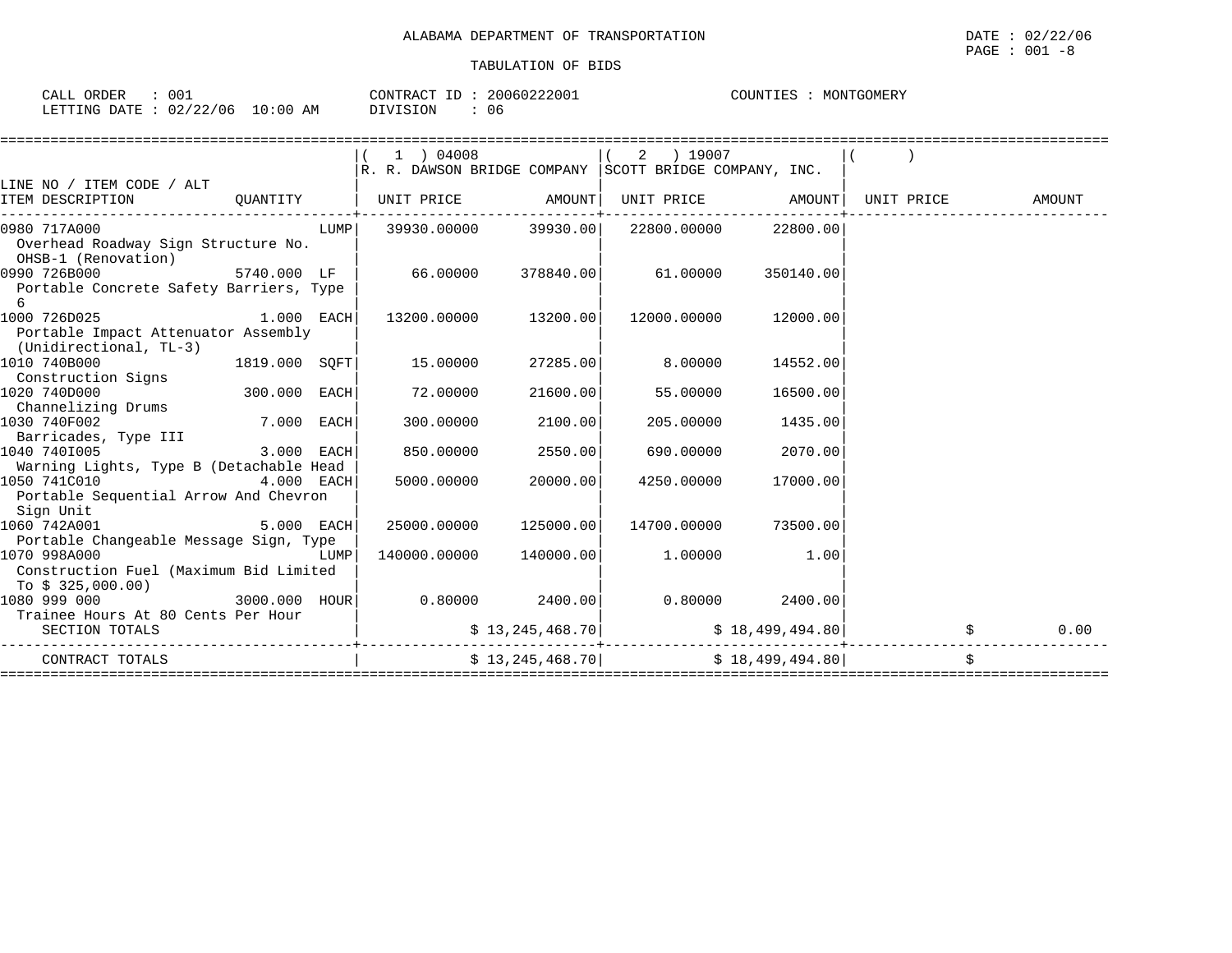# $\texttt{PAGE}$  :  $004$  -1

#### VENDOR RANKING

|      | : 004<br>CALL ORDER    | LETTING DATE : 02/22/06 10:00 AM                          | CONTRACT ID: 20060222004<br>DIVISION<br>$\therefore$ 04                                                                                           |              |                  | COUNTIES : RUSSELL             |                        |
|------|------------------------|-----------------------------------------------------------|---------------------------------------------------------------------------------------------------------------------------------------------------|--------------|------------------|--------------------------------|------------------------|
|      | CONTRACT DESCRIPTION : | lane west of Phenix City. Length 13.308 mi.               | 55<br>CONTRACT TIME:<br>for constructing the Resurfacing and Traffic Stripe on SR-8<br>(US-80) from the Lee County line to the beginning of the 5 | Working Days | (available days) | $PROJECT(S) : NHF-0008(533)$   |                        |
| RANK | VENDOR NO./NAME        |                                                           |                                                                                                                                                   |              |                  | TOTAL<br><b>BID</b>            | % OVER<br>LOW BID      |
|      | 05002<br>01087         | EAST ALABAMA PAVING COMPANY, INC.<br>APAC-SOUTHEAST, INC. |                                                                                                                                                   |              |                  | \$2,340,760.10<br>2,660,075.76 | 100.0000%<br>113.6415% |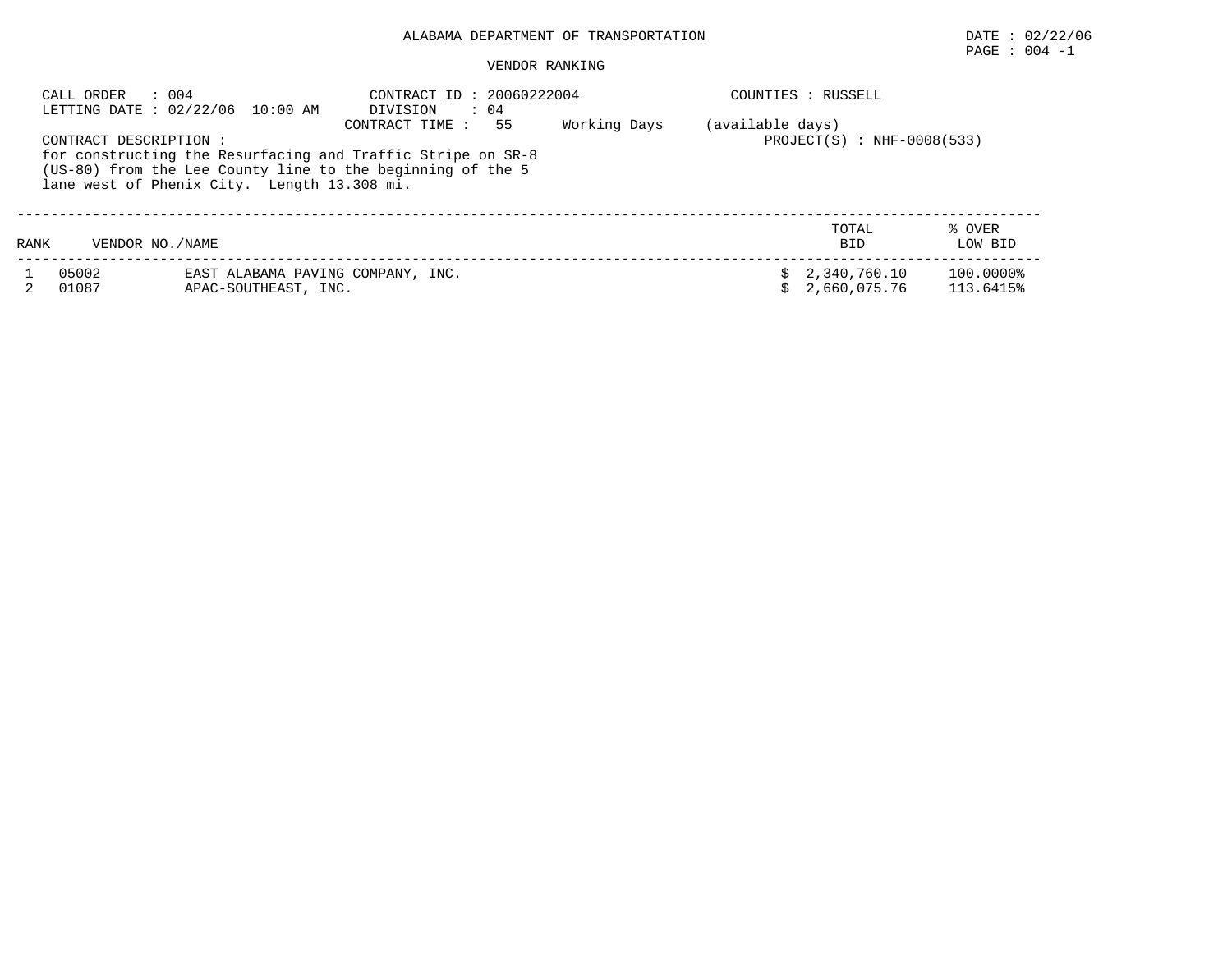| CALL ORDER : 004<br>LETTING DATE : 02/22/06 10:00 AM                                                                                                              |                 | CONTRACT ID: 20060222004<br>DIVISION<br>$\therefore$ 04 |                     |                                                                  | COUNTIES : RUSSELL |                                                                             |        |
|-------------------------------------------------------------------------------------------------------------------------------------------------------------------|-----------------|---------------------------------------------------------|---------------------|------------------------------------------------------------------|--------------------|-----------------------------------------------------------------------------|--------|
|                                                                                                                                                                   |                 | (1) 05002                                               |                     | $(2)$ 01087<br>EAST ALABAMA PAVING CO., IN  APAC-SOUTHEAST, INC. |                    |                                                                             |        |
| LINE NO / ITEM CODE / ALT<br>ITEM DESCRIPTION                                                                                                                     |                 |                                                         |                     |                                                                  |                    | QUANTITY   UNIT PRICE         AMOUNT  UNIT PRICE         AMOUNT  UNIT PRICE | AMOUNT |
| SECTION 0001 Total                                                                                                                                                |                 |                                                         |                     |                                                                  |                    |                                                                             |        |
| 0010 209A000<br>Mailbox Reset, Single                                                                                                                             | $21.000$ EACH   |                                                         | $125.00000$ 2625.00 |                                                                  | 205.00000 4305.00  |                                                                             |        |
| 0020 401B100<br>Bituminous Treatment E (With Polymer                                                                                                              | 193237.000 SOYD | 0.64000                                                 | 123671.68           | 0.68000                                                          | 131401.16          |                                                                             |        |
| Additive)<br>0030 405A000<br>Tack Coat                                                                                                                            | 9800.000 GAL    | 1.75000                                                 | 17150.00            | 4.00000                                                          | 39200.00           |                                                                             |        |
| 0040 408A052<br>Planing Existing Pavement                                                                                                                         | 7467.000 SQYD   | 4.00000                                                 | 29868.00            | 5.35000                                                          | 39948.45           |                                                                             |        |
| (Approximately 1.10" Thru 2.0" Thick)<br>0050 410B000<br>State Furnished Profilograph                                                                             | 1.000 EACH      | 10000.00000                                             | 10000.00            | 8900.00000                                                       | 8900.00            |                                                                             |        |
| 0060 410H000                                                                                                                                                      | 1.000 EACH      | 50000.00000                                             | 50000.00            | 63770.00000                                                      | 63770.00           |                                                                             |        |
| Material Remixing Device<br>0070 424A356<br>Superpave Bituminous Concrete Wearing<br>Surface Layer, 3/8" Maximum Aggregate                                        | 8700.000 TON    | 58.84000                                                | 511908.00           | 69.49000                                                         | 604563.00          |                                                                             |        |
| Size Mix, ESAL Range C/D<br>0080 424A358<br>Superpave Bituminous Concrete Wearing<br>Surface Layer, Leveling, 3/8" Maximum                                        | 100.000 TON     | 60.00000                                                | 6000.00             | 69.49000                                                         | 6949.00            |                                                                             |        |
| Aggregate Size Mix, ESAL Range C/D<br>0090 424A359<br>Superpave Bituminous Concrete Wearing<br>Surface Layer, Widening, 3/8" Maximum                              | 100.000 TON     | 60.00000                                                | 6000.00             | 69.49000                                                         | 6949.00            |                                                                             |        |
| Aggregate Size Mix, Esal Range C/D<br>0100 424B650<br>Superpave Bituminous Concrete Upper<br>Binder Layer, 3/4" Maximum Aggregate                                 | 18477.000 TON   | 52.36000                                                | 967455.72           | 58.55000                                                         | 1081828.35         |                                                                             |        |
| Size Mix, ESAL Range C/D<br>0110 424B654<br>Superpave Bituminous Concrete Upper<br>Binder Layer, Patching, 3/4" Maximum                                           | 200.000 TON     | 100.00000                                               | 20000.00            | 126.80000                                                        | 25360.00           |                                                                             |        |
| Aggregate Size Mix, ESAL Range C/D<br>0120 424C371<br>Superpave Bituminous Concrete Base<br>Layer, Widening, 1 1/2" Maximum<br>Aggregate Size Mix, ESAL Range C/D | 5574.000 TON    | 50.05000                                                | 278978.70           | 63.20000                                                         | 352276.80          |                                                                             |        |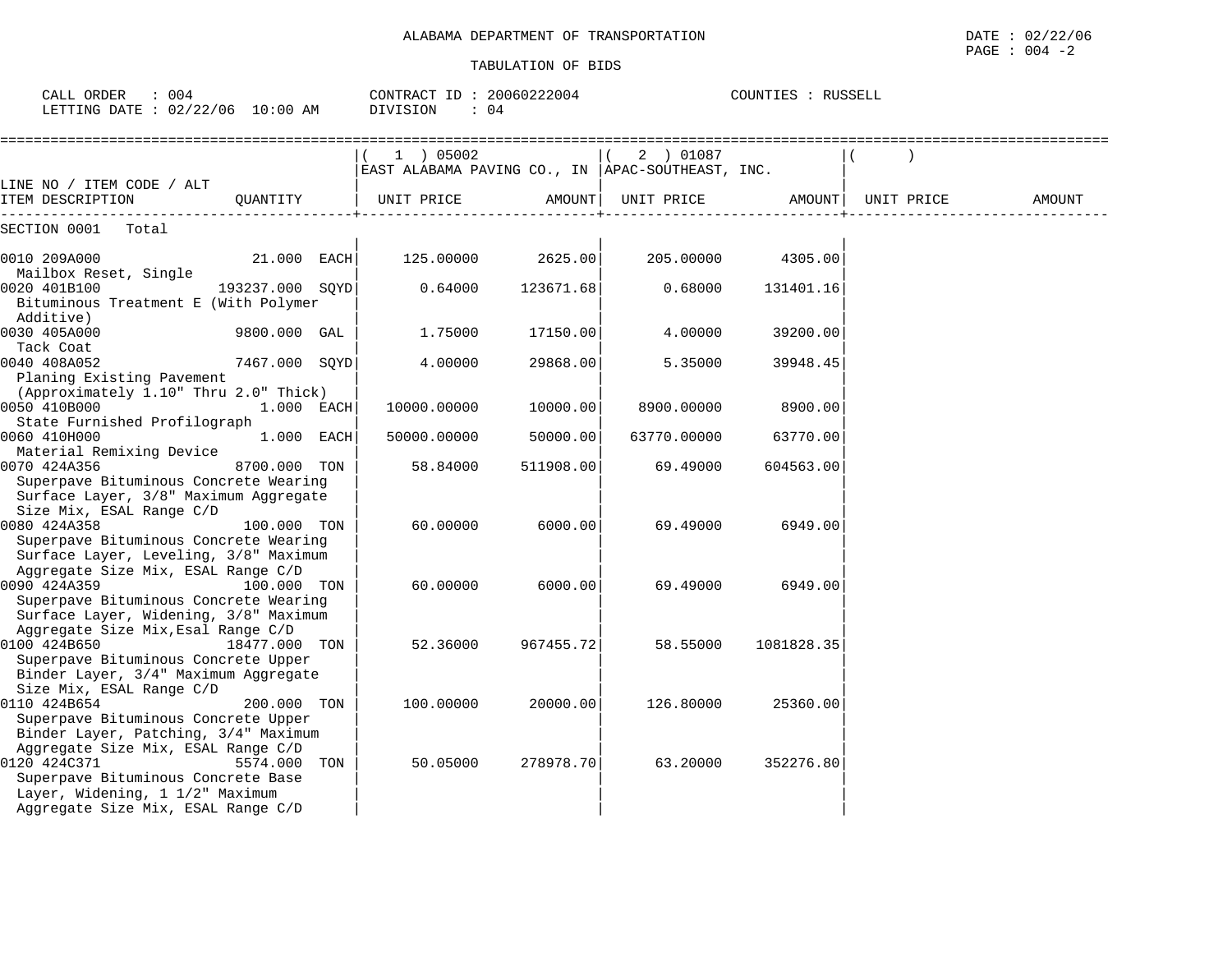| 004<br>CALL ORDER               | CONTRACT ID: 20060222004 | COUNTIES :<br>RUSSELL |
|---------------------------------|--------------------------|-----------------------|
| LETTING DATE: 02/22/06 10:00 AM | DIVISION<br>04           |                       |

|                                                                                          |                 |      | 1 ) 05002<br>EAST ALABAMA PAVING CO., IN   APAC-SOUTHEAST, INC. |                     | ( 2 ) 01087                                       |                 |  |        |
|------------------------------------------------------------------------------------------|-----------------|------|-----------------------------------------------------------------|---------------------|---------------------------------------------------|-----------------|--|--------|
| LINE NO / ITEM CODE / ALT<br>ITEM DESCRIPTION                                            |                 |      |                                                                 |                     |                                                   |                 |  | AMOUNT |
| 0130 430B043<br>Aggregate Surfacing (1" Down, Crusher<br>Run)                            |                 |      | $2500.000$ TON $\vert$ 18.00000 45000.00 29.34000               |                     |                                                   | 73350.00        |  |        |
| 0140 600A000<br>Mobilization                                                             |                 | LUMP | 43864.00000                                                     | 43864.00            | 72250.00000                                       | 72250.00        |  |        |
| 0150 701A028<br>Solid White, Class 2, Type A Traffic<br>Stripe (0.06" Thick) (6" Wide)   | 27.000 MILE     |      | 1600.00000                                                      | 43200.00            | 1775.00000                                        | 47925.00        |  |        |
| 0160 701A046<br>Broken Yellow, Class 2, Type A Traffic<br>Stripe (0.09" Thick) (6" Wide) | 5.000 MILE      |      | 1100.00000                                                      | 5500.00             | 1100.00000                                        | 5500.00         |  |        |
| 0170 701A048<br>Solid Yellow, Class 2, Type A Traffic<br>Stripe (0.09" Thick) (6" Wide)  | 11.000 MILE     |      |                                                                 | 1800.00000 19800.00 | 1995.00000                                        | 21945.00        |  |        |
| 0180 701C000<br>15.000 MILE<br>Broken Temporary Traffic Stripe                           |                 |      | 425.00000                                                       | 6375.00             | 680.00000                                         | 10200.00        |  |        |
| 0190 701C001<br>33.000 MILE<br>Solid Temporary Traffic Stripe                            |                 |      | 525.00000                                                       | 17325.00            | 750.00000                                         | 24750.00        |  |        |
| 0200 703A002<br>Traffic Control Markings, Class 2, Type<br>$\mathsf{A}$                  | 2900.000 SOFT   |      | 3.00000                                                         | 8700.00             | 3.25000                                           | 9425.00         |  |        |
| 0210 703B002 280.000 SQFT<br>Traffic Control Legends, Class 2, Type                      |                 |      | 3.80000                                                         | 1064.00             | 4.00000                                           | 1120.00         |  |        |
| 0220 703D001<br>$1050.000$ SQFT<br>Temporary Traffic Control Markings                    |                 |      | 1.90000                                                         | 1995.00             | 1.50000                                           | 1575.00         |  |        |
| 0230 731A012<br>Traffic Counting Units, Type M                                           | $1.000$ EACH    |      | 8500.00000                                                      | 8500.00             | 5000.00000                                        | 5000.00         |  |        |
| 0240 740B000<br>Construction Signs                                                       | $1278.000$ SQFT |      | 10.00000                                                        | 12780.00            | 7.50000                                           | 9585.00         |  |        |
| 1.000 EACH<br>0250 7400000<br>Pilot Car                                                  |                 |      | 3000.00000                                                      | 3000.00             | 12000.00000                                       | 12000.00        |  |        |
| 0260 998A000<br>Construction Fuel (Maximum Bid Limited                                   |                 | LUMP | $100000.00000$ $100000.00$                                      |                     | 0.00000                                           | 0.00            |  |        |
| To $$100,000.00)$<br>SECTION TOTALS                                                      |                 |      | ------------------------+-------------                          |                     | \$ 2,340,760.10   \$ 2,660,075.76   \$ 2,000 \$ } |                 |  | 0.00   |
| CONTRACT TOTALS                                                                          |                 |      |                                                                 | \$2,340,760.10]     |                                                   | \$2,660,075.76] |  |        |
|                                                                                          |                 |      |                                                                 |                     |                                                   |                 |  |        |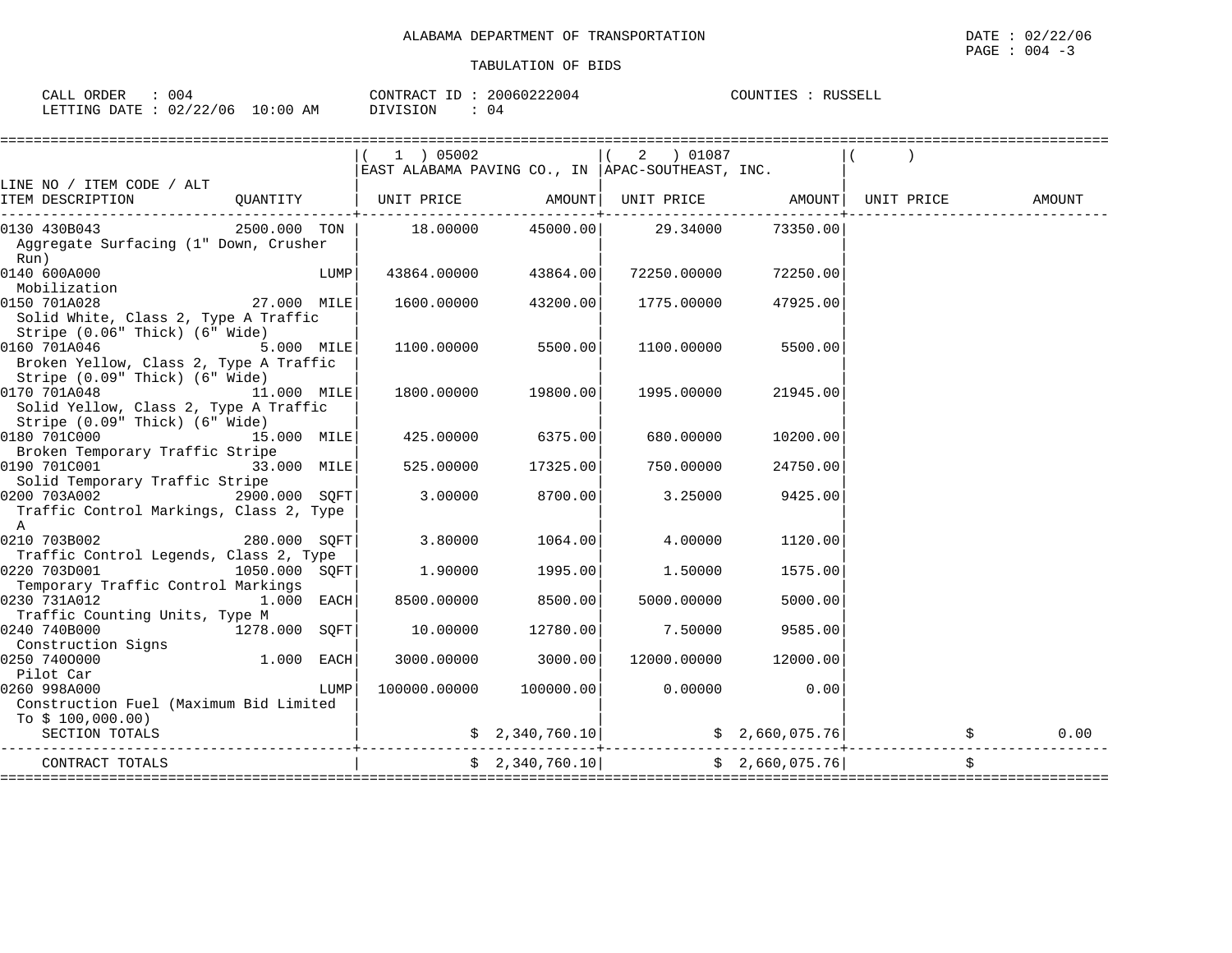# $\texttt{PAGE}$  : 006 -1

#### VENDOR RANKING

|      | : 006<br>CALL ORDER          | LETTING DATE: 02/22/06 10:00 AM                    | CONTRACT ID: 20060222006<br>$\therefore$ 08<br>DIVISION                                                                                                                                                                    |              |                  | COUNTIES : CLARKE                |                        |
|------|------------------------------|----------------------------------------------------|----------------------------------------------------------------------------------------------------------------------------------------------------------------------------------------------------------------------------|--------------|------------------|----------------------------------|------------------------|
|      | CONTRACT DESCRIPTION:<br>mi. |                                                    | 40<br>CONTRACT TIME:<br>RURAL<br>for constructing the Planing, Resurfacing and Traffic Stripe<br>on SR-13 (US-43) from south of Dummy Line Road to north of<br>Joe Davis Industrial Boulevard in Thomasville. Length 4.083 | Working Days | (available days) | $PROJECT(S) : NHF-0013(526)$     |                        |
| RANK | VENDOR NO. / NAME            |                                                    |                                                                                                                                                                                                                            |              |                  | TOTAL<br><b>BID</b>              | % OVER<br>LOW BID      |
|      | 13008<br>01073               | MOBILE ASPHALT COMPANY, LLC<br>ASPHALT SUPPLY, LLC |                                                                                                                                                                                                                            |              |                  | \$1,133,342.30<br>\$1,198,198.38 | 100.0000%<br>105.7226% |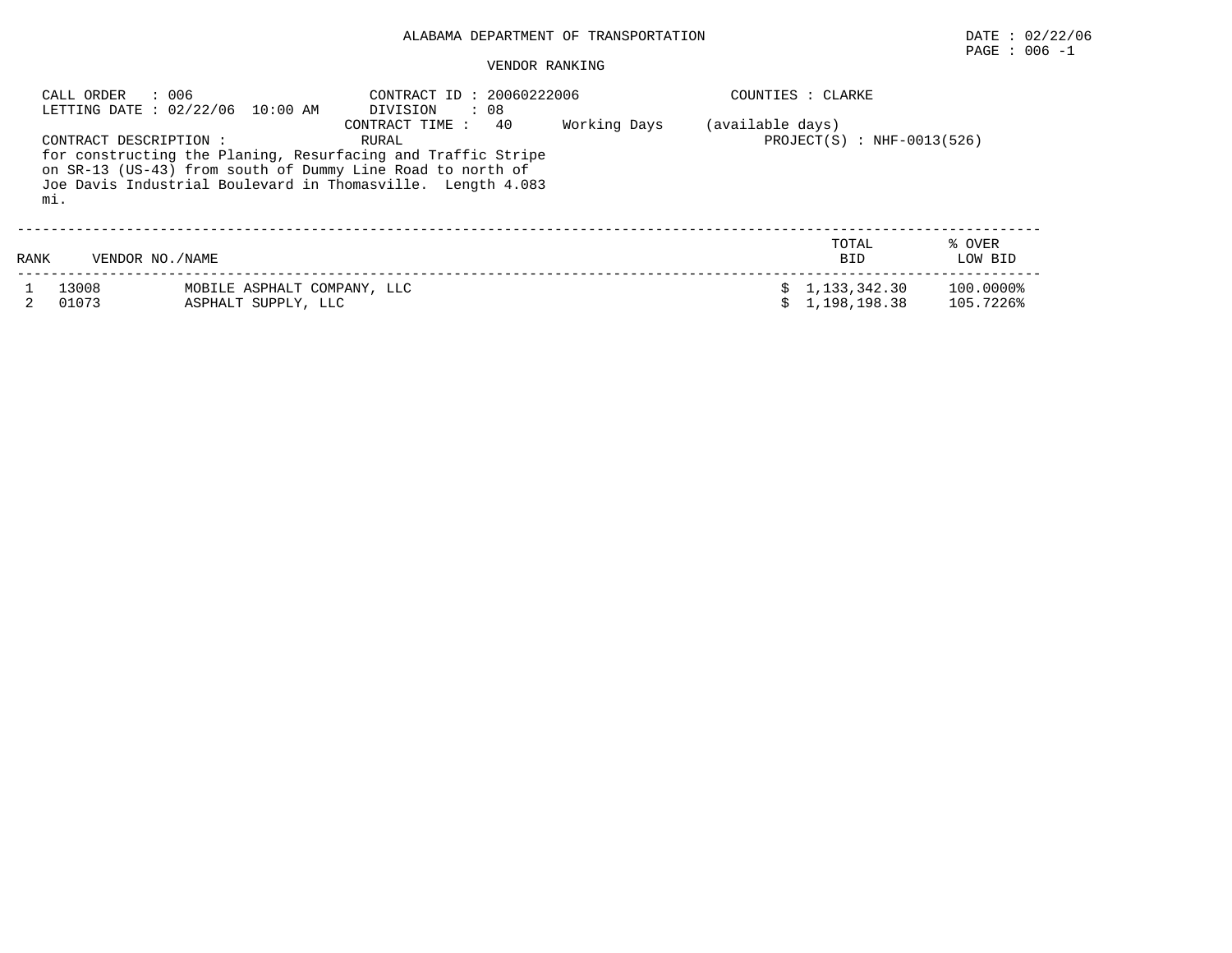CALL ORDER : 006 CONTRACT ID : 20060222006 COUNTIES : CLARKE

COUNTIES : CLARKE

| LETTING DATE : $02/22/06$ 10:00 AM                                                                                                 |                 |      | DIVISION   |              | : 08      |                                                                              |           |            |        |
|------------------------------------------------------------------------------------------------------------------------------------|-----------------|------|------------|--------------|-----------|------------------------------------------------------------------------------|-----------|------------|--------|
|                                                                                                                                    |                 |      |            | 1 ) 13008    |           | 2 ) 01073<br>$\sqrt{2}$<br>MOBILE ASPHALT COMPANY, LLC   ASPHALT SUPPLY, LLC |           |            |        |
| LINE NO / ITEM CODE / ALT<br>ITEM DESCRIPTION                                                                                      | OUANTITY        |      | UNIT PRICE |              | AMOUNT    | UNIT PRICE                                                                   | AMOUNT    | UNIT PRICE | AMOUNT |
| SECTION 0001<br>Total                                                                                                              |                 |      |            |              |           |                                                                              |           |            |        |
| 0010 405A000<br>Tack Coat                                                                                                          | 7916.000 GAL    |      |            | 1.30000      | 10290.80  | 1.84000                                                                      | 14565.44  |            |        |
| 0020 408A052<br>Planing Existing Pavement                                                                                          | 157418.000 SQYD |      |            | 0.30000      | 47225.40  | 0.34000                                                                      | 53522.12  |            |        |
| (Approximately 1.10" Thru 2.0" Thick)<br>0030 410H000                                                                              | 1.000 EACH      |      |            | 10000.00000  | 10000.00  | 9700.00000                                                                   | 9700.00   |            |        |
| Material Remixing Device<br>0040 424A281<br>Superpave Bituminous Concrete Wearing<br>Surface Layer, 3/4" Maximum Aggregate         | 10501.000 TON   |      |            | 55.75000     | 585430.75 | 55.94000                                                                     | 587425.94 |            |        |
| Size Mix, ESAL Range E<br>0050 424A284<br>Superpave Bituminous Concrete Wearing<br>Surface Layer, Patching, 3/4" Maximum           | 700.000 TON     |      |            | 75,00000     | 52500.00  | 70.00000                                                                     | 49000.00  |            |        |
| Aggregate Size Mix, ESAL Range E<br>0060 424A361<br>Superpave Bituminous Concrete Wearing<br>Surface Layer, 3/4" Maximum Aggregate | 3349.000 TON    |      |            | 52.25000     | 174985.25 | 46.27000                                                                     | 154958.23 |            |        |
| Size Mix, ESAL Range C/D<br>0070 428C000<br>Scoring Bituminous Pavement Surface By<br>Cutting                                      | 57985.000 LF    |      |            | 0.17000      | 9857.45   | 0.16000                                                                      | 9277.60   |            |        |
| 0080 430B000<br>Aggregate Surfacing (ALDOT #467 Or #57)                                                                            | 100.000 TON     |      |            | 40.00000     | 4000.00   | 43.00000                                                                     | 4300.00   |            |        |
| 0090 600A000<br>Mobilization                                                                                                       |                 | LUMP |            | 100000.00000 | 100000.00 | 114500.00000                                                                 | 114500.00 |            |        |
| 0100 665J000<br>Silt Fence, Type A                                                                                                 | 1000.000 LF     |      |            | 5.00000      | 5000.00   | 3.10000                                                                      | 3100.00   |            |        |
| 0110 6650001<br>Silt Fence Removal                                                                                                 | 1000.000 LF     |      |            | 2.00000      | 2000.00   | 1.55000                                                                      | 1550.00   |            |        |
| 0120 701A028<br>Solid White, Class 2, Type A Traffic                                                                               | 8.000 MILE      |      |            | 1785.00000   | 14280.00  | 1945.00000                                                                   | 15560.00  |            |        |
| Stripe (0.06" Thick) (6" Wide)<br>0130 701A032<br>Solid Yellow, Class 2, Type A Traffic<br>Stripe (0.06" Thick) (6" Wide)          | 5.000 MILE      |      |            | 1785.00000   | 8925.00   | 1945.00000                                                                   | 9725.00   |            |        |
| 0140 701A041<br>Broken White, Class 2, Type A Traffic<br>Stripe (0.09" Thick) (6" Wide)                                            | 7.000 MILE      |      |            | 1125.00000   | 7875.00   | 1225.00000                                                                   | 8575.00   |            |        |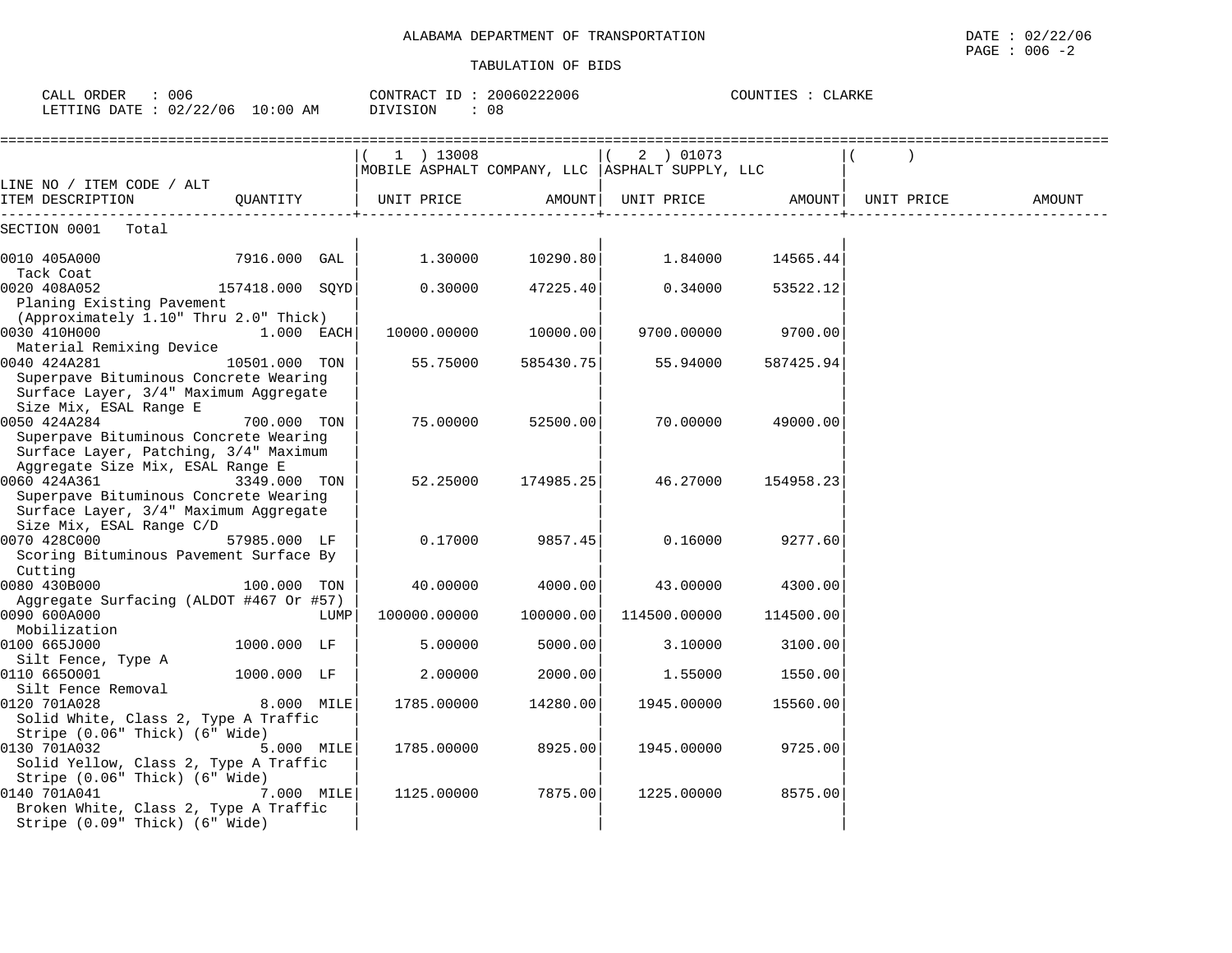| RDER<br>---   | 006                  |             | $-1$<br>$\cap$ $\Lambda$ $\Gamma$ $\Gamma$ $\Lambda$ $\Lambda$ | つハ<br>∶∠∪∪o | $\cdot$ )TINT | LARKE |
|---------------|----------------------|-------------|----------------------------------------------------------------|-------------|---------------|-------|
| FTTING<br>חמח | $\cap$ $\cap$<br>106 | AΜ<br>∹ O G | SION<br>$\lambda$                                              | 08          |               |       |

|                                                                                                   |                | $(1)$ 13008<br>MOBILE ASPHALT COMPANY, LLC  ASPHALT SUPPLY, LLC |                       | 2 ) 01073                             |                     |        |
|---------------------------------------------------------------------------------------------------|----------------|-----------------------------------------------------------------|-----------------------|---------------------------------------|---------------------|--------|
| LINE NO / ITEM CODE / ALT                                                                         |                |                                                                 |                       |                                       |                     |        |
|                                                                                                   |                |                                                                 | ------------+-------- |                                       | . _ _ _ _ _ _ _ _ . | AMOUNT |
| 0150 701A046<br>Broken Yellow, Class 2, Type A Traffic<br>Stripe (0.09" Thick) (6" Wide)          | $3.000$ MILE   |                                                                 |                       | 1125.00000 3375.00 1225.00000 3675.00 |                     |        |
| 0160 701A048<br>Solid Yellow, Class 2, Type A Traffic<br>Stripe (0.09" Thick) (6" Wide)           | 3.000 MILE     | 2040.00000 6120.00                                              |                       |                                       | 2217.00000 6651.00  |        |
| 0170 701B009 1062.000 LF<br>Dotted Class 2, Type A Traffic Stripe<br>(0.09" Thick)(6" Wide)       |                | 1.00000                                                         | 1062.00               | 1.11000                               | 1178.82             |        |
| 0180 701C002                                                                                      | 10.000 MILE    | 700.00000                                                       | 7000.00               | 756.00000                             | 7560.00             |        |
| Broken Temporary Traffic Stripe (Paint)<br>0190 701C003<br>Solid Temporary Traffic Stripe (Paint) | 34.000 MILE    | 765.00000                                                       | 26010.00              | 834.00000                             | 28356.00            |        |
| 0200 701G121 410.000 LF<br>Broken White, Class 3W, Type A Traffic<br>Stripe (6" Wide)             |                | 3.05000                                                         | 1250.50               | 3.34000                               | 1369.40             |        |
| 0210 701G125<br>Solid White, Class 3W, Type A Traffic<br>Stripe (6" Wide)                         | 410.000 LF     | 5.10000                                                         | 2091.00               | 5.56000                               | 2279.60             |        |
| 0220 701G133<br>Solid Yellow, Class 3W, Type A Traffic<br>Stripe (6" Wide)                        | 410.000 LF     | 5.10000                                                         | 2091.00               | 5.56000                               | 2279.60             |        |
| 0230 701H001<br>Solid Traffic Stripe Removed (Plastic)                                            | 820.000 LF     | 1.50000                                                         | 1230.00               | 1.67000                               | 1369.40             |        |
| 0240 701H006<br>Broken Traffic Stripe Removed (Plastic)                                           | 410.000 LF     | 1.50000                                                         | 615.00                | 1.67000                               | 684.70              |        |
| 0250 703A002 794.000 SQFT<br>Traffic Control Markings, Class 2, Type<br>A                         |                | 3.30000                                                         | 2620.20               | 3.61000                               | 2866.34             |        |
| $0260 703B002$ 472.000 SQFT<br>Traffic Control Legends, Class 2, Type                             |                | 4.10000                                                         | 1935.20               | 4.45000                               | 2100.40             |        |
| 0270 703D002 1588.000 SQFT<br>Temporary Traffic Control Markings<br>(Paint)                       |                | 1.55000                                                         | 2461.40               | 1.67000                               | 2651.96             |        |
| 0280 703E002<br>Temporary Traffic Control Legends<br>(Paint)                                      | 315.000 SOFT   | 1.55000                                                         | 488.25                | 1.67000                               | 526.05              |        |
| 0290 705A030<br>Pavement Markers, Class A-H, Type 2-C                                             | $104.000$ EACH | 5.35000                                                         | 556.40                | 5.83000                               | 606.32              |        |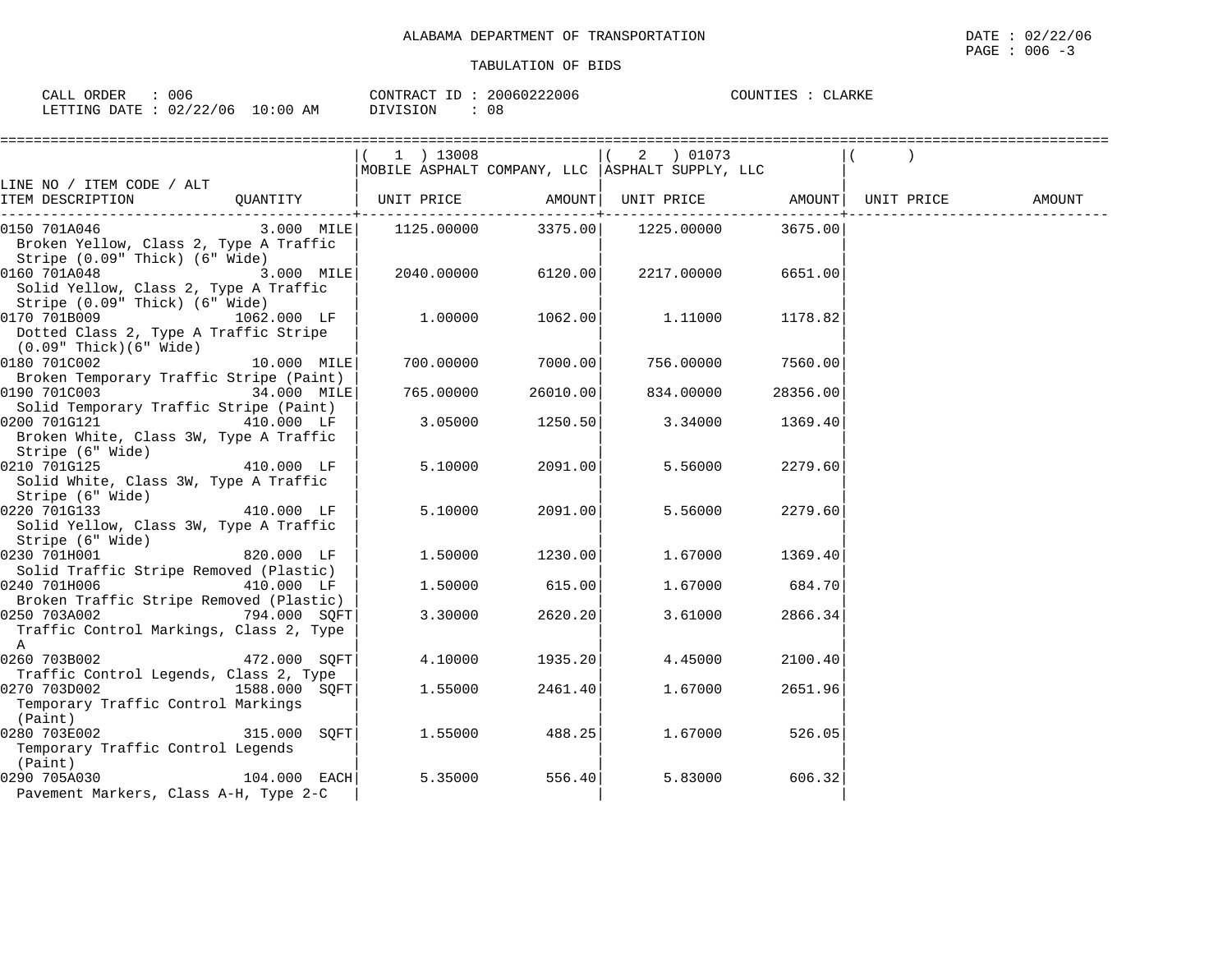| CALL<br>ORDER | 006      |             | CONTRACT ID | 20060222006 | COUNTIES | <b>CLARKE</b> |
|---------------|----------|-------------|-------------|-------------|----------|---------------|
| LETTING DATE  | 02/22/06 | 10:00<br>AM | DIVISION    | 08          |          |               |

|                                        |               |      | 1 ) 13008                    |                 | 01073<br>2                                        |                   |            |        |
|----------------------------------------|---------------|------|------------------------------|-----------------|---------------------------------------------------|-------------------|------------|--------|
|                                        |               |      |                              |                 | MOBILE ASPHALT COMPANY, LLC   ASPHALT SUPPLY, LLC |                   |            |        |
| LINE NO / ITEM CODE / ALT              |               |      |                              |                 |                                                   |                   |            |        |
| ITEM DESCRIPTION                       |               |      | QUANTITY   UNIT PRICE AMOUNT |                 |                                                   | UNIT PRICE AMOUNT | UNIT PRICE | AMOUNT |
| $404.000$ EACH<br>0300 705A031         |               |      | 5.35000                      | 2161.40         | 5.83000                                           | 2355.32           |            |        |
| Pavement Markers, Class A-H, Type 1-A  |               |      |                              |                 |                                                   |                   |            |        |
| 0310 705A037                           | 358.000 EACH  |      | 5.35000                      | 1915.30         | 5.83000                                           | 2087.14           |            |        |
| Pavement Markers, Class A-H, Type 2-D  |               |      |                              |                 |                                                   |                   |            |        |
| 0320 731A013<br>1.000 EACH             |               |      | 10750.00000                  | 10750.00        | 12250.00000                                       | 12250.00          |            |        |
| Traffic Counting Units, Type N         |               |      |                              |                 |                                                   |                   |            |        |
| 0330 740B000                           | 1099.000 SQFT |      | 10.00000                     | 10990.00        | 8.00000                                           | 8792.00           |            |        |
| Construction Signs                     |               |      |                              |                 |                                                   |                   |            |        |
| 100.000 EACH<br>0340 740D000           |               |      | 60.00000                     | 6000.00         | 52.00000                                          | 5200.00           |            |        |
| Channelizing Drums                     |               |      |                              |                 |                                                   |                   |            |        |
| 0350 740E000                           | 400.000 EACH  |      | 10.00000                     | 4000.00         | 16.00000                                          | 6400.00           |            |        |
| Cones (36 Inches High)                 |               |      |                              |                 |                                                   |                   |            |        |
| 0360 740M001                           | 400.000 EACH  |      | 8.00000                      | 3200.00         | 8.00000                                           | 3200.00           |            |        |
| Ballast For Cone                       |               |      |                              |                 |                                                   |                   |            |        |
| 0370 741C010                           | 2.000 EACH    |      | 1525.00000                   | 3050.00         | 1500.00000                                        | 3000.00           |            |        |
| Portable Sequential Arrow And Chevron  |               |      |                              |                 |                                                   |                   |            |        |
| Sign Unit                              |               |      |                              |                 |                                                   |                   |            |        |
| 0380 998A000                           |               | LUMP | 0.00000                      | 0.00            | 55000.00000                                       | 55000.00          |            |        |
| Construction Fuel (Maximum Bid Limited |               |      |                              |                 |                                                   |                   |            |        |
| To $$55,000.00)$                       |               |      |                              |                 |                                                   |                   |            |        |
| SECTION TOTALS                         |               |      |                              | \$1,133,342.30] |                                                   | \$1,198,198.38]   |            | 0.00   |
| CONTRACT TOTALS                        |               |      |                              | \$1,133,342.30] | \$1,198,198.38]                                   |                   | \$         |        |
|                                        |               |      |                              |                 |                                                   |                   |            |        |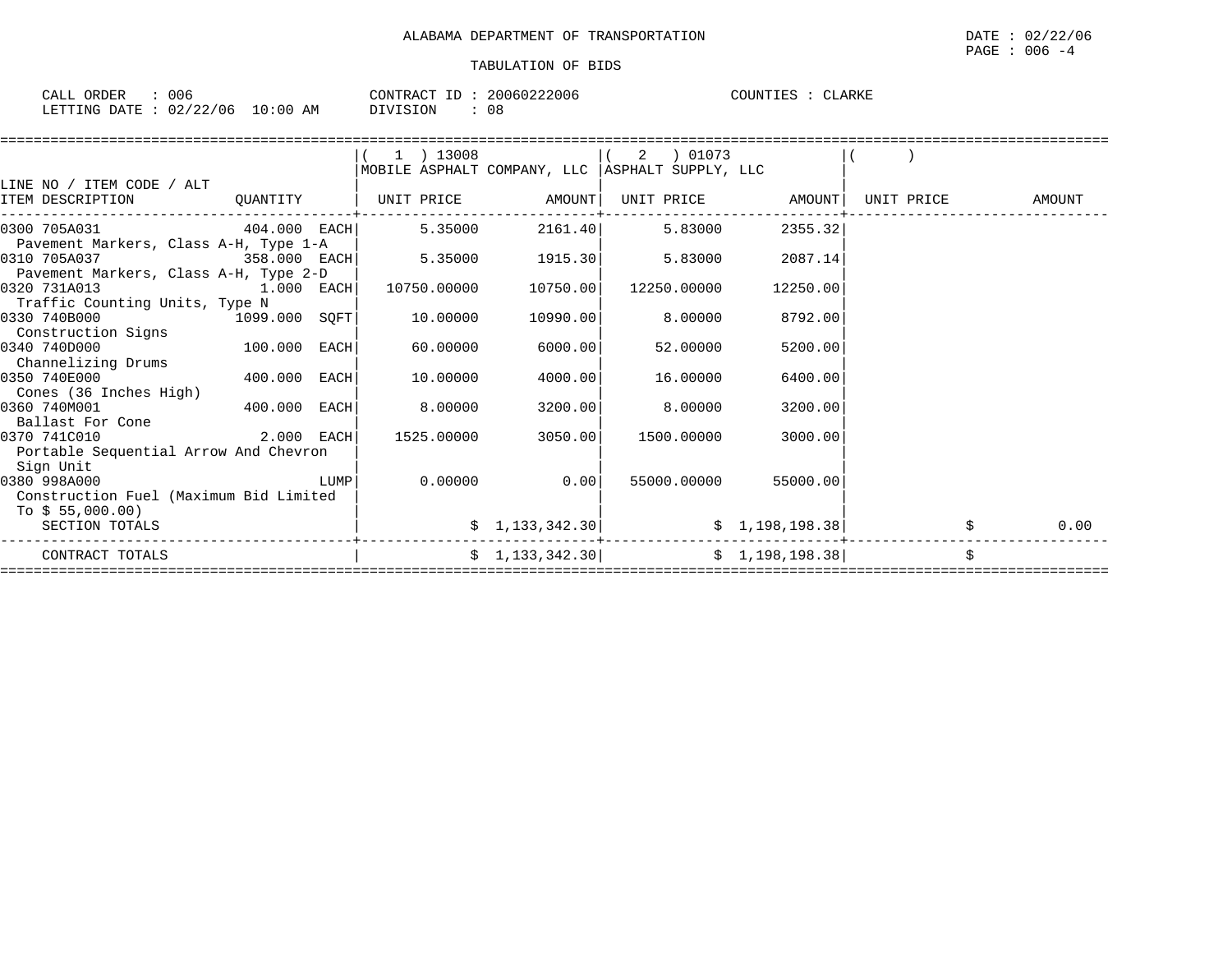VENDOR RANKING

 CALL ORDER : 007 CONTRACT ID : 20060222007 COUNTIES : WASHINGTON LETTING DATE : 02/22/06 10:00 AM DIVISION : 08 CONTRACT TIME : 45 Working Days (available days)<br>CONTRACT DESCRIPTION : RURAL RURAL  $RURAL$  PROJECT(S) : NHF-0013(527) for constructing the Planing, Resurfacing and Traffic Stripe on SR-13 (US-43) from the McIntosh north city limits to the Lewis Creek bridge. Length 4.006 mi.--------------------------------------------------------------------------------------------------------------------------

| RANK | VENDOR NO./NAME |                              | TOTAL<br><b>BID</b> | ९ OVER<br>LOW BID |
|------|-----------------|------------------------------|---------------------|-------------------|
|      | 1 13008         | MOBILE ASPHALT COMPANY, LLC  | \$1,618,468.66      | 100.0000%         |
|      | 23011           | HOSEA O. WEAVER & SONS, INC. | \$1,736,245.67      | 107.2771%         |
|      | 01073           | ASPHALT SUPPLY, LLC          | \$1,980,259.01      | 122.3539%         |

PAGE : 007 -1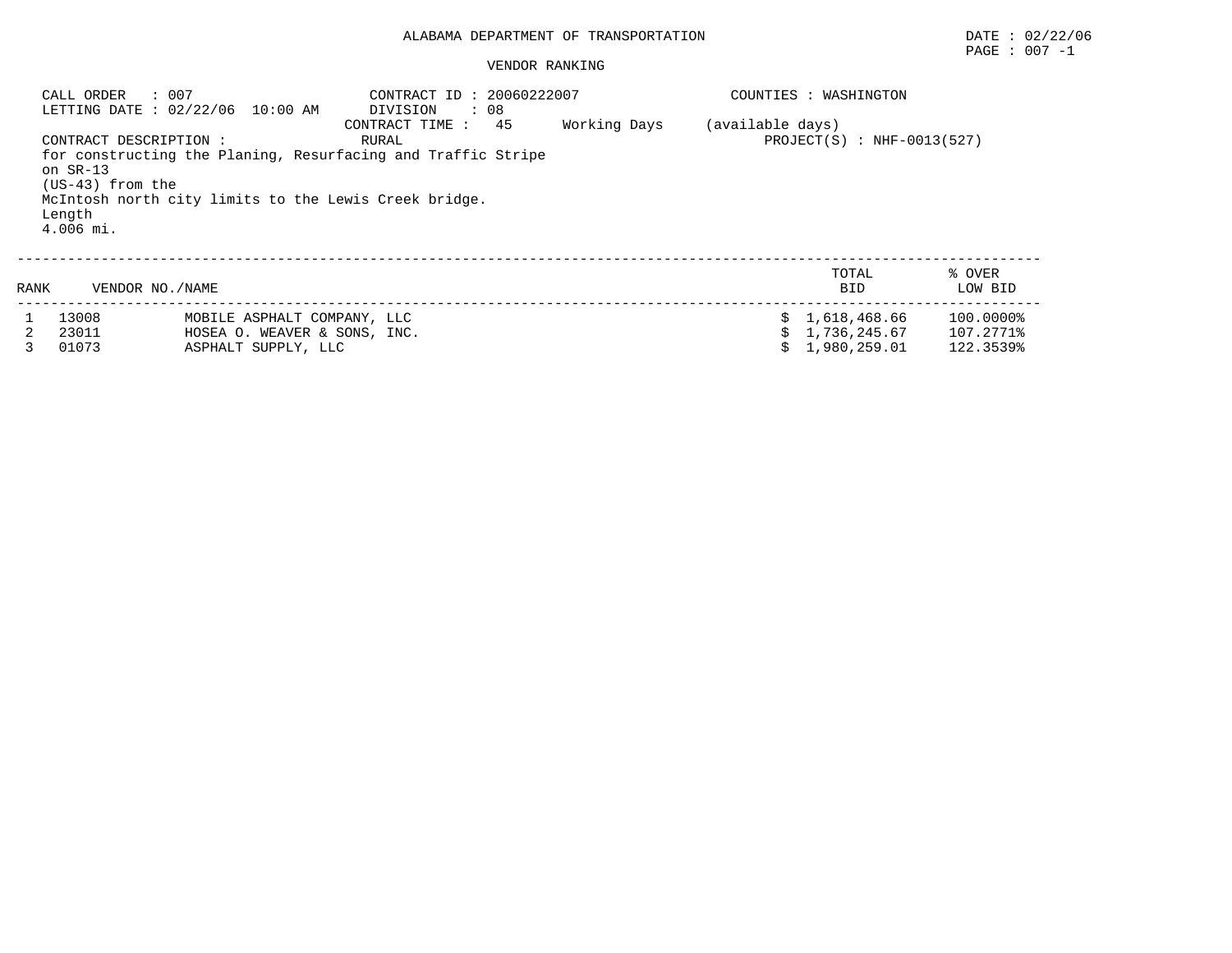CALL ORDER : 007 CONTRACT ID : 20060222007 COUNTIES : WASHINGTON

|                                                                                                                                      |                 |      | $1$ ) 13008  |           | 2 ) 23011<br>MOBILE ASPHALT COMPANY, LLC   HOSEA O. WEAVER & SONS, INC   ASPHALT SUPPLY, LLC |           | 3 ) 01073    |           |
|--------------------------------------------------------------------------------------------------------------------------------------|-----------------|------|--------------|-----------|----------------------------------------------------------------------------------------------|-----------|--------------|-----------|
| LINE NO / ITEM CODE / ALT<br>ITEM DESCRIPTION                                                                                        | OUANTITY        |      | UNIT PRICE   | AMOUNT    | UNIT PRICE                                                                                   | AMOUNT    | UNIT PRICE   | AMOUNT    |
| SECTION 0001<br>Total                                                                                                                |                 |      |              |           |                                                                                              |           |              |           |
| 0010 305B060<br>Crushed Aggregate, Section 825, FOR<br>MISCELLANEOUS USE                                                             | 920.000 TON     |      | 30.00000     | 27600.00  | 37.17000                                                                                     | 34196.40  | 56.00000     | 51520.00  |
| 0020 405A000<br>Tack Coat                                                                                                            | 11922.000       | GAL  | 1.15000      | 13710.30  | 1.81000                                                                                      | 21578.82  | 2.10000      | 25036.20  |
| 0030 408A052<br>Planing Existing Pavement<br>(Approximately 1.10" Thru 2.0" Thick)                                                   | 134002.000 SQYD |      | 0.38000      | 50920.76  | 0.84000                                                                                      | 112561.68 | 0.65000      | 87101.30  |
| 0040 410C000<br>Contractor Retained Profilograph                                                                                     | 1.000 EACH      |      | 1500.00000   | 1500.00   | 25000.00000                                                                                  | 25000.00  | 12000.00000  | 12000.00  |
| 0050 410H000<br>Material Remixing Device                                                                                             | 1.000 EACH      |      | 70000.00000  | 70000.00  | 42144.49000                                                                                  | 42144.49  | 14000.00000  | 14000.00  |
| 0060 420A015<br>Polymer Modified Open Graded Friction<br>Course                                                                      | 5730.000 TON    |      | 75.00000     | 429750.00 | 78.96000                                                                                     | 452440.80 | 98.00000     | 561540.00 |
| 0070 424A361<br>Superpave Bituminous Concrete Wearing<br>Surface Layer, 3/4" Maximum Aggregate<br>Size Mix, ESAL Range C/D           | 14360.000 TON   |      | 47.50000     | 682100.00 | 53.18000                                                                                     | 763664.80 | 53.00000     | 761080.00 |
| 0080 424A364<br>Superpave Bituminous Concrete Wearing<br>Surface Layer, Patching, 3/4" Maximum<br>Aggregate Size Mix, ESAL Range C/D | 500.000 TON     |      | 47.50000     | 23750.00  | 98.88000                                                                                     | 49440.00  | 70.00000     | 35000.00  |
| 0090 424A367<br>Superpave Bituminous Concrete Wearing<br>Surface Layer, Leveling, 3/4" Maximum                                       | 100.000 TON     |      | 47.50000     | 4750.00   | 100.02000                                                                                    | 10002.00  | 55.00000     | 5500.00   |
| Aggregate Size Mix, ESAL Range C/D<br>0100 428C000<br>Scoring Bituminous Pavement Surface By<br>Cutting                              | 73455.000 LF    |      | 0.14000      | 10283.70  | 0.07000                                                                                      | 5141.85   | 0.16000      | 11752.80  |
| 0110 430B000<br>Aggregate Surfacing (ALDOT #467 Or #57)                                                                              | 100.000 TON     |      | 30.00000     | 3000.00   | 39.09000                                                                                     | 3909.00   | 43.00000     | 4300.00   |
| 0120 600A000<br>Mobilization                                                                                                         |                 | LUMP | 140000.00000 | 140000.00 | 67591.39000                                                                                  | 67591.39  | 184000.00000 | 184000.00 |
| 0130 665Q000<br>12 Inch Wattle                                                                                                       | 100.000 LF      |      | 15.00000     | 1500.00   | 9.06000                                                                                      | 906.00    | 22.00000     | 2200.00   |
| 0140 701A028<br>Solid White, Class 2, Type A Traffic<br>Stripe (0.06" Thick) (6" Wide)                                               | 7.000 MILE      |      | 1775.00000   | 12425.00  | 1902.25000                                                                                   | 13315.75  | 1945.00000   | 13615.00  |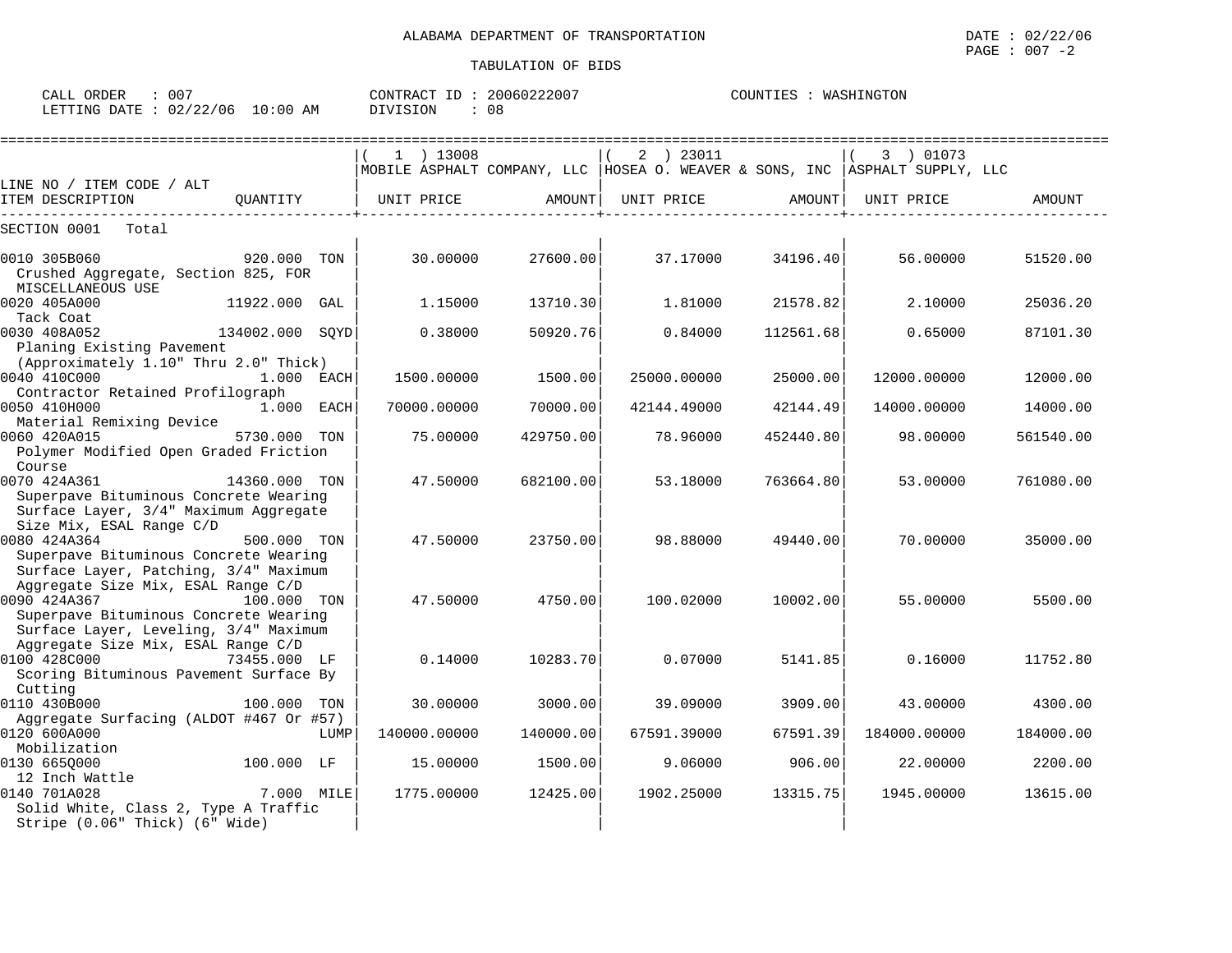CALL ORDER :  $007$  CONTRACT ID :  $20060222007$ COUNTIES : WASHINGTON LETTING DATE : 02/22/06 10:00 AM DIVISION : 08

|                                                                                                        | $1$ ) 13008 |          | $2 \t) 23011$<br>MOBILE ASPHALT COMPANY, LLC   HOSEA O. WEAVER & SONS, INC   ASPHALT SUPPLY, LLC |                             | 3 ) 01073  |          |
|--------------------------------------------------------------------------------------------------------|-------------|----------|--------------------------------------------------------------------------------------------------|-----------------------------|------------|----------|
| LINE NO / ITEM CODE / ALT                                                                              |             |          |                                                                                                  |                             |            |          |
| ITEM DESCRIPTION<br>OUANTITY                                                                           | UNIT PRICE  | AMOUNT   | UNIT PRICE                                                                                       | AMOUNT<br>----------+------ | UNIT PRICE | AMOUNT   |
| 7.000 MILE<br>0150 701A032<br>Solid Yellow, Class 2, Type A Traffic<br>Stripe (0.06" Thick) (6" Wide)  | 1775.00000  | 12425.00 | 1902.25000                                                                                       | 13315.75                    | 1945.00000 | 13615.00 |
| 0160 701A041<br>9.000 MILE<br>Broken White, Class 2, Type A Traffic<br>Stripe (0.09" Thick) (6" Wide)  | 1115,00000  | 10035.00 | 1195.70000                                                                                       | 10761.30                    | 1225.00000 | 11025.00 |
| 0170 701A046<br>2.000 MILE<br>Broken Yellow, Class 2, Type A Traffic<br>Stripe (0.09" Thick) (6" Wide) | 1115,00000  | 2230.00  | 1195.70000                                                                                       | 2391.40                     | 1225.00000 | 2450.00  |
| 0180 701A048<br>2.000 MILE<br>Solid Yellow, Class 2, Type A Traffic<br>Stripe (0.09" Thick) (6" Wide)  | 2130.00000  | 4260.00  | 2282.70000                                                                                       | 4565.40                     | 2334.00000 | 4668.00  |
| 0190 701C002<br>30.000 MILE<br>Broken Temporary Traffic Stripe (Paint)                                 | 690.00000   | 20700.00 | 739.16000                                                                                        | 22174.80                    | 756.00000  | 22680.00 |
| 0200 701C003<br>46.000 MILE<br>Solid Temporary Traffic Stripe (Paint)                                  | 760.00000   | 34960.00 | 815.25000                                                                                        | 37501.50                    | 834.00000  | 38364.00 |
| 0210 703A002<br>1018.000 SOFT<br>Traffic Control Markings, Class 2, Type<br>$\Delta$                   | 3.30000     | 3359.40  | 3.53000                                                                                          | 3593.54                     | 3.61000    | 3674.98  |
| 0220 703B002<br>405.000 SOFT<br>Traffic Control Legends, Class 2, Type                                 | 4.00000     | 1620.00  | 4.35000                                                                                          | 1761.75                     | 4.44000    | 1798.20  |
| 0230 703D001<br>279.000 SOFT<br>Temporary Traffic Control Markings                                     | 2.00000     | 558.00   | 2.17000                                                                                          | 605.43                      | 2.22000    | 619.38   |
| 0240 703E001<br>945.000 SOFT<br>Temporary Traffic Control Legends                                      | 2.00000     | 1890.00  | 2.17000                                                                                          | 2050.65                     | 2.22000    | 2097.90  |
| 0250 705A030<br>$40.000$ EACH<br>Pavement Markers, Class A-H, Type 2-C                                 | 5.30000     | 212.00   | 5.71000                                                                                          | 228.40                      | 5.83000    | 233.20   |
| 0260 705A031<br>524.000 EACH<br>Pavement Markers, Class A-H, Type 1-A                                  | 5.30000     | 2777.20  | 5.71000                                                                                          | 2992.04                     | 5.83000    | 3054.92  |
| 0270 705A032<br>131.000 EACH<br>Pavement Markers, Class A-H, Type 1-B                                  | 5.30000     | 694.30   | 5.71000                                                                                          | 748.01                      | 5.83000    | 763.73   |
| 0280 705A037<br>146.000 EACH<br>Pavement Markers, Class A-H, Type 2-D                                  | 5.30000     | 773.80   | 5.71000                                                                                          | 833.66                      | 5.83000    | 851.18   |
| 0290 705A038<br>34.000 EACH<br>Pavement Markers, Class A-H, Type 2-E                                   | 5.30000     | 180.20   | 5.71000                                                                                          | 194.14                      | 5.83000    | 198.22   |
| 0300 740B000<br>1042.000 SOFT<br>Construction Signs                                                    | 12.00000    | 12504.00 | 10.84000                                                                                         | 11295.28                    | 10.00000   | 10420.00 |
| 100.000 EACH<br>0310 740D000<br>Channelizing Drums                                                     | 60.00000    | 6000.00  | 54.19000                                                                                         | 5419.00                     | 55.00000   | 5500.00  |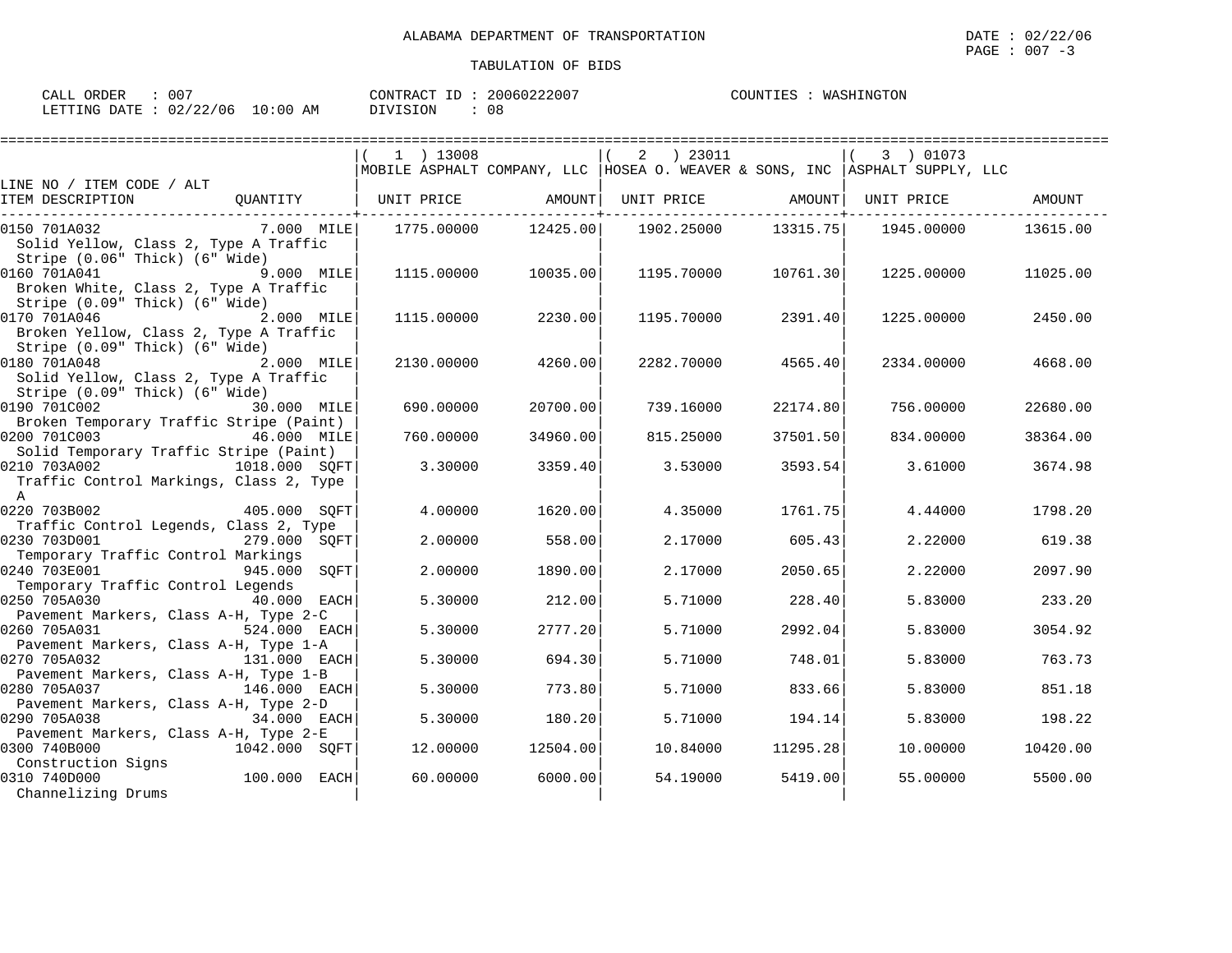| ORDER<br>CALL | 007        |            | CONTRACT ID: |     | 20060222007 | COUNTIES | WASHINGTON |
|---------------|------------|------------|--------------|-----|-------------|----------|------------|
| LETTING DATE  | : 02/22/06 | $10:00$ AM | DIVISION     | 0 E |             |          |            |

| ITEM CODE<br>/ ALT<br>LINE NO /                                            |          |      | 1 ) 13008<br>MOBILE ASPHALT COMPANY, LLC |                 | 23011<br>2<br>HOSEA O. WEAVER & SONS, INC |                | 01073<br>3<br>ASPHALT SUPPLY, LLC |                |
|----------------------------------------------------------------------------|----------|------|------------------------------------------|-----------------|-------------------------------------------|----------------|-----------------------------------|----------------|
| ITEM DESCRIPTION                                                           | OUANTITY |      | UNIT PRICE                               | AMOUNT          | UNIT PRICE                                | AMOUNT         | UNIT PRICE                        | AMOUNT         |
| 0320 740E000<br>Cones (36 Inches High)                                     | 400.000  | EACH | 15,00000                                 | 6000.00         | 11,92000                                  | 4768.00        | 16.00000                          | 6400.00        |
| 0330 740M001<br>Ballast For Cone                                           | 400.000  | EACH | 15.00000                                 | 6000.00         | 7.83000                                   | 3132.00        | 8,00000                           | 3200.00        |
| 0340 741C010<br>Portable Sequential Arrow And Chevron<br>Sign Unit         | 2.000    | EACH | 10000.00000                              | 20000.00        | 3010.32000                                | 6020.64        | 1500.00000                        | 3000.00        |
| 0350 998A000<br>Construction Fuel (Maximum Bid Limited<br>To $$77,000.00)$ |          | LUMP | 0.00000                                  | 0.00            | 0.00000                                   | 0.00           | 77000.00000                       | 77000.00       |
| SECTION TOTALS                                                             |          |      |                                          | \$1,618,468.66  |                                           | \$1,736,245.67 |                                   | \$1,980,259.01 |
| CONTRACT TOTALS                                                            |          |      |                                          | \$1,618,468.66] |                                           | \$1,736,245.67 |                                   | \$1,980,259.01 |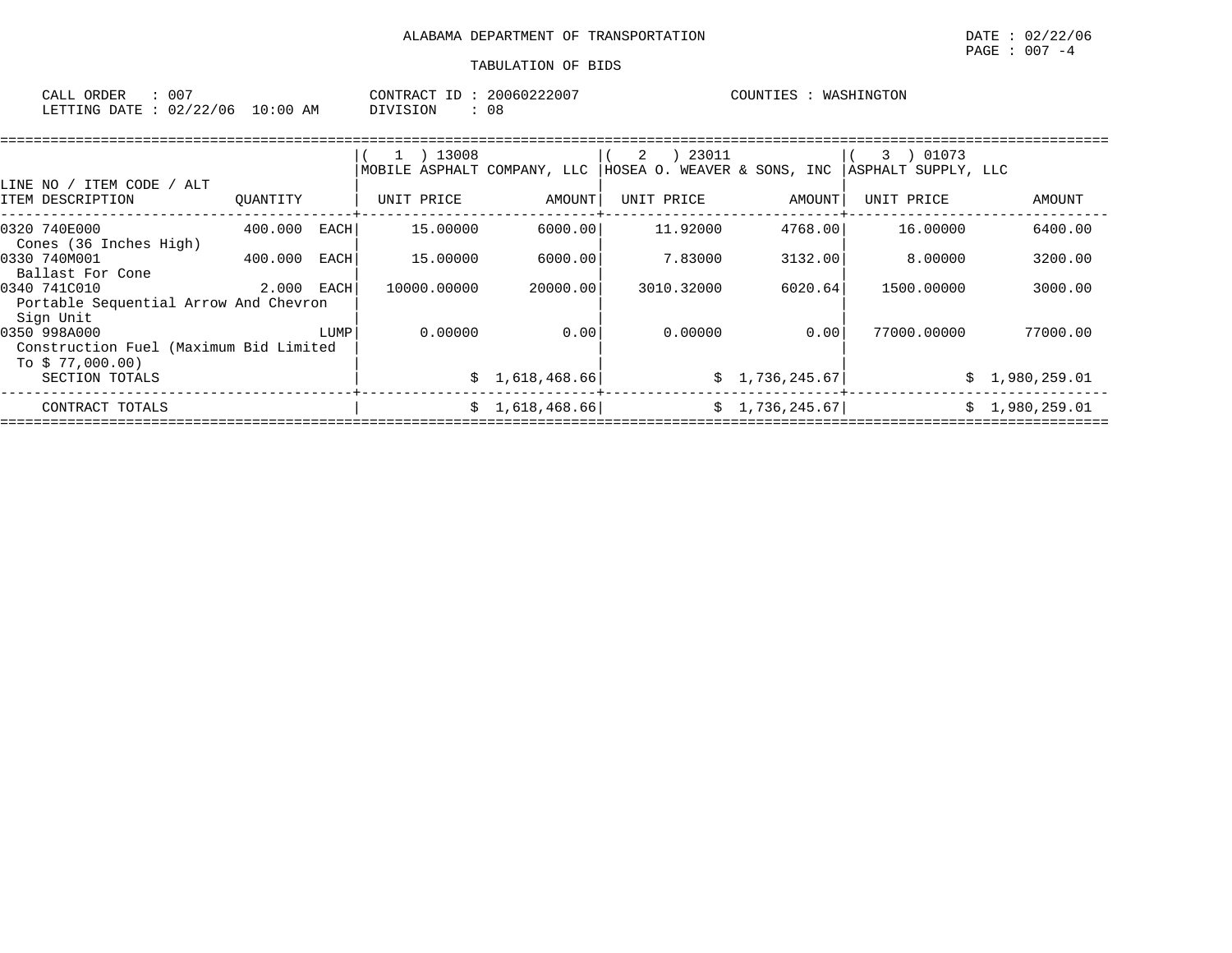# $\texttt{PAGE}$  : 008 -1

#### VENDOR RANKING

|      | : 008<br>CALL ORDER<br>LETTING DATE : 02/22/06 10:00 AM |                              | CONTRACT ID: 20060222008<br>$\therefore$ 02<br>DIVISION                                                                                                                                                         |              | COUNTIES : LAWRENCE |                              |                   |  |  |
|------|---------------------------------------------------------|------------------------------|-----------------------------------------------------------------------------------------------------------------------------------------------------------------------------------------------------------------|--------------|---------------------|------------------------------|-------------------|--|--|
|      | CONTRACT DESCRIPTION :<br>mi.                           |                              | 45<br>CONTRACT TIME:<br>for constructing the Planing, Resurfacing and Traffic Stripe<br>on SR-20 (US-72) from just east of SR-101 (MP 43.240) in<br>Town Creek to just east of CR-585 (MP 45.710). Length 2.457 | Working Days | (available days)    | $PROJECT(S) : NHF-0020(504)$ |                   |  |  |
| RANK | VENDOR NO./NAME                                         |                              |                                                                                                                                                                                                                 |              |                     | TOTAL<br>BID                 | % OVER<br>LOW BID |  |  |
|      | 18031                                                   | ROGERS GROUP, INC.           |                                                                                                                                                                                                                 |              |                     | 1,177,840.55                 | 100.0000%         |  |  |
|      | 19010                                                   | SHELBY CONTRACTING CO., INC. |                                                                                                                                                                                                                 |              |                     | 1,181,203.45                 | 100.2855%         |  |  |
|      | 19074                                                   | S & M EOUIPMENT CO., INC.    |                                                                                                                                                                                                                 |              |                     | 1,255,384.72                 | 106.5836%         |  |  |
|      | 01087                                                   | APAC-SOUTHEAST, INC.         |                                                                                                                                                                                                                 |              |                     | 1,258,204.73                 | 106.8230%         |  |  |
| 5.   | 11014                                                   |                              | JOE KEENUM EXCAVATION & CONSTRUCTION, INC.                                                                                                                                                                      |              |                     | 1,380,939.30                 | 117.2433%         |  |  |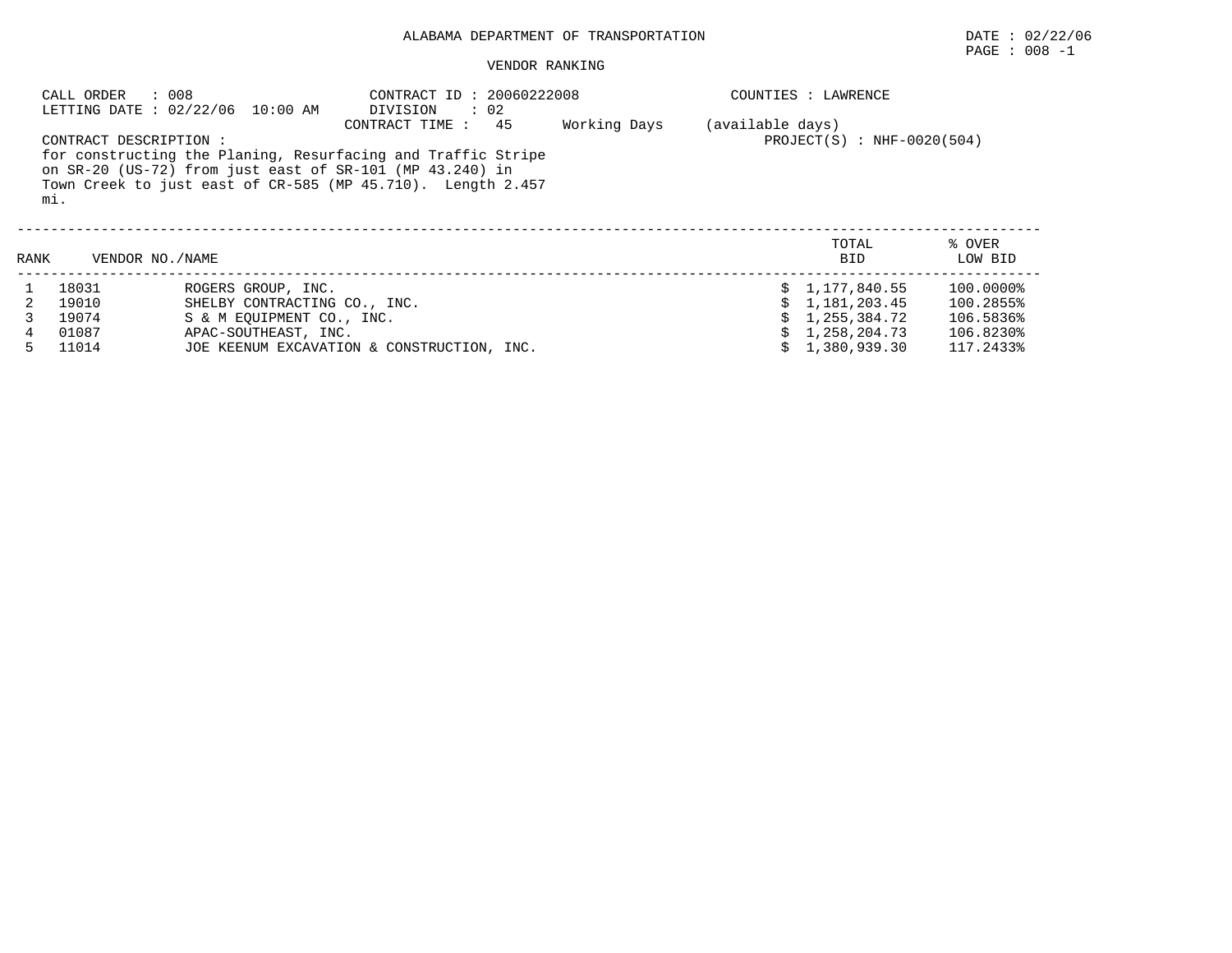$\text{CALL}$  ORDER : 008 CONTRACT ID : 20060222008

LETTING DATE : 02/22/06 10:00 AM DIVISION : 02

|                                                                                |                | 1 ) 18031          |           | 2 ) 19010   |           | 3 ) 19074                                                 |           |
|--------------------------------------------------------------------------------|----------------|--------------------|-----------|-------------|-----------|-----------------------------------------------------------|-----------|
|                                                                                |                | ROGERS GROUP, INC. |           |             |           | SHELBY CONTRACTING CO., INC $ S \& M$ EQUIPMENT CO., INC. |           |
| LINE NO / ITEM CODE / ALT                                                      |                |                    |           |             |           |                                                           |           |
| ITEM DESCRIPTION                                                               | OUANTITY       | UNIT PRICE         | AMOUNT    | UNIT PRICE  | AMOUNT    | UNIT PRICE                                                | AMOUNT    |
| SECTION 0001 Total                                                             |                |                    |           |             |           |                                                           |           |
| 34.000 SOYD<br>0010 206C010                                                    |                | 70.00000           | 2380.00   | 15.00000    | 510.00    | 10,00000                                                  | 340.00    |
| Removing Concrete Driveway                                                     |                |                    |           |             |           |                                                           |           |
| 0020 305B060                                                                   | 1310.000 TON   | 15.00000           | 19650.00  | 14.12000    | 18497.20  | 15.00000                                                  | 19650.00  |
| Crushed Aggregate, Section 825, Type B,                                        |                |                    |           |             |           |                                                           |           |
| For Miscellaneous Use<br>0030 405A000                                          |                |                    |           | 1,20000     |           |                                                           |           |
| Tack Coat                                                                      | 6231.000 GAL   | 2.00000            | 12462.00  |             | 7477.20   | 1.65000                                                   | 10281.15  |
| 0040 408A051                                                                   | 70864.000 SQYD | 0.80000            | 56691.20  | 0.61000     | 43227.04  | 1.25000                                                   | 88580.00  |
| Planing Existing Pavement                                                      |                |                    |           |             |           |                                                           |           |
| (Approximately 0.00" Thru 1.0" Thick)                                          |                |                    |           |             |           |                                                           |           |
| 0050 410B000<br>1.000 EACH                                                     |                | 3500.00000         | 3500.00   | 750.00000   | 750.00    | 1000.00000                                                | 1000.00   |
| State Furnished Profilograph                                                   |                |                    |           |             |           |                                                           |           |
| 0060 410H000                                                                   | 1.000 EACH     | 50000.00000        | 50000.00  | 40000.00000 | 40000.00  | 25000.00000                                               | 25000.00  |
| Material Remixing Device                                                       |                |                    |           |             |           |                                                           |           |
| 0070 424A280                                                                   | 6156.000 TON   | 48.00000           | 295488.00 | 48.55000    | 298873.80 | 51,00000                                                  | 313956.00 |
| Superpave Bituminous Concrete Wearing                                          |                |                    |           |             |           |                                                           |           |
| Surface Layer, 1/2" Maximum Aggregate                                          |                |                    |           |             |           |                                                           |           |
| Size Mix, ESAL Range E                                                         |                |                    |           |             |           |                                                           |           |
| 0080 424A360                                                                   | 1438.000 TON   | 52.00000           | 74776.00  | 44.25000    | 63631.50  | 46.00000                                                  | 66148.00  |
| Superpave Bituminous Concrete Wearing<br>Surface Layer, 1/2" Maximum Aggregate |                |                    |           |             |           |                                                           |           |
| Size Mix, ESAL Range C/D                                                       |                |                    |           |             |           |                                                           |           |
| 0090 424A369                                                                   | 465.000 TON    | 52.00000           | 24180.00  | 44.25000    | 20576.25  | 48,00000                                                  | 22320.00  |
| Superpave Bituminous Concrete Wearing                                          |                |                    |           |             |           |                                                           |           |
| Surface Layer, Widening, 1/2" Maximum                                          |                |                    |           |             |           |                                                           |           |
| Aggregate Size Mix, ESAL Range C/D                                             |                |                    |           |             |           |                                                           |           |
| 0100 424B287                                                                   | 2052.000 TON   | 49.00000           | 100548.00 | 48.80000    | 100137.60 | 48.00000                                                  | 98496.00  |
| Superpave Bituminous Concrete Upper                                            |                |                    |           |             |           |                                                           |           |
| Binder Layer, Leveling, 1/2" Maximum                                           |                |                    |           |             |           |                                                           |           |
| Aggregate Size Mix, ESAL Range E                                               |                |                    |           |             |           |                                                           |           |
| 0110 424B288<br>6890.000 TON                                                   |                | 38.50000           | 265265.00 | 46.39000    | 319627.10 | 46.00000                                                  | 316940.00 |
| Superpave Bituminous Concrete Upper                                            |                |                    |           |             |           |                                                           |           |
| Binder Layer, Leveling, 3/4" Maximum                                           |                |                    |           |             |           |                                                           |           |

- Aggregate Size Mix, ESAL Range E | | | 0120 424B584 1000.000 TON | 48.50000 48500.00| 43.36000 43360.00| 58.00000 58000.00 Superpave Bituminous Concrete Lower Binder Layer, Patching, 3/4" Maximum
- Aggregate Size Mix, ESAL E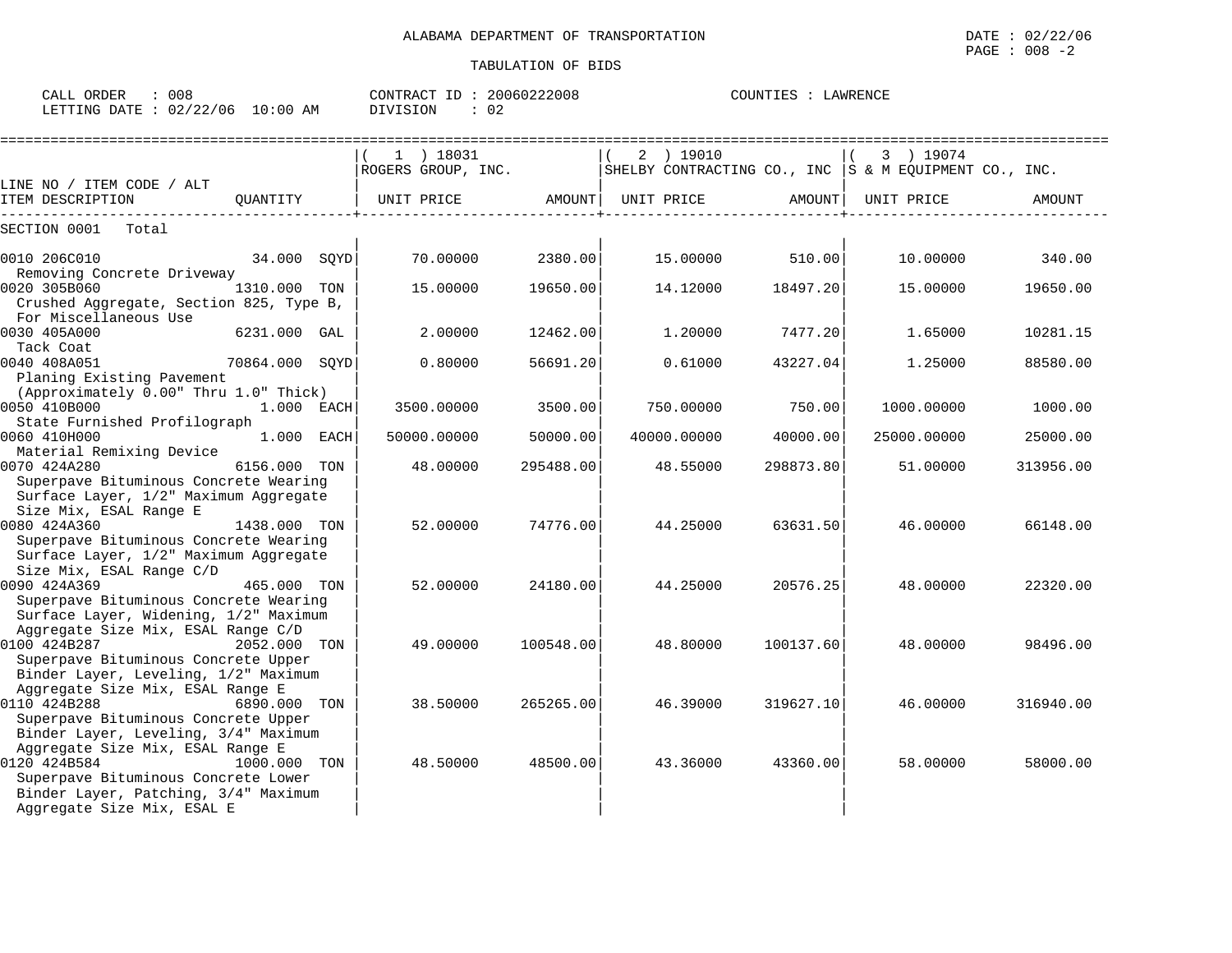| 008<br>CALL ORDER      |          | CONTRACT<br>ID : | 20060222008 | COUNTIES<br>LAWRENCE |
|------------------------|----------|------------------|-------------|----------------------|
| LETTING DATE: 02/22/06 | 10:00 AM | DIVISION         | 02          |                      |

|                                                                                                                                    |              |      | $1$ ) 18031        |          | ) 19010<br>2 |                   | 3 ) 19074                                                 |          |
|------------------------------------------------------------------------------------------------------------------------------------|--------------|------|--------------------|----------|--------------|-------------------|-----------------------------------------------------------|----------|
|                                                                                                                                    |              |      | ROGERS GROUP, INC. |          |              |                   | SHELBY CONTRACTING CO., INC $ S \& M$ EQUIPMENT CO., INC. |          |
| LINE NO / ITEM CODE / ALT<br>ITEM DESCRIPTION                                                                                      | QUANTITY     |      | UNIT PRICE AMOUNT  |          |              | UNIT PRICE AMOUNT | UNIT PRICE                                                | AMOUNT   |
| 0130 424B657<br>Superpave Bituminous Concrete Upper<br>Binder Layer, Leveling, 1/2" Maximum<br>Agggregate Size Mix, ESAL Range C/D | 200.000 TON  |      | 52.00000           | 10400.00 | 44.25000     | 8850.00           | 48.00000                                                  | 9600.00  |
| 0140 424B658<br>Superpave Bituminous Concrete Upper<br>Binder Layer, Leveling, 3/4" Maximum<br>Aggregate Size Mix, ESAL Range C/D  | 426.000 TON  |      | 42.00000           | 17892.00 | 43.36000     | 18471.36          | 48.00000                                                  | 20448.00 |
| 0150 424B661<br>Superpave Bituminous Concrete Upper<br>Binder Layer, Widening, 3/4" Maximum<br>Aggregate Size Mix, ESAL Range C/D  | 659.000 TON  |      | 50.00000           | 32950.00 | 43.36000     | 28574.24          | 44.00000                                                  | 28996.00 |
| 0160 424C370<br>Superpave Bituminous Concrete Base<br>Layer, Widening, 1" Maximum Aggregate<br>Size Mix, ESAL Range C/D            | 931.000 TON  |      | 49.30000           | 45898.30 | 41.80000     | 38915.80          | 42.00000                                                  | 39102.00 |
| 0170 428C000<br>Scoring Bituminous Pavement Surface By<br>Cutting                                                                  | 40702.000 LF |      | 0.15000            | 6105.30  | 0.18000      | 7326.36           | 0.20000                                                   | 8140.40  |
| 0180 600A000<br>Mobilization                                                                                                       |              | LUMP | 19276.00000        | 19276.00 | 20000.00000  | 20000.00          | 24000.00000                                               | 24000.00 |
| 0190 665J000<br>Silt Fence, Type A                                                                                                 | 100.000 LF   |      | 6.50000            | 650.00   | 3.00000      | 300.00            | 10.00000                                                  | 1000.00  |
| 0200 6650001<br>Silt Fence Removal                                                                                                 | 100.000 LF   |      | 5.00000            | 500.00   | 1,00000      | 100.00            | 2,00000                                                   | 200.00   |
| 0210 6650001<br>20 Inch Wattle                                                                                                     | 200.000 LF   |      | 15.00000           | 3000.00  | 5.50000      | 1100.00           | 30.00000                                                  | 6000.00  |
| 0220 680A000<br>Engineering Controls                                                                                               |              | LUMP | 2500.00000         | 2500.00  | 1500.00000   | 1500.00           | 7500.00000                                                | 7500.00  |
| 0230 701A028<br>Solid White, Class 2, Type A Traffic<br>Stripe (0.06" Thick) (6" Wide)                                             | 5.000 MILE   |      | 1775.00000         | 8875.00  | 1800.00000   | 9000.00           | 1952.50000                                                | 9762.50  |
| 0240 701A041<br>Broken White, Class 2, Type A Traffic<br>Stripe (0.09" Thick) (6" Wide)                                            | 5.000 MILE   |      | 1100.00000         | 5500.00  | 1125.00000   | 5625.00           | 1210.00000                                                | 6050.00  |
| 0250 701A048<br>Solid Yellow, Class 2, Type A Traffic<br>Stripe (0.09" Thick) (6" Wide)                                            | 5.000 MILE   |      | 1995.00000         | 9975.00  | 1800.00000   | 9000.00           | 2194.50000                                                | 10972.50 |
| 0260 701B009<br>Dotted Class 2, Type A Traffic Stripe<br>$(0.09"$ Thick $)(6"$ Wide $)$                                            | 2208.000 LF  |      | 1,00000            | 2208.00  | 1,00000      | 2208.00           | 1,10000                                                   | 2428.80  |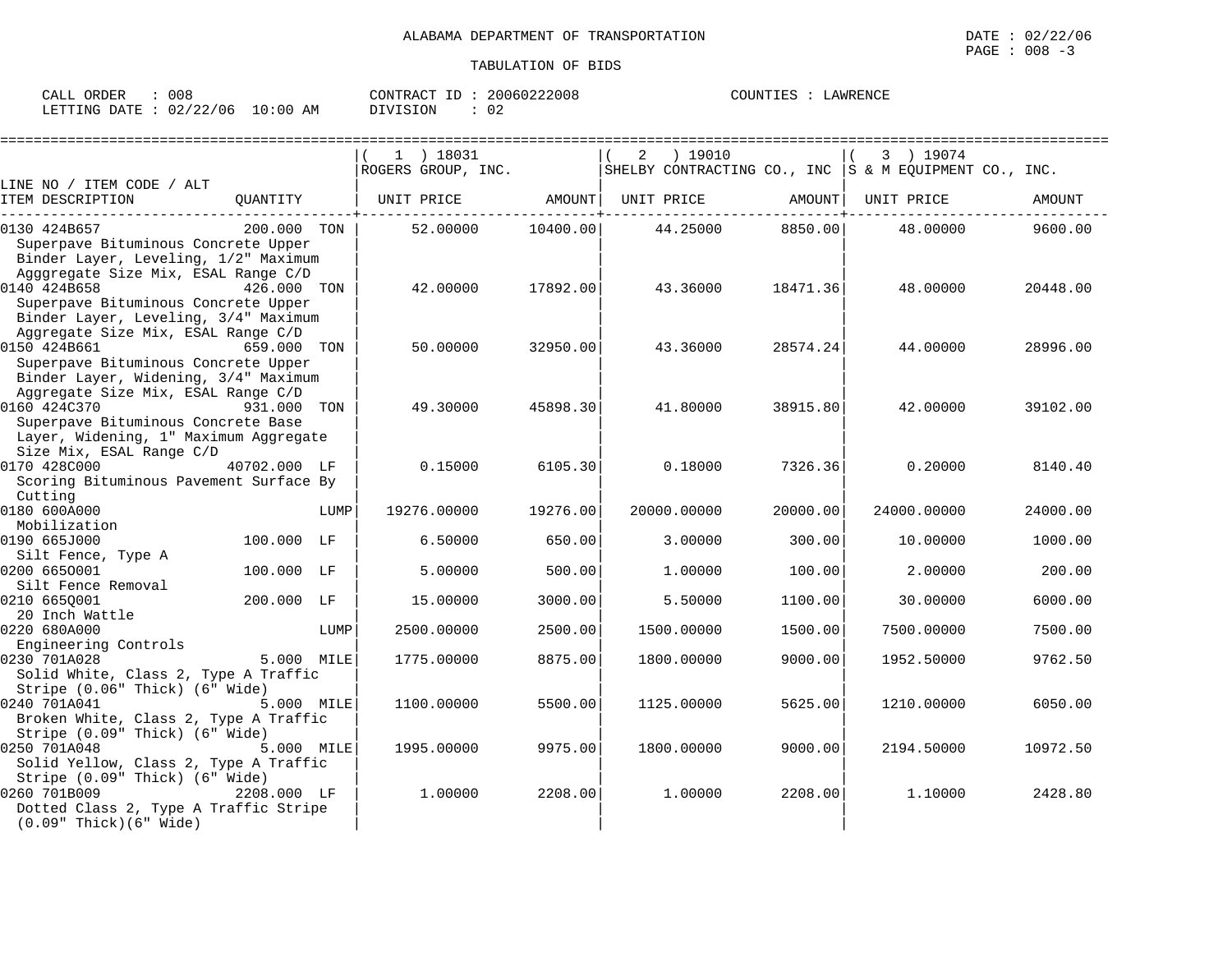| 008<br>CALL ORDER      |             | CONTRACT ID | 20060222008 | LAWRENCE<br>COUNTIES : |
|------------------------|-------------|-------------|-------------|------------------------|
| LETTING DATE: 02/22/06 | 10:00<br>AΜ | DIVISION    | 02          |                        |

|                                                                                                           |               |             | $(1)$ 18031        |                 | ) 19010<br>2 |                      | 3 ) 19074                                                                                                                                                                                          |                |
|-----------------------------------------------------------------------------------------------------------|---------------|-------------|--------------------|-----------------|--------------|----------------------|----------------------------------------------------------------------------------------------------------------------------------------------------------------------------------------------------|----------------|
|                                                                                                           |               |             | ROGERS GROUP, INC. |                 |              |                      | SHELBY CONTRACTING CO., INC $ S \& M$ EQUIPMENT CO., INC.                                                                                                                                          |                |
| LINE NO / ITEM CODE / ALT                                                                                 |               |             |                    |                 |              |                      |                                                                                                                                                                                                    |                |
| ITEM DESCRIPTION                                                                                          | OUANTITY      |             | UNIT PRICE         | AMOUNT          | UNIT PRICE   | AMOUNT               | UNIT PRICE                                                                                                                                                                                         | AMOUNT         |
| 0270 701C000<br>Broken Temporary Traffic Stripe                                                           | 15.000 MILE   |             | 680,00000          | 10200.00        | 650.00000    | 9750.00              | 748,00000                                                                                                                                                                                          | 11220.00       |
| 0280 701C001                                                                                              | 30.000 MILE   |             | 750.00000          | 22500.00        | 700.00000    | 21000.00             | 825,00000                                                                                                                                                                                          | 24750.00       |
| Solid Temporary Traffic Stripe<br>0290 703A002<br>Traffic Control Markings, Class 2, Type<br>$\mathbb{A}$ | 1125.000 SOFT |             | 3.25000            | 3656.25         | 3,00000      | 3375.00              | 3.58000                                                                                                                                                                                            | 4027.50        |
| 0300 703D001<br>Temporary Traffic Control Markings                                                        | 348.000 SOFT  |             | 1.50000            | 522.00          | 1,50000      | 522.00               | 1.65000                                                                                                                                                                                            | 574.20         |
| 0310 705A030                                                                                              | 34.000 EACH   |             | 5.50000            | 187.00          | 6.00000      | 204.00               | 6.05000                                                                                                                                                                                            | 205.70         |
| Pavement Markers, Class A-H, Type 2-C<br>0320 705A031                                                     | 754.000 EACH  |             | 5.50000            | 4147.00         | 6,00000      | 4524.00              | 6.05000                                                                                                                                                                                            | 4561.70        |
| Pavement Markers, Class A-H, Type 1-A<br>0330 705A032                                                     | 134.000 EACH  |             | 5.50000            | 737.00          | 6,00000      | 804.00               | 6.05000                                                                                                                                                                                            | 810.70         |
| Pavement Markers, Class A-H, Type 1-B<br>0340 705A038                                                     | 67.000 EACH   |             | 5.50000            | 368.50          | 6.00000      | 402.00               | 6.05000                                                                                                                                                                                            | 405.35         |
| Pavement Markers, Class A-H, Type 2-E<br>0350 740B000<br>Construction Signs                               | 564.000 SOFT  |             | 18,00000           | 10152.00        | 6.00000      | 3384.00              | 7.98000                                                                                                                                                                                            | 4500.72        |
| 0360 740D000<br>Channelizing Drums                                                                        | 20.000 EACH   |             | 60.00000           | 1200.00         | 5.00000      | 100.00               | 55.00000                                                                                                                                                                                           | 1100.00        |
| 0370 740E000<br>Cones (36 Inches High)                                                                    | 250.000 EACH  |             | 5.00000            | 1250.00         | 15,00000     | 3750.00              | 14.92000                                                                                                                                                                                           | 3730.00        |
| 0380 740M001<br>Ballast For Cone                                                                          | 250.000       | <b>EACH</b> | 5.00000            | 1250.00         | 0.00000      | 0.00                 | 8.35000                                                                                                                                                                                            | 2087.50        |
| 0390 741C010<br>Portable Sequential Arrow And Chevron<br>Sign Unit                                        | 1.000 EACH    |             | 2500.00000         | 2500.00         | 750.00000    | 750.00               | 2500.00000                                                                                                                                                                                         | 2500.00        |
| 0400 998A000<br>Construction Fuel (Maximum Bid Limited                                                    |               | LUMP        | 1.00000            | 1.00            |              | 25000.00000 25000.00 | 0.00000                                                                                                                                                                                            | 0.00           |
| To $$68,000.00)$<br>SECTION TOTALS                                                                        |               |             |                    |                 |              |                      | $\begin{array}{cc} \text{\$} & 1,177,840.55 \end{array}$ $\begin{array}{cc} \text{\$} & \text{\$} & 1,181,203.45 \end{array}$ $\begin{array}{cc} \text{\$} & \text{\$} & 1,255,384.72 \end{array}$ |                |
| CONTRACT TOTALS                                                                                           |               |             |                    | \$1,177,840.55] |              | \$1,181,203.45       |                                                                                                                                                                                                    | \$1,255,384.72 |
|                                                                                                           |               |             |                    |                 |              |                      |                                                                                                                                                                                                    |                |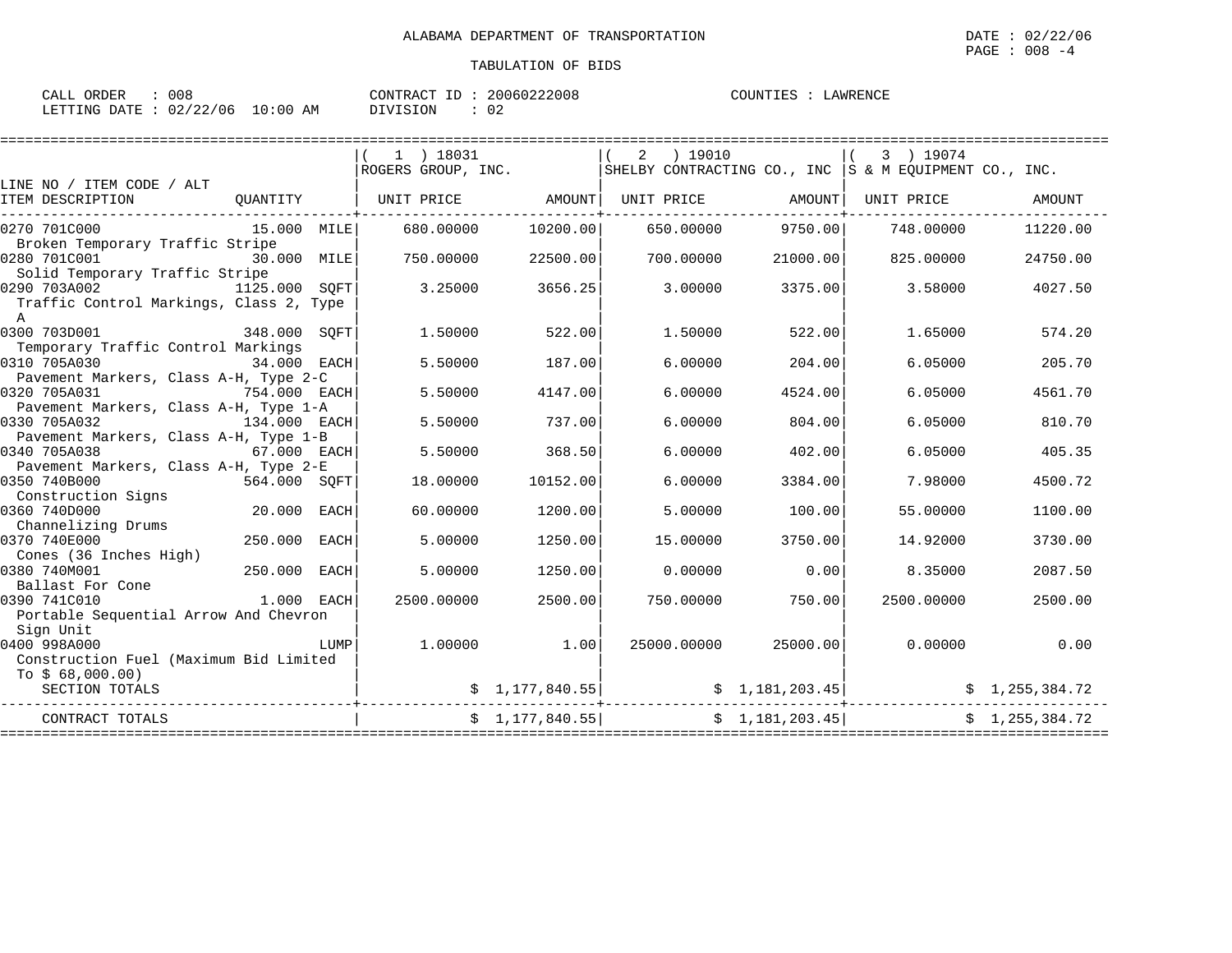| TRANSPORTATION     | 02/22/06                                                                                                        |
|--------------------|-----------------------------------------------------------------------------------------------------------------|
| OF                 | DATE                                                                                                            |
| ALABAMA DEPARTMENT |                                                                                                                 |
|                    | the contract of the contract of the contract of the contract of the contract of the contract of the contract of |
|                    | 008<br>PAGE<br>— <b>—</b>                                                                                       |

| CALL ORDER : 008<br>LETTING DATE : 02/22/06 10:00 AM                                                                                                                                    | CONTRACT ID: 20060222008<br>DIVISION | $\therefore$ 02 |                                                                       | COUNTIES : LAWRENCE |            |        |
|-----------------------------------------------------------------------------------------------------------------------------------------------------------------------------------------|--------------------------------------|-----------------|-----------------------------------------------------------------------|---------------------|------------|--------|
|                                                                                                                                                                                         | 4) 01087                             |                 | 5 ) 11014<br>$ $ APAC-SOUTHEAST, INC. $ $ JOE KEENUM EXCAVATION & CON |                     |            |        |
| LINE NO / ITEM CODE / ALT<br>ITEM DESCRIPTION<br>QUANTITY                                                                                                                               | UNIT PRICE                           |                 | AMOUNT   UNIT PRICE         AMOUNT                                    |                     | UNIT PRICE | AMOUNT |
| SECTION 0001<br>Total                                                                                                                                                                   |                                      |                 |                                                                       |                     |            |        |
| 34.000 SQYD<br>0010 206C010                                                                                                                                                             | 22.91000                             | 778.94          | 30.00000                                                              | 1020.00             |            |        |
| Removing Concrete Driveway<br>0020 305B060<br>1310.000 TON<br>Crushed Aggregate, Section 825, Type B,                                                                                   | 22.61000                             | 29619.10        | 14.00000                                                              | 18340.00            |            |        |
| For Miscellaneous Use<br>0030 405A000<br>6231.000 GAL                                                                                                                                   | 1,15000                              | 7165.65         | 2.00000                                                               | 12462.00            |            |        |
| Tack Coat<br>0040 408A051<br>70864.000 SQYD<br>Planing Existing Pavement                                                                                                                | 0.78000                              | 55273.92        | 1.00000                                                               | 70864.00            |            |        |
| (Approximately 0.00" Thru 1.0" Thick)<br>0050 410B000<br>1.000 EACH                                                                                                                     | 4677.16000                           | 4677.16         | 5000.00000                                                            | 5000.00             |            |        |
| State Furnished Profilograph<br>0060 410H000<br>1.000 EACH<br>Material Remixing Device                                                                                                  | 34034.77000                          | 34034.77        | 55000.00000                                                           | 55000.00            |            |        |
| 0070 424A280<br>6156.000 TON<br>Superpave Bituminous Concrete Wearing<br>Surface Layer, 1/2" Maximum Aggregate                                                                          | 51.00000                             | 313956.00       | 51.00000                                                              | 313956.00           |            |        |
| Size Mix, ESAL Range E<br>0080 424A360<br>1438.000 TON<br>Superpave Bituminous Concrete Wearing<br>Surface Layer, 1/2" Maximum Aggregate                                                | 46.40000                             | 66723.20        | 46.00000                                                              | 66148.00            |            |        |
| Size Mix, ESAL Range C/D<br>0090 424A369<br>465.000 TON<br>Superpave Bituminous Concrete Wearing<br>Surface Layer, Widening, 1/2" Maximum                                               | 58.48000                             | 27193.20        | 51.00000                                                              | 23715.00            |            |        |
| Aggregate Size Mix, ESAL Range C/D<br>0100 424B287<br>2052.000 TON<br>Superpave Bituminous Concrete Upper                                                                               | 57.82000                             | 118646.64       | 46.00000                                                              | 94392.00            |            |        |
| Binder Layer, Leveling, 1/2" Maximum<br>Aggregate Size Mix, ESAL Range E<br>0110 424B288<br>6890.000 TON<br>Superpave Bituminous Concrete Upper<br>Binder Layer, Leveling, 3/4" Maximum | 47.45000                             | 326930.50       | 48.00000                                                              | 330720.00           |            |        |
| Aggregate Size Mix, ESAL Range E<br>0120 424B584<br>1000.000 TON<br>Superpave Bituminous Concrete Lower<br>Binder Layer, Patching, 3/4" Maximum<br>Aggregate Size Mix, ESAL E           | 50.00000                             | 50000.00        | 51.00000                                                              | 51000.00            |            |        |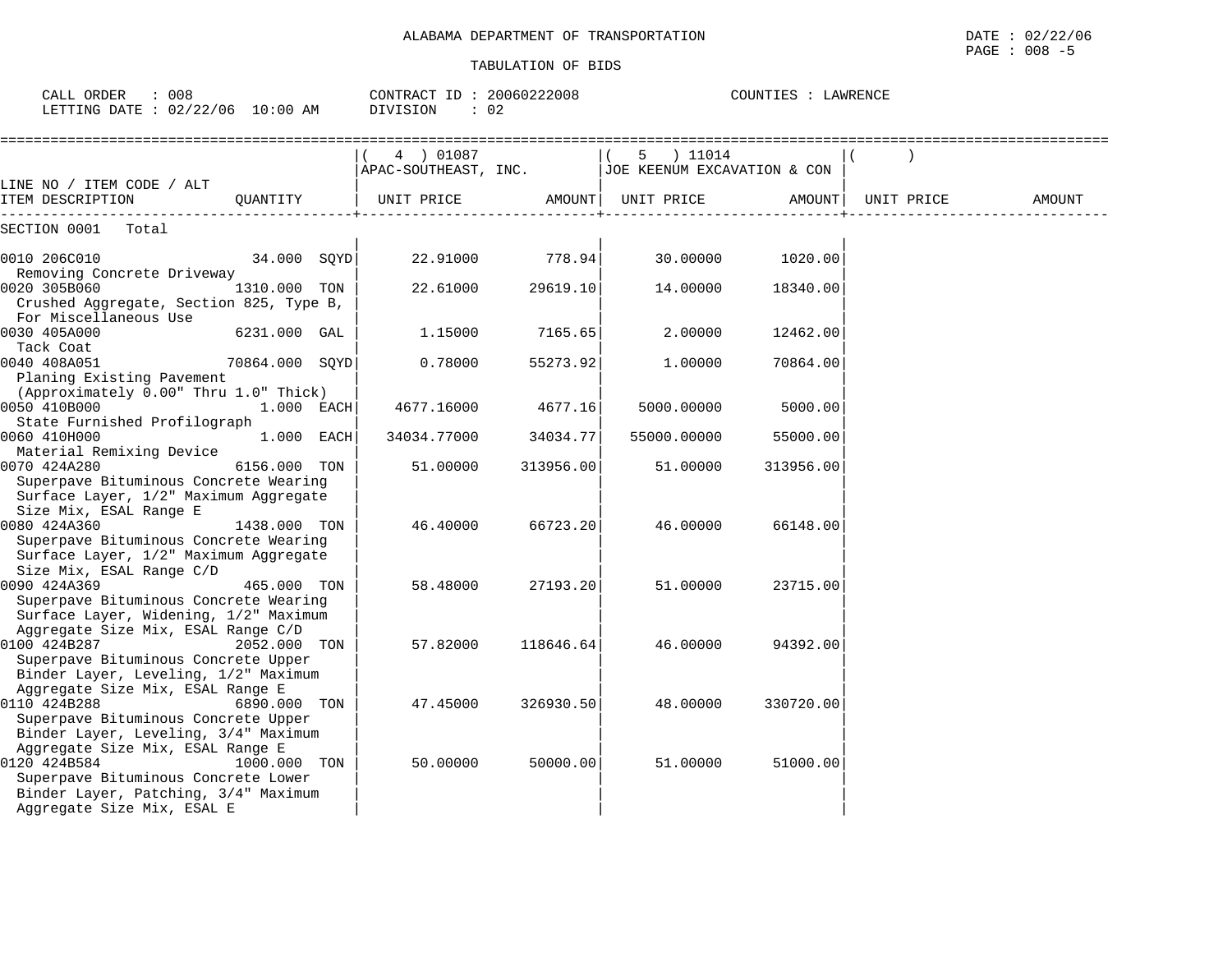| ORDER<br>CALL           | 008 |             | CONTRACT<br>ID | 20060222008 | COUNTIES<br>LAWRENCE |
|-------------------------|-----|-------------|----------------|-------------|----------------------|
| LETTING DATE : 02/22/06 |     | 10:00<br>AM | DIVISION       | ◡∠          |                      |

|                                                                                                                                    |              |      | ================<br>4 ) 01087<br>APAC-SOUTHEAST, INC. |           | 5 ) 11014<br>JOE KEENUM EXCAVATION & CON |           |            |        |
|------------------------------------------------------------------------------------------------------------------------------------|--------------|------|-------------------------------------------------------|-----------|------------------------------------------|-----------|------------|--------|
| LINE NO / ITEM CODE / ALT                                                                                                          |              |      |                                                       |           |                                          |           |            |        |
| ITEM DESCRIPTION                                                                                                                   | QUANTITY     |      | UNIT PRICE                                            |           | AMOUNT  UNIT PRICE                       | AMOUNT    | UNIT PRICE | AMOUNT |
| 0130 424B657<br>Superpave Bituminous Concrete Upper<br>Binder Layer, Leveling, 1/2" Maximum<br>Agggregate Size Mix, ESAL Range C/D | 200.000 TON  |      | 60.66000                                              | 12132.00  | 51.00000                                 | 10200.00  |            |        |
| 0140 424B658<br>Superpave Bituminous Concrete Upper<br>Binder Layer, Leveling, 3/4" Maximum<br>Aggregate Size Mix, ESAL Range C/D  | 426.000 TON  |      | 46.97000                                              | 20009.221 | 50.00000                                 | 21300.00  |            |        |
| 0150 424B661<br>Superpave Bituminous Concrete Upper<br>Binder Layer, Widening, 3/4" Maximum<br>Aggregate Size Mix, ESAL Range C/D  | 659.000 TON  |      | 47.45000                                              | 31269.55  | 50.00000                                 | 32950.00  |            |        |
| 0160 424C370<br>Superpave Bituminous Concrete Base<br>Layer, Widening, 1" Maximum Aggregate<br>Size Mix, ESAL Range C/D            | 931.000 TON  |      | 48.01000                                              | 44697.31  | 43.00000                                 | 40033.00  |            |        |
| 0170 428C000<br>Scoring Bituminous Pavement Surface By<br>Cutting                                                                  | 40702.000 LF |      | 0.04000                                               | 1628.08   | 0.15000                                  | 6105.30   |            |        |
| 0180 600A000<br>Mobilization                                                                                                       |              | LUMP | 26726.03000                                           | 26726.03  | 110000.00000                             | 110000.00 |            |        |
| 0190 665J000<br>Silt Fence, Type A                                                                                                 | 100.000 LF   |      | 9.52000                                               | 952.00    | 5.00000                                  | 500.00    |            |        |
| 0200 6650001<br>Silt Fence Removal                                                                                                 | 100.000 LF   |      | 8.12000                                               | 812.00    | 2,00000                                  | 200.00    |            |        |
| 0210 6650001<br>20 Inch Wattle                                                                                                     | 200.000 LF   |      | 9.74000                                               | 1948.00   | 7.00000                                  | 1400.00   |            |        |
| 0220 680A000<br>Engineering Controls                                                                                               |              | LUMP | 2341.61000                                            | 2341.61   | 7000.00000                               | 7000.00   |            |        |
| 0230 701A028<br>Solid White, Class 2, Type A Traffic<br>Stripe (0.06" Thick) (6" Wide)                                             | 5.000 MILE   |      | 1917.00000                                            | 9585.00   | 1800.00000                               | 9000.00   |            |        |
| 0240 701A041<br>Broken White, Class 2, Type A Traffic<br>Stripe (0.09" Thick) (6" Wide)                                            | 5.000 MILE   |      | 1198.13000                                            | 5990.65   | 1125.00000                               | 5625.00   |            |        |
| 0250 701A048<br>Solid Yellow, Class 2, Type A Traffic<br>Stripe (0.09" Thick) (6" Wide)                                            | 5.000 MILE   |      | 1917.00000                                            | 9585.00   | 1800.00000                               | 9000.00   |            |        |
| 0260 701B009<br>Dotted Class 2, Type A Traffic Stripe<br>$(0.09"$ Thick $)(6"$ Wide $)$                                            | 2208.000 LF  |      | 1.07000                                               | 2362.56   | 1.00000                                  | 2208.00   |            |        |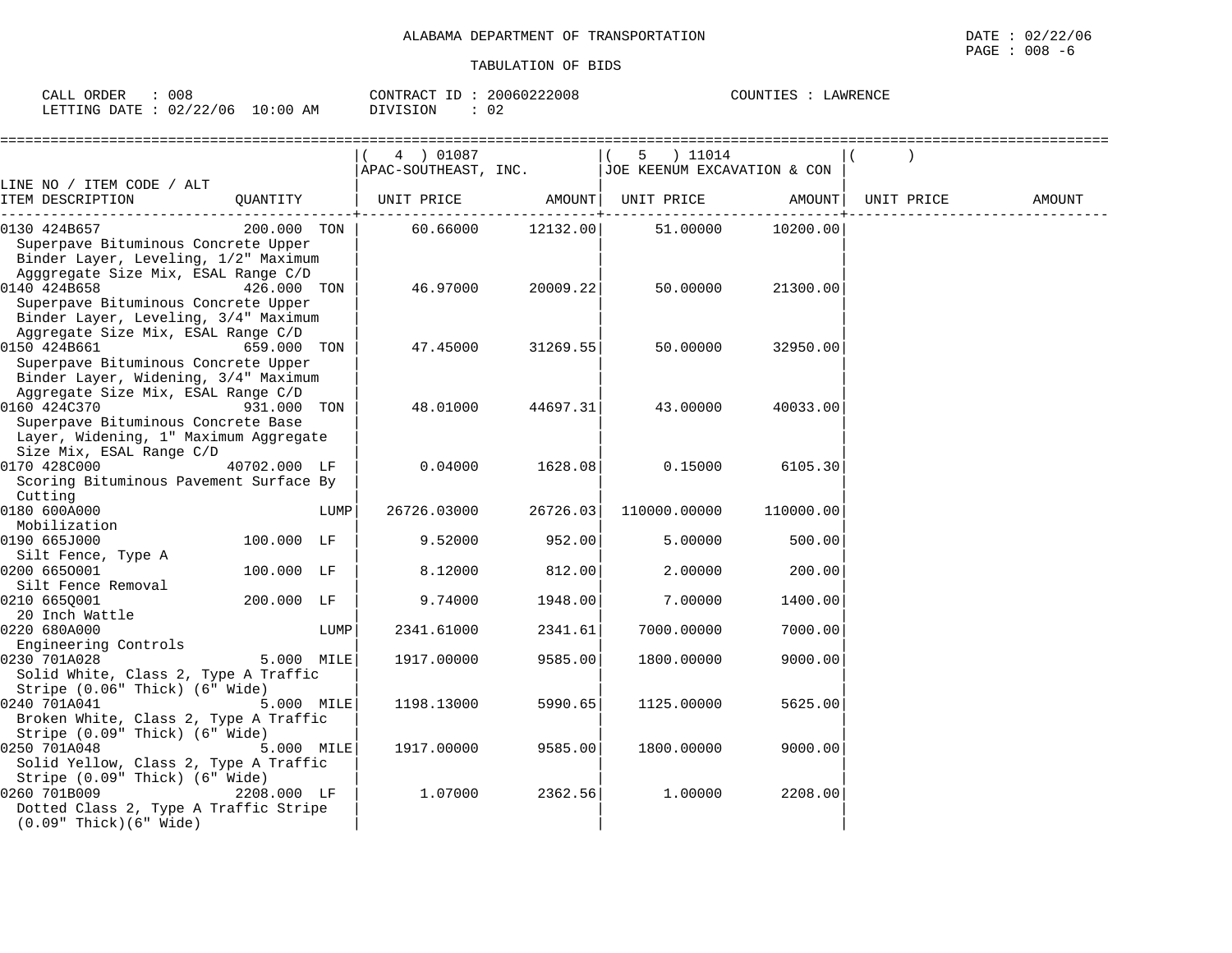| 008<br>ORDER<br>$\sim$ $ -$<br>L'ALI               |           | CONTRACT<br>--<br>المتحدث | 20060222008 | LAWRENCE<br>. UN. |
|----------------------------------------------------|-----------|---------------------------|-------------|-------------------|
| 22/06<br>$\sqrt{2}$<br>LETTING<br>חים מח<br>$\sim$ | :00<br>ΑM | DIVISION                  | 02          |                   |

|                                                                                          | 4 ) 01087<br>APAC-SOUTHEAST, INC.   JOE KEENUM EXCAVATION & CON | $\overline{\phantom{a}}$ | 5 ) 11014                                     |                      |        |
|------------------------------------------------------------------------------------------|-----------------------------------------------------------------|--------------------------|-----------------------------------------------|----------------------|--------|
| LINE NO / ITEM CODE / ALT                                                                |                                                                 |                          |                                               |                      |        |
| ITEM DESCRIPTION                                                                         |                                                                 |                          |                                               |                      | AMOUNT |
| 0270 701C000<br>Broken Temporary Traffic Stripe                                          | 15.000 MILE 692.25000 10383.75                                  |                          | 650.00000                                     | 9750.00              |        |
| 0280 701C001<br>30.000 MILE<br>Solid Temporary Traffic Stripe                            | 745.50000                                                       | 22365.00                 | 700.00000                                     | 21000.00             |        |
| 0290 703A002<br>1125.000 SOFT<br>Traffic Control Markings, Class 2, Type<br>$\mathbb{A}$ | 3.20000                                                         | 3600.00                  | 3.00000                                       | 3375.00              |        |
| 0300 703D001<br>348.000 SOFT<br>Temporary Traffic Control Markings                       | 1.60000                                                         | 556.80                   | 1.50000                                       | 522.00               |        |
| 0310 705A030<br>$34.000$ EACH<br>Pavement Markers, Class A-H, Type 2-C                   | 6.39000                                                         | 217.26                   | 6.00000                                       | 204.00               |        |
| 0320 705A031<br>$754.000$ EACH<br>Pavement Markers, Class A-H, Type 1-A                  | 6.39000                                                         | 4818.06                  | 6.00000                                       | 4524.00              |        |
| 0330 705A032<br>$134.000$ EACH<br>Pavement Markers, Class A-H, Type 1-B                  | 6.39000                                                         | 856.26                   | 6.00000                                       | 804.00               |        |
| 0340 705A038<br>$67.000$ EACH<br>Pavement Markers, Class A-H, Type 2-E                   | 6.39000                                                         | 428.13                   | 6.00000                                       | 402.00               |        |
| 0350 740B000<br>564.000 SOFT<br>Construction Signs                                       | 8.18000                                                         | 4613.52                  | 5.00000                                       | 2820.00              |        |
| 0360 740D000<br>20.000 EACH<br>Channelizing Drums                                        | 35.76000                                                        | 715.20                   | 20,00000                                      | 400.00               |        |
| 0370 740E000<br>250.000 EACH<br>Cones (36 Inches High)                                   | 8.30000                                                         | 2075.00                  | 10.00000                                      | 2500.00              |        |
| 250.000 EACH<br>0380 740M001<br>Ballast For Cone                                         | 4.47000                                                         | 1117.50                  | 2.00000                                       | 500.00               |        |
| $1.000$ EACH<br>0390 741C010<br>Portable Sequential Arrow And Chevron<br>Sign Unit       | 1419.16000                                                      | 1419.16                  | 2000.00000                                    | 2000.00              |        |
| 0400 998A000<br>LUMPI<br>Construction Fuel (Maximum Bid Limited<br>To $$68,000.00)$      | $1.00000$ 1.00                                                  |                          |                                               | 34000.00000 34000.00 |        |
| SECTION TOTALS                                                                           |                                                                 |                          |                                               |                      | 0.00   |
| CONTRACT TOTALS                                                                          |                                                                 |                          | $\frac{1}{258,204.73}$ $\frac{1}{380,939.30}$ |                      | \$     |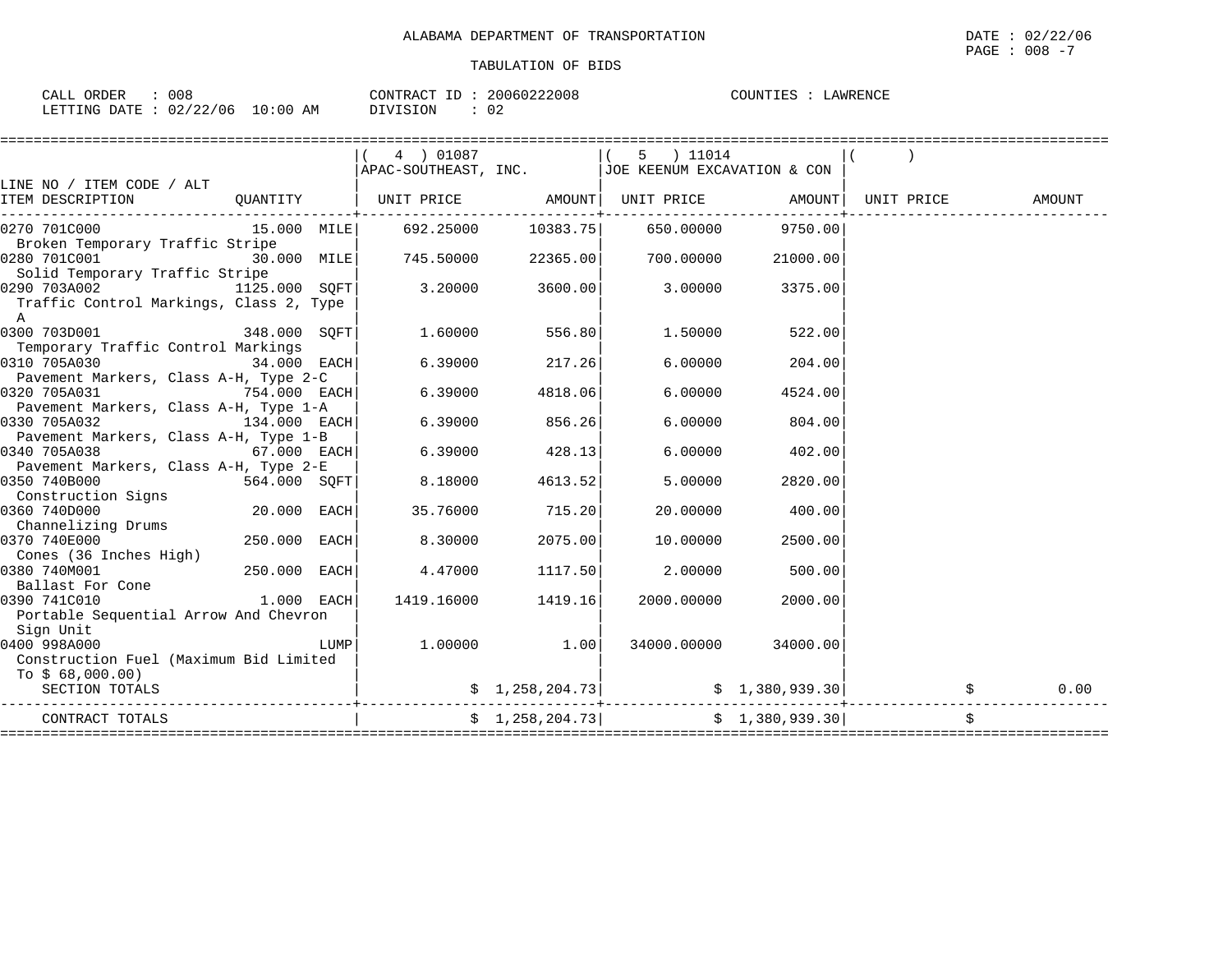# PAGE : 009 -1

#### VENDOR RANKING

| CALL ORDER     | : 009<br>LETTING DATE: 02/22/06 10:00 AM<br>CONTRACT DESCRIPTION :<br>for constructing the Additional Lanes (Pavement, Partial<br>west of Reform. Length 3.711 mi. | CONTRACT ID: 20060222009<br>$\cdot$ 05<br>DIVISION<br>165<br>CONTRACT TIME:<br>TUSCALOOSA<br>Grade and Drain) on SR-6 (US-82) from CR-75 to the four lane | Working Days | (available days) | COUNTIES : PICKENS<br>$PROJECT(S) : NHF-0006(511)$ |                        |
|----------------|--------------------------------------------------------------------------------------------------------------------------------------------------------------------|-----------------------------------------------------------------------------------------------------------------------------------------------------------|--------------|------------------|----------------------------------------------------|------------------------|
| RANK           | VENDOR NO. / NAME                                                                                                                                                  |                                                                                                                                                           |              |                  | TOTAL<br><b>BID</b>                                | % OVER<br>LOW BID      |
| 02033<br>01087 | APAC-SOUTHEAST, INC.                                                                                                                                               | S. T. BUNN CONSTRUCTION COMPANY, INC.                                                                                                                     |              |                  | 5,663,428.09<br>6,068,262.05                       | 100.0000%<br>107.1482% |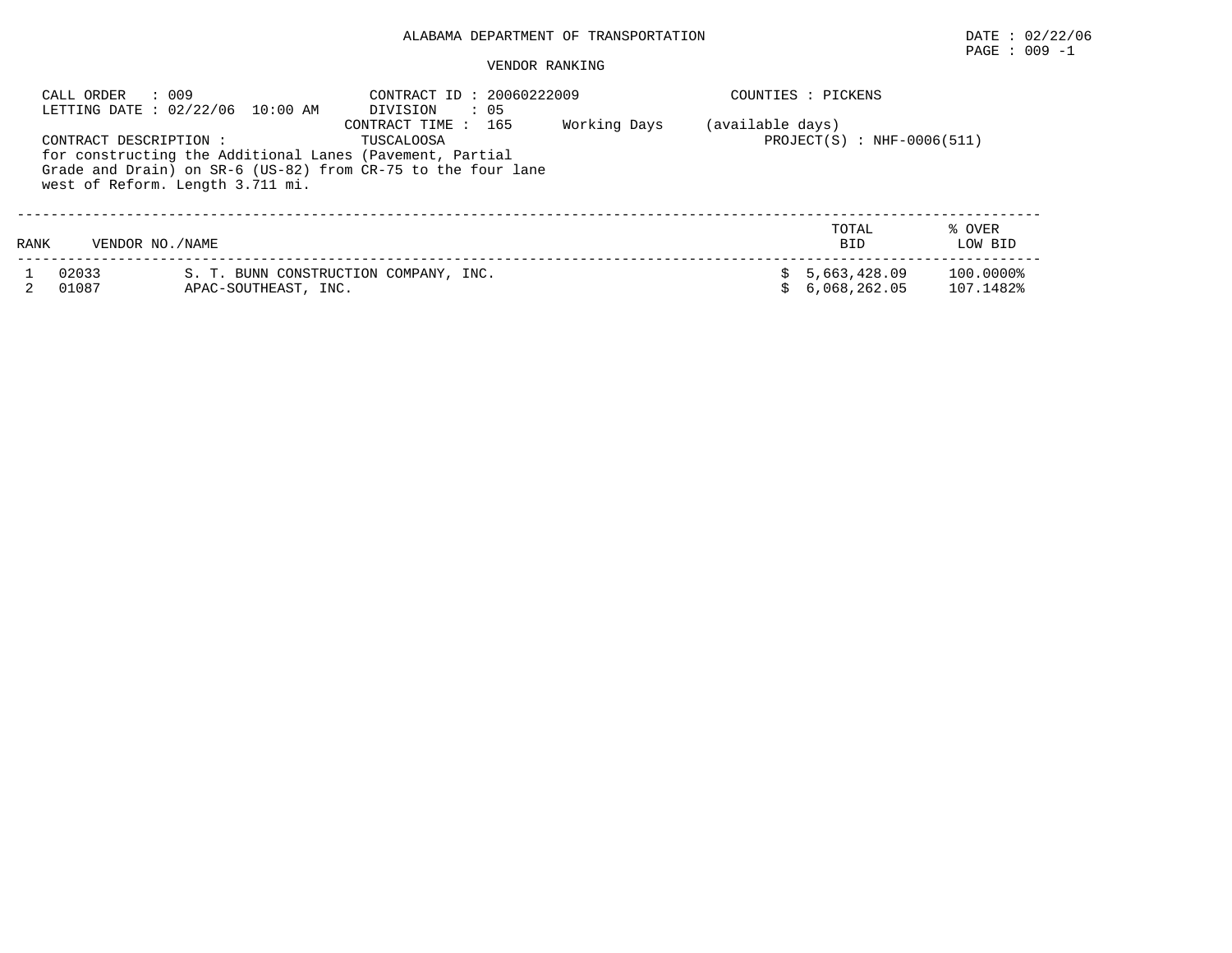CALL ORDER : 009 CONTRACT ID : 20060222009 COUNTIES : PICKENS

| LETTING DATE : 02/22/06 10:00 AM                                                                               |                 |      | DIVISION<br>$\therefore$ 05                                      |           |                           |            |            |        |
|----------------------------------------------------------------------------------------------------------------|-----------------|------|------------------------------------------------------------------|-----------|---------------------------|------------|------------|--------|
|                                                                                                                |                 |      | $1$ ) 02033<br>S. T. BUNN CONSTRUCTION CO.  APAC-SOUTHEAST, INC. |           | 2 ) 01087                 |            |            |        |
| LINE NO / ITEM CODE / ALT<br>ITEM DESCRIPTION<br>------------------------------                                | OUANTITY        |      | UNIT PRICE                                                       |           | AMOUNT  UNIT PRICE AMOUNT |            | UNIT PRICE | AMOUNT |
| SECTION 0001 Total                                                                                             |                 |      |                                                                  |           |                           |            |            |        |
| 0010 201A002<br>Clearing And Grubbing (Maximum<br>Allowable Bid \$ 4000.00 per<br>Acre)(Approximately 2 Acres) |                 | LUMP | 5000.00000                                                       | 5000.00   | 8000.00000                | 8000.00    |            |        |
| 0020 206C003                                                                                                   | 105.000 SQYD    |      | 11.00000                                                         | 1155.00   | 7.60000                   | 798.00     |            |        |
| Removing Concrete Flumes<br>0030 206D002<br>Removing Curb                                                      | 220.000 LF      |      | 7.00000                                                          | 1540.00   | 9.60000                   | 2112.00    |            |        |
| 0040 206E019<br>Removing Guardrail End Anchor (Type 10)                                                        | 9.000 EACH      |      | 90.00000                                                         | 810.00    | 92.25000                  | 830.25     |            |        |
| 0050 210A000<br>Unclassified Excavation                                                                        | 9310.000 CUYD   |      | 2.50000                                                          | 23275.00  | 9.25000                   | 86117.50   |            |        |
| 0060 210D011<br>Borrow Excavation (A-4 Or Better)                                                              | 19524.000 CUYD  |      | 7.50000                                                          | 146430.00 | 13.00000                  | 253812.00  |            |        |
| 0070 214A000<br>Structure Excavation                                                                           | 185.000 CUYD    |      | 10.00000                                                         | 1850.00   | 19.00000                  | 3515.00    |            |        |
| 0080 214B001<br>Foundation Backfill, Commercial                                                                | 39.000 CUYD     |      | 35.00000                                                         | 1365.00   | 46.45000                  | 1811.55    |            |        |
| 0090 230A000<br>Roadbed Processing                                                                             | 40.000 RBST     |      | 400.00000                                                        | 16000.00  | 507.50000                 | 20300.00   |            |        |
| 0100 231C000<br>Stabilizing Roadbed With In-Place<br>Material                                                  | 187.000 RBST    |      | 675.00000                                                        | 126225.00 | 507.50000                 | 94902.50   |            |        |
| 0110 301A004<br>Crushed Aggregate Base Course, Type B,<br>Plant Mixed, 4" Compacted Thickness                  | 30907.000 SOYD  |      | 5.20000                                                          | 160716.40 | 6.50000                   | 200895.50  |            |        |
| 0120 301A012<br>Crushed Aggregate Base Course, Type B,<br>Plant Mixed, 6" Compacted Thickness                  | 115658.000 SOYD |      | 7.00000                                                          | 809606.00 | 9.68000                   | 1119569.44 |            |        |
| 0130 305B060<br>Crushed Aggregate, Section 825, 1" Down<br>For Miscellaneous Use                               | 500.000 TON     |      | 26.00000                                                         | 13000.00  | 50.00000                  | 25000.00   |            |        |
| 0140 327E000<br>Permeable Asphalt Treated Base                                                                 | 15432.000 TON   |      | 43.23000                                                         | 667125.36 | 50.52000                  | 779624.64  |            |        |
| 0150 401A000<br>Bituminous Treatment A                                                                         | 34498.000 SQYD  |      | 0.49000                                                          | 16904.02  | 0.50000                   | 17249.00   |            |        |
| 0160 401A043<br>Bituminous Treatment AE                                                                        | 57102.000 SOYD  |      | 1.50000                                                          | 85653.00  | 1,25000                   | 71377.50   |            |        |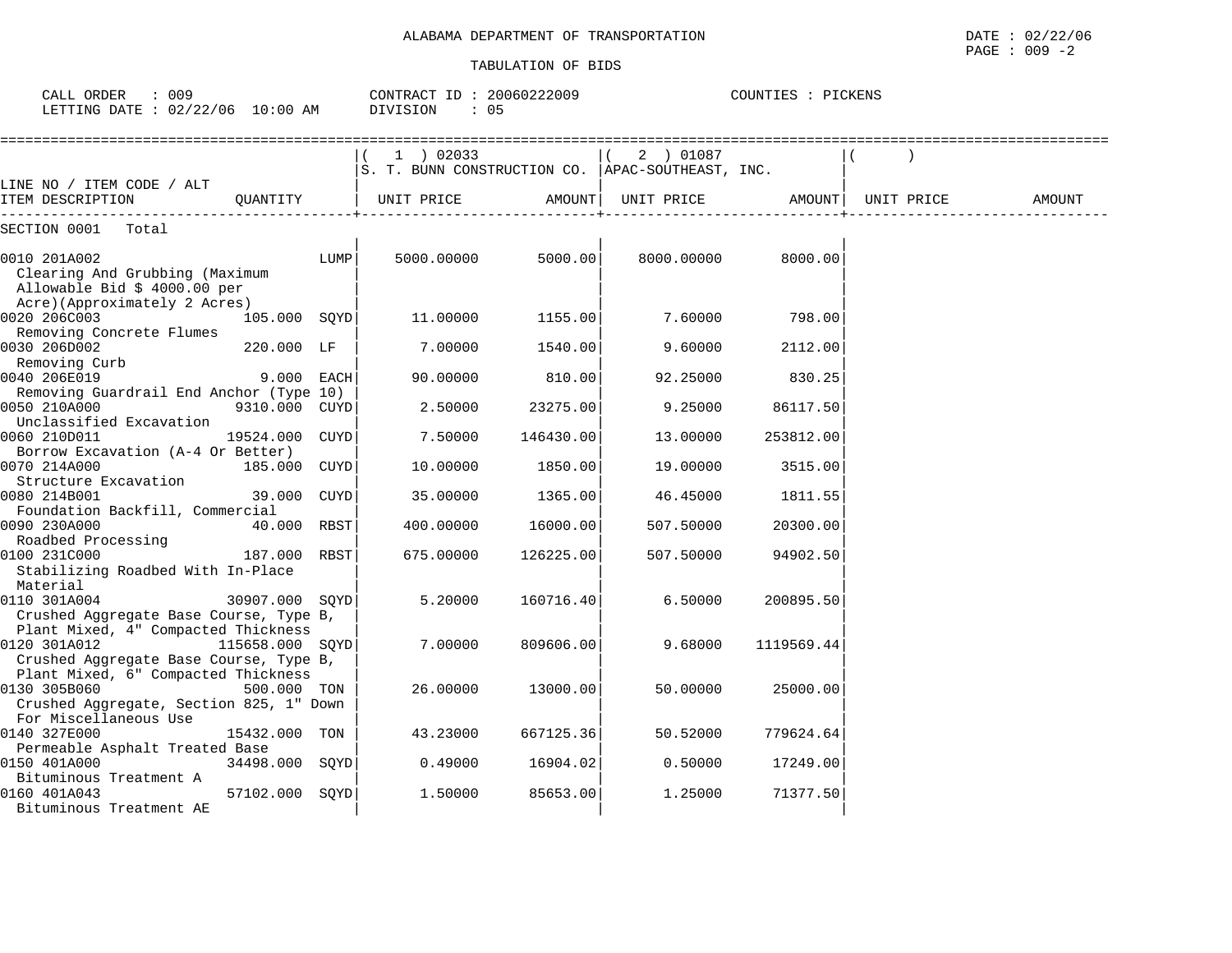| 009<br>ORDER<br>CALL     |             | CONTRACT ID           | 20060222009 | COUNTIES<br>$\lnot$ $\tau$ $\rm CKENS$ |
|--------------------------|-------------|-----------------------|-------------|----------------------------------------|
| 02/22/06<br>LETTING DATE | 10:00<br>ΑM | ∩⊾<br>DIVISION<br>◡ ◡ |             |                                        |

|                                                                                                                                              |              |     | $1$ ) 02033                                        |           | 2<br>) 01087 |           |            |        |
|----------------------------------------------------------------------------------------------------------------------------------------------|--------------|-----|----------------------------------------------------|-----------|--------------|-----------|------------|--------|
|                                                                                                                                              |              |     | S. T. BUNN CONSTRUCTION CO.   APAC-SOUTHEAST, INC. |           |              |           |            |        |
| LINE NO / ITEM CODE / ALT                                                                                                                    |              |     |                                                    |           |              |           |            |        |
| ITEM DESCRIPTION                                                                                                                             | QUANTITY     |     | UNIT PRICE                                         | AMOUNT    | UNIT PRICE   | AMOUNT    | UNIT PRICE | AMOUNT |
| 0170 405A000                                                                                                                                 | 9117.000 GAL |     | 1.50000                                            | 13675.50  | 1.52000      | 13857.84  |            |        |
| Tack Coat<br>0180 410C000                                                                                                                    | 1.000 EACH   |     | 2500.00000                                         | 2500.00   | 10000.00000  | 10000.00  |            |        |
| Contractor Retained Profilograph                                                                                                             |              |     |                                                    |           |              |           |            |        |
| 0190 410H000                                                                                                                                 | 1.000 EACH   |     | 56000.00000                                        | 56000.00  | 97000.00000  | 97000.00  |            |        |
| Material Remixing Device                                                                                                                     |              |     |                                                    |           |              |           |            |        |
| 0200 424A276                                                                                                                                 | 2511.000 TON |     | 59.00000                                           | 148149.00 | 70.08000     | 175970.88 |            |        |
| Superpave Bituminous Concrete Wearing<br>Surface Layer, 3/8" Maximum Aggregate<br>Size Mix, ESAL Range E                                     |              |     |                                                    |           |              |           |            |        |
| 0210 424A279                                                                                                                                 | 157.000 TON  |     | 91.00000                                           | 14287.00  | 103.00000    | 16171.00  |            |        |
| Superpave Bituminous Concrete Wearing<br>Surface Layer, Widening, 3/8" Maximum<br>Aggregate Size Mix, ESAL Range E                           |              |     |                                                    |           |              |           |            |        |
| 0220 424A280                                                                                                                                 | 3906.000 TON |     | 55.00000                                           | 214830.00 | 64.67000     | 252601.02 |            |        |
| Superpave Bituminous Concrete Wearing<br>Surface Layer, 1/2" Maximum Aggregate<br>Size Mix, ESAL Range E                                     |              |     |                                                    |           |              |           |            |        |
| 0230 424A289                                                                                                                                 | 173.000 TON  |     | 91.00000                                           | 15743.00  | 95.73000     | 16561.29  |            |        |
| Superpave Bituminous Concrete Wearing<br>Surface Layer, Widening, 1/2" Maximum                                                               |              |     |                                                    |           |              |           |            |        |
| Aggregate Size Mix, ESAL Range E                                                                                                             |              |     |                                                    |           |              |           |            |        |
| 0240 424A360<br>$1234.000$ TON<br>Superpave Bituminous Concrete Wearing<br>Surface Layer, 1/2" Maximum Aggregate<br>Size Mix, ESAL Range C/D |              |     | 53.77000                                           | 66352.18  | 69.50000     | 85763.00  |            |        |
| 0250 424B281                                                                                                                                 | 9153.000 TON |     | 48.67000                                           | 445476.51 | 57.27000     | 524192.31 |            |        |
| Superpave Bituminous Concrete Upper<br>Binder Layer, 1" Maximum Aggregate Size<br>Mix, ESAL Range E                                          |              |     |                                                    |           |              |           |            |        |
| 0260 424B285<br>Superpave Bituminous Concrete Upper<br>Binder Layer, Patching, 1" Maximum                                                    | 200.000 TON  |     | 85,00000                                           | 17000.00  | 95,00000     | 19000.00  |            |        |
| Aggregate Size Mix, ESAL Range E                                                                                                             |              |     |                                                    |           |              |           |            |        |
| 0270 424B289                                                                                                                                 | 500.000      | TON | 48.67000                                           | 24335.00  | 70.08000     | 35040.00  |            |        |
| Superpave Bituminous Concrete Upper<br>Binder Layer, Leveling, 1" Maximum                                                                    |              |     |                                                    |           |              |           |            |        |
| Aggregate Size Mix, ESAL Range E                                                                                                             |              |     |                                                    |           |              |           |            |        |
| 0280 424B292<br>Superpave Bituminous Concrete Upper<br>Binder Layer, Widening, 1" Maximum<br>Aggregate Size Mix, ESAL Range E                | 1046.000 TON |     | 62.33000                                           | 65197.18  | 61.36000     | 64182.56  |            |        |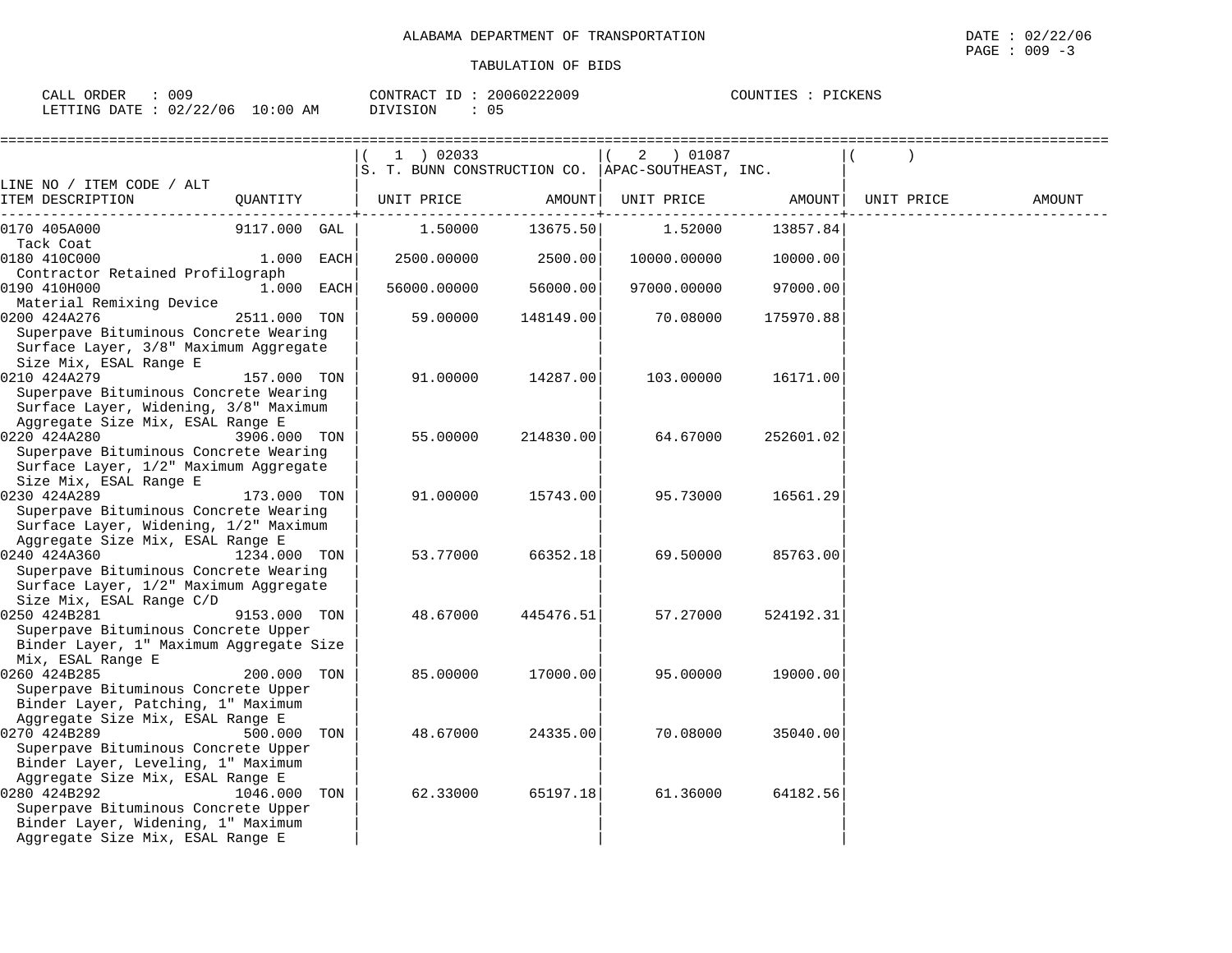| 009<br>ORDER<br>$C\Delta T.T$<br>ـىسى |                         | 20060222009<br>CONTRACT ID | PICKENS<br>COUNTIES<br>'I H. S |
|---------------------------------------|-------------------------|----------------------------|--------------------------------|
| LETTING DATE                          | 10:00<br>02/22/06<br>ΆM | 0.<br>DIVISION             |                                |

|                                                                                                                         |               |      | $1$ ) 02033<br>S. T. BUNN CONSTRUCTION CO.   APAC-SOUTHEAST, INC. |                    | 2 ) 01087    |           |            |        |
|-------------------------------------------------------------------------------------------------------------------------|---------------|------|-------------------------------------------------------------------|--------------------|--------------|-----------|------------|--------|
| LINE NO / ITEM CODE / ALT<br>ITEM DESCRIPTION                                                                           | QUANTITY      |      | UNIT PRICE                                                        | AMOUNT             | UNIT PRICE   | AMOUNT    | UNIT PRICE | AMOUNT |
| 0290 424B581<br>Superpave Bituminous Concrete Lower<br>Binder Layer, 1" Maximum Aggregate Size<br>Mix, ESAL Range E     | 10251.000 TON |      |                                                                   | 45.00000 461295.00 | 53.26000     | 545968.26 |            |        |
| 0300 424B592<br>Superpave Bituminous Concrete Lower<br>Binder Layer, Widening, 1" Maximum<br>Aggregate Size Mix, ESAL E | 1109.000 TON  |      | 62.33000                                                          | 69123.97           | 60.50000     | 67094.50  |            |        |
| 0310 424B651<br>Superpave Bituminous Concrete Upper<br>Binder Layer, 1" Maximum Aggregate Size<br>Mix, ESAL Range C/D   | 2960.000 TON  |      | 46.00000                                                          | 136160.00          | 62.25000     | 184260.00 |            |        |
| 0320 424B681<br>Superpave Bituminous Concrete Lower<br>Binder Layer, 1" Maximum Aggregate Size<br>Mix, ESAL Range C/D   | 3157.000 TON  |      | 46.00000                                                          | 145222.00          | 61.27000     | 193429.39 |            |        |
| 0330 428C000<br>Scoring Bituminous Pavement Surface By<br>Cutting                                                       | 39678.000 LF  |      | 0.14000                                                           | 5554.92            | 0.08000      | 3174.24   |            |        |
| 0340 530A001<br>18" Roadway Pipe (Class 3 R.C.)                                                                         | 108.000 LF    |      | 40.00000                                                          | 4320.00            | 56.77000     | 6131.16   |            |        |
| 0350 530A102<br>24" Roadway Pipe (Class 3 R.C.)<br>(Extension)                                                          | 36.000 LF     |      | 54.00000                                                          | 1944.00            | 84.50000     | 3042.00   |            |        |
| 0360 600A000<br>Mobilization                                                                                            |               | LUMP | 388000.00000                                                      | 388000.00          | 170000.00000 | 170000.00 |            |        |
| 0370 603A002<br>Furnishing Type 3 Field Office                                                                          | $1.000$ EACH  |      | 15000.00000                                                       | 15000.00           | 22800.00000  | 22800.00  |            |        |
| 0380 605A002<br>Pavement Edge Drain (Aggregate Filled<br>Underdrain)                                                    | 33896.000 LF  |      | 4.30000                                                           | 145752.80          | 3.93000      | 133211.28 |            |        |
| 0390 605B000<br>Special Underdrain Outlet, Type A                                                                       | 89.000 EACH   |      | 325.00000                                                         | 28925.00           | 292.00000    | 25988.00  |            |        |
| 0400 606A000<br>6" Underdrain Pipe                                                                                      | 1000.000 LF   |      | 6.00000                                                           | 6000.00            | 5.40000      | 5400.00   |            |        |
| 0410 614A000<br>Slope Paving                                                                                            | 172.000 CUYD  |      | 245.00000                                                         | 42140.00           | 250.00000    | 43000.00  |            |        |
| 0420 619A002<br>18" Roadway Pipe End Treatment, Class 1                                                                 | 1.000 EACH    |      | 830.00000                                                         | 830.00             | 760.00000    | 760.00    |            |        |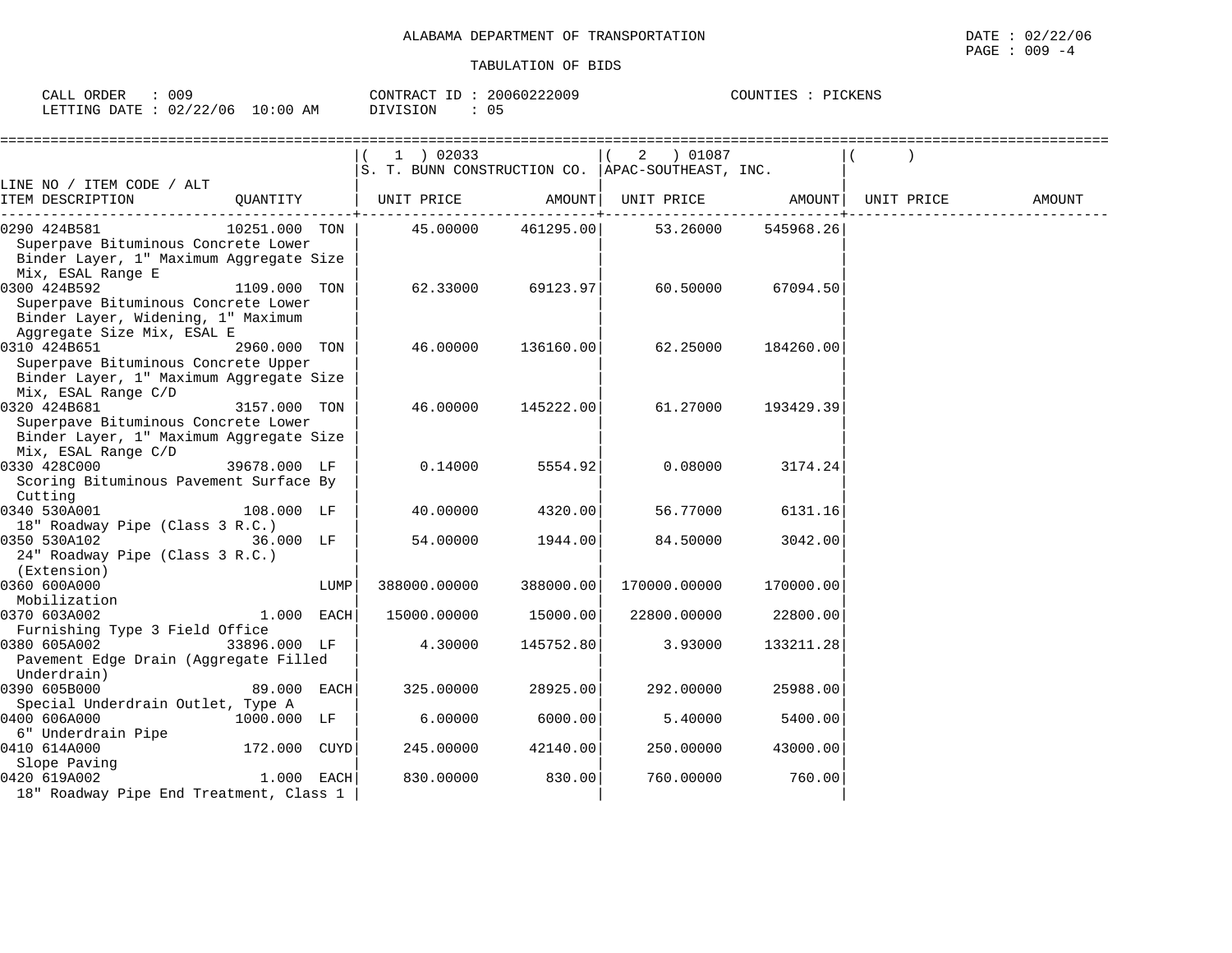| ORDER<br>CALL | 009      |            | CONTRACT ID | 20060222009   | COUNTIES<br>PICKENS |
|---------------|----------|------------|-------------|---------------|---------------------|
| LETTING DATE  | 02/22/06 | $10:00$ AM | DIVISION    | $\sim$ $\sim$ |                     |

|                  | TABULATION OF BIDS       |                    | PAGE : 009 -5 |
|------------------|--------------------------|--------------------|---------------|
| CALL ORDER : 009 | CONTRACT ID: 20060222009 | COUNTIES : PICKENS |               |

|                                                       |                |      | 1 ) 02033<br>S. T. BUNN CONSTRUCTION CO.  APAC-SOUTHEAST, INC. |           | $(2)$ 01087 |          |            |        |
|-------------------------------------------------------|----------------|------|----------------------------------------------------------------|-----------|-------------|----------|------------|--------|
| LINE NO / ITEM CODE / ALT<br>ITEM DESCRIPTION         | QUANTITY       |      | UNIT PRICE                                                     | AMOUNT    | UNIT PRICE  | AMOUNT   | UNIT PRICE | AMOUNT |
| 0430 620A000                                          | $1.000$ $CUYD$ |      | 750.00000                                                      | 750.00    | 768.75000   | 768.75   |            |        |
| Minor Structure Concrete<br>0440 621C020              | 2.000 EACH     |      | 3000.00000                                                     | 6000.00   | 3075.00000  | 6150.00  |            |        |
| Inlets, Type Y<br>0450 621D019                        | 4.000 EACH     |      | 650.00000                                                      | 2600.00   | 666.25000   | 2665.00  |            |        |
| Inlet Units, Type Y<br>0460 630A001                   | 6263.000 LF    |      | 16.00000                                                       | 100208.00 | 14.86000    | 93068.18 |            |        |
| Steel Beam Guardrail, Class A, Type 2<br>0470 630C001 | 14.000 EACH    |      | 700.00000                                                      | 9800.00   | 717.50000   | 10045.00 |            |        |
| Guardrail End Anchor, Type 8<br>0480 630C050          | 5.000 EACH     |      | 2050.00000                                                     | 10250.00  | 2101.25000  | 10506.25 |            |        |
| Guardrail End Anchor, Type 20 Series<br>0490 650A000  | 7680.000 CUYD  |      | 9.50000                                                        | 72960.00  | 10.90000    | 83712.00 |            |        |
| Topsoil<br>0500 652A100<br>Seeding                    | 15.000 ACRE    |      | 800.00000                                                      | 12000.00  | 615.00000   | 9225.00  |            |        |
| 0510 652C000<br>Mowing                                | 15.000 ACRE    |      | 85.00000                                                       | 1275.00   | 66.50000    | 997.50   |            |        |
| 0520 654A000<br>Solid Sodding                         | 505.000 SQYD   |      | 6.50000                                                        | 3282.50   | 4.60000     | 2323.00  |            |        |
| 0530 656A010<br>Mulching                              | 15.000 ACRE    |      | 850.00000                                                      | 12750.00  | 461.25000   | 6918.75  |            |        |
| 0540 665A000<br>Temporary Seeding                     | 5.000 ACRE     |      | 700.00000                                                      | 3500.00   | 410.00000   | 2050.00  |            |        |
| 0550 665B000<br>Temporary Mulching                    | 5.000 ACRE     |      | 750.00000                                                      | 3750.00   | 410.00000   | 2050.00  |            |        |
| 0560 6651000<br>Temporary Riprap, Class 2             | 1800.000 TON   |      | 44.00000                                                       | 79200.00  | 30.60000    | 55080.00 |            |        |
| 0570 665J000<br>Silt Fence, Type A                    | 5310.000 LF    |      | 3.00000                                                        | 15930.00  | 3.08000     | 16354.80 |            |        |
| 0580 6650001<br>Silt Fence Removal                    | 5310.000 LF    |      | 1.75000                                                        | 9292.50   | 1.80000     | 9558.00  |            |        |
| 0590 665P001<br>Inlet Protection Device               | 37.000 EACH    |      | 375.00000                                                      | 13875.00  | 385.00000   | 14245.00 |            |        |
| 0600 6650001<br>20 Inch Wattle                        | 3085.000 LF    |      | 5.75000                                                        | 17738.75  | 5.90000     | 18201.50 |            |        |
| 0610 666A001<br>Pest Control Treatment                | 15.000 ACRE    |      | 100.00000                                                      | 1500.00   | 0.00000     | 0.00     |            |        |
| 0620 680A000<br>Engineering Controls                  |                | LUMP | 207000.00000                                                   | 207000.00 | 80500.00000 | 80500.00 |            |        |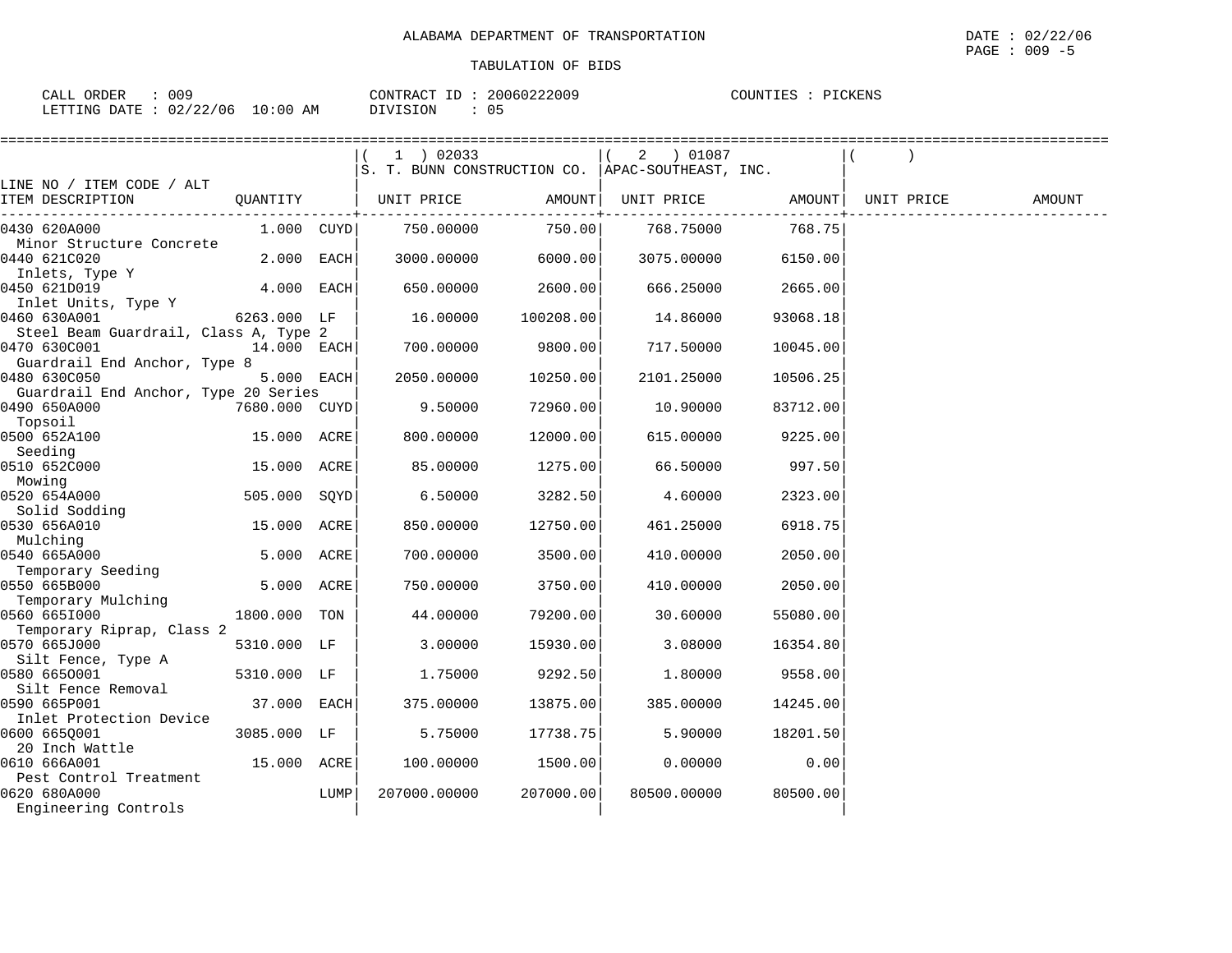| ORDER<br>CALI | 009                     | CONTRACT<br>٠D | 20060222009   | PICKENS<br>COUNTIES |
|---------------|-------------------------|----------------|---------------|---------------------|
| LETTING DATE  | 02/22/06<br>10:00<br>ΑM | OIVISION       | $11 -$<br>ັບພ |                     |

|                                                                                                                | (1) 02033<br>S. T. BUNN CONSTRUCTION CO.  APAC-SOUTHEAST, INC. |                         | $(2)$ 01087 |          |        |
|----------------------------------------------------------------------------------------------------------------|----------------------------------------------------------------|-------------------------|-------------|----------|--------|
| LINE NO / ITEM CODE / ALT<br>ITEM DESCRIPTION                                                                  | QUANTITY   UNIT PRICE AMOUNT  UNIT PRICE AMOUNT  UNIT PRICE    | -------------+--------- |             |          | AMOUNT |
| 0630 701A028<br>Solid White, Class 2, Type A Traffic<br>Stripe (0.06" Thick) (6" Wide)                         |                                                                |                         |             | 18400.00 |        |
| $9.000$ MILE<br>0640 701A032<br>Solid Yellow, Class 2, Type A Traffic<br>Stripe (0.06" Thick) (6" Wide)        | 1775.00000 15975.00                                            |                         | 1840.00000  | 16560.00 |        |
| 0650 701A041<br>$9.000$ MILE<br>Broken White, Class 2, Type A Traffic<br>Stripe (0.09" Thick) (6" Wide)        | $1100.00000$ 9900.00                                           |                         | 1140.00000  | 10260.00 |        |
| 1.000 MILE<br>0660 701A048<br>Solid Yellow, Class 2, Type A Traffic<br>Stripe (0.09" Thick) (6" Wide)          | 2200.00000                                                     | 2200.00                 | 2275.00000  | 2275.00  |        |
| $6191.000$ LF  <br>Dotted Class 2, Type A Traffic Stripe                                                       | 1.20000                                                        | 7429.20                 | 1.24000     | 7676.84  |        |
| (0.09" Thick)(6" Wide)<br>$8.000$ MILE<br>0680 701C000<br>Broken Temporary Traffic Stripe                      | 680.00000                                                      | 5440.00                 | 700.00000   | 5600.00  |        |
| 0690 701C001 17.000 MILE<br>Solid Temporary Traffic Stripe                                                     | 750.00000                                                      | 12750.00                | 775.00000   | 13175.00 |        |
| 0700 701D007<br>1.000 MILE<br>Solid Traffic Stripe Removed (Paint)                                             | 1800.00000                                                     | 1800.00                 | 1865.00000  | 1865.00  |        |
| 17.000 MILE<br>0710 701D008<br>Solid Traffic Stripe Removed (Plastic)                                          | 1850.00000                                                     | 31450.00                | 1915.00000  | 32555.00 |        |
| 0720 703A002 2248.000 SQFT<br>Traffic Control Markings, Class 2, Type<br>A                                     | 3.25000                                                        | 7306.00                 | 3.37000     | 7575.76  |        |
| 0730 703B002 541.000 SQFT<br>Traffic Control Legends, Class 2, Type                                            | 4.00000                                                        | 2164.00                 | 4.14000     | 2239.74  |        |
| 0740 703D001 781.000 SOFT<br>Temporary Traffic Control Markings                                                | 2.00000                                                        | 1562.00                 | 2.07000     | 1616.67  |        |
| 0750 705A030<br>510.000 EACH<br>Pavement Markers, Class A-H, Type 2-C                                          | 5.50000                                                        | 2805.00                 | 5.70000     | 2907.00  |        |
| 0760 705A031<br>649.000 EACH<br>Pavement Markers, Class A-H, Type 1-A                                          | 5.50000                                                        | 3569.50                 | 5.70000     | 3699.30  |        |
| $170.000$ EACH<br>0770 705A032                                                                                 | 5.50000                                                        | 935.00                  | 5.70000     | 969.00   |        |
| Pavement Markers, Class A-H, Type 1-B<br>0780 705A037<br>16.000 EACH                                           | 5.50000                                                        | 88.00                   | 5.70000     | 91.20    |        |
| Pavement Markers, Class A-H, Type 2-D<br>456.000 EACH<br>0790 705A038<br>Pavement Markers, Class A-H, Type 2-E | 5.50000                                                        | 2508.00                 | 5.70000     | 2599.20  |        |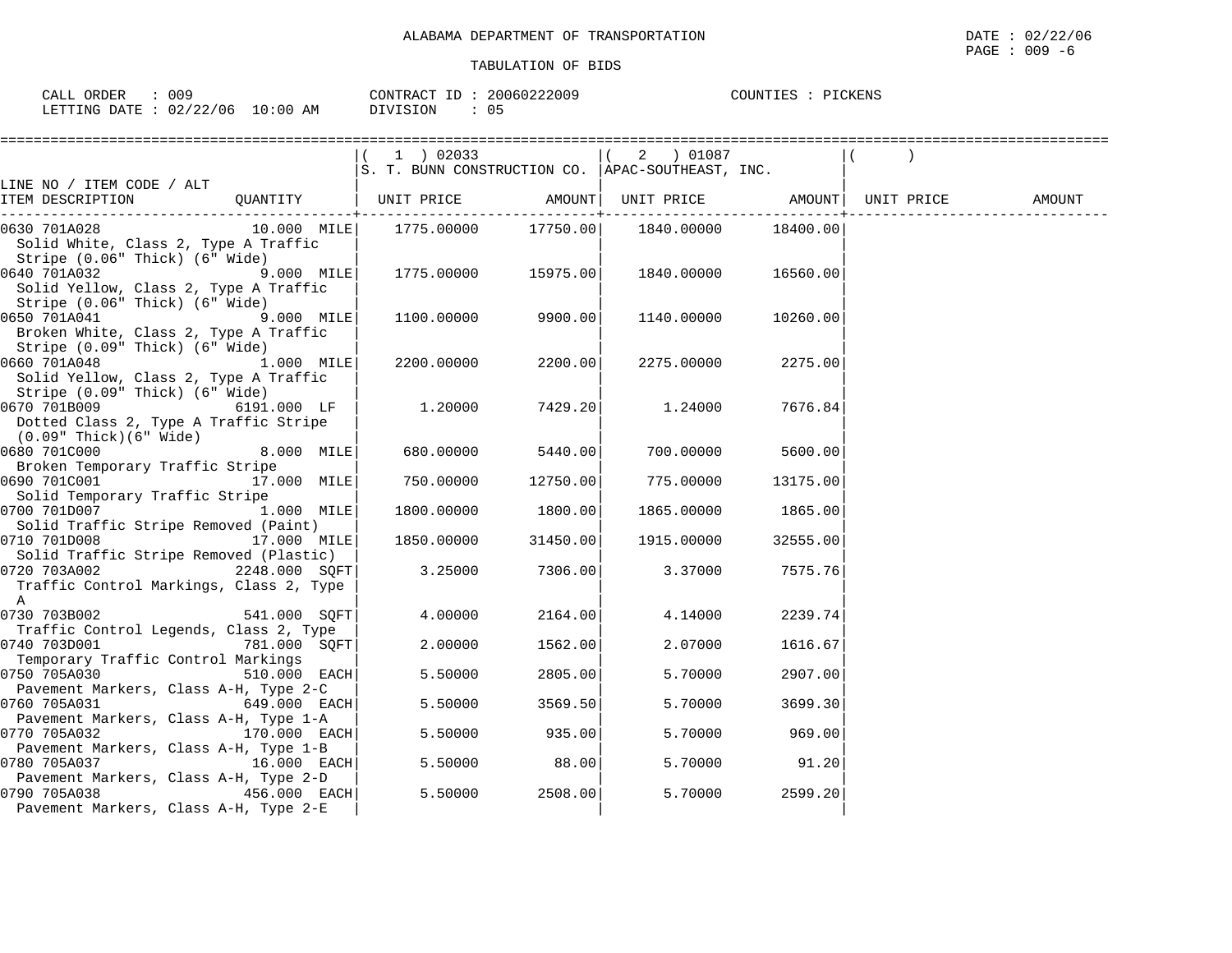| 009<br>CALL ORDER               | CONTRACT ID: 20060222009 | COUNTIES : PICKENS |
|---------------------------------|--------------------------|--------------------|
| LETTING DATE: 02/22/06 10:00 AM | DIVISION                 |                    |

|                                                        | 1 ) 02033                                          |                  | 2<br>01087 ( |                 |                    |        |
|--------------------------------------------------------|----------------------------------------------------|------------------|--------------|-----------------|--------------------|--------|
|                                                        | S. T. BUNN CONSTRUCTION CO.   APAC-SOUTHEAST, INC. |                  |              |                 |                    |        |
| LINE NO / ITEM CODE / ALT                              |                                                    |                  |              |                 |                    |        |
| ITEM DESCRIPTION<br>OUANTITY                           | UNIT PRICE                                         | AMOUNT           | UNIT PRICE   |                 | AMOUNT  UNIT PRICE | AMOUNT |
| 0800 707B003<br>$1.000$ EACH                           | 150.00000                                          | 150.00           | 153.75000    | 153.75          |                    |        |
| Type A Hazard Marker Installation                      |                                                    |                  |              |                 |                    |        |
| 0810 710A115<br>191.000 SOFT                           |                                                    | 16.00000 3056.00 | 17.95000     | 3428.45         |                    |        |
| Class 4, Aluminum Flat Sign Panels 0.                  |                                                    |                  |              |                 |                    |        |
| 08" Thick Or Steel Flat Sign Panels 14                 |                                                    |                  |              |                 |                    |        |
| Gauge (Type III Or Type IV Background)                 |                                                    |                  |              |                 |                    |        |
| 0820 710A126<br>$93.000$ SQFT                          | 17.60000                                           | 1636.80          | 19.50000     | 1813.50         |                    |        |
| Class 8, Aluminum Flat Sign Panels 0.                  |                                                    |                  |              |                 |                    |        |
| 08" Thick Or Steel Flat Sign Panels 14                 |                                                    |                  |              |                 |                    |        |
| Gauge (Type IX Background)                             |                                                    |                  |              |                 |                    |        |
| 0830 710A141<br>9.000 SQFT                             | 16.00000                                           | 144.00           | 22.55000     | 202.95          |                    |        |
| Class 6, Aluminum Flat Sign Panels 0.                  |                                                    |                  |              |                 |                    |        |
| 125" Thick Or Steel Flat Sign Panels 12                |                                                    |                  |              |                 |                    |        |
| Gauge (Type III Background)                            |                                                    |                  |              |                 |                    |        |
| 0840 710B001<br>507.000 LF                             | 8.00000                                            | 4056.00          | 6.65000      | 3371.55         |                    |        |
| Roadway Sign Post (#3 "U" Channel                      |                                                    |                  |              |                 |                    |        |
| Galvanized Steel)                                      |                                                    |                  |              |                 |                    |        |
| 1486.000 SOFT<br>0850 740B000<br>Construction Signs    | 9.00000                                            | 13374.00         | 8,70000      | 12928.20        |                    |        |
| 0860 740D000<br>855.000 EACH                           | 80.00000                                           | 68400.00         | 57.60000     | 49248.00        |                    |        |
| Channelizing Drums                                     |                                                    |                  |              |                 |                    |        |
| 0870 740E000<br>50.000 EACH                            | 20.00000                                           | 1000.00          | 14.76000     | 738.00          |                    |        |
| Cones (36 Inches High)                                 |                                                    |                  |              |                 |                    |        |
| 0880 740F002<br>18.000 EACH                            | 275.00000                                          | 4950.00          | 214.25000    | 3856.50         |                    |        |
| Barricades, Type III                                   |                                                    |                  |              |                 |                    |        |
| 0890 7401005<br>6.000 EACH                             | 500.00000                                          | 3000.00          | 434.60000    | 2607.60         |                    |        |
| Warning Lights, Type B (Detachable Head                |                                                    |                  |              |                 |                    |        |
| 0900 740M001<br>50.000 EACH                            | 10.00000                                           | 500.00           | 9.13000      | 456.50          |                    |        |
| Ballast For Cone                                       |                                                    |                  |              |                 |                    |        |
| 0910 741C010<br>2.000 EACH                             | 4000.00000                                         | 8000.00          | 4130.00000   | 8260.00         |                    |        |
| Portable Sequential Arrow And Chevron                  |                                                    |                  |              |                 |                    |        |
| Sign Unit<br>2.000 EACH                                | 12100.00000                                        |                  | 12500.00000  | 25000.00        |                    |        |
| 0920 742A001<br>Portable Changeable Message Sign, Type |                                                    | 24200.00         |              |                 |                    |        |
| 0930 998A000<br>LUMP                                   | 210000.00000                                       | 210000.00        | 0.00000      | 0.00            |                    |        |
| Construction Fuel (Maximum Bid Limited                 |                                                    |                  |              |                 |                    |        |
| To $$290,000.00)$                                      |                                                    |                  |              |                 |                    |        |
| 0940 999 000<br>1500.000 hour                          | 0.80000                                            | 1200.00          | 0.80000      | 1200.00         |                    |        |
| Trainee Hours At 80 Cents Per Hour                     |                                                    |                  |              |                 |                    |        |
| SECTION TOTALS                                         |                                                    | \$5,663,428.09]  |              | \$6,068,262.05] |                    | 0.00   |
| CONTRACT TOTALS                                        |                                                    | \$5,663,428.09   |              | \$6,068,262.05] |                    | \$     |
|                                                        |                                                    |                  |              |                 |                    |        |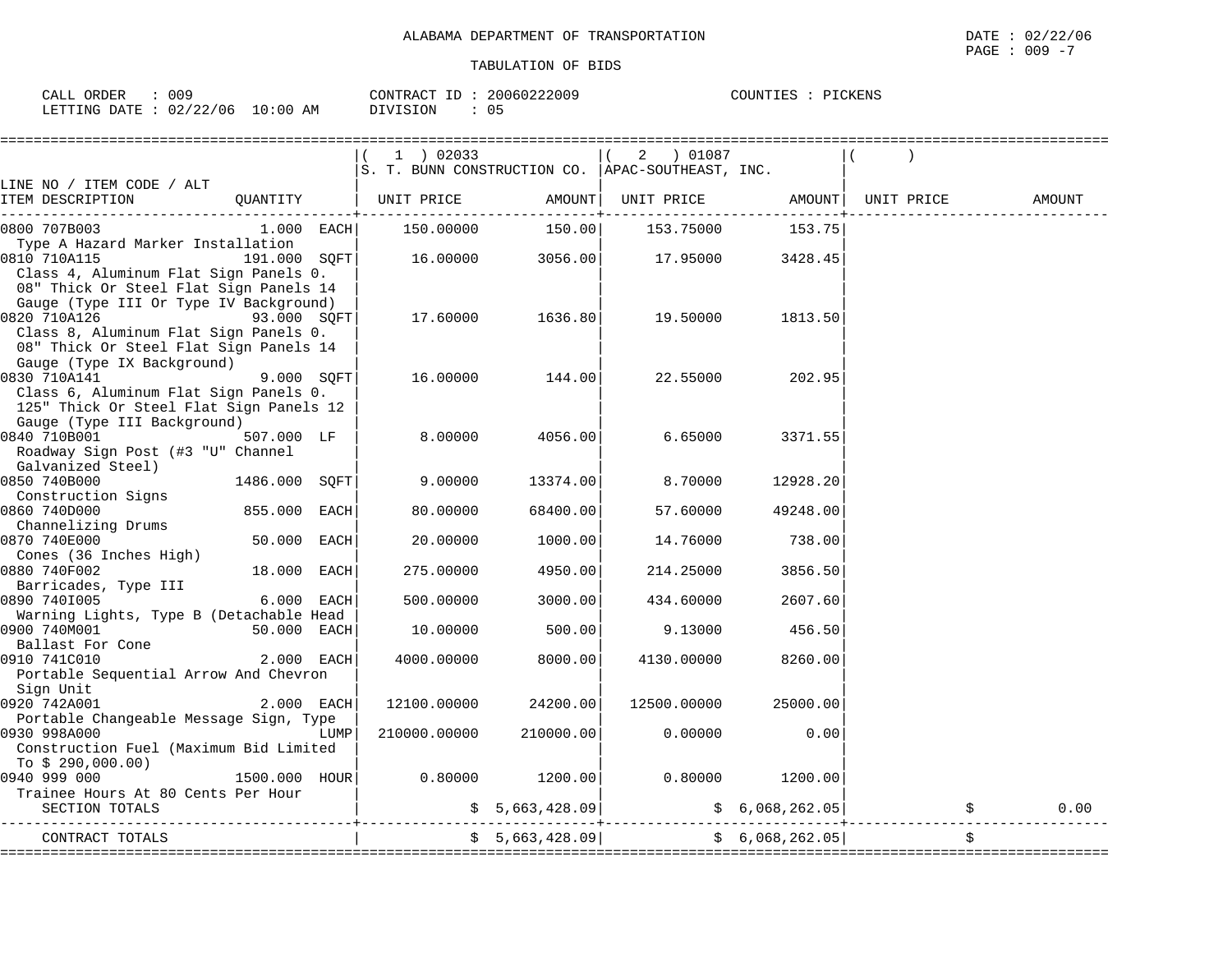#### VENDOR RANKING

| CALL ORDER<br>: 010<br>LETTING DATE : 02/22/06 10:00 AM                                                                                                                                                                                             |                   |                                                          | CONTRACT ID: 20060222010<br>$\therefore$ 04<br>DIVISION | COUNTIES : CALHOUN |                                                  |                              |                        |
|-----------------------------------------------------------------------------------------------------------------------------------------------------------------------------------------------------------------------------------------------------|-------------------|----------------------------------------------------------|---------------------------------------------------------|--------------------|--------------------------------------------------|------------------------------|------------------------|
| Working Days<br>65<br>CONTRACT TIME :<br>CONTRACT DESCRIPTION :<br>for constructing the Planing, Resurfacing and Traffic Stripe<br>on $SR-21$<br>from south of Jacksonville (MP 265.200) to north of<br>Jacksonville (MP 269.800). Length 4.600 mi. |                   |                                                          |                                                         |                    | (available days)<br>$PROJECT(S)$ : NHF-0021(510) |                              |                        |
| RANK                                                                                                                                                                                                                                                | VENDOR NO. / NAME |                                                          |                                                         |                    |                                                  | TOTAL<br><b>BID</b>          | % OVER<br>LOW BID      |
|                                                                                                                                                                                                                                                     | 13022<br>01087    | MCCARTNEY CONSTRUCTION CO., INC.<br>APAC-SOUTHEAST, INC. |                                                         |                    |                                                  | 1,734,126.85<br>2,235,298.96 | 100.0000%<br>128.9005% |

PAGE : 010 -1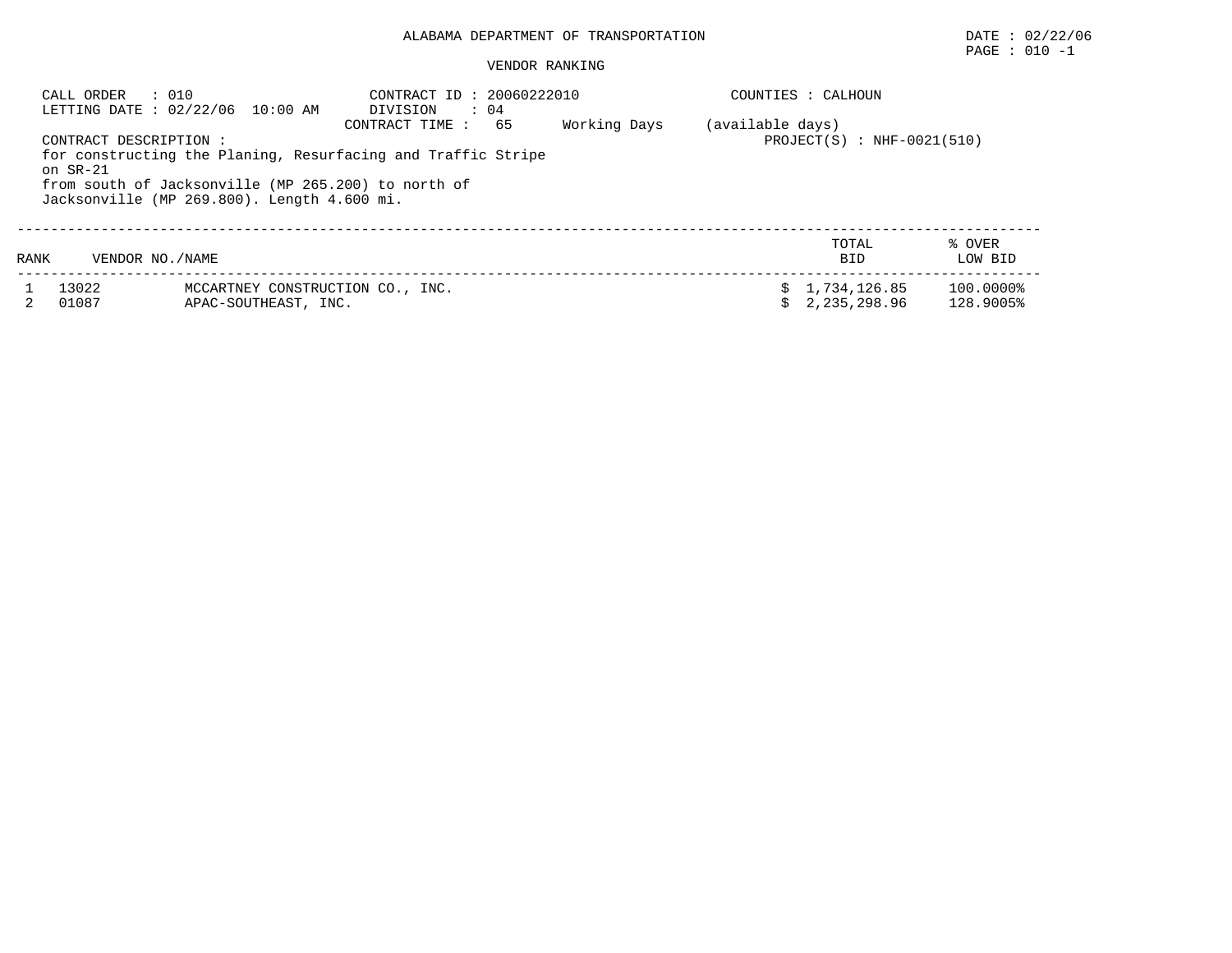| CALL ORDER<br>$\therefore$ 010<br>LETTING DATE : 02/22/06 10:00 AM             |                 |  | CONTRACT ID: 20060222010<br>DIVISION<br>: 04                  |           | COUNTIES : CALHOUN  |           |            |        |
|--------------------------------------------------------------------------------|-----------------|--|---------------------------------------------------------------|-----------|---------------------|-----------|------------|--------|
|                                                                                |                 |  | 1 ) 13022<br>MCCARTNEY CONSTRUCTION CO., APAC-SOUTHEAST, INC. |           | 2 ) 01087           |           |            |        |
| LINE NO / ITEM CODE / ALT<br>ITEM DESCRIPTION                                  | OUANTITY        |  | UNIT PRICE                                                    |           | AMOUNT   UNIT PRICE | AMOUNT    | UNIT PRICE | AMOUNT |
| SECTION 0001<br>Total                                                          |                 |  |                                                               |           |                     |           |            |        |
| 0010 209A000                                                                   | $3.000$ EACH    |  | 140.00000                                                     | 420.00    | 352.48000           | 1057.44   |            |        |
| Mailbox Reset, Single<br>0020 401B108<br>Bituminous Treatment G (With Polymer  | 25110.000 SQYD  |  | 0.91000                                                       | 22850.10  | 1,11000             | 27872.10  |            |        |
| Additive)<br>0030 405A000                                                      | 21100.000 GAL   |  | 0.00000                                                       | 0.00      | 1.58000             | 33338.00  |            |        |
| Tack Coat                                                                      |                 |  |                                                               |           |                     |           |            |        |
| 0040 408A052<br>Planing Existing Pavement                                      | 134000.000 SOYD |  | 1,30000                                                       | 174200.00 | 1.94000             | 259960.00 |            |        |
| (Approximately 1.10" Thru 2.0" Thick)<br>0050 408A053                          | 800.000 SOYD    |  | 2.60000                                                       | 2080.00   | 2.63000             | 2104.00   |            |        |
| Planing Existing Pavement                                                      |                 |  |                                                               |           |                     |           |            |        |
| (Approximately 2.10" Thru 3.0" Thick)<br>0060 410H000                          | 1.000 EACH      |  | 40000.00000                                                   | 40000.00  | 75273.21000         | 75273.21  |            |        |
| Material Remixing Device<br>0070 424A356                                       | 6400.000 TON    |  | 52.00000                                                      | 332800.00 | 80.03000            | 512192.00 |            |        |
| Superpave Bituminous Concrete Wearing<br>Surface Layer, 3/8" Maximum Aggregate |                 |  |                                                               |           |                     |           |            |        |
| Size Mix, ESAL Range C/D<br>0075 424A359                                       | 115.000 TON     |  | 75,00000                                                      | 8625.00   | 183.62000           | 21116.30  |            |        |
| Superpave Bituminous Concrete Wearing<br>Surface Layer, Widening, 3/8" Maximum |                 |  |                                                               |           |                     |           |            |        |
| Aggregate Size Mix, Esal Range C/D<br>0080 424A366                             | 1946.000 TON    |  | 48.00000                                                      | 93408.00  | 73.93000            | 143867.78 |            |        |
| Superpave Bituminous Concrete Wearing<br>Surface Layer, Leveling, 1/2" Maximum |                 |  |                                                               |           |                     |           |            |        |
| Aggregate Size Mix, ESAL Range C/D<br>0090 424B650                             | 15300.000 TON   |  | 48.00000                                                      | 734400.00 | 57.71000            | 882963.00 |            |        |
| Superpave Bituminous Concrete Upper                                            |                 |  |                                                               |           |                     |           |            |        |
| Binder Layer, 3/4" Maximum Aggregate<br>Size Mix, ESAL Range C/D               |                 |  |                                                               |           |                     |           |            |        |
| 0100 424B655<br>Superpave Bituminous Concrete Upper                            | 300.000 TON     |  | 85.00000                                                      | 25500.00  | 107.78000           | 32334.00  |            |        |
| Binder Layer, Patching, 1" Maximum<br>Aggregate Size Mix, ESAL Range C/D       |                 |  |                                                               |           |                     |           |            |        |
| 0110 430B043<br>Aggregate Surfacing (1" Down, Crusher                          | 900.000 TON     |  | 20.00000                                                      | 18000.00  | 28.46000            | 25614.00  |            |        |
| Run)                                                                           |                 |  |                                                               |           |                     |           |            |        |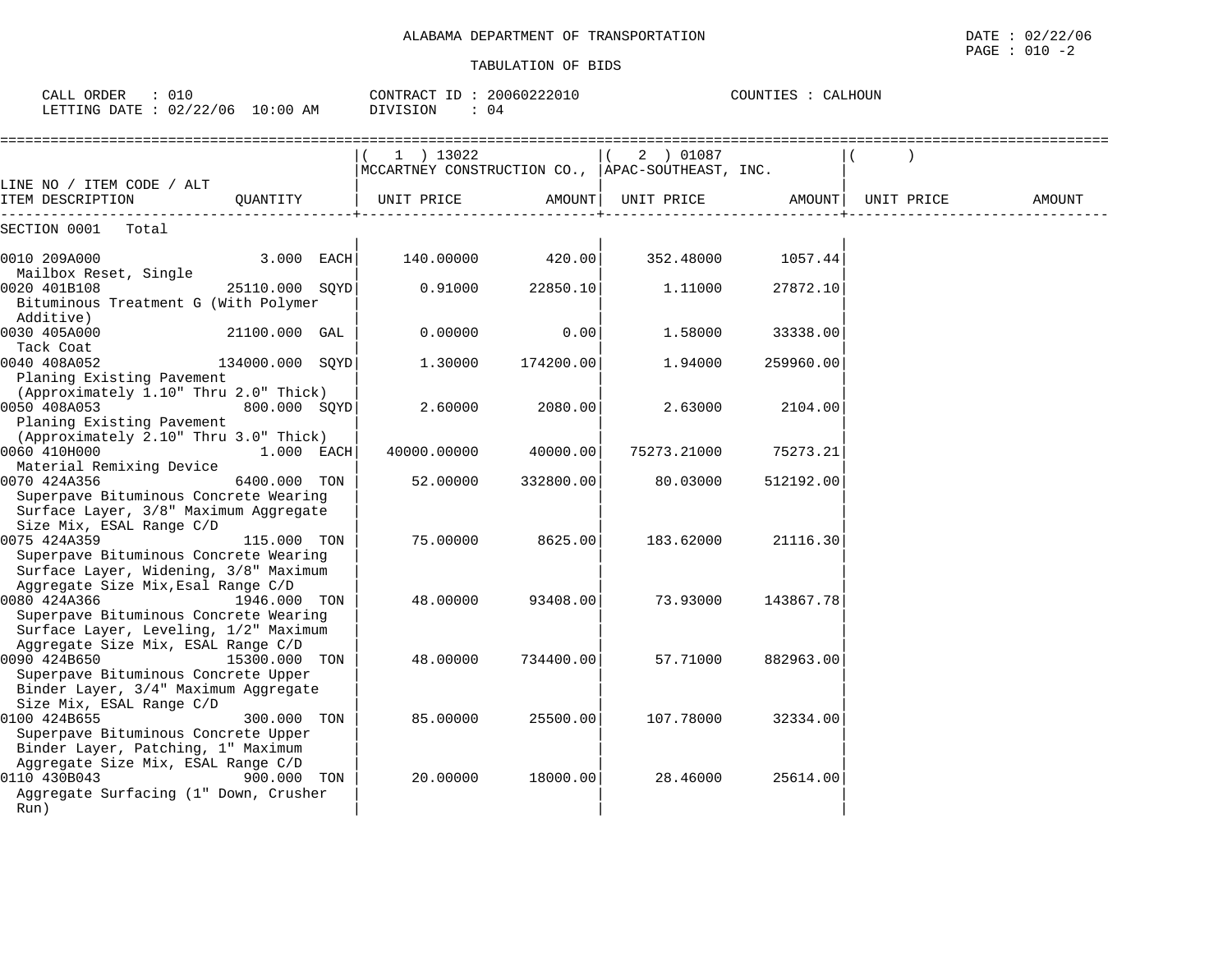| ORDER<br>CALL                    | CONTRACT ID: | 20060222010 | COUNTIES<br>CALHOUN |
|----------------------------------|--------------|-------------|---------------------|
| LETTING DATE : 02/22/06 10:00 AM | DIVISION     | 04          |                     |

|                                                                                                        |                |      | 1 ) 13022<br>MCCARTNEY CONSTRUCTION CO., APAC-SOUTHEAST, INC.                         |          | 2 ) 01087  |                    |        |
|--------------------------------------------------------------------------------------------------------|----------------|------|---------------------------------------------------------------------------------------|----------|------------|--------------------|--------|
| LINE NO / ITEM CODE / ALT                                                                              |                |      |                                                                                       |          |            |                    |        |
| ITEM DESCRIPTION                                                                                       |                |      | QUANTITY   UNIT PRICE AMOUNT  UNIT PRICE AMOUNT  UNIT PRICE<br>______________________ |          |            | . - - - - - - - 4  | AMOUNT |
| 0120 600A000<br>Mobilization                                                                           |                | LUMP | 82000.00000                                                                           | 82000.00 |            | 5286.17000 5286.17 |        |
| 0130 701A028<br>Solid White, Class 2, Type A Traffic<br>Stripe (0.06" Thick) (6" Wide)                 | 10.000 MILE    |      | 1720.00000                                                                            | 17200.00 | 1914.36000 | 19143.60           |        |
| 0140 701A041<br>10.000 MILE<br>Broken White, Class 2, Type A Traffic<br>Stripe (0.09" Thick) (6" Wide) |                |      | 1050.00000                                                                            | 10500.00 | 1168.65000 | 11686.50           |        |
| 0150 701A046<br>Broken Yellow, Class 2, Type A Traffic<br>Stripe (0.09" Thick) (6" Wide)               | $5.000$ MILE   |      | 1000.00000                                                                            | 5000.00  | 1113.00000 | 5565.00            |        |
| 0160 701A048<br>10.000 MILE<br>Solid Yellow, Class 2, Type A Traffic<br>Stripe (0.09" Thick) (6" Wide) |                |      | 1995.00000                                                                            | 19950.00 | 2220.44000 | 22204.40           |        |
| 0170 701B009<br>Dotted Class 2, Type A Traffic Stripe<br>$(0.09"$ Thick $)(6"$ Wide $)$                | 700.000 LF     |      | 1.00000                                                                               | 700.00   | 1.11000    | 777.00             |        |
| 0180 701C000<br>Broken Temporary Traffic Stripe                                                        | $28.000$ MILE  |      | 650.00000                                                                             | 18200.00 | 723.45000  | 20256.60           |        |
| 0190 701C001<br>36.000 MILE<br>Solid Temporary Traffic Stripe                                          |                |      | 730.00000                                                                             | 26280.00 | 812.49000  | 29249.64           |        |
| 0200 703A002<br>Traffic Control Markings, Class 2, Type<br>$\mathbb A$                                 | 5885.000 SOFT  |      | 3.25000                                                                               | 19126.25 | 3.62000    | 21303.70           |        |
| 0210 703D001<br>Temporary Traffic Control Markings                                                     | 3821.000 SQFT  |      | 1.50000                                                                               | 5731.50  | 1.67000    | 6381.07            |        |
| 0220 730H001<br>Loop Wire                                                                              | 15000.000 LF   |      | 3.25000                                                                               | 48750.00 | 3.41000    | 51150.00           |        |
| 0230 7301001<br>Loop Detector Lead-In-Cable                                                            | 5000.000 LF    |      | 0.50000                                                                               | 2500.00  | 0.53000    | 2650.00            |        |
| 0240 740B000<br>Construction Signs                                                                     | 1623.000 SQFT  |      | 12.00000                                                                              | 19476.00 | 8,90000    | 14444.70           |        |
| 0250 740E000<br>Cones (36 Inches High)                                                                 | $250.000$ EACH |      | 8.00000                                                                               | 2000.00  | 14.86000   | 3715.00            |        |
| 0260 740M001<br>Ballast For Cone                                                                       | $250.000$ EACH |      | 5.00000                                                                               | 1250.00  | 9.19000    | 2297.50            |        |
| $1.000$ EACH<br>0270 741C010<br>Portable Sequential Arrow And Chevron<br>Sign Unit                     |                |      | 3180.00000                                                                            | 3180.00  | 1496.25000 | 1496.25            |        |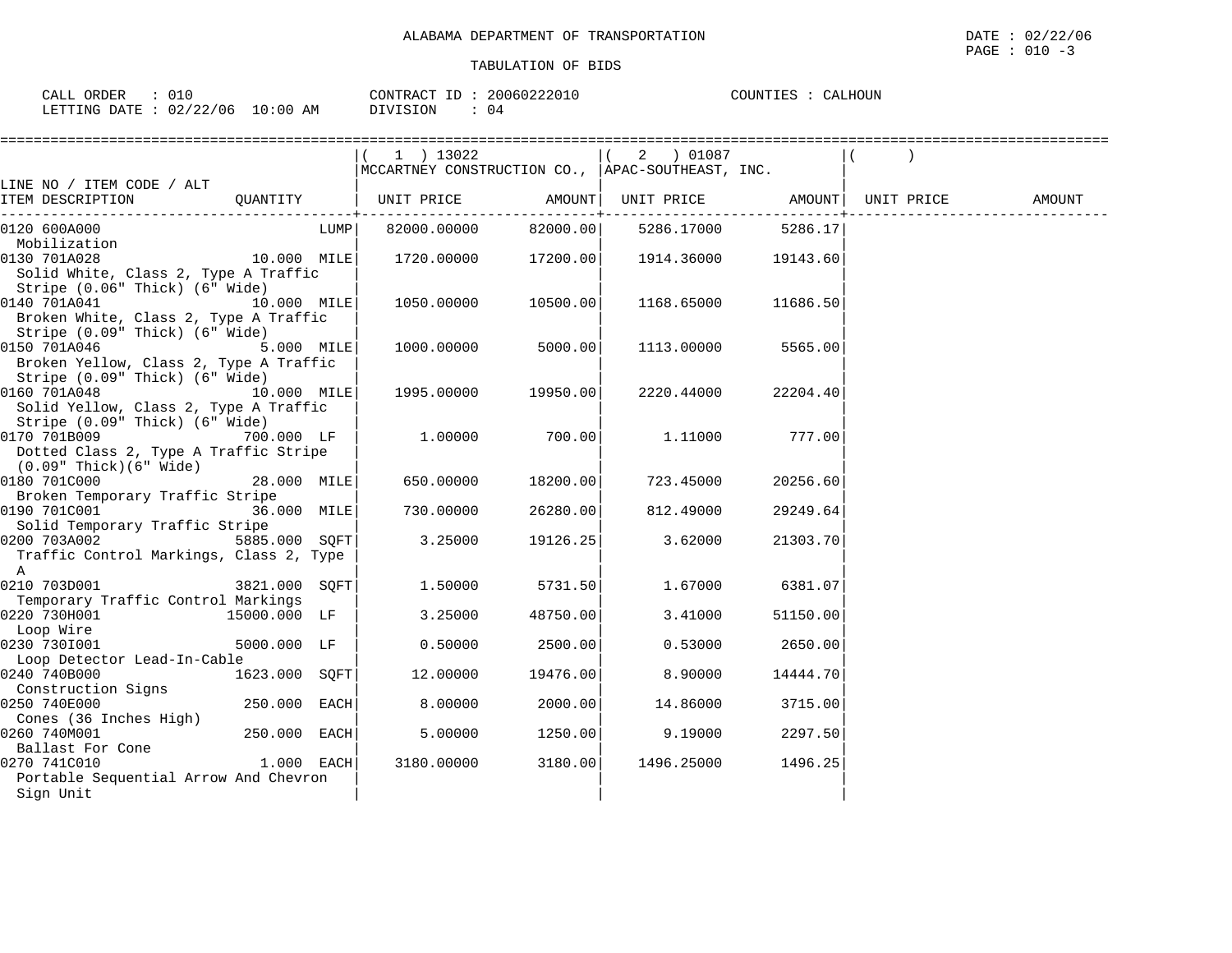| CALL ORDER                       | 010 | CONTRACT ID     | 20060222010 | COUNTIES | CALHOUN |
|----------------------------------|-----|-----------------|-------------|----------|---------|
| LETTING DATE : 02/22/06 10:00 AM |     | <b>DIVISION</b> | (14)        |          |         |

| / ITEM CODE / ALT<br>LINE NO /                                              |          | 13022<br>MCCARTNEY CONSTRUCTION CO., |                 | 01087<br>2<br>APAC-SOUTHEAST, INC. |                 |            |        |
|-----------------------------------------------------------------------------|----------|--------------------------------------|-----------------|------------------------------------|-----------------|------------|--------|
| ITEM DESCRIPTION                                                            | OUANTITY | UNIT PRICE                           | AMOUNT          | UNIT PRICE                         | AMOUNT          | UNIT PRICE | AMOUNT |
| 0280 998A000<br>Construction Fuel (Maximum Bid Limited<br>To \$ 100,000.00) | LUMP     | 0.00000                              | 0.00            | 0.00000                            | 0.00            |            |        |
| SECTION TOTALS                                                              |          |                                      | \$1,734,126.85  |                                    | \$2,235,298.96] |            | 0.00   |
| CONTRACT TOTALS                                                             |          |                                      | \$1,734,126.85] |                                    | \$2,235,298.96] |            |        |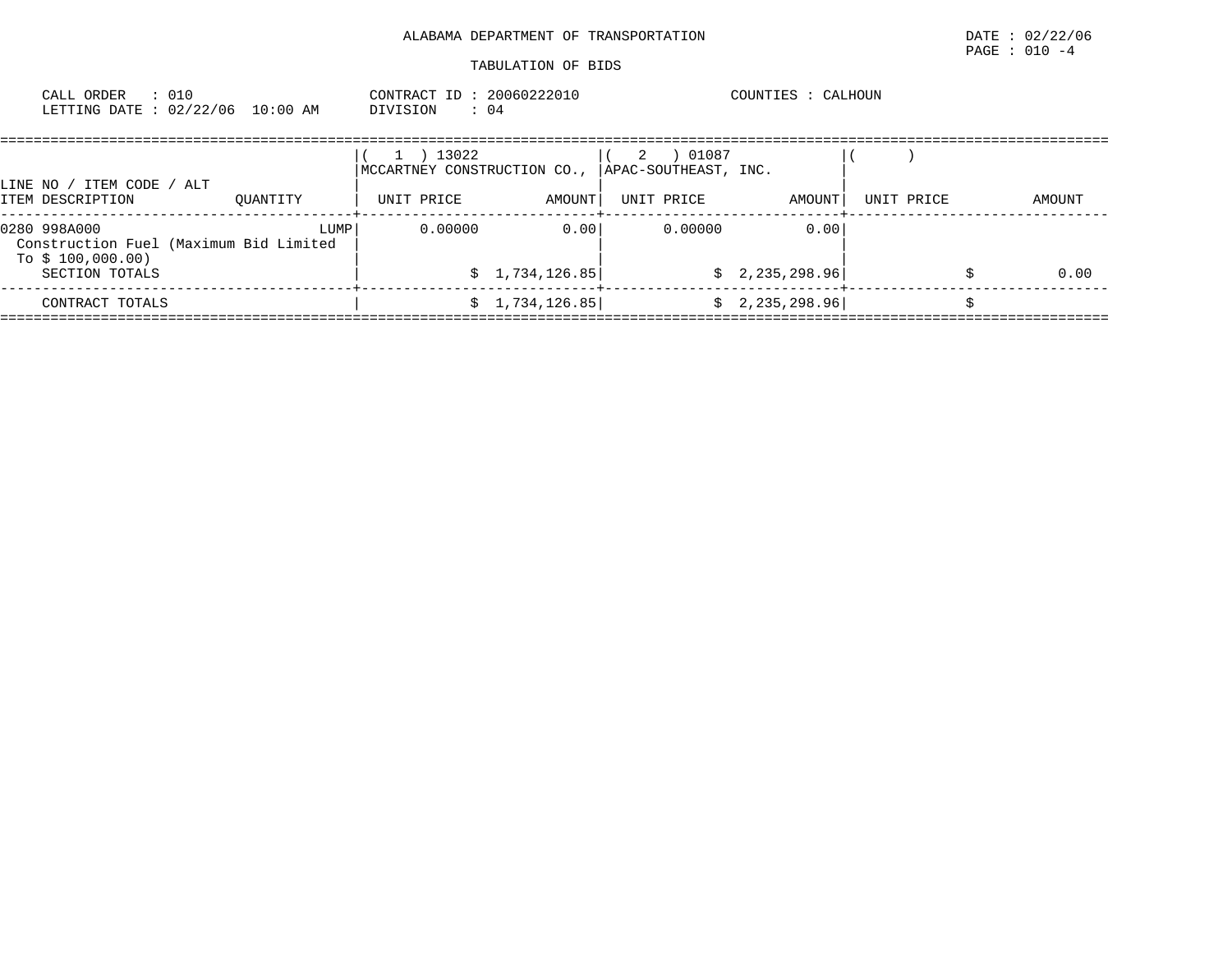VENDOR RANKING

## $\texttt{PAGE}$  : 016 -1

|      | : 016<br>CALL ORDER    | LETTING DATE : 02/22/06 10:00 AM | CONTRACT ID: 20060222016<br>DIVISION<br>$\therefore$ 04<br>90<br>CONTRACT TIME: | Working Days | COUNTIES : LEE<br>(available days) |                             |                   |
|------|------------------------|----------------------------------|---------------------------------------------------------------------------------|--------------|------------------------------------|-----------------------------|-------------------|
|      | CONTRACT DESCRIPTION : |                                  | RURAL<br>for constructing the Bridge Replacement and Approaches on              |              |                                    | $PROJECT(S) : BR-8019(600)$ |                   |
|      | Length 0.251 mi.       |                                  | CR-240 at Hospilika Creek southwest of Smiths Station.                          |              |                                    |                             |                   |
| RANK | VENDOR NO. / NAME      |                                  |                                                                                 |              |                                    | TOTAL<br><b>BID</b>         | % OVER<br>LOW BID |
|      | 14008                  | NEWELL & BUSH, INC.              |                                                                                 |              |                                    | 620,637.00                  | 100.0000%         |
|      | 13099                  | MCINNIS, LLC                     |                                                                                 |              |                                    | 630,041.30                  | 101.5153%         |
|      | 19007                  | SCOTT BRIDGE COMPANY, INC.       |                                                                                 |              |                                    | 872,392.30                  | 140.5640%         |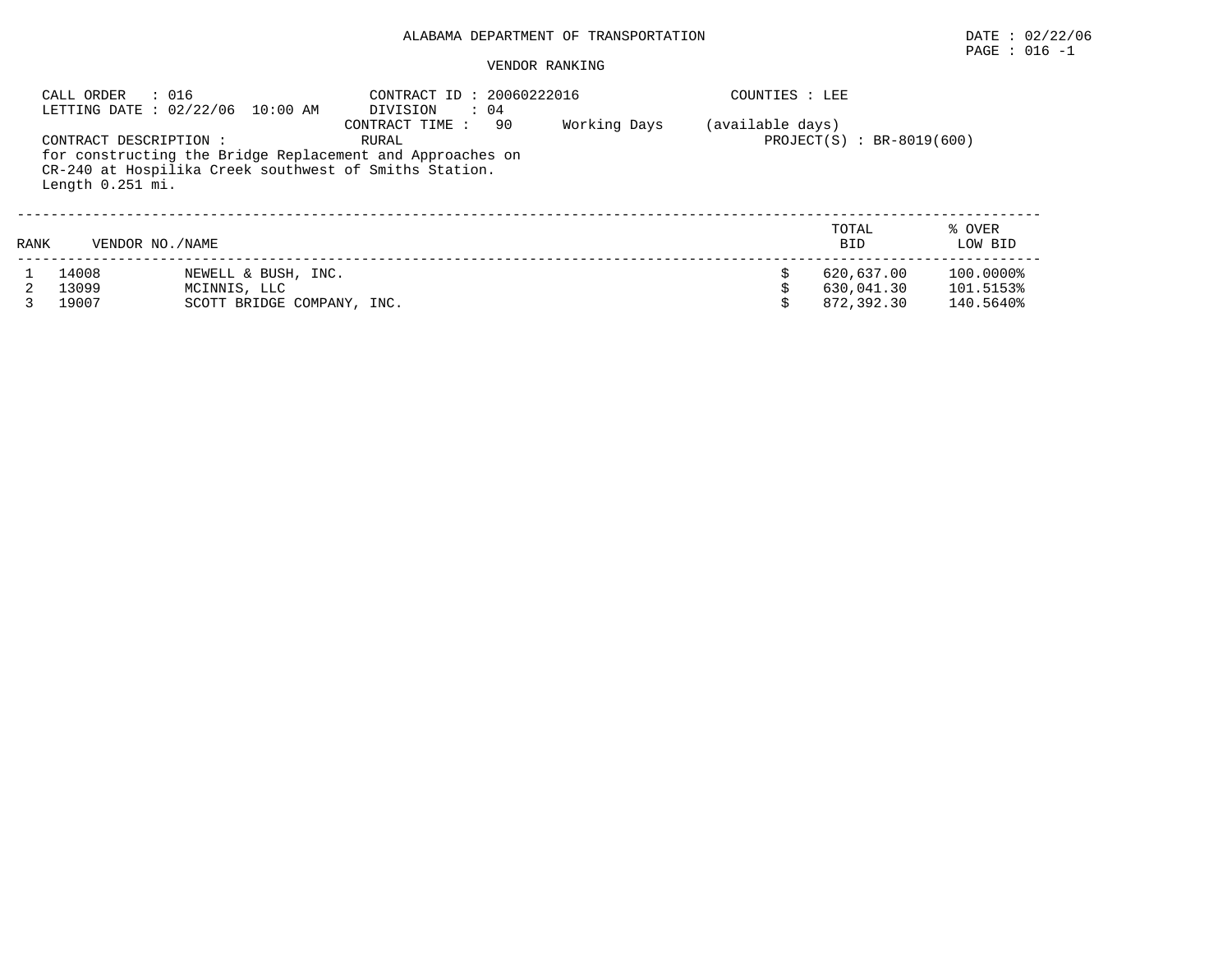| CALL ( | ORDER |                                  | CONTRACT<br>ID : | 20060222016 | COUNTIES | LEE |
|--------|-------|----------------------------------|------------------|-------------|----------|-----|
|        |       | LETTING DATE : 02/22/06 10:00 AM | DIVISION         | 04          |          |     |

|                                                            |               |      | $1$ ) 14008         |          | 2 ) 13099    |          | 3 ) 19007                  |           |
|------------------------------------------------------------|---------------|------|---------------------|----------|--------------|----------|----------------------------|-----------|
|                                                            |               |      | NEWELL & BUSH, INC. |          | MCINNIS, LLC |          | SCOTT BRIDGE COMPANY, INC. |           |
| LINE NO / ITEM CODE / ALT                                  |               |      |                     |          |              |          |                            |           |
| ITEM DESCRIPTION                                           | OUANTITY      |      | UNIT PRICE          | AMOUNT   | UNIT PRICE   | AMOUNT   | UNIT PRICE                 | AMOUNT    |
| SECTION 0001<br>Total                                      |               |      |                     |          |              |          |                            |           |
| 0010 201A002                                               |               | LUMP | 4000.00000          | 4000.00  | 4000.00000   | 4000.00  | 4000.00000                 | 4000.00   |
| Clearing And Grubbing (Maximum                             |               |      |                     |          |              |          |                            |           |
| Allowable Bid \$ 4000.00 Per                               |               |      |                     |          |              |          |                            |           |
| Acre)(Approximately 1 Acre)                                |               |      |                     |          |              |          |                            |           |
| 0020 206A000                                               |               | LUMP | 52000.00000         | 52000.00 | 28000.00000  | 28000.00 | 135000.00000               | 135000.00 |
| Removal Of Old Bridge, Station 372+05                      |               |      |                     |          |              |          |                            |           |
| 0030 206D001                                               | 104.000 LF    |      | 3.00000             | 312.00   | 3.00000      | 312.00   | 2,00000                    | 208.00    |
| Removing Guardrail                                         |               |      |                     |          |              |          |                            |           |
| 0040 206E008                                               | 4.000 EACH    |      | 200.00000           | 800.00   | 500.00000    | 2000.00  | 200.00000                  | 800.00    |
| Removing Guardrail End Anchor (All Type                    |               |      |                     |          |              |          |                            |           |
| 0050 210A000                                               | 3863.000 CUYD |      | 3.50000             | 13520.50 | 6.00000      | 23178.00 | 12,00000                   | 46356.00  |
| Unclassified Excavation                                    |               |      |                     |          |              |          |                            |           |
| 0060 230A000                                               | 12.000 RBST   |      | 1000.00000          | 12000.00 | 360.00000    | 4320.00  | 1000.00000                 | 12000.00  |
| Roadbed Processing                                         |               |      |                     |          |              |          |                            |           |
| 0070 301A012                                               | 3213.000 SOYD |      | 6.00000             | 19278.00 | 8.00000      | 25704.00 | 13.00000                   | 41769.00  |
| Crushed Aggregate Base Course, Type B,                     |               |      |                     |          |              |          |                            |           |
| Plant Mixed, 6" Compacted Thickness                        |               |      |                     |          |              |          |                            |           |
| 0080 401A000                                               | 3213.000      | SQYD | 3.50000             | 11245.50 | 3.50000      | 11245.50 | 1.50000                    | 4819.50   |
| Bituminous Treatment A                                     |               |      |                     |          |              |          |                            |           |
| 0090 405A000                                               | 88.000        | GAL  | 24.00000            | 2112.00  | 22.00000     | 1936.00  | 2.10000                    | 184.80    |
| Tack Coat                                                  |               |      |                     |          |              |          |                            |           |
| 0100 429A241                                               | 249.000 TON   |      | 100.00000           | 24900.00 | 91.00000     | 22659.00 | 95.00000                   | 23655.00  |
| Improved Bituminous Concrete Wearing                       |               |      |                     |          |              |          |                            |           |
| Surface Layer, 3/4" Maximum Aggregate                      |               |      |                     |          |              |          |                            |           |
| Size Mix, ESAL Range C                                     |               |      |                     |          |              |          |                            |           |
| 0110 429B241                                               | 462.000 TON   |      | 90.00000            | 41580.00 | 80.00000     | 36960.00 | 78,00000                   | 36036.00  |
| Improved Bituminous Concrete Binder                        |               |      |                     |          |              |          |                            |           |
| Layer, 1" Maximum Aggregate Size Mix,                      |               |      |                     |          |              |          |                            |           |
| ESAL Range C                                               |               |      |                     |          |              |          |                            |           |
| 0120 502A000                                               | 7900.000 LB   |      | 0.75000             | 5925.00  | 1.25000      | 9875.00  | 0.97000                    | 7663.00   |
| Steel Reinforcement                                        |               |      |                     | 25000.00 |              |          |                            |           |
| 0130 502B000<br>Steel Reinforcement For Bridge             |               | LUMP | 25000.00000         |          | 35000.00000  | 35000.00 | 33000.00000                | 33000.00  |
|                                                            |               |      |                     |          |              |          |                            |           |
| Superstructure, Station 371+72<br>Approximately 29,100 Lbs |               |      |                     |          |              |          |                            |           |
| 0140 505G003                                               | 20.000        | EACH | 125,00000           | 2500.00  | 150.00000    | 3000.00  | 130,00000                  | 2600.00   |
| Pile Points (Type A, 12")                                  |               |      |                     |          |              |          |                            |           |
|                                                            |               |      |                     |          |              |          |                            |           |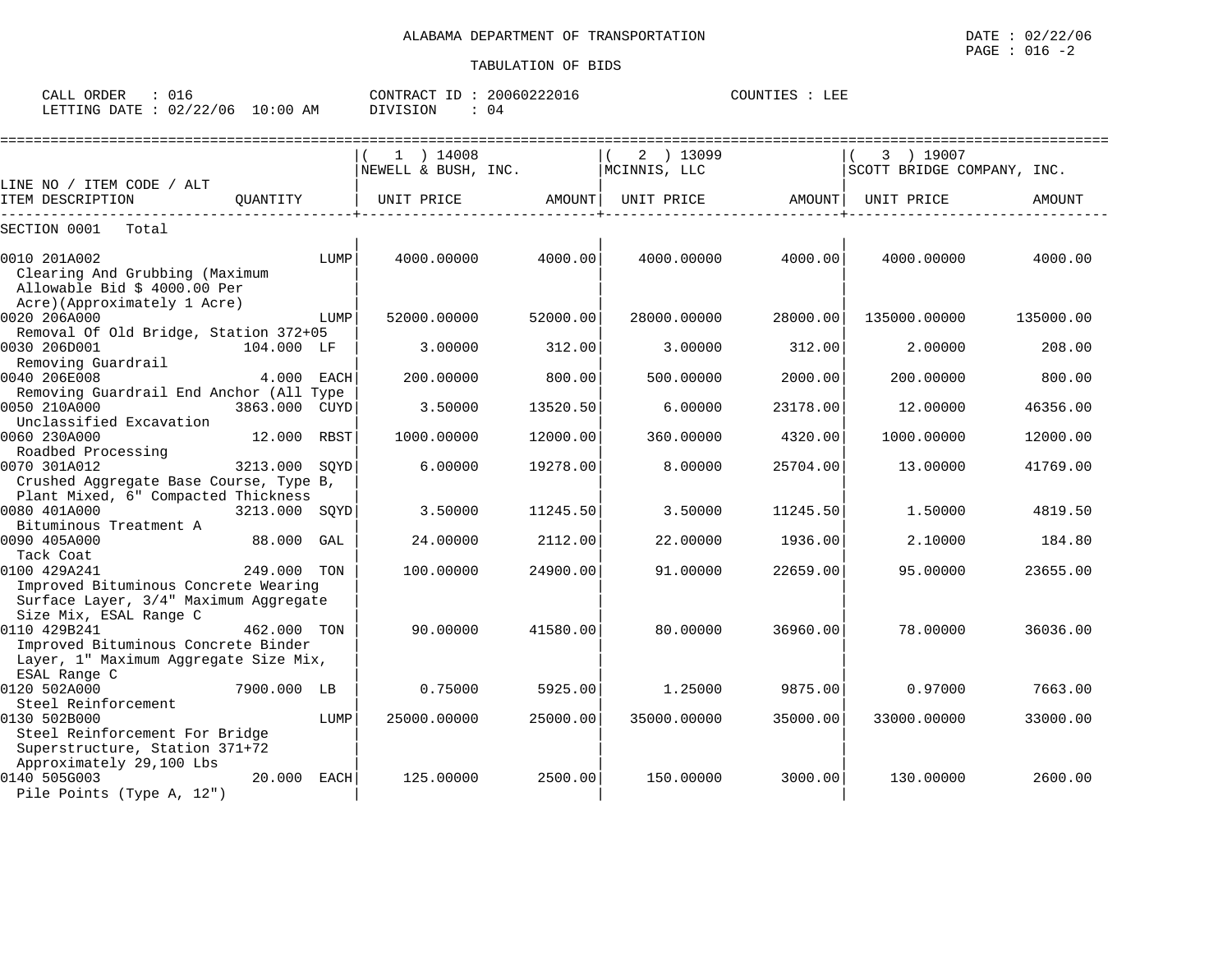| CALL ORDER : 016 |                                 |               | CONTRACT ID: 20060222016 | COUNTIES : LEE |
|------------------|---------------------------------|---------------|--------------------------|----------------|
|                  | LETTING DATE: 02/22/06 10:00 AM | DIVISION : 04 |                          |                |

|                                                                            |              |      | $1$ ) 14008         |           | $2 \t) 13099$     |           | 3 ) 19007                  |           |
|----------------------------------------------------------------------------|--------------|------|---------------------|-----------|-------------------|-----------|----------------------------|-----------|
|                                                                            |              |      | NEWELL & BUSH, INC. |           | MCINNIS, LLC      |           | SCOTT BRIDGE COMPANY, INC. |           |
| LINE NO / ITEM CODE / ALT                                                  |              |      |                     |           |                   |           |                            |           |
| ITEM DESCRIPTION                                                           | OUANTITY     |      | UNIT PRICE AMOUNT   |           | UNIT PRICE AMOUNT |           | UNIT PRICE                 | AMOUNT    |
| 0150 505M002                                                               | 393.000 LF   |      | 31,00000            | 12183.00  | 35.00000          | 13755.00  | 40.00000                   | 15720.00  |
| Steel Piling Furnished And Driven (HP<br>12x53)                            |              |      |                     |           |                   |           |                            |           |
| 0160 508A000                                                               | 2800.000 LB  |      | 3.00000             | 8400.00   | 8.50000           | 23800.00  | 4.50000                    | 12600.00  |
| Structural Steel                                                           |              |      |                     |           |                   |           |                            |           |
| 0170 510A000                                                               | 59.000 CUYD  |      | 450.00000           | 26550.00  | 600,00000         | 35400.00  | 800,00000                  | 47200.00  |
| Bridge Substructure Concrete, Class A                                      |              |      |                     |           |                   |           |                            |           |
| 0180 510C051                                                               |              | LUMP | 90000.00000         | 90000.00  | 140000.00000      | 140000.00 | 150000.00000               | 150000.00 |
| Bridge Concrete Superstructure, Station<br>371+72 (Approximately 161 Cubic |              |      |                     |           |                   |           |                            |           |
| 0190 510E000                                                               | 333.000 SOYD |      | 8.00000             | 2664.00   | 10.00000          | 3330.00   | 8.00000                    | 2664.00   |
| Grooving Concrete Bridge Decks                                             |              |      |                     |           |                   |           |                            |           |
| 0200 511A073                                                               | 8.000 EACH   |      | 600,00000           | 4800.00   | 500.00000         | 4000.00   | 850.00000                  | 6800.00   |
| Elastomeric Bearing Type 4 (Mark VB4)                                      |              |      |                     |           |                   |           |                            |           |
| 0210 513B017                                                               | 489.000 LF   |      | 230.00000           | 112470.00 | 200,00000         | 97800.00  | 200,00000                  | 97800.00  |
| Pretensioned-Prestressed Concrete                                          |              |      |                     |           |                   |           |                            |           |
| Girders, Type BT-72 (Specialty Item)                                       |              |      |                     |           |                   |           |                            |           |
| 0220 600A000                                                               |              | LUMP | 60000.00000         | 60000.00  | 36650.00000       | 36650.00  | 96000.00000                | 96000.00  |
| Mobilization                                                               |              |      |                     |           |                   |           |                            |           |
| 0230 610C001                                                               | 149.000      | TON  | 30.00000            | 4470.00   | 40.00000          | 5960.00   | 30.00000                   | 4470.00   |
| Loose Riprap, Class 2                                                      |              |      |                     |           |                   |           |                            |           |
| 0240 610D000<br>Filter Blanket                                             | 140.000      | SOYD | 2.50000             | 350.00    | 5.00000           | 700.00    | 3.50000                    | 490.00    |
| 0250 630A001                                                               | 250.000 LF   |      | 18,00000            | 4500.00   | 19,00000          | 4750.00   | 16.50000                   | 4125.00   |
| Steel Beam Guardrail, Class A, Type 2                                      |              |      |                     |           |                   |           |                            |           |
| 0260 630C001                                                               | 1.000 EACH   |      | 950.00000           | 950.00    | 1000.00000        | 1000.00   | 850,00000                  | 850.00    |
| Guardrail End Anchor, Type 8                                               |              |      |                     |           |                   |           |                            |           |
| 0270 630C003                                                               | 4.000        | EACH | 1500.00000          | 6000.00   | 1400.00000        | 5600.00   | 1350.00000                 | 5400.00   |
| Guardrail End Anchor, Type 13                                              |              |      |                     |           |                   |           |                            |           |
| 0280 630C050                                                               | 3.000 EACH   |      | 2000.00000          | 6000.00   | 2000.00000        | 6000.00   | 1825.00000                 | 5475.00   |
| Guardrail End Anchor, Type 20 Series                                       |              |      |                     |           |                   |           |                            |           |
| 0290 650A000                                                               | 226.000 CUYD |      | 18,00000            | 4068.00   | 27.60000          | 6237.60   | 15.00000                   | 3390.00   |
| Topsoil                                                                    |              |      |                     |           |                   |           |                            |           |
| 0300 652A100                                                               | 2.000        | ACRE | 1300.00000          | 2600.00   | 720.00000         | 1440.00   | 700.00000                  | 1400.00   |
| Seeding                                                                    |              |      |                     |           |                   |           |                            |           |
| 0310 656A010                                                               | 2.000        | ACRE | 1300.00000          | 2600.00   | 720.00000         | 1440.00   | 750.00000                  | 1500.00   |
| Mulching                                                                   |              |      |                     |           |                   |           |                            |           |
| 0320 665F000                                                               | 100.000 EACH |      | 20,00000            | 2000.00   | 6.40000           | 640.00    | 8.00000                    | 800.00    |
| Hay Bales                                                                  |              |      |                     |           |                   |           |                            |           |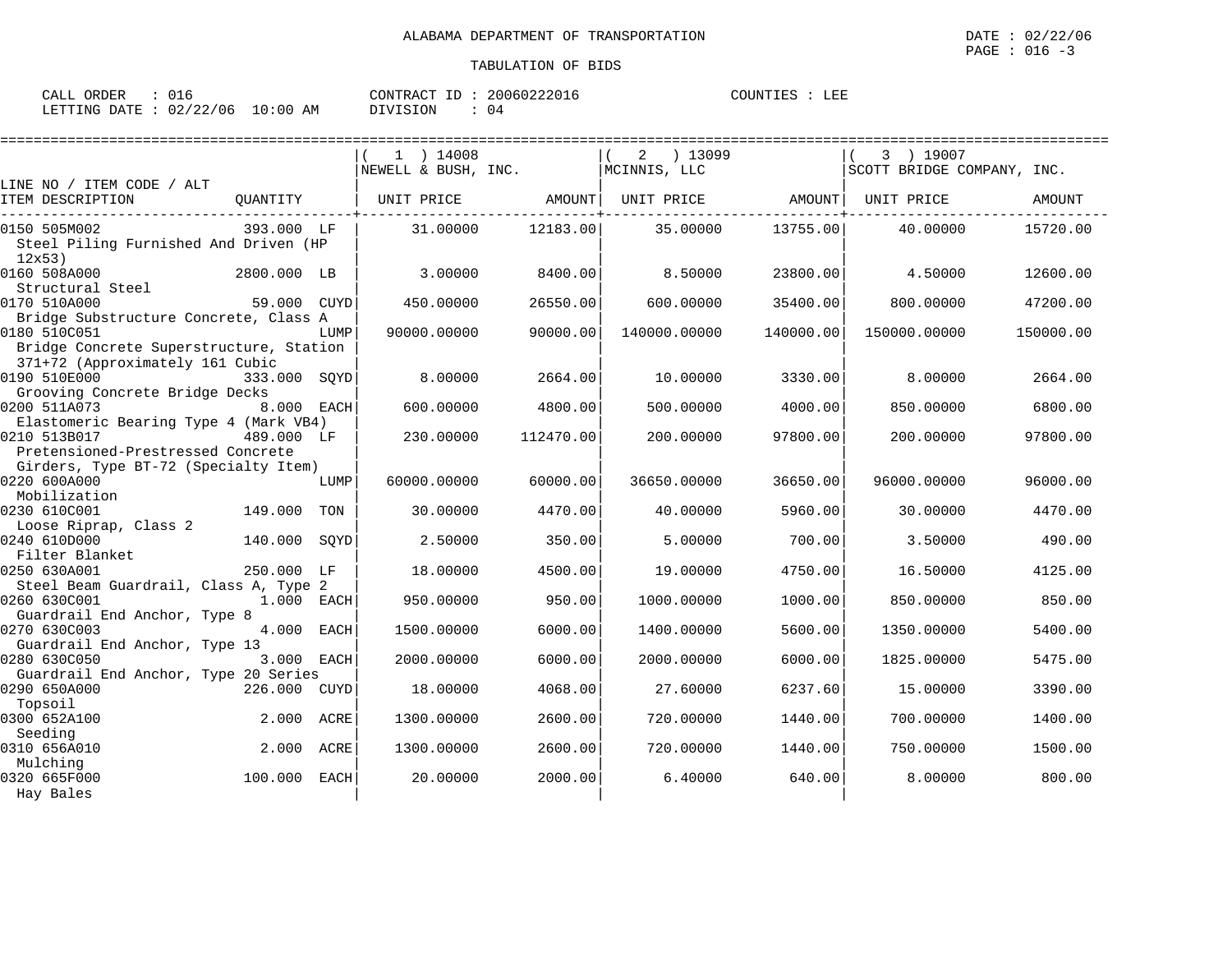| CALL ORDER                      | 016 |  |          |  | CONTRACT ID: 20060222016 | COUNTIES : | LEE |
|---------------------------------|-----|--|----------|--|--------------------------|------------|-----|
| LETTING DATE: 02/22/06 10:00 AM |     |  | DIVISION |  | 04                       |            |     |

|                                                                                |             |      | $1$ ) 14008                            |               | 2 ) 13099                      |               | 3 ) 19007                  |               |
|--------------------------------------------------------------------------------|-------------|------|----------------------------------------|---------------|--------------------------------|---------------|----------------------------|---------------|
|                                                                                |             |      | NEWELL & BUSH, $INC.$   MCINNIS, $LLC$ |               |                                |               | SCOTT BRIDGE COMPANY, INC. |               |
| LINE NO / ITEM CODE / ALT<br>ITEM DESCRIPTION                                  | OUANTITY    |      | UNIT PRICE AMOUNT                      |               | UNIT PRICE AMOUNT   UNIT PRICE |               |                            | <b>AMOUNT</b> |
| 0330 665J000<br>Silt Fence, Type A                                             | 2716.000 LF |      | 6.00000                                | 16296.00      | 4.80000                        | 13036.80      | 3.50000                    | 9506.00       |
| 0340 6650001<br>Silt Fence Removal                                             | 2716.000 LF |      | 1.00000                                | 2716.00       | 1.40000                        | 3802.40       | 1.75000                    | 4753.00       |
| 0350 666A001<br>Pest Control Treatment                                         | 2.000 ACRE  |      | 500.00000                              | 1000.00       | 925.00000                      | 1850.00       | 100.00000                  | 200.00        |
| 0360 680A000<br>Engineering Controls                                           | LUMP        |      | 15000.00000                            | 15000.00      | 1250.00000                     | 1250.00       | 45000.00000                | 45000.00      |
| 0370 701A004<br>1.000 MILE<br>Solid White, Class 1, Type A Traffic             |             |      | 125.00000                              | 125.00        | 1500.00000                     | 1500.00       | 100.00000                  | 100.00        |
| Stripe<br>0380 701A012<br>1.000 MILE<br>Solid Yellow, Class 1, Type A Traffic  |             |      | 125.00000                              | 125.00        | 1500.00000                     | 1500.00       | 100.00000                  | 100.00        |
| Stripe<br>0390 701C001<br>Solid Temporary Traffic Stripe                       | 1,000 MILE  |      | 125.00000                              | 125.00        | 1500.00000                     | 1500.00       | 100.00000                  | 100.00        |
| 0400 701G124<br>Solid White, Class 3W, Type A Traffic<br>Stripe                | 300.000 LF  |      | 6.00000                                | 1800.00       | 5.00000                        | 1500.00       | 6.00000                    | 1800.00       |
| 300.000 LF<br>0410 701G132<br>Solid Yellow, Class 3W, Type A Traffic<br>Stripe |             |      | 6.00000                                | 1800.00       | 5.00000                        | 1500.00       | 6,00000                    | 1800.00       |
| 0420 740B000<br>281.000 SQFT<br>Construction Signs                             |             |      | 12.00000                               | 3372.00       | 10.00000                       | 2810.00       | 8,00000                    | 2248.00       |
| 0430 740F002<br>Barricades, Type III                                           | 8.000 EACH  |      | 250.00000                              | 2000.00       | 300.00000                      | 2400.00       | 185.00000                  | 1480.00       |
| 0440 7401005<br>Warning Lights, Type B (Detachable Head                        | 2.000       | EACH | 250.00000                              | 500.00        | 350.00000                      | 700.00        | 265,00000                  | 530.00        |
| 0450 998A000<br>Construction Fuel (Maximum Bid Limited                         |             | LUMP | 10000.00000                            | 10000.00      | 0.00000                        | 0.00          | 0.00000                    | 0.00          |
| To $$30,000.00)$<br>SECTION TOTALS                                             |             |      |                                        |               |                                |               |                            | 872,392.30    |
| CONTRACT TOTALS                                                                |             |      |                                        | \$620,637.00] |                                | \$630,041.30] | Ŝ.                         | 872,392.30    |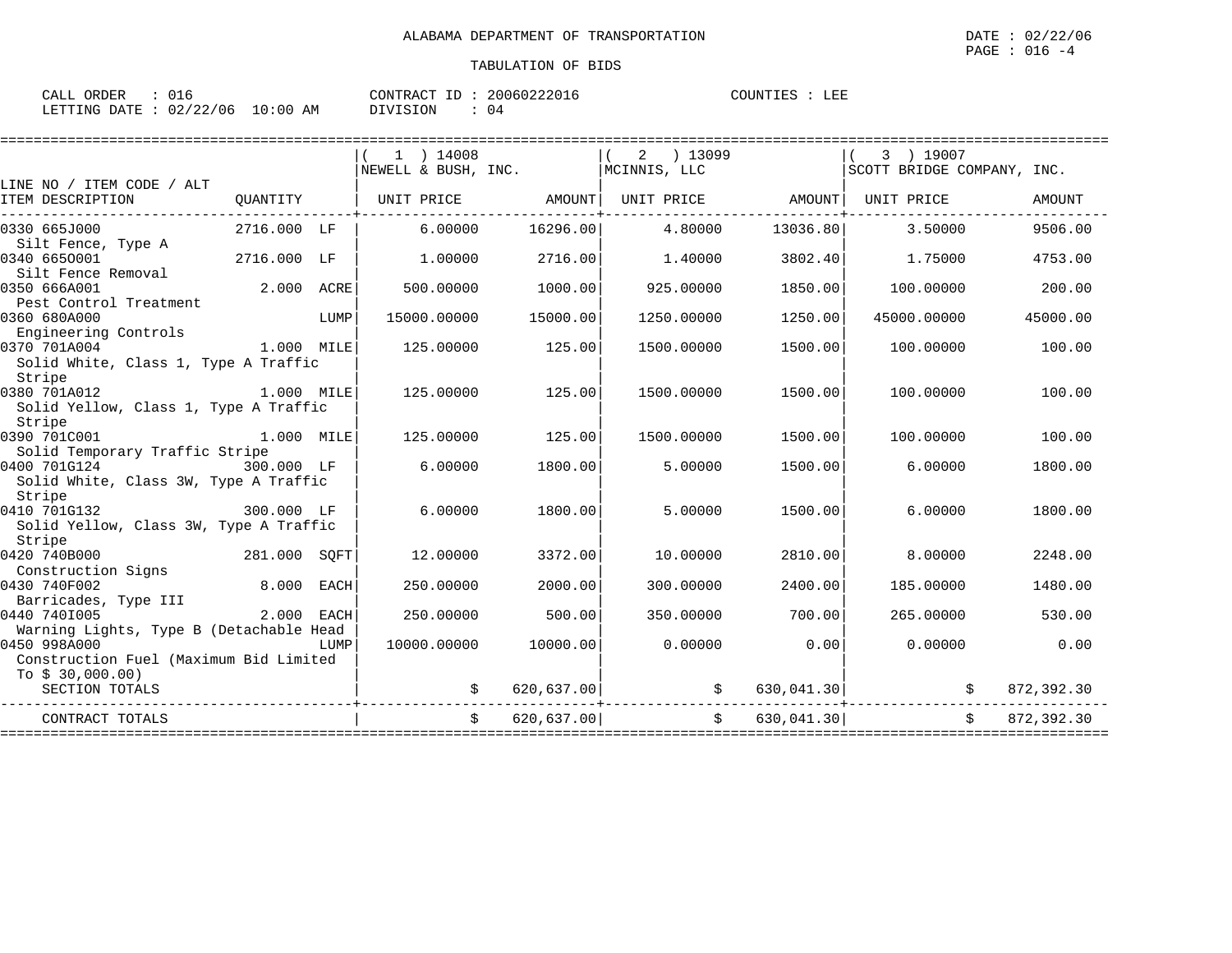#### VENDOR RANKING

|      | CALL ORDER             | : 019<br>LETTING DATE : 02/22/06 10:00 AM             | CONTRACT ID: 20060222019<br>DIVISION<br>: 06           |              | COUNTIES : BUTLER |                                      |           |
|------|------------------------|-------------------------------------------------------|--------------------------------------------------------|--------------|-------------------|--------------------------------------|-----------|
|      |                        |                                                       | 90<br>CONTRACT TIME:                                   | Working Days | (available days)  |                                      |           |
|      | CONTRACT DESCRIPTION : |                                                       |                                                        |              |                   | $PROJECT(S)$ : $ACGBBR-BR-0712(200)$ |           |
|      |                        | for constructing the Bridge Replacement (Precast) and |                                                        |              |                   |                                      |           |
|      | Approaches on          |                                                       |                                                        |              |                   |                                      |           |
|      |                        |                                                       | CR-7 at Pine Barren Creek south of Forest Home. Length |              |                   |                                      |           |
|      | $0.176$ mi.            |                                                       |                                                        |              |                   |                                      |           |
|      |                        |                                                       |                                                        |              |                   |                                      |           |
|      |                        |                                                       |                                                        |              |                   | TOTAL                                | % OVER    |
| RANK | VENDOR NO. / NAME      |                                                       |                                                        |              |                   | <b>BID</b>                           | LOW BID   |
|      | 14005                  |                                                       | G. W. NORRELL CONTRACTING COMPANY, INC.                |              | \$                | 583,839.00                           | 100.0000% |
|      | 13021                  | MURPHREE BRIDGE CORPORATION                           |                                                        |              |                   | 600,000.00                           | 102.7681% |
|      | 14008                  | NEWELL & BUSH, INC.                                   |                                                        |              |                   | 603,516.25                           | 103.3703% |
|      | 13099                  | MCINNIS, LLC                                          |                                                        |              |                   | 621,965.00                           | 106.5302% |

PAGE : 019 -1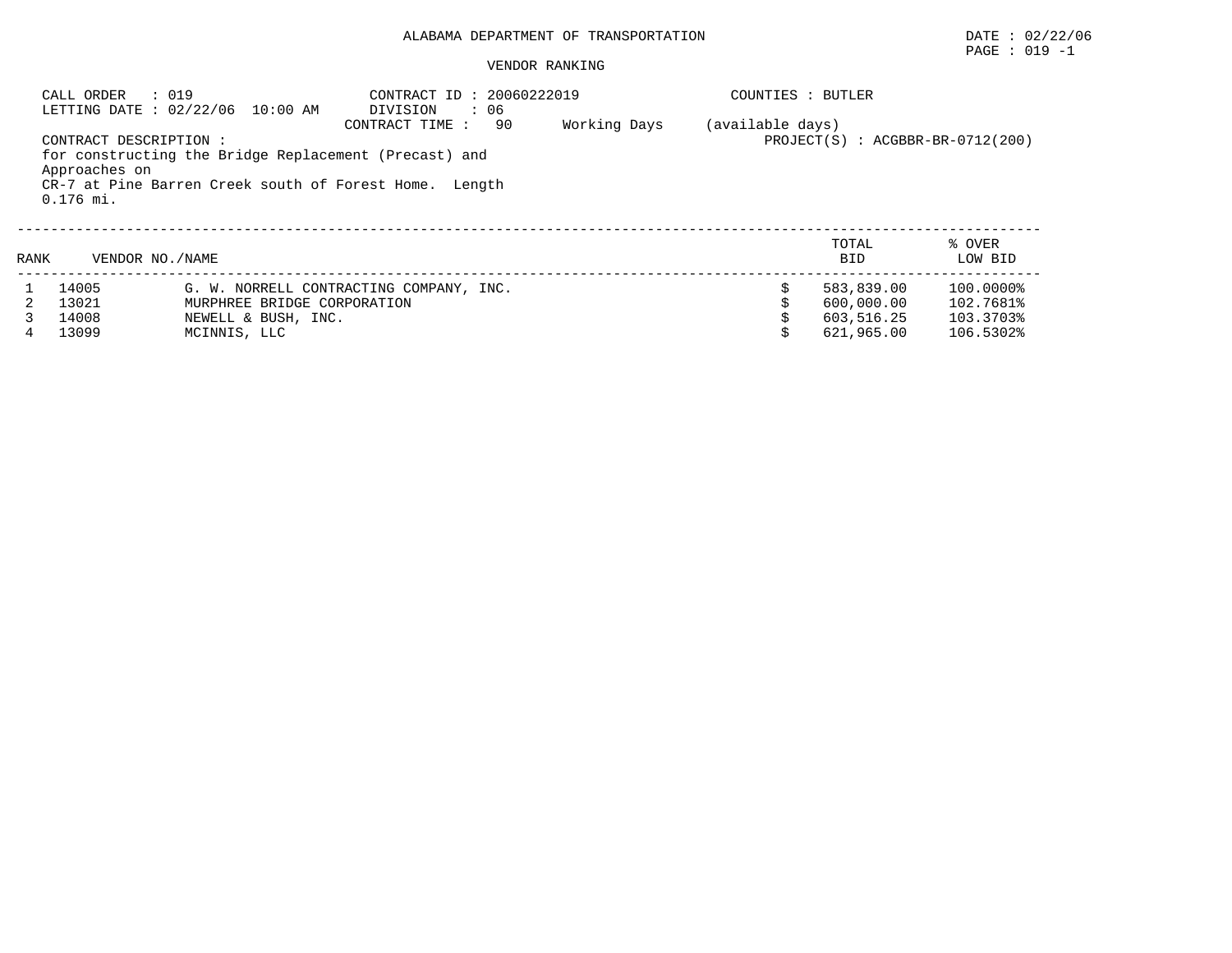| $\sim$ $\sim$ $\sim$ $\sim$<br>ORDER<br>CALL |                        |                  | CONTR<br>$\sqrt{2}$<br>ID<br>'R A ( | 20060222019 | COUNTIES | <b>BUTLER</b> |
|----------------------------------------------|------------------------|------------------|-------------------------------------|-------------|----------|---------------|
| <b>ETTING</b><br>חת המרד                     | 0.0100<br>706<br>ب ے ں | :00<br>L O<br>AΜ | VISION                              | 06          |          |               |

|                                                                                                 |               |             | =============================                                                                     |          |             | ======================= |             |          |
|-------------------------------------------------------------------------------------------------|---------------|-------------|---------------------------------------------------------------------------------------------------|----------|-------------|-------------------------|-------------|----------|
|                                                                                                 |               |             | $1$ ) 14005<br>$ G.$ W. NORRELL CONTRACTING C   MURPHREE BRIDGE CORPORATION   NEWELL & BUSH, INC. |          | 2 ) 13021   |                         | 3 ) 14008   |          |
| LINE NO / ITEM CODE / ALT                                                                       |               |             |                                                                                                   |          |             |                         |             |          |
| ITEM DESCRIPTION                                                                                | OUANTITY      |             | UNIT PRICE                                                                                        | AMOUNT   | UNIT PRICE  | AMOUNT                  | UNIT PRICE  | AMOUNT   |
| SECTION 0001<br>Total                                                                           |               |             |                                                                                                   |          |             |                         |             |          |
| 0010 201A002<br>Clearing And Grubbing (Maximum<br>Allowable Bid \$ 4000.00 Per                  |               | LUMP        | 4000.00000                                                                                        | 4000.00  | 4000.00000  | 4000.00                 | 4000.00000  | 4000.00  |
| Acre)(Approx 1 Acre)<br>0020 206A000                                                            |               | LUMP        | 35000.00000                                                                                       | 35000.00 | 15000.00000 | 15000.00                | 32000.00000 | 32000.00 |
| Removal Of Old Bridge, Station 5+0.00<br>0030 206A001<br>Removal Of Old Bridge, Station 6+53.89 |               | LUMP        | 35000.00000                                                                                       | 35000.00 | 15000.00000 | 15000.00                | 26000.00000 | 26000.00 |
| 0040 210A000<br>Unclassified Excavation                                                         | 3122.000 CUYD |             | 5.00000                                                                                           | 15610.00 | 5.00000     | 15610.00                | 5.25000     | 16390.50 |
| 0050 210D001<br>Borrow Excavation (Loose Truckbed<br>Measurement)                               | 1775.000      | <b>CUYD</b> | 7.00000                                                                                           | 12425.00 | 1,00000     | 1775.00                 | 7.25000     | 12868.75 |
| 0060 230A000<br>Roadbed Processing                                                              | 7.000         | RBST        | 600.00000                                                                                         | 4200.00  | 500.00000   | 3500.00                 | 600,00000   | 4200.00  |
| 0070 301A012<br>Crushed Aggregate Base Course, Type B,                                          | 1890.000      | SOYD        | 12,00000                                                                                          | 22680.00 | 15.00000    | 28350.00                | 12.50000    | 23625.00 |
| Plant Mixed, 6" Compacted Thickness<br>0080 401A000<br>Bituminous Treatment A                   | 1700.000 SQYD |             | 1,00000                                                                                           | 1700.00  | 1,00000     | 1700.00                 | 1,00000     | 1700.00  |
| 0090 405A000<br>Tack Coat                                                                       | 50.000 GAL    |             | 1,00000                                                                                           | 50.00    | 1,00000     | 50.00                   | 1.00000     | 50.00    |
| 0100 429A200<br>Improved Bituminous Concrete Wearing                                            | 125.000 TON   |             | 70.00000                                                                                          | 8750.00  | 70.00000    | 8750.00                 | 75.00000    | 9375.00  |
| Surface Layer, 1/2" Maximum Aggregate<br>Size Mix, ESAL Range A<br>0110 429B201                 | 190.000 TON   |             | 70.00000                                                                                          | 13300.00 | 70,00000    | 13300.00                | 75.00000    | 14250.00 |
| Improved Bituminous Concrete Binder<br>Layer, 1" Maximum Aggregate Size Mix,<br>ESAL Range A    |               |             |                                                                                                   |          |             |                         |             |          |
| 0120 502A000<br>Steel Reinforcement                                                             | 224.000 LB    |             | 1,00000                                                                                           | 224.00   | 1,50000     | 336.00                  | 1,00000     | 224.00   |
| 0130 505M002<br>Steel Piling Furnished And Driven (HP<br>12x53)                                 | 1600.000 LF   |             | 30.00000                                                                                          | 48000.00 | 29.25000    | 46800.00                | 28.00000    | 44800.00 |
| 0140 507A000<br>Wire Rope Abutment Anchor Assembly                                              | 2.000 EACH    |             | 2800.00000                                                                                        | 5600.00  | 2500.00000  | 5000.00                 | 2600.00000  | 5200.00  |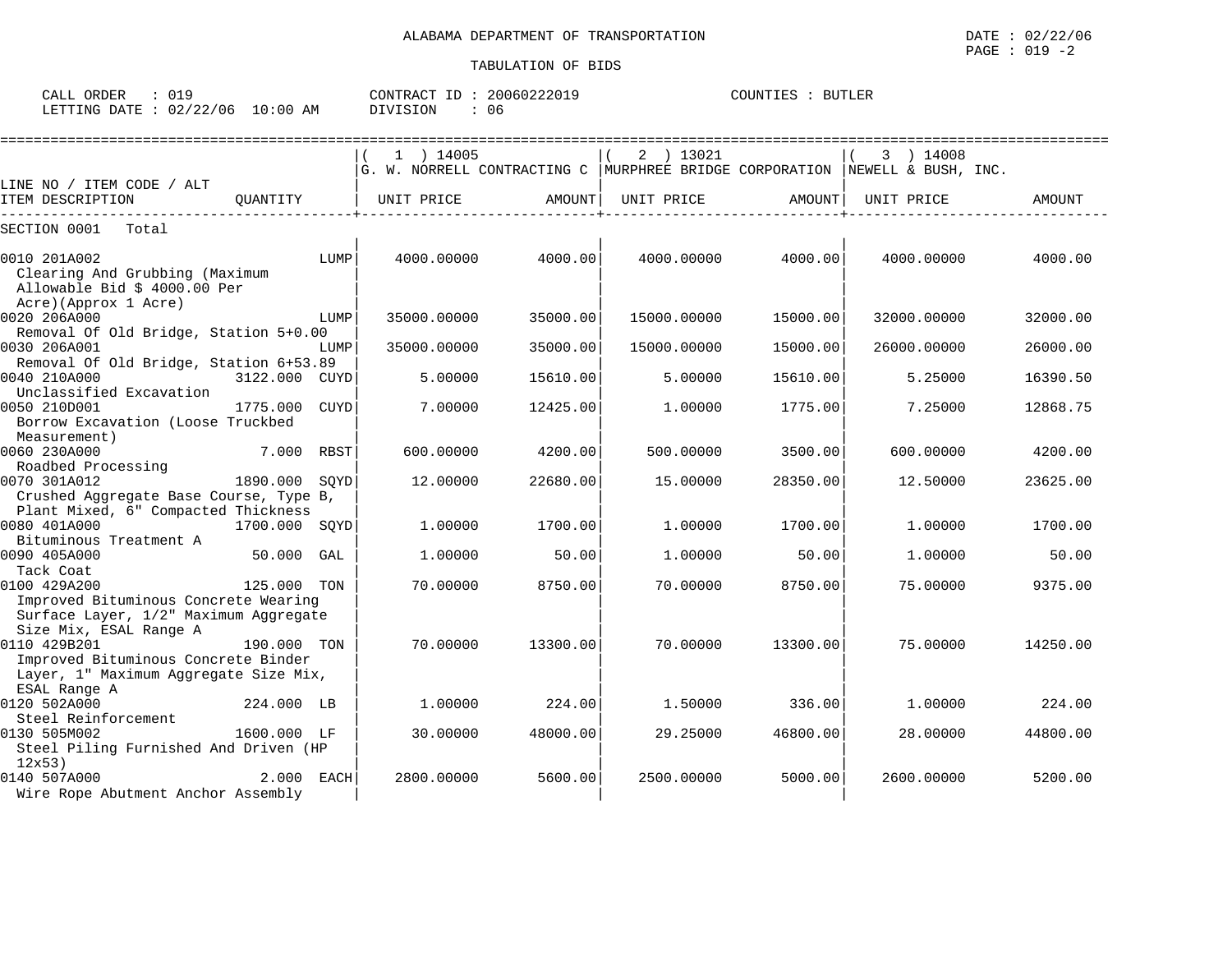| CALL ORDER                      | CONTRACT ID: 20060222019 | COUNTIES : BUTLER |
|---------------------------------|--------------------------|-------------------|
| LETTING DATE: 02/22/06 10:00 AM | DIVISION<br>.06          |                   |

|                                                                                                                                               |                  | 1 ) 14005             |           | ) 13021<br>2<br>G. W. NORRELL CONTRACTING C   MURPHREE BRIDGE CORPORATION   NEWELL & BUSH, INC. |           | 3 ) 14008   |           |
|-----------------------------------------------------------------------------------------------------------------------------------------------|------------------|-----------------------|-----------|-------------------------------------------------------------------------------------------------|-----------|-------------|-----------|
| LINE NO / ITEM CODE / ALT                                                                                                                     |                  |                       |           |                                                                                                 |           |             |           |
| ITEM DESCRIPTION                                                                                                                              |                  | OUANTITY   UNIT PRICE | AMOUNT    | UNIT PRICE                                                                                      | AMOUNT    | UNIT PRICE  | AMOUNT    |
| 0150 510A000                                                                                                                                  | 40.000 CUYD      | 400.00000             | 16000.00  | 150.00000                                                                                       | 6000.00   | 500,00000   | 20000.00  |
| Bridge Substructure Concrete, Class A<br>0160 511A000                                                                                         | 77.000 EACH      | 150.00000             | 11550.00  | 150.00000                                                                                       | 11550.00  | 75.00000    | 5775.00   |
| Elastomeric Bearings, Type 1<br>0170 512A014<br>Precast Concrete Abutment Caps, 2'-0"                                                         | 2.000 EACH       | 3600.00000            | 7200.00   | 1755.00000                                                                                      | 3510.00   | 3500.00000  | 7000.00   |
| Wide By $1'-8$ " Deep By $33'-0$ " Long<br>0180 512B004<br>Precast Concrete Intermediate Bent Caps<br>2'-0" Wide By 2'-0" Deep By 31'-6" Long | 5.000 EACH       | 3500.00000            | 17500.00  | 3225.00000                                                                                      | 16125.00  | 3500.00000  | 17500.00  |
| 0190 512C017<br>Precast Concrete Type 1 Span Section,                                                                                         | 36.000 EACH      | 3300.00000            | 118800.00 | 4080.00000                                                                                      | 146880.00 | 3500.00000  | 126000.00 |
| 3'-6" By 2'-0" Deep By 39'-11 3/4" Long<br>0200 512C025<br>Precast Concrete Type 2C Span Section,                                             | 12.000 EACH      | 3600.00000            | 43200.00  | 4350.00000                                                                                      | 52200.00  | 3200.00000  | 38400.00  |
| 3'-6" By 2'-0" Deep By 39'-11 3/4" Long<br>0210 512D025<br>Precast Concrete Barrier Rail                                                      | 8.000 EACH       | 3500.00000            | 28000.00  | 4145.00000                                                                                      | 33160.00  | 3500.00000  | 28000.00  |
| Intermediate Section, 39'-11" Long<br>0220 512D030<br>Precast Concrete Barrier Rail End<br>Section, 39'-11 3/8" Long                          | 4.000 EACH       | 3600.00000            | 14400.00  | 4115.00000                                                                                      | 16460.00  | 3500.00000  | 14000.00  |
| 0230 512E021<br>Precast Concrete Abutment Panels, Type<br>A6                                                                                  | 8.000 EACH       | 1000.00000            | 8000.00   | 700.00000                                                                                       | 5600.00   | 500.00000   | 4000.00   |
| 0240 512F008                                                                                                                                  | 4.000 EACH       | 1000.00000            | 4000.00   | 1210.00000                                                                                      | 4840.00   | 600,00000   | 2400.00   |
| Precast Concrete Wing Panels, Type W6<br>0250 512G000<br>Precast Concrete Abutment Wing Cap<br>Panels                                         | 4.000 EACH       | 1000.00000            | 4000.00   | 435.00000                                                                                       | 1740.00   | 500.00000   | 2000.00   |
| 0260 600A000                                                                                                                                  | LUMP             | 29100.00000           | 29100.00  | 72534.00000                                                                                     | 72534.00  | 60000.00000 | 60000.00  |
| Mobilization<br>0270 610C001                                                                                                                  | 1200.000<br>TON  | 33.00000              | 39600.00  | 32.00000                                                                                        | 38400.00  | 35,00000    | 42000.00  |
| Loose Riprap, Class 2<br>0280 610D003                                                                                                         | 1200.000<br>SOYD | 4.00000               | 4800.00   | 3.50000                                                                                         | 4200.00   | 3,00000     | 3600.00   |
| Filter Blanket, Geotextile<br>0290 630C003<br>Guardrail End Anchor, Type 13                                                                   | 4.000 EACH       | 1350.00000            | 5400.00   | 1350.00000                                                                                      | 5400.00   | 1500.00000  | 6000.00   |
| 0300 630C050<br>Guardrail End Anchor, Type 20 Series                                                                                          | 4.000 EACH       | 1825.00000            | 7300.00   | 1825.00000                                                                                      | 7300.00   | 2000.00000  | 8000.00   |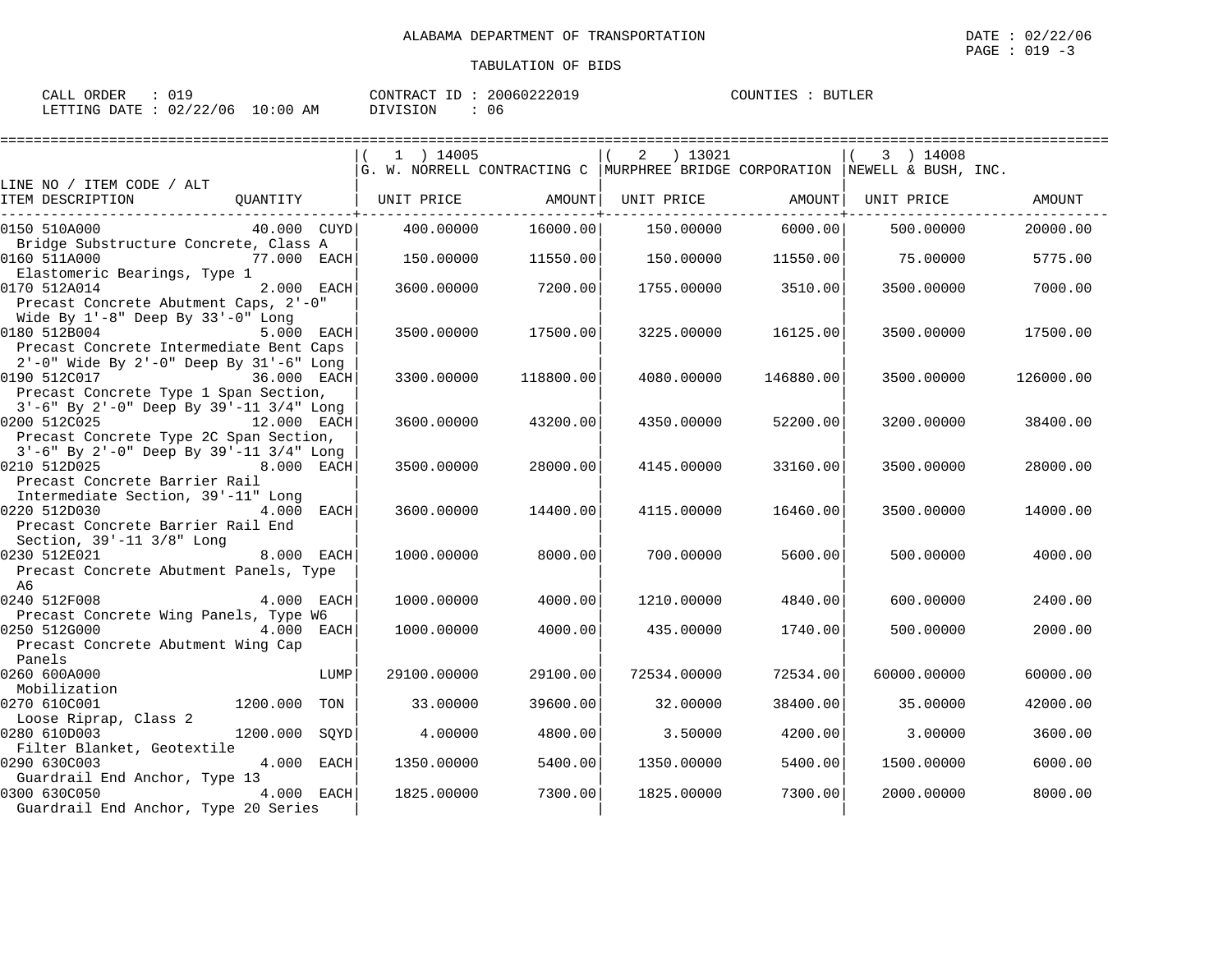| CALL<br>ORDER | <b>010</b> |             | T <sub>D</sub><br>CONTRACT | 20060222019 | COUNTIES | <b>BUTLER</b> |  |
|---------------|------------|-------------|----------------------------|-------------|----------|---------------|--|
| LETTING DATE  | 02/22/06   | 10:00<br>AM | DIVISION                   | 06          |          |               |  |

|                                                                                                   |            |      | $1$ ) 14005<br>G. W. NORRELL CONTRACTING C |            | ) 13021<br>2<br>MURPHREE BRIDGE CORPORATION |            | ) 14008<br>3<br>NEWELL & BUSH, INC. |               |
|---------------------------------------------------------------------------------------------------|------------|------|--------------------------------------------|------------|---------------------------------------------|------------|-------------------------------------|---------------|
| LINE NO / ITEM CODE / ALT                                                                         |            |      |                                            |            |                                             |            |                                     |               |
| ITEM DESCRIPTION                                                                                  | QUANTITY   |      | UNIT PRICE                                 | AMOUNT     | UNIT PRICE                                  | AMOUNT     | UNIT PRICE                          | <b>AMOUNT</b> |
| 0310 652A100<br>Seeding                                                                           | 1.000 ACRE |      | 1000.00000                                 | 1000.00    | 1000.00000                                  | 1000.00    | 1200.00000                          | 1200.00       |
| 0320 656A010<br>Mulching                                                                          | 1.000      | ACRE | 1000.00000                                 | 1000.00    | 1000.00000                                  | 1000.00    | 1200.00000                          | 1200.00       |
| 0330 665F000<br>Hay Bales                                                                         | 80.000     | EACH | 3.00000                                    | 240.00     | 10.00000                                    | 800.00     | 20.00000                            | 1600.00       |
| 0340 665J000<br>Silt Fence, Type A                                                                | 800.000 LF |      | 4.00000                                    | 3200.00    | 4.50000                                     | 3600.00    | 6,00000                             | 4800.00       |
| 0350 6650001<br>Silt Fence Removal                                                                | 800.000 LF |      | 2.25000                                    | 1800.00    | 0.01000                                     | 8.00       | 1,00000                             | 800.00        |
| 0360 680A000<br>Engineering Controls                                                              |            | LUMP | 3000.00000                                 | 3000.00    | 5000.00000                                  | 5000.00    | 9500.00000                          | 9500.00       |
| 0370 701A004<br>Solid White, Class 1, Type A Traffic                                              | 1.000 MILE |      | 100.00000                                  | 100.00     | 100.00000                                   | 100.00     | 150.00000                           | 150.00        |
| Stripe<br>0380 701A012                                                                            | 1.000 MILE |      | 100.00000                                  | 100.00     | 100.00000                                   | 100.00     | 150.00000                           | 150.00        |
| Solid Yellow, Class 1, Type A Traffic<br>Stripe                                                   |            |      |                                            |            |                                             |            |                                     |               |
| 0390 740B000<br>134.000 SQFT<br>Construction Signs                                                |            |      | 15.00000                                   | 2010.00    | 8,00000                                     | 1072.00    | 12.00000                            | 1608.00       |
| 0400 740F002                                                                                      | 10.000     | EACH | 500,00000                                  | 5000.00    | 175.00000                                   | 1750.00    | 250.00000                           | 2500.00       |
| Barricades, Type III<br>0410 7401005                                                              | 2.000      | EACH | 500,00000                                  | 1000.00    | 250.00000                                   | 500.00     | 325,00000                           | 650.00        |
| Warning Lights, Type B (Detachable Head<br>0420 998A000<br>Construction Fuel (Maximum Bid Limited |            | LUMP | 0.00000                                    | 0.00       | 0.00000                                     | 0.00       | 0.00000                             | 0.00          |
| To $$30,000.00)$<br>SECTION TOTALS                                                                |            |      |                                            | 583,839.00 | \$                                          | 600,000.00 |                                     | 603,516.25    |
| CONTRACT TOTALS                                                                                   |            |      | Ŝ.                                         | 583,839.00 | Ŝ.                                          | 600,000.00 |                                     | 603,516.25    |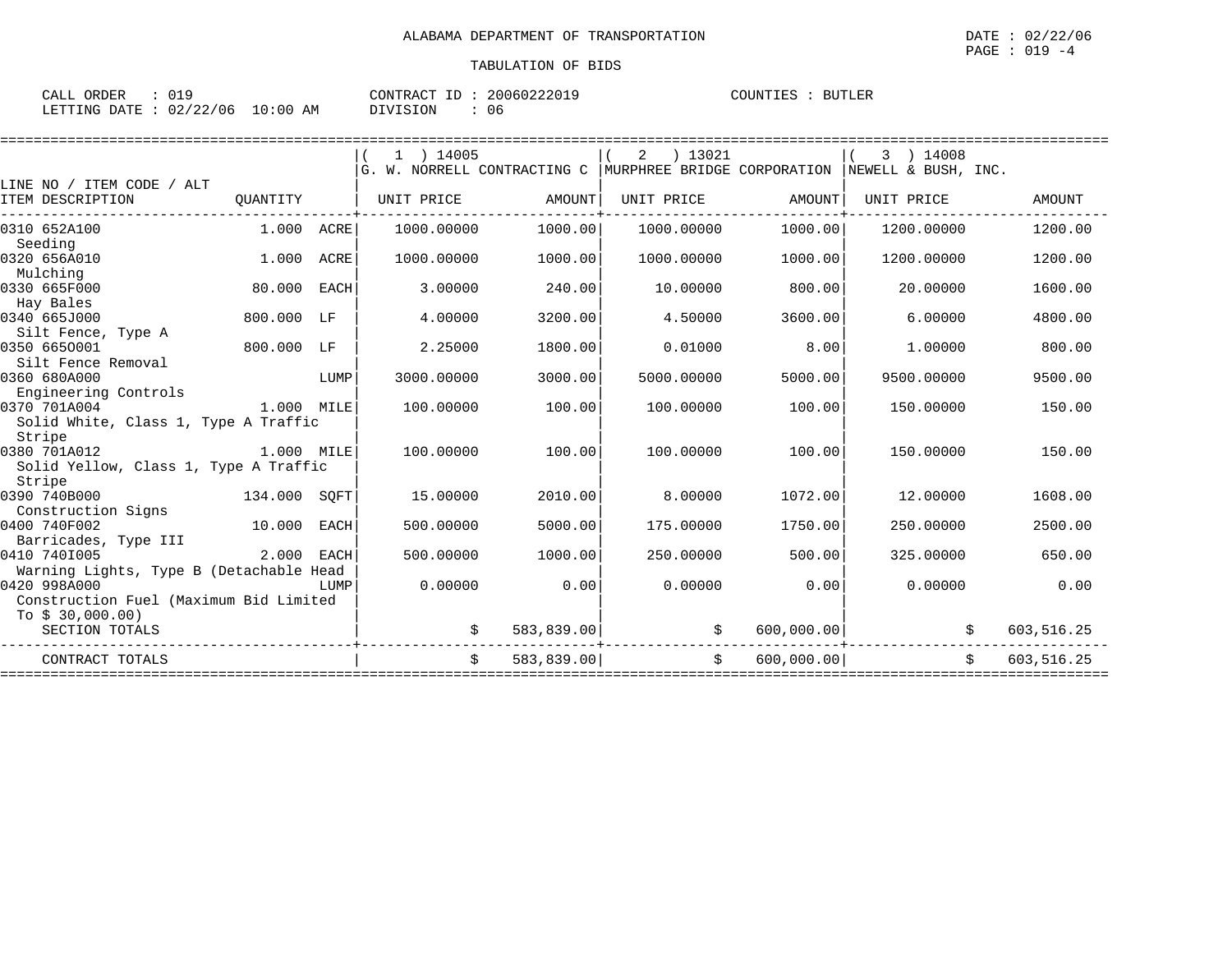#### TABULATION OF BIDS

PAGE : 019 -5

| : 019<br>CALL ORDER<br>LETTING DATE : 02/22/06 10:00 AM                                                |               | CONTRACT ID: 20060222019<br>DIVISION<br>: 06 |                           | COUNTIES : BUTLER |            |        |            |               |
|--------------------------------------------------------------------------------------------------------|---------------|----------------------------------------------|---------------------------|-------------------|------------|--------|------------|---------------|
|                                                                                                        |               |                                              | 4 ) 13099<br>MCINNIS, LLC |                   |            |        |            |               |
| LINE NO / ITEM CODE / ALT<br>ITEM DESCRIPTION                                                          | OUANTITY      |                                              | UNIT PRICE                | AMOUNT            | UNIT PRICE | AMOUNT | UNIT PRICE | <b>AMOUNT</b> |
| SECTION 0001<br>Total                                                                                  |               |                                              |                           |                   |            |        |            |               |
| 0010 201A002<br>Clearing And Grubbing (Maximum<br>Allowable Bid \$ 4000.00 Per<br>Acre)(Approx 1 Acre) |               | LUMP                                         | 4000.00000                | 4000.00           |            |        |            |               |
| 0020 206A000                                                                                           |               | LUMP                                         | 20000.00000               | 20000.00          |            |        |            |               |
| Removal Of Old Bridge, Station 5+0.00                                                                  |               |                                              |                           |                   |            |        |            |               |
| 0030 206A001                                                                                           |               | LUMP                                         | 20000.00000               | 20000.00          |            |        |            |               |
| Removal Of Old Bridge, Station 6+53.89                                                                 |               |                                              |                           |                   |            |        |            |               |
| 0040 210A000<br>Unclassified Excavation                                                                | 3122.000 CUYD |                                              | 5.00000                   | 15610.00          |            |        |            |               |
| 0050 210D001<br>Borrow Excavation (Loose Truckbed<br>Measurement)                                      | 1775.000      | CUYD                                         | 7.00000                   | 12425.00          |            |        |            |               |
| 0060 230A000                                                                                           | 7.000 RBST    |                                              | 600.00000                 | 4200.00           |            |        |            |               |
| Roadbed Processing                                                                                     |               |                                              |                           |                   |            |        |            |               |
| 0070 301A012                                                                                           | 1890.000      | SOYD                                         | 12.00000                  | 22680.00          |            |        |            |               |
| Crushed Aggregate Base Course, Type B,                                                                 |               |                                              |                           |                   |            |        |            |               |
| Plant Mixed, 6" Compacted Thickness<br>0080 401A000                                                    | 1700.000 SQYD |                                              | 1,00000                   | 1700.00           |            |        |            |               |
| Bituminous Treatment A                                                                                 |               |                                              |                           |                   |            |        |            |               |
| 0090 405A000                                                                                           | 50.000 GAL    |                                              | 1,00000                   | 50.00             |            |        |            |               |
| Tack Coat                                                                                              |               |                                              |                           |                   |            |        |            |               |
| 0100 429A200                                                                                           | 125.000 TON   |                                              | 70.00000                  | 8750.00           |            |        |            |               |
| Improved Bituminous Concrete Wearing                                                                   |               |                                              |                           |                   |            |        |            |               |
| Surface Layer, 1/2" Maximum Aggregate                                                                  |               |                                              |                           |                   |            |        |            |               |
| Size Mix, ESAL Range A                                                                                 |               |                                              |                           |                   |            |        |            |               |
| 0110 429B201                                                                                           | 190.000 TON   |                                              | 70.00000                  | 13300.00          |            |        |            |               |
| Improved Bituminous Concrete Binder                                                                    |               |                                              |                           |                   |            |        |            |               |
| Layer, 1" Maximum Aggregate Size Mix,                                                                  |               |                                              |                           |                   |            |        |            |               |
| ESAL Range A                                                                                           |               |                                              |                           |                   |            |        |            |               |
| 0120 502A000                                                                                           | 224.000 LB    |                                              | 5.00000                   | 1120.00           |            |        |            |               |
| Steel Reinforcement                                                                                    |               |                                              |                           |                   |            |        |            |               |
| 0130 505M002                                                                                           | 1600.000 LF   |                                              | 35.00000                  | 56000.00          |            |        |            |               |
| Steel Piling Furnished And Driven (HP                                                                  |               |                                              |                           |                   |            |        |            |               |
| 12x53)                                                                                                 |               |                                              |                           |                   |            |        |            |               |
| 0140 507A000<br>Wire Rope Abutment Anchor Assembly                                                     | 2.000 EACH    |                                              | 1500.00000                | 3000.00           |            |        |            |               |
|                                                                                                        |               |                                              |                           |                   |            |        |            |               |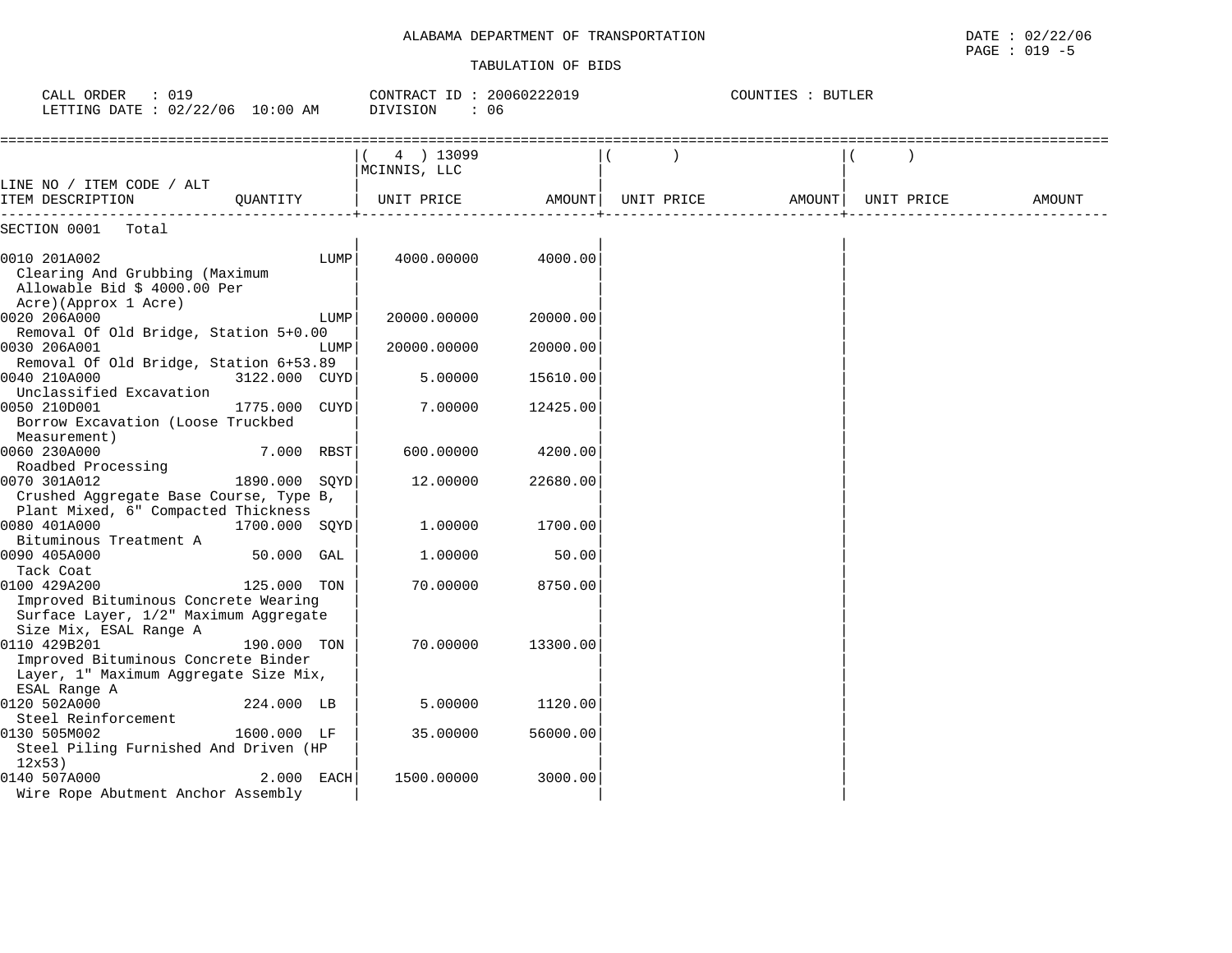| CALL ORDER<br>: 019              | CONTRACT ID: 20060222019 |    | COUNTIES : BUTLER |
|----------------------------------|--------------------------|----|-------------------|
| LETTING DATE : 02/22/06 10:00 AM | DIVISION                 | 06 |                   |

|                                                                                                                                                | $(4)$ 13099<br>MCINNIS, LLC                     |           |            |                    |        |
|------------------------------------------------------------------------------------------------------------------------------------------------|-------------------------------------------------|-----------|------------|--------------------|--------|
| LINE NO / ITEM CODE / ALT<br>ITEM DESCRIPTION                                                                                                  | QUANTITY   UNIT PRICE AMOUNT                    |           | UNIT PRICE | AMOUNT  UNIT PRICE | AMOUNT |
| 0150 510A000                                                                                                                                   | -----+------------<br>$40.000$ $CUYD$ 500.00000 | 20000.00  |            |                    |        |
| Bridge Substructure Concrete, Class A<br>0160 511A000<br>77.000 EACH                                                                           | 100.00000                                       | 7700.00   |            |                    |        |
| Elastomeric Bearings, Type 1<br>0170 512A014<br>2.000 EACH<br>Precast Concrete Abutment Caps, 2'-0"<br>Wide By $1'-8$ " Deep By $33'-0$ " Long | 2200.00000                                      | 4400.00   |            |                    |        |
| 0180 512B004<br>5.000 EACH<br>Precast Concrete Intermediate Bent Caps<br>$2'-0$ " Wide By $2'-0$ " Deep By $31'-6$ " Long                      | 2500.00000                                      | 12500.00  |            |                    |        |
| <b>36.000 EACH</b><br>0190 512C017<br>Precast Concrete Type 1 Span Section,                                                                    | 3000.00000                                      | 108000.00 |            |                    |        |
| $3'-6$ " By $2'-0$ " Deep By $39'-11$ $3/4$ " Long<br>0200 512C025<br>12.000 EACH<br>Precast Concrete Type 2C Span Section,                    | 3400.00000                                      | 40800.00  |            |                    |        |
| $3'-6$ " By $2'-0$ " Deep By $39'-11$ $3/4$ " Long<br>0210 512D025<br>8.000 EACH<br>Precast Concrete Barrier Rail                              | 3000.00000                                      | 24000.00  |            |                    |        |
| Intermediate Section, 39'-11" Long<br>0220 512D030<br>4.000 EACH<br>Precast Concrete Barrier Rail End                                          | 3500.00000                                      | 14000.00  |            |                    |        |
| Section, 39'-11 3/8" Long<br>8.000 EACH<br>0230 512E021<br>Precast Concrete Abutment Panels, Type<br>A6                                        | 800.00000                                       | 6400.00   |            |                    |        |
| 0240 512F008<br>4.000 EACH                                                                                                                     | 1250.00000                                      | 5000.00   |            |                    |        |
| Precast Concrete Wing Panels, Type W6<br>0250 512G000<br>4.000 EACH<br>Precast Concrete Abutment Wing Cap<br>Panels                            | 500.00000                                       | 2000.00   |            |                    |        |
| 0260 600A000<br>LUMP<br>Mobilization                                                                                                           | 89850.00000                                     | 89850.00  |            |                    |        |
| 0270 610C001<br>1200.000 TON                                                                                                                   | 30.00000                                        | 36000.00  |            |                    |        |
| Loose Riprap, Class 2<br>0280 610D003<br>1200.000 SOYD                                                                                         | 3.00000                                         | 3600.00   |            |                    |        |
| Filter Blanket, Geotextile<br>0290 630C003<br>4.000 EACH                                                                                       | 1400.00000                                      | 5600.00   |            |                    |        |
| Guardrail End Anchor, Type 13<br>4.000 EACH<br>0300 630C050<br>Guardrail End Anchor, Type 20 Series                                            | 1925.00000                                      | 7700.00   |            |                    |        |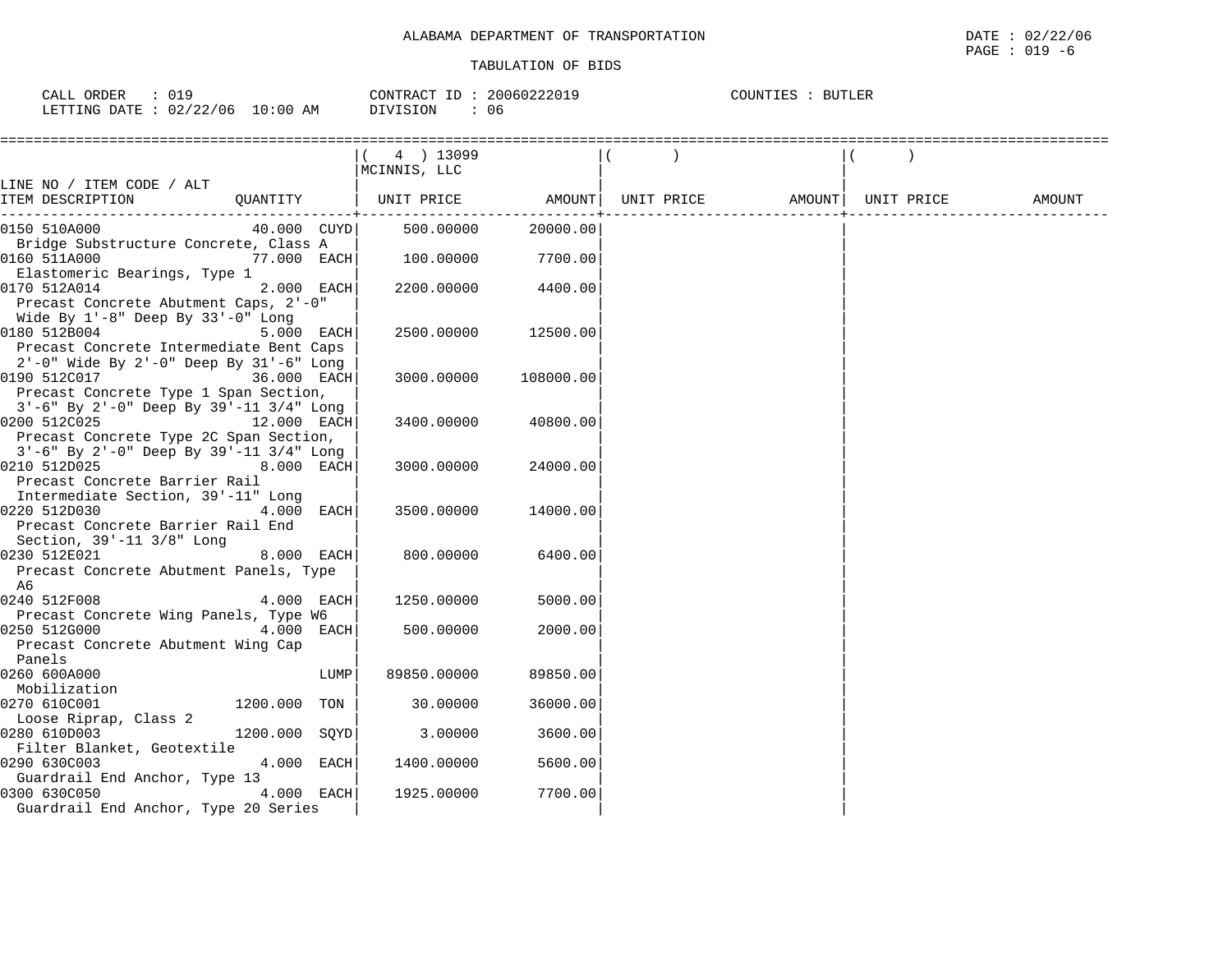| CALL ORDER<br>: 019              | CONTRACT ID: 20060222019 | COUNTIES :<br>BUTLER |
|----------------------------------|--------------------------|----------------------|
| LETTING DATE : 02/22/06 10:00 AM | DIVISION<br>06           |                      |

|                                         |              |      | 4 ) 13099    |            |            |            |            |            |
|-----------------------------------------|--------------|------|--------------|------------|------------|------------|------------|------------|
|                                         |              |      | MCINNIS, LLC |            |            |            |            |            |
| LINE NO / ITEM CODE / ALT               |              |      |              |            |            |            |            |            |
| ITEM DESCRIPTION                        | QUANTITY     |      | UNIT PRICE   | AMOUNT     | UNIT PRICE | AMOUNT     | UNIT PRICE | AMOUNT     |
|                                         |              |      |              | 1000.00    |            |            |            |            |
| 0310 652A100                            | 1.000 ACRE   |      | 1000.00000   |            |            |            |            |            |
| Seeding                                 |              |      | 1000.00000   |            |            |            |            |            |
| 0320 656A010                            | 1.000        | ACRE |              | 1000.00    |            |            |            |            |
| Mulching                                |              |      |              |            |            |            |            |            |
| 0330 665F000                            | 80.000 EACH  |      | 8.00000      | 640.00     |            |            |            |            |
| Hay Bales                               |              |      |              |            |            |            |            |            |
| 0340 665J000                            | 800.000 LF   |      | 4.00000      | 3200.00    |            |            |            |            |
| Silt Fence, Type A                      |              |      |              |            |            |            |            |            |
| 0350 6650001                            | 800.000 LF   |      | 0.50000      | 400.00     |            |            |            |            |
| Silt Fence Removal                      |              |      |              |            |            |            |            |            |
| 0360 680A000                            |              | LUMP | 37500.00000  | 37500.00   |            |            |            |            |
| Engineering Controls                    |              |      |              |            |            |            |            |            |
| 0370 701A004                            | 1.000 MILE   |      | 1500.00000   | 1500.00    |            |            |            |            |
| Solid White, Class 1, Type A Traffic    |              |      |              |            |            |            |            |            |
| Stripe                                  |              |      |              |            |            |            |            |            |
| 0380 701A012                            | 1.000 MILE   |      | 1500.00000   | 1500.00    |            |            |            |            |
| Solid Yellow, Class 1, Type A Traffic   |              |      |              |            |            |            |            |            |
| Stripe                                  |              |      |              |            |            |            |            |            |
| 0390 740B000                            | 134.000 SQFT |      | 10.00000     | 1340.00    |            |            |            |            |
| Construction Signs                      |              |      |              |            |            |            |            |            |
| 0400 740F002                            | 10.000 EACH  |      | 300.00000    | 3000.00    |            |            |            |            |
| Barricades, Type III                    |              |      |              |            |            |            |            |            |
| 0410 7401005                            | 2.000        | EACH | 250.00000    | 500.00     |            |            |            |            |
| Warning Lights, Type B (Detachable Head |              |      |              |            |            |            |            |            |
| 0420 998A000                            |              | LUMP | 0.00000      | 0.00       |            |            |            |            |
| Construction Fuel (Maximum Bid Limited  |              |      |              |            |            |            |            |            |
| To $$30,000.00)$                        |              |      |              |            |            |            |            |            |
| SECTION TOTALS                          |              |      | \$           | 621,965.00 |            | 0.00       |            | \$<br>0.00 |
| CONTRACT TOTALS                         |              |      | Ŝ.           | 621,965.00 |            | \$<br>0.00 |            | \$         |
|                                         |              |      |              |            |            |            |            |            |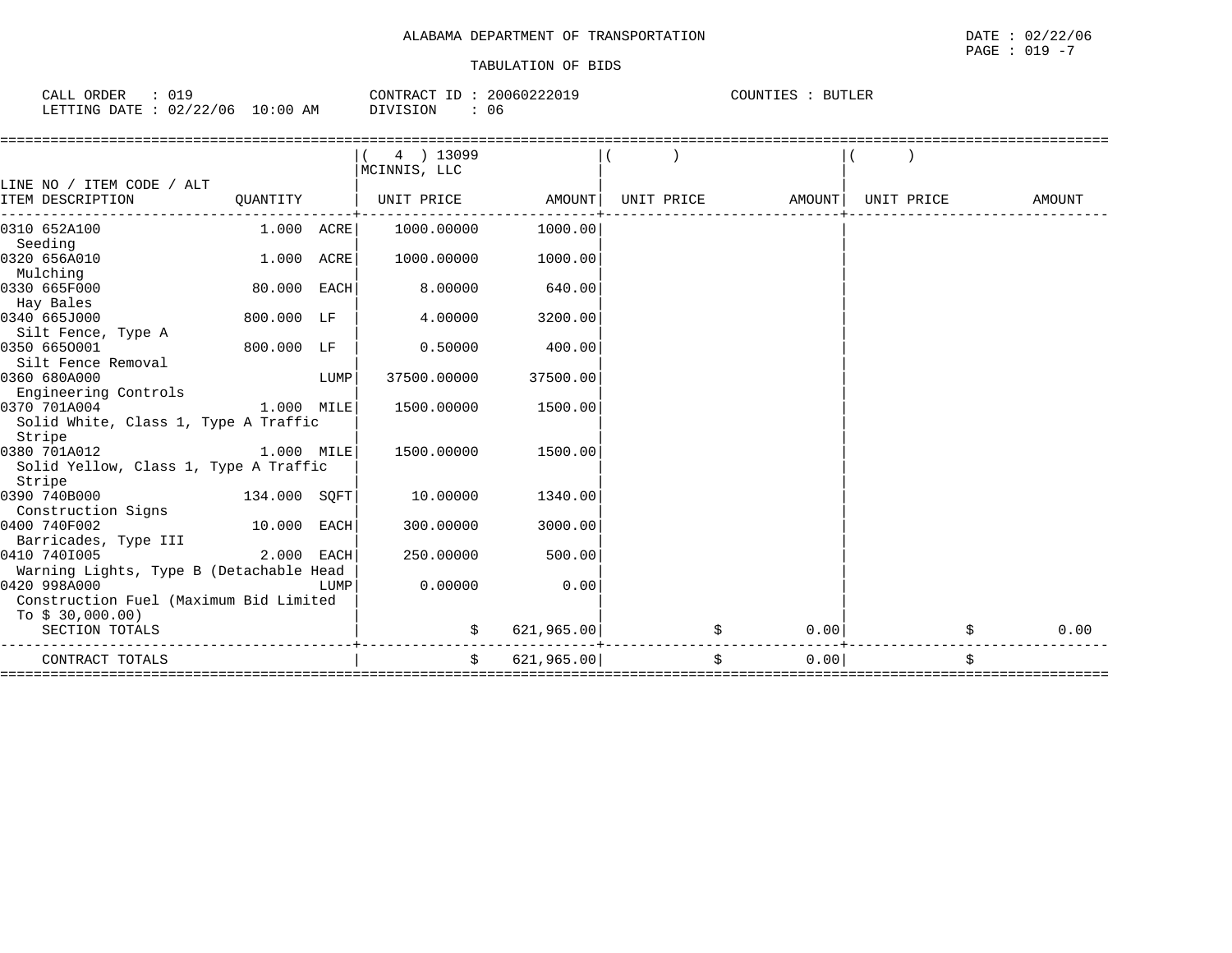## PAGE : 020 -1

#### VENDOR RANKING

| CALL ORDER                                 | : 020<br>LETTING DATE : 02/22/06 10:00 AM                                                                         | CONTRACT ID: 20060222020<br>DIVISION<br>$\therefore$ 04 |  | COUNTIES : COOSA |                          |                        |
|--------------------------------------------|-------------------------------------------------------------------------------------------------------------------|---------------------------------------------------------|--|------------------|--------------------------|------------------------|
| CONTRACT DESCRIPTION :<br>Length 0.143 mi. | for constructing the Bridge Replacement (Precast) and<br>Approaches on CR-15 at Finikochika Creek south of Unity. | (available days)<br>$PROJECT(S) : ACGBBRZ-1900(202)$    |  |                  |                          |                        |
| RANK                                       | VENDOR NO. / NAME                                                                                                 |                                                         |  |                  | TOTAL<br><b>BID</b>      | % OVER<br>LOW BID      |
| 14008<br>13099                             | NEWELL & BUSH, INC.<br>MCINNIS, LLC                                                                               |                                                         |  |                  | 422,620.25<br>519,591.50 | 100.0000%<br>122.9452% |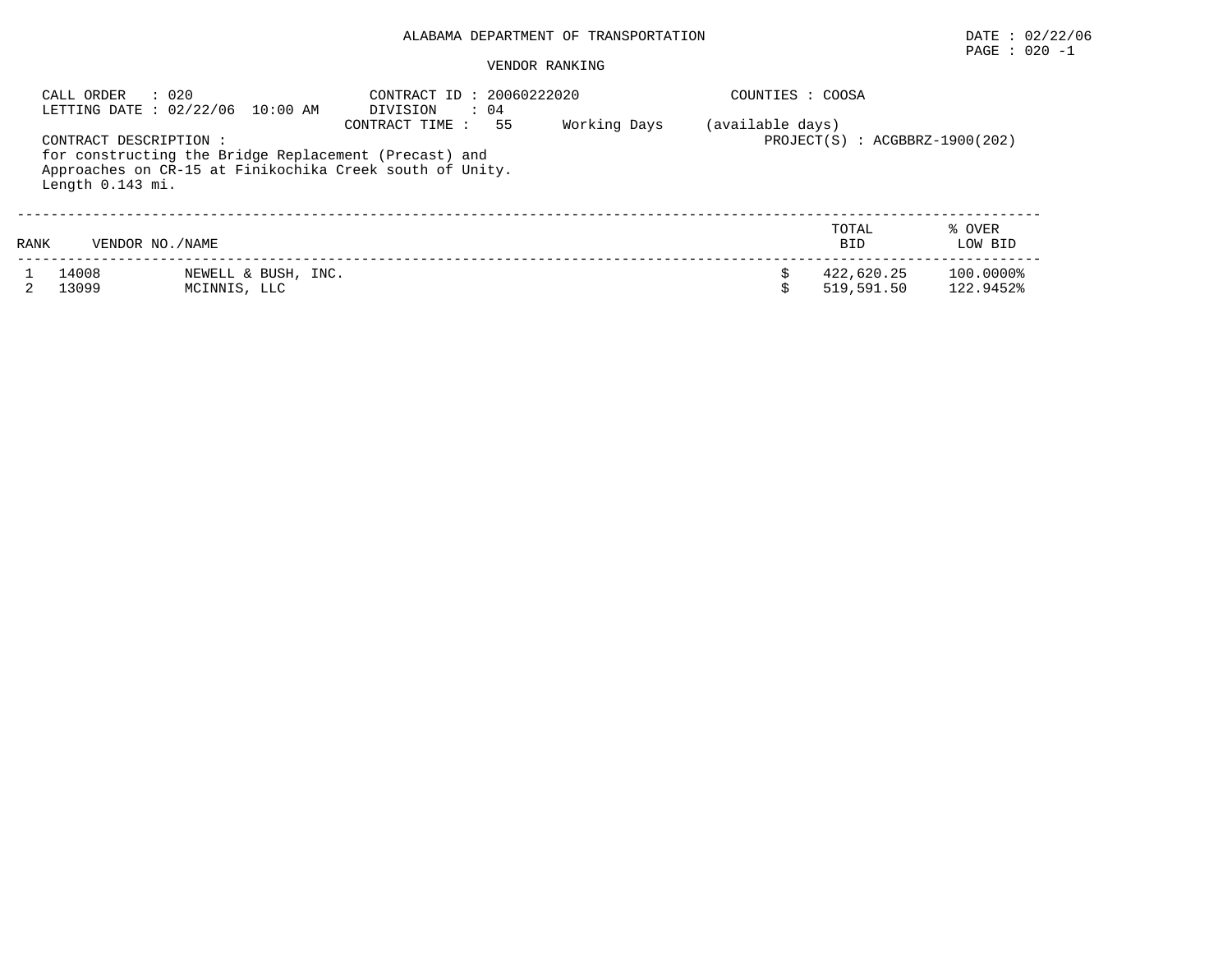| CALL ORDER : 020<br>LETTING DATE: 02/22/06 10:00 AM DIVISION                                  |               | CONTRACT ID: 20060222020<br>$\therefore$ 04 |                                                                 | COUNTIES : COOSA |             |          |            |        |
|-----------------------------------------------------------------------------------------------|---------------|---------------------------------------------|-----------------------------------------------------------------|------------------|-------------|----------|------------|--------|
|                                                                                               |               |                                             | $1$ ) 14008<br>$N$ EWELL & BUSH, INC. $N$ $N$ $N$ $N$ $N$       |                  | 2 ) 13099   |          |            |        |
| LINE NO / ITEM CODE / ALT<br>ITEM DESCRIPTION                                                 |               |                                             | QUANTITY   UNIT PRICE         AMOUNT  UNIT PRICE         AMOUNT |                  |             |          | UNIT PRICE | AMOUNT |
| SECTION 0001 Total                                                                            |               |                                             |                                                                 |                  |             |          |            |        |
| 0010 201A002<br>Clearing And Grubbing (Maximum<br>Allowable Bid \$ 4000.00 Per Acre)          |               | LUMP                                        | 8000.00000                                                      | 8000.001         | 8000.00000  | 8000.00  |            |        |
| (Approx 2 Acres)<br>0020 206A000                                                              |               | LUMP                                        | 25000.00000                                                     | 25000.00         | 35000.00000 | 35000.00 |            |        |
| Removal Of Old Bridge, Station 5+02.45<br>0030 206D011<br>Removing Fence                      | 772.000 LF    |                                             | 3.00000                                                         | 2316.00          | 4.00000     | 3088.00  |            |        |
| 0040 210A000<br>Unclassified Excavation                                                       | 1647.000 CUYD |                                             | 5.50000                                                         | 9058.50          | 8.00000     | 13176.00 |            |        |
| 0050 210D001<br>Borrow Excavation (Loose Truckbed<br>Measurement)                             | 115.000 CUYD  |                                             | 10.00000                                                        | 1150.00          | 18,00000    | 2070.00  |            |        |
| 0060 214A000<br>Structure Excavation                                                          | 18.000 CUYD   |                                             | 15.00000                                                        | 270.00           | 100.00000   | 1800.00  |            |        |
| 0070 214B001<br>Foundation Backfill, Commercial                                               | 9.000 CUYD    |                                             | 25,00000                                                        | 225.00           | 30.00000    | 270.00   |            |        |
| 0080 230A000<br>Roadbed Processing                                                            | 7.000 RBST    |                                             | 850.00000                                                       | 5950.00          | 850,00000   | 5950.00  |            |        |
| 0090 301A012<br>Crushed Aggregate Base Course, Type B,<br>Plant Mixed, 6" Compacted Thickness | 1423.000 SOYD |                                             | 12.25000                                                        | 17431.75         | 11.50000    | 16364.50 |            |        |
| 0100 401A000<br>Bituminous Treatment A                                                        | 1423.000 SQYD |                                             | 1,00000                                                         | 1423.00          | 1.00000     | 1423.00  |            |        |
| 0110 405A000<br>Tack Coat                                                                     | 43.000 GAL    |                                             | 3.00000                                                         | 129.00           | 3.00000     | 129.00   |            |        |
| 0120 429A200<br>Improved Bituminous Concrete Wearing                                          | 80.000 TON    |                                             | 140.00000 11200.00                                              |                  | 135.00000   | 10800.00 |            |        |

Size Mix, ESAL Range A |<br>0130 429B200 112.000 TON | 120.00000 13440.00| 115.00000 12880.00 0130 429B200 112.000 TON | 120.00000 13440.00| 115.00000 12880.00|

ESAL Range A | | |

 Steel Reinforcement | | | 0150 505A032 1.000 EACH| 2000.00000 2000.00| 2000.00000 2000.00|

Steel Test Piles (HP 12x53) (Maximum Bid Limited To \$2000 Per Each Test Pile)

126.000 LB

Surface Layer, 1/2" Maximum Aggregate

Improved Bituminous Concrete Binder Layer, 3/4" Maximum Aggregate Size Mix,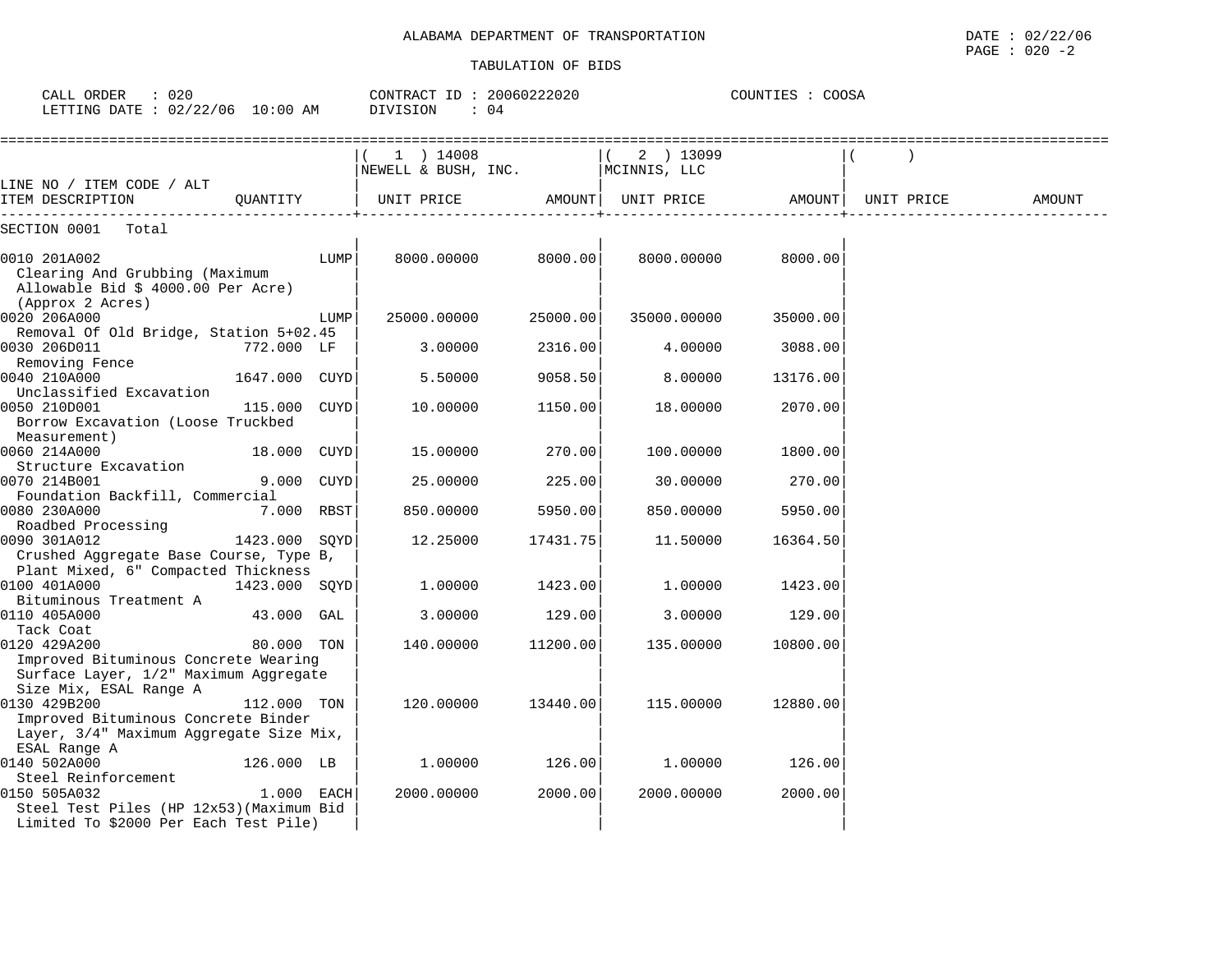| CALL ORDER                      | 020 | CONTRACT ID: 20060222020 | COUNTIES : COOSA |
|---------------------------------|-----|--------------------------|------------------|
| LETTING DATE: 02/22/06 10:00 AM |     | DIVISION<br>04           |                  |

|                                                                                                       |              | 1 ) 14008<br>NEWELL & BUSH, INC. MCINNIS, LLC                                                                             |          | ( 2 ) 13099 |          |  |
|-------------------------------------------------------------------------------------------------------|--------------|---------------------------------------------------------------------------------------------------------------------------|----------|-------------|----------|--|
| LINE NO / ITEM CODE / ALT                                                                             |              |                                                                                                                           |          |             |          |  |
| ITEM DESCRIPTION                                                                                      |              | QUANTITY   UNIT PRICE                 AMOUNT    UNIT PRICE                  AMOUNT    UNIT PRICE                   AMOUNT |          |             |          |  |
| 0160 505B102<br>Static Loading Tests (HP 12X53)                                                       | $1.000$ EACH | 2000.00000                                                                                                                | 2000.00  | 500.00000   | 500.00   |  |
| (Maximum Bid Limited To \$2000 Per Each<br>Loading Test)                                              |              |                                                                                                                           |          |             |          |  |
| 0170 505G003<br>Pile Points (Type A, 12")                                                             | 34.000 EACH  | 150.00000                                                                                                                 | 5100.00  | 200.00000   | 6800.00  |  |
| 0180 505M002<br>Steel Piling Furnished And Driven (HP<br>12x53)                                       | 1360.000 LF  | 34.75000                                                                                                                  | 47260.00 | 38.00000    | 51680.00 |  |
| 0190 507A000<br>Wire Rope Abutment Anchor Assembly                                                    | 2.000 EACH   | 2600.00000                                                                                                                | 5200.00  | 2000.00000  | 4000.00  |  |
| 0200 510A000                                                                                          | 19.000 CUYD  | 450.00000                                                                                                                 | 8550.00  | 400.00000   | 7600.00  |  |
| Bridge Substructure Concrete, Class A<br>0210 511A000                                                 | 44.000 EACH  | 75.00000                                                                                                                  | 3300.00  | 100.00000   | 4400.00  |  |
| Elastomeric Bearings, Type 1<br>0220 512A014<br>Precast Concrete Abutment Caps, 2'-0"                 | 2.000 EACH   | 3000.00000                                                                                                                | 6000.00  | 3000.00000  | 6000.00  |  |
| Wide By $1'-8$ " Deep By $33'-0$ " Long<br>0230 512B004<br>Precast Concrete Intermediate Bent Caps    | 2.000 EACH   | 3500.00000                                                                                                                | 7000.00  | 3500.00000  | 7000.00  |  |
| 2'-0" Wide By 2'-0" Deep By 31'-6" Long<br>0240 512C017<br>Precast Concrete Type 1 Span Section,      | 18.000 EACH  | 3500.00000                                                                                                                | 63000.00 | 4000.00000  | 72000.00 |  |
| 3'-6" By 2'-0" Deep By 39'-11 3/4" Long<br>0250 512C025<br>Precast Concrete Type 2C Span Section,     | 6.000 EACH   | 3500.00000                                                                                                                | 21000.00 | 4500.00000  | 27000.00 |  |
| 3'-6" By 2'-0" Deep By 39'-11 3/4" Long<br>0260 512D025<br>Precast Concrete Barrier Rail              | 2.000 EACH   | 3500.00000                                                                                                                | 7000.00  | 4000.00000  | 8000.00  |  |
| Intermediate Section, 39'-11" Long<br>0270 512D030<br>Precast Concrete Barrier Rail End               | 4.000 EACH   | 3500.00000                                                                                                                | 14000.00 | 4000.00000  | 16000.00 |  |
| Section, $39' - 11$ $3/8"$ Long<br>0280 512E000<br>Precast Concrete Abutment Panels, Type             | 16.000 EACH  | 300.00000                                                                                                                 | 4800.00  | 500.00000   | 8000.00  |  |
| A1<br>0290 512F000                                                                                    | 8.000 EACH   | 550.00000                                                                                                                 | 4400.00  | 600,00000   | 4800.00  |  |
| Precast Concrete Wing Panels, Type W1<br>0300 512G000<br>Precast Concrete Abutment Wing Cap<br>Panels | 4.000 EACH   | 650.00000                                                                                                                 | 2600.00  | 600.00000   | 2400.00  |  |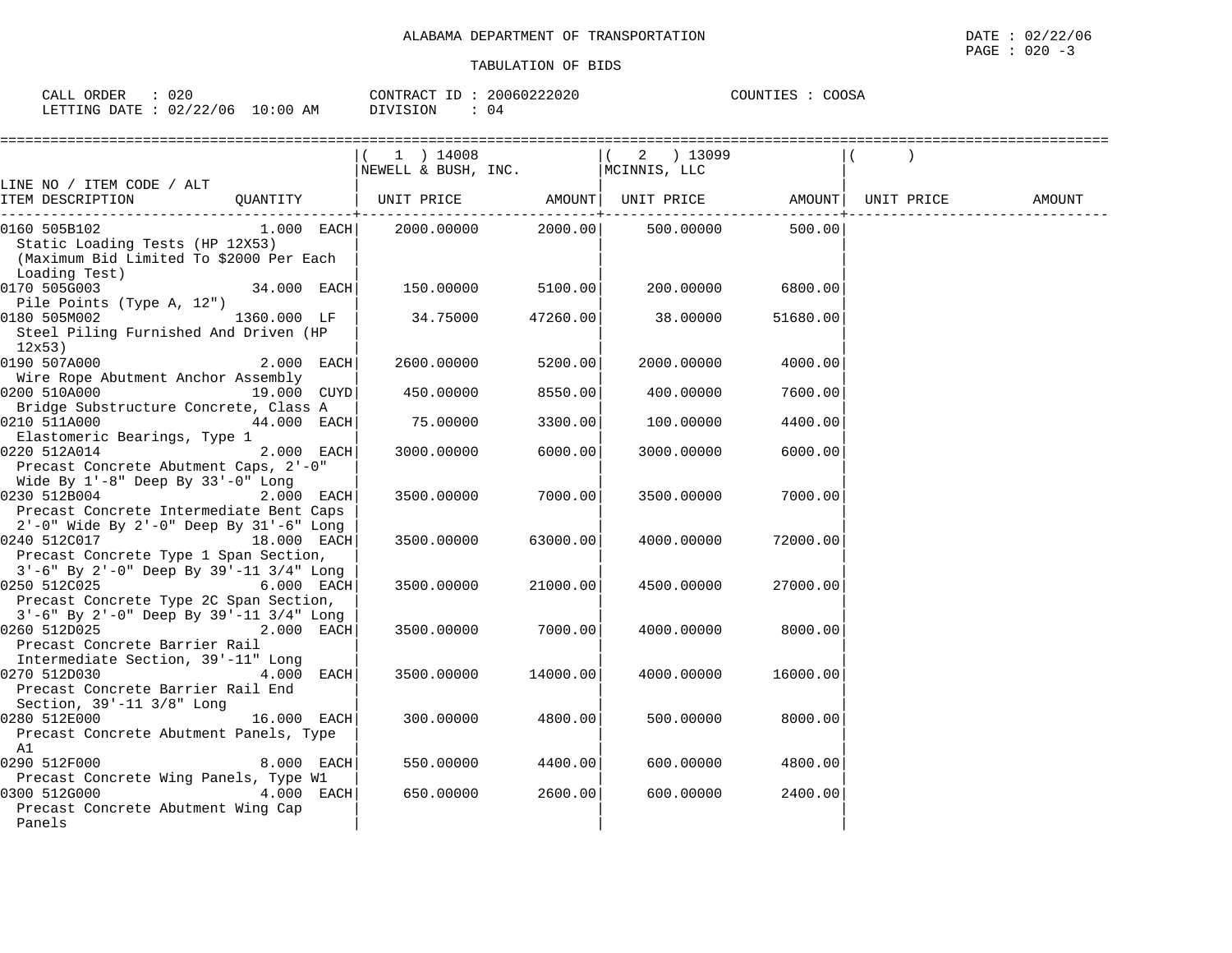| CALL | ORDER        | 020      |            | CONTRACT ID | 20060222020 | COUNTIES | COOSA |  |
|------|--------------|----------|------------|-------------|-------------|----------|-------|--|
|      | LETTING DATE | 02/22/06 | $10:00$ AM | DIVISION    |             |          |       |  |

|                                         |               |      | 1 ) 14008                        |          | ( 2 ) 13099       |          |            |        |
|-----------------------------------------|---------------|------|----------------------------------|----------|-------------------|----------|------------|--------|
|                                         |               |      | NEWELL & BUSH, INC. MCINNIS, LLC |          |                   |          |            |        |
| LINE NO / ITEM CODE / ALT               |               |      |                                  |          |                   |          |            |        |
| ITEM DESCRIPTION                        | QUANTITY      |      | UNIT PRICE AMOUNT                |          | UNIT PRICE AMOUNT |          | UNIT PRICE | AMOUNT |
| 0310 530A100                            |               |      | 50.00000                         |          | 1400.00 60.00000  | 1680.00  |            |        |
| 15" Roadway Pipe (Class 3 R.C.)         |               |      |                                  |          |                   |          |            |        |
| (Extension)                             |               |      |                                  |          |                   |          |            |        |
| 0320 530A106                            | 20.000 LF     |      | 250.00000                        | 5000.00  | 100.00000         | 2000.00  |            |        |
| 48" Roadway Pipe (Class 3 R.C.)         |               |      |                                  |          |                   |          |            |        |
| (Extension)                             |               |      |                                  |          |                   |          |            |        |
| 0330 600A000                            |               | LUMP | 40000.00000                      | 40000.00 | 73500.00000       | 73500.00 |            |        |
| Mobilization                            |               |      |                                  |          |                   |          |            |        |
| 0340 610C001                            | 956.000 TON   |      | 24.00000                         | 22944.00 | 35.00000          | 33460.00 |            |        |
| Loose Riprap, Class 2                   |               |      |                                  |          |                   |          |            |        |
| 0350 610D000                            | 1138.000 SQYD |      | 2.00000                          | 2276.00  | 4.00000           | 4552.00  |            |        |
| Filter Blanket                          |               |      |                                  |          |                   |          |            |        |
| 0360 619A001                            | 2.000 EACH    |      | 200,00000                        | 400.00   | 1500.00000        | 3000.00  |            |        |
| 15" Roadway Pipe End Treatment, Class 1 |               |      |                                  |          |                   |          |            |        |
| 0370 619A007                            | 2.000 EACH    |      | 800.00000                        | 1600.00  | 2500.00000        | 5000.00  |            |        |
| 48" Roadway Pipe End Treatment, Class 1 |               |      |                                  |          |                   |          |            |        |
| 0380 620A000                            | 3.000 CUYD    |      | 400.00000                        | 1200.00  | 1000.00000        | 3000.00  |            |        |
| Minor Structure Concrete                |               |      |                                  |          |                   |          |            |        |
| 0390 630A001                            | 13.000 LF     |      | 21,00000                         | 273.00   | 50.00000          | 650.00   |            |        |
| Steel Beam Guardrail, Class A, Type 2   |               |      |                                  |          |                   |          |            |        |
| 0400 630C001                            | 1.000 EACH    |      | 1000.00000                       | 1000.00  | 850.00000         | 850.00   |            |        |
| Guardrail End Anchor, Type 8            |               |      |                                  |          |                   |          |            |        |
| 0410 630C003                            | 3.000 EACH    |      | 1400.00000                       | 4200.00  | 1900.00000        | 5700.00  |            |        |
| Guardrail End Anchor, Type 13           |               |      |                                  |          |                   |          |            |        |
| 0420 630C050                            | 3.000 EACH    |      | 1900.00000                       | 5700.00  | 2600.00000        | 7800.00  |            |        |
| Guardrail End Anchor, Type 20 Series    |               |      |                                  |          |                   |          |            |        |
| 0430 636A004                            | 760.000 LF    |      | 12.00000                         | 9120.00  | 8.50000           | 6460.00  |            |        |
| Barbed Wire Fence, 4 Strands, 4 Feet    |               |      |                                  |          |                   |          |            |        |
| High (Metal Post)<br>0440 650A000       | 161.000 CUYD  |      | 12.00000                         | 1932.00  | 35,00000          | 5635.00  |            |        |
| Topsoil                                 |               |      |                                  |          |                   |          |            |        |
| 0450 652A100                            | 1.000 ACRE    |      | 1250.00000                       | 1250.00  | 1000.00000        | 1000.00  |            |        |
| Seeding                                 |               |      |                                  |          |                   |          |            |        |
| 0460 656A010                            | 1.000 ACRE    |      | 1250.00000                       | 1250.00  | 1000.00000        | 1000.00  |            |        |
| Mulching                                |               |      |                                  |          |                   |          |            |        |
| 0470 665F000                            | 160.000 EACH  |      | 20.00000                         | 3200.00  | 8.00000           | 1280.00  |            |        |
| Hay Bales                               |               |      |                                  |          |                   |          |            |        |
| 0480 665J000                            | 1592.000 LF   |      | 4.50000                          | 7164.00  | 3.50000           | 5572.00  |            |        |
| Silt Fence, Type A                      |               |      |                                  |          |                   |          |            |        |
|                                         |               |      |                                  |          |                   |          |            |        |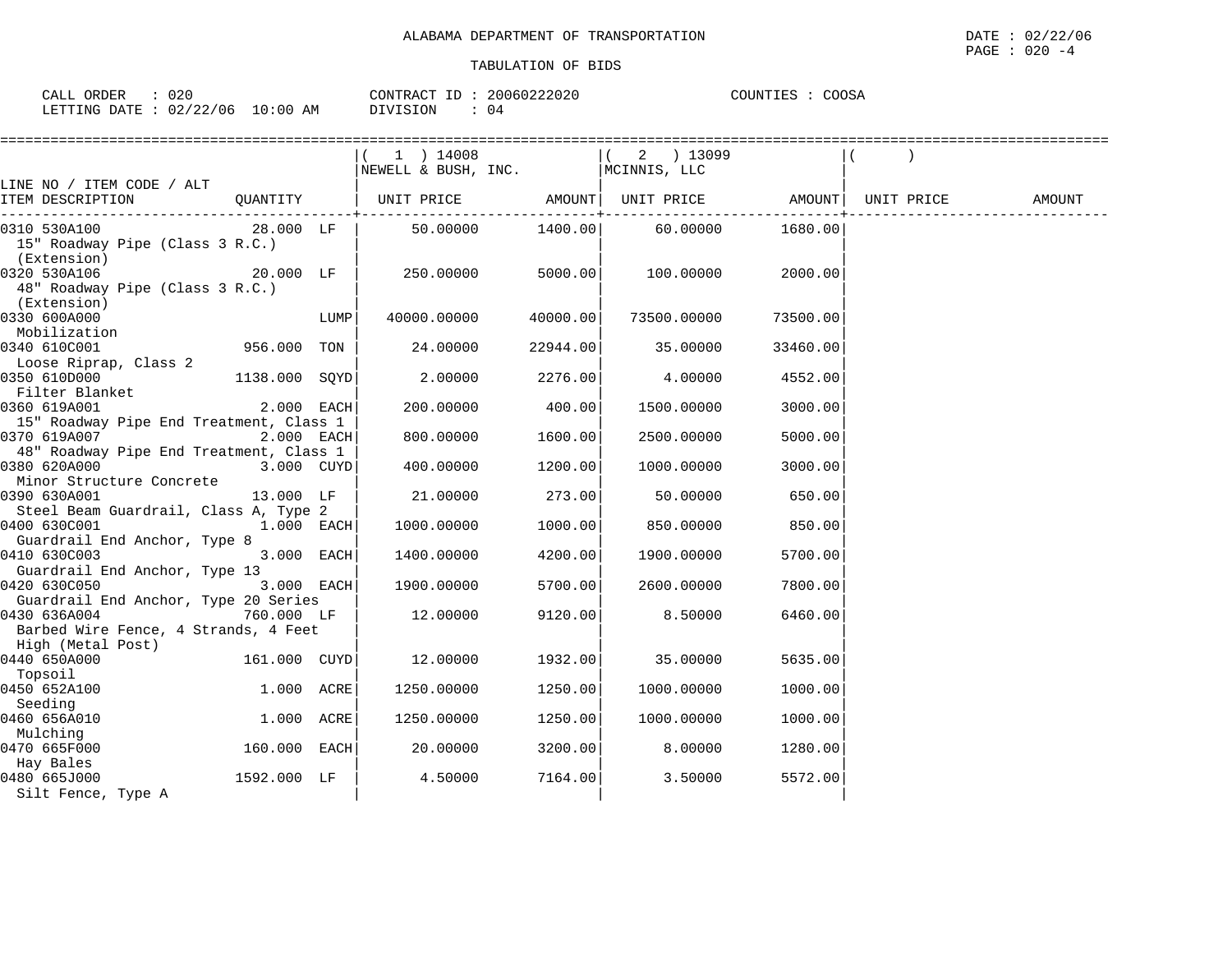| CALL ORDER                       | 020 | CONTRACT ID: | 20060222020 | COUNTIES : COOSA |  |
|----------------------------------|-----|--------------|-------------|------------------|--|
| LETTING DATE : 02/22/06 10:00 AM |     | DIVISION     | 04          |                  |  |

| AMOUNT |
|--------|
|        |
|        |
|        |
|        |
|        |
|        |
|        |
|        |
|        |
|        |
|        |
|        |
|        |
|        |
|        |
|        |
|        |
|        |
|        |
| 0.00   |
|        |
|        |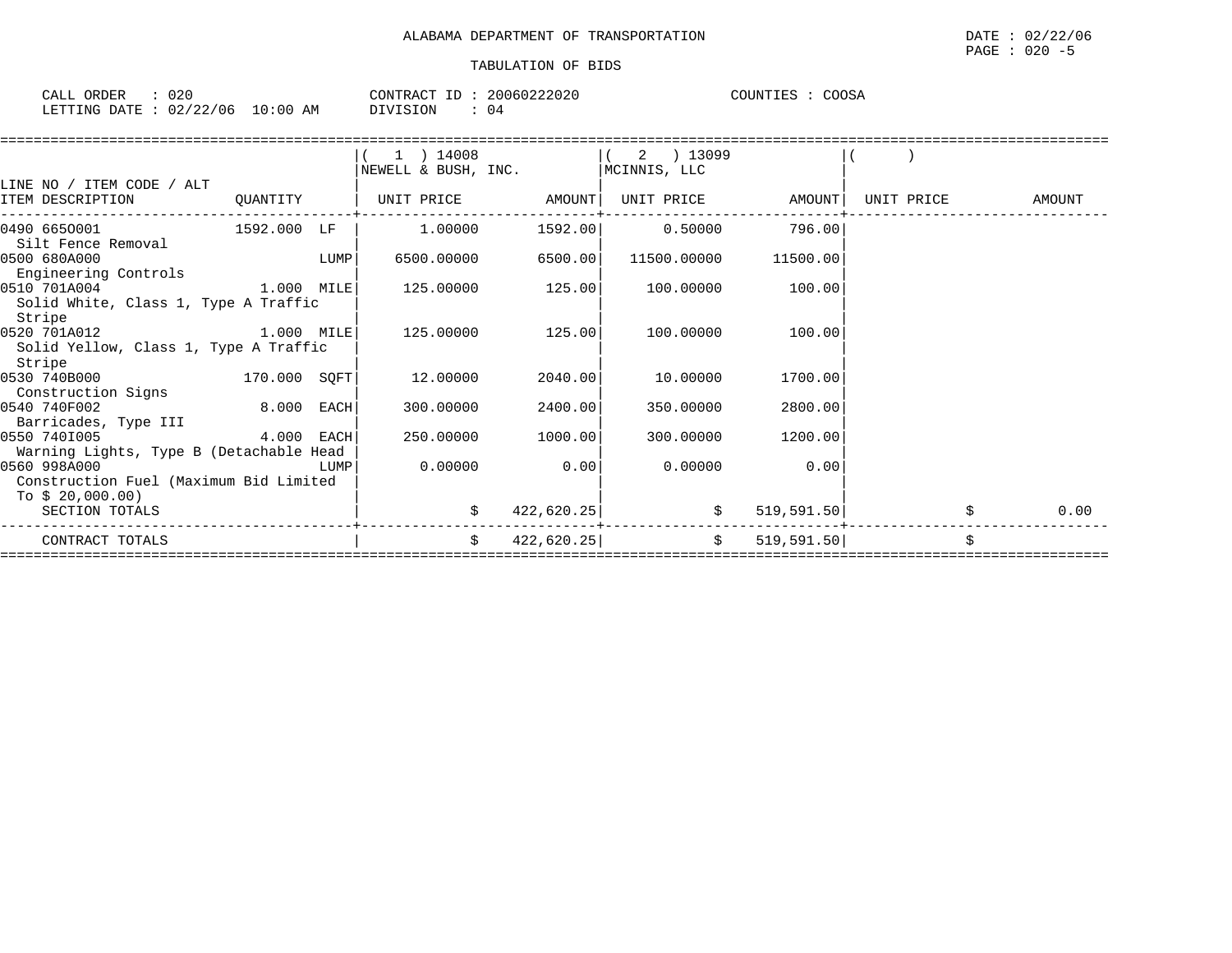# $\texttt{PAGE}$  : 022 -1

#### VENDOR RANKING

|      | CALL ORDER             | $\therefore$ 022<br>LETTING DATE: 02/22/06 10:00 AM                                           | CONTRACT ID: 20060222022<br>$\therefore$ 05<br>DIVISION      |              | COUNTIES : FAYETTE |                     |                                        |
|------|------------------------|-----------------------------------------------------------------------------------------------|--------------------------------------------------------------|--------------|--------------------|---------------------|----------------------------------------|
|      | CONTRACT DESCRIPTION : |                                                                                               | CONTRACT TIME :<br>120                                       | Working Days | (available days)   |                     | $PROJECT(S)$ : $ACGBBRZ-BRZ-2900(211)$ |
|      |                        | Approaches on Wolf Creek Road at Wolf Creek east of<br>Studdards Crossroads. Length 0.141 mi. | for constructing the Bridge Replacement (Bridge Culvert) and |              |                    |                     |                                        |
| RANK | VENDOR NO. / NAME      |                                                                                               |                                                              |              |                    | TOTAL<br><b>BID</b> | % OVER<br>LOW BID                      |
|      | 07048                  | GLASGOW CONSTRUCTION CO., INC.                                                                |                                                              |              |                    | 423,947.20          | 100.0000%                              |
|      | 20050                  | TOMLIN CONSTRUCTION, LLC                                                                      |                                                              |              |                    | 439,601.99          | 103.6926%                              |
|      | 16003                  | PHILLIPS CONTRACTING CO., INC.                                                                |                                                              |              |                    | 471,576.76          | 111.2348%                              |
|      | 18024                  | RACON, INC.                                                                                   |                                                              |              |                    | 492,945.93          | 116.2753%                              |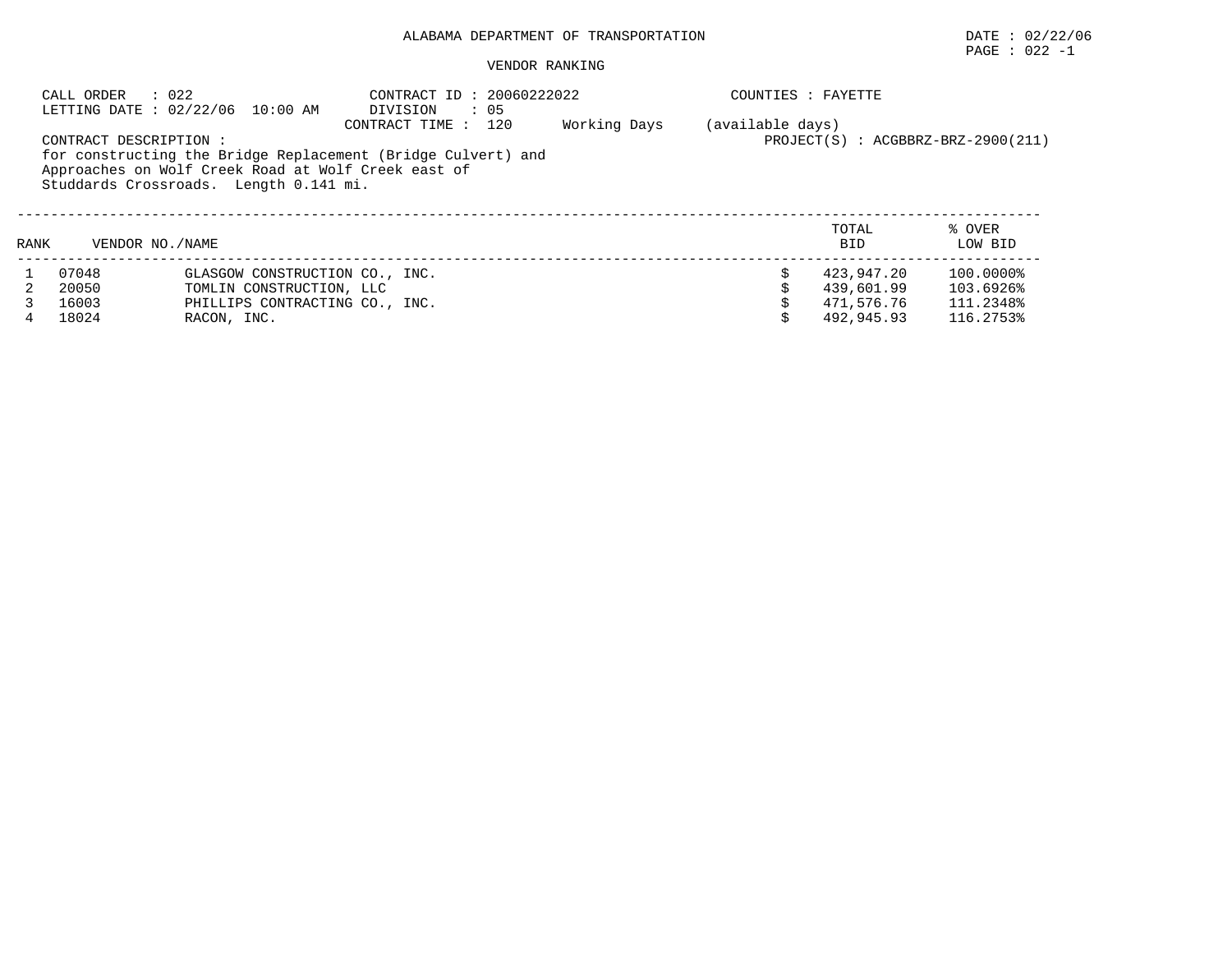| CALL<br>ORDER  | へっぺ<br>U 4. |               | CONTRACT<br>ID | 20060222022 | COUNTIES | FAYETTE |
|----------------|-------------|---------------|----------------|-------------|----------|---------|
| LETTING DATE : | 02/22/06    | LO : 00<br>AM | DIVISION       | ◡ ◡         |          |         |

|                                                  |              |      | 1 07048                                              |           | 2 ) 20050   |           | 3 ) 16003                      |           |
|--------------------------------------------------|--------------|------|------------------------------------------------------|-----------|-------------|-----------|--------------------------------|-----------|
|                                                  |              |      | GLASGOW CONSTRUCTION CO., I TOMLIN CONSTRUCTION, LLC |           |             |           | PHILLIPS CONTRACTING CO., INC. |           |
| LINE NO / ITEM CODE / ALT<br>ITEM DESCRIPTION    | OUANTITY     |      | UNIT PRICE                                           | AMOUNT    | UNIT PRICE  | AMOUNT    | UNIT PRICE                     | AMOUNT    |
|                                                  |              |      |                                                      |           |             |           |                                |           |
| SECTION 0001<br>Total                            |              |      |                                                      |           |             |           |                                |           |
| 0010 201A002<br>Clearing And Grubbing (Maximum   |              | LUMP | 6000.00000                                           | 6000.00   | 8000.00000  | 8000.00   | 4000.00000                     | 4000.00   |
| Allowable Bid \$ 4000 Per Acre) (Approx.         |              |      |                                                      |           |             |           |                                |           |
| 2 Acres)<br>0020 206A000                         |              | LUMP | 10000.00000                                          | 10000.00  | 15000.00000 | 15000.00  | 3000.00000                     | 3000.00   |
| Removal Of Old Bridge, Station 4+29.88           |              |      |                                                      |           |             |           |                                |           |
| 0030 210A000                                     | 885.000 CUYD |      | 10.00000                                             | 8850.00   | 9.00000     | 7965.00   | 4.00000                        | 3540.00   |
| Unclassified Excavation<br>0040 210D011          | 9248.000     | CUYD | 8.00000                                              | 73984.00  | 10.94000    | 101173.12 | 12.00000                       | 110976.00 |
| Borrow Excavation (A-4 Or Better)                |              |      |                                                      |           |             |           |                                |           |
| 0050 214A000                                     | 940.000      | CUYD | 20.00000                                             | 18800.00  | 5.89000     | 5536.60   | 12.00000                       | 11280.00  |
| Structure Excavation                             |              |      |                                                      |           |             |           |                                |           |
| 0060 214B001                                     | 328,000      | CUYD | 30.00000                                             | 9840.00   | 30.62000    | 10043.36  | 30.00000                       | 9840.00   |
| Foundation Backfill, Commercial                  |              |      |                                                      |           |             |           |                                |           |
| 0070 230A000                                     | 8.000        | RBST | 800.00000                                            | 6400.00   | 294.44000   | 2355.52   | 700.00000                      | 5600.00   |
| Roadbed Processing                               |              |      |                                                      |           |             |           |                                |           |
| 0080 502A000                                     | 65242.000    | LB   | 0.60000                                              | 39145.20  | 1,00000     | 65242.00  | 0.78000                        | 50888.76  |
| Steel Reinforcement                              |              |      |                                                      |           |             |           |                                |           |
| 0090 524A011                                     | 338.000      | CUYD | 400.00000                                            | 135200.00 | 400.00000   | 135200.00 | 475.00000                      | 160550.00 |
| Culvert Concrete (Cast In Place)<br>0100 600A000 |              | LUMP | 31000.00000                                          | 31000.00  | 17000.00000 | 17000.00  | 25000.00000                    | 25000.00  |
| Mobilization                                     |              |      |                                                      |           |             |           |                                |           |
| 0110 610C001                                     | 474.000      | TON  | 30,00000                                             | 14220.00  | 32.98000    | 15632.52  | 34,00000                       | 16116.00  |
| Loose Riprap, Class 2                            |              |      |                                                      |           |             |           |                                |           |
| 0120 610D003                                     | 374.000      | SOYD | 2.00000                                              | 748.00    | 3.64000     | 1361.36   | 2.50000                        | 935.00    |
| Filter Blanket, Geotextile                       |              |      |                                                      |           |             |           |                                |           |
| 0130 630A001                                     | 525.000 LF   |      | 20,00000                                             | 10500.00  | 19.75000    | 10368.75  | 35,00000                       | 18375.00  |
| Steel Beam Guardrail, Class A, Type 2            |              |      |                                                      |           |             |           |                                |           |
| 0140 630C050                                     | 4.000 EACH   |      | 2500.00000                                           | 10000.00  | 2400.00000  | 9600.00   | 2000.00000                     | 8000.00   |
| Guardrail End Anchor, Type 20 Series             |              |      |                                                      |           |             |           |                                |           |
| 0150 650B000                                     | 665.000 CUYD |      | 10.00000                                             | 6650.00   | 4.71000     | 3132.15   | 12.00000                       | 7980.00   |
| Topsoil From Stockpiles<br>0160 652A100          | 1.000        | ACRE | 1000.00000                                           | 1000.00   | 400.00000   | 400.00    | 1500.00000                     | 1500.00   |
| Seeding                                          |              |      |                                                      |           |             |           |                                |           |
| 0170 656A010                                     | 1.000        | ACRE | 1000.00000                                           | 1000.00   | 400.00000   | 400.00    | 500.00000                      | 500.00    |
| Mulching                                         |              |      |                                                      |           |             |           |                                |           |
| 0180 665A000                                     | 1.000 ACRE   |      | 800,00000                                            | 800.00    | 1500.00000  | 1500.00   | 1500.00000                     | 1500.00   |
| Temporary Seeding                                |              |      |                                                      |           |             |           |                                |           |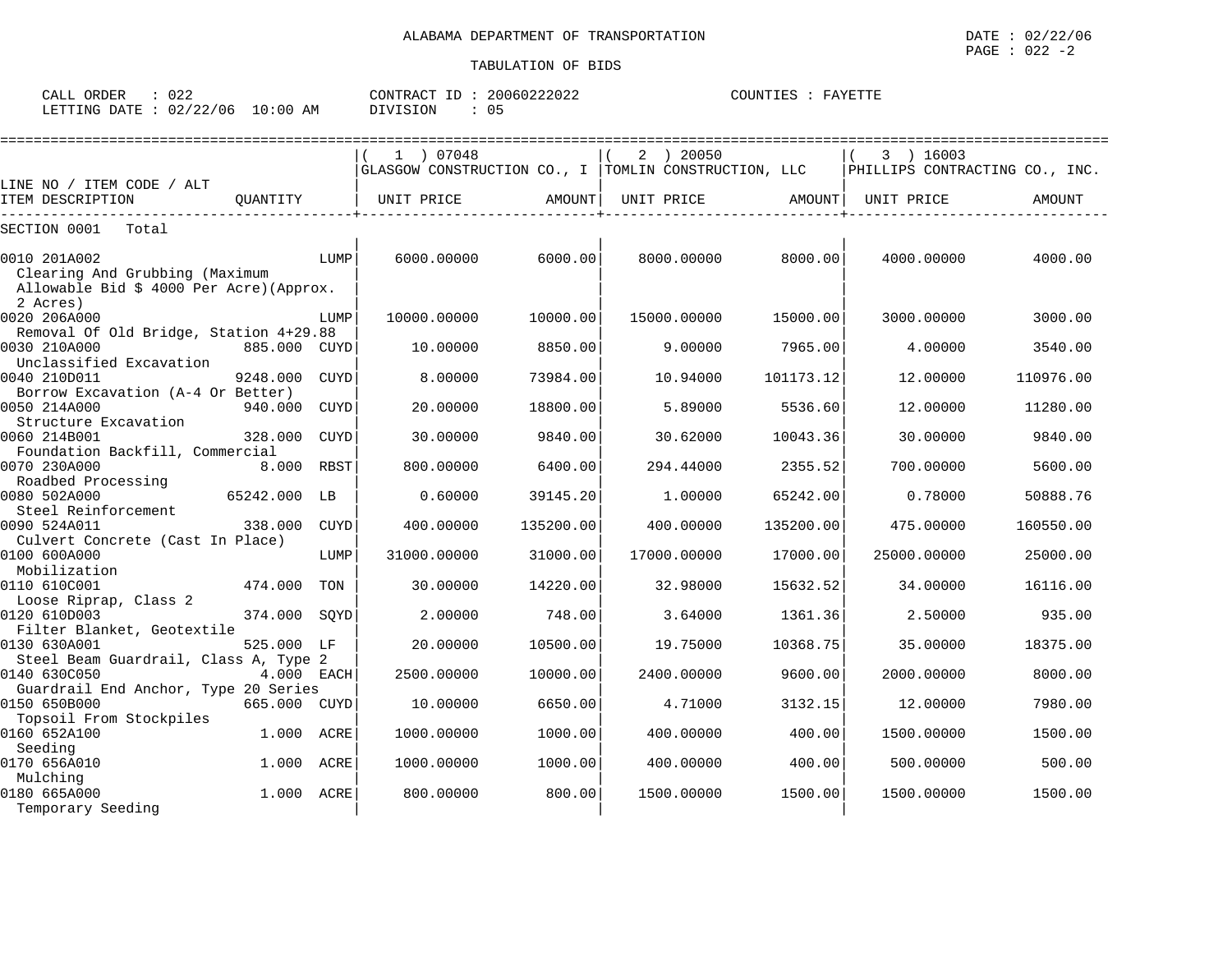| 022<br>ORDER<br>CALL     |             | CONTRACT<br>$  -$<br>ΤD | 20060222022 | <b>COUNTIFS</b><br>FAYETTE<br>---------- |
|--------------------------|-------------|-------------------------|-------------|------------------------------------------|
| 02/22/06<br>LETTING DATE | 10:00<br>AΜ | DIVISION                | ັບ -        |                                          |

|                                         |             |             | $1$ ) 07048                 |            | 2          | 20050                    |            | 3 ) 16003                      |            |
|-----------------------------------------|-------------|-------------|-----------------------------|------------|------------|--------------------------|------------|--------------------------------|------------|
|                                         |             |             | GLASGOW CONSTRUCTION CO., I |            |            | TOMLIN CONSTRUCTION, LLC |            | PHILLIPS CONTRACTING CO., INC. |            |
| LINE NO / ITEM CODE / ALT               |             |             |                             |            |            |                          |            |                                |            |
| ITEM DESCRIPTION                        | QUANTITY    |             | UNIT PRICE                  | AMOUNT     | UNIT PRICE |                          | AMOUNT     | UNIT PRICE                     | AMOUNT     |
| 0190 665B000                            | 1.000 ACRE  |             | 800,00000                   | 800.00     |            | 1500.00000               | 1500.00    | 500.00000                      | 500.00     |
| Temporary Mulching                      |             |             |                             |            |            |                          |            |                                |            |
| 0200 665F000                            | 50.000      | EACH        | 10.00000                    | 500.00     |            | 8.24000                  | 412.00     | 10.00000                       | 500.00     |
| Hay Bales<br>0210 6651000               | 132.000     | TON         | 35.00000                    | 4620.00    |            | 32.98000                 | 4353.36    | 34,00000                       | 4488.00    |
| Temporary Riprap, Class 2               |             |             |                             |            |            |                          |            |                                |            |
| 0220 665J000                            | 2000.000 LF |             | 8.00000                     | 16000.00   |            | 4.82000                  | 9640.00    | 4.00000                        | 8000.00    |
| Silt Fence, Type A                      |             |             |                             |            |            |                          |            |                                |            |
| 0230 6650001                            | 2000.000    | LF          | 2.00000                     | 4000.00    |            | 2.36000                  | 4720.00    | 1,00000                        | 2000.00    |
| Silt Fence Removal                      |             |             |                             |            |            |                          |            |                                |            |
| 0240 680A000                            |             | LUMP        | 10000.00000                 | 10000.00   |            | 5300.00000               | 5300.00    | 12000.00000                    | 12000.00   |
| Engineering Controls                    |             |             |                             |            |            |                          |            |                                |            |
| 0250 740B000                            | 109.000     | SQFT        | 10.00000                    | 1090.00    |            | 7.89000                  | 860.01     | 12.00000                       | 1308.00    |
| Construction Signs                      |             |             |                             |            |            |                          |            |                                |            |
| 0260 740F002<br>Barricades, Type III    | 8.000       | <b>EACH</b> | 250.00000                   | 2000.00    |            | 189.47000                | 1515.76    | 300.00000                      | 2400.00    |
| 0270 7401005                            | 4.000       | EACH        | 200,00000                   | 800.00     |            | 347.37000                | 1389.48    | 200.00000                      | 800.00     |
| Warning Lights, Type B (Detachable Head |             |             |                             |            |            |                          |            |                                |            |
| 0280 998A000                            |             | LUMP        | 0.00000                     | 0.00       |            | 1.00000                  | 1.00       | 0.00000                        | 0.00       |
| Construction Fuel (Maximum Bid Limited  |             |             |                             |            |            |                          |            |                                |            |
| To $$12,000.00)$                        |             |             |                             |            |            |                          |            |                                |            |
| SECTION TOTALS                          |             |             |                             | 423,947.20 |            | \$                       | 439,601.99 | Ŝ.                             | 471,576.76 |
| CONTRACT TOTALS                         |             |             | Ŝ.                          | 423,947.20 |            | Ŝ.                       | 439,601.99 | Ŝ.                             | 471,576.76 |
|                                         |             |             |                             |            |            |                          |            |                                |            |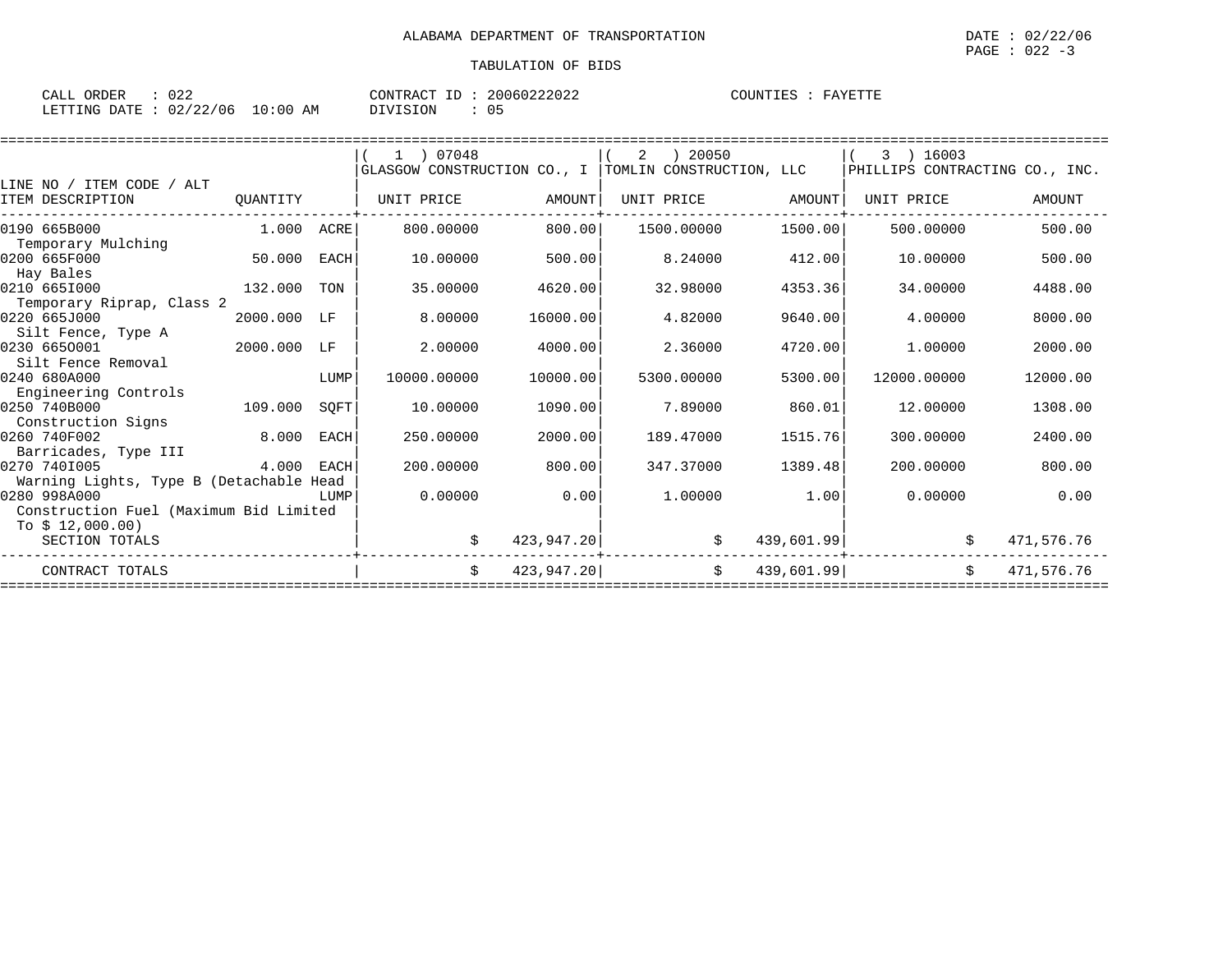#### TABULATION OF BIDS

PAGE : 022 -4

| 4) 18024<br>RACON, INC.<br>LINE NO / ITEM CODE / ALT<br>OUANTITY<br>UNIT PRICE<br>AMOUNT<br>UNIT PRICE AMOUNT<br>UNIT PRICE<br>ITEM DESCRIPTION<br>AMOUNT<br>SECTION 0001<br>Total<br>LUMP<br>8000.00<br>0010 201A002<br>8000.00000<br>Clearing And Grubbing (Maximum<br>Allowable Bid \$ 4000 Per Acre) (Approx.<br>2 Acres)<br>0020 206A000<br>25000.00000<br>25000.00<br>LUMP<br>Removal Of Old Bridge, Station 4+29.88<br>0030 210A000<br>885.000 CUYD<br>15.00000<br>13275.00<br>Unclassified Excavation<br>0040 210D011<br>9248.000 CUYD<br>12.00000<br>110976.00<br>Borrow Excavation (A-4 Or Better)<br>0050 214A000<br>9,00000<br>940.000 CUYD<br>8460.00<br>Structure Excavation<br>0060 214B001<br>328.000 CUYD<br>41.00000<br>13448.00<br>Foundation Backfill, Commercial<br>0070 230A000<br>8.000 RBST<br>850.00000<br>6800.00<br>Roadbed Processing<br>65242.000 LB<br>0080 502A000<br>0.86000<br>56108.12<br>Steel Reinforcement<br>338.000 CUYD<br>0090 524A011<br>400.00000<br>135200.00<br>Culvert Concrete (Cast In Place)<br>0100 600A000<br>LUMP<br>21500.00000<br>21500.00<br>Mobilization<br>0110 610C001<br>474.000 TON<br>19.80000<br>9385.20<br>Loose Riprap, Class 2<br>0120 610D003<br>374.000 SOYD<br>983.62<br>2.63000<br>Filter Blanket, Geotextile<br>0130 630A001<br>525.000 LF<br>22.71000<br>11922.75<br>Steel Beam Guardrail, Class A, Type 2<br>0140 630C050<br>4.000 EACH<br>2760.00000<br>11040.00<br>Guardrail End Anchor, Type 20 Series<br>0150 650B000<br>665.000 CUYD<br>8.00000<br>5320.00<br>Topsoil From Stockpiles<br>0160 652A100<br>1.000 ACRE<br>1500.00000<br>1500.00<br>Seeding<br>0170 656A010<br>1.000 ACRE<br>1350.00<br>1350.00000<br>Mulching<br>0180 665A000<br>1.000 ACRE<br>1500.00000<br>1500.00 | CALL ORDER : 022<br>LETTING DATE : 02/22/06 10:00 AM |  | CONTRACT ID: 20060222022<br>DIVISION<br>$\therefore$ 05 |  | COUNTIES : FAYETTE |  |  |
|----------------------------------------------------------------------------------------------------------------------------------------------------------------------------------------------------------------------------------------------------------------------------------------------------------------------------------------------------------------------------------------------------------------------------------------------------------------------------------------------------------------------------------------------------------------------------------------------------------------------------------------------------------------------------------------------------------------------------------------------------------------------------------------------------------------------------------------------------------------------------------------------------------------------------------------------------------------------------------------------------------------------------------------------------------------------------------------------------------------------------------------------------------------------------------------------------------------------------------------------------------------------------------------------------------------------------------------------------------------------------------------------------------------------------------------------------------------------------------------------------------------------------------------------------------------------------------------------------------------------------------------------------------------------------------------------------------------------------------------------------------------|------------------------------------------------------|--|---------------------------------------------------------|--|--------------------|--|--|
|                                                                                                                                                                                                                                                                                                                                                                                                                                                                                                                                                                                                                                                                                                                                                                                                                                                                                                                                                                                                                                                                                                                                                                                                                                                                                                                                                                                                                                                                                                                                                                                                                                                                                                                                                                |                                                      |  |                                                         |  |                    |  |  |
|                                                                                                                                                                                                                                                                                                                                                                                                                                                                                                                                                                                                                                                                                                                                                                                                                                                                                                                                                                                                                                                                                                                                                                                                                                                                                                                                                                                                                                                                                                                                                                                                                                                                                                                                                                |                                                      |  |                                                         |  |                    |  |  |
|                                                                                                                                                                                                                                                                                                                                                                                                                                                                                                                                                                                                                                                                                                                                                                                                                                                                                                                                                                                                                                                                                                                                                                                                                                                                                                                                                                                                                                                                                                                                                                                                                                                                                                                                                                |                                                      |  |                                                         |  |                    |  |  |
|                                                                                                                                                                                                                                                                                                                                                                                                                                                                                                                                                                                                                                                                                                                                                                                                                                                                                                                                                                                                                                                                                                                                                                                                                                                                                                                                                                                                                                                                                                                                                                                                                                                                                                                                                                |                                                      |  |                                                         |  |                    |  |  |
|                                                                                                                                                                                                                                                                                                                                                                                                                                                                                                                                                                                                                                                                                                                                                                                                                                                                                                                                                                                                                                                                                                                                                                                                                                                                                                                                                                                                                                                                                                                                                                                                                                                                                                                                                                |                                                      |  |                                                         |  |                    |  |  |
|                                                                                                                                                                                                                                                                                                                                                                                                                                                                                                                                                                                                                                                                                                                                                                                                                                                                                                                                                                                                                                                                                                                                                                                                                                                                                                                                                                                                                                                                                                                                                                                                                                                                                                                                                                |                                                      |  |                                                         |  |                    |  |  |
|                                                                                                                                                                                                                                                                                                                                                                                                                                                                                                                                                                                                                                                                                                                                                                                                                                                                                                                                                                                                                                                                                                                                                                                                                                                                                                                                                                                                                                                                                                                                                                                                                                                                                                                                                                |                                                      |  |                                                         |  |                    |  |  |
|                                                                                                                                                                                                                                                                                                                                                                                                                                                                                                                                                                                                                                                                                                                                                                                                                                                                                                                                                                                                                                                                                                                                                                                                                                                                                                                                                                                                                                                                                                                                                                                                                                                                                                                                                                |                                                      |  |                                                         |  |                    |  |  |
|                                                                                                                                                                                                                                                                                                                                                                                                                                                                                                                                                                                                                                                                                                                                                                                                                                                                                                                                                                                                                                                                                                                                                                                                                                                                                                                                                                                                                                                                                                                                                                                                                                                                                                                                                                |                                                      |  |                                                         |  |                    |  |  |
|                                                                                                                                                                                                                                                                                                                                                                                                                                                                                                                                                                                                                                                                                                                                                                                                                                                                                                                                                                                                                                                                                                                                                                                                                                                                                                                                                                                                                                                                                                                                                                                                                                                                                                                                                                |                                                      |  |                                                         |  |                    |  |  |
|                                                                                                                                                                                                                                                                                                                                                                                                                                                                                                                                                                                                                                                                                                                                                                                                                                                                                                                                                                                                                                                                                                                                                                                                                                                                                                                                                                                                                                                                                                                                                                                                                                                                                                                                                                |                                                      |  |                                                         |  |                    |  |  |
|                                                                                                                                                                                                                                                                                                                                                                                                                                                                                                                                                                                                                                                                                                                                                                                                                                                                                                                                                                                                                                                                                                                                                                                                                                                                                                                                                                                                                                                                                                                                                                                                                                                                                                                                                                |                                                      |  |                                                         |  |                    |  |  |
|                                                                                                                                                                                                                                                                                                                                                                                                                                                                                                                                                                                                                                                                                                                                                                                                                                                                                                                                                                                                                                                                                                                                                                                                                                                                                                                                                                                                                                                                                                                                                                                                                                                                                                                                                                |                                                      |  |                                                         |  |                    |  |  |
|                                                                                                                                                                                                                                                                                                                                                                                                                                                                                                                                                                                                                                                                                                                                                                                                                                                                                                                                                                                                                                                                                                                                                                                                                                                                                                                                                                                                                                                                                                                                                                                                                                                                                                                                                                |                                                      |  |                                                         |  |                    |  |  |
|                                                                                                                                                                                                                                                                                                                                                                                                                                                                                                                                                                                                                                                                                                                                                                                                                                                                                                                                                                                                                                                                                                                                                                                                                                                                                                                                                                                                                                                                                                                                                                                                                                                                                                                                                                |                                                      |  |                                                         |  |                    |  |  |
|                                                                                                                                                                                                                                                                                                                                                                                                                                                                                                                                                                                                                                                                                                                                                                                                                                                                                                                                                                                                                                                                                                                                                                                                                                                                                                                                                                                                                                                                                                                                                                                                                                                                                                                                                                |                                                      |  |                                                         |  |                    |  |  |
|                                                                                                                                                                                                                                                                                                                                                                                                                                                                                                                                                                                                                                                                                                                                                                                                                                                                                                                                                                                                                                                                                                                                                                                                                                                                                                                                                                                                                                                                                                                                                                                                                                                                                                                                                                |                                                      |  |                                                         |  |                    |  |  |
|                                                                                                                                                                                                                                                                                                                                                                                                                                                                                                                                                                                                                                                                                                                                                                                                                                                                                                                                                                                                                                                                                                                                                                                                                                                                                                                                                                                                                                                                                                                                                                                                                                                                                                                                                                |                                                      |  |                                                         |  |                    |  |  |
|                                                                                                                                                                                                                                                                                                                                                                                                                                                                                                                                                                                                                                                                                                                                                                                                                                                                                                                                                                                                                                                                                                                                                                                                                                                                                                                                                                                                                                                                                                                                                                                                                                                                                                                                                                |                                                      |  |                                                         |  |                    |  |  |
|                                                                                                                                                                                                                                                                                                                                                                                                                                                                                                                                                                                                                                                                                                                                                                                                                                                                                                                                                                                                                                                                                                                                                                                                                                                                                                                                                                                                                                                                                                                                                                                                                                                                                                                                                                |                                                      |  |                                                         |  |                    |  |  |
|                                                                                                                                                                                                                                                                                                                                                                                                                                                                                                                                                                                                                                                                                                                                                                                                                                                                                                                                                                                                                                                                                                                                                                                                                                                                                                                                                                                                                                                                                                                                                                                                                                                                                                                                                                | Temporary Seeding                                    |  |                                                         |  |                    |  |  |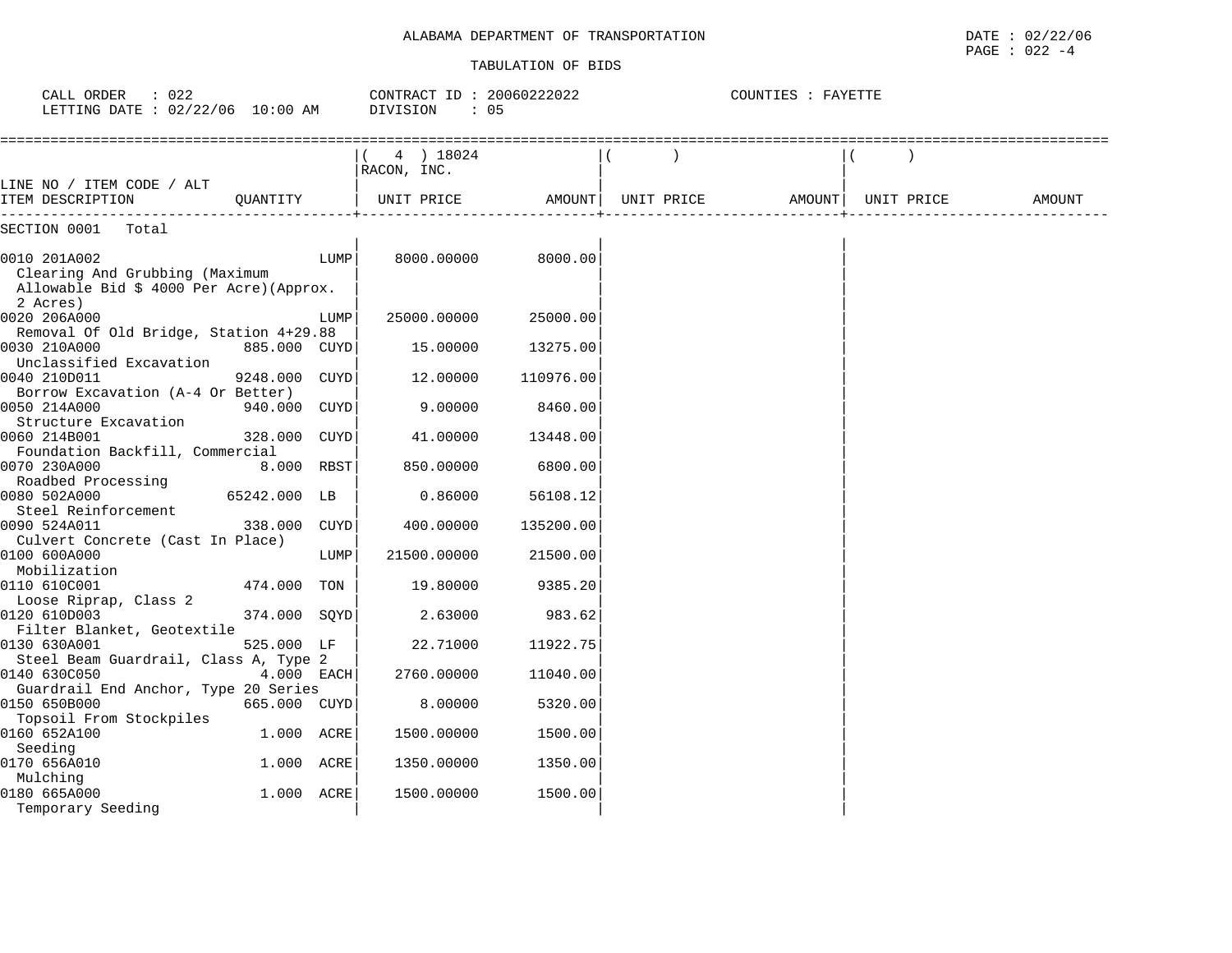| 022<br>ORDER<br>CALL |                      | CONTRACT<br>ID | 20060222022 | COUNTIES<br>FAYETTE |
|----------------------|----------------------|----------------|-------------|---------------------|
| LETTING DATE         | 02/22/06<br>10:00 AM | DIVISION       | 05          |                     |

|                                         |              |             | 4 ) 18024<br>RACON, INC. |            |            |        |            |    |        |
|-----------------------------------------|--------------|-------------|--------------------------|------------|------------|--------|------------|----|--------|
| LINE NO / ITEM CODE / ALT               |              |             |                          |            |            |        |            |    |        |
| ITEM DESCRIPTION                        | QUANTITY     |             | UNIT PRICE               | AMOUNT     | UNIT PRICE | AMOUNT | UNIT PRICE |    | AMOUNT |
| 0190 665B000                            | $1.000$ ACRE |             | 1350.00000               | 1350.00    |            |        |            |    |        |
| Temporary Mulching                      |              |             |                          |            |            |        |            |    |        |
| 0200 665F000                            | 50.000       | EACH        | 7.30000                  | 365.00     |            |        |            |    |        |
| Hay Bales                               |              |             |                          |            |            |        |            |    |        |
| 0210 6651000                            | 132.000      | TON         | 45.00000                 | 5940.00    |            |        |            |    |        |
| Temporary Riprap, Class 2               |              |             |                          |            |            |        |            |    |        |
| 0220 665J000                            | 2000.000 LF  |             | 3.99000                  | 7980.00    |            |        |            |    |        |
| Silt Fence, Type A                      |              |             |                          |            |            |        |            |    |        |
| 0230 6650001                            | 2000.000 LF  |             | 2.08000                  | 4160.00    |            |        |            |    |        |
| Silt Fence Removal                      |              |             |                          |            |            |        |            |    |        |
| 0240 680A000                            |              | LUMP        | 15000.00000              | 15000.00   |            |        |            |    |        |
| Engineering Controls                    |              |             |                          |            |            |        |            |    |        |
| 0250 740B000                            | 109.000      | SQFT        | 9.76000                  | 1063.84    |            |        |            |    |        |
| Construction Signs                      |              |             |                          |            |            |        |            |    |        |
| 0260 740F002                            | 8.000        | <b>EACH</b> | 225.70000                | 1805.60    |            |        |            |    |        |
| Barricades, Type III                    |              |             |                          |            |            |        |            |    |        |
| 0270 7401005                            | 4.000        | EACH        | 378.20000                | 1512.80    |            |        |            |    |        |
| Warning Lights, Type B (Detachable Head |              |             |                          |            |            |        |            |    |        |
| 0280 998A000                            |              | LUMP        | 12000.00000              | 12000.00   |            |        |            |    |        |
| Construction Fuel (Maximum Bid Limited  |              |             |                          |            |            |        |            |    |        |
| To $$12,000.00)$                        |              |             |                          |            |            |        |            |    |        |
| SECTION TOTALS                          |              |             |                          | 492,945.93 |            | 0.00   |            | Ŝ. | 0.00   |
| CONTRACT TOTALS                         |              |             | Ŝ.                       | 492,945.93 | \$         | 0.00   |            | \$ |        |
|                                         |              |             |                          |            |            |        |            |    |        |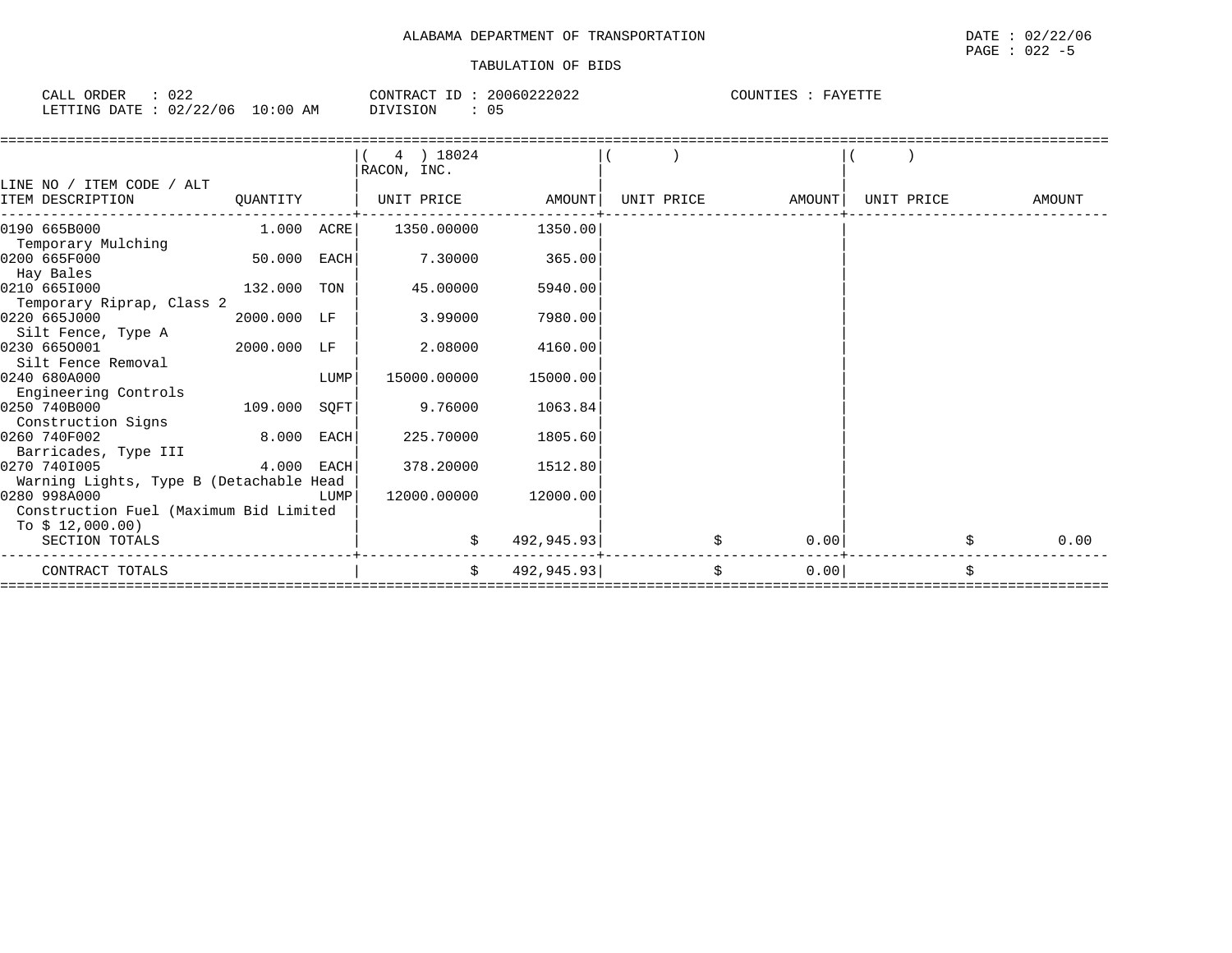#### VENDOR RANKING

|      | : 023<br>CALL ORDER                       | LETTING DATE : 02/22/06 10:00 AM | CONTRACT ID: 20060222023<br>DIVISION<br>$\cdot$ 05                                                                                         |              | COUNTIES : LAMAR |                                    |                   |
|------|-------------------------------------------|----------------------------------|--------------------------------------------------------------------------------------------------------------------------------------------|--------------|------------------|------------------------------------|-------------------|
|      | CONTRACT DESCRIPTION:<br>Length 0.085 mi. |                                  | 60<br>CONTRACT TIME:<br>for constructing the Bridge Replacement (Precast) and<br>Approaches on CR-18 at Little Hells Creek east of Vernon. | Working Days | (available days) | $PROJECT(S)$ : $ACGBBRZ-3800(206)$ |                   |
| RANK | VENDOR NO. / NAME                         |                                  |                                                                                                                                            |              |                  | TOTAL<br><b>BID</b>                | % OVER<br>LOW BID |
|      | 07048                                     | GLASGOW CONSTRUCTION CO., INC.   |                                                                                                                                            |              |                  | 325,463.00                         | 100.0000%         |
|      | 16003                                     | PHILLIPS CONTRACTING CO., INC.   |                                                                                                                                            |              |                  | 325,864.00                         | 100.1232%         |
|      | 18024                                     | RACON, INC.                      |                                                                                                                                            |              |                  | 403,256.25                         | 123.9023%         |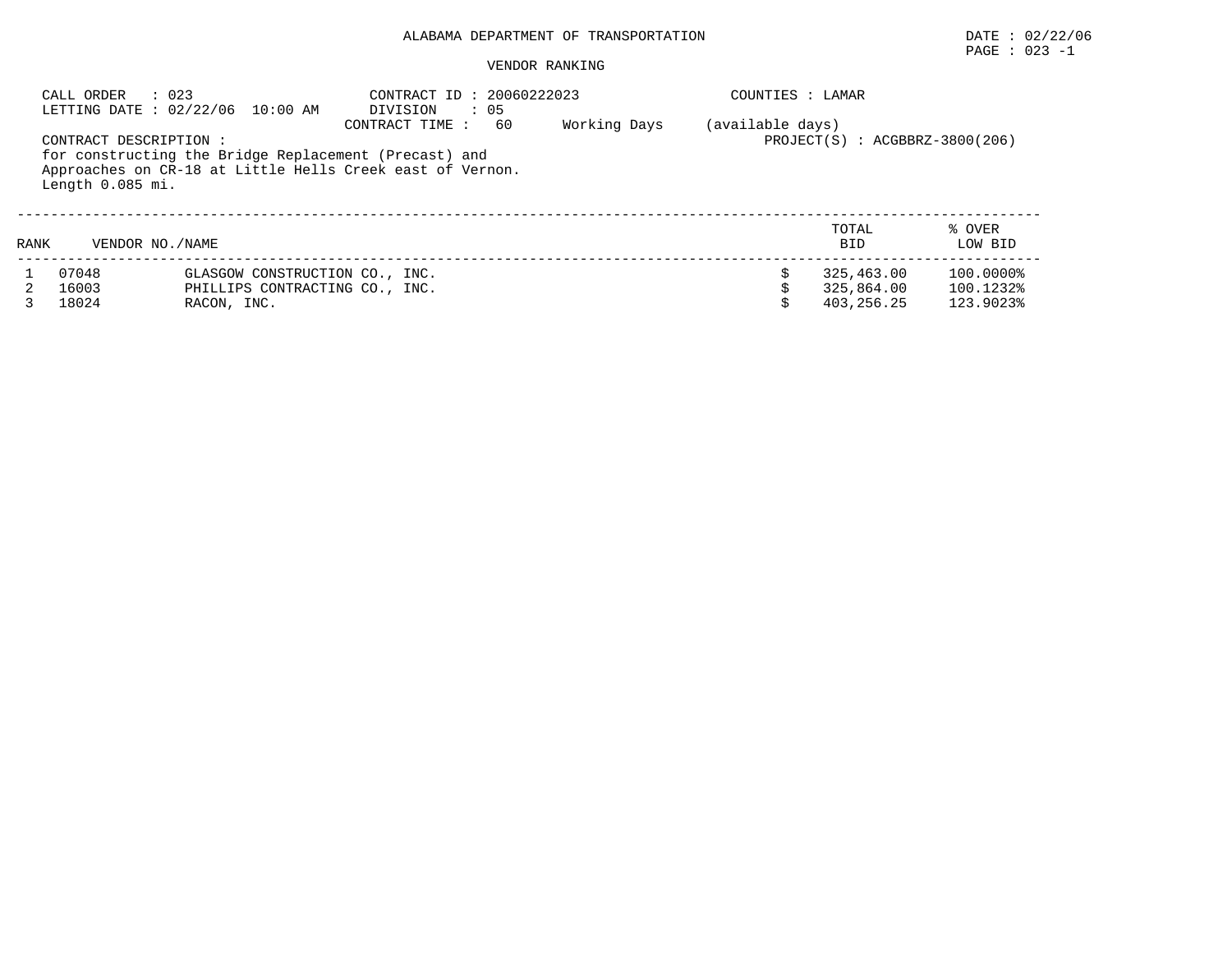| CALL ORDER                      | : 023 |          | CONTRACT ID: 20060222023 | COUNTIES : LAMAR |  |  |
|---------------------------------|-------|----------|--------------------------|------------------|--|--|
| LETTING DATE: 02/22/06 10:00 AM |       | DIVISION | 05                       |                  |  |  |

|                                                                                                                                                                     | ================================                                    |          |            |          |             |          |
|---------------------------------------------------------------------------------------------------------------------------------------------------------------------|---------------------------------------------------------------------|----------|------------|----------|-------------|----------|
|                                                                                                                                                                     | 1 ) 07048                                                           |          | 2 ) 16003  |          | 3 ) 18024   |          |
|                                                                                                                                                                     | GLASGOW CONSTRUCTION CO., I PHILLIPS CONTRACTING CO., I RACON, INC. |          |            |          |             |          |
| LINE NO / ITEM CODE / ALT                                                                                                                                           |                                                                     |          |            |          |             |          |
| ITEM DESCRIPTION<br>OUANTITY                                                                                                                                        | UNIT PRICE                                                          | AMOUNT   | UNIT PRICE | AMOUNT   | UNIT PRICE  | AMOUNT   |
| SECTION 0001<br>Total                                                                                                                                               |                                                                     |          |            |          |             |          |
| 0010 201A002<br>LUMP<br>Clearing And Grubbing (Maximum                                                                                                              | 2000.00000                                                          | 2000.00  | 4000.00000 | 4000.00  | 4000.00000  | 4000.00  |
| Allowable Bid \$ 4000.00 Per Acre)<br>(Approx 1 Acre)                                                                                                               |                                                                     |          |            |          |             |          |
| 0020 206A000<br>LUMP<br>Removal Of Old Bridge, Station 7+36.62                                                                                                      | 10000.00000                                                         | 10000.00 | 5000.00000 | 5000.00  | 30000.00000 | 30000.00 |
| 0030 210A000<br>407.000 CUYD<br>Unclassified Excavation                                                                                                             | 20.00000                                                            | 8140.00  | 6.00000    | 2442.00  | 15.00000    | 6105.00  |
| 0040 210D021<br>719.000 CUYD<br>Borrow Excavation (Loose Truckbed                                                                                                   | 15.00000                                                            | 10785.00 | 15.00000   | 10785.00 | 15,00000    | 10785.00 |
| Measurement) (A-4 Or Better)<br>0050 230A000<br>4.000 RBST                                                                                                          | 800.00000                                                           | 3200.00  | 600,00000  | 2400.00  | 1350.00000  | 5400.00  |
| Roadbed Processing<br>0060 301A012<br>760.000 SOYD<br>Crushed Aggregate Base Course, Type B,                                                                        | 10.00000                                                            | 7600.00  | 9.50000    | 7220.00  | 10.50000    | 7980.00  |
| Plant Mixed, 6" Compacted Thickness<br>0070 502A000<br>64.000 LB<br>Steel Reinforcement                                                                             | 3.00000                                                             | 192.00   | 4.00000    | 256.00   | 4.00000     | 256.00   |
| 0080 505M002<br>1834.000 LF<br>Steel Piling Furnished And Driven (HP<br>12x53                                                                                       | 40.00000                                                            | 73360.00 | 35.00000   | 64190.00 | 40.00000    | 73360.00 |
| 0090 507A000<br>2.000 EACH<br>Wire Rope Abutment Anchor Assembly                                                                                                    | 2100.00000                                                          | 4200.00  | 2968.00000 | 5936.00  | 2800.00000  | 5600.00  |
| 0100 510A000<br>12.000 CUYD                                                                                                                                         | 1000.00000                                                          | 12000.00 | 600,00000  | 7200.00  | 750.00000   | 9000.00  |
| Bridge Substructure Concrete, Class A<br>0110 511A000<br>44.000 EACH                                                                                                | 75.00000                                                            | 3300.00  | 90.00000   | 3960.00  | 135.00000   | 5940.00  |
| Elastomeric Bearings, Type 1<br>0120 512A008<br>2.000 EACH<br>Precast Concrete Abutment Caps, 2'-0"                                                                 | 1625.00000                                                          | 3250.00  | 3114.00000 | 6228.00  | 3300.00000  | 6600.00  |
| Wide By 1'-7" Deep By 28'-0" Long<br>0130 512B003<br>2.000 EACH<br>Precast Concrete Intermediate Bent Caps                                                          | 1800.00000                                                          | 3600.00  | 3288.00000 | 6576.00  | 3500.00000  | 7000.00  |
| 2'-0" Wide By 1'-7" Deep By 27'-6" Long<br>0140 512C004<br>10.000 EACH<br>Precast Concrete Type 1 Span Section,                                                     | 2200.00000                                                          | 22000.00 | 3012.00000 | 30120.00 | 4000.00000  | 40000.00 |
| 3'-6" Wide By 1'-9" Deep By 34'-0" Long<br>0150 512C007<br>4.000 EACH<br>Precast Concrete Type 2C Span Section,<br>$3'-6$ " Wide By $1'-9$ " Deep By $34'-0$ " Long | 3500.00000                                                          | 14000.00 | 3108,00000 | 12432.00 | 4100.00000  | 16400.00 |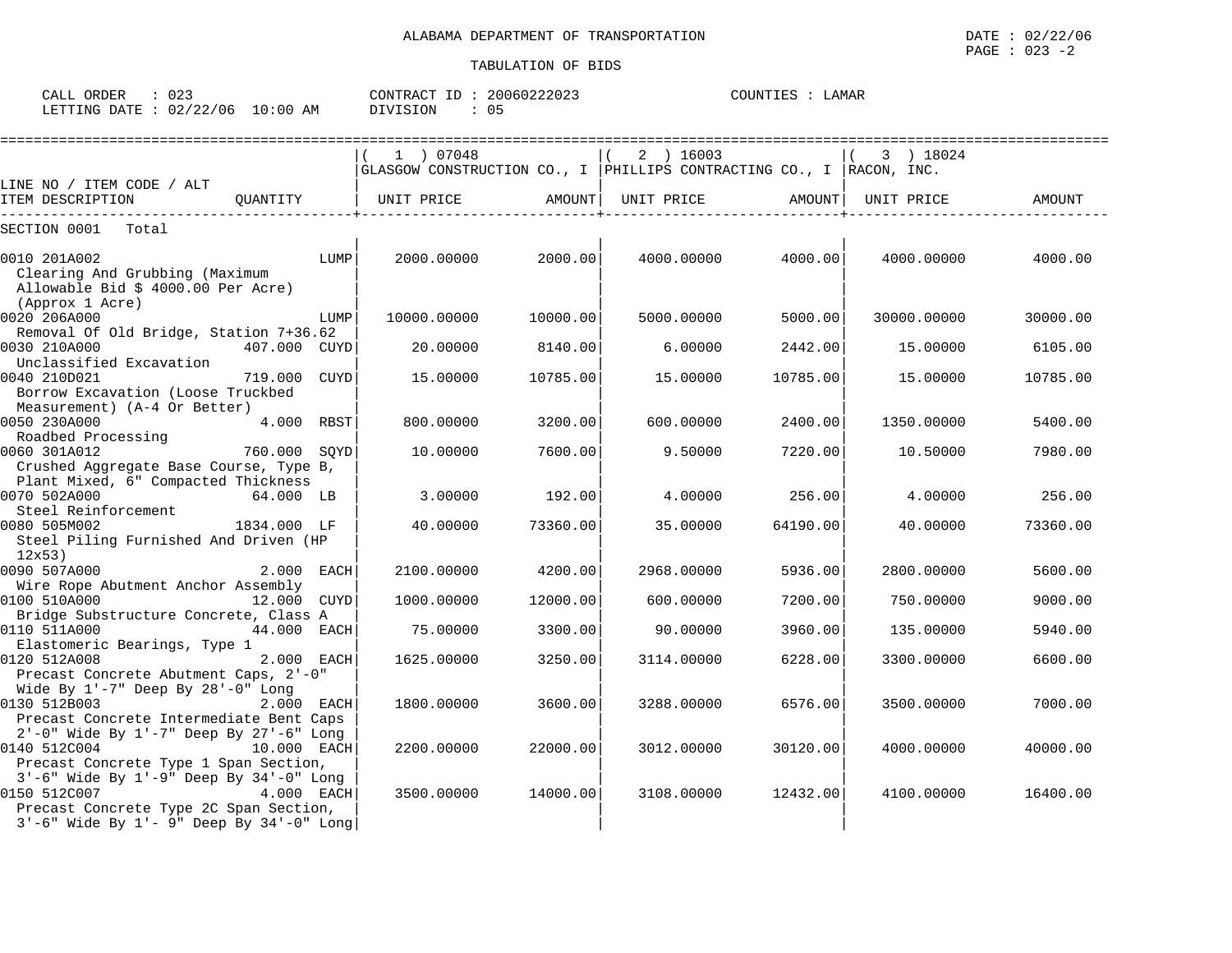| CALL ORDER                      | 023 |          | CONTRACT ID: 20060222023 | COUNTIES : LAMAR |  |
|---------------------------------|-----|----------|--------------------------|------------------|--|
| LETTING DATE: 02/22/06 10:00 AM |     | DIVISION |                          |                  |  |

|                                                        |                | 1 07048<br>$ GLASGOW$ CONSTRUCTION CO., I $ PHILLIPS$ CONTRACTING CO., I $ RACON$ , INC. |          | $2 \t16003$ |          | 3 ) 18024   |          |
|--------------------------------------------------------|----------------|------------------------------------------------------------------------------------------|----------|-------------|----------|-------------|----------|
| LINE NO / ITEM CODE / ALT                              |                |                                                                                          |          |             |          |             |          |
| ITEM DESCRIPTION                                       |                | QUANTITY   UNIT PRICE AMOUNT  UNIT PRICE AMOUNT                                          |          |             |          | UNIT PRICE  | AMOUNT   |
| 0160 512C017                                           | $5.000$ EACH   | 3900.00000                                                                               | 19500.00 | 3752.00000  | 18760.00 | 5000.00000  | 25000.00 |
| Precast Concrete Type 1 Span Section,                  |                |                                                                                          |          |             |          |             |          |
| 3'-6" By 2'-0" Deep By 39'-11 3/4" Long                |                |                                                                                          |          |             |          |             |          |
| 0170 512C025<br>Precast Concrete Type 2C Span Section, | 2.000 EACH     | 4000.00000                                                                               | 8000.00  | 3973.00000  | 7946.00  | 5300.00000  | 10600.00 |
| 3'-6" By 2'-0" Deep By 39'-11 3/4" Long                |                |                                                                                          |          |             |          |             |          |
| 0180 512D002                                           | 4.000 EACH     | 3550.00000                                                                               | 14200.00 | 3502.00000  | 14008.00 | 4500.00000  | 18000.00 |
| Precast Concrete Barrier Rail End                      |                |                                                                                          |          |             |          |             |          |
| Section, 34'-0" Long                                   |                |                                                                                          |          |             |          |             |          |
| 0190 512D025                                           | 2.000 EACH     | 4025,00000                                                                               | 8050.00  | 4068,00000  | 8136.00  | 5300.00000  | 10600.00 |
| Precast Concrete Barrier Rail                          |                |                                                                                          |          |             |          |             |          |
| Intermediate Section, 39'-11" Long                     |                |                                                                                          |          |             |          |             |          |
| 0200 512E000                                           | 4.000 EACH     | 625,00000                                                                                | 2500.00  | 391,00000   | 1564.00  | 285,00000   | 1140.00  |
| Precast Concrete Abutment Panels, Type                 |                |                                                                                          |          |             |          |             |          |
| A1                                                     |                |                                                                                          |          |             |          |             |          |
| 0210 512E001                                           | 12.000 EACH    | 700.00000                                                                                | 8400.00  | 454.00000   | 5448.00  | 375,00000   | 4500.00  |
| Precast Concrete Abutment Panels, Type                 |                |                                                                                          |          |             |          |             |          |
| A2                                                     |                |                                                                                          |          |             |          |             |          |
| 0220 512F000                                           | 2.000 EACH     | 800,00000                                                                                | 1600.00  | 555.00000   | 1110.00  | 510.00000   | 1020.00  |
| Precast Concrete Wing Panels, Type W1<br>0230 512F001  |                | 900.00000                                                                                | 5400.00  |             |          |             |          |
| Precast Concrete Wing Panels, Type W2                  | 6.000 EACH     |                                                                                          |          | 685.00000   | 4110.00  | 715,00000   | 4290.00  |
| 0240 512G000                                           | 4.000 EACH     | 825,00000                                                                                | 3300.00  | 614.00000   | 2456.00  | 600,00000   | 2400.00  |
| Precast Concrete Abutment Wing Cap                     |                |                                                                                          |          |             |          |             |          |
| Panels                                                 |                |                                                                                          |          |             |          |             |          |
| 0250 600A000                                           | LUMP           | 28162.00000                                                                              | 28162.00 | 39000.00000 | 39000.00 | 19500.00000 | 19500.00 |
| Mobilization                                           |                |                                                                                          |          |             |          |             |          |
| 0260 610C001                                           | 297.000<br>TON | 30.00000                                                                                 | 8910.00  | 35.00000    | 10395.00 | 30,00000    | 8910.00  |
| Loose Riprap, Class 2                                  |                |                                                                                          |          |             |          |             |          |
| 0270 610D003                                           | 234.000 SOYD   | 2.00000                                                                                  | 468.00   | 4.00000     | 936.00   | 2.63000     | 615.42   |
| Filter Blanket, Geotextile                             |                |                                                                                          |          |             |          |             |          |
| 0280 630C003                                           | 4.000 EACH     | 1400.00000                                                                               | 5600.00  | 1350.00000  | 5400.00  | 1552.50000  | 6210.00  |
| Guardrail End Anchor, Type 13                          |                |                                                                                          |          |             |          |             |          |
| 0290 630C050                                           | 4.000 EACH     | 2000.00000                                                                               | 8000.00  | 2000.00000  | 8000.00  | 2300.00000  | 9200.00  |
| Guardrail End Anchor, Type 20 Series                   |                |                                                                                          |          |             |          |             |          |
| 0300 650A000<br>Topsoil                                | 168.000 CUYD   | 12.00000                                                                                 | 2016.00  | 15.00000    | 2520.00  | 20.00000    | 3360.00  |
| 0310 652A100                                           | 1.000 ACRE     | 1000.00000                                                                               | 1000.00  | 2500.00000  | 2500.00  | 1441.38000  | 1441.38  |
| Seeding                                                |                |                                                                                          |          |             |          |             |          |
|                                                        |                |                                                                                          |          |             |          |             |          |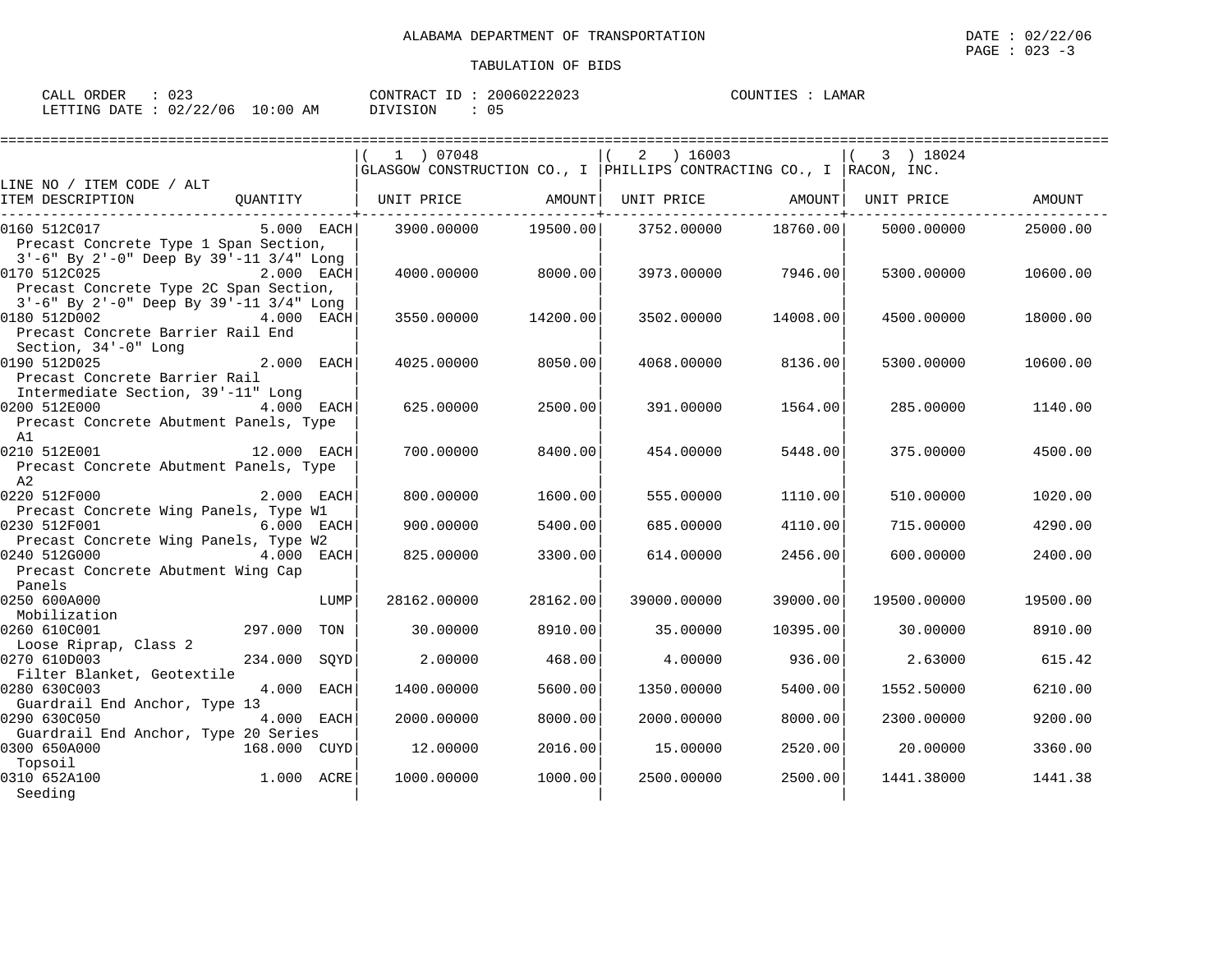| CALL ORDER                      |  |          | CONTRACT ID: 20060222023 | COUNTIES : LAMAR |  |
|---------------------------------|--|----------|--------------------------|------------------|--|
| LETTING DATE: 02/22/06 10:00 AM |  | DIVISION |                          |                  |  |

|                                                                        | 1 07048                                                                                                                                                                     |                                                             | 16003<br>2                                                                        |                                                             | 18024                       |                                                                                                                                                                                       |
|------------------------------------------------------------------------|-----------------------------------------------------------------------------------------------------------------------------------------------------------------------------|-------------------------------------------------------------|-----------------------------------------------------------------------------------|-------------------------------------------------------------|-----------------------------|---------------------------------------------------------------------------------------------------------------------------------------------------------------------------------------|
|                                                                        |                                                                                                                                                                             |                                                             |                                                                                   |                                                             | RACON, INC.                 |                                                                                                                                                                                       |
|                                                                        |                                                                                                                                                                             |                                                             |                                                                                   |                                                             |                             |                                                                                                                                                                                       |
|                                                                        | UNIT PRICE                                                                                                                                                                  | AMOUNT                                                      | UNIT PRICE                                                                        |                                                             | UNIT PRICE                  | AMOUNT                                                                                                                                                                                |
|                                                                        | 1000.00000                                                                                                                                                                  | 1000.00                                                     | 2500.00000                                                                        |                                                             | 1321.25000                  | 1321.25                                                                                                                                                                               |
|                                                                        | 10.00000                                                                                                                                                                    | 500.00                                                      | 10.00000                                                                          |                                                             | 7.30000                     | 365.00                                                                                                                                                                                |
|                                                                        | 35.00000                                                                                                                                                                    | 4620.00                                                     | 35.00000                                                                          | 4620.00                                                     | 45.00000                    | 5940.00                                                                                                                                                                               |
|                                                                        |                                                                                                                                                                             |                                                             |                                                                                   |                                                             |                             | 4240.00                                                                                                                                                                               |
|                                                                        |                                                                                                                                                                             |                                                             |                                                                                   |                                                             |                             |                                                                                                                                                                                       |
|                                                                        | 2.00000                                                                                                                                                                     | 2000.00                                                     | 2.00000                                                                           | 2000.00                                                     | 2.08000                     | 2080.00                                                                                                                                                                               |
|                                                                        |                                                                                                                                                                             |                                                             |                                                                                   |                                                             |                             |                                                                                                                                                                                       |
|                                                                        |                                                                                                                                                                             |                                                             |                                                                                   |                                                             |                             | 15000.00                                                                                                                                                                              |
|                                                                        |                                                                                                                                                                             |                                                             |                                                                                   |                                                             |                             |                                                                                                                                                                                       |
|                                                                        |                                                                                                                                                                             |                                                             |                                                                                   |                                                             |                             | 1297.20                                                                                                                                                                               |
|                                                                        |                                                                                                                                                                             |                                                             |                                                                                   |                                                             |                             | 1610.00                                                                                                                                                                               |
|                                                                        |                                                                                                                                                                             |                                                             |                                                                                   |                                                             |                             |                                                                                                                                                                                       |
|                                                                        |                                                                                                                                                                             |                                                             |                                                                                   |                                                             |                             | 690.00                                                                                                                                                                                |
|                                                                        |                                                                                                                                                                             |                                                             |                                                                                   |                                                             |                             |                                                                                                                                                                                       |
|                                                                        | 0.00000                                                                                                                                                                     | 0.00                                                        | 0.00000                                                                           |                                                             | 15500.00000                 | 15500.00                                                                                                                                                                              |
|                                                                        |                                                                                                                                                                             |                                                             |                                                                                   |                                                             |                             |                                                                                                                                                                                       |
|                                                                        |                                                                                                                                                                             |                                                             |                                                                                   |                                                             |                             |                                                                                                                                                                                       |
|                                                                        | \$                                                                                                                                                                          | 325, 463.00                                                 | \$                                                                                |                                                             | \$                          | 403,256.25                                                                                                                                                                            |
|                                                                        | Ŝ.                                                                                                                                                                          | 325, 463.00                                                 | \$                                                                                |                                                             | Ŝ.                          | 403, 256. 25                                                                                                                                                                          |
| QUANTITY<br>50.000<br>132.000<br>1000.000<br>141.000<br>8.000<br>4.000 | 1.000 ACRE<br>EACH<br>TON<br>1000.000 LF<br>LF<br>LUMP<br>SQFT<br>EACH<br>EACH<br>Warning Lights, Type B (Detachable Head<br>LUMP<br>Construction Fuel (Maximum Bid Limited | 5.00000<br>5000.00000<br>10,00000<br>300.00000<br>200.00000 | GLASGOW CONSTRUCTION CO., I<br>5000.00<br>5000.00<br>1410.00<br>2400.00<br>800.00 | 5.00000<br>6000.00000<br>10.00000<br>200.00000<br>300.00000 | PHILLIPS CONTRACTING CO., I | AMOUNT<br>2500.00<br>500.00<br>5000.00<br>4.24000<br>6000.00<br>15000.00000<br>1410.00<br>9.20000<br>1600.00<br>201.25000<br>1200.00<br>172.50000<br>0.00<br>325,864.00<br>325,864.00 |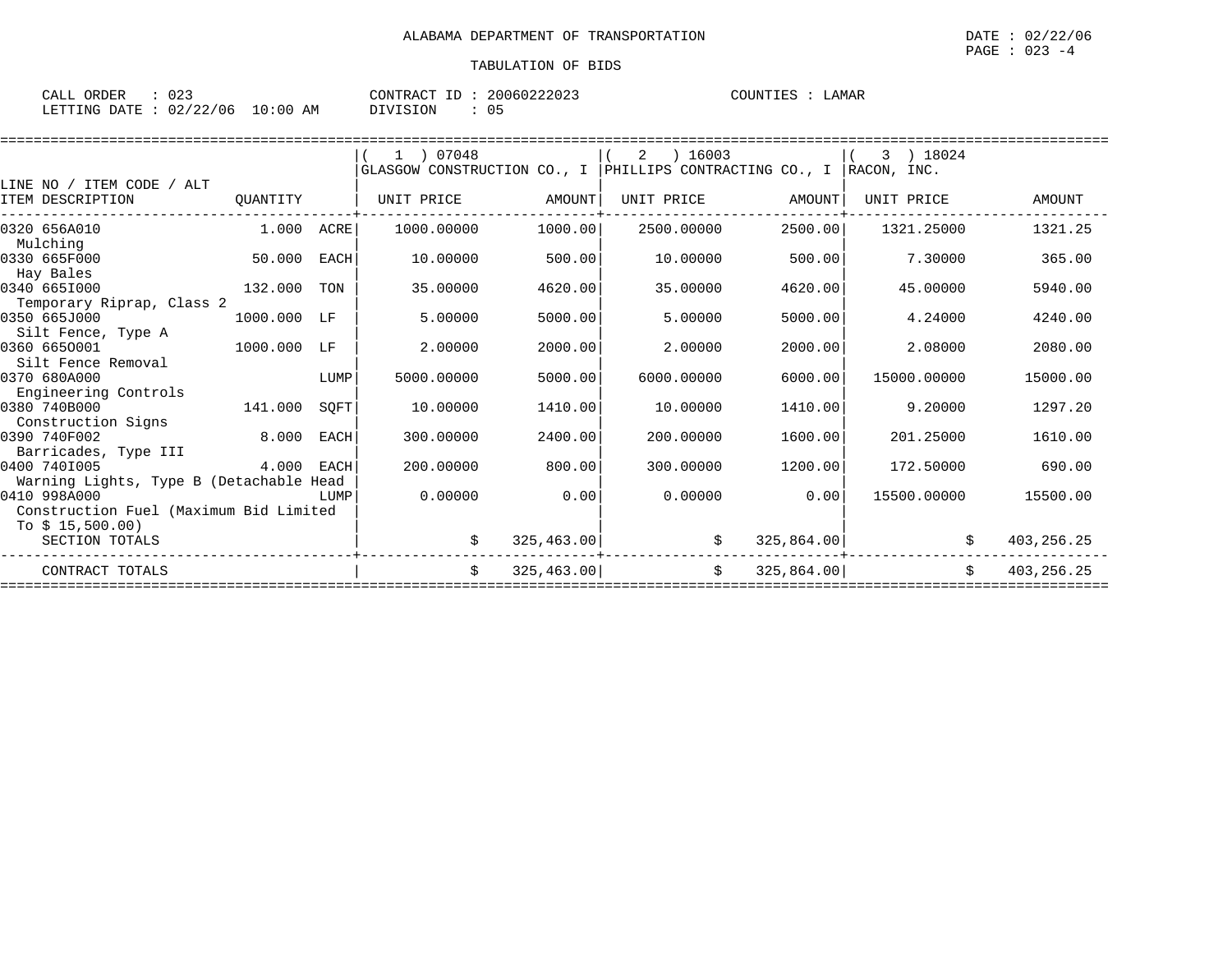## PAGE : 024 -1

#### VENDOR RANKING

|      | : 024<br>CALL ORDER              | LETTING DATE : 02/22/06 10:00 AM                                                                 | CONTRACT ID: 20060222024<br>$\therefore$ 04<br>DIVISION                                                                                        |              | COUNTIES : LEE   |                                                      |                                                  |
|------|----------------------------------|--------------------------------------------------------------------------------------------------|------------------------------------------------------------------------------------------------------------------------------------------------|--------------|------------------|------------------------------------------------------|--------------------------------------------------|
|      | CONTRACT DESCRIPTION :<br>mi.    |                                                                                                  | 90<br>CONTRACT TIME:<br>for constructing the Bridge Replacement and Approaches on<br>CR-140 at Little Uchee Creek east of Auburn. Length 0.162 | Working Days | (available days) |                                                      | $PROJECT(S)$ : $ACGBBRZ-BRZ-4100(211)$           |
| RANK | VENDOR NO. / NAME                |                                                                                                  |                                                                                                                                                |              |                  | TOTAL<br><b>BID</b>                                  | % OVER<br>LOW BID                                |
|      | 14008<br>13021<br>13099<br>19007 | NEWELL & BUSH, INC.<br>MURPHREE BRIDGE CORPORATION<br>MCINNIS, LLC<br>SCOTT BRIDGE COMPANY, INC. |                                                                                                                                                |              | \$               | 713,305.00<br>836,911.46<br>878,344.40<br>965,175.34 | 100.0000%<br>117.3287%<br>123.1373%<br>135.3103% |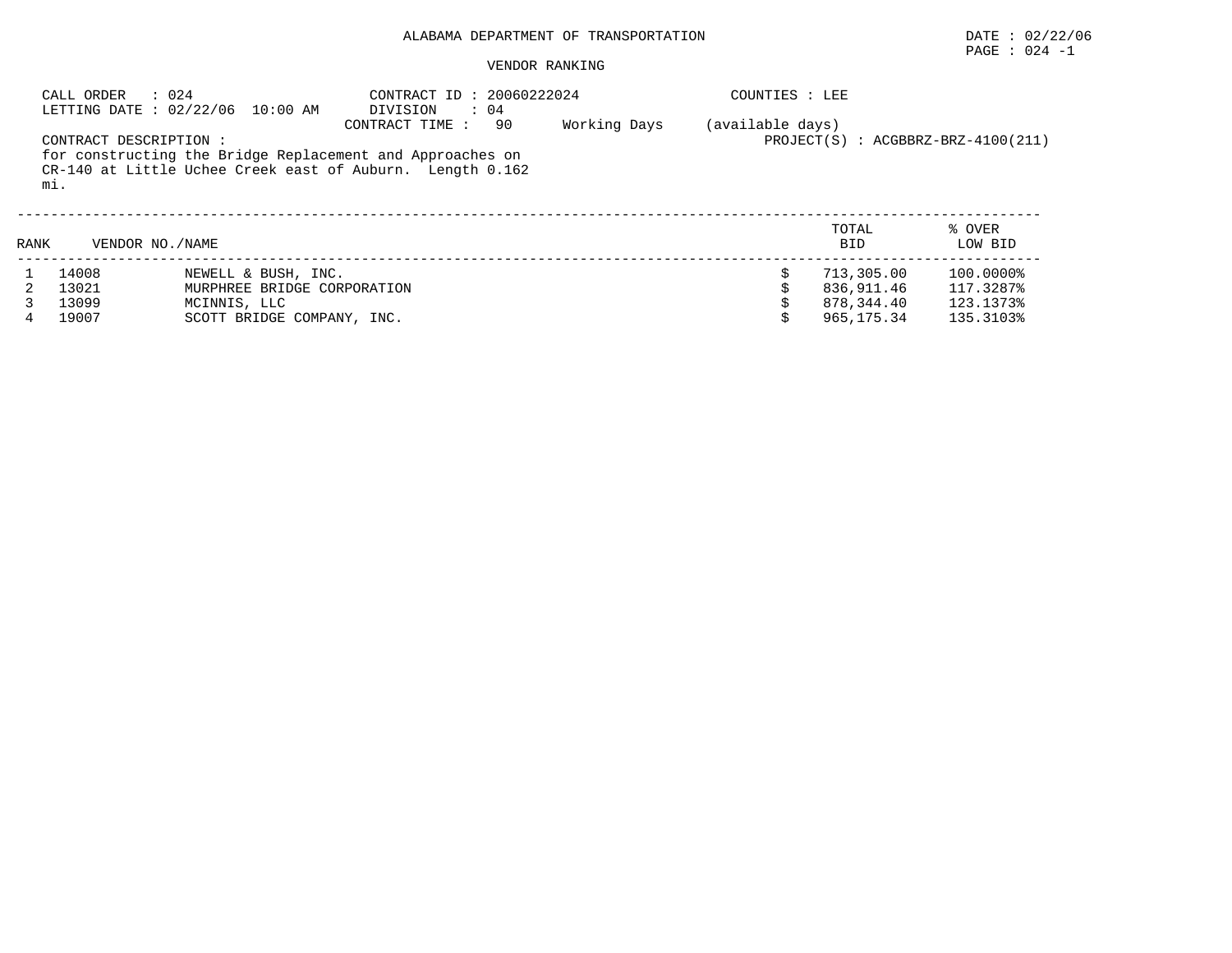| ORDER<br>CALL    | J 24     |             | CONTRACT | 20060222024 | <b>TOTINTT</b> | . <del>13 IS</del><br>ചാച് |
|------------------|----------|-------------|----------|-------------|----------------|----------------------------|
| LETTING<br>DATE. | 02/22/06 | 10:00<br>ΑM | DIVISION | 04          |                |                            |

|                                                   |               |      | $1$ ) 14008         |          | 2 ) 13021   |                                            | 3 ) 13099   |          |
|---------------------------------------------------|---------------|------|---------------------|----------|-------------|--------------------------------------------|-------------|----------|
|                                                   |               |      | NEWELL & BUSH, INC. |          |             | MURPHREE BRIDGE CORPORATION   MCINNIS, LLC |             |          |
| LINE NO / ITEM CODE / ALT<br>ITEM DESCRIPTION     | OUANTITY      |      | UNIT PRICE          | AMOUNT   | UNIT PRICE  | AMOUNT                                     | UNIT PRICE  | AMOUNT   |
|                                                   |               |      |                     |          |             |                                            |             |          |
| SECTION 0001<br>Total                             |               |      |                     |          |             |                                            |             |          |
| 0010 201A002                                      |               | LUMP | 3000.00000          | 3000.00  | 4000.00000  | 4000.00                                    | 4000.00000  | 4000.00  |
| Clearing And Grubbing (Maximum                    |               |      |                     |          |             |                                            |             |          |
| Allowable Bid \$ \$4000.00 per Acre)              |               |      |                     |          |             |                                            |             |          |
| (Approx. 1 Acre)                                  |               |      |                     |          |             |                                            |             |          |
| 0020 206A000                                      |               | LUMP | 60000.00000         | 60000.00 | 25000.00000 | 25000.00                                   | 40000.00000 | 40000.00 |
| Removal Of Old Bridge, Station 2+68.44            |               |      |                     |          |             |                                            |             |          |
| 0030 210A000                                      | 562.000 CUYD  |      | 5.75000             | 3231.50  | 5.25000     | 2950.50                                    | 5.25000     | 2950.50  |
| Unclassified Excavation                           |               |      |                     |          |             |                                            |             |          |
| 0040 210D001                                      | 3138.000      | CUYD | 5.75000             | 18043.50 | 13.60000    | 42676.80                                   | 13.60000    | 42676.80 |
| Borrow Excavation (Loose Truckbed<br>Measurement) |               |      |                     |          |             |                                            |             |          |
| 0050 230A000                                      | 7.000         | RBST | 500.00000           | 3500.00  | 400.00000   | 2800.00                                    | 400.00000   | 2800.00  |
| Roadbed Processing                                |               |      |                     |          |             |                                            |             |          |
| 0060 301A012                                      | 1672.000      | SOYD | 6.00000             | 10032.00 | 11.25000    | 18810.00                                   | 11.25000    | 18810.00 |
| Crushed Aggregate Base Course, Type B,            |               |      |                     |          |             |                                            |             |          |
| Plant Mixed, 6" Compacted Thickness               |               |      |                     |          |             |                                            |             |          |
| 0070 401A000                                      | 1672.000 SQYD |      | 3.50000             | 5852.00  | 1.55000     | 2591.60                                    | 3.20000     | 5350.40  |
| Bituminous Treatment A                            |               |      |                     |          |             |                                            |             |          |
| 0080 405A000                                      | 46.000        | GAL  | 35.00000            | 1610.00  | 2.00000     | 92.00                                      | 32.00000    | 1472.00  |
| Tack Coat<br>0090 429A201                         | 133.000 TON   |      | 105.00000           | 13965.00 | 99.75000    | 13266.75                                   | 100.00000   | 13300.00 |
| Improved Bituminous Concrete Wearing              |               |      |                     |          |             |                                            |             |          |
| Surface Layer, 3/4" Maximum Aggregate             |               |      |                     |          |             |                                            |             |          |
| Size Mix, ESAL Range A                            |               |      |                     |          |             |                                            |             |          |
| 0100 429B201                                      | 248.000 TON   |      | 100.00000           | 24800.00 | 80.60000    | 19988.80                                   | 92.00000    | 22816.00 |
| Improved Bituminous Concrete Binder               |               |      |                     |          |             |                                            |             |          |
| Layer, 1" Maximum Aggregate Size Mix,             |               |      |                     |          |             |                                            |             |          |
| ESAL Range A                                      |               |      |                     |          |             |                                            |             |          |
| 0110 502A000<br>Steel Reinforcement               | 30645.000 LB  |      | 0.75000             | 22983.75 | 1.05000     | 32177.25                                   | 1,10000     | 33709.50 |
| 0120 502B000                                      |               | LUMP | 32000.00000         | 32000.00 | 43349.25000 | 43349.25                                   | 60000.00000 | 60000.00 |
| Steel Reinforcement For Bridge                    |               |      |                     |          |             |                                            |             |          |
| Superstructure, Sta. 2+20, Approx 41, 285         |               |      |                     |          |             |                                            |             |          |
| Pounds                                            |               |      |                     |          |             |                                            |             |          |
| 0130 506A005                                      | 52.000 LF     |      | 450.00000           | 23400.00 | 400.00000   | 20800.00                                   | 424.00000   | 22048.00 |
| Drilled Shaft Excavation, 3'-6" Diamete           |               |      |                     |          |             |                                            |             |          |
| 0140 506B002                                      | 92.000 LF     |      | 1000.00000          | 92000.00 | 945.00000   | 86940.00                                   | 1002.00000  | 92184.00 |
| Special Drilled Shaft Excavation, 3'-6"           |               |      |                     |          |             |                                            |             |          |
| Diameter                                          |               |      |                     |          |             |                                            |             |          |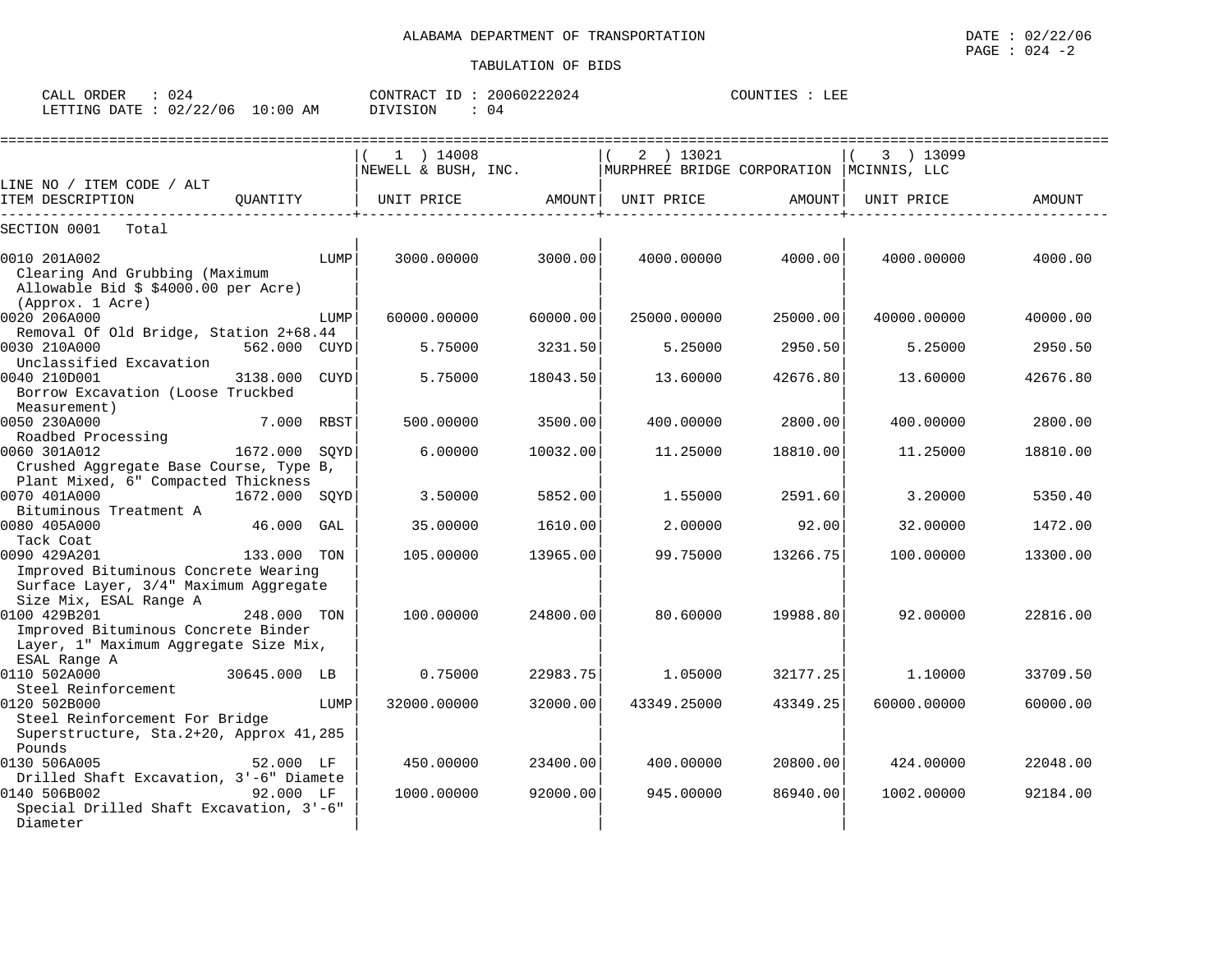| ORDER<br>CALL | J 24       |             | CONTRACT | ID | 20060222024 | COUNTIES | הדרה ז<br>ᅭᅖ |
|---------------|------------|-------------|----------|----|-------------|----------|--------------|
| LETTING DATE  | : 02/22/06 | 10:00<br>AM | DIVISION |    | 4 ل         |          |              |

|                                                         |              |      | $1$ ) 14008         | ================ | ) 13021<br>2                             |           | 3 ) 13099    | ================== |
|---------------------------------------------------------|--------------|------|---------------------|------------------|------------------------------------------|-----------|--------------|--------------------|
| LINE NO / ITEM CODE / ALT                               |              |      | NEWELL & BUSH, INC. |                  | MURPHREE BRIDGE CORPORATION MCINNIS, LLC |           |              |                    |
| ITEM DESCRIPTION                                        | QUANTITY     |      | UNIT PRICE AMOUNT   |                  | UNIT PRICE                               | AMOUNT    | UNIT PRICE   | <b>AMOUNT</b>      |
| 0150 506C041                                            | 144.000 LF   |      | 75.00000            | 10800.00         | 65.00000                                 | 9360.00   | 69.00000     | 9936.00            |
| Drilled Shaft Construction, 3'-6"                       |              |      |                     |                  |                                          |           |              |                    |
| Diameter, Class DS1 Concrete                            |              |      |                     |                  |                                          |           |              |                    |
| 0160 506F000                                            | 16.000 LF    |      | 200,00000           | 3200.00          | 160.00000                                | 2560.00   | 2650.00000   | 42400.00           |
| Permanent Drilled Shaft Casing, 3'-6"                   |              |      |                     |                  |                                          |           |              |                    |
| Diameter<br>0170 506G001                                |              |      |                     |                  |                                          |           |              |                    |
|                                                         | 8.000 EACH   |      | 2800.00000          | 22400.00         | 2500.00000                               | 20000.00  | 170.00000    | 1360.00            |
| Crosshole Sonic Logging, 3'-6" Diameter<br>0180 508A000 | 4085.000 LB  |      | 2.85000             | 11642.25         | 3.00000                                  | 12255.00  | 8,00000      | 32680.00           |
| Structural Steel                                        |              |      |                     |                  |                                          |           |              |                    |
| 0190 510A000                                            | 89.000 CUYD  |      | 400.00000           | 35600.00         | 850.00000                                | 75650.00  | 800,00000    | 71200.00           |
| Bridge Substructure Concrete, Class A                   |              |      |                     |                  |                                          |           |              |                    |
| 0200 510C051                                            |              | LUMP | 75000.00000         | 75000.00         | 130900.00000                             | 130900.00 | 120000.00000 | 120000.00          |
| Bridge Concrete Superstructure, Sta                     |              |      |                     |                  |                                          |           |              |                    |
| 2+20, Approx 154 Cubic Yards                            |              |      |                     |                  |                                          |           |              |                    |
| 0210 510E000                                            | 435.000 SOYD |      | 6.50000             | 2827.50          | 5.75000                                  | 2501.25   | 10.00000     | 4350.00            |
| Grooving Concrete Bridge Decks                          |              |      |                     |                  |                                          |           |              |                    |
| 0220 511A071                                            | 24.000 EACH  |      | 300.00000           | 7200.00          | 300.00000                                | 7200.00   | 300.00000    | 7200.00            |
| Elastomeric Bearing Type 4 (Mark VB2)                   |              |      |                     |                  |                                          |           |              |                    |
| 0230 513B004                                            | 646.000 LF   |      | 120.00000           | 77520.00         | 135.50000                                | 87533.00  | 92.00000     | 59432.00           |
| Pretensioned-Prestressed Concrete                       |              |      |                     |                  |                                          |           |              |                    |
| Girders, Type II (Specialty Item)                       |              |      |                     |                  |                                          |           |              |                    |
| 0240 600A000                                            |              | LUMP | 72000.00000         | 72000.00         | 119478.30000                             | 119478.30 | 93280.00000  | 93280.00           |
| Mobilization                                            |              |      |                     |                  |                                          |           |              |                    |
| 0250 610C001                                            | 576.000      | TON  | 32.00000            | 18432.00         | 28.56000                                 | 16450.56  | 35,00000     | 20160.00           |
| Loose Riprap, Class 2                                   |              |      |                     |                  |                                          |           |              |                    |
| 0260 610D000                                            | 391.000      | SOYD | 2.50000             | 977.50           | 2.40000                                  | 938.40    | 3.00000      | 1173.00            |
| Filter Blanket                                          |              |      |                     |                  |                                          |           |              |                    |
| 0270 630C003                                            | 4.000        | EACH | 1400.00000          | 5600.00          | 1325.00000                               | 5300.00   | 1500.00000   | 6000.00            |
| Guardrail End Anchor, Type 13                           |              |      |                     |                  |                                          |           |              |                    |
| 0280 630C050                                            | 4.000 EACH   |      | 2000.00000          | 8000.00          | 1825.00000                               | 7300.00   | 2200.00000   | 8800.00            |
| Guardrail End Anchor, Type 20 Series                    |              |      |                     |                  |                                          |           |              |                    |
| 0290 650A000                                            | 68.000 CUYD  |      | 18,00000            | 1224.00          | 32,00000                                 | 2176.00   | 32,00000     | 2176.00            |
| Topsoil<br>0300 652A100                                 | 1.000        | ACRE | 1300.00000          | 1300.00          | 1000.00000                               | 1000.00   | 650.00000    | 650.00             |
| Seeding                                                 |              |      |                     |                  |                                          |           |              |                    |
| 0310 656A010                                            | 1.000        | ACRE | 1300.00000          | 1300.00          | 1000.00000                               | 1000.00   | 650.00000    | 650.00             |
| Mulching                                                |              |      |                     |                  |                                          |           |              |                    |
| 0320 665F000                                            | 100.000 EACH |      | 20,00000            | 2000.00          | 8,00000                                  | 800.00    | 6.60000      | 660.00             |
| Hay Bales                                               |              |      |                     |                  |                                          |           |              |                    |
|                                                         |              |      |                     |                  |                                          |           |              |                    |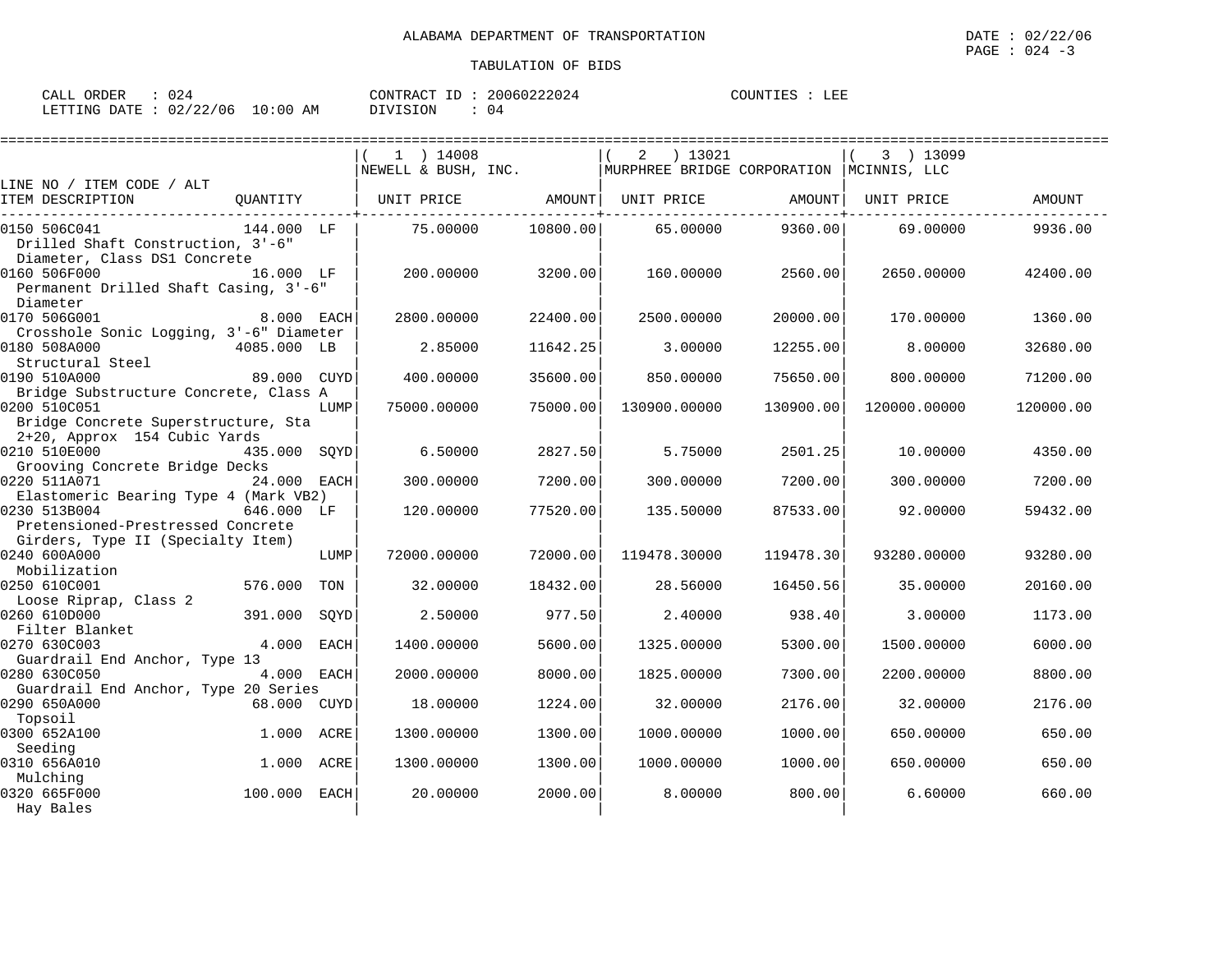| ORDER<br>CALL | 124      |             | CONTRACT<br>ID | 20060222024 | COUNTIES | LEE |
|---------------|----------|-------------|----------------|-------------|----------|-----|
| LETTING DATE  | 02/22/06 | 10:00<br>AM | DIVISION       | 04          |          |     |

|                                         |             |      | 14008               |             | 2<br>) 13021                |             | 3 ) 13099                       |              |
|-----------------------------------------|-------------|------|---------------------|-------------|-----------------------------|-------------|---------------------------------|--------------|
|                                         |             |      | NEWELL & BUSH, INC. |             | MURPHREE BRIDGE CORPORATION |             | MCINNIS, LLC                    |              |
| LINE NO / ITEM CODE / ALT               |             |      |                     |             |                             |             |                                 |              |
| ITEM DESCRIPTION                        | QUANTITY    |      | UNIT PRICE          | AMOUNT      | UNIT PRICE                  | AMOUNT      | UNIT PRICE                      | AMOUNT       |
| 0330 665J000                            | 1548.000 LF |      | 6.00000             | 9288.00     | 4,00000                     | 6192.00     | 4.75000                         | 7353.00      |
| Silt Fence, Type A                      |             |      |                     |             |                             |             |                                 |              |
| 0340 6650001                            | 1548.000 LF |      | 2.00000             | 3096.00     | 0.50000                     | 774.00      | 1,40000                         | 2167.20      |
| Silt Fence Removal                      |             |      |                     |             |                             |             |                                 |              |
| 0350 666A001                            | 1.000       | ACRE | 1500.00000          | 1500.00     | 200.00000                   | 200.00      | 1000.00000                      | 1000.00      |
| Pest Control Treatment                  |             |      |                     |             |                             |             |                                 |              |
| 0360 680A000                            |             | LUMP | 12000.00000         | 12000.00    | 7500.00000                  | 7500.00     | 13250.00000                     | 13250.00     |
| Engineering Controls                    |             |      |                     |             |                             |             |                                 |              |
| 0370 701A004                            | 1.000 MILE  |      | 100.00000           | 100.00      | 100,00000                   | 100.00      | 1500.00000                      | 1500.00      |
| Solid White, Class 1, Type A Traffic    |             |      |                     |             |                             |             |                                 |              |
| Stripe                                  |             |      |                     |             |                             |             |                                 |              |
| 0380 701A012                            | 1.000 MILE  |      | 100,00000           | 100.00      | 100.00000                   | 100.00      | 1500.00000                      | 1500.00      |
| Solid Yellow, Class 1, Type A Traffic   |             |      |                     |             |                             |             |                                 |              |
| Stripe                                  |             |      |                     |             |                             |             |                                 |              |
| 0390 701C001                            | 1.000       | MILE | 100,00000           | 100.00      | 100.00000                   | 100.00      | 1500.00000                      | 1500.00      |
| Solid Temporary Traffic Stripe          |             |      |                     |             |                             |             |                                 |              |
| 0400 740B000<br>265.000                 |             | SOFT | 12.00000            | 3180.00     | 8.00000                     | 2120.00     | 10.00000                        | 2650.00      |
| Construction Signs                      |             |      |                     |             |                             |             |                                 |              |
| 0410 740F002                            | 8.000       | EACH | 250.00000           | 2000.00     | 185,00000                   | 1480.00     | 300,00000                       | 2400.00      |
| Barricades, Type III                    |             |      |                     |             |                             |             |                                 |              |
| 0420 7401005                            | 2.000       | EACH | 250.00000           | 500.00      | 250.00000                   | 500.00      | 400.00000                       | 800.00       |
| Warning Lights, Type B (Detachable Head |             |      |                     |             |                             |             |                                 |              |
| 0430 998A000                            |             | LUMP | 10000.00000         | 10000.00    | 0.00000                     | 0.00        | 0.00000                         | 0.00         |
| Construction Fuel (Maximum Bid Limited  |             |      |                     |             |                             |             |                                 |              |
| To $$32,800.00)$                        |             |      |                     |             |                             |             |                                 |              |
| SECTION TOTALS                          |             |      |                     | 713, 305.00 | \$                          | 836, 911.46 |                                 | 878, 344.40  |
| CONTRACT TOTALS                         |             |      | $\mathsf{S}$        | 713, 305.00 | Ŝ.                          | 836, 911.46 | Ŝ.                              | 878, 344, 40 |
|                                         |             |      |                     |             |                             |             | =============================== |              |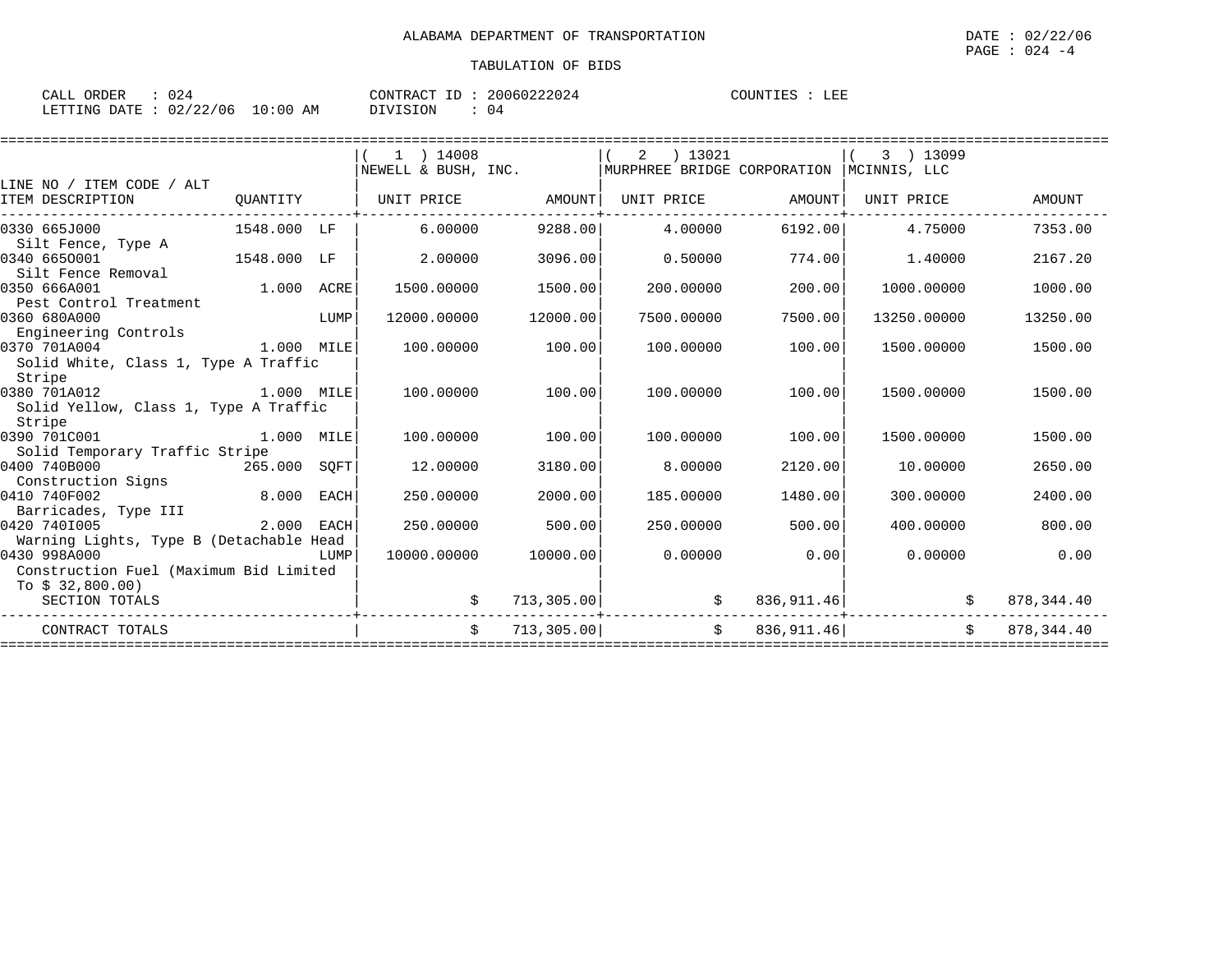## ALABAMA DEPARTMENT OF TRANSPORTATION **Example 2012 12 and 2012** to 02/22/06

#### TABULATION OF BIDS

PAGE : 024 -5

| CALL ORDER<br>: 024<br>LETTING DATE : 02/22/06 10:00 AM                                                                                |               |      | CONTRACT ID: 20060222024<br>DIVISION<br>$\therefore$ 04 |          |            | COUNTIES : LEE |            |        |
|----------------------------------------------------------------------------------------------------------------------------------------|---------------|------|---------------------------------------------------------|----------|------------|----------------|------------|--------|
|                                                                                                                                        |               |      | 4 ) 19007<br>SCOTT BRIDGE COMPANY, INC.                 |          |            |                |            |        |
| LINE NO / ITEM CODE / ALT<br>ITEM DESCRIPTION<br>-----------                                                                           | QUANTITY      |      | UNIT PRICE                                              | AMOUNT   | UNIT PRICE | AMOUNT         | UNIT PRICE | AMOUNT |
| SECTION 0001<br>Total                                                                                                                  |               |      |                                                         |          |            |                |            |        |
| 0010 201A002<br>Clearing And Grubbing (Maximum<br>Allowable Bid \$ \$4000.00 per Acre)<br>(Approx. 1 Acre)                             |               | LUMP | 4000.00000                                              | 4000.00  |            |                |            |        |
| 0020 206A000<br>Removal Of Old Bridge, Station 2+68.44                                                                                 |               | LUMP | 87000.00000                                             | 87000.00 |            |                |            |        |
| 0030 210A000<br>Unclassified Excavation                                                                                                | 562.000 CUYD  |      | 10.00000                                                | 5620.00  |            |                |            |        |
| 0040 210D001<br>Borrow Excavation (Loose Truckbed<br>Measurement)                                                                      | 3138.000 CUYD |      | 10.00000                                                | 31380.00 |            |                |            |        |
| 0050 230A000<br>Roadbed Processing                                                                                                     | 7.000 RBST    |      | 1000.00000                                              | 7000.00  |            |                |            |        |
| 0060 301A012<br>Crushed Aggregate Base Course, Type B,<br>Plant Mixed, 6" Compacted Thickness                                          | 1672.000 SOYD |      | 14.00000                                                | 23408.00 |            |                |            |        |
| 0070 401A000<br>Bituminous Treatment A                                                                                                 | 1672.000 SQYD |      | 3.19000                                                 | 5333.68  |            |                |            |        |
| 0080 405A000<br>Tack Coat                                                                                                              | 46.000 GAL    |      | 31.91000                                                | 1467.86  |            |                |            |        |
| 0090 429A201<br>Improved Bituminous Concrete Wearing<br>Surface Layer, 3/4" Maximum Aggregate                                          | 133.000 TON   |      | 99.47000                                                | 13229.51 |            |                |            |        |
| Size Mix, ESAL Range A<br>0100 429B201<br>Improved Bituminous Concrete Binder<br>Layer, 1" Maximum Aggregate Size Mix,<br>ESAL Range A | 248.000 TON   |      | 90.43000                                                | 22426.64 |            |                |            |        |
| 0110 502A000<br>Steel Reinforcement                                                                                                    | 30645.000 LB  |      | 0.97000                                                 | 29725.65 |            |                |            |        |
| 0120 502B000<br>Steel Reinforcement For Bridge<br>Superstructure, Sta. 2+20, Approx 41, 285<br>Pounds                                  |               | LUMP | 45000.00000                                             | 45000.00 |            |                |            |        |
| 0130 506A005<br>Drilled Shaft Excavation, 3'-6" Diamete                                                                                | 52.000 LF     |      | 425.00000                                               | 22100.00 |            |                |            |        |
| 0140 506B002<br>Special Drilled Shaft Excavation, 3'-6"<br>Diameter                                                                    | 92.000 LF     |      | 1000.00000                                              | 92000.00 |            |                |            |        |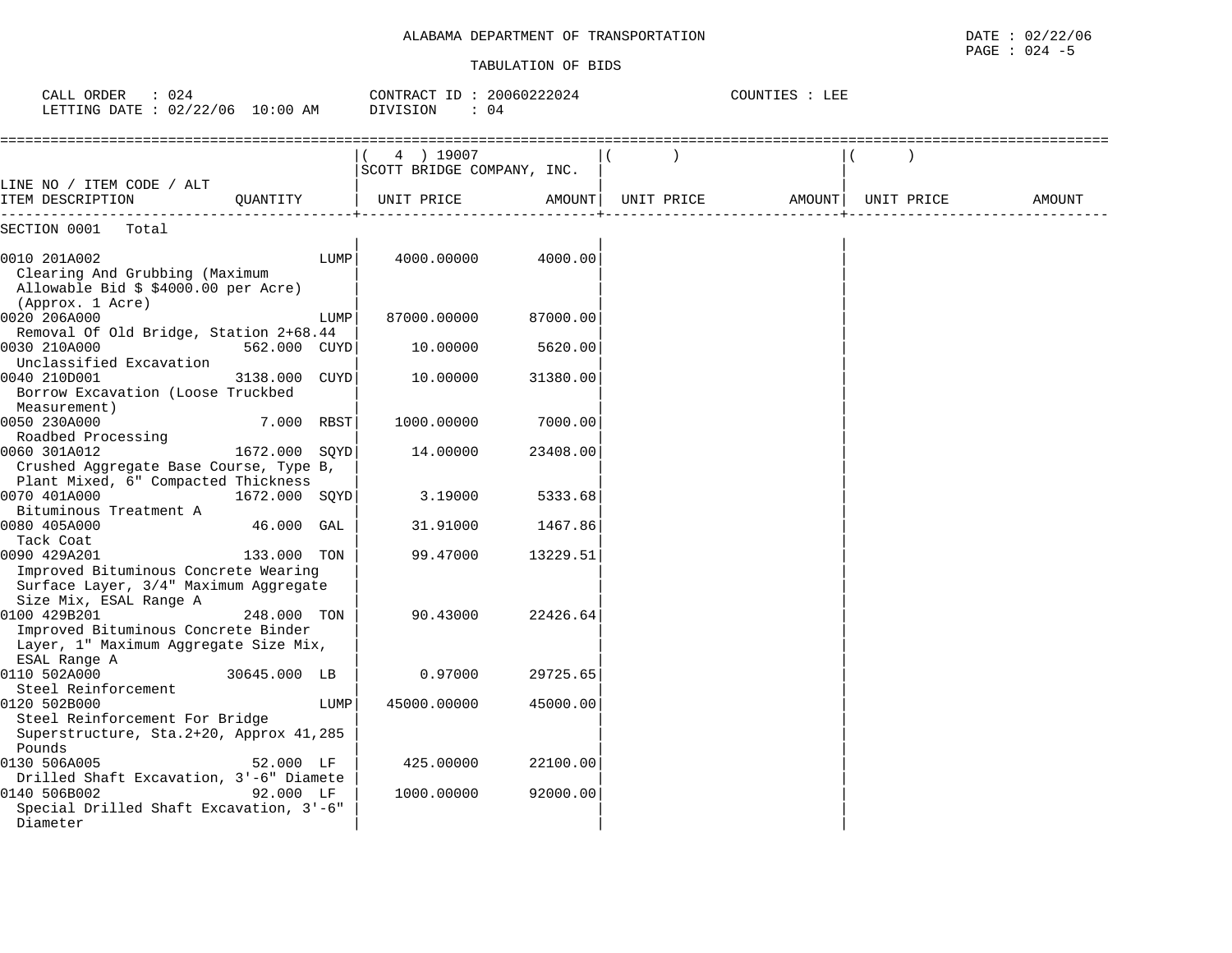| 024<br>CALL ORDER               | CONTRACT ID: 20060222024 | COUNTIES : LEE |
|---------------------------------|--------------------------|----------------|
| LETTING DATE: 02/22/06 10:00 AM | DIVISION                 |                |

|                                                                                        |               |      | 4 ) 19007                  |           |            |                     |        |
|----------------------------------------------------------------------------------------|---------------|------|----------------------------|-----------|------------|---------------------|--------|
|                                                                                        |               |      | SCOTT BRIDGE COMPANY, INC. |           |            |                     |        |
| LINE NO / ITEM CODE / ALT<br>ITEM DESCRIPTION                                          | QUANTITY      |      | UNIT PRICE                 | AMOUNT    | UNIT PRICE | AMOUNT   UNIT PRICE | AMOUNT |
| 0150 506C041<br>Drilled Shaft Construction, 3'-6"<br>Diameter, Class DS1 Concrete      | 144.000 LF    |      | 70.00000                   | 10080.00  |            |                     |        |
| 0160 506F000<br>16.000 LF<br>Permanent Drilled Shaft Casing, 3'-6"<br>Diameter         |               |      | 170.00000                  | 2720.00   |            |                     |        |
| 0170 506G001<br>Crosshole Sonic Logging, 3'-6" Diameter                                | 8.000 EACH    |      | 2650.00000                 | 21200.00  |            |                     |        |
| 0180 508A000<br>Structural Steel                                                       | 4085.000 LB   |      | 4.50000                    | 18382.50  |            |                     |        |
| 0190 510A000<br>Bridge Substructure Concrete, Class A                                  | 89.000 CUYD   |      | 750.00000                  | 66750.00  |            |                     |        |
| 0200 510C051<br>Bridge Concrete Superstructure, Sta<br>2+20, Approx 154 Cubic Yards    |               | LUMP | 175000.00000               | 175000.00 |            |                     |        |
| 0210 510E000<br>Grooving Concrete Bridge Decks                                         | 435.000 SOYD  |      | 6.10000                    | 2653.50   |            |                     |        |
| 0220 511A071<br>Elastomeric Bearing Type 4 (Mark VB2)                                  | $24.000$ EACH |      | 250.00000                  | 6000.00   |            |                     |        |
| 0230 513B004<br>Pretensioned-Prestressed Concrete<br>Girders, Type II (Specialty Item) | 646.000 LF    |      | 125.00000                  | 80750.00  |            |                     |        |
| 0240 600A000<br>Mobilization                                                           |               | LUMP | 95000.00000                | 95000.00  |            |                     |        |
| 0250 610C001<br>Loose Riprap, Class 2                                                  | 576.000 TON   |      | 35.00000                   | 20160.00  |            |                     |        |
| 0260 610D000<br>Filter Blanket                                                         | 391.000 SQYD  |      | 3.50000                    | 1368.50   |            |                     |        |
| 0270 630C003<br>Guardrail End Anchor, Type 13                                          | 4.000 EACH    |      | 1525.00000                 | 6100.00   |            |                     |        |
| 0280 630C050<br>Guardrail End Anchor, Type 20 Series                                   | 4.000 EACH    |      | 2200.00000                 | 8800.00   |            |                     |        |
| 0290 650A000<br>Topsoil                                                                | 68.000 CUYD   |      | 20.00000                   | 1360.00   |            |                     |        |
| 0300 652A100<br>Seeding                                                                | 1.000 ACRE    |      | 700.00000                  | 700.00    |            |                     |        |
| 0310 656A010<br>Mulching                                                               | 1.000 ACRE    |      | 750.00000                  | 750.00    |            |                     |        |
| 0320 665F000<br>Hay Bales                                                              | 100.000 EACH  |      | 8.00000                    | 800.00    |            |                     |        |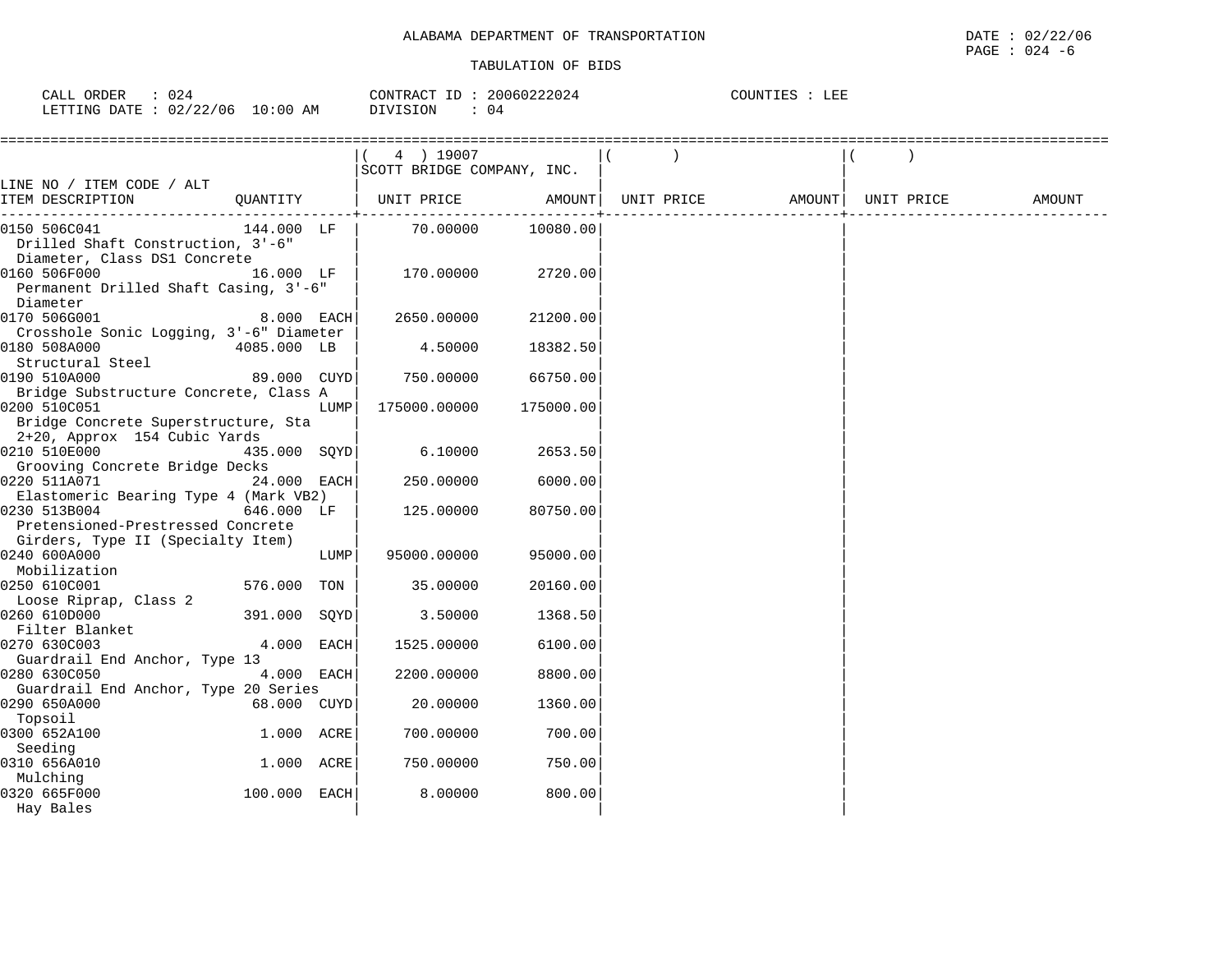| CALL ORDER                       | 024 | 20060222024<br>CONTRACT ID: | COUNTIES<br>LEF |
|----------------------------------|-----|-----------------------------|-----------------|
| LETTING DATE : 02/22/06 10:00 AM |     | DIVISION<br>04              |                 |

|                                         |              |      | 4 ) 19007                  |             |    |                   |            |            |
|-----------------------------------------|--------------|------|----------------------------|-------------|----|-------------------|------------|------------|
|                                         |              |      | SCOTT BRIDGE COMPANY, INC. |             |    |                   |            |            |
| LINE NO / ITEM CODE / ALT               |              |      |                            |             |    |                   |            |            |
| ITEM DESCRIPTION                        | QUANTITY     |      | UNIT PRICE AMOUNT          |             |    | UNIT PRICE AMOUNT | UNIT PRICE | AMOUNT     |
|                                         |              |      |                            |             |    |                   |            |            |
| 0330 665J000                            | 1548.000 LF  |      | 3.50000                    | 5418.00     |    |                   |            |            |
| Silt Fence, Type A                      |              |      |                            |             |    |                   |            |            |
| 0340 6650001                            | 1548.000 LF  |      | 1.75000                    | 2709.00     |    |                   |            |            |
| Silt Fence Removal                      |              |      |                            |             |    |                   |            |            |
| 0350 666A001                            | $1.000$ ACRE |      | 100.00000                  | 100.00      |    |                   |            |            |
| Pest Control Treatment                  |              |      |                            |             |    |                   |            |            |
| 0360 680A000                            |              | LUMP | 40000.00000                | 40000.00    |    |                   |            |            |
| Engineering Controls                    |              |      |                            |             |    |                   |            |            |
| 0370 701A004                            | $1.000$ MILE |      | 1500.00000                 | 1500.00     |    |                   |            |            |
| Solid White, Class 1, Type A Traffic    |              |      |                            |             |    |                   |            |            |
| Stripe                                  |              |      |                            |             |    |                   |            |            |
| 1.000 MILE<br>0380 701A012              |              |      | 1500.00000                 | 1500.00     |    |                   |            |            |
| Solid Yellow, Class 1, Type A Traffic   |              |      |                            |             |    |                   |            |            |
| Stripe                                  |              |      |                            |             |    |                   |            |            |
| 0390 701C001                            | 1.000 MILE   |      | 1500.00000                 | 1500.00     |    |                   |            |            |
| Solid Temporary Traffic Stripe          |              |      |                            |             |    |                   |            |            |
| 0400 740B000<br>265.000 SOFT            |              |      | 8.50000                    | 2252.50     |    |                   |            |            |
| Construction Signs                      |              |      |                            |             |    |                   |            |            |
| 0410 740F002                            | 8.000 EACH   |      | 180.00000                  | 1440.00     |    |                   |            |            |
| Barricades, Type III                    |              |      |                            |             |    |                   |            |            |
| 0420 7401005                            | 2.000 EACH   |      | 245.00000                  | 490.00      |    |                   |            |            |
| Warning Lights, Type B (Detachable Head |              |      |                            |             |    |                   |            |            |
| 0430 998A000                            |              | LUMP | 0.00000                    | 0.00        |    |                   |            |            |
| Construction Fuel (Maximum Bid Limited  |              |      |                            |             |    |                   |            |            |
| To \$ 32,800.00)                        |              |      |                            |             |    |                   |            |            |
| SECTION TOTALS                          |              |      |                            | 965, 175.34 |    | 0.00              |            | \$<br>0.00 |
| CONTRACT TOTALS                         |              |      | $\ddot{s}$                 | 965, 175.34 | \$ | 0.00              |            | Ŝ.         |
|                                         |              |      |                            |             |    |                   |            |            |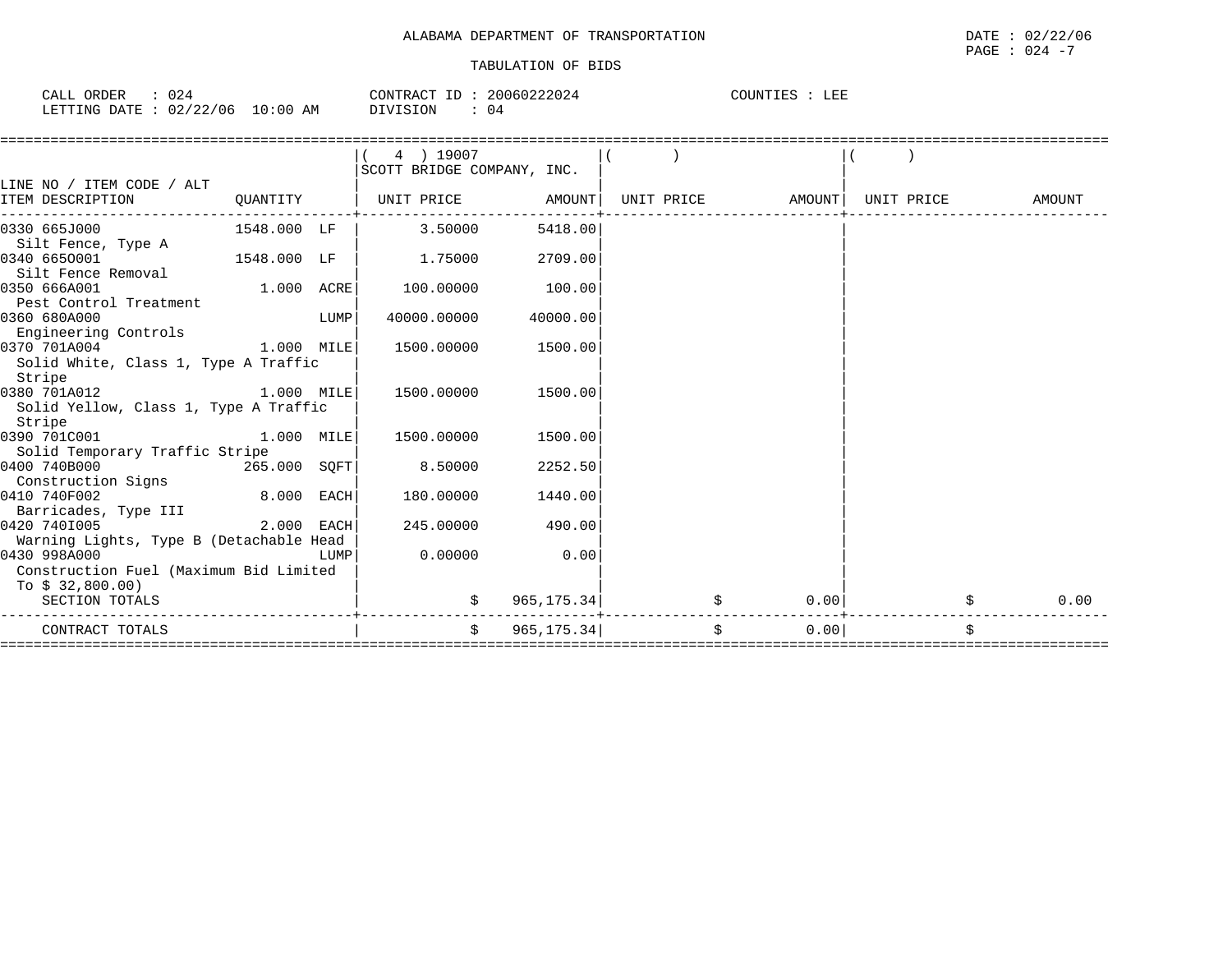# $\texttt{PAGE}$  : 025 -1

#### VENDOR RANKING

|      | CALL ORDER                            | : 025<br>LETTING DATE: 02/22/06 10:00 AM | CONTRACT ID: 20060222025<br>DIVISION<br>$\therefore$ 05                                                                                            |              | COUNTIES : PICKENS |                                    |                   |
|------|---------------------------------------|------------------------------------------|----------------------------------------------------------------------------------------------------------------------------------------------------|--------------|--------------------|------------------------------------|-------------------|
|      | CONTRACT DESCRIPTION :<br>$0.008$ mi. |                                          | CONTRACT TIME:<br>50<br>for constructing the Bridge Replacement (Bridge Culvert) on<br>Salem Road at Houten Branch southeast of Carrollton. Length | Working Days | (available days)   | $PROJECT(S)$ : $ACGBBRZ-5400(214)$ |                   |
| RANK | VENDOR NO. / NAME                     |                                          |                                                                                                                                                    |              |                    | TOTAL<br><b>BID</b>                | % OVER<br>LOW BID |
|      | 07048                                 | GLASGOW CONSTRUCTION CO., INC.           |                                                                                                                                                    |              |                    | 120,650.75                         | 100.0000%         |
|      | 18024                                 | RACON, INC.                              |                                                                                                                                                    |              |                    | 121,129.30                         | 100.3966%         |
|      | 16003                                 | PHILLIPS CONTRACTING CO., INC.           |                                                                                                                                                    |              |                    | 127.344.90                         | 105.5484%         |
|      | 23044                                 | WARE CONSTRUCTION CO., INC.              |                                                                                                                                                    |              |                    | 136,990.50                         | 113.5430%         |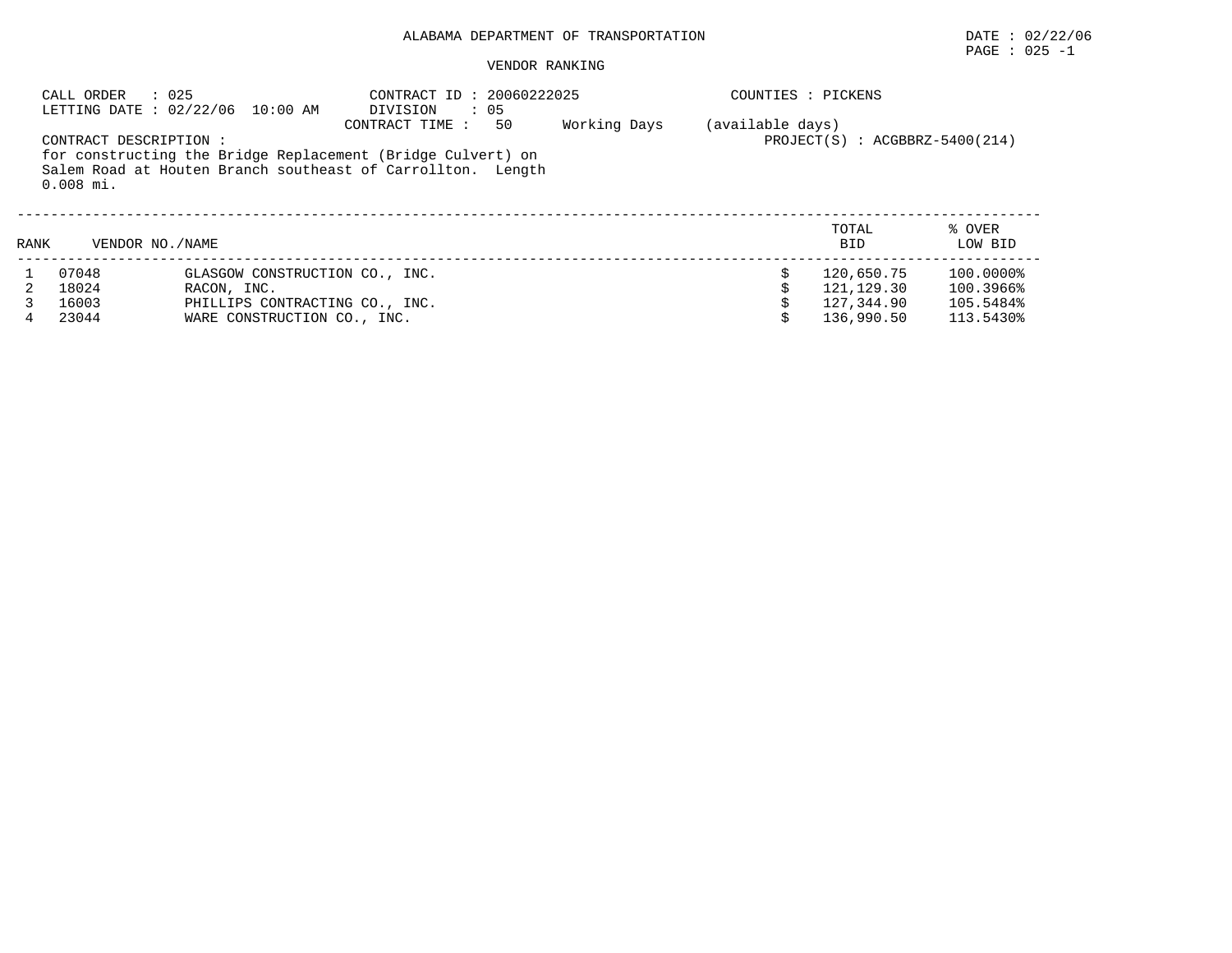| 025<br>ORDER<br>CALL     |             | 20060222025<br>CONTRACT<br>TD. | COUNTIES<br>PICKENS |
|--------------------------|-------------|--------------------------------|---------------------|
| 02/22/06<br>LETTING DATE | 10:00<br>AΜ | DIVISION                       |                     |

|                                                         |              |             | 1 07048                                         |            | 2 ) 18024   |                   | 3 ) 16003                      |            |
|---------------------------------------------------------|--------------|-------------|-------------------------------------------------|------------|-------------|-------------------|--------------------------------|------------|
|                                                         |              |             | $ $ GLASGOW CONSTRUCTION CO., I $ $ RACON, INC. |            |             |                   | PHILLIPS CONTRACTING CO., INC. |            |
| LINE NO / ITEM CODE / ALT<br>ITEM DESCRIPTION           | OUANTITY     |             | UNIT PRICE                                      | AMOUNT     |             | UNIT PRICE AMOUNT | UNIT PRICE                     | AMOUNT     |
|                                                         |              |             |                                                 |            |             |                   |                                |            |
| SECTION 0001<br>Total                                   |              |             |                                                 |            |             |                   |                                |            |
| 0010 206A000                                            |              | LUMP        | 5000.00000                                      | 5000.00    | 10000.00000 | 10000.00          | 2000.00000                     | 2000.00    |
| Removal Of Old Bridge, Station 5+52.00                  |              |             |                                                 |            |             |                   |                                |            |
| 0020 214A000<br>Structure Excavation                    | 556.000 CUYD |             | 20.00000                                        | 11120.00   | 9.00000     | 5004.00           | 12.00000                       | 6672.00    |
| 0030 214B001                                            | 100.000      | <b>CUYD</b> | 30,00000                                        | 3000.00    | 40.00000    | 4000.00           | 30.00000                       | 3000.00    |
| Foundation Backfill, Commercial                         |              |             |                                                 |            |             |                   |                                |            |
| 0040 502A000                                            | 19555.000 LB |             | 0.65000                                         | 12710.75   | 0.85000     | 16621.75          | 0.78000                        | 15252.90   |
| Steel Reinforcement                                     |              |             |                                                 |            |             |                   |                                |            |
| 0050 524A011<br>Culvert Concrete (Cast In Place)        | 119.000      | CUYD        | 400.00000                                       | 47600.00   | 400.00000   | 47600.00          | 475.00000                      | 56525.00   |
| 0060 600A000                                            |              | LUMP        | 15750.00000                                     | 15750.00   | 6000.00000  | 6000.00           | 15000.00000                    | 15000.00   |
| Mobilization                                            |              |             |                                                 |            |             |                   |                                |            |
| 0070 610C001                                            | 182.000      | TON         | 32.00000                                        | 5824.00    | 45.00000    | 8190.00           | 34.00000                       | 6188.00    |
| Loose Riprap, Class 2<br>0080 610D003                   | 143.000      | SOYD        | 2.00000                                         | 286.00     | 3.75000     | 536.25            | 5.00000                        | 715.00     |
| Filter Blanket, Geotextile                              |              |             |                                                 |            |             |                   |                                |            |
| 0090 630A001                                            | 100.000 LF   |             | 25.50000                                        | 2550.00    | 29.32000    | 2932.00           | 45.00000                       | 4500.00    |
| Steel Beam Guardrail, Class A, Type 2                   |              |             |                                                 |            |             |                   |                                |            |
| 0100 630C070                                            | 4.000 EACH   |             | 1700.00000                                      | 6800.00    | 1897.50000  | 7590.00           | 1750.00000                     | 7000.00    |
| Guardrail End Anchor, Type 10 Series<br>0110 665F000    | 50.000 EACH  |             | 10.00000                                        | 500.00     | 6.39000     | 319.50            | 10.00000                       | 500.00     |
| Hay Bales                                               |              |             |                                                 |            |             |                   |                                |            |
| 0120 665J000                                            | 100.000 LF   |             | 10.00000                                        | 1000.00    | 6.26000     | 626.00            | 5.00000                        | 500.00     |
| Silt Fence, Type A                                      |              |             |                                                 |            |             |                   |                                |            |
| 0130 680A000<br>Engineering Controls                    |              | LUMP        | 5000.00000                                      | 5000.00    | 5000.00000  | 5000.00           | 5000.00000                     | 5000.00    |
| 0140 740B000                                            | 141.000      | SOFT        | 10.00000                                        | 1410.00    | 9.14000     | 1288.74           | 12.00000                       | 1692.00    |
| Construction Signs                                      |              |             |                                                 |            |             |                   |                                |            |
| 0150 740F002                                            | 8,000        | EACH        | 200.00000                                       | 1600.00    | 219.42000   | 1755.36           | 300.00000                      | 2400.00    |
| Barricades, Type III                                    |              |             |                                                 |            |             |                   |                                |            |
| 0160 7401005<br>Warning Lights, Type B (Detachable Head | 2.000        | <b>EACH</b> | 250.00000                                       | 500.00     | 182.85000   | 365.70            | 200.00000                      | 400.00     |
| 0170 998A000                                            |              | LUMP        | 0.00000                                         | 0.00       | 3300.00000  | 3300.00           | 0.00000                        | 0.00       |
| Construction Fuel (Maximum Bid Limited                  |              |             |                                                 |            |             |                   |                                |            |
| To $$3,300.00)$                                         |              |             |                                                 |            |             |                   |                                |            |
| SECTION TOTALS                                          |              |             |                                                 | 120,650.75 | \$          | 121,129.30        |                                | 127,344.90 |
| CONTRACT TOTALS                                         |              |             |                                                 | 120,650.75 | \$          | 121, 129.30       |                                | 127,344.90 |
|                                                         |              |             |                                                 |            |             |                   |                                |            |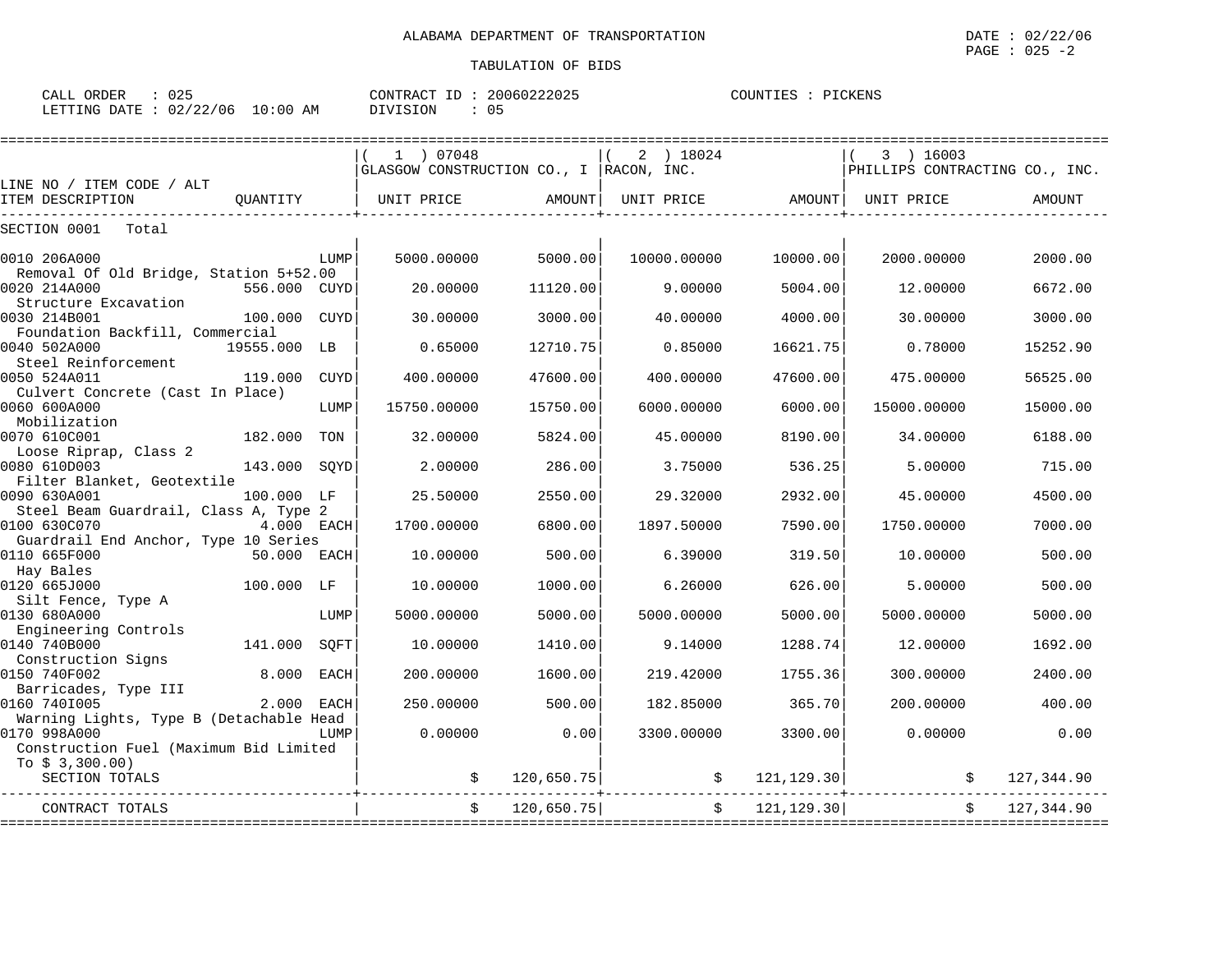COUNTIES : PICKENS

### TABULATION OF BIDS

CALL ORDER : 025 CONTRACT ID : 20060222025 COUNTIES : PICKENS

| LETTING DATE : $02/22/06$ 10:00 AM                                        |              |      | DIVISION<br>: 05                         |            |            |        |            |        |
|---------------------------------------------------------------------------|--------------|------|------------------------------------------|------------|------------|--------|------------|--------|
|                                                                           |              |      | 4 ) 23044<br>WARE CONSTRUCTION CO., INC. |            |            |        |            |        |
| LINE NO / ITEM CODE / ALT<br>ITEM DESCRIPTION                             | OUANTITY     |      | UNIT PRICE                               | AMOUNT     | UNIT PRICE | AMOUNT | UNIT PRICE | AMOUNT |
| SECTION 0001<br>Total                                                     |              |      |                                          |            |            |        |            |        |
| 0010 206A000                                                              |              | LUMP | 8000.00000                               | 8000.00    |            |        |            |        |
| Removal Of Old Bridge, Station 5+52.00<br>0020 214A000                    | 556.000 CUYD |      | 10.00000                                 | 5560.00    |            |        |            |        |
| Structure Excavation<br>0030 214B001<br>Foundation Backfill, Commercial   | 100.000 CUYD |      | 35.00000                                 | 3500.00    |            |        |            |        |
| 0040 502A000<br>Steel Reinforcement                                       | 19555.000 LB |      | 1,10000                                  | 21510.50   |            |        |            |        |
| 0050 524A011<br>Culvert Concrete (Cast In Place)                          | 119.000 CUYD |      | 500.00000                                | 59500.00   |            |        |            |        |
| 0060 600A000<br>Mobilization                                              |              | LUMP | 15000.00000                              | 15000.00   |            |        |            |        |
| 0070 610C001<br>Loose Riprap, Class 2                                     | 182.000 TON  |      | 32.00000                                 | 5824.00    |            |        |            |        |
| 0080 610D003<br>Filter Blanket, Geotextile                                | 143.000 SQYD |      | 4.00000                                  | 572.00     |            |        |            |        |
| 0090 630A001<br>Steel Beam Guardrail, Class A, Type 2                     | 100.000 LF   |      | 25.50000                                 | 2550.00    |            |        |            |        |
| 0100 630C070<br>Guardrail End Anchor, Type 10 Series                      | $4.000$ EACH |      | 1650.00000                               | 6600.00    |            |        |            |        |
| 0110 665F000<br>Hay Bales                                                 | 50.000 EACH  |      | 6.00000                                  | 300.00     |            |        |            |        |
| 0120 665J000<br>Silt Fence, Type A                                        | 100.000 LF   |      | 8.00000                                  | 800.00     |            |        |            |        |
| 0130 680A000<br>Engineering Controls                                      |              | LUMP | 1500.00000                               | 1500.00    |            |        |            |        |
| 0140 740B000<br>Construction Signs                                        | 141.000 SQFT |      | 14.00000                                 | 1974.00    |            |        |            |        |
| 0150 740F002<br>Barricades, Type III                                      | 8.000 EACH   |      | 275.00000                                | 2200.00    |            |        |            |        |
| 0160 7401005<br>Warning Lights, Type B (Detachable Head                   | 2.000 EACH   |      | 300.00000                                | 600.00     |            |        |            |        |
| 0170 998A000<br>Construction Fuel (Maximum Bid Limited<br>To $$3,300.00)$ |              | LUMP | 1000.00000                               | 1000.00    |            |        |            |        |
| SECTION TOTALS                                                            |              |      |                                          | 136,990.50 |            | 0.00   |            | 0.00   |
| CONTRACT TOTALS                                                           |              |      | \$                                       | 136,990.50 | \$         | 0.00   | \$         |        |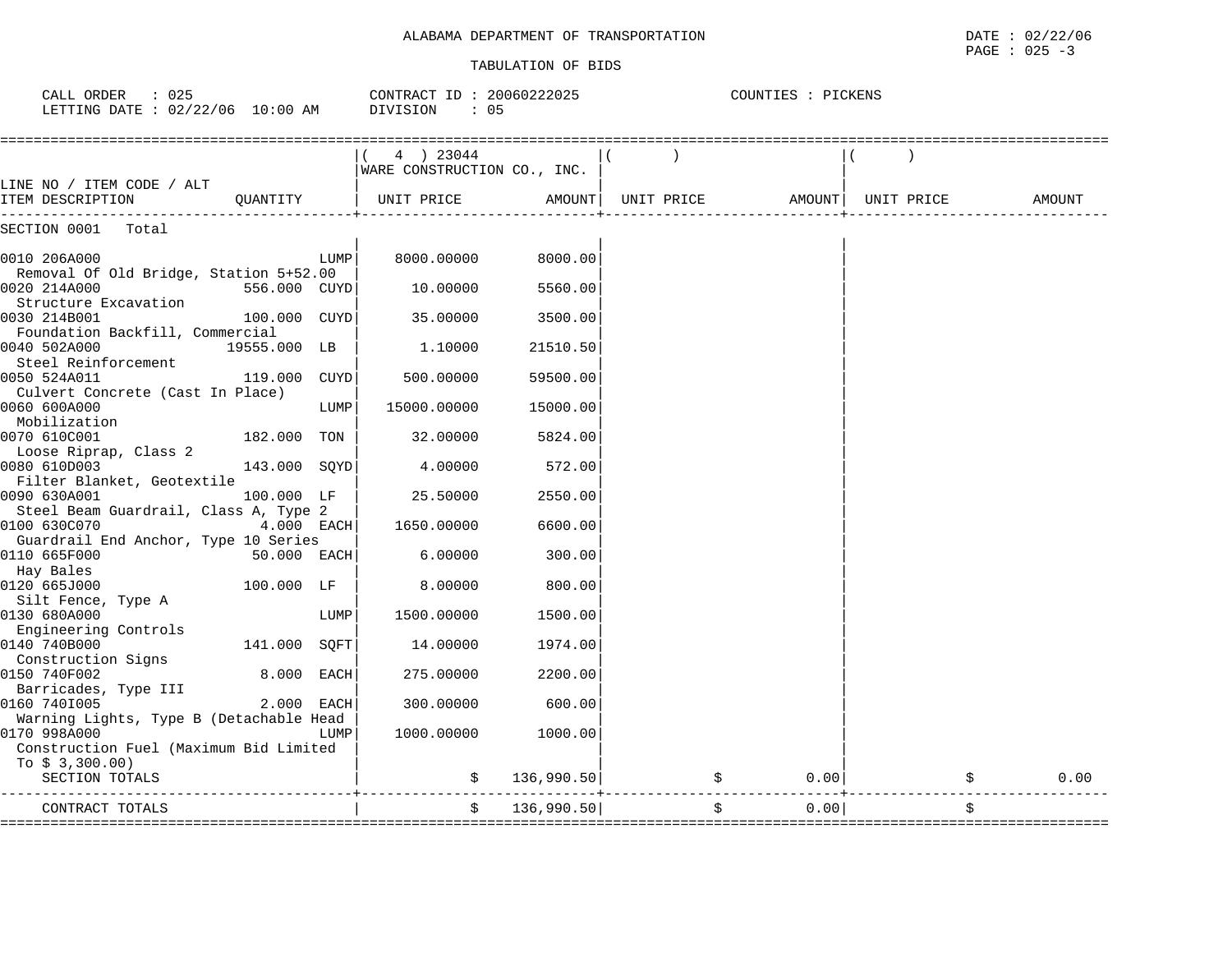# PAGE : 028 -1

### VENDOR RANKING

| : 028<br>CALL ORDER<br>LETTING DATE: 02/22/06 10:00 AM |                               | CONTRACT ID: 20060222028<br>DIVISION<br>$\therefore$ 05                                                                   |                |    | COUNTIES :<br>TUSCALOOSA |                  |                                        |                                     |
|--------------------------------------------------------|-------------------------------|---------------------------------------------------------------------------------------------------------------------------|----------------|----|--------------------------|------------------|----------------------------------------|-------------------------------------|
|                                                        | CONTRACT DESCRIPTION :<br>mi. | for constructing the Bridge Replacement (Bridge Culvert) on<br>Dry Creek Road at Dry Creek north of Fosters. Length 0.012 | CONTRACT TIME: | 80 | Working Days             | (available days) | $PROJECT(S)$ : $ACGBBRZ-6300(215)$     |                                     |
| RANK                                                   | VENDOR NO. / NAME             |                                                                                                                           |                |    |                          |                  | TOTAL<br><b>BID</b>                    | % OVER<br>LOW BID                   |
|                                                        | 18024<br>07048<br>23044       | RACON, INC.<br>GLASGOW CONSTRUCTION CO., INC.<br>WARE CONSTRUCTION CO., INC.                                              |                |    |                          | Ŝ                | 141,840.72<br>156,347.40<br>157,763.45 | 100.0000%<br>110.2274%<br>111.2258% |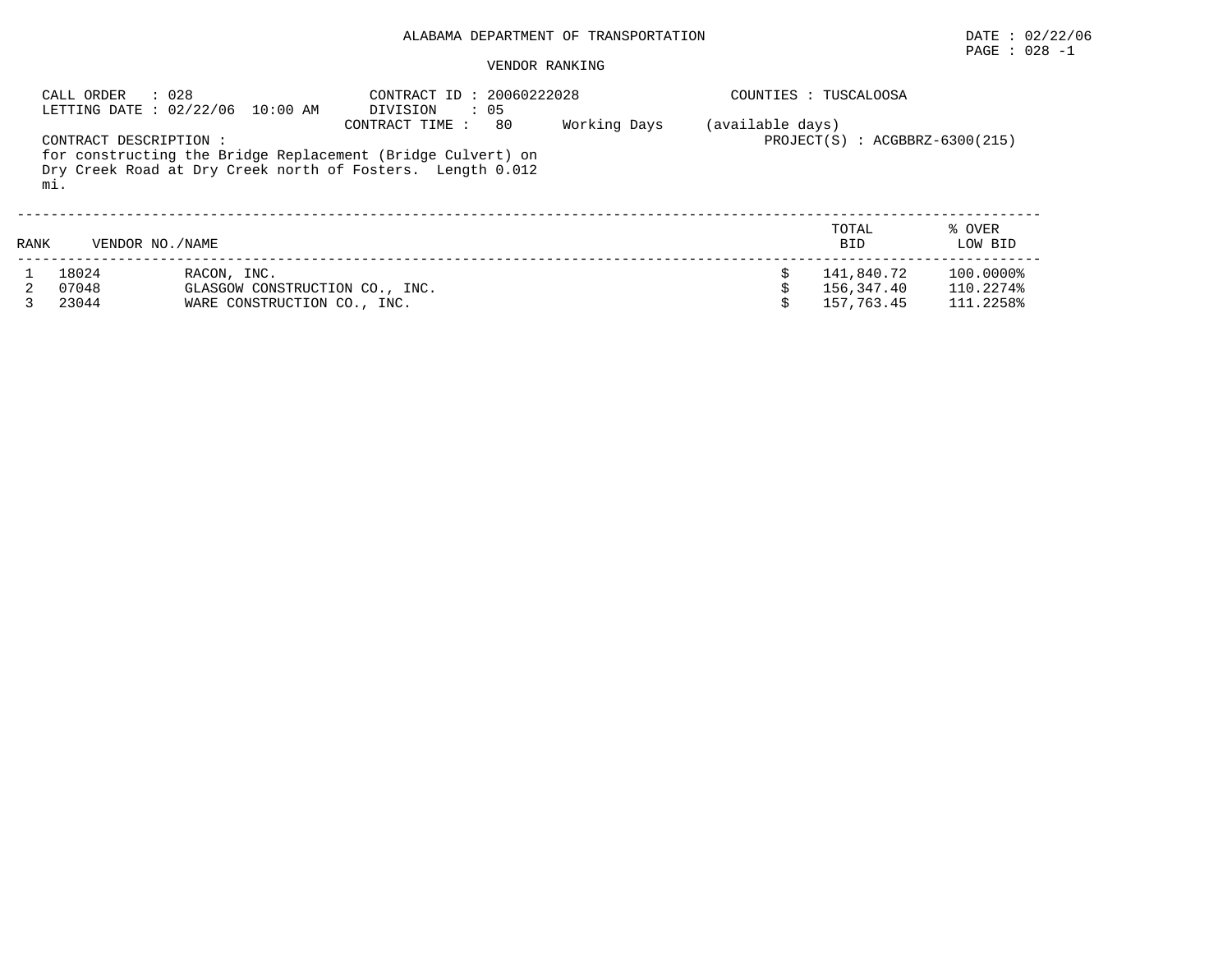PAGE : 028 -2

| 028<br>ORDEF<br>CALL                                       | ID<br>CONTRACT                                  | ົດ ດ<br><u>- ^ · </u><br>. ) h (<br>ZU'<br>: U Z 8 | .00SA<br>COUNTIES<br>' ∆<br>$\mathbf{U}$ |
|------------------------------------------------------------|-------------------------------------------------|----------------------------------------------------|------------------------------------------|
| $\cap$<br>1つつ<br>'06<br>LETTING<br><b>DATE</b><br>∪∠<br>∠∠ | $\textcolor{red}{\textbf{10:00}}$<br>SION<br>ΑM | 05                                                 |                                          |

|                                                         |              |             | $1$ ) 18024 |            | 07048<br>2  |                                   | 3 ) 23044                                               |            |
|---------------------------------------------------------|--------------|-------------|-------------|------------|-------------|-----------------------------------|---------------------------------------------------------|------------|
|                                                         |              |             | RACON, INC. |            |             |                                   | GLASGOW CONSTRUCTION CO., I WARE CONSTRUCTION CO., INC. |            |
| LINE NO / ITEM CODE / ALT<br>ITEM DESCRIPTION           | OUANTITY     |             | UNIT PRICE  | AMOUNT     | UNIT PRICE  | AMOUNT                            | UNIT PRICE                                              | AMOUNT     |
|                                                         |              |             |             |            |             |                                   |                                                         |            |
| SECTION 0001<br>Total                                   |              |             |             |            |             |                                   |                                                         |            |
| 0010 206A000                                            |              | LUMP        | 10000.00000 | 10000.00   | 5000.00000  | 5000.00                           | 8000.00000                                              | 8000.00    |
| Removal Of Old Bridge, Station 12+28.49                 |              |             |             |            |             |                                   |                                                         |            |
| 0020 214A000                                            | 264.000 CUYD |             | 9.00000     | 2376.00    | 20.00000    | 5280.00                           | 12,00000                                                | 3168.00    |
| Structure Excavation                                    |              |             |             |            |             |                                   |                                                         |            |
| 0030 214B000                                            | 81.000       | <b>CUYD</b> | 50.00000    | 4050.00    | 30.00000    | 2430.00                           | 30.00000                                                | 2430.00    |
| Foundation Backfill, Local<br>0040 502A000              | 35129.000 LB |             | 0.80000     | 28103.20   | 0.60000     | 21077.40                          | 1.05000                                                 | 36885.45   |
| Steel Reinforcement                                     |              |             |             |            |             |                                   |                                                         |            |
| 0050 524A011                                            | 187.000      | <b>CUYD</b> | 365,00000   | 68255.00   | 450.00000   | 84150.00                          | 400.00000                                               | 74800.00   |
| Culvert Concrete (Cast In Place)                        |              |             |             |            |             |                                   |                                                         |            |
| 0060 600A000                                            |              | LUMP        | 5000.00000  | 5000.00    | 18000.00000 | 18000.00                          | 15000.00000                                             | 15000.00   |
| Mobilization<br>0070 610C001                            | 146.000      | TON         | 35.00000    | 5110.00    | 30.00000    | 4380.00                           | 30.00000                                                | 4380.00    |
| Loose Riprap, Class 2                                   |              |             |             |            |             |                                   |                                                         |            |
| 0080 610D000                                            | 115.000      | SQYD        | 4.36000     | 501.40     | 2.00000     | 230.00                            | 4.00000                                                 | 460.00     |
| Filter Blanket                                          |              |             |             |            |             |                                   |                                                         |            |
| 0090 665A000                                            | 1,000        | ACRE        | 1174.17000  | 1174.17    | 800,00000   | 800.00                            | 1000.00000                                              | 1000.00    |
| Temporary Seeding<br>0100 665B000                       |              |             |             |            |             |                                   |                                                         |            |
| Temporary Mulching                                      | 1.000        | ACRE        | 1167.61000  | 1167.61    | 800.00000   | 800.00                            | 1000.00000                                              | 1000.00    |
| 0110 6651000                                            | 80.000       | TON         | 45.00000    | 3600.00    | 35.00000    | 2800.00                           | 40.00000                                                | 3200.00    |
| Temporary Riprap, Class 2                               |              |             |             |            |             |                                   |                                                         |            |
| 0120 665J000                                            | 480.000      | LF          | 4.23000     | 2030.40    | 10,00000    | 4800.00                           | 6.00000                                                 | 2880.00    |
| Silt Fence, Type A                                      |              |             |             |            |             |                                   |                                                         |            |
| 0130 680A000<br>Engineering Controls                    |              | LUMP        | 5000.00000  | 5000.00    | 5000.00000  | 5000.00                           | 2000.00000                                              | 2000.00    |
| 0140 740B000                                            | 20.000       | SOFT        | 10.04000    | 200.80     | 10.00000    | 200.00                            | 14.00000                                                | 280.00     |
| Construction Signs                                      |              |             |             |            |             |                                   |                                                         |            |
| 0150 740F002                                            | 4.000        | <b>EACH</b> | 225.14000   | 900.56     | 250.00000   | 1000.00                           | 245.00000                                               | 980.00     |
| Barricades, Type III                                    |              |             |             |            |             |                                   |                                                         |            |
| 0160 7401005                                            | 2,000        | <b>EACH</b> | 235.79000   | 471.58     | 200.00000   | 400.00                            | 150.00000                                               | 300.00     |
| Warning Lights, Type B (Detachable Head<br>0170 998A000 |              | LUMP        | 3900.00000  | 3900.00    | 0.00000     | 0.00                              | 1000.00000                                              | 1000.00    |
| Construction Fuel (Maximum Bid Limited                  |              |             |             |            |             |                                   |                                                         |            |
| To $$3,900.00)$                                         |              |             |             |            |             |                                   |                                                         |            |
| SECTION TOTALS                                          |              |             |             | 141,840.72 |             | \$156, 347.40]                    |                                                         | 157,763.45 |
| CONTRACT TOTALS                                         |              |             |             | 141,840.72 |             | $\ddot{\mathsf{S}}$<br>156,347.40 |                                                         | 157,763.45 |
|                                                         |              |             |             |            |             |                                   |                                                         |            |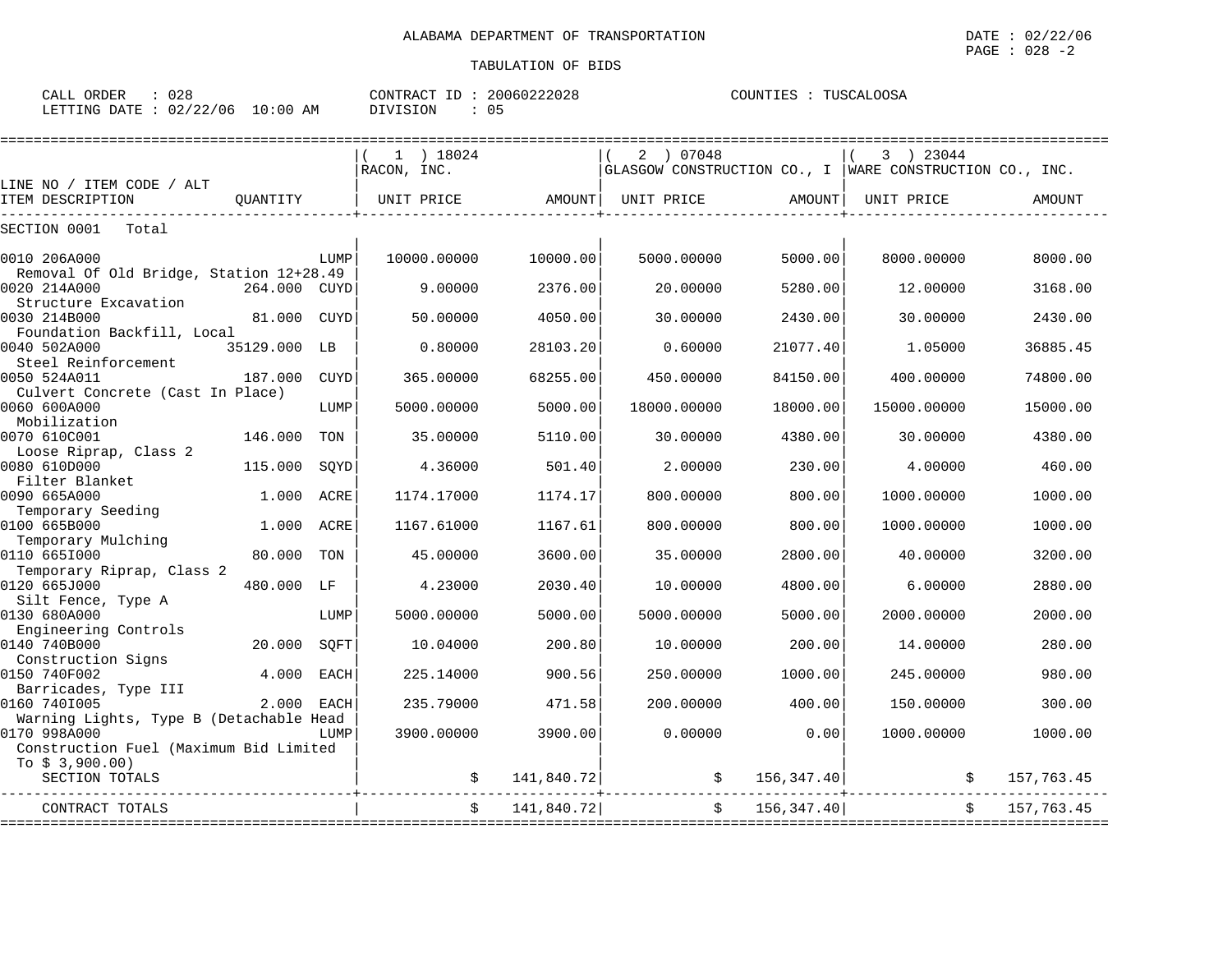# PAGE : 031 -1

#### VENDOR RANKING

|      | CALL ORDER<br>: 031                       | LETTING DATE: 02/22/06 10:00 AM                                                                                             | CONTRACT ID: 20060222031<br>$\therefore$ 03<br>DIVISION |  | COUNTIES : JEFFERSON |                                                  |                                     |  |
|------|-------------------------------------------|-----------------------------------------------------------------------------------------------------------------------------|---------------------------------------------------------|--|----------------------|--------------------------------------------------|-------------------------------------|--|
|      | CONTRACT DESCRIPTION:<br>Length 6.490 mi. | for constructing the Traffic Signal Improvements at various<br>intersections on SR-3 (US-31) from Fultondale to Gardendale. | (available days)<br>$PROJECT(S) : CMAO-7012(600)$       |  |                      |                                                  |                                     |  |
| RANK | VENDOR NO. / NAME                         |                                                                                                                             |                                                         |  |                      | TOTAL<br><b>BID</b>                              | % OVER<br>LOW BID                   |  |
|      | 19060<br>19083<br>20003                   | STONE ELECTRIC COMPANY, INC.<br>TEMPLE ELECTRIC COMPANY, INC.                                                               | STONE & SONS ELECTRICAL CONTRACTORS, INC.               |  |                      | \$1,149,124.70<br>\$1,285,886.00<br>1,289,043.00 | 100.0000%<br>111.9013%<br>112.1761% |  |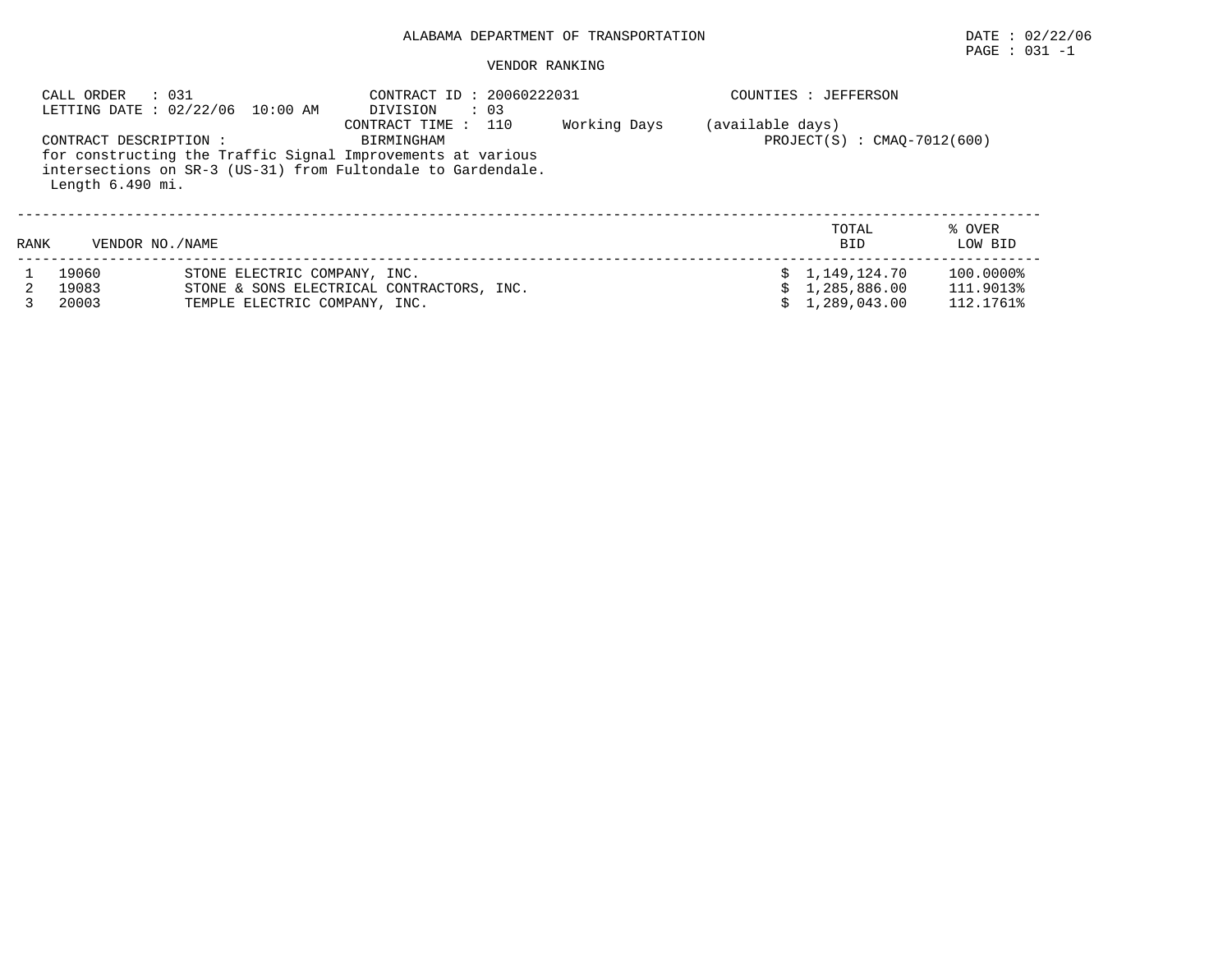| ົດ ລ້<br>ORDER<br>CALL<br>∪3⊥ |            | CONTRACT<br>ID | 20060222031 | <b>JEFFERSON</b><br>COUNTIES |
|-------------------------------|------------|----------------|-------------|------------------------------|
| 02/22/06<br>LETTING DATE      | $10:00$ AM | DIVISION       | ັບ          |                              |

|                                                                                                    |      | $(1)$ 19060 |         |            | 2 ) 19083                  | 3 ) 20003                                                                             |          |
|----------------------------------------------------------------------------------------------------|------|-------------|---------|------------|----------------------------|---------------------------------------------------------------------------------------|----------|
|                                                                                                    |      |             |         |            |                            | STONE ELECTRIC COMPANY, INC STONE & SONS ELECTRICAL CON TEMPLE ELECTRIC COMPANY, INC. |          |
| LINE NO / ITEM CODE / ALT                                                                          |      |             |         |            |                            |                                                                                       |          |
|                                                                                                    |      |             |         |            |                            |                                                                                       | AMOUNT   |
| SECTION 0001<br>Total                                                                              |      |             |         |            |                            |                                                                                       |          |
| 0010 600A000                                                                                       | LUMP | 7500.00000  | 7500.00 |            | $117338.75000$ $117338.75$ | 50000.00000                                                                           | 50000.00 |
| Mobilization<br>$1200.000$ SQYD<br>0020 654A000                                                    |      | 3.55000     | 4260.00 | 5.90000    | 7080.00                    | 4.00000                                                                               | 4800.00  |
| Solid Sodding                                                                                      |      |             |         |            |                            |                                                                                       |          |
| 0030 730A012                                                                                       | LUMP | 500,00000   | 500.00  | 339.99000  | 339.99                     | 1270.00000                                                                            | 1270.00  |
| Removal Of Existing Traffic Control<br>Unit (Partial) ( U.S. Hwy 31 @ Central<br>Ave./Main St.)    |      |             |         |            |                            |                                                                                       |          |
| 0040 730A013                                                                                       | LUMP | 1000.00000  | 1000.00 | 400.02000  | 400.02                     | 1270.00000                                                                            | 1270.00  |
| Removal Of Existing Traffic Control<br>Unit (Partial) ( U.S. Hwy 31 at<br>Walker's Chapel          |      |             |         |            |                            |                                                                                       |          |
| 0050 730A014                                                                                       | LUMP | 1000.00000  | 1000.00 | 339.81000  | 339.81                     | 1270.00000                                                                            | 1270.00  |
| Removal Of Existing Traffic Control<br>Unit (Partial) ( U.S. Hwy 31 @ Republic<br>Ave./Stouts Rd.) |      |             |         |            |                            |                                                                                       |          |
| 0060 730A015                                                                                       | LUMP | 1000.00000  | 1000.00 | 544.63000  | 544.63                     | 1270.00000                                                                            | 1270.00  |
| Removal Of Existing Traffic Control<br>Unit (Partial) ( U.S. Hwy. 31 @ Tarrant<br>$Rd.$ ) (Site 4) |      |             |         |            |                            |                                                                                       |          |
| 0070 730A016                                                                                       | LUMP | 1000.00000  | 1000.00 | 2689.65000 | 2689.65                    | 1270.00000                                                                            | 1270.00  |
| Removal Of Existing Traffic Control<br>Unit (Partial) ( U.S. Hwy 31 @<br>Fieldstown Rd.)           |      |             |         |            |                            |                                                                                       |          |
| 0080 730A017                                                                                       | LUMP | 1000.00000  | 1000.00 | 1483.67000 | 1483.67                    | 1270.00000                                                                            | 1270.00  |
| Removal Of Existing Traffic Control<br>Unit (Partial) ( U.S. Hwy 31 @ Payne Rd.<br>) (Site 6)      |      |             |         |            |                            |                                                                                       |          |
| 0090 730A018                                                                                       | LUMP | 1000.00000  | 1000.00 | 339.80000  | 339.80                     | 1270.00000                                                                            | 1270.00  |
| Removal Of Existing Traffic Control<br>Unit (Partial) ( U.S. Hwy 31 @ Food<br>World Shopping       |      |             |         |            |                            |                                                                                       |          |
| 0100 730A019                                                                                       | LUMP | 1000.00000  | 1000.00 | 339.93000  | 339.93                     | 1270.00000                                                                            | 1270.00  |
| Removal Of Existing Traffic Control<br>Unit (Partial) ( U.S. Hwy 31 @ Moncrief<br>$Rd.$ ) (Site 8) |      |             |         |            |                            |                                                                                       |          |
| 0110 730A020                                                                                       | LUMP | 1000.00000  | 1000.00 | 600.02000  | 600.02                     | 1270.00000                                                                            | 1270.00  |
| Removal Of Existing Traffic Control<br>Unit (Partial) ( U.S. Hwy 31 @ Mount<br>Olive Blvd./        |      |             |         |            |                            |                                                                                       |          |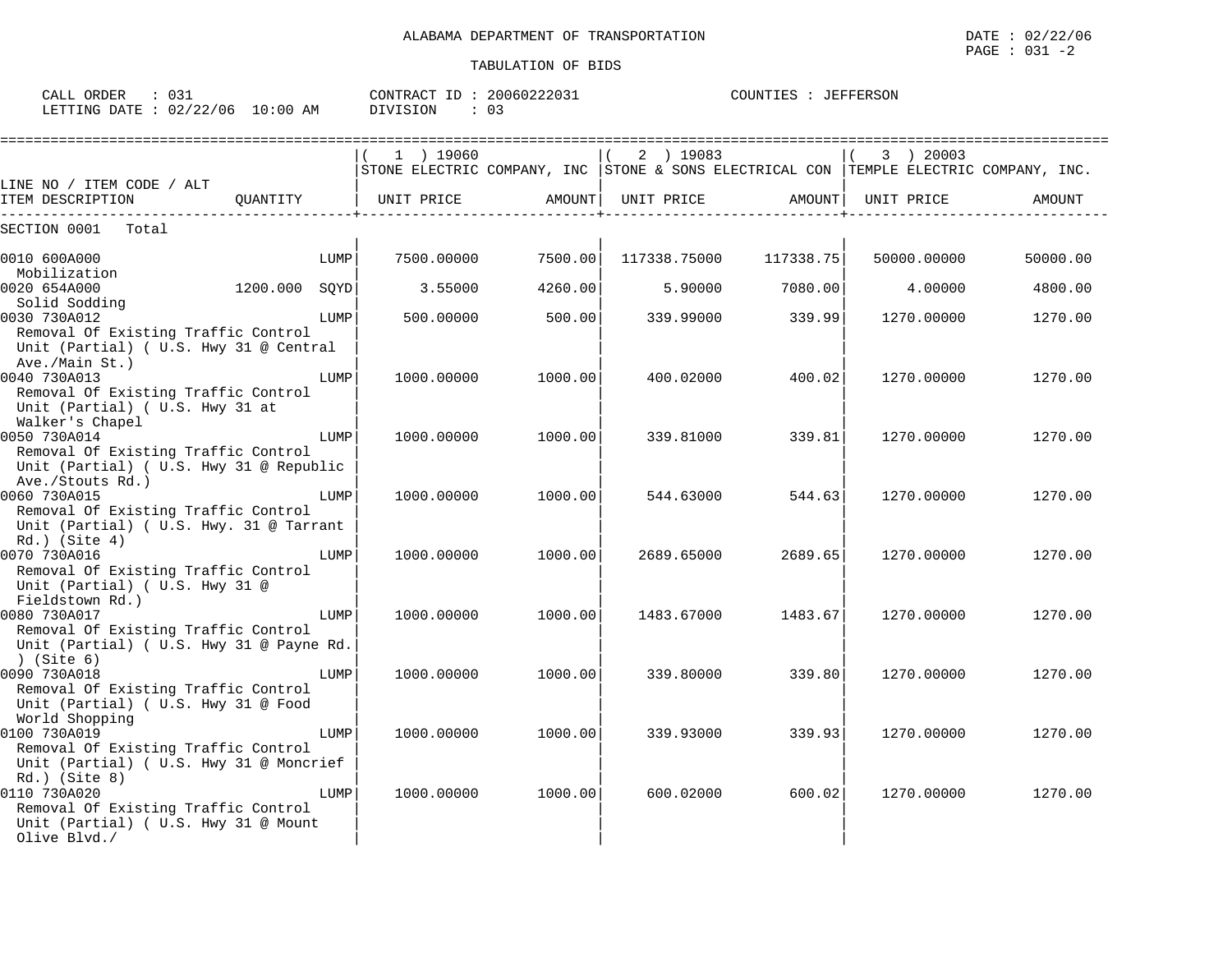| ORDER<br>$\sim$ $\sim$ $\sim$<br>لىلەك |                 | 20060222031<br>CONTRACT ID                     | JEFFERSON<br>COUNTIES |
|----------------------------------------|-----------------|------------------------------------------------|-----------------------|
| 02/22/06<br><b>DATE</b><br>LETTING     | ! 0 : 0 0<br>AM | <b>DIVISION</b><br>$\sim$ $\sim$<br>ັັ<br>ᄔ노ᇰᅩ |                       |

|                                                   |      | 1 ) 19060  |         | ) 19083<br>2 |                                     | 3 ) 20003                                                                             |         |
|---------------------------------------------------|------|------------|---------|--------------|-------------------------------------|---------------------------------------------------------------------------------------|---------|
|                                                   |      |            |         |              |                                     | STONE ELECTRIC COMPANY, INC STONE & SONS ELECTRICAL CON TEMPLE ELECTRIC COMPANY, INC. |         |
| LINE NO / ITEM CODE / ALT                         |      |            |         |              |                                     |                                                                                       |         |
| ITEM DESCRIPTION<br>OUANTITY                      |      | UNIT PRICE | AMOUNT  | UNIT PRICE   | AMOUNT  <br>. _ _ _ _ _ _ _ _ _ _ 1 | UNIT PRICE                                                                            | AMOUNT  |
| 0120 730A021                                      | LUMP | 1000.00000 | 1000.00 | 339.93000    | 339.93                              | 1270.00000                                                                            | 1270.00 |
| Removal Of Existing Traffic Control               |      |            |         |              |                                     |                                                                                       |         |
| Unit (Partial) ( U.S. Hwy 31 @ Snow               |      |            |         |              |                                     |                                                                                       |         |
| Rogers Rd./North                                  |      |            |         |              |                                     |                                                                                       |         |
| 0130 730C000                                      | LUMP | 3025.00000 | 3025.00 | 191.00000    | 191.00                              | 1270.00000                                                                            | 1270.00 |
| Furnishing And Installing Traffic                 |      |            |         |              |                                     |                                                                                       |         |
| Control Unit ( U.S. Hwy 31 @ Central              |      |            |         |              |                                     |                                                                                       |         |
| Ave./Main St.)                                    | LUMP |            |         |              |                                     |                                                                                       |         |
| 0140 730C001<br>Furnishing And Installing Traffic |      | 7000.00000 | 7000.00 | 262.00000    | 262.00                              | 1270.00000                                                                            | 1270.00 |
| Control Unit ( U.S. Hwy 31 @ Walker's             |      |            |         |              |                                     |                                                                                       |         |
| Chapel                                            |      |            |         |              |                                     |                                                                                       |         |
| 0150 730C002                                      | LUMP | 6265.00000 | 6265.00 | 191.00000    | 191.00                              | 1270.00000                                                                            | 1270.00 |
| Furnishing And Installing Traffic                 |      |            |         |              |                                     |                                                                                       |         |
| Control Unit ( U.S. Hwy 31 @ Republic             |      |            |         |              |                                     |                                                                                       |         |
| Ave./Stouts Rd.)                                  |      |            |         |              |                                     |                                                                                       |         |
| 0160 730C003                                      | LUMP | 5725.00000 | 5725.00 | 929.00000    | 929.00                              | 1270.00000                                                                            | 1270.00 |
| Furnishing And Installing Traffic                 |      |            |         |              |                                     |                                                                                       |         |
| Control Unit ( U.S. Hwy 31 @ Tarrant Rd.          |      |            |         |              |                                     |                                                                                       |         |
| )(Site 4)                                         |      |            |         |              |                                     |                                                                                       |         |
| 0170 730C004                                      | LUMP | 5775.00000 | 5775.00 | 6537.25000   | 6537.25                             | 1270.00000                                                                            | 1270.00 |
| Furnishing And Installing Traffic                 |      |            |         |              |                                     |                                                                                       |         |
| Control Unit ( U.S. Hwy 31 @ Fieldstown           |      |            |         |              |                                     |                                                                                       |         |
| $Rd.$ ) (Site 5)<br>0180 730C005                  | LUMP | 4600.00000 | 4600.00 | 1249.33000   | 1249.33                             | 1270.00000                                                                            | 1270.00 |
| Furnishing And Installing Traffic                 |      |            |         |              |                                     |                                                                                       |         |
| Control Unit ( U.S. Hwy 31 @ Payne Rd.)           |      |            |         |              |                                     |                                                                                       |         |
| (Site 6)                                          |      |            |         |              |                                     |                                                                                       |         |
| 0190 730C006                                      | LUMP | 4720.00000 | 4720.00 | 191.00000    | 191.00                              | 1270.00000                                                                            | 1270.00 |
| Furnishing And Installing Traffic                 |      |            |         |              |                                     |                                                                                       |         |
| Control Unit ( U.S. Hwy 31 @ Food World           |      |            |         |              |                                     |                                                                                       |         |
| Shopping                                          |      |            |         |              |                                     |                                                                                       |         |
| 0200 730C007                                      | LUMP | 5225.00000 | 5225.00 | 191.00000    | 191.00                              | 1270.00000                                                                            | 1270.00 |
| Furnishing And Installing Traffic                 |      |            |         |              |                                     |                                                                                       |         |
| Control Unit ( U.S. Hwy 31 @ Moncrief             |      |            |         |              |                                     |                                                                                       |         |
| $Rd.$ ) (Site 8)                                  |      |            |         |              |                                     |                                                                                       |         |
| 0210 730C008                                      | LUMP | 4950.00000 | 4950.00 | 238.00000    | 238.00                              | 1270.00000                                                                            | 1270.00 |
| Furnishing And Installing Traffic                 |      |            |         |              |                                     |                                                                                       |         |
| Control Unit ( U.S. Hwy 31 @ Gardendale           |      |            |         |              |                                     |                                                                                       |         |
| Fire Station)                                     |      |            |         |              |                                     |                                                                                       |         |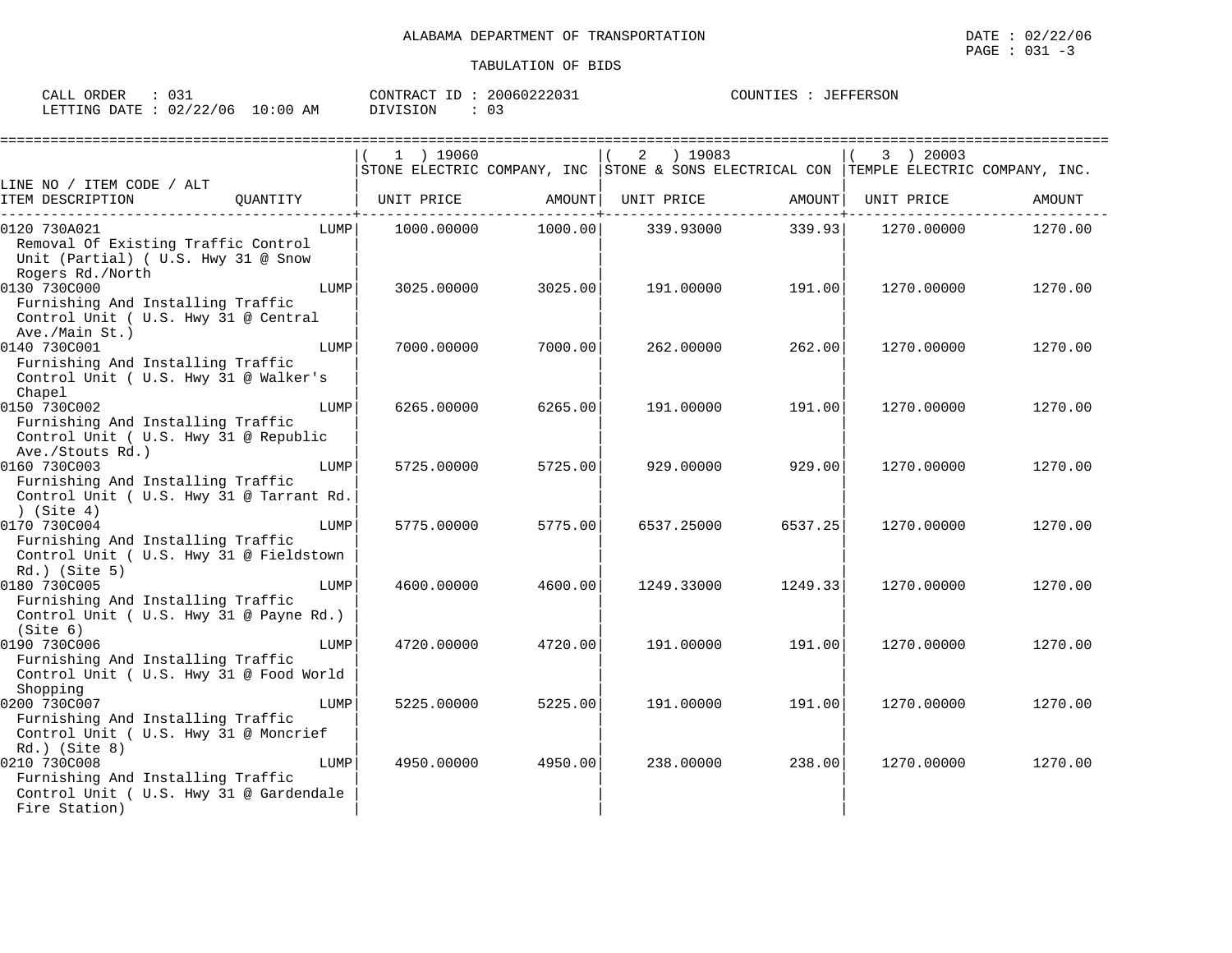| ORDER<br>CALL | ~ ~<br>◡◡∸             | 20060222031<br>CONTRACT ID | JEFFERSON<br>COUNTIES |
|---------------|------------------------|----------------------------|-----------------------|
| LETTING DATE  | $10:00$ AM<br>02/22/06 | 03<br>DIVISION             |                       |

|                                                                                                            |            | $1$ ) 19060 |          | 2<br>) 19083 |          | 3 ) 20003<br>STONE ELECTRIC COMPANY, INC STONE & SONS ELECTRICAL CON TEMPLE ELECTRIC COMPANY, INC. |          |
|------------------------------------------------------------------------------------------------------------|------------|-------------|----------|--------------|----------|----------------------------------------------------------------------------------------------------|----------|
| LINE NO / ITEM CODE / ALT<br>OUANTITY<br>ITEM DESCRIPTION                                                  |            | UNIT PRICE  | AMOUNT   | UNIT PRICE   | AMOUNT   | UNIT PRICE                                                                                         | AMOUNT   |
| 0220 730C009<br>Furnishing And Installing Traffic<br>Control Unit ( (U.S. Hwy 31 @ Mount<br>Olive Blvd./   | LUMPI      | 5575.00000  | 5575.00  | 238.00000    | 238.00   | 1270.00000                                                                                         | 1270.00  |
| 0230 730C010<br>Furnishing And Installing Traffic<br>Control Unit ( U.S. Hwy 31 @ Snow<br>Rogers Rd./North | LUMP       | 6750.00000  | 6750.00  | 191.00000    | 191.00   | 1270.00000                                                                                         | 1270.00  |
| 0240 730E000                                                                                               | 5.000 EACH | 1400.00000  | 7000.00  | 3025.00000   | 15125.00 | 2200.00000                                                                                         | 11000.00 |
| Metal Traffic Signal Pole Foundation<br>0250 730G001<br>Metal Traffic Signal Strain Pole                   | 5.000 EACH | 4750.00000  | 23750.00 | 5212.00000   | 26060.00 | 6400.00000                                                                                         | 32000.00 |
| 0260 7301001<br>1850.000 LF<br>Loop Detector Lead-In-Cable                                                 |            | 1.15000     | 2127.50  | 1,02000      | 1887.00  | 1.25000                                                                                            | 2312.50  |
| 0270 730J010<br>81.000 EACH<br>Vehicle Loop Detector                                                       |            | 134.00000   | 10854.00 | 155.57000    | 12601.17 | 160.00000                                                                                          | 12960.00 |
| 0280 730K000<br>Traffic Signal Junction Box                                                                | 5.000 EACH | 210.00000   | 1050.00  | 333.00000    | 1665.00  | 275.00000                                                                                          | 1375.00  |
| 0290 730L003<br>330.000 LF<br>1", Non-Metallic, Conduit                                                    |            | 3.30000     | 1089.00  | 5.00000      | 1650.00  | 6.00000                                                                                            | 1980.00  |
| 0300 730L005<br>680.000 LF<br>2", Non-Metallic, Conduit                                                    |            | 5.00000     | 3400.00  | 5.65000      | 3842.00  | 6,00000                                                                                            | 4080.00  |
| 0310 730N010<br>Luminaire Extension Assembly, 12 Feet                                                      | 4.000 EACH | 1000.00000  | 4000.00  | 931.00000    | 3724.00  | 840.00000                                                                                          | 3360.00  |
| 0320 730P022<br>82.000 EACH<br>Vehicular Signal Head, 12 Inch, 3<br>Section, Type LED                      |            | 600.00000   | 49200.00 | 752.00000    | 61664.00 | 750.00000                                                                                          | 61500.00 |
| 0330 730P023<br>Vehicular Signal Head, 12 Inch, 4<br>Section, Type LED                                     | 5.000 EACH | 1000.00000  | 5000.00  | 895.00000    | 4475.00  | 1200.00000                                                                                         | 6000.00  |
| 0340 730P024<br>12.000 EACH<br>Vehicular Signal Head, 12 Inch, 5<br>Section, Type LED                      |            | 1000.00000  | 12000.00 | 1394.00000   | 16728.00 | 1400.00000                                                                                         | 16800.00 |
| 0350 730R022<br>Controller Assembly, Type III, 8 Phase                                                     | 8.000 EACH | 9275.00000  | 74200.00 | 10737.00000  | 85896.00 | 9600.00000                                                                                         | 76800.00 |
| 0360 730R030<br>Controller Assembly, Type III, Master                                                      | 2.000 EACH | 14250.00000 | 28500.00 | 16044.00000  | 32088.00 | 15750.00000                                                                                        | 31500.00 |
| 0370 730Z000<br>Computer Equipment, Desktop (Fultondale<br>City Hall)                                      | LUMP       | 14250.00000 | 14250.00 | 15500.00000  | 15500.00 | 22500.00000                                                                                        | 22500.00 |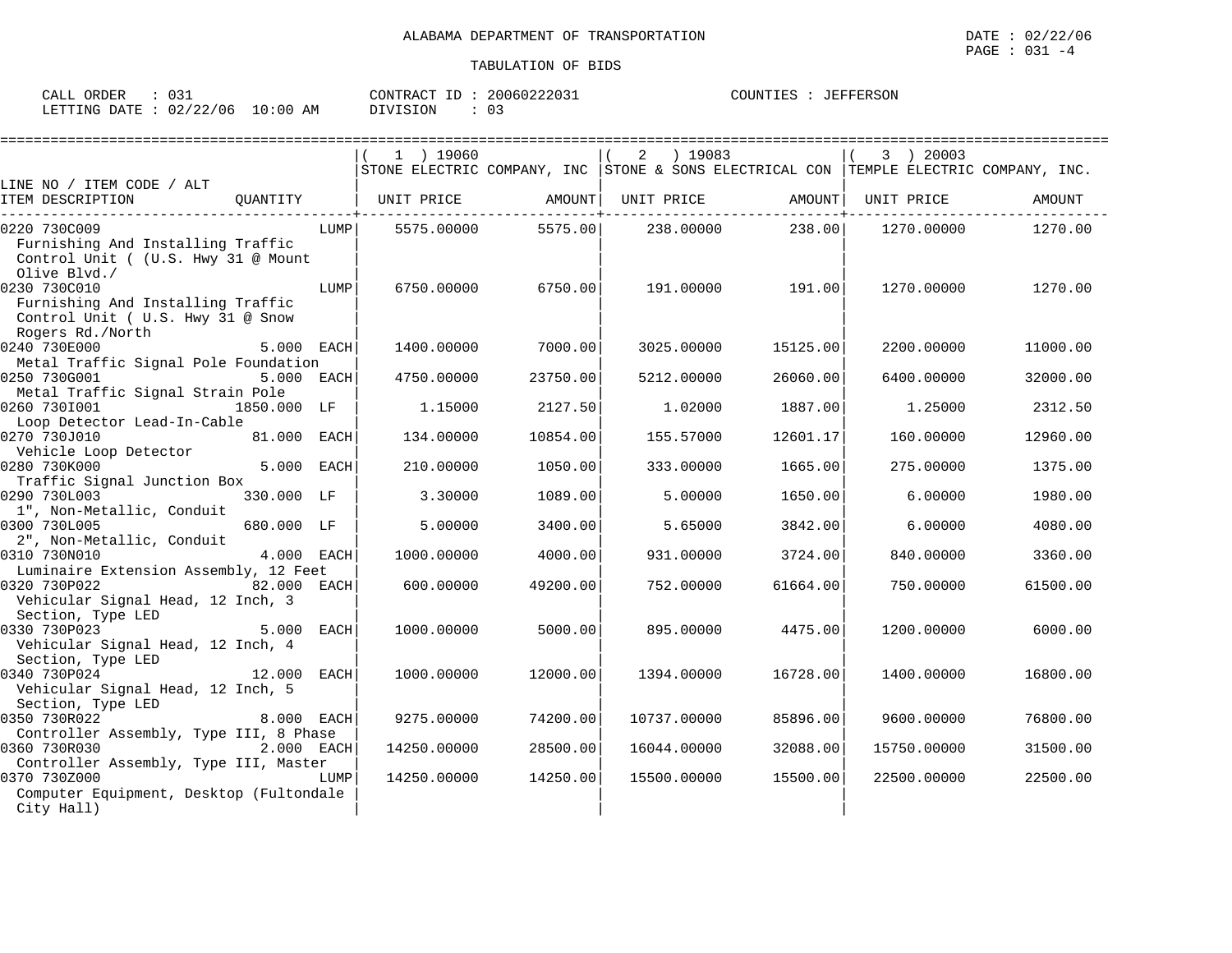| $\sim$ $\sim$ $\sim$<br>ORDER<br>CALI<br>ب- ≀<br>◡◡∸      |                   | סידיזו∩ר<br>$H \times \Delta$ CIT<br>$-1$ | $\sim$ $\sim$ $\sim$ $\sim$ $\sim$ $\sim$<br>20060<br>13<br>3 Z U 3 T | $\bigcap$ $\bigcap$ $\bigcap$ $\bigcap$ $\bigcap$ $\bigcap$ $\bigcap$ $\bigcap$<br>:FFERSON<br>-- |
|-----------------------------------------------------------|-------------------|-------------------------------------------|-----------------------------------------------------------------------|---------------------------------------------------------------------------------------------------|
| $\sim$ $\sim$<br>06<br>02<br>LETTING<br><b>DATE</b><br>∠∠ | AΜ<br>:00<br>- 11 | SION                                      | $\sim$<br>. U                                                         |                                                                                                   |

|                                                       |              |      | $1$ ) 19060 |           | ) 19083<br>2 |           | 3 ) 20003                                                                             |           |
|-------------------------------------------------------|--------------|------|-------------|-----------|--------------|-----------|---------------------------------------------------------------------------------------|-----------|
|                                                       |              |      |             |           |              |           | STONE ELECTRIC COMPANY, INC STONE & SONS ELECTRICAL CON TEMPLE ELECTRIC COMPANY, INC. |           |
| LINE NO / ITEM CODE / ALT<br>ITEM DESCRIPTION         | OUANTITY     |      | UNIT PRICE  | AMOUNT    | UNIT PRICE   | AMOUNT    | UNIT PRICE                                                                            | AMOUNT    |
|                                                       |              |      |             |           |              |           |                                                                                       |           |
| 0380 730Z003                                          |              | LUMP | 14250.00000 | 14250.00  | 15500.00000  | 15500.00  | 22500.00000                                                                           | 22500.00  |
| Computer Equipment, Desktop (Gardendale               |              |      |             |           |              |           |                                                                                       |           |
| City Hall)                                            |              |      |             |           |              |           |                                                                                       |           |
| 0390 734A014<br>Cable OSP, Loose Tube, 60F SM         | 41910.000 LF |      | 1,00000     | 41910.00  | 1.49000      | 62445.90  | 1,25000                                                                               | 52387.50  |
| 0400 734B005                                          | 990.000 LF   |      | 0.63000     | 623.70    | 1,09000      | 1079.10   | 1,00000                                                                               | 990.00    |
| Drop Cable OSP 6F SM Central Core                     |              |      |             |           |              |           |                                                                                       |           |
| 0410 734E000                                          | 37910.000 LF |      | 0.45000     | 17059.50  | 0.52000      | 19713.20  | 0.50000                                                                               | 18955.00  |
| Detectable Tape System                                |              |      |             |           |              |           |                                                                                       |           |
| 0420 734E100                                          | 37410.000 LF |      | 8.45000     | 316114.50 | 9.00000      | 336690.00 | 9.50000                                                                               | 355395.00 |
| Buried Duct HDPE SDR11 2 x 2 Inch                     |              |      |             |           |              |           |                                                                                       |           |
| 0430 734F002                                          | 11,000       | EACH | 230.00000   | 2530.00   | 147.00000    | 1617.00   | 220,00000                                                                             | 2420.00   |
| Distribution Hardware SFDU 12 Fiber<br>0440 734G002   | 66.000       | EACH | 32.00000    | 2112.00   | 43.75000     | 2887.50   | 50.00000                                                                              | 3300.00   |
| Connector FC Termination SM                           |              |      |             |           |              |           |                                                                                       |           |
| 0450 734G009                                          | 404.000      | EACH | 70.00000    | 28280.00  | 55.23000     | 22312.92  | 50.00000                                                                              | 20200.00  |
| Splicing, Fusion                                      |              |      |             |           |              |           |                                                                                       |           |
| 0460 734G120                                          | 18.000 EACH  |      | 600.00000   | 10800.00  | 545.53000    | 9819.54   | 750.00000                                                                             | 13500.00  |
| Splice Closure, Undergrade, 72 Fiber                  |              |      |             |           |              |           |                                                                                       |           |
| 0470 734H015                                          | 44.000 EACH  |      | 16.50000    | 726.00    | 18.22000     | 801.68    | 20.00000                                                                              | 880.00    |
| Patch Cord Simplex SM, FC<br>0480 734J000             | 107.000      | EACH | 535.00000   | 57245.00  | 727.45000    | 77837.15  | 850.00000                                                                             | 90950.00  |
| Commbox F1                                            |              |      |             |           |              |           |                                                                                       |           |
| 0490 734J004                                          | 2.000 EACH   |      | 510.00000   | 1020.00   | 942.02000    | 1884.04   | 950.00000                                                                             | 1900.00   |
| Pull Box (36 In X 36 In X 24 In) Alum                 |              |      |             |           |              |           |                                                                                       |           |
| 0500 740B000                                          | 634.000 SQFT |      | 13.75000    | 8717.50   | 15,00000     | 9510.00   | 12.00000                                                                              | 7608.00   |
| Construction Signs                                    |              |      |             |           |              |           |                                                                                       |           |
| 0510 740E000                                          | 80.000       | EACH | 26.00000    | 2080.00   | 28.00000     | 2240.00   | 12.00000                                                                              | 960.00    |
| Cones (36 Inches High)<br>0520 740M001                | 80.000 EACH  |      | 12.25000    | 980.00    | 12.41000     | 992.80    | 1,00000                                                                               | 80.00     |
| Ballast For Cone                                      |              |      |             |           |              |           |                                                                                       |           |
| 0530 741C010                                          | 1.000 EACH   |      | 5265.00000  | 5265.00   | 6095.62000   | 6095.62   | 4500.00000                                                                            | 4500.00   |
| Portable Sequential Arrow And Chevron                 |              |      |             |           |              |           |                                                                                       |           |
| Sign Unit                                             |              |      |             |           |              |           |                                                                                       |           |
| 0540 745A000                                          | 80.000 HOUR  |      | 40.00000    | 3200.00   | 40.37000     | 3229.60   | 40.00000                                                                              | 3200.00   |
| Uniformed Police Officer                              |              |      |             |           |              |           |                                                                                       |           |
| 0550 756A028                                          | 9520.000 LF  |      | 33.50000    | 318920.00 | 29,00000     | 276080.00 | 34.00000                                                                              | 323680.00 |
| 6" Electrical Conduit, 1 line, Type 5<br>Installation |              |      |             |           |              |           |                                                                                       |           |
|                                                       |              |      |             |           |              |           |                                                                                       |           |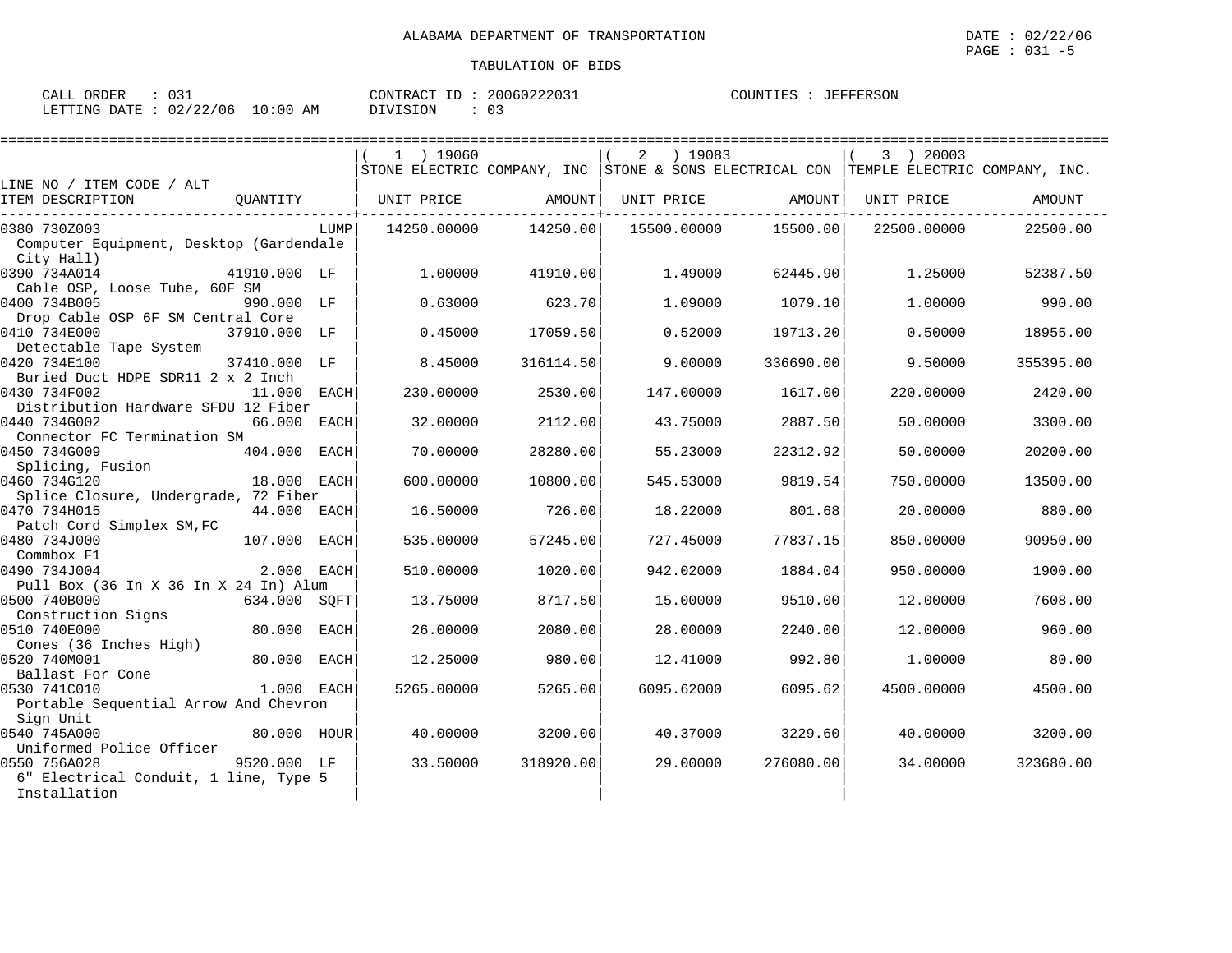|              | CALL ORDER<br>LETTING DATE: 02/22/06 10:00 AM                                | : 031 |          |      | CONTRACT ID: 20060222031<br>DIVISION               | $\cdot$ 03              |                 |             | COUNTIES : JEFFERSON                  |   |                                                      |                |        |
|--------------|------------------------------------------------------------------------------|-------|----------|------|----------------------------------------------------|-------------------------|-----------------|-------------|---------------------------------------|---|------------------------------------------------------|----------------|--------|
|              | LINE NO / ITEM CODE<br>ITEM DESCRIPTION                                      | / ALT | OUANTITY |      | 19060<br>STONE ELECTRIC COMPANY, INC<br>UNIT PRICE | AMOUNT                  | 2<br>UNIT PRICE | 19083       | STONE & SONS ELECTRICAL CON<br>AMOUNT | 3 | 20003<br>TEMPLE ELECTRIC COMPANY, INC.<br>UNIT PRICE |                | AMOUNT |
| 0560 998A000 | Construction Fuel (Maximum Bid Limited<br>To $$55,000.00)$<br>SECTION TOTALS |       |          | LUMP | 1,00000                                            | 1.00<br>\$1,149,124.70] |                 | 10000.00000 | 10000.00<br>\$1,285,886.00            |   | 0.00000                                              | \$1,289,043.00 | 0.00   |
|              | CONTRACT TOTALS                                                              |       |          |      |                                                    | \$1,149,124.70]         |                 |             | \$1,285,886.00]                       |   |                                                      | \$1,289,043.00 |        |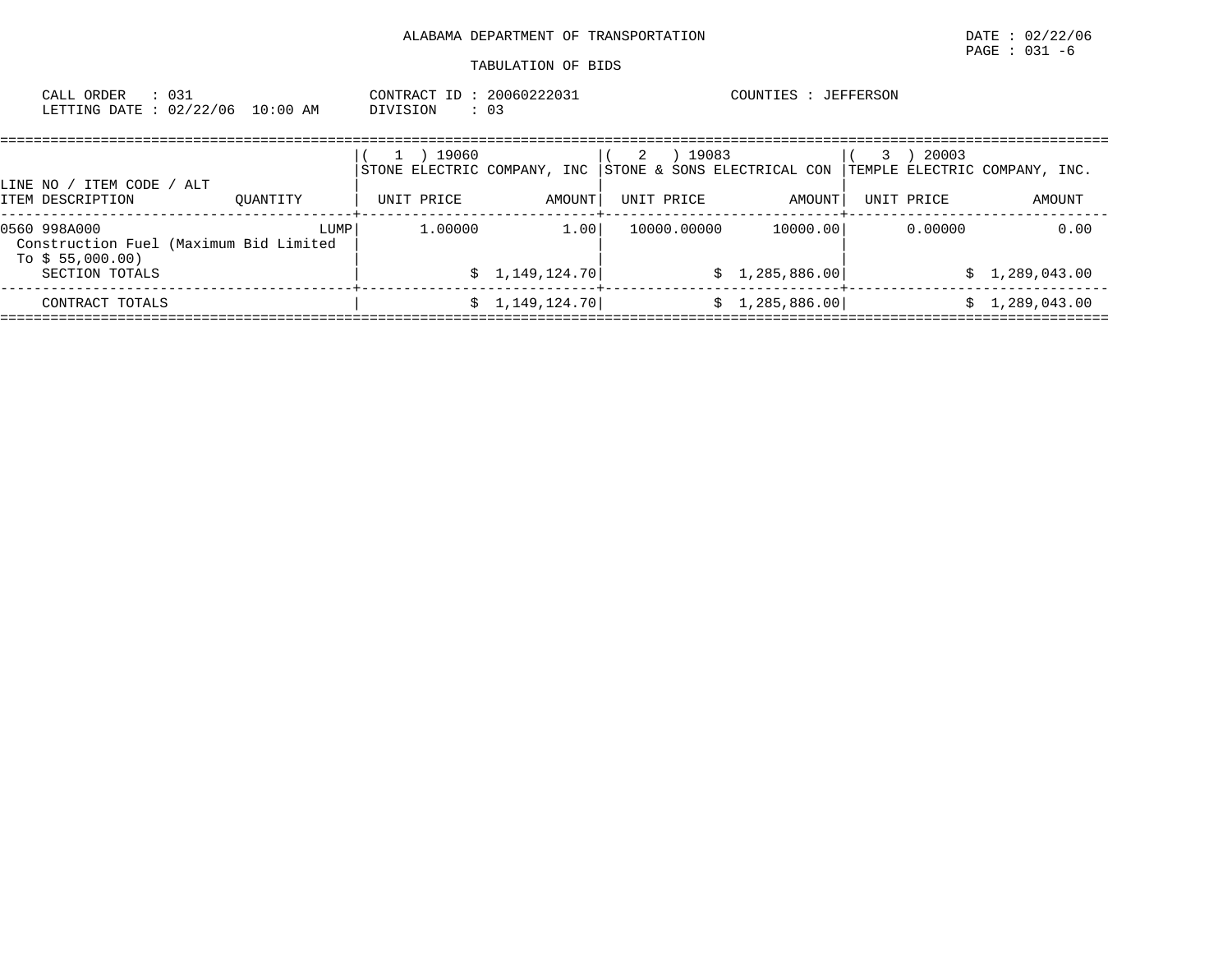# $\texttt{PAGE}$  : 038 -1

#### VENDOR RANKING

| CALL ORDER            | : 038<br>LETTING DATE: 02/22/06 10:00 AM                                                                                                                                | CONTRACT ID: 20060222038<br>$\therefore$ 08<br>DIVISION                                 |  | COUNTIES : CHOCTAW |                     |                   |
|-----------------------|-------------------------------------------------------------------------------------------------------------------------------------------------------------------------|-----------------------------------------------------------------------------------------|--|--------------------|---------------------|-------------------|
| CONTRACT DESCRIPTION: | for constructing the Planing, Resurfacing and Traffic Stripe<br>on SR-10 and SR-17 at various sites in and around Butler as<br>indicated on the plans. Length 5.829 mi. | (available days)<br>$PROJECT(S) : STPAA-0010(509)$<br>RECA-0010(510)<br>STPAA-0017(512) |  |                    |                     |                   |
| RANK                  | VENDOR NO./NAME                                                                                                                                                         |                                                                                         |  |                    | TOTAL<br><b>BID</b> | % OVER<br>LOW BID |
| 01073                 | ASPHALT SUPPLY, LLC                                                                                                                                                     |                                                                                         |  |                    | \$1.554.979.30      | 100.0000%         |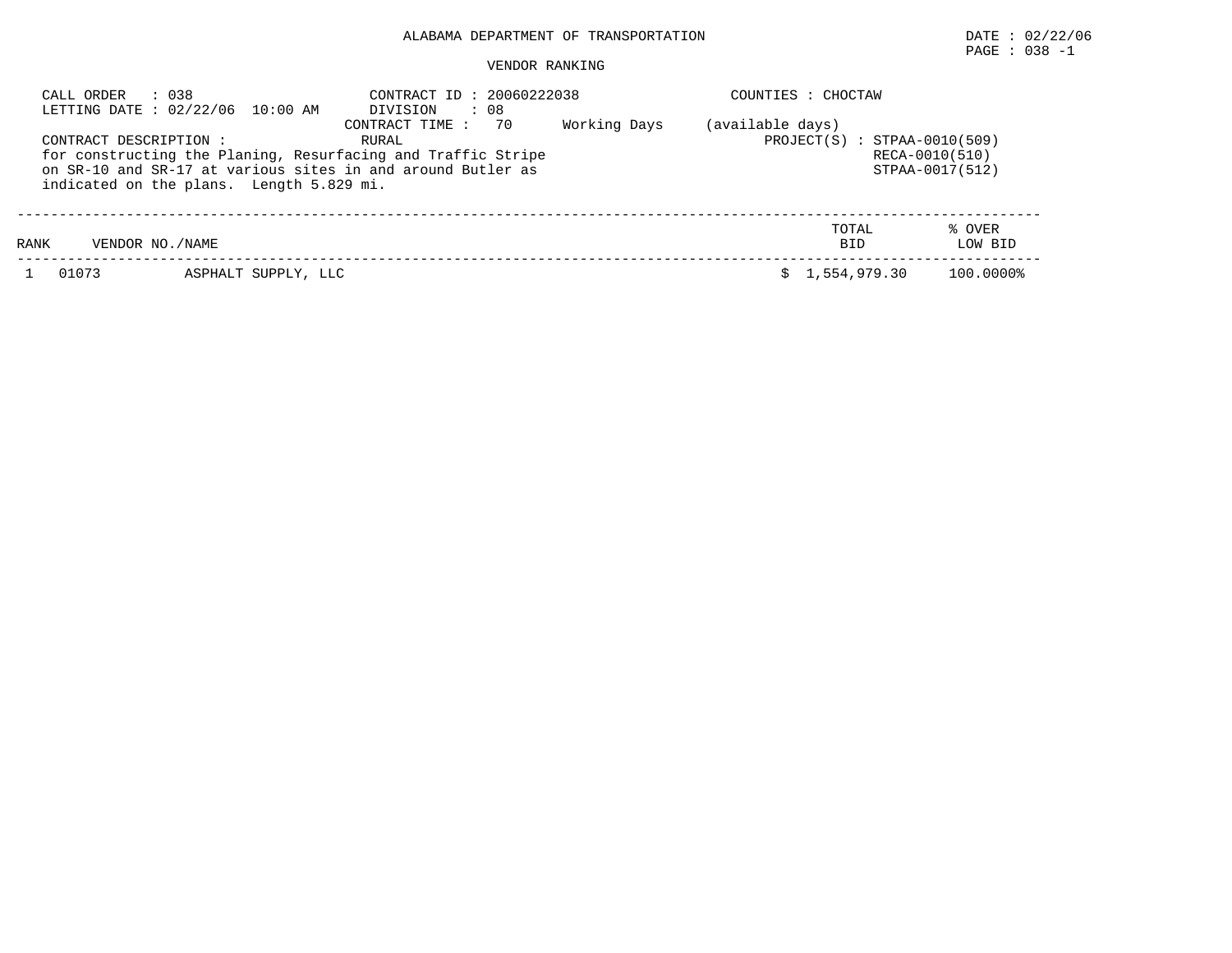| : 038<br>CALL ORDER<br>LETTING DATE : 02/22/06 10:00 AM                                                              |                 |      | CONTRACT ID: 20060222038<br><b>DIVISION</b><br>: 08 |           |            | COUNTIES : CHOCTAW |            |        |
|----------------------------------------------------------------------------------------------------------------------|-----------------|------|-----------------------------------------------------|-----------|------------|--------------------|------------|--------|
|                                                                                                                      |                 |      | 1 ) 01073<br>ASPHALT SUPPLY, LLC                    |           |            |                    |            |        |
| LINE NO / ITEM CODE / ALT<br>ITEM DESCRIPTION                                                                        | OUANTITY        |      | UNIT PRICE                                          | AMOUNT    | UNIT PRICE | AMOUNT             | UNIT PRICE | AMOUNT |
| SECTION 0001<br>Total                                                                                                |                 |      |                                                     |           |            |                    |            |        |
| 0010 210D000                                                                                                         | 3987.000 CUYD   |      | 12.00000                                            | 47844.00  |            |                    |            |        |
| Borrow Excavation<br>0020 405A000                                                                                    | 12447.000       | GAL  | 1.84000                                             | 22902.48  |            |                    |            |        |
| Tack Coat<br>0030 408A052<br>Planing Existing Pavement                                                               | 123759.000 SQYD |      | 0.46000                                             | 56929.14  |            |                    |            |        |
| (Approximately 1.10" Thru 2.0" Thick)<br>0040 424A360<br>Superpave Bituminous Concrete Wearing                       | 8240.000 TON    |      | 51,00000                                            | 420240.00 |            |                    |            |        |
| Surface Layer, 1/2" Maximum Aggregate<br>Size Mix, ESAL Range C/D<br>0050 424A363                                    | 200.000 TON     |      | 61.00000                                            | 12200.00  |            |                    |            |        |
| Superpave Bituminous Concrete Wearing<br>Surface Layer, Patching, 1/2" Maximum<br>Aggregate Size Mix, ESAL Range C/D |                 |      |                                                     |           |            |                    |            |        |
| 0060 424A366<br>Superpave Bituminous Concrete Wearing                                                                | 300.000 TON     |      | 50.00000                                            | 15000.00  |            |                    |            |        |
| Surface Layer, Leveling, 1/2" Maximum<br>Aggregate Size Mix, ESAL Range C/D<br>0070 424B654                          | 600.000 TON     |      | 52.00000                                            | 31200.00  |            |                    |            |        |
| Superpave Bituminous Concrete Upper<br>Binder Layer, Patching, 3/4" Maximum<br>Aggregate Size Mix, ESAL Range C/D    |                 |      |                                                     |           |            |                    |            |        |
| 0080 424B658<br>Superpave Bituminous Concrete Upper<br>Binder Layer, Leveling, 3/4" Maximum                          | 11198.000 TON   |      | 49,00000                                            | 548702.00 |            |                    |            |        |
| Aggregate Size Mix, ESAL Range C/D<br>0090 428B000<br>Scoring Bituminous Pavement Surface By                         | 46940.000 LF    |      | 0.11000                                             | 5163.40   |            |                    |            |        |
| Rolling<br>0100 430B000<br>Aggregate Surfacing (ALDOT #467 Or #57)                                                   | 100.000 TON     |      | 43.00000                                            | 4300.00   |            |                    |            |        |
| 0110 600A000<br>Mobilization                                                                                         |                 | LUMP | 122000.00000                                        | 122000.00 |            |                    |            |        |
| 0120 652A100<br>Seeding                                                                                              | 6.000 ACRE      |      | 1100.00000                                          | 6600.00   |            |                    |            |        |
| 0130 656A010<br>Mulching                                                                                             | 6.000 ACRE      |      | 1100.00000                                          | 6600.00   |            |                    |            |        |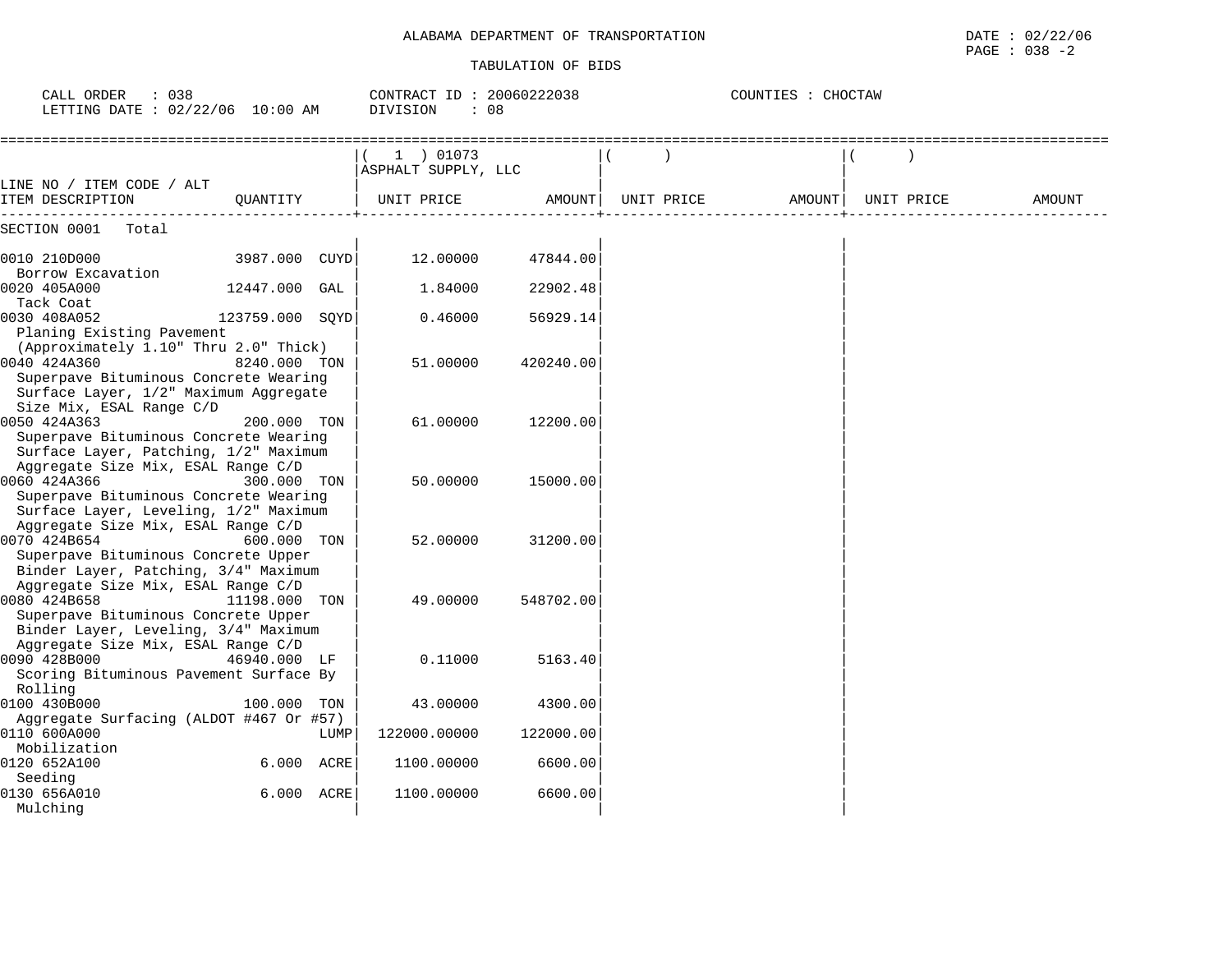| CALL ORDER                      | : 038 |          | CONTRACT ID: 20060222038 | COUNTIES : CHOCTAW |
|---------------------------------|-------|----------|--------------------------|--------------------|
| LETTING DATE: 02/22/06 10:00 AM |       | DIVISION | 08                       |                    |

|                                                    |               | $(1)$ 01073                  |          |                                |        |
|----------------------------------------------------|---------------|------------------------------|----------|--------------------------------|--------|
|                                                    |               | ASPHALT SUPPLY, LLC          |          |                                |        |
| LINE NO / ITEM CODE / ALT                          |               |                              |          |                                |        |
| ITEM DESCRIPTION                                   |               | QUANTITY   UNIT PRICE AMOUNT |          | UNIT PRICE AMOUNT   UNIT PRICE | AMOUNT |
| 0140 665F000                                       | 20.000 EACH   | 9.00000                      | 180.00   |                                |        |
| Hay Bales                                          |               |                              |          |                                |        |
| 0150 665G000                                       | 50.000 EACH   | 6.00000                      | 300.00   |                                |        |
| Sand Bags<br>0160 665J000                          | 1000.000 LF   | 4.10000                      | 4100.00  |                                |        |
| Silt Fence, Type A                                 |               |                              |          |                                |        |
| 0170 6650001                                       | 1000.000 LF   | 2.05000                      | 2050.00  |                                |        |
| Silt Fence Removal                                 |               |                              |          |                                |        |
| 0180 6650000                                       | 25.000 LF     | 17.00000                     | 425.00   |                                |        |
| 12 Inch Wattle                                     |               |                              |          |                                |        |
| 0190 665Q001                                       | 500.000 LF    | 23.00000                     | 11500.00 |                                |        |
| 20 Inch Wattle                                     |               |                              |          |                                |        |
| 0200 666A001                                       | 6.000 ACRE    | 600.00000                    | 3600.00  |                                |        |
| Pest Control Treatment                             |               |                              |          |                                |        |
| 0210 701A028                                       | 13.000 MILE   | 1945.00000                   | 25285.00 |                                |        |
| Solid White, Class 2, Type A Traffic               |               |                              |          |                                |        |
| Stripe (0.06" Thick) (6" Wide)                     |               |                              |          |                                |        |
| 0220 701A046                                       | 5.000 MILE    | 1225.00000                   | 6125.00  |                                |        |
| Broken Yellow, Class 2, Type A Traffic             |               |                              |          |                                |        |
| Stripe (0.09" Thick) (6" Wide)                     |               |                              |          |                                |        |
| 0230 701A048                                       | 10.000 MILE   | 2217.00000                   | 22170.00 |                                |        |
| Solid Yellow, Class 2, Type A Traffic              |               |                              |          |                                |        |
| Stripe (0.09" Thick) (6" Wide)                     |               |                              |          |                                |        |
| 0240 701C002                                       | 11.000 MILE   | 756.00000                    | 8316.00  |                                |        |
| Broken Temporary Traffic Stripe (Paint)            |               |                              |          |                                |        |
| 0250 701C003                                       | 46.000 MILE   | 834.00000                    | 38364.00 |                                |        |
| Solid Temporary Traffic Stripe (Paint)             |               |                              |          |                                |        |
| 0260 703A002<br>4408.000 SQFT                      |               | 3.61000                      | 15912.88 |                                |        |
| Traffic Control Markings, Class 2, Type            |               |                              |          |                                |        |
| A                                                  |               |                              |          |                                |        |
| 0270 703B002                                       | 711.000 SOFT  | 4.45000                      | 3163.95  |                                |        |
| Traffic Control Legends, Class 2, Type             |               |                              |          |                                |        |
| 0280 703D001<br>Temporary Traffic Control Markings | 4325.000 SQFT | 1.67000                      | 7222.75  |                                |        |
| 0290 703E001                                       | 509.000 SQFT  | 1.67000                      | 850.03   |                                |        |
| Temporary Traffic Control Legends                  |               |                              |          |                                |        |
| 0300 705A030                                       | 25.000 EACH   | 5.83000                      | 145.75   |                                |        |
| Pavement Markers, Class A-H, Type 2-C              |               |                              |          |                                |        |
| 170.000 EACH<br>0310 705A032                       |               | 5.83000                      | 991.10   |                                |        |
| Pavement Markers, Class A-H, Type 1-B              |               |                              |          |                                |        |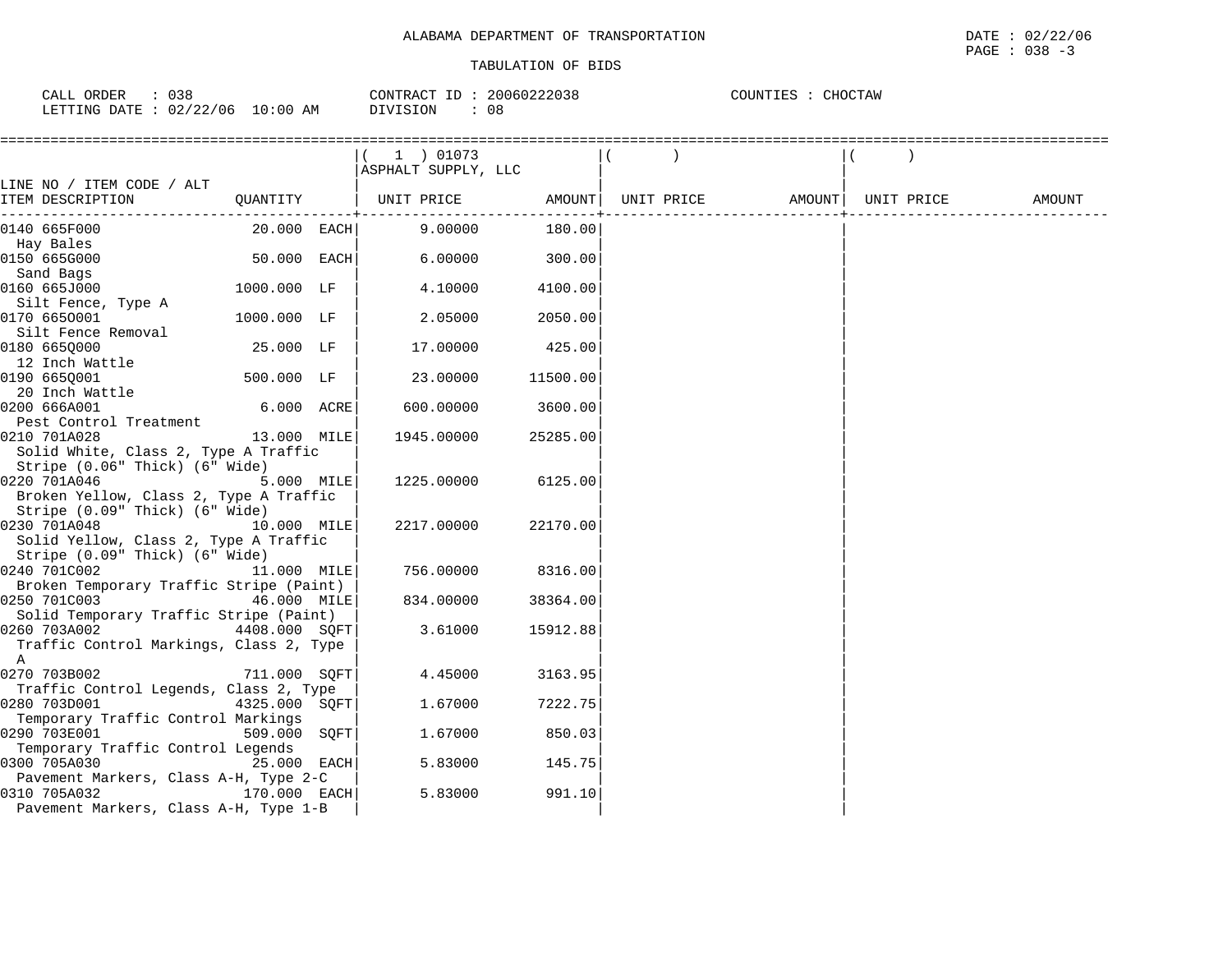| 038<br>CALL ORDER               |          | CONTRACT ID: 20060222038 | COUNTIES : CHOCTAW |
|---------------------------------|----------|--------------------------|--------------------|
| LETTING DATE: 02/22/06 10:00 AM | DIVISION | 08                       |                    |

|                                                                           |                |      | 1 ) 01073<br>ASPHALT SUPPLY, LLC |                 |            |        |            |            |
|---------------------------------------------------------------------------|----------------|------|----------------------------------|-----------------|------------|--------|------------|------------|
| LINE NO / ITEM CODE / ALT<br>ITEM DESCRIPTION                             | QUANTITY       |      | UNIT PRICE AMOUNT                |                 | UNIT PRICE | AMOUNT | UNIT PRICE | AMOUNT     |
| 0320 705A037<br>Pavement Markers, Class A-H, Type 2-D                     | $654.000$ EACH |      | 5.83000                          | 3812.82         |            |        |            |            |
| 0330 730H001<br>Loop Wire                                                 | 4164.000 LF    |      | 6.00000                          | 24984.00        |            |        |            |            |
| 0340 740B000<br>Construction Signs                                        | 900.000 SQFT   |      | 10.00000                         | 9000.00         |            |        |            |            |
| 0350 740D000<br>Channelizing Drums                                        | 100.000 EACH   |      | 52.00000                         | 5200.00         |            |        |            |            |
| 0360 740E000<br>Cones (36 Inches High)                                    | 400.000 EACH   |      | 16.00000                         | 6400.00         |            |        |            |            |
| 0370 740M001<br>Ballast For Cone                                          | 400.000 EACH   |      | 8.00000                          | 3200.00         |            |        |            |            |
| 0380 7400000<br>Pilot Car                                                 | $1.000$ EACH   |      | 4000.00000                       | 4000.00         |            |        |            |            |
| 0390 998A000<br>Construction Fuel (Maximum Bid Limited<br>To \$72,000.00) |                | LUMP | 48000.00000                      | 48000.00        |            |        |            |            |
| SECTION TOTALS                                                            |                |      |                                  | \$1,554,979.30] | \$         | 0.00   |            | \$<br>0.00 |
| CONTRACT TOTALS                                                           |                |      |                                  | \$1,554,979.30] | \$         | 0.00   |            |            |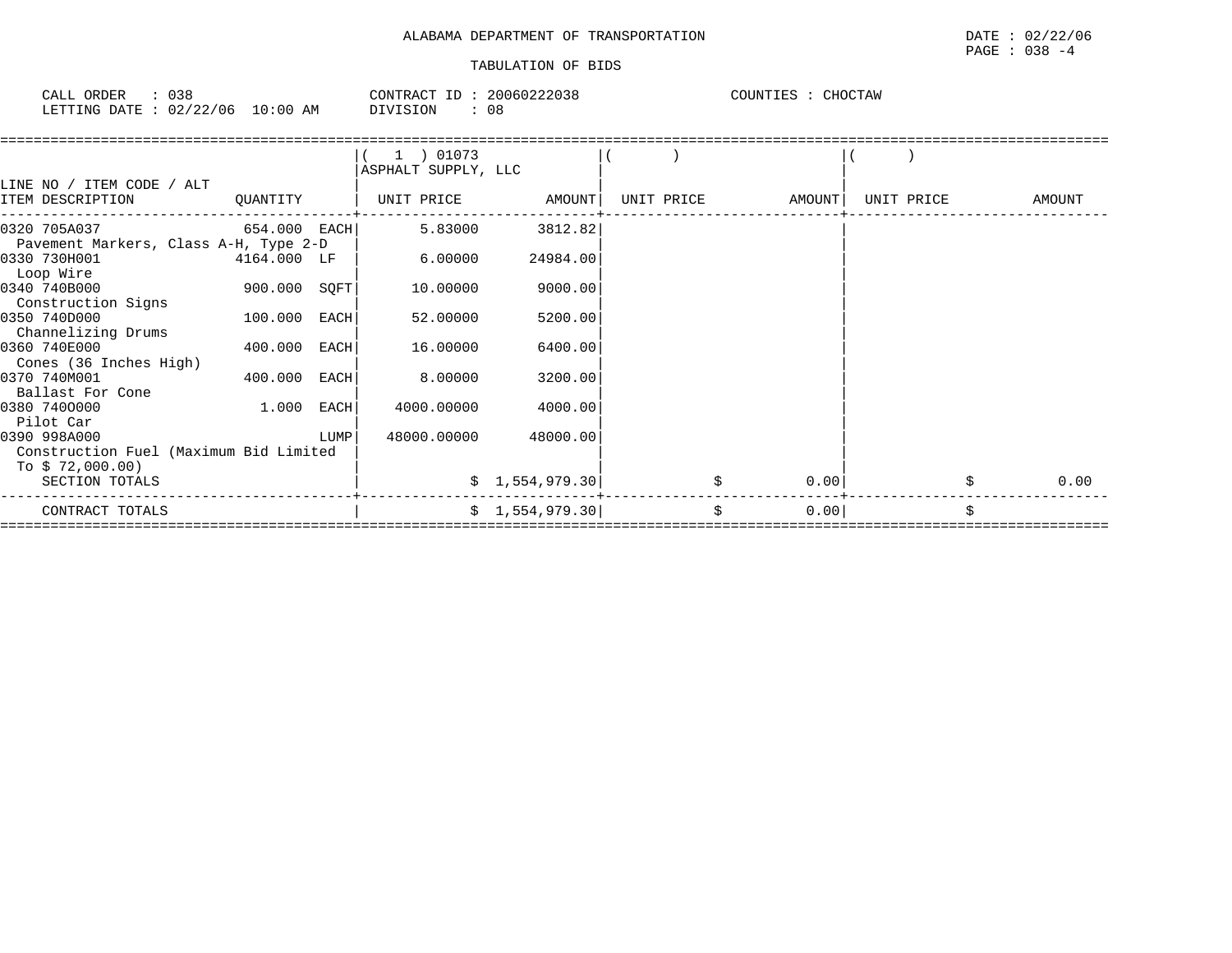# PAGE : 039 -1

#### VENDOR RANKING

| CALL ORDER             | : 039<br>LETTING DATE: 02/22/06 10:00 AM | CONTRACT ID: 20060222039<br>$\therefore$ 05<br>DIVISION                                                                                            |              |                  | COUNTIES : FAYETTE             |                   |
|------------------------|------------------------------------------|----------------------------------------------------------------------------------------------------------------------------------------------------|--------------|------------------|--------------------------------|-------------------|
| CONTRACT DESCRIPTION : | SR-102 (MP 41.785). Length 5.241 mi.     | 50<br>CONTRACT TIME :<br>for constructing the Planing, Resurfacing and Traffic Stripe<br>on SR-171 (US-43) from Temple Ave. in Fayette to north of | Working Days | (available days) | $PROJECT(S) : STPAA-0171(501)$ |                   |
| RANK                   | VENDOR NO. / NAME                        |                                                                                                                                                    |              |                  | TOTAL<br><b>BID</b>            | % OVER<br>LOW BID |
| 02033                  |                                          | S. T. BUNN CONSTRUCTION COMPANY, INC.                                                                                                              |              |                  | 1,582,159.99                   | 100.0000%         |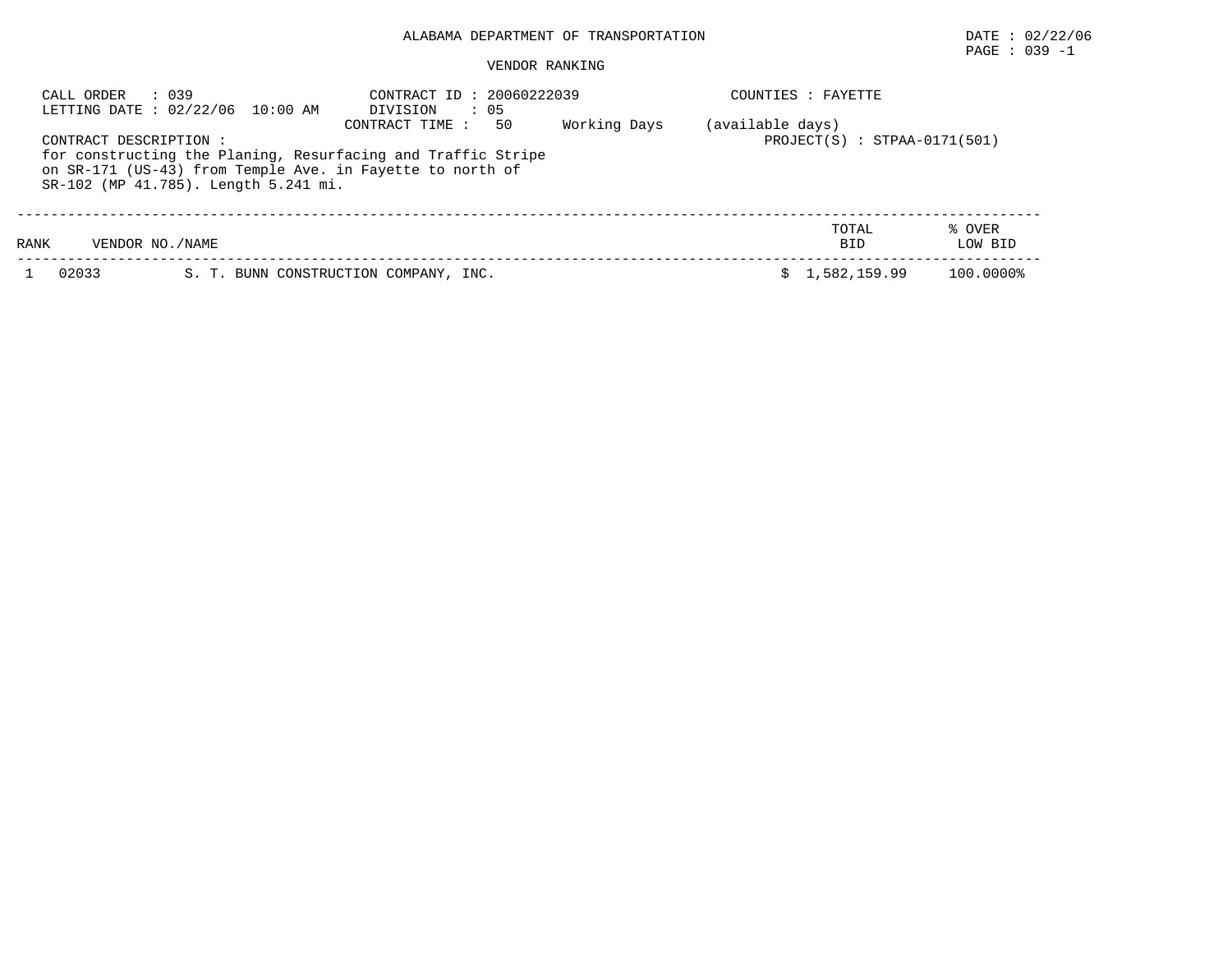#### TABULATION OF BIDS

PAGE : 039 -2

| $\therefore$ 039<br>CALL ORDER<br>LETTING DATE : 02/22/06 10:00 AM                                                                                               | CONTRACT ID: 20060222039<br>DIVISION<br>$\therefore$ 05 |                   | COUNTIES : FAYETTE             |        |
|------------------------------------------------------------------------------------------------------------------------------------------------------------------|---------------------------------------------------------|-------------------|--------------------------------|--------|
|                                                                                                                                                                  | $1$ ) 02033<br>S. T. BUNN CONSTRUCTION CO.              |                   |                                |        |
| LINE NO / ITEM CODE / ALT<br>ITEM DESCRIPTION<br>OUANTITY                                                                                                        | UNIT PRICE                                              | AMOUNT            | UNIT PRICE AMOUNT   UNIT PRICE | AMOUNT |
| SECTION 0001 Total                                                                                                                                               |                                                         |                   |                                |        |
| 8.000 EACH<br>0010 209A000                                                                                                                                       |                                                         | 150.00000 1200.00 |                                |        |
| Mailbox Reset, Single<br>0020 210D001<br>1152.000 CUYD<br>Borrow Excavation (Loose Truckbed                                                                      | 11.25000                                                | 12960.00          |                                |        |
| Measurement)<br>0030 212A000<br>340.000 STA<br>Machine Grading Shoulders                                                                                         | 10.00000                                                | 3400.00           |                                |        |
| 0040 305B060<br>200.000 TON                                                                                                                                      | 22.00000                                                | 4400.00           |                                |        |
| Crushed Aggregate, Section 825, 1" Down<br>0050 405A000<br>9627.000 GAL                                                                                          | 1.50000                                                 | 14440.50          |                                |        |
| Tack Coat<br>0060 408A051<br>150583.000 SQYD                                                                                                                     | 1.93000                                                 | 290625.19         |                                |        |
| Planing Existing Pavement<br>(Approximately 0.00" Thru 1.0" Thick)<br>0070 408A052<br>4929.000 SQYD<br>Planing Existing Pavement                                 | 1.93000                                                 | 9512.97           |                                |        |
| (Approximately 1.10" Thru 2.0" Thick)<br>0080 410H000<br>1.000 EACH                                                                                              | 15500.00000                                             | 15500.00          |                                |        |
| Material Remixing Device<br>0090 424A361<br>15415.000 TON<br>Superpave Bituminous Concrete Wearing<br>Surface Layer, 3/4" Maximum Aggregate                      | 54.34000                                                | 837651.10         |                                |        |
| Size Mix, ESAL Range C/D<br>0100 424A364<br>200.000 TON<br>Superpave Bituminous Concrete Wearing<br>Surface Layer, Patching, 3/4" Maximum                        | 88,00000                                                | 17600.00          |                                |        |
| Aggregate Size Mix, ESAL Range C/D<br>0110 424A367<br>2581.000 TON<br>Superpave Bituminous Concrete Wearing                                                      | 58.66000                                                | 151401.46         |                                |        |
| Surface Layer, Leveling, 3/4" Maximum<br>Aggregate Size Mix, ESAL Range C/D<br>0120 424A370<br>134.000 TON<br>Superpave Bituminous Concrete Wearing              | 85.00000                                                | 11390.00          |                                |        |
| Surface Layer, Widening, 3/4" Maximum<br>Aggregate Size Mix, ESAL Range C/D<br>0130 428C000<br>33903.000 LF<br>Scoring Bituminous Pavement Surface By<br>Cutting | 0.14000                                                 | 4746.42           |                                |        |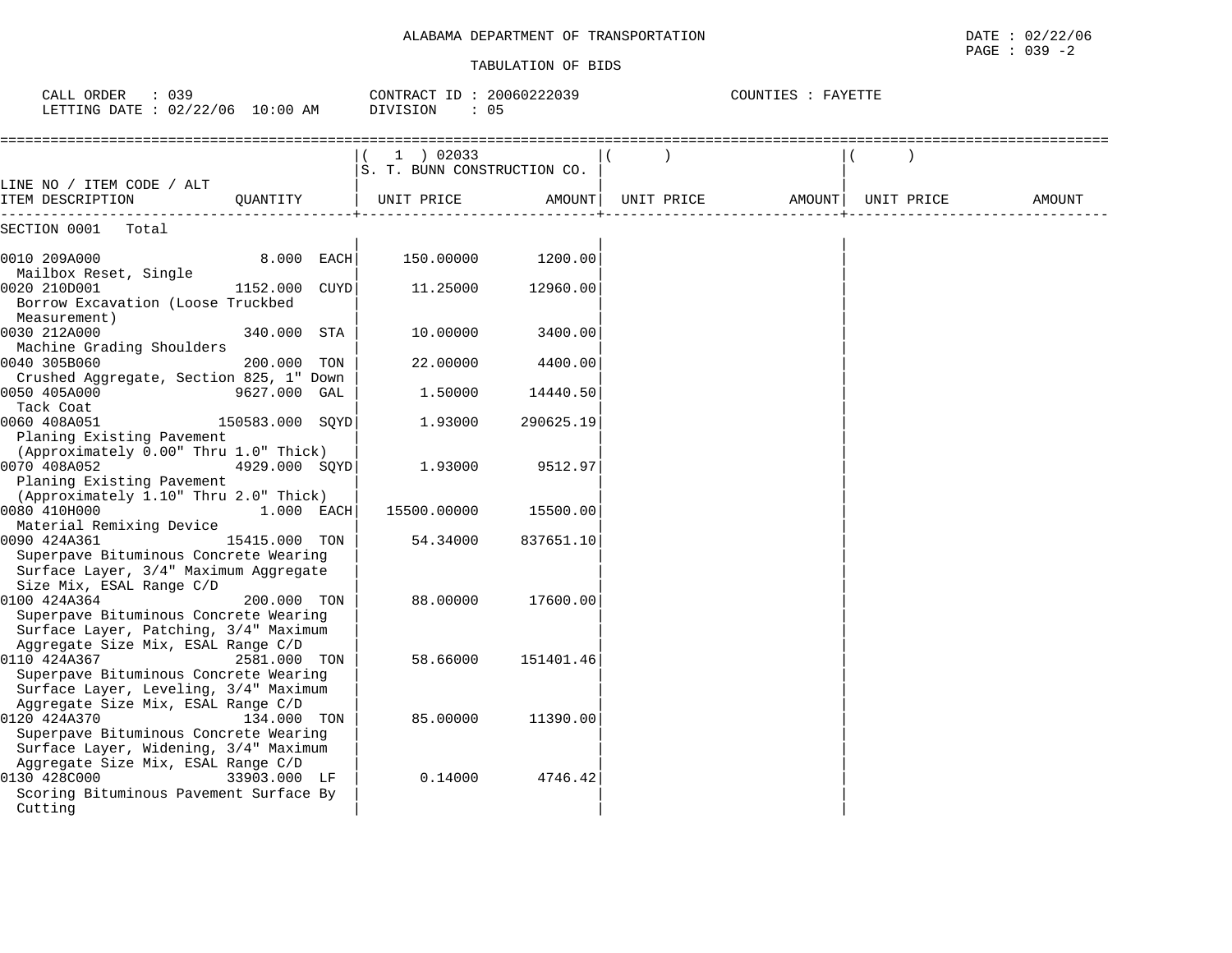| CALL ORDER                      | : 039 |          | CONTRACT ID: 20060222039 | COUNTIES : FAYETTE |  |
|---------------------------------|-------|----------|--------------------------|--------------------|--|
| LETTING DATE: 02/22/06 10:00 AM |       | DIVISION | 05                       |                    |  |

|                                        |              |      | $(1)$ 02033<br>S. T. BUNN CONSTRUCTION CO. |          |                   |            |        |
|----------------------------------------|--------------|------|--------------------------------------------|----------|-------------------|------------|--------|
| LINE NO / ITEM CODE / ALT              |              |      |                                            |          |                   |            |        |
| ITEM DESCRIPTION                       | OUANTITY     |      | UNIT PRICE                                 | AMOUNT   | UNIT PRICE AMOUNT | UNIT PRICE | AMOUNT |
| 0140 600A000                           |              | LUMP | 40250.00000                                | 40250.00 |                   |            |        |
| Mobilization                           |              |      |                                            |          |                   |            |        |
| 0150 651B000                           | 6.000 TON    |      | 200.00000                                  | 1200.00  |                   |            |        |
| Agricultural Limestone                 |              |      |                                            |          |                   |            |        |
| 0160 651C000                           | 3.000 TON    |      | 350.00000                                  | 1050.00  |                   |            |        |
| 8-8-8 Commercial Fertilizer            |              |      |                                            |          |                   |            |        |
| 0170 652A100                           | 3.000 ACRE   |      | 600.00000                                  | 1800.00  |                   |            |        |
| Seeding                                |              |      |                                            |          |                   |            |        |
| 0180 656A010                           | 3.000 ACRE   |      | 600.00000                                  | 1800.00  |                   |            |        |
| Mulching                               |              |      |                                            |          |                   |            |        |
| 0190 665F000                           | 521.000 EACH |      | 8.00000                                    | 4168.00  |                   |            |        |
| Hay Bales<br>0200 665J000              | 1000.000 LF  |      | 4.00000                                    | 4000.00  |                   |            |        |
| Silt Fence, Type A                     |              |      |                                            |          |                   |            |        |
| 0210 6650001                           | 1000.000 LF  |      | 0.50000                                    | 500.00   |                   |            |        |
| Silt Fence Removal                     |              |      |                                            |          |                   |            |        |
| 0220 6650000                           | 756.000 LF   |      | 6.00000                                    | 4536.00  |                   |            |        |
| 12 Inch Wattle                         |              |      |                                            |          |                   |            |        |
| 0230 665Q001                           | 10.000 LF    |      | 8.00000                                    | 80.00    |                   |            |        |
| 20 Inch Wattle                         |              |      |                                            |          |                   |            |        |
| 0240 701A028                           | 7.000 MILE   |      | 1750.00000                                 | 12250.00 |                   |            |        |
| Solid White, Class 2, Type A Traffic   |              |      |                                            |          |                   |            |        |
| Stripe (0.06" Thick) (6" Wide)         |              |      |                                            |          |                   |            |        |
| 0250 701A041                           | 11.000 MILE  |      | 1100.00000                                 | 12100.00 |                   |            |        |
| Broken White, Class 2, Type A Traffic  |              |      |                                            |          |                   |            |        |
| Stripe (0.09" Thick) (6" Wide)         |              |      |                                            |          |                   |            |        |
| 1.000 MILE<br>0260 701A046             |              |      | 1100.00000                                 | 1100.00  |                   |            |        |
| Broken Yellow, Class 2, Type A Traffic |              |      |                                            |          |                   |            |        |
| Stripe (0.09" Thick) (6" Wide)         |              |      |                                            |          |                   |            |        |
| 0270 701A048                           | 12.000 MILE  |      | 1995.00000                                 | 23940.00 |                   |            |        |
| Solid Yellow, Class 2, Type A Traffic  |              |      |                                            |          |                   |            |        |
| Stripe (0.09" Thick) (6" Wide)         |              |      |                                            |          |                   |            |        |
| 0280 701B009                           | 291.000 LF   |      | 2.00000                                    | 582.00   |                   |            |        |
| Dotted Class 2, Type A Traffic Stripe  |              |      |                                            |          |                   |            |        |
| $(0.09"$ Thick $)(6"$ Wide             |              |      |                                            |          |                   |            |        |
| 0290 701C000                           | 11.000 MILE  |      | 680.00000                                  | 7480.00  |                   |            |        |
| Broken Temporary Traffic Stripe        |              |      |                                            |          |                   |            |        |
| 0300 701C001                           | 19.000 MILE  |      | 750.00000                                  | 14250.00 |                   |            |        |
| Solid Temporary Traffic Stripe         |              |      |                                            |          |                   |            |        |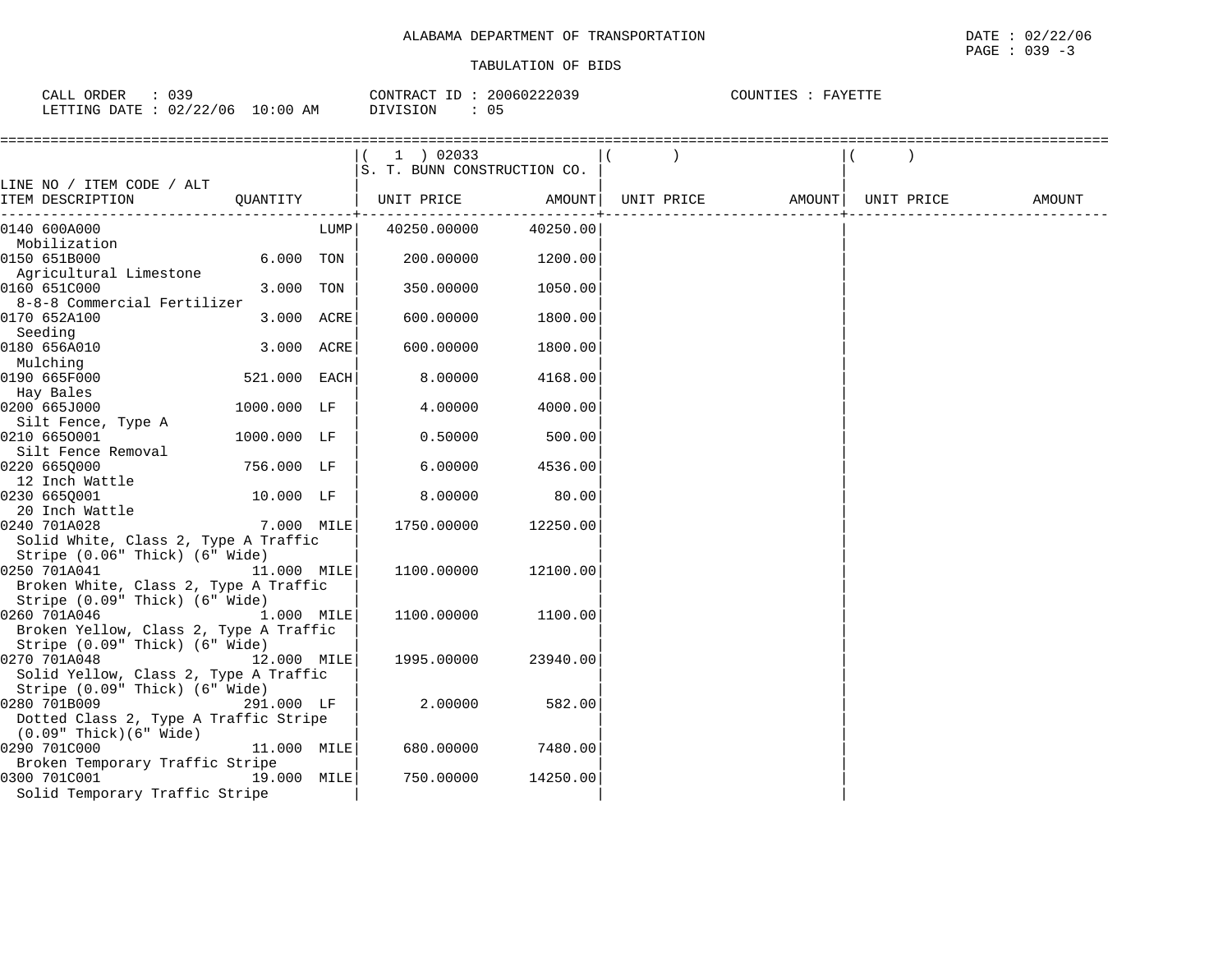| ORDER<br>039<br>CALL                   | 20060222039<br>CONTRACT TT          | COUNTIES<br>FAVETTE |
|----------------------------------------|-------------------------------------|---------------------|
| 10:00 AM<br>: 02/22/06<br>LETTING DATE | -05<br>$ \sim$ $\sim$ $\sim$ $\sim$ |                     |

|                                                                         |                   |      | 1 ) 02033<br>S. T. BUNN CONSTRUCTION CO.                                                       |                              |    |      |  |        |
|-------------------------------------------------------------------------|-------------------|------|------------------------------------------------------------------------------------------------|------------------------------|----|------|--|--------|
| LINE NO / ITEM CODE / ALT                                               |                   |      |                                                                                                |                              |    |      |  |        |
| ITEM DESCRIPTION                                                        |                   |      | $\texttt{QUANTITY}$   UNIT PRICE $\texttt{AMOUNT}$   UNIT PRICE $\texttt{AMOUNT}$   UNIT PRICE |                              |    |      |  | AMOUNT |
| 0310 703A002 1267.000 SQFT 3.25000                                      |                   |      |                                                                                                | 4117.75                      |    |      |  |        |
| Traffic Control Markings, Class 2, Type<br>A                            |                   |      |                                                                                                |                              |    |      |  |        |
| $45.000$ SQFT<br>0320 703B002<br>Traffic Control Legends, Class 2, Type |                   |      | 5.00000                                                                                        | 225.00                       |    |      |  |        |
| 0330 703D001<br>$1267.000$ SQFT                                         |                   |      | 1,50000                                                                                        | 1900.50                      |    |      |  |        |
| Temporary Traffic Control Markings                                      |                   |      |                                                                                                |                              |    |      |  |        |
| 0340 705A030                                                            | 123.000 EACH      |      | 5.50000                                                                                        | 676.50                       |    |      |  |        |
| Pavement Markers, Class A-H, Type 2-C                                   |                   |      |                                                                                                |                              |    |      |  |        |
| 0350 705A031<br>$645.000$ EACH                                          |                   |      | 5.50000                                                                                        | 3547.50                      |    |      |  |        |
| Pavement Markers, Class A-H, Type 1-A<br>0360 705A032                   |                   |      | 5.50000                                                                                        |                              |    |      |  |        |
| $264.000$ EACH                                                          |                   |      |                                                                                                | 1452.00                      |    |      |  |        |
| Pavement Markers, Class A-H, Type 1-B<br>$264.000$ EACH<br>0370 705A037 |                   |      | 5.50000                                                                                        | 1452.00                      |    |      |  |        |
| Pavement Markers, Class A-H, Type 2-D                                   |                   |      |                                                                                                |                              |    |      |  |        |
| 0380 730H001                                                            | 9880.000 LF       |      | 2.65000                                                                                        | 26182.00                     |    |      |  |        |
| Loop Wire                                                               |                   |      |                                                                                                |                              |    |      |  |        |
| 0390 7301001                                                            | $2610.000$ LF $ $ |      | 1.25000                                                                                        | 3262.50                      |    |      |  |        |
| Loop Detector Lead-In-Cable                                             |                   |      |                                                                                                |                              |    |      |  |        |
| 0400 740B000                                                            | 771.000 SQFT      |      | 8.60000                                                                                        | 6630.60                      |    |      |  |        |
| Construction Signs                                                      |                   |      |                                                                                                |                              |    |      |  |        |
| 0410 740D000                                                            | 252.000 EACH      |      | 25,00000                                                                                       | 6300.00                      |    |      |  |        |
| Channelizing Drums                                                      |                   |      |                                                                                                |                              |    |      |  |        |
| 0420 741A010                                                            | $2.000$ EACH      |      | 5250.00000                                                                                     | 10500.00                     |    |      |  |        |
| State Retained Portable Sequential                                      |                   |      |                                                                                                |                              |    |      |  |        |
| Arrow And Chevron Sign Unit                                             |                   |      |                                                                                                |                              |    |      |  |        |
| 0430 998A000<br>Construction Fuel (Maximum Bid Limited                  |                   | LUMP |                                                                                                | 10000.00000 10000.00         |    |      |  |        |
|                                                                         |                   |      |                                                                                                |                              |    |      |  |        |
| To $$68,000.00)$<br>SECTION TOTALS                                      |                   |      |                                                                                                |                              | \$ | 0.00 |  | 0.00   |
|                                                                         |                   |      |                                                                                                | $\vert 1, 582, 159.99 \vert$ |    |      |  |        |
| CONTRACT TOTALS                                                         |                   |      |                                                                                                | \$1,582,159.99]              | \$ | 0.00 |  |        |
|                                                                         |                   |      |                                                                                                |                              |    |      |  |        |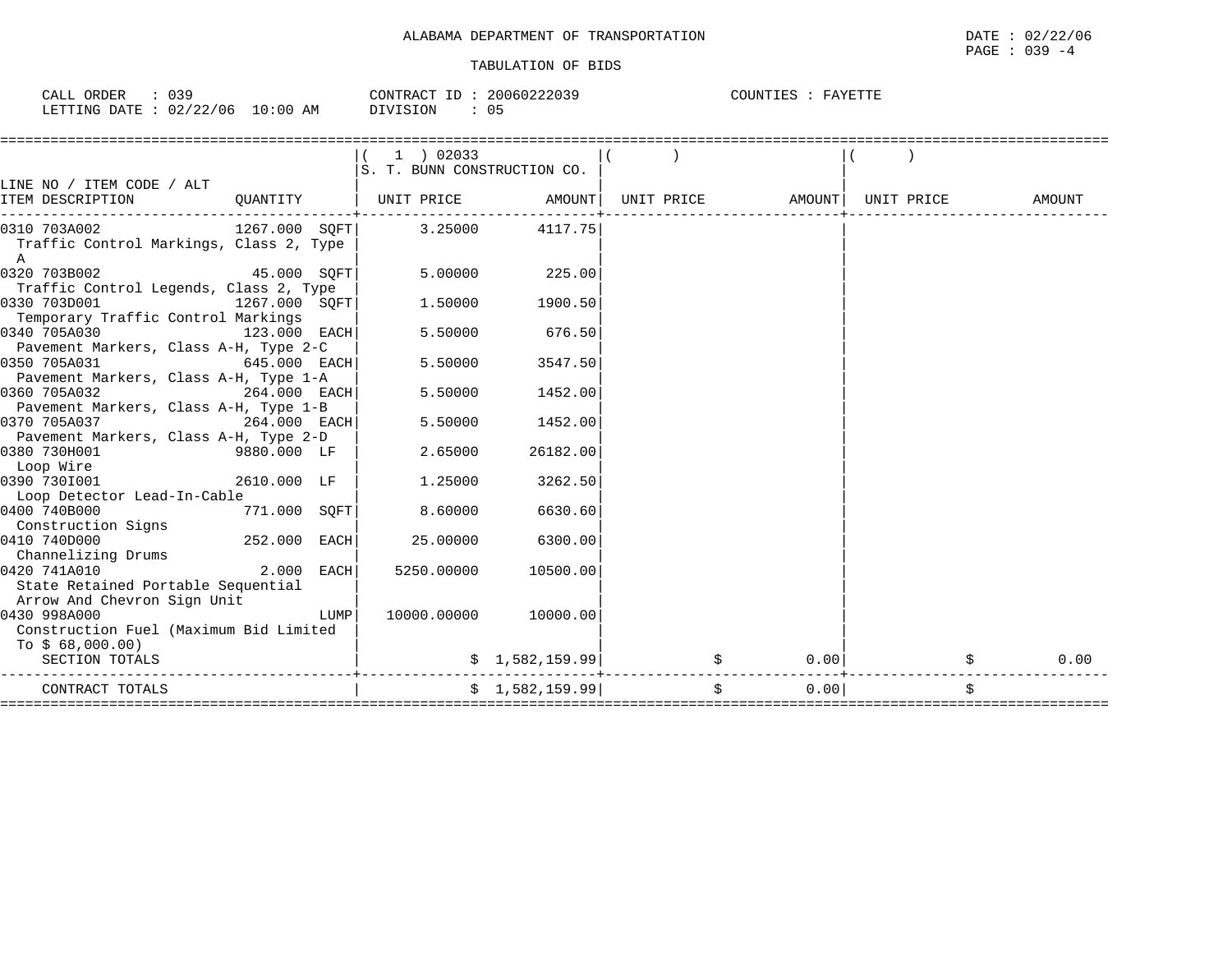#### VENDOR RANKING

|      | : 042<br>CALL ORDER          | LETTING DATE : 02/22/06 10:00 AM                                                                        | CONTRACT ID: 20060222042<br>: 09<br>DIVISION                                         |              |                  | COUNTIES : MOBILE                            |                                     |
|------|------------------------------|---------------------------------------------------------------------------------------------------------|--------------------------------------------------------------------------------------|--------------|------------------|----------------------------------------------|-------------------------------------|
|      | CONTRACT DESCRIPTION:<br>mi. | for constructing the Additional Lanes (Grade, Drainage,<br>Pavement and Signals) on Hillcrest Road from | CONTRACT TIME:<br>260<br>Airport Boulevard to Old Shell Road in Mobile. Length 0.941 | Working Days | (available days) | $PROJECT(S) : STPMB-7511(602)$               |                                     |
| RANK | VENDOR NO./NAME              |                                                                                                         |                                                                                      |              |                  | TOTAL<br><b>BID</b>                          | % OVER<br>LOW BID                   |
|      | 07050<br>23011<br>23056      | GULF EOUIPMENT CORPORATION<br>HOSEA O. WEAVER & SONS, INC.                                              | JOHN G. WALTON CONSTRUCTION COMPANY, INC.                                            |              |                  | 6,622,138.85<br>6,974,865.69<br>7,401,822.24 | 100.0000%<br>105.3265%<br>111.7739% |

PAGE : 042 -1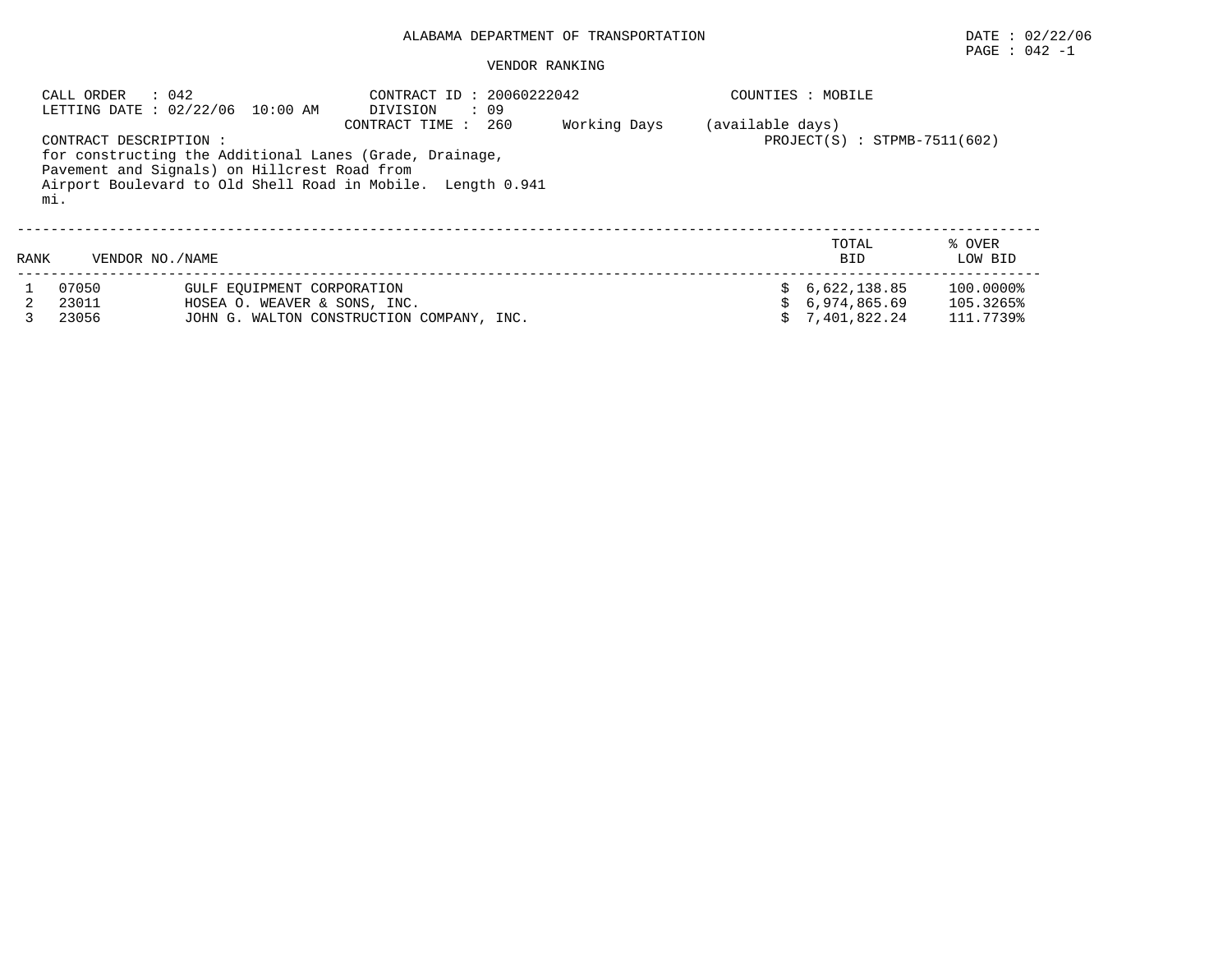| CALL ORDER                       | 042 |  |          |  | CONTRACT ID: 20060222042 | COUNTIES | <b>MOBILE</b> |  |
|----------------------------------|-----|--|----------|--|--------------------------|----------|---------------|--|
| LETTING DATE : 02/22/06 10:00 AM |     |  | DIVISION |  | 09                       |          |               |  |

|                                                                                                              |                |             |             | ================================ |             |           |             |                                                                                            |
|--------------------------------------------------------------------------------------------------------------|----------------|-------------|-------------|----------------------------------|-------------|-----------|-------------|--------------------------------------------------------------------------------------------|
|                                                                                                              |                |             | 1 ) 07050   |                                  | 2 ) 23011   |           | 3 ) 23056   |                                                                                            |
|                                                                                                              |                |             |             |                                  |             |           |             | GULF EOUIPMENT CORPORATION   HOSEA O. WEAVER & SONS, INC   JOHN G. WALTON CONSTRUCTION CO. |
| LINE NO / ITEM CODE / ALT<br>ITEM DESCRIPTION                                                                | OUANTITY       |             | UNIT PRICE  | AMOUNT                           | UNIT PRICE  |           | UNIT PRICE  | AMOUNT                                                                                     |
|                                                                                                              |                |             |             |                                  |             | AMOUNT    |             |                                                                                            |
| SECTION 0001<br>Total                                                                                        |                |             |             |                                  |             |           |             |                                                                                            |
| 0010 201A002<br>Clearing And Grubbing (Maximum<br>Allowable Bid \$ 4000 Per Acre)<br>(Approximately 9 Acres) |                | LUMP        | 36000.00000 | 36000.00                         | 36000.00000 | 36000.00  | 36000.00000 | 36000.00                                                                                   |
| 0020 206A000                                                                                                 |                | LUMP        | 57500.00000 | 57500.00                         | 17774.69000 | 17774.69  | 54663.00000 | 54663.00                                                                                   |
| Removal Of Old Bridge, Station 89+52.5<br>0030 206C000                                                       | 245.000 SOYD   |             | 13,00000    | 3185.00                          | 11,24000    | 2753.80   | 7.70000     | 1886.50                                                                                    |
| Removing Concrete Sidewalk<br>0040 206C010                                                                   | 187.000 SOYD   |             | 25.00000    | 4675.00                          | 15.10000    | 2823.70   | 6.84000     | 1279.08                                                                                    |
| Removing Concrete Driveway                                                                                   |                |             |             |                                  |             |           |             |                                                                                            |
| 0050 206D000<br>Removing Pipe                                                                                | 2549.000 LF    |             | 15.00000    | 38235.00                         | 19.52000    | 49756.48  | 13.73000    | 34997.77                                                                                   |
| 0060 210A000                                                                                                 | 15864.000      | CUYD        | 11.25000    | 178470.00                        | 12.85000    | 203852.40 | 15.35000    | 243512.40                                                                                  |
| Unclassified Excavation                                                                                      |                |             |             |                                  |             |           |             |                                                                                            |
| 0070 214A000                                                                                                 | 9759.000       | CUYD        | 10.00000    | 97590.00                         | 18.15000    | 177125.85 | 6.59000     | 64311.81                                                                                   |
| Structure Excavation<br>0080 214B001                                                                         | 2923.000       | <b>CUYD</b> | 18.75000    | 54806.25                         | 54.44000    | 159128.12 | 57.15000    | 167049.45                                                                                  |
| Foundation Backfill, Commercial                                                                              |                |             |             |                                  |             |           |             |                                                                                            |
| 0090 230A000                                                                                                 | 73.000 RBST    |             | 375.00000   | 27375.00                         | 410.43000   | 29961.39  | 979.11000   | 71475.03                                                                                   |
| Roadbed Processing<br>0100 301A012                                                                           | 27649.000 SOYD |             | 15,00000    | 414735.00                        | 14.67000    | 405610.83 | 19.79000    | 547173.71                                                                                  |
| Crushed Aggregate Base Course, Type B,<br>Plant Mixed, 6" Compacted Thickness                                |                |             |             |                                  |             |           |             |                                                                                            |
| 0110 305B060                                                                                                 | 100.000 TON    |             | 62.50000    | 6250.00                          | 49.31000    | 4931.00   | 60.78000    | 6078.00                                                                                    |
| Crushed Aggregate, Section 825, Type B                                                                       |                |             |             |                                  |             |           |             |                                                                                            |
| 0120 401A000                                                                                                 | 23047.000 SOYD |             | 1.00000     | 23047.00                         | 1.10000     | 25351.70  | 0.98000     | 22586.06                                                                                   |
| Bituminous Treatment A                                                                                       |                |             |             |                                  |             |           |             |                                                                                            |
| 0130 405A000                                                                                                 | 953.000 GAL    |             | 4.50000     | 4288.50                          | 5.00000     | 4765.00   | 4.03000     | 3840.59                                                                                    |
| Tack Coat<br>0140 424A360                                                                                    | 3517.000 TON   |             | 73.00000    | 256741.00                        | 62.59000    | 220129.03 | 74.75000    | 262895.75                                                                                  |
| Superpave Bituminous Concrete Wearing                                                                        |                |             |             |                                  |             |           |             |                                                                                            |
| Surface Layer, 1/2" Maximum Aggregate<br>Size Mix, ESAL Range C/D                                            |                |             |             |                                  |             |           |             |                                                                                            |
| 0150 424B651                                                                                                 | 4512.000 TON   |             | 68,00000    | 306816.00                        | 55.68000    | 251228.16 | 70.15000    | 316516.80                                                                                  |
| Superpave Bituminous Concrete Upper<br>Binder Layer, 1" Maximum Aggregate Size<br>Mix, ESAL Range C/D        |                |             |             |                                  |             |           |             |                                                                                            |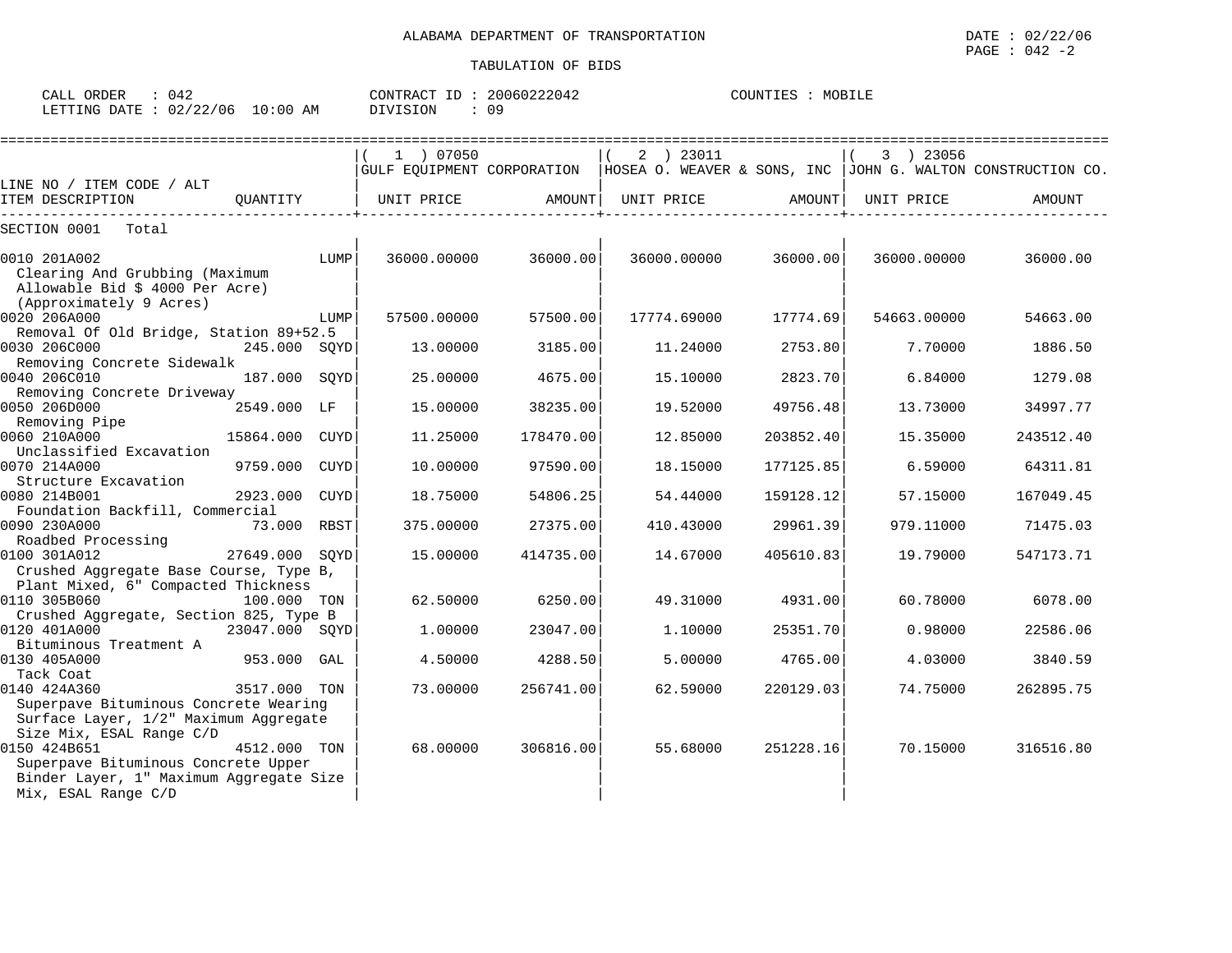| CALL ORDER                      | 042 |          | CONTRACT ID: 20060222042 | COUNTIES : | MOBILE |
|---------------------------------|-----|----------|--------------------------|------------|--------|
| LETTING DATE: 02/22/06 10:00 AM |     | DIVISION | 09                       |            |        |

|                                                                                                                                 |              |             | 1 ) 07050  |           | ) 23011<br>2 |           | 3 ) 23056  |                                                                                            |
|---------------------------------------------------------------------------------------------------------------------------------|--------------|-------------|------------|-----------|--------------|-----------|------------|--------------------------------------------------------------------------------------------|
|                                                                                                                                 |              |             |            |           |              |           |            | GULF EQUIPMENT CORPORATION   HOSEA O. WEAVER & SONS, INC   JOHN G. WALTON CONSTRUCTION CO. |
| LINE NO / ITEM CODE / ALT<br>ITEM DESCRIPTION                                                                                   | OUANTITY     |             | UNIT PRICE | AMOUNT    | UNIT PRICE   | AMOUNT    | UNIT PRICE | AMOUNT                                                                                     |
| 0160 424B655<br>Superpave Bituminous Concrete Upper<br>Binder Layer, Patching, 1" Maximum                                       | 28.000 TON   |             | 140.00000  | 3920.00   | 86.42000     | 2419.76   | 115.00000  | 3220.00                                                                                    |
| Aggregate Size Mix, ESAL Range C/D<br>0170 424B659<br>Superpave Bituminous Concrete Upper<br>Binder Layer, Leveling, 1" Maximum | 3260.000     | TON         | 68.00000   | 221680.00 | 67.09000     | 218713.40 | 70.15000   | 228689.00                                                                                  |
| Aggregate Size Mix, ESAL Range C/D<br>0180 424B681<br>Superpave Bituminous Concrete Lower                                       | 2882.000 TON |             | 65.00000   | 187330.00 | 66.84000     | 192632.88 | 67.28000   | 193900.96                                                                                  |
| Binder Layer, 1" Maximum Aggregate Size<br>Mix, ESAL Range C/D<br>0190 430B040<br>Aggregate Surfacing (Crushed Aggregate        | 884.000 TON  |             | 37.50000   | 33150.00  | 33.21000     | 29357.64  | 48,00000   | 42432.00                                                                                   |
| Base, Type B)<br>0200 502A000<br>Steel Reinforcement                                                                            | 48083.000 LB |             | 1.30000    | 62507.90  | 1.33000      | 63950.39  | 1.44000    | 69239.52                                                                                   |
| 0210 524A011<br>Culvert Concrete (Cast In Place)                                                                                | 276.000      | <b>CUYD</b> | 889.00000  | 245364.00 | 967.80000    | 267112.80 | 563.50000  | 155526.00                                                                                  |
| 0220 529A001<br>Concrete Retaining Wall                                                                                         | 1552.000     | SQFT        | 73.00000   | 113296.00 | 78.63000     | 122033.76 | 41.48000   | 64376.96                                                                                   |
| 0230 530A000<br>15" Roadway Pipe (Class 3 R.C.)                                                                                 | 1228.000 LF  |             | 37.50000   | 46050.00  | 39.20000     | 48137.60  | 41.04000   | 50397.12                                                                                   |
| 0240 530A001<br>18" Roadway Pipe (Class 3 R.C.)                                                                                 | 3859.000 LF  |             | 40.00000   | 154360.00 | 41.21000     | 159029.39 | 44.65000   | 172304.35                                                                                  |
| 0250 530A002<br>24" Roadway Pipe (Class 3 R.C.)                                                                                 | 1478.000 LF  |             | 59.00000   | 87202.00  | 45.33000     | 66997.74  | 54.99000   | 81275.22                                                                                   |
| 0260 530A003<br>30" Roadway Pipe (Class 3 R.C.)                                                                                 | 492.000 LF   |             | 74.00000   | 36408.00  | 68.21000     | 33559.32  | 68.32000   | 33613.44                                                                                   |
| 0270 530A004<br>36" Roadway Pipe (Class 3 R.C.)                                                                                 | 445.000 LF   |             | 99.00000   | 44055.00  | 88.02000     | 39168.90  | 87.64000   | 38999.80                                                                                   |
| 0280 530A005<br>42" Roadway Pipe (Class 3 R.C.)                                                                                 | 93.000 LF    |             | 153.00000  | 14229.00  | 108.67000    | 10106.31  | 115.53000  | 10744.29                                                                                   |
| 0290 530A006<br>48" Roadway Pipe (Class 3 R.C.)                                                                                 | 24.000 LF    |             | 204.00000  | 4896.00   | 195.04000    | 4680.96   | 151.54000  | 3636.96                                                                                    |
| 0300 530A008                                                                                                                    | 101.000 LF   |             | 288.00000  | 29088.00  | 207.50000    | 20957.50  | 193.67000  | 19560.67                                                                                   |
| 60" Roadway Pipe (Class 3 R.C.)<br>0310 530A101<br>18" Roadway Pipe (Class 3 R.C.)<br>(Extension)                               | 20.000 LF    |             | 87.50000   | 1750.00   | 331.49000    | 6629.80   | 90.83000   | 1816.60                                                                                    |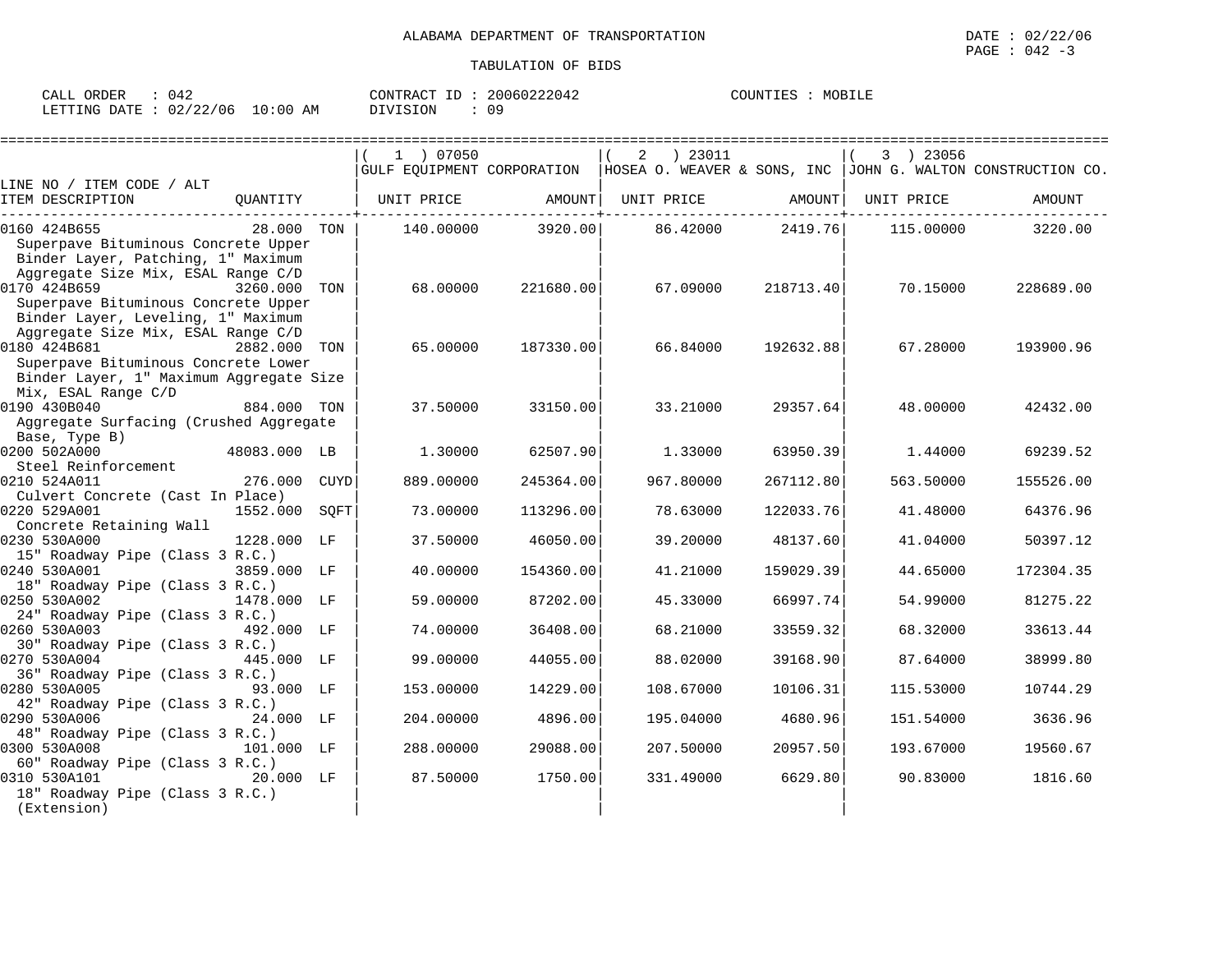| ORDER<br>CALL          | 042 |            | CONTRACT ID | 20060222042 | MOBILE<br>COUNTIES |
|------------------------|-----|------------|-------------|-------------|--------------------|
| LETTING DATE: 02/22/06 |     | $10:00$ AM | DIVISION    | 09          |                    |

|                                                                                                     |            |             | 1 ) 07050    |           | ) 23011<br>2 |           | 3 ) 23056    |                                                                                            |
|-----------------------------------------------------------------------------------------------------|------------|-------------|--------------|-----------|--------------|-----------|--------------|--------------------------------------------------------------------------------------------|
|                                                                                                     |            |             |              |           |              |           |              | GULF EOUIPMENT CORPORATION   HOSEA O. WEAVER & SONS, INC   JOHN G. WALTON CONSTRUCTION CO. |
| LINE NO / ITEM CODE / ALT<br>ITEM DESCRIPTION                                                       | OUANTITY   |             | UNIT PRICE   | AMOUNT    | UNIT PRICE   | AMOUNT    | UNIT PRICE   | AMOUNT                                                                                     |
| 0320 530A151<br>15" Roadway Pipe (14 Gauge C.C.S.)                                                  | 22.000 LF  |             | 52.50000     | 1155.00   | 71.76000     | 1578.72   | 83.19000     | 1830.18                                                                                    |
| 0330 530B003<br>36" Span, 23" Rise Roadway Pipe (Class<br>3 R.C.                                    | 441.000 LF |             | 88.00000     | 38808.00  | 84.23000     | 37145.43  | 80.72000     | 35597.52                                                                                   |
| 0340 532A031<br>15" Slotted Drain Pipe                                                              | 50.000 LF  |             | 343.75000    | 17187.50  | 332.68000    | 16634.00  | 161.00000    | 8050.00                                                                                    |
| 0350 535A001<br>18" Side Drain Pipe                                                                 | 158.000 LF |             | 43.00000     | 6794.00   | 58.80000     | 9290.40   | 44.68000     | 7059.44                                                                                    |
| 0360 600A000<br>Mobilization                                                                        |            | LUMP        | 650000.00000 | 650000.00 | 697993.38000 | 697993.38 | 797633.00000 | 797633.00                                                                                  |
| 0370 602A000<br>Right Of Way Markers                                                                | 41.000     | <b>EACH</b> | 165.00000    | 6765.00   | 163.28000    | 6694.48   | 328.94000    | 13486.54                                                                                   |
| 0380 606A000<br>6" Underdrain Pipe                                                                  | 685.000 LF |             | 12.50000     | 8562.50   | 12,29000     | 8418.65   | 17.67000     | 12103.95                                                                                   |
| 0390 610D003<br>Filter Blanket, Geotextile                                                          | 325,000    | SQYD        | 8,00000      | 2600.00   | 3.05000      | 991.25    | 3.43000      | 1114.75                                                                                    |
| 0400 614A000<br>Slope Paving                                                                        | 248.000    | <b>CUYD</b> | 450.00000    | 111600.00 | 423.41000    | 105005.68 | 345.00000    | 85560.00                                                                                   |
| 0410 614B000                                                                                        | 20.000     | CUYD        | 450.00000    | 9000.00   | 477.85000    | 9557.00   | 414.00000    | 8280.00                                                                                    |
| Reinforced Slope Paving<br>0420 618A000<br>Concrete Sidewalk, 4" Thick                              | 4076.000   | SOYD        | 44.50000     | 181382.00 | 47.18000     | 192305.68 | 32.20000     | 131247.20                                                                                  |
| 0430 618B001<br>Concrete Driveway, 5" Thick                                                         | 762.000    | SOYD        | 51.20000     | 39014.40  | 54.44000     | 41483.28  | 55.78000     | 42504.36                                                                                   |
| 0440 619A002<br>18" Roadway Pipe End Treatment, Class 1                                             | 1.000 EACH |             | 890,00000    | 890.00    | 967.80000    | 967.80    | 552.00000    | 552.00                                                                                     |
| 0450 619A101<br>4.000 EACH<br>18" Side Drain Pipe End Treatment,<br>Class 1                         |            |             | 890.00000    | 3560.00   | 967.80000    | 3871.20   | 552.00000    | 2208.00                                                                                    |
| 0460 620A000<br>Minor Structure Concrete                                                            | 9.000      | CUYD        | 780.00000    | 7020.00   | 846.82000    | 7621.38   | 1150.00000   | 10350.00                                                                                   |
| 0470 621A000                                                                                        | 20.000     | <b>EACH</b> | 4700.00000   | 94000.00  | 5080.94000   | 101618.80 | 4370.00000   | 87400.00                                                                                   |
| Junction Boxes, Type 1, 1P Or 5<br>0480 621A001                                                     | 11.000     | <b>EACH</b> | 5400.00000   | 59400.00  | 5806.78000   | 63874.58  | 6325.00000   | 69575.00                                                                                   |
| Junction Boxes, Type 1, 2P Or 5<br>0490 621B000                                                     | 3.000      | <b>EACH</b> | 560.00000    | 1680.00   | 544.38000    | 1633.14   | 546.25000    | 1638.75                                                                                    |
| Junction Box Units, Type 1, 1P Or 5<br>0500 621B001<br>8.000<br>Junction Box Units, Type 1, 2P Or 5 |            | EACH        | 670.00000    | 5360.00   | 665.36000    | 5322.88   | 632.50000    | 5060.00                                                                                    |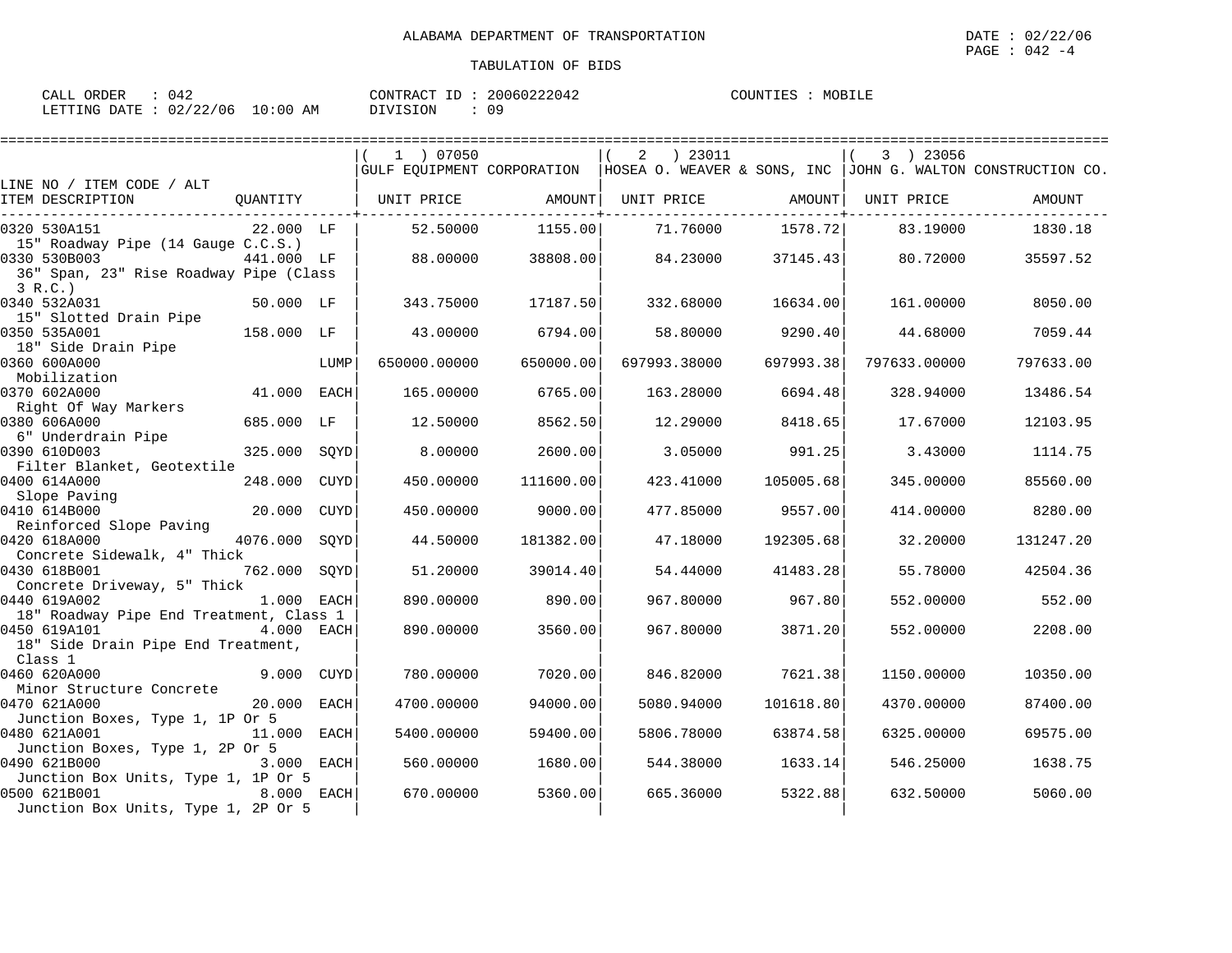| CALL ORDER : 042 |                                 |               | CONTRACT ID: 20060222042 | COUNTIES : MOBILE |
|------------------|---------------------------------|---------------|--------------------------|-------------------|
|                  | LETTING DATE: 02/22/06 10:00 AM | DIVISION : 09 |                          |                   |

|                                                     |             |      | 1 ) 07050         |           | 2 ) 23011  |                     | 3 ) 23056  |                                                                                            |
|-----------------------------------------------------|-------------|------|-------------------|-----------|------------|---------------------|------------|--------------------------------------------------------------------------------------------|
|                                                     |             |      |                   |           |            |                     |            | GULF EQUIPMENT CORPORATION   HOSEA O. WEAVER & SONS, INC   JOHN G. WALTON CONSTRUCTION CO. |
| LINE NO / ITEM CODE / ALT<br>ITEM DESCRIPTION       | OUANTITY    |      | UNIT PRICE AMOUNT |           |            |                     | UNIT PRICE | AMOUNT                                                                                     |
|                                                     |             |      |                   |           |            | UNIT PRICE AMOUNT   |            |                                                                                            |
| 0510 621C001                                        | 12.000 EACH |      | 2700.00000        | 32400.00  |            | 2782.42000 33389.04 | 4025.00000 | 48300.00                                                                                   |
| Inlets, Type B                                      |             |      |                   |           |            |                     |            |                                                                                            |
| 0520 621C015                                        | 44.000 EACH |      | 3200.00000        | 140800.00 | 3387.29000 | 149040.76           | 4370.00000 | 192280.00                                                                                  |
| Inlets, Type S1 Or S3 (1 Wing)                      |             |      |                   |           |            |                     |            |                                                                                            |
| 0530 621C017                                        | 5.000 EACH  |      | 3700.00000        | 18500.00  | 3992.16000 | 19960.80            | 4945.00000 | 24725.00                                                                                   |
| Inlets, Type S1 Or S3 (2 Wing)                      |             |      |                   |           |            |                     |            |                                                                                            |
| 0540 621C030<br>Inlets, Type "Special"              | 6.000       | EACH | 3600.00000        | 21600.00  | 3871.19000 | 23227.14            | 6325.00000 | 37950.00                                                                                   |
| 0550 621D001                                        | 8.000 EACH  |      | 560.00000         | 4480.00   | 544.39000  | 4355.12             | 345,00000  | 2760.00                                                                                    |
| Inlet Units, Type B                                 |             |      |                   |           |            |                     |            |                                                                                            |
| 0560 621D015                                        | 14.000      | EACH | 560.00000         | 7840.00   | 574.63000  | 8044.82             | 460.00000  | 6440.00                                                                                    |
| Inlet Units, Type S1 Or S3                          |             |      |                   |           |            |                     |            |                                                                                            |
| 0570 623A000                                        | 1387.000 LF |      | 50.00000          | 69350.00  | 54.44000   | 75508.28            | 35.65000   | 49446.55                                                                                   |
| Concrete Gutter                                     |             |      |                   |           |            |                     |            |                                                                                            |
| 0580 623B001                                        | 144.000 LF  |      | 67.00000          | 9648.00   | 72.58000   | 10451.52            | 92.00000   | 13248.00                                                                                   |
| Concrete Curb, Type N Special                       |             |      |                   |           |            |                     |            |                                                                                            |
| 0590 623B002                                        | 1162.000 LF |      | 28.00000          | 32536.00  | 30.24000   | 35138.88            | 19.48000   | 22635.76                                                                                   |
| Concrete Curb, Type A<br>0600 623C000               | 8675.000 LF |      | 16.70000          | 144872.50 | 18.15000   | 157451.25           | 19.55000   | 169596.25                                                                                  |
| Combination Curb & Gutter, Type C                   |             |      |                   |           |            |                     |            |                                                                                            |
| 0610 630A001                                        | 232.000 LF  |      | 25.00000          | 5800.00   | 25.23000   | 5853.36             | 23.00000   | 5336.00                                                                                    |
| Steel Beam Guardrail, Class A, Type 2               |             |      |                   |           |            |                     |            |                                                                                            |
| 4.000 EACH<br>0620 630C050                          |             |      | 2500.00000        | 10000.00  | 2408.03000 | 9632.12             | 2300.00000 | 9200.00                                                                                    |
| Guardrail End Anchor, Type 20 Series                |             |      |                   |           |            |                     |            |                                                                                            |
| 0630 641A514                                        | 2899.000 LF |      | 13,00000          | 37687.00  | 21.03000   | 60965.97            | 43.06000   | 124830.94                                                                                  |
| 1 Inch Copper Water Service Line Laid               |             |      |                   |           |            |                     |            |                                                                                            |
| 0640 641A518                                        | 17.000 LF   |      | 28,00000          | 476.00    | 63.53000   | 1080.01             | 49.24000   | 837.08                                                                                     |
| 2 Inch Copper Water Service Line Laid               |             |      |                   |           |            |                     |            |                                                                                            |
| 0650 641A612                                        | 1467.000 LF |      | 76.00000          | 111492.00 | 56.42000   | 82768.14            | 71.12000   | 104333.04                                                                                  |
| 6 Inch Ductile Iron Water Main Laid<br>0660 641A614 | 100.000 LF  |      | 106,00000         | 10600.00  | 64.90000   | 6490.00             | 76.20000   | 7620.00                                                                                    |
| 8 Inch Ductile Iron Water Main Laid                 |             |      |                   |           |            |                     |            |                                                                                            |
| 0670 641A622                                        | 3869.000 LF |      | 64.00000          | 247616.00 | 89.09000   | 344689.21           | 120.05000  | 464473.45                                                                                  |
| 16 Inch Ductile Iron Water Main Laid                |             |      |                   |           |            |                     |            |                                                                                            |
| 0680 641A692                                        | 464.000 LF  |      | 105.00000         | 48720.00  | 96.06000   | 44571.84            | 139.68000  | 64811.52                                                                                   |
| 16 Inch Ductile Iron Water Main Laid                |             |      |                   |           |            |                     |            |                                                                                            |
| (Restrained Joint)                                  |             |      |                   |           |            |                     |            |                                                                                            |
| 0690 641A702                                        | 200.000 LF  |      | 283.00000         | 56600.00  | 300.99000  | 60198.00            | 337.11000  | 67422.00                                                                                   |
| 36 Inch Ductile Iron Water Main Laid                |             |      |                   |           |            |                     |            |                                                                                            |
| (Restrained Joint)                                  |             |      |                   |           |            |                     |            |                                                                                            |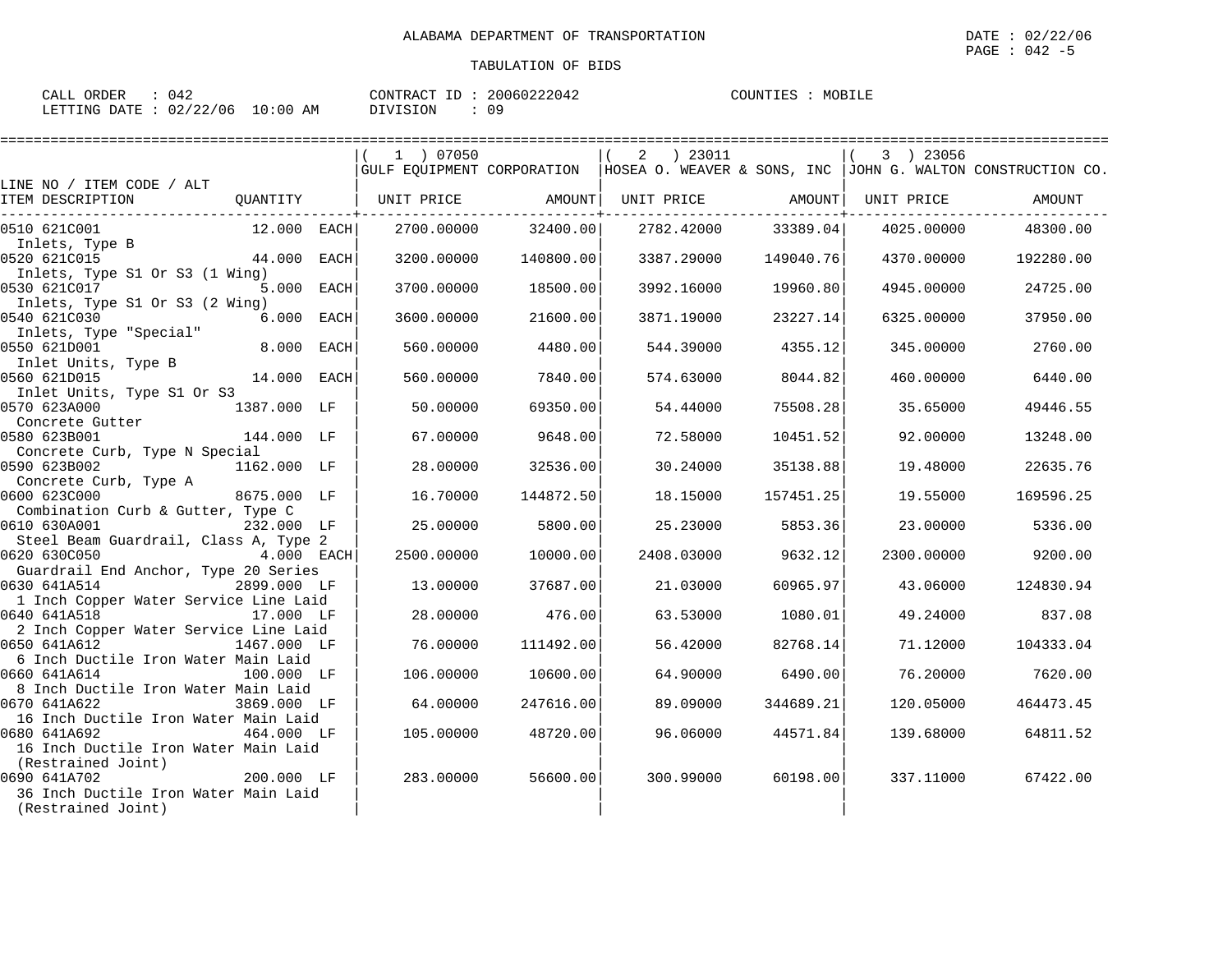| CALL ORDER                      | 042 |          | CONTRACT ID: 20060222042 | COUNTIES : | MOBILE |
|---------------------------------|-----|----------|--------------------------|------------|--------|
| LETTING DATE: 02/22/06 10:00 AM |     | DIVISION | Ωq                       |            |        |

|                                               |              |             | 1 ) 07050         |           | $2 \t) 23011$     |           | 3 ) 23056   |                                                                                            |
|-----------------------------------------------|--------------|-------------|-------------------|-----------|-------------------|-----------|-------------|--------------------------------------------------------------------------------------------|
|                                               |              |             |                   |           |                   |           |             | GULF EQUIPMENT CORPORATION   HOSEA O. WEAVER & SONS, INC   JOHN G. WALTON CONSTRUCTION CO. |
| LINE NO / ITEM CODE / ALT<br>ITEM DESCRIPTION | QUANTITY     |             |                   |           |                   |           | UNIT PRICE  | AMOUNT                                                                                     |
|                                               |              |             | UNIT PRICE AMOUNT |           | UNIT PRICE AMOUNT |           |             |                                                                                            |
| 0700 641C500                                  | 29075.000 LB |             | 4.80000           | 139560.00 | 10.77000          | 313137.75 | 6.10000     | 177357.50                                                                                  |
| Ductile Iron Fittings                         |              |             |                   |           |                   |           |             |                                                                                            |
| 0710 641D500                                  | 7.000        | EACH        | 2400.00000        | 16800.00  | 5483.42000        | 38383.94  | 2486.96000  | 17408.72                                                                                   |
| Fire Hydrant                                  |              |             |                   |           |                   |           |             |                                                                                            |
| 0720 641E500                                  | 13.000       | EACH        | 1125,00000        | 14625.00  | 3193.48000        | 41515.24  | 1316.98000  | 17120.74                                                                                   |
| Fire Hydrant Reset<br>0730 641F500            | $6.000$ LF   |             | 925.00000         | 5550.00   | 544.61000         | 3267.66   | 542.96000   | 3257.76                                                                                    |
| Fire Hydrant Extension                        |              |             |                   |           |                   |           |             |                                                                                            |
| 0740 641J516                                  | 22.000       | EACH        | 813.00000         | 17886.00  | 1095.19000        | 24094.18  | 874.44000   | 19237.68                                                                                   |
| 6 Inch Gate Valve With Box                    |              |             |                   |           |                   |           |             |                                                                                            |
| 0750 641J526                                  | 6.000 EACH   |             | 6000.00000        | 36000.00  | 6231.38000        | 37388.28  | 6248.09000  | 37488.54                                                                                   |
| 16 Inch Gate Valve With Box                   |              |             |                   |           |                   |           |             |                                                                                            |
| 0760 641J536                                  | 2.000 EACH   |             | 44125.00000       | 88250.00  | 43738.04000       | 87476.08  | 44877.91000 | 89755.82                                                                                   |
| 36 Inch Gate Valve With Box                   |              |             |                   |           |                   |           |             |                                                                                            |
| 0770 641L500                                  | 10.000 CUYD  |             | 250.00000         | 2500.00   | 503.39000         | 5033.90   | 400.29000   | 4002.90                                                                                    |
| Concrete for Water Mains (Thrust Blocks       |              |             |                   |           |                   |           |             |                                                                                            |
| 0780 641M512                                  | 108.000 EACH |             | 48.50000          | 5238.00   | 108.29000         | 11695.32  | 48.93000    | 5284.44                                                                                    |
| 6 Inch Retainer Gland<br>0790 641M514         | 6.000        | EACH        | 67.50000          | 405.00    | 122.70000         | 736.20    | 68.52000    | 411.12                                                                                     |
| 8 Inch Retainer Gland                         |              |             |                   |           |                   |           |             |                                                                                            |
| 0800 641M518                                  | 2.000        | <b>EACH</b> | 97.50000          | 195.00    | 169.16000         | 338.32    | 123.50000   | 247.00                                                                                     |
| 12 Inch Retainer Gland                        |              |             |                   |           |                   |           |             |                                                                                            |
| 0810 641M522                                  | 125.000      | EACH        | 158.00000         | 19750.00  | 493.85000         | 61731.25  | 204.59000   | 25573.75                                                                                   |
| 16 Inch Retainer Gland                        |              |             |                   |           |                   |           |             |                                                                                            |
| 0820 641M532                                  | 12.000       | <b>EACH</b> | 1720.00000        | 20640.00  | 1401.25000        | 16815.00  | 1146.64000  | 13759.68                                                                                   |
| 36 Inch Retainer Gland                        |              |             |                   |           |                   |           |             |                                                                                            |
| 0830 641N510                                  | 1.000        | EACH        | 520.00000         | 520.00    | 689.53000         | 689.53    | 713.39000   | 713.39                                                                                     |
| 6 Inch x 6 Inch Anchor Tee                    |              |             |                   |           |                   |           |             |                                                                                            |
| 0840 641N560<br>16 Inch x 6 Inch Anchor Tee   | 15.000       | EACH        | 1239.00000        | 18585.00  | 1833.07000        | 27496.05  | 1453.01000  | 21795.15                                                                                   |
| 0850 6410514                                  | 6.000 EACH   |             | 3095.00000        | 18570.00  | 5823.34000        | 34940.04  | 3949.72000  | 23698.32                                                                                   |
| 6 Inch x 6 Inch Tapping Valve And Sleev       |              |             |                   |           |                   |           |             |                                                                                            |
| 0860 6410520                                  | 1.000 EACH   |             | 4400.00000        | 4400.00   | 6820.04000        | 6820.04   | 4930.15000  | 4930.15                                                                                    |
| 8 Inch x 8 Inch Tapping Valve And Sleev       |              |             |                   |           |                   |           |             |                                                                                            |
| 0870 6410554                                  | 1.000 EACH   |             | 9375.00000        | 9375.00   | 10617.61000       | 10617.61  | 7226.21000  | 7226.21                                                                                    |
| 12 Inch x 12 Inch Tapping Valve And           |              |             |                   |           |                   |           |             |                                                                                            |
| Sleeve                                        |              |             |                   |           |                   |           |             |                                                                                            |
| 0880 641P520                                  | 45.000 EACH  |             | 569.00000         | 25605.00  | 703.61000         | 31662.45  | 388.53000   | 17483.85                                                                                   |
| 1 Inch Service Tap                            |              |             |                   |           |                   |           |             |                                                                                            |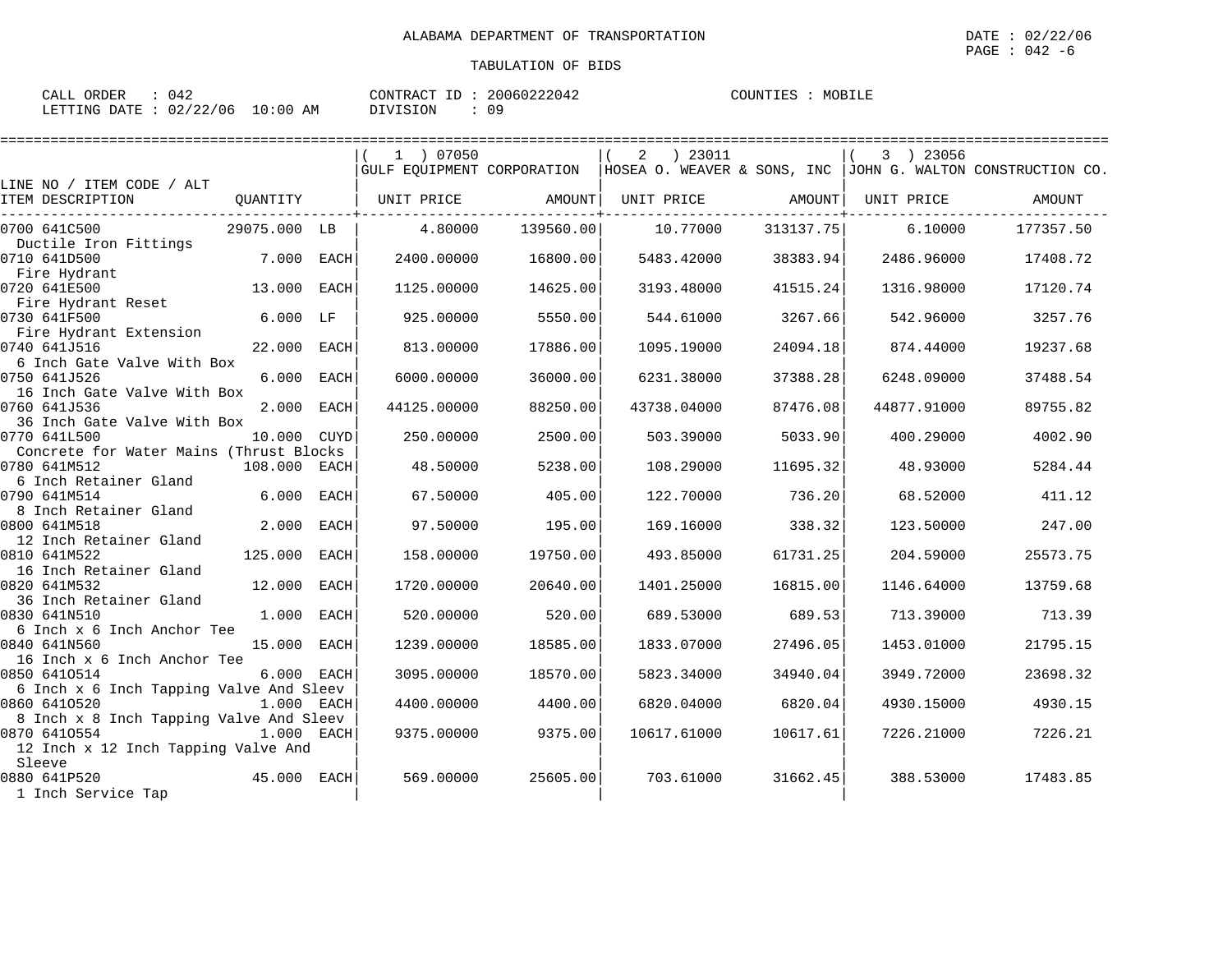| ORDER<br>CALL    |                |             | CONTRACT | TD | 20060222042 | COUNTIES | MOB |
|------------------|----------------|-------------|----------|----|-------------|----------|-----|
| LETTING<br>DATE. | 02/22<br>22/06 | 10:00<br>AΜ | DIVISION |    | n a<br>◡ -  |          |     |

|                                                                        |               |             | 1 ) 07050         |          | $2 \t) 23011$     |          | 3 ) 23056  |                                                                                            |
|------------------------------------------------------------------------|---------------|-------------|-------------------|----------|-------------------|----------|------------|--------------------------------------------------------------------------------------------|
| LINE NO / ITEM CODE / ALT                                              |               |             |                   |          |                   |          |            | GULF EQUIPMENT CORPORATION   HOSEA O. WEAVER & SONS, INC   JOHN G. WALTON CONSTRUCTION CO. |
| ITEM DESCRIPTION                                                       | QUANTITY      |             | UNIT PRICE AMOUNT |          | UNIT PRICE AMOUNT |          | UNIT PRICE | AMOUNT                                                                                     |
| 0890 641P530                                                           | $2.000$ EACH  |             | 1470.00000        | 2940.00  | 1566.96000        | 3133.92  | 638.33000  | 1276.66                                                                                    |
| 2 Inch Service Tap<br>0900 641R515                                     | 46.000 EACH   |             | 375.00000         | 17250.00 | 661.51000         | 30429.46 | 441.34000  | 20301.64                                                                                   |
| 1 Inch Water Meter And Box Reset<br>0910 641R520                       | 2.000         | EACH        | 750.00000         | 1500.00  | 1147.90000        | 2295.80  | 724.57000  | 1449.14                                                                                    |
| 2 Inch Water Meter And Box Reset<br>0920 641R535                       | 2.000         | <b>EACH</b> | 4375.00000        | 8750.00  | 9359.20000        | 18718.40 | 1779.37000 | 3558.74                                                                                    |
| 6 Inch Water Meter And Box Reset<br>0930 641S500                       | 13.000 EACH   |             | 500.00000         | 6500.00  | 1220.07000        | 15860.91 | 450.80000  | 5860.40                                                                                    |
| Valve Box Reset<br>0940 645A510                                        | 23.000 LF     |             | 142,00000         | 3266.00  | 129.16000         | 2970.68  | 113.01000  | 2599.23                                                                                    |
| 8 Inch Ductile Iron Sanitary Sewer<br>Gravity Pipe Laid                |               |             |                   |          |                   |          |            |                                                                                            |
| 0950 645A548<br>884.000 LF<br>8 Inch P.V.C. Sanitary Sewer Gravity     |               |             | 69.00000          | 60996.00 | 79.79000          | 70534.36 | 89.83000   | 79409.72                                                                                   |
| Pipe Laid<br>0960 645E512                                              | 840.000 LF    |             | 54.00000          | 45360.00 | 89.79000          | 75423.60 | 80.71000   | 67796.40                                                                                   |
| 6 Inch Ductile Iron Stacks And Laterals<br>0970 645G515                | 15.000 EACH   |             | 625.00000         | 9375.00  | 1178.81000        | 17682.15 | 921.44000  | 13821.60                                                                                   |
| 6 Inch Sanitary Sewer Lateral Cleanout<br>0980 645H510<br>$4.000$ EACH |               |             | 3750.00000        | 15000.00 | 4066.13000        | 16264.52 | 5525.52000 | 22102.08                                                                                   |
| 48 Inch Manhole<br>0990 6451500                                        | 7.000 EACH    |             | 1000.00000        | 7000.00  | 3199.24000        | 22394.68 | 187.85000  | 1314.95                                                                                    |
| 48 Inch Manhole Unit<br>1000 645J500                                   | 2.000 EACH    |             | 1125.00000        | 2250.00  | 2937.80000        | 5875.60  | 667,00000  | 1334.00                                                                                    |
| Manhole Cone Reset<br>1010 645K500                                     | 19.000        | <b>EACH</b> | 450.00000         | 8550.00  | 1566.36000        | 29760.84 | 837.20000  | 15906.80                                                                                   |
| Manhole Frame And Cover Reset<br>1020 645M500                          | 5.000 EACH    |             | 1750.00000        | 8750.00  | 4031.73000        | 20158.65 | 4508.00000 | 22540.00                                                                                   |
| Connecting To Existing Manhole<br>1030 645N500                         | 1.000 EACH    |             | 1250.00000        | 1250.00  | 4843.58000        | 4843.58  | 2990.00000 | 2990.00                                                                                    |
| Abandon Existing Manhole<br>1040 649A665                               | 200.000 LF    |             | 438.00000         | 87600.00 | 361.51000         | 72302.00 | 444.23000  | 88846.00                                                                                   |
| 30 Inch Steel Encasement Pipe, Type 2<br>Installation                  |               |             |                   |          |                   |          |            |                                                                                            |
| 1050 650A000<br>Topsoil                                                | 2150.000 CUYD |             | 13.00000          | 27950.00 | 14.72000          | 31648.00 | 25.69000   | 55233.50                                                                                   |
| 15.000 ACRE<br>1060 652A100<br>Seeding                                 |               |             | 1500.00000        | 22500.00 | 802.68000         | 12040.20 | 2036.76000 | 30551.40                                                                                   |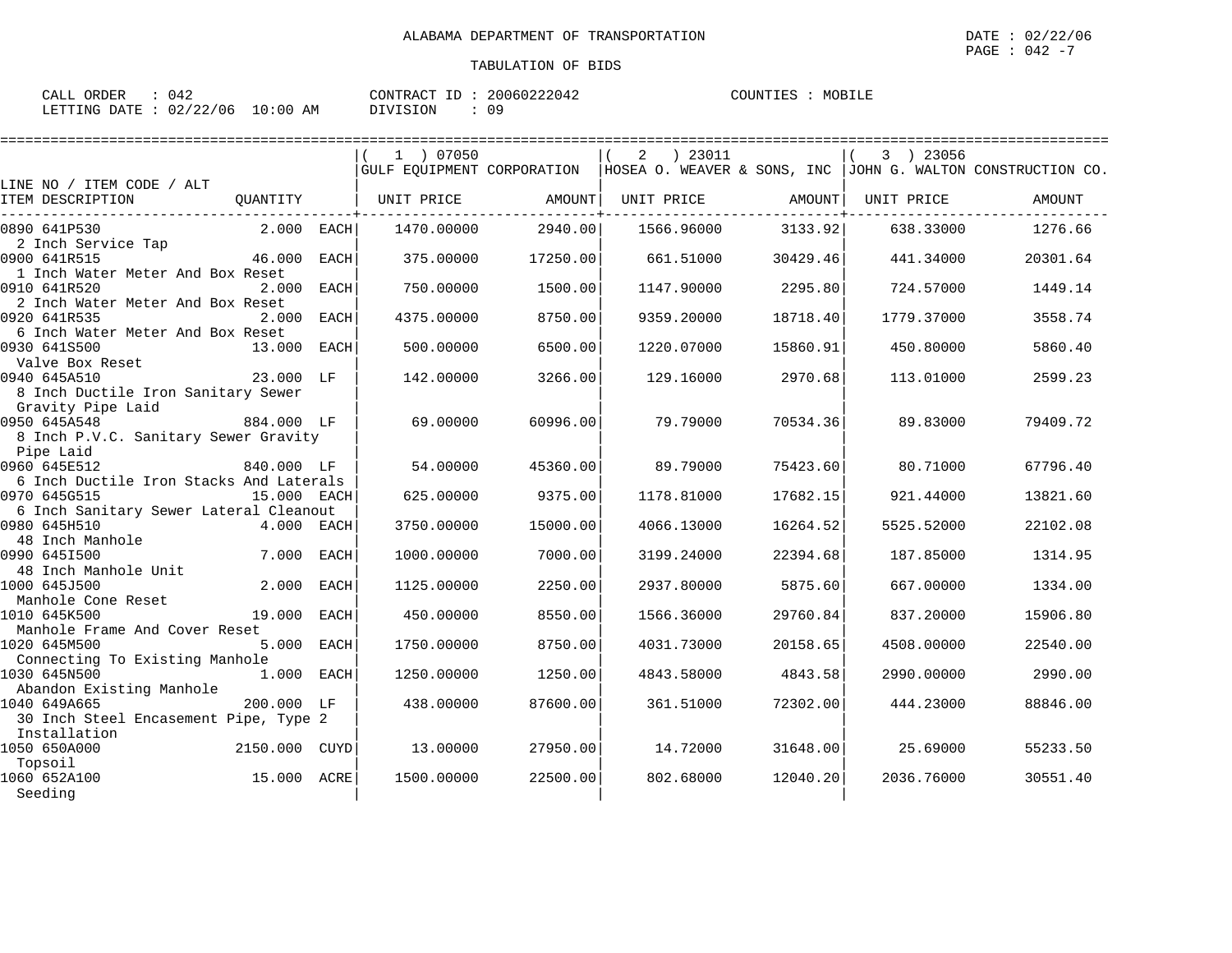| CALL ORDER | 042                              | CONTRACT ID: 20060222042 | MOBILE<br>COUNTIES |
|------------|----------------------------------|--------------------------|--------------------|
|            | LETTING DATE : 02/22/06 10:00 AM | DIVISION<br>09           |                    |

|                                                              |             |      | 1 ) 07050             |                          | 2 ) 23011   |                               | 3 ) 23056    |                                                                                            |
|--------------------------------------------------------------|-------------|------|-----------------------|--------------------------|-------------|-------------------------------|--------------|--------------------------------------------------------------------------------------------|
| LINE NO / ITEM CODE / ALT                                    |             |      |                       |                          |             |                               |              | GULF EQUIPMENT CORPORATION   HOSEA O. WEAVER & SONS, INC   JOHN G. WALTON CONSTRUCTION CO. |
| ITEM DESCRIPTION                                             |             |      | QUANTITY   UNIT PRICE | AMOUNT                   | UNIT PRICE  | AMOUNT                        | UNIT PRICE   | AMOUNT                                                                                     |
| 1070 652C000                                                 | 4.000 ACRE  |      | 250.00000             | ------------+<br>1000.00 | 86.00000    | --------------+----<br>344.00 | 134.99000    | 539.96                                                                                     |
| Mowing                                                       |             |      |                       |                          |             |                               |              |                                                                                            |
| 1080 654A000                                                 | 941.000     | SQYD | 6.00000               | 5646.00                  | 5.16000     | 4855.56                       | 5.75000      | 5410.75                                                                                    |
| Solid Sodding                                                |             |      |                       |                          |             |                               |              |                                                                                            |
| 1090 656A010                                                 | 15.000 ACRE |      | 1500.00000            | 22500.00                 | 573.34000   | 8600.10                       | 2324.62000   | 34869.30                                                                                   |
| Mulching                                                     |             |      |                       |                          |             |                               |              |                                                                                            |
| 1100 6651000                                                 | 50.000      | TON  | 62.50000              | 3125.00                  | 63.00000    | 3150.00                       | 75.88000     | 3794.00                                                                                    |
| Temporary Riprap, Class 2                                    |             |      |                       |                          |             |                               |              |                                                                                            |
| 1110 665J000<br>Silt Fence, Type A                           | 2826.000 LF |      | 5.00000               | 14130.00                 | 3.75000     | 10597.50                      | 4.85000      | 13706.10                                                                                   |
| 1120 6650001                                                 | 2826.000 LF |      | 4.00000               | 11304.00                 | 1.75000     | 4945.50                       | 1.86000      | 5256.36                                                                                    |
| Silt Fence Removal                                           |             |      |                       |                          |             |                               |              |                                                                                            |
| 1130 6650000                                                 | 1040.000 LF |      | 7.50000               | 7800.00                  | 9.80000     | 10192.00                      | 6.84000      | 7113.60                                                                                    |
| 12 Inch Wattle                                               |             |      |                       |                          |             |                               |              |                                                                                            |
| 1140 6650001                                                 | 1250.000 LF |      | 11,00000              | 13750.00                 | 12.59000    | 15737.50                      | 6.51000      | 8137.50                                                                                    |
| 20 Inch Wattle                                               |             |      |                       |                          |             |                               |              |                                                                                            |
| 1150 666A001                                                 | 4.000 ACRE  |      | 250.00000             | 1000.00                  | 28.67000    | 114.68                        | 101.24000    | 404.96                                                                                     |
| Pest Control Treatment                                       |             |      |                       |                          |             |                               |              |                                                                                            |
| 1160 674A000                                                 | 100.000 LF  |      | 10.00000              | 1000.00                  | 10.17000    | 1017.00                       | 5.43000      | 543.00                                                                                     |
| Construction Safety Fence                                    |             |      |                       |                          |             |                               |              |                                                                                            |
| 1170 680A000                                                 |             | LUMP | 50000.00000           | 50000.00                 | 48618.28000 | 48618.28                      | 101173.00000 | 101173.00                                                                                  |
| Engineering Controls<br>1180 701A028                         | 3.000 MILE  |      | 2200.00000            | 6600.00                  | 2006.69000  | 6020.07                       | 2012.50000   | 6037.50                                                                                    |
| Solid White, Class 2, Type A Traffic                         |             |      |                       |                          |             |                               |              |                                                                                            |
| Stripe (0.06" Thick) (6" Wide)                               |             |      |                       |                          |             |                               |              |                                                                                            |
| 1190 701A032                                                 | 2.000 MILE  |      | 2200.00000            | 4400.00                  | 2006.69000  | 4013.38                       | 2012.50000   | 4025.00                                                                                    |
| Solid Yellow, Class 2, Type A Traffic                        |             |      |                       |                          |             |                               |              |                                                                                            |
| Stripe (0.06" Thick) (6" Wide)                               |             |      |                       |                          |             |                               |              |                                                                                            |
| 1200 701A041<br>3.000 MILE                                   |             |      | 1380.00000            | 4140.00                  | 1261.35000  | 3784.05                       | 1265.00000   | 3795.00                                                                                    |
| Broken White, Class 2, Type A Traffic                        |             |      |                       |                          |             |                               |              |                                                                                            |
| Stripe (0.09" Thick) (6" Wide)                               |             |      |                       |                          |             |                               |              |                                                                                            |
| 1210 701A046                                                 | 1.000 MILE  |      | 1380.00000            | 1380.00                  | 1261.35000  | 1261.35                       | 1265.00000   | 1265.00                                                                                    |
| Broken Yellow, Class 2, Type A Traffic                       |             |      |                       |                          |             |                               |              |                                                                                            |
| Stripe (0.09" Thick) (6" Wide)<br>1220 701A048<br>1.000 MILE |             |      | 2750.00000            | 2750.00                  | 2522.69000  | 2522.69                       | 2530.00000   | 2530.00                                                                                    |
| Solid Yellow, Class 2, Type A Traffic                        |             |      |                       |                          |             |                               |              |                                                                                            |
| Stripe (0.09" Thick) (6" Wide)                               |             |      |                       |                          |             |                               |              |                                                                                            |
| 1230 701B009                                                 | 2530.000 LF |      | 1.25000               | 3162.50                  | 1.15000     | 2909.50                       | 1.15000      | 2909.50                                                                                    |
| Dotted Class 2, Type A Traffic Stripe                        |             |      |                       |                          |             |                               |              |                                                                                            |
| $(0.09"$ Thick $)(6"$ Wide)                                  |             |      |                       |                          |             |                               |              |                                                                                            |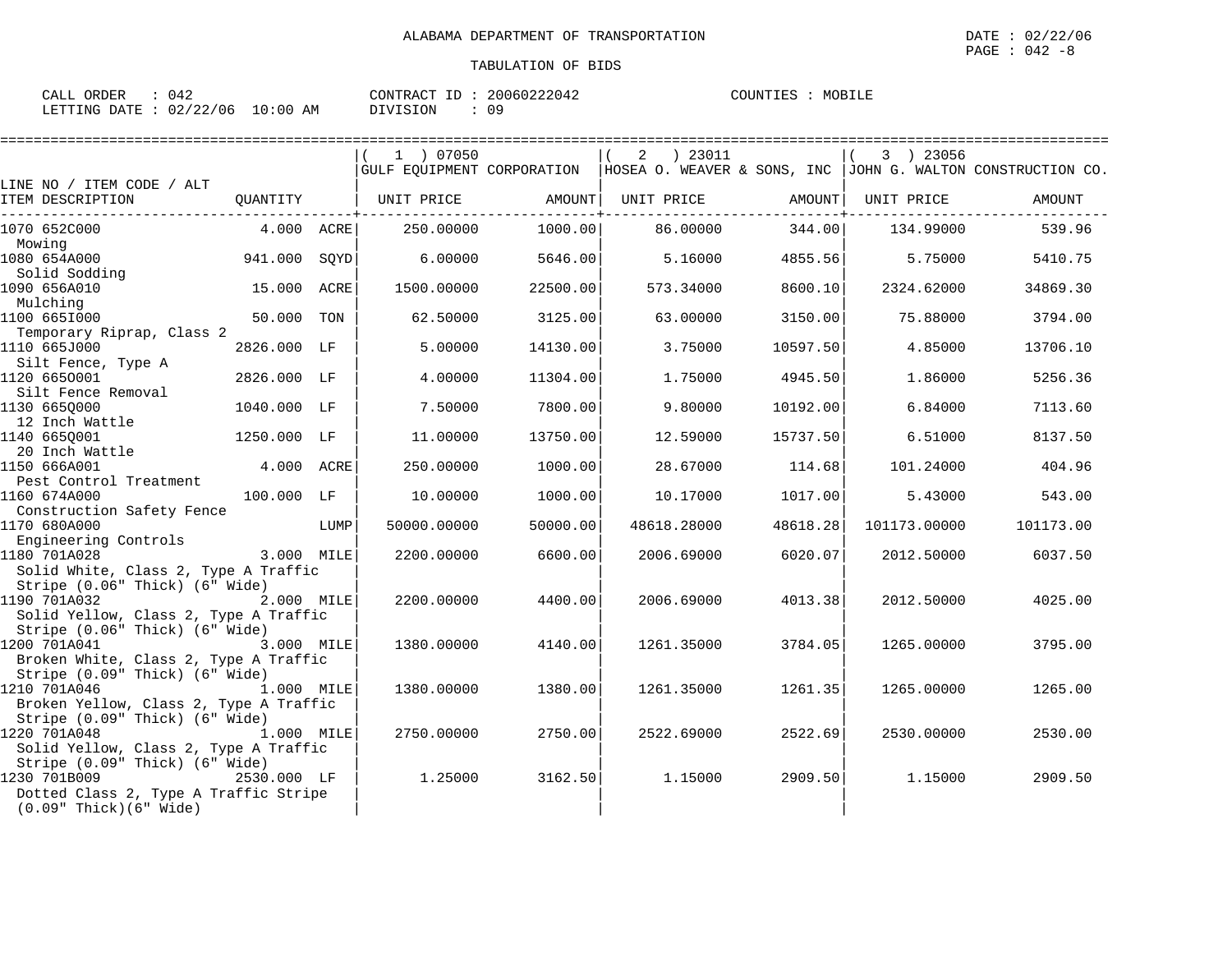| CALL ORDER                      | : 042 |          | CONTRACT ID: 20060222042 | COUNTIES : MOBILE |  |
|---------------------------------|-------|----------|--------------------------|-------------------|--|
| LETTING DATE: 02/22/06 10:00 AM |       | DIVISION | : 09                     |                   |  |

|                                                                                 |               | 1 ) 07050  |          | ) 23011<br>2 |          | 3 ) 23056  |                                                                                            |
|---------------------------------------------------------------------------------|---------------|------------|----------|--------------|----------|------------|--------------------------------------------------------------------------------------------|
| LINE NO / ITEM CODE / ALT                                                       |               |            |          |              |          |            | GULF EQUIPMENT CORPORATION   HOSEA O. WEAVER & SONS, INC   JOHN G. WALTON CONSTRUCTION CO. |
| ITEM DESCRIPTION                                                                | QUANTITY      | UNIT PRICE | AMOUNT   | UNIT PRICE   | AMOUNT   | UNIT PRICE | AMOUNT                                                                                     |
| 1240 701C000                                                                    | $1.000$ MILE  | 820.00000  | 820.00   | 745.35000    | 745.35   | 747.50000  | 747.50                                                                                     |
| Broken Temporary Traffic Stripe<br>1250 701C001                                 | 3.000 MILE    | 940.00000  | 2820.00  | 860.01000    | 2580.03  | 862.50000  | 2587.50                                                                                    |
| Solid Temporary Traffic Stripe<br>1260 701F000                                  | 1252.000 LF   | 0.50000    | 626.00   | 0.29000      | 363.08   | 0.29000    | 363.08                                                                                     |
| Dotted Temporary Traffic Stripe                                                 |               |            |          |              |          |            |                                                                                            |
| 1270 703A002                                                                    | 3431.000 SQFT | 3.80000    | 13037.80 | 3.44000      | 11802.64 | 3.45000    | 11836.95                                                                                   |
| Traffic Control Markings, Class 2, Type<br>$\mathbb A$                          |               |            |          |              |          |            |                                                                                            |
| 1280 703B002                                                                    | 956.000 SOFT  | 5.00000    | 4780.00  | 4.59000      | 4388.04  | 4.60000    | 4397.60                                                                                    |
| Traffic Control Legends, Class 2, Type                                          |               |            |          |              |          |            |                                                                                            |
| 1290 703D001                                                                    | 240.000 SOFT  | 2.00000    | 480.00   | 1.72000      | 412.80   | 1.73000    | 415.20                                                                                     |
| Temporary Traffic Control Markings<br>1300 703E001                              | 124.000 SQFT  | 2.00000    | 248.00   | 1.72000      | 213.28   | 1.73000    | 214.52                                                                                     |
| Temporary Traffic Control Legends                                               |               |            |          |              |          |            |                                                                                            |
| 1310 705A011                                                                    | 55.000 EACH   | 6.50000    | 357.50   | 5.73000      | 315.15   | 5.75000    | 316.25                                                                                     |
| Pavement Markers, Class C, Type 1-A<br>1320 705A023                             | 90.000 EACH   | 6.50000    | 585.00   | 5.73000      | 515.70   | 5.75000    | 517.50                                                                                     |
| Pavement Markers, Class C, Type 2-D                                             |               |            |          |              |          |            |                                                                                            |
| 1330 705A030                                                                    | 232.000 EACH  | 6.50000    | 1508.00  | 5.73000      | 1329.36  | 5.75000    | 1334.00                                                                                    |
| Pavement Markers, Class A-H, Type 2-C                                           |               |            |          |              |          |            |                                                                                            |
| 1340 705A031<br>Pavement Markers, Class A-H, Type 1-A                           | 173.000 EACH  | 6.50000    | 1124.50  | 5.73000      | 991.29   | 5.75000    | 994.75                                                                                     |
| 1350 705A032                                                                    | 106.000 EACH  | 6.50000    | 689.00   | 5.73000      | 607.38   | 5.75000    | 609.50                                                                                     |
| Pavement Markers, Class A-H, Type 1-B                                           |               |            |          |              |          |            |                                                                                            |
| 1360 705A037                                                                    | 114.000 EACH  | 6.50000    | 741.00   | 5.73000      | 653.22   | 5.75000    | 655.50                                                                                     |
| Pavement Markers, Class A-H, Type 2-D                                           |               |            |          |              |          |            |                                                                                            |
| 1370 707B003                                                                    | 4.000 EACH    | 500.00000  | 2000.00  | 143.34000    | 573.36   | 172.50000  | 690.00                                                                                     |
| Type A Hazard Marker Installation<br>1380 710A115                               | 15.000 SOFT   |            | 480.00   | 16.63000     |          |            | 276.00                                                                                     |
| Class 4, Aluminum Flat Sign Panels 0.                                           |               | 32.00000   |          |              | 249.45   | 18.40000   |                                                                                            |
| 08" Thick Or Steel Flat Sign Panels 14                                          |               |            |          |              |          |            |                                                                                            |
| Gauge (Type III Or Type IV Background)                                          |               |            |          |              |          |            |                                                                                            |
| 1390 710A125                                                                    | 14.000 SOFT   | 40.00000   | 560.00   | 18.92000     | 264.88   | 20.70000   | 289.80                                                                                     |
| Class 7, Aluminum Flat Sign Panels 0.                                           |               |            |          |              |          |            |                                                                                            |
| 08" Thick Or Steel Flat Sign Panels 14                                          |               |            |          |              |          |            |                                                                                            |
| Gauge(Type IV, VII, VIII Or IX                                                  |               |            |          |              |          |            |                                                                                            |
| Background)                                                                     |               |            |          |              |          |            |                                                                                            |
| 1400 710A126                                                                    | 64.000 SOFT   | 45.00000   | 2880.00  | 21.21000     | 1357.44  | 23.00000   | 1472.00                                                                                    |
| Class 8, Aluminum Flat Sign Panels 0.<br>08" Thick Or Steel Flat Sign Panels 14 |               |            |          |              |          |            |                                                                                            |
| Gauge (Type IX Background)                                                      |               |            |          |              |          |            |                                                                                            |
|                                                                                 |               |            |          |              |          |            |                                                                                            |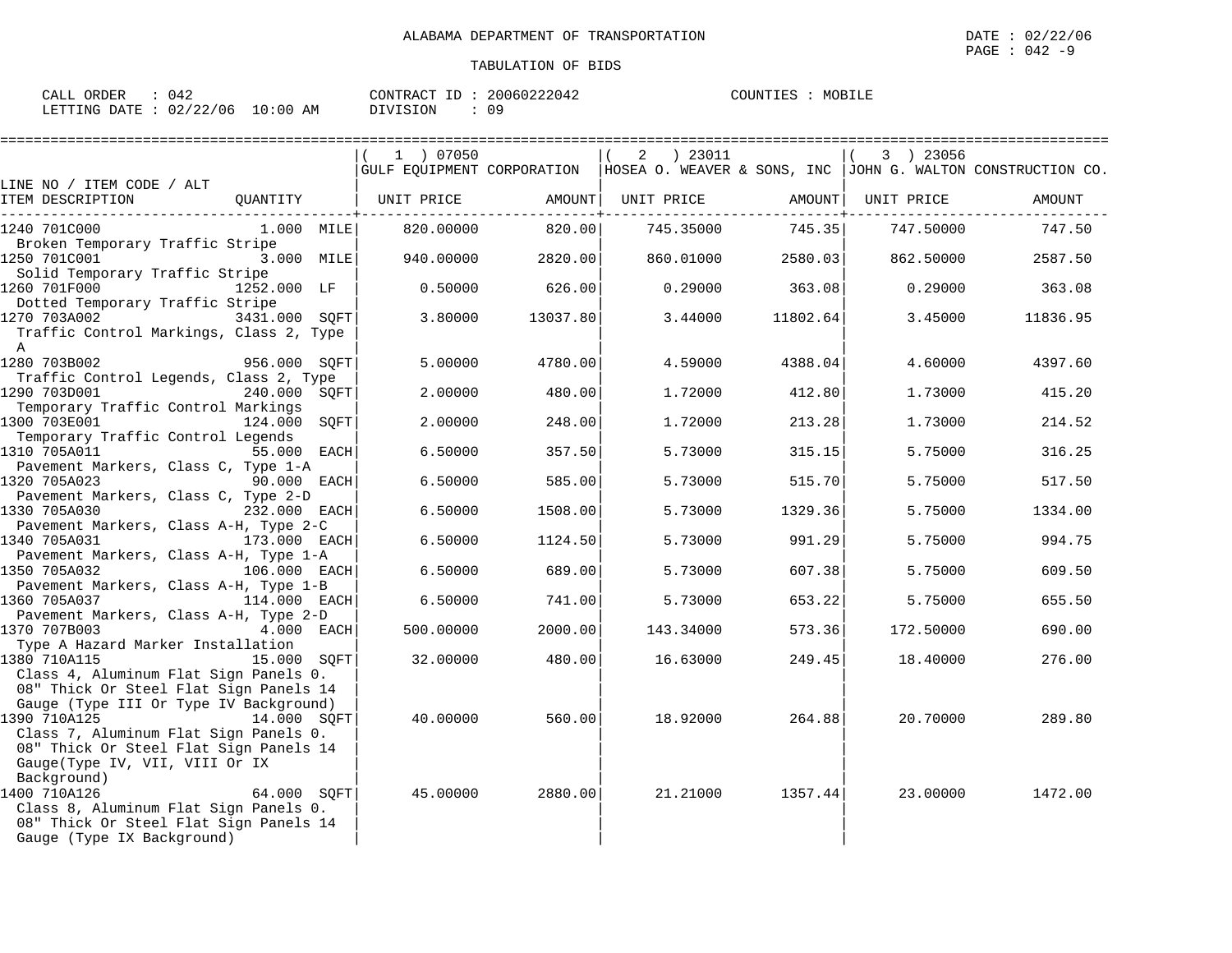| CALL ORDER                      | 042 |          | CONTRACT ID: 20060222042 | MOBILE<br>COUNTIES |
|---------------------------------|-----|----------|--------------------------|--------------------|
| LETTING DATE: 02/22/06 10:00 AM |     | DIVISION | Ωq                       |                    |

|                                                                                                              |             |             |             |          |                   | ====================== |             |                                                                                            |
|--------------------------------------------------------------------------------------------------------------|-------------|-------------|-------------|----------|-------------------|------------------------|-------------|--------------------------------------------------------------------------------------------|
|                                                                                                              |             |             | 1 ) 07050   |          | 2<br>) 23011      |                        | 3 ) 23056   | GULF EQUIPMENT CORPORATION   HOSEA O. WEAVER & SONS, INC   JOHN G. WALTON CONSTRUCTION CO. |
| LINE NO / ITEM CODE / ALT<br>ITEM DESCRIPTION                                                                | OUANTITY    |             | UNIT PRICE  | AMOUNT   | UNIT PRICE AMOUNT |                        | UNIT PRICE  | AMOUNT                                                                                     |
| 1410 710B001<br>Roadway Sign Post (#3 "U" Channel<br>Galvanized Steel)                                       | 168.000 LF  |             | 1.50000     | 252.00   | 8.60000           | 1444.80                | 6.90000     | 1159.20                                                                                    |
| 1420 726A000<br>Portable Concrete Safety Barriers, Type<br>6                                                 | 280.000 LF  |             | 50.00000    | 14000.00 | 48.39000          | 13549.20               | 46.00000    | 12880.00                                                                                   |
| 1430 730A000<br>Removal Of Existing Traffic Control<br>Unit ( Hillcrest Road and Airport<br>Boulevard)       |             | LUMP        | 9200.00000  | 9200.00  | 9919.93000        | 9919.93                | 9430.00000  | 9430.00                                                                                    |
| 1440 730C000<br>Furnishing And Installing Traffic<br>Control Unit ( Hillcrest Road and<br>Airport Boulevard) |             | LUMP        | 17600.00000 | 17600.00 | 19114.00000       | 19114.00               | 18170.00000 | 18170.00                                                                                   |
| 1450 730E000                                                                                                 |             | 4.000 EACH  | 3400.00000  | 13600.00 | 4534.30000        | 18137.20               | 3450.00000  | 13800.00                                                                                   |
| Metal Traffic Signal Pole Foundation<br>1460 730G001<br>Metal Traffic Signal Strain Pole                     |             | 4.000 EACH  | 10600.00000 | 42400.00 | 11492.60000       | 45970.40               | 10925.00000 | 43700.00                                                                                   |
| 1470 730H001                                                                                                 | 7925.000 LF |             | 4.00000     | 31700.00 | 4.23000           | 33522.75               | 4.03000     | 31937.75                                                                                   |
| Loop Wire<br>1480 7301001<br>Loop Detector Lead-In-Cable                                                     | 2960.000 LF |             | 3.40000     | 10064.00 | 3.63000           | 10744.80               | 3.45000     | 10212.00                                                                                   |
| 1490 730J010<br>Vehicle Loop Detector                                                                        | 18.000 EACH |             | 170.00000   | 3060.00  | 181.46000         | 3266.28                | 172.50000   | 3105.00                                                                                    |
| 1500 730K000<br>Traffic Signal Junction Box                                                                  | 4.000       | <b>EACH</b> | 450.00000   | 1800.00  | 483.90000         | 1935.60                | 460.00000   | 1840.00                                                                                    |
| 1510 730L002<br>1", Metallic, Conduit                                                                        | 50.000 LF   |             | 30.00000    | 1500.00  | 24.20000          | 1210.00                | 23.00000    | 1150.00                                                                                    |
| 1520 730L005<br>2", Non-Metallic, Conduit                                                                    | 285.000 LF  |             | 5.00000     | 1425.00  | 4.84000           | 1379.40                | 4.60000     | 1311.00                                                                                    |
| 1530 730N000<br>Luminaire Extension Assembly, 12'                                                            | 4.000       | EACH        | 950.00000   | 3800.00  | 1028.29000        | 4113.16                | 977.50000   | 3910.00                                                                                    |
| 1540 730P022<br>Vehicular Signal Head, 12 Inch, 3<br>Section, Type LED                                       | 18.000      | EACH        | 1060.00000  | 19080.00 | 1149.26000        | 20686.68               | 1092.50000  | 19665.00                                                                                   |
| 1550 7300011<br>Pedestrian Signal Head, Type LED                                                             | 8.000 EACH  |             | 840.00000   | 6720.00  | 907.31000         | 7258.48                | 862.50000   | 6900.00                                                                                    |
| 1560 730R022<br>Controller Assembly, Type III, 8 Phase                                                       | 1.000 EACH  |             | 16540.00000 | 16540.00 | 18001.03000       | 18001.03               | 17112.00000 | 17112.00                                                                                   |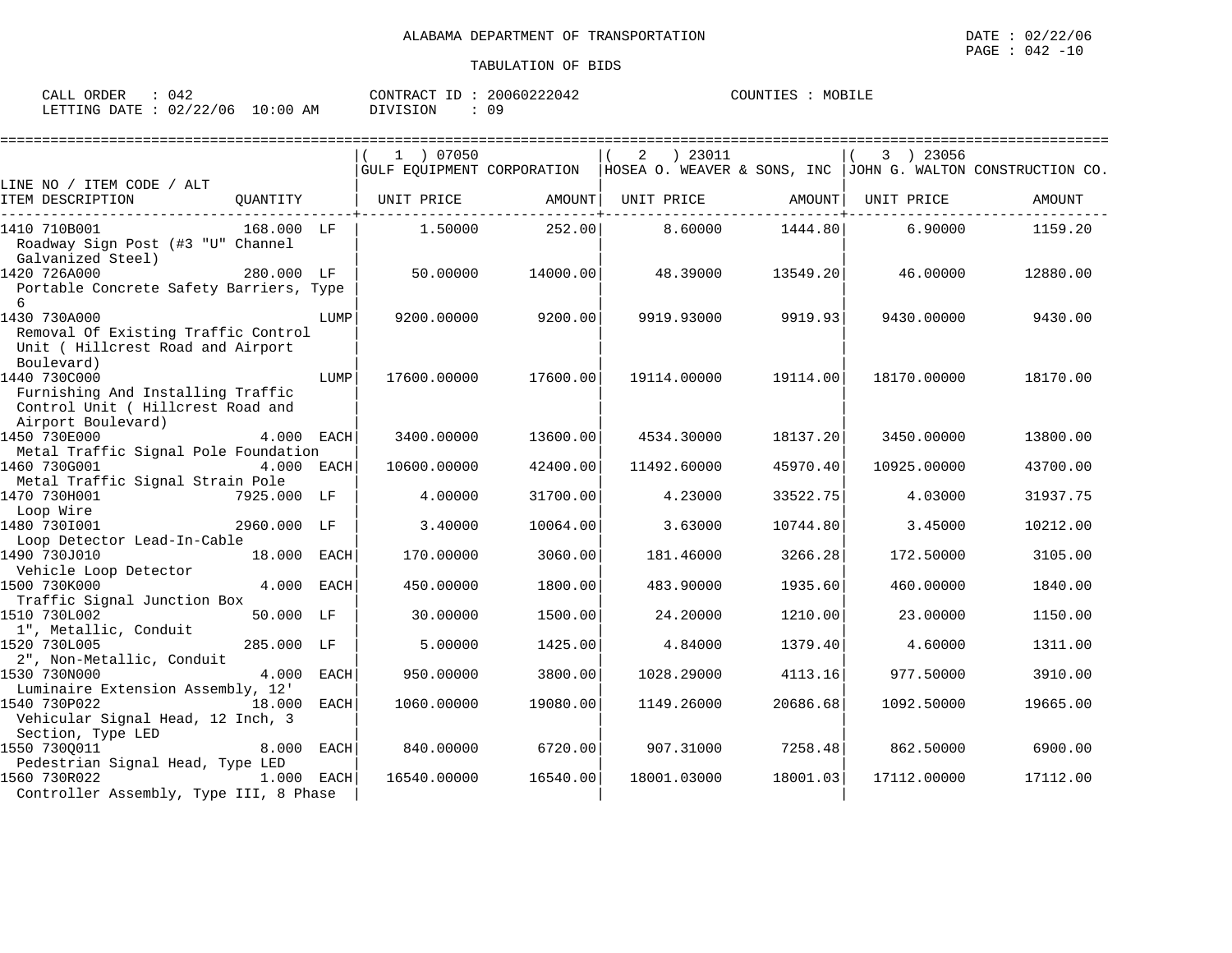| CALL ORDER | 042                             | CONTRACT ID: 20060222042 | MOBILE<br>COUNTIES |
|------------|---------------------------------|--------------------------|--------------------|
|            | LETTING DATE: 02/22/06 10:00 AM | DIVISION<br>09           |                    |

|                                                    |               |      |                   |                 |                  | ================   |                             | ==========================                                                                 |
|----------------------------------------------------|---------------|------|-------------------|-----------------|------------------|--------------------|-----------------------------|--------------------------------------------------------------------------------------------|
|                                                    |               |      | 1 ) 07050         |                 | 2 ) 23011        |                    | 3 ) 23056                   |                                                                                            |
|                                                    |               |      |                   |                 |                  |                    |                             | GULF EOUIPMENT CORPORATION   HOSEA O. WEAVER & SONS, INC   JOHN G. WALTON CONSTRUCTION CO. |
| LINE NO / ITEM CODE / ALT                          |               |      |                   |                 |                  |                    |                             |                                                                                            |
| ITEM DESCRIPTION                                   | OUANTITY      |      | UNIT PRICE AMOUNT |                 |                  | UNIT PRICE AMOUNT  | UNIT PRICE                  | AMOUNT                                                                                     |
|                                                    |               |      |                   |                 |                  |                    |                             |                                                                                            |
| 1570 730T000<br>$1.000$ EACH                       |               |      | 890.00000         | 890.00          |                  | 967.80000 967.80   | 920.00000                   | 920.00                                                                                     |
| Wood Pole                                          |               |      |                   |                 |                  |                    |                             |                                                                                            |
| 1580 730Y180                                       |               | LUMP | 3890.00000        | 3890.00         |                  | 4234.12000 4234.12 | 4025.00000                  | 4025.00                                                                                    |
| Relocation Of Pedestal Pole And                    |               |      |                   |                 |                  |                    |                             |                                                                                            |
| Foundation With Illuminated School Zone            |               |      |                   |                 |                  |                    |                             |                                                                                            |
| Sign<br>1590 730Y181                               |               | LUMP | 3890.00000        | 3890.00         | 4234.12000       | 4234.12            | 4025.00000                  | 4025.00                                                                                    |
| Relocation Of Pedestal Pole And                    |               |      |                   |                 |                  |                    |                             |                                                                                            |
| Foundation With Illuminated School Zone            |               |      |                   |                 |                  |                    |                             |                                                                                            |
| Sign                                               |               |      |                   |                 |                  |                    |                             |                                                                                            |
| 1600 740B000                                       | 1203.000 SOFT |      | 18,00000          | 21654.00        | 13,28000         | 15975.84           | 21.68000                    | 26081.04                                                                                   |
| Construction Signs                                 |               |      |                   |                 |                  |                    |                             |                                                                                            |
| 1610 740D000                                       | 577.000 EACH  |      | 94.00000          | 54238.00        | 59.25000         | 34187.25           | 90.53000                    | 52235.81                                                                                   |
| Channelizing Drums                                 |               |      |                   |                 |                  |                    |                             |                                                                                            |
| 1620 740E000                                       | 50.000        | EACH | 22.00000          | 1100.00         | 12.79000         | 639.50             | 14.71000                    | 735.50                                                                                     |
| Cones (36 Inches High)                             |               |      |                   |                 |                  |                    |                             |                                                                                            |
| 1630 740F002                                       | 13.000 EACH   |      | 500.00000         | 6500.00         | 452.07000        | 5876.91            | 242.78000                   | 3156.14                                                                                    |
| Barricades, Type III                               |               |      |                   |                 |                  |                    |                             |                                                                                            |
| 1640 7401005                                       | 7.000 EACH    |      | 375.00000         | 2625.00         | 444.37000        | 3110.59            | 297.22000                   | 2080.54                                                                                    |
| Warning Lights, Type B (Detachable Head            |               |      |                   |                 |                  |                    |                             |                                                                                            |
| 1650 740M001                                       | 50.000 EACH   |      | 15,00000          | 750.00          | 7.75000          | 387.50             | 8.83000                     | 441.50                                                                                     |
| Ballast For Cone                                   |               |      |                   |                 |                  |                    |                             |                                                                                            |
| 1660 741C010                                       | 2.000 EACH    |      | 10000.00000       | 20000.00        | 4147.43000       | 8294.86            | 7798.24000                  | 15596.48                                                                                   |
| Portable Sequential Arrow And Chevron<br>Sign Unit |               |      |                   |                 |                  |                    |                             |                                                                                            |
| 20.000 HOUR<br>1670 745A000                        |               |      | 60,00000          | 1200.00         | 88.87000         | 1777.40            | 33.75000                    | 675.00                                                                                     |
| Uniformed Police Officer                           |               |      |                   |                 |                  |                    |                             |                                                                                            |
| 1680 998A000                                       |               | LUMP | 292000.00000      | 292000.00       | 0.00000          | 0.00               | 200000.00000                | 200000.00                                                                                  |
| Construction Fuel (Maximum Bid Limited             |               |      |                   |                 |                  |                    |                             |                                                                                            |
| To $$292,000$                                      |               |      |                   |                 |                  |                    |                             |                                                                                            |
| 1690 999 000                                       |               |      |                   |                 |                  | $0.80000$ 1200.00  | 0.80000                     | 1200.00                                                                                    |
| Trainee Hours At 80 Cents Per Hour                 |               |      |                   |                 |                  |                    |                             |                                                                                            |
| SECTION TOTALS                                     |               |      |                   | \$6,622,138.85] | \$6,974,865.69   |                    |                             | \$7,401,822.24                                                                             |
|                                                    |               |      |                   |                 |                  |                    |                             |                                                                                            |
| CONTRACT TOTALS                                    |               |      |                   | \$6,622,138.85  | ================ | \$6,974,865.69     | ,,,,,,,,,,,,,,,,,,,,,,,,,,, | \$7,401,822.24                                                                             |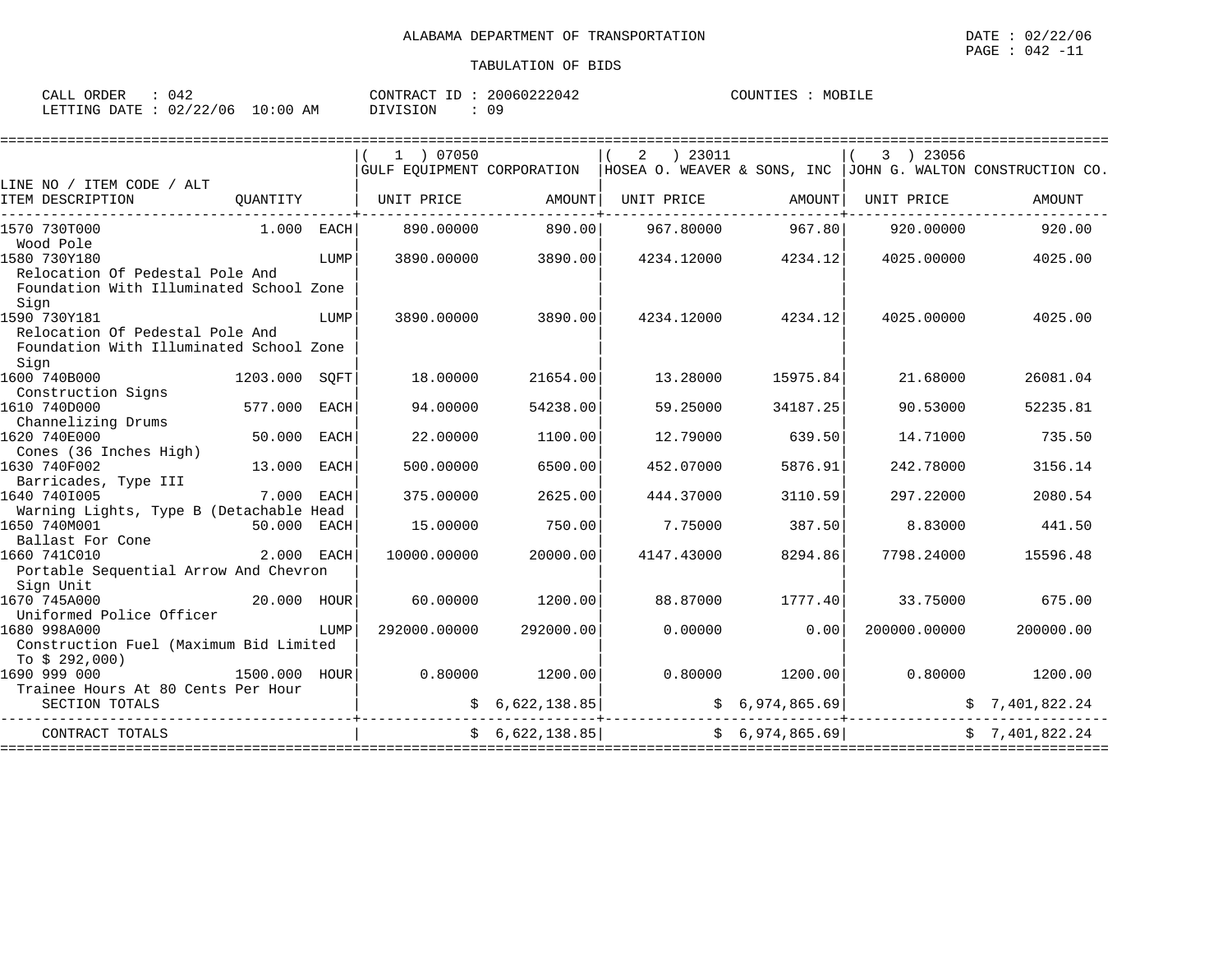# PAGE : 043 -1

## VENDOR RANKING

|      | : 043<br>CALL ORDER    | LETTING DATE: 02/22/06 10:00 AM | CONTRACT ID: 20060222043<br>$\therefore$ 02<br>DIVISION                                                                                                   |              | COUNTIES : COLBERT |                                |                        |
|------|------------------------|---------------------------------|-----------------------------------------------------------------------------------------------------------------------------------------------------------|--------------|--------------------|--------------------------------|------------------------|
|      | CONTRACT DESCRIPTION : |                                 | 45<br>CONTRACT TIME :<br>RURAL<br>for constructing the Resurfacing and Traffic Stripe on CR-45<br>from SR-184 to CR-40 in Muscle Shoals. Length 1.983 mi. | Working Days | (available days)   | $PROJECT(S) : STPOA-CN06(203)$ |                        |
| RANK | VENDOR NO. / NAME      |                                 |                                                                                                                                                           |              |                    | TOTAL<br><b>BID</b>            | % OVER<br>LOW BID      |
|      | 11014<br>18031         | ROGERS GROUP, INC.              | JOE KEENUM EXCAVATION & CONSTRUCTION, INC.                                                                                                                |              |                    | 515,262.10<br>525, 441, 25     | 100.0000%<br>101.9755% |

3 01087 APAC-SOUTHEAST, INC. \$ 540,515.80 104.9011%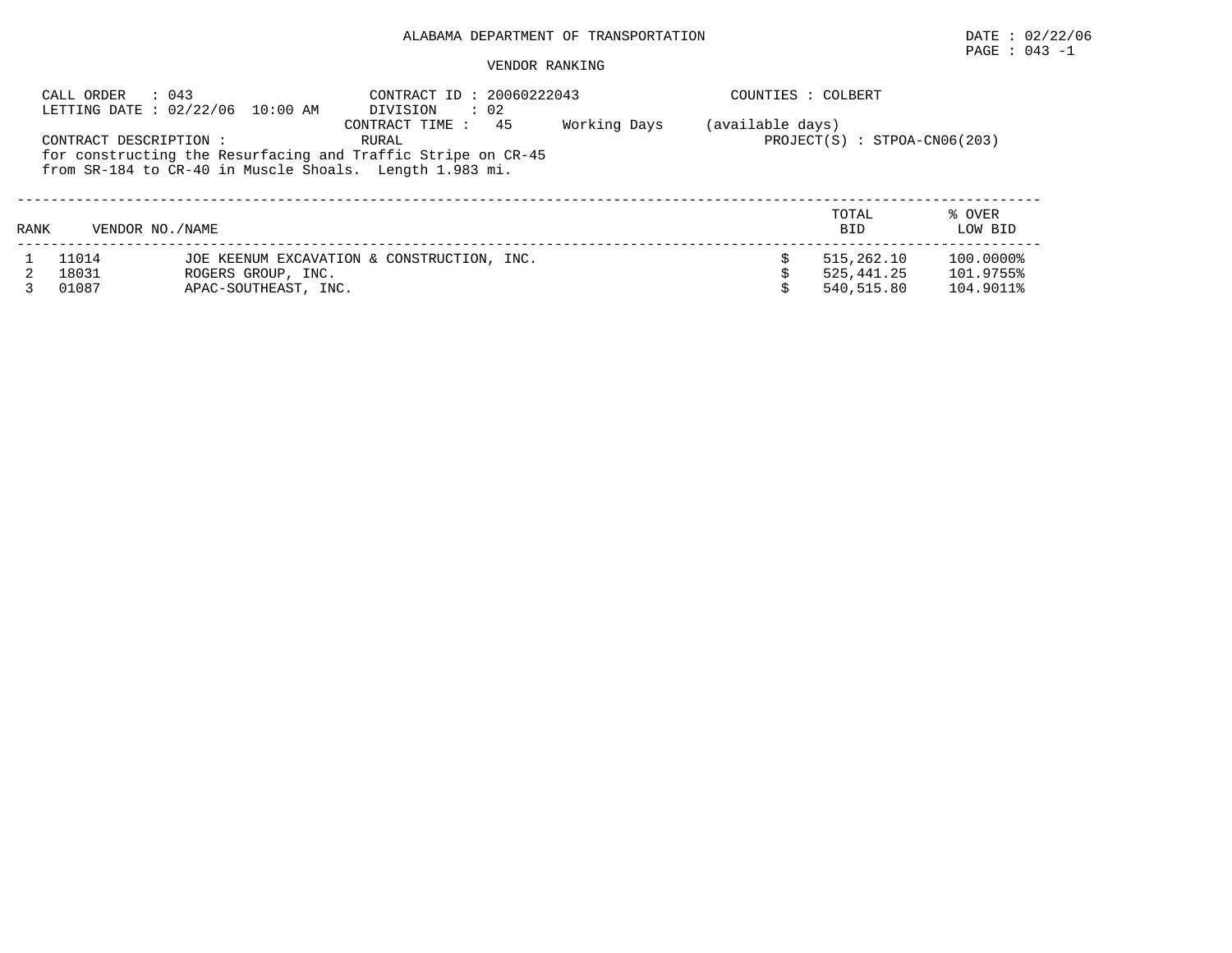| CALL<br>ORDER | 043      |             | CONTRACT ID | 20060222043 | COLBERT<br>COUNTIES |
|---------------|----------|-------------|-------------|-------------|---------------------|
| LETTING DATE  | 02/22/06 | 10:00<br>ΆM | DIVISION    | 02          |                     |

|                                                                                                                         |                |      | =======================      |           |                                                                                      | ====================== |            |           |
|-------------------------------------------------------------------------------------------------------------------------|----------------|------|------------------------------|-----------|--------------------------------------------------------------------------------------|------------------------|------------|-----------|
|                                                                                                                         |                |      | 1 ) 11014                    |           | 2 ) 18031<br>JOE KEENUM EXCAVATION & CON   ROGERS GROUP, INC.   APAC-SOUTHEAST, INC. |                        | 3 ) 01087  |           |
| LINE NO / ITEM CODE / ALT<br>ITEM DESCRIPTION                                                                           |                |      | QUANTITY   UNIT PRICE AMOUNT |           | UNIT PRICE AMOUNT UNIT PRICE                                                         |                        |            | AMOUNT    |
|                                                                                                                         |                |      |                              |           |                                                                                      |                        |            |           |
| SECTION 0001<br>Total                                                                                                   |                |      |                              |           |                                                                                      |                        |            |           |
| 0010 305B060<br>Crushed Aggregate, Section 825, Type B,<br>For Miscellaneous Use                                        | 770.000 TON    |      | 12.00000                     | 9240.00   | 15.00000                                                                             | 11550.00               | 19.39000   | 14930.30  |
| 0020 401B108<br>Bituminous Treatment G (With Polymer<br>Additive)                                                       | 46699.000 SOYD |      | 0.90000                      | 42029.10  | 1,00000                                                                              | 46699.00               | 0.91000    | 42496.09  |
| 0030 405A000<br>Tack Coat                                                                                               | 1401.000 GAL   |      | 2,00000                      | 2802.00   | 2.25000                                                                              | 3152.25                | 1.15000    | 1611.15   |
| 0040 429A216<br>Improved Bituminous Concrete Wearing<br>Surface Layer, 3/8" Maximum Aggregate<br>Size Mix, ESAL Range B | 1959.000 TON   |      | 45.00000                     | 88155.00  | 49.00000                                                                             | 95991.00               | 48.21000   | 94443.39  |
| 0050 429B221<br>Improved Bituminous Concrete Binder<br>Layer, 1" Maximum Aggregate Size Mix,<br>ESAL Range B            | 8572.000 TON   |      | 37.00000                     | 317164.00 | 36.00000                                                                             | 308592.00              | 39.13000   | 335422.36 |
| 0060 600A000<br>Mobilization                                                                                            |                | LUMP | 10000.00000                  | 10000.00  | 10997.00000                                                                          | 10997.00               | 6319.08000 | 6319.08   |
| 0070 701A031<br>Solid White, Class 2, Type A Traffic<br>Stripe (0.06" Thick)                                            | $4.000$ MILE   |      | 1250.00000                   | 5000.00   | 1285.00000                                                                           | 5140.00                | 1331.25000 | 5325.00   |
| 0080 701A035<br>Solid Yellow, Class 2, Type A Traffic<br>Stripe (0.09" Thick)                                           | 4.000 MILE     |      | 1350.00000                   | 5400.00   | 1500.00000                                                                           | 6000.00                | 1437.75000 | 5751.00   |
| 0090 701A040<br>Broken White, Class 2, Type A Traffic<br>Stripe (0.09" Thick)                                           | 4.000 MILE     |      | 800,00000                    | 3200.00   | 900.00000                                                                            | 3600.00                | 852,00000  | 3408.00   |
| 0100 701C000<br>Broken Temporary Traffic Stripe                                                                         | 12.000 MILE    |      | 650.00000                    | 7800.00   | 680.00000                                                                            | 8160.00                | 692.25000  | 8307.00   |
| 0110 701C001<br>Solid Temporary Traffic Stripe                                                                          | 12.000 MILE    |      | 750.00000                    | 9000.00   | 750.00000                                                                            | 9000.00                | 798.75000  | 9585.00   |
| 0120 703A002<br>Traffic Control Markings, Class 2, Type<br>$\mathbf{A}$                                                 | 288.000 SQFT   |      | 4.00000                      | 1152.00   | 5.00000                                                                              | 1440.00                | 4.26000    | 1226.88   |
| 0130 703B002                                                                                                            | 274.000 SOFT   |      | 5.00000                      | 1370.00   | 5.00000                                                                              | 1370.00                | 5.33000    | 1460.42   |
| Traffic Control Legends, Class 2, Type<br>0140 705A031<br>Pavement Markers, Class A-H, Type 1-A                         | 265.000 EACH   |      | 6.00000                      | 1590.00   | 5.50000                                                                              | 1457.50                | 6.39000    | 1693.35   |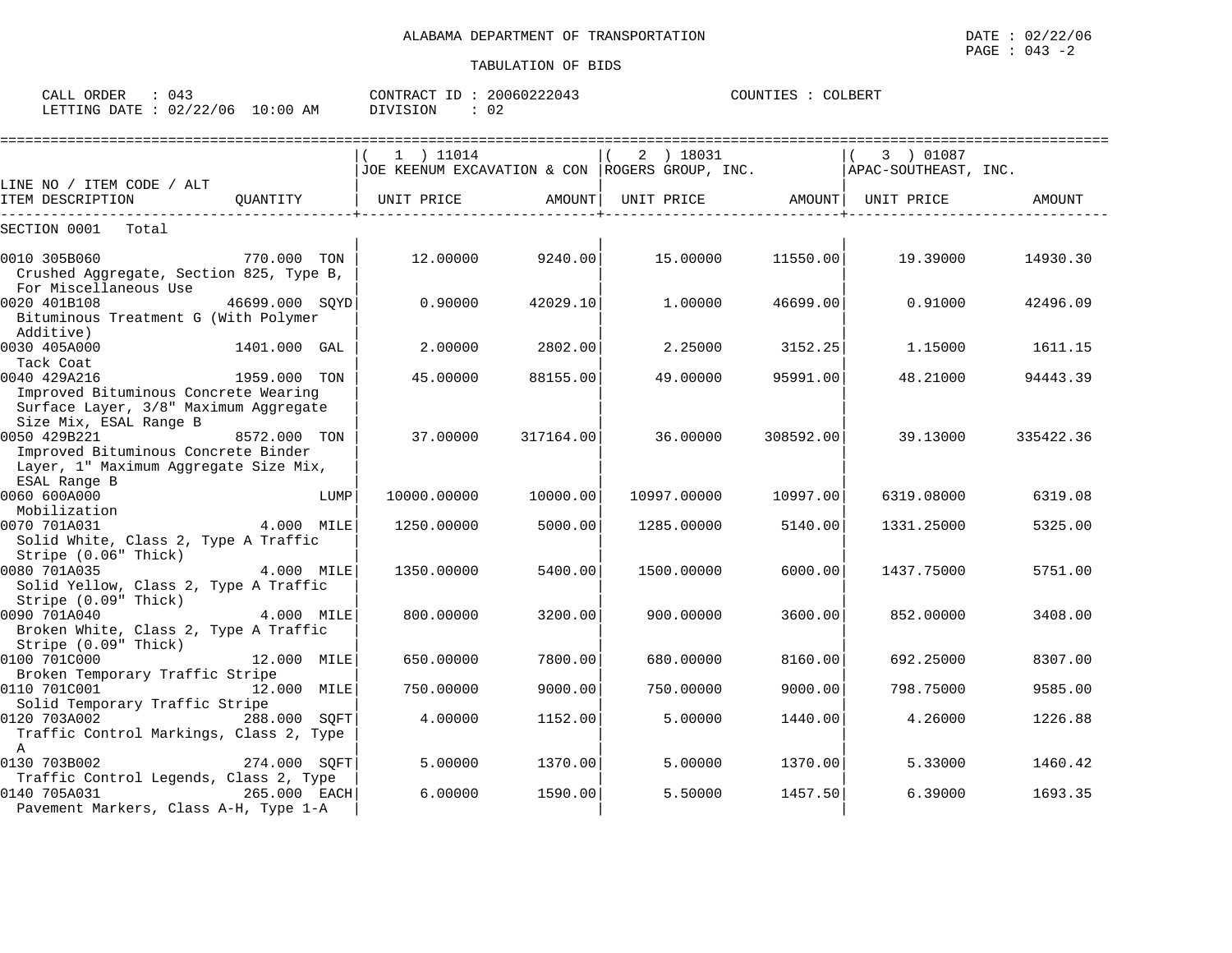| CALL<br>ORDER<br>(14) |                         | CONTRACT | 20060222043 | COLBERT<br>'OIINTTES |
|-----------------------|-------------------------|----------|-------------|----------------------|
| LETTING DATE :        | 02/22/06<br>10:00<br>ΆM | OIVISION | ົ<br>◡▵     |                      |

|                                                                           |              |      | $1$ ) 11014                 |             | 18031<br>2         |             | 01087<br>3           |            |
|---------------------------------------------------------------------------|--------------|------|-----------------------------|-------------|--------------------|-------------|----------------------|------------|
|                                                                           |              |      | JOE KEENUM EXCAVATION & CON |             | ROGERS GROUP, INC. |             | APAC-SOUTHEAST, INC. |            |
| LINE NO / ITEM CODE / ALT<br>ITEM DESCRIPTION                             | OUANTITY     |      | UNIT PRICE                  | AMOUNT      | UNIT PRICE         | AMOUNT      | UNIT PRICE           | AMOUNT     |
| 0150 705A037<br>Pavement Markers, Class A-H, Type 2-D                     | 265.000 EACH |      | 6.00000                     | 1590.00     | 5.50000            | 1457.50     | 6.39000              | 1693.35    |
| 0160 740B000<br>Construction Signs                                        | 254.000 SQFT |      | 5.00000                     | 1270.00     | 21.00000           | 5334.00     | 9.03000              | 2293.62    |
| 0170 740D000<br>Channelizing Drums                                        | 100.000      | EACH | 20,00000                    | 2000.00     | 30,00000           | 3000.00     | 38.38000             | 3838.00    |
| 0180 741C010<br>Portable Sequential Arrow And Chevron<br>Sign Unit        | 1.000 EACH   |      | 1500.00000                  | 1500.00     | 2500.00000         | 2500.00     | 710.81000            | 710.81     |
| 0190 998A000<br>Construction Fuel (Maximum Bid Limited<br>To $$28,500.00$ |              | LUMP | 5000.00000                  | 5000.00     | 1,00000            | 1.001       | 1,00000              | 1.00       |
| SECTION TOTALS                                                            |              |      | \$                          | 515, 262.10 | \$                 | 525, 441.25 | Ŝ.                   | 540,515.80 |
| CONTRACT TOTALS                                                           |              |      | Ŝ.                          | 515, 262.10 | \$                 | 525, 441.25 |                      | 540,515.80 |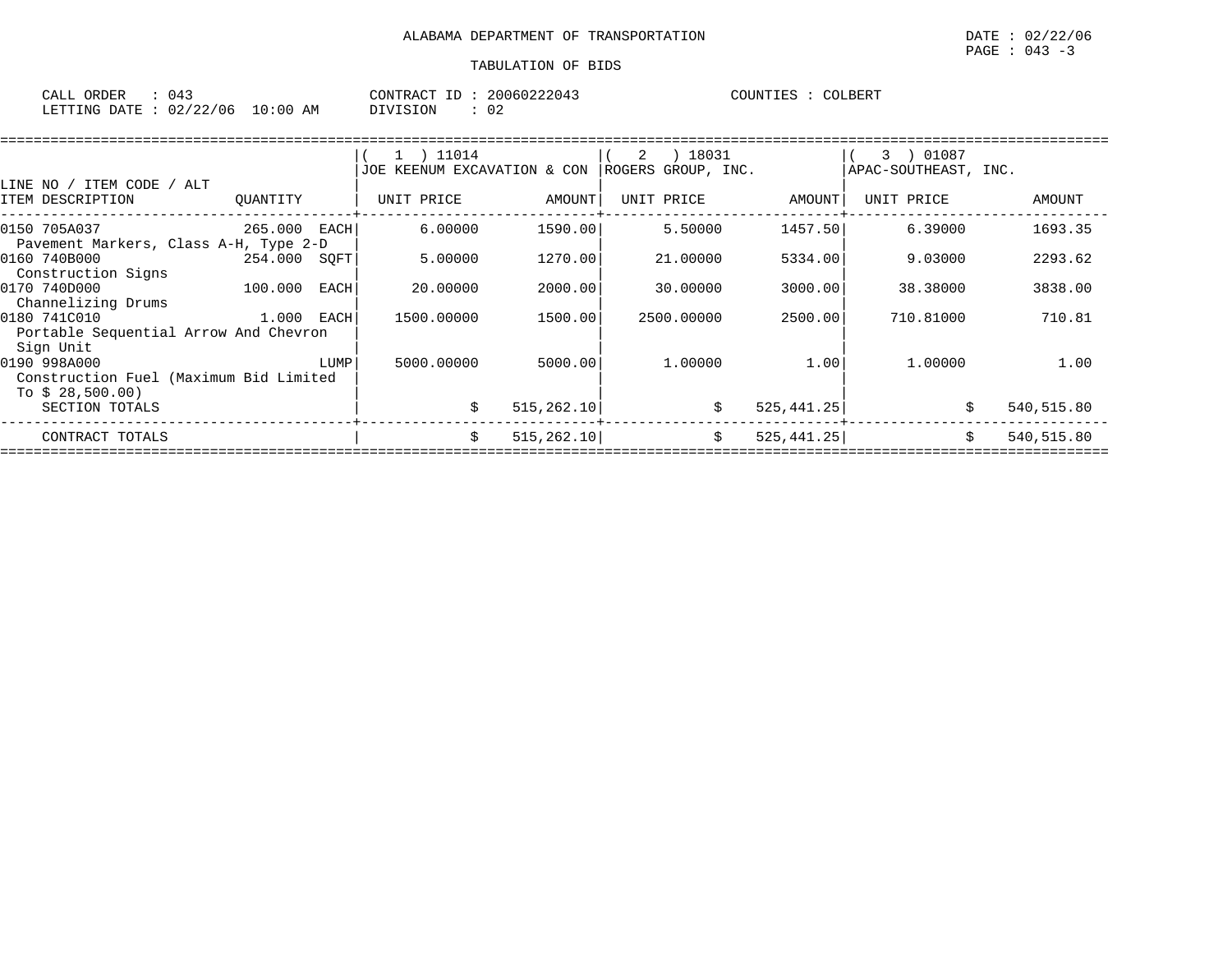# PAGE : 044 -1

#### VENDOR RANKING

|      | CALL ORDER                                                                                                                                  | : 044<br>LETTING DATE: 02/22/06 10:00 AM           | CONTRACT ID: 20060222044<br>DIVISION<br>$\cdot$ 06 | COUNTIES : ELMORE |                     |                   |
|------|---------------------------------------------------------------------------------------------------------------------------------------------|----------------------------------------------------|----------------------------------------------------|-------------------|---------------------|-------------------|
|      | CONTRACT DESCRIPTION :<br>for constructing the Resurfacing and Traffic Stripe on CR-3<br>from SR-14 to CR-7 in Deatsville. Length 6.451 mi. | (available days)<br>$PROJECT(S) : STPOA-CN06(215)$ |                                                    |                   |                     |                   |
| RANK | VENDOR NO. / NAME                                                                                                                           |                                                    |                                                    |                   | TOTAL<br><b>BID</b> | % OVER<br>LOW BID |
|      | 01087                                                                                                                                       | APAC-SOUTHEAST, INC.                               |                                                    |                   | 855,131.50          | 100.0000%         |
|      | 23024                                                                                                                                       |                                                    | WIREGRASS CONSTRUCTION COMPANY, INC.               |                   | 864,028.96          | 101.0405%         |
|      | 03097                                                                                                                                       | CHILTON PAVING & ASPHALT, LLC                      |                                                    |                   | 872,776.39          | 102.0634%         |
| 4    | 01023                                                                                                                                       | ASPHALT CONTRACTORS, INC.                          |                                                    |                   | 875,772.45          | 102.4138%         |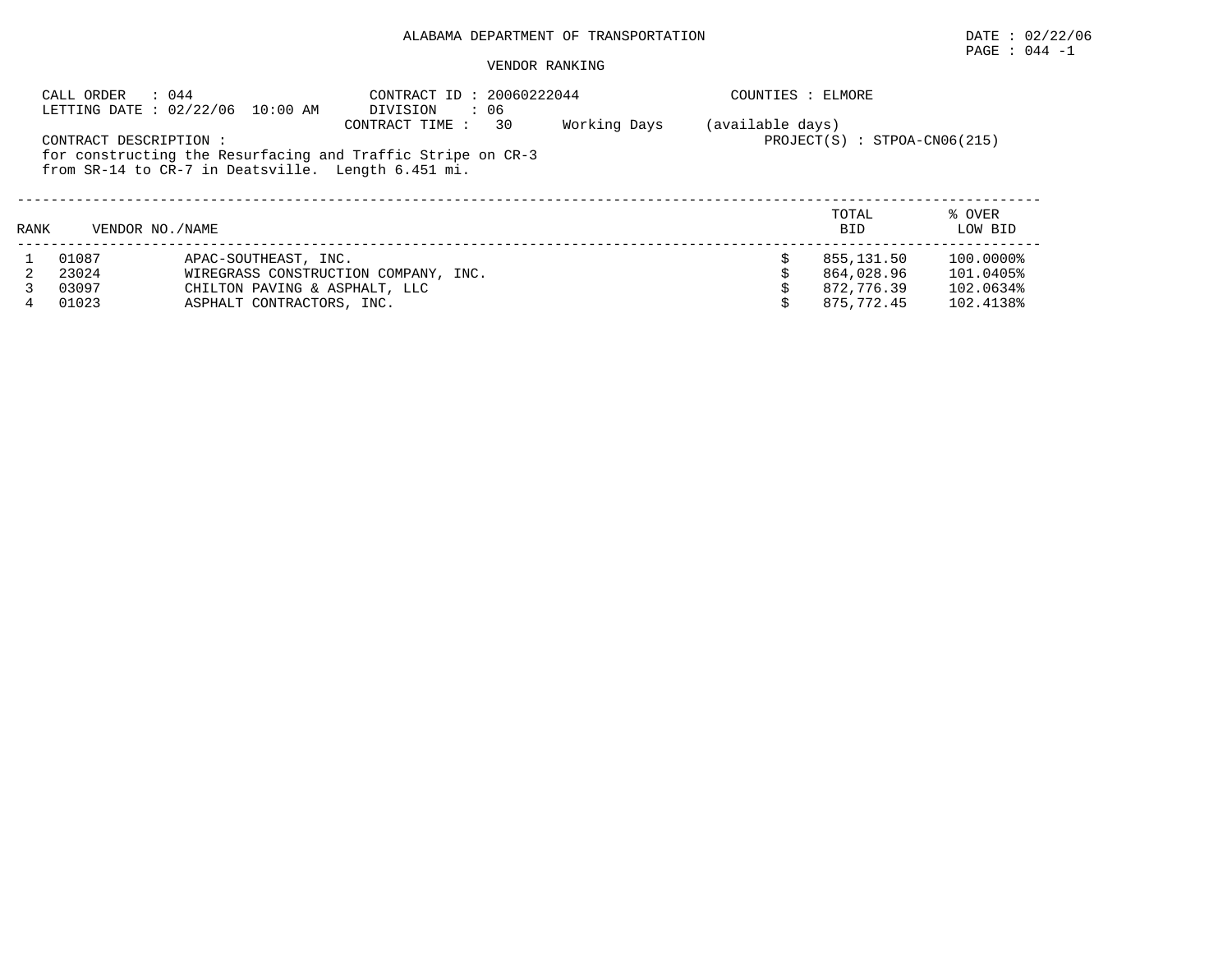| CALL<br>ORDER   |                         |             | CONTRACT<br>TD | 20060222044 | COUNTIES<br>. | ELMORE |
|-----------------|-------------------------|-------------|----------------|-------------|---------------|--------|
| LETTING<br>DATE | A ? / ? ?<br>2/06<br>◡▵ | 10:00<br>AΜ | DIVISION       | 06          |               |        |

|                                                                                                                                        |               |      | 1 ) 01087   |           | 2 ) 23024<br>APAC-SOUTHEAST, INC. WIREGRASS CONSTRUCTION COMP CHILTON PAVING & ASPHALT, LLC |           | 3 ) 03097   |           |
|----------------------------------------------------------------------------------------------------------------------------------------|---------------|------|-------------|-----------|---------------------------------------------------------------------------------------------|-----------|-------------|-----------|
| LINE NO / ITEM CODE / ALT                                                                                                              |               |      |             |           |                                                                                             |           |             |           |
| ITEM DESCRIPTION                                                                                                                       | OUANTITY      |      | UNIT PRICE  | AMOUNT    | UNIT PRICE                                                                                  | AMOUNT    | UNIT PRICE  | AMOUNT    |
| SECTION 0001<br>Total                                                                                                                  |               |      |             |           |                                                                                             |           |             |           |
| 0010 206D001<br>Removing Guardrail                                                                                                     | 760.000 LF    |      | 3.50000     | 2660.00   | 3.29000                                                                                     | 2500.40   | 3.98000     | 3024.80   |
| 0020 405A000<br>Tack Coat                                                                                                              | 7322.000 GAL  |      | 1.25000     | 9152.50   | 0.75000                                                                                     | 5491.50   | 1.66000     | 12154.52  |
| 0030 408A054<br>Planing Existing Pavement                                                                                              | 1093.000 SOYD |      | 3.10000     | 3388.30   | 5.33000                                                                                     | 5825.69   | 3.76000     | 4109.68   |
| (Approximately 3.10" Thru 4.0" Thick)<br>0040 408A055<br>Planing Existing Pavement                                                     | 1548.000 SOYD |      | 3.50000     | 5418.00   | 4.74000                                                                                     | 7337.521  | 2.76000     | 4272.48   |
| (Approximately 4.10" Thru 5.0" Thick)<br>0050 429A216<br>Improved Bituminous Concrete Wearing<br>Surface Layer, 3/8" Maximum Aggregate | 3580.000 TON  |      | 43.00000    | 153940.00 | 46.69000                                                                                    | 167150.20 | 44.15000    | 158057.00 |
| Size Mix, ESAL Range B<br>0060 429A218<br>Improved Bituminous Concrete Wearing<br>Surface Layer, Leveling, 3/8" Maximum                | 2441.000 TON  |      | 41.40000    | 101057.40 | 31.00000                                                                                    | 75671.00  | 47.24000    | 115312.84 |
| Aggregate Size Mix, ESAL Range B<br>0070 429B220<br>Improved Bituminous Concrete Binder<br>Layer, 3/4" Maximum Aggregate Size Mix,     | 8949.000 TON  |      | 40.70000    | 364224.30 | 39,00000                                                                                    | 349011.00 | 39.80000    | 356170.20 |
| ESAL Range B<br>0080 429B225<br>Improved Bituminous Concrete Binder<br>Layer, Patching, 1" Maximum Aggregate                           | 100.000 TON   |      | 50.00000    | 5000.00   | 65.00000                                                                                    | 6500.00   | 75.34000    | 7534.00   |
| Size Mix, ESAL Range B<br>0090 430B043<br>Aggregate Surfacing (1" Down, Crusher<br>Run)                                                | 2556.000 TON  |      | 21,00000    | 53676.00  | 30,00000                                                                                    | 76680.00  | 24.06000    | 61497.36  |
| 0100 600A000<br>Mobilization                                                                                                           |               | LUMP | 38000.00000 | 38000.00  | 55000.00000                                                                                 | 55000.00  | 14956.01000 | 14956.01  |
| 0110 630A001<br>Steel Beam Guardrail, Class A, Type 2                                                                                  | 300.000 LF    |      | 15.00000    | 4500.00   | 14.10000                                                                                    | 4230.00   | 17.34000    | 5202.00   |
| 0120 630A015<br>Steel Beam Guardrail, Class B, Type 2                                                                                  | 760.000 LF    |      | 16.00000    | 12160.00  | 15.04000                                                                                    | 11430.40  | 18.50000    | 14060.00  |
| (Steel Post)<br>0130 630C022<br>Guardrail End Anchor, Type Special                                                                     | 12.000 EACH   |      | 1200.00000  | 14400.00  | 1128.00000                                                                                  | 13536.00  | 1387.28000  | 16647.36  |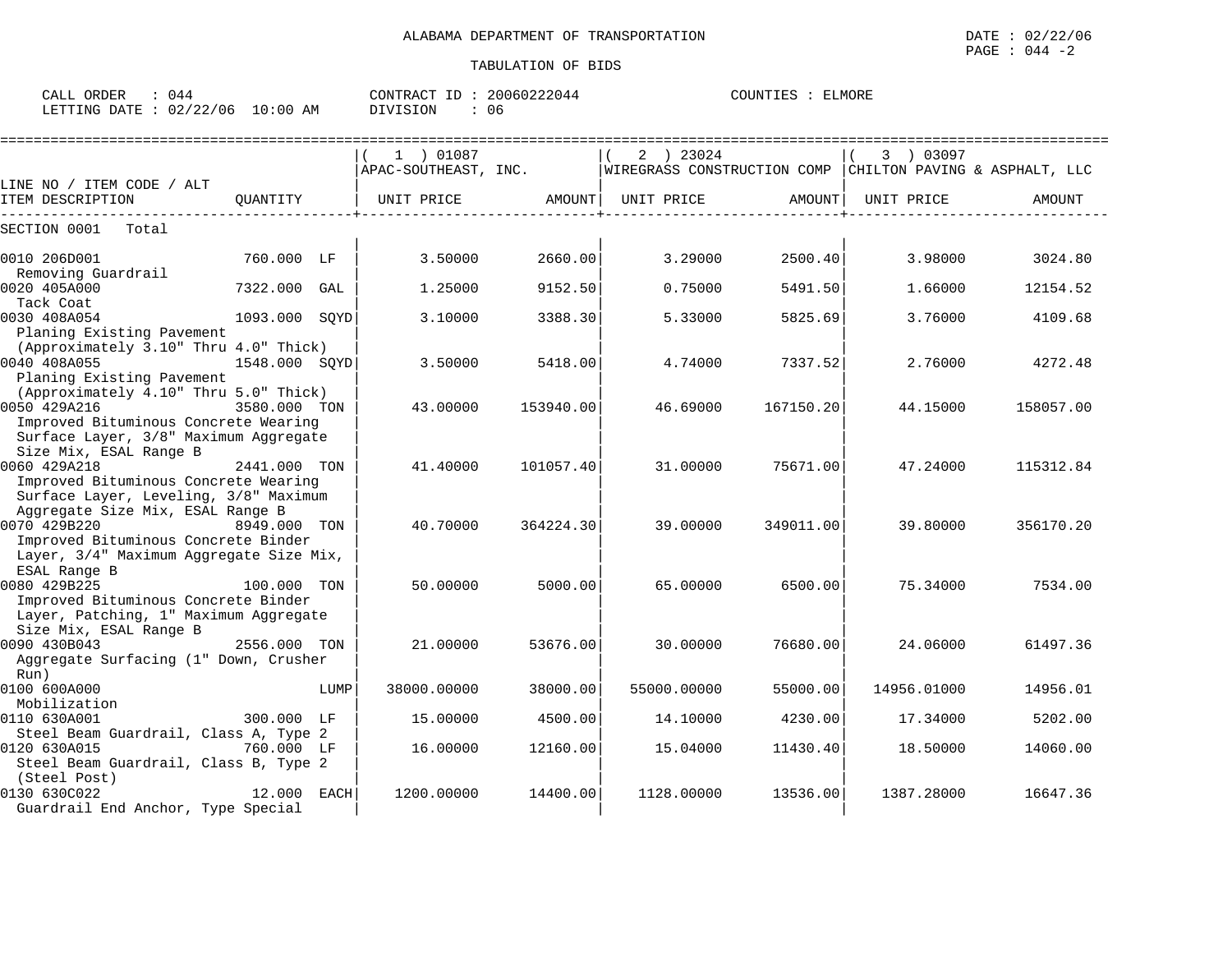| ORDER<br>CALL (        | 44 ٨ |            | CONTRACT ID | 20060222044 | COUNTIES | ELMORE |
|------------------------|------|------------|-------------|-------------|----------|--------|
| LETTING DATE: 02/22/06 |      | $10:00$ AM | DIVISION    | 06          |          |        |

|                                                                                             |               |             | 1 ) 01087         |            | $2 \t) 23024$                                                                  |              | 3 ) 03097  |            |
|---------------------------------------------------------------------------------------------|---------------|-------------|-------------------|------------|--------------------------------------------------------------------------------|--------------|------------|------------|
|                                                                                             |               |             |                   |            | APAC-SOUTHEAST, INC. WIREGRASS CONSTRUCTION COMP CHILTON PAVING & ASPHALT, LLC |              |            |            |
| LINE NO / ITEM CODE / ALT<br>ITEM DESCRIPTION                                               | QUANTITY      |             | UNIT PRICE AMOUNT |            | UNIT PRICE AMOUNT                                                              |              | UNIT PRICE | AMOUNT     |
| 0140 630C070<br>Guardrail End Anchor, Type 10 Series                                        | $12.000$ EACH |             | 1375.00000        | 16500.00   | 1292.50000                                                                     | 15510.00     | 1589.60000 | 19075.20   |
| 0150 701A031<br>13.000 MILE<br>Solid White, Class 2, Type A Traffic<br>Stripe (0.06" Thick) |               |             | 1250.00000        | 16250.00   | 1187.50000                                                                     | 15437.50     | 1445.09000 | 18786.17   |
| 0160 701A035<br>Solid Yellow, Class 2, Type A Traffic<br>Stripe (0.09" Thick)               | $9.000$ MILE  |             | 1500.00000        | 13500.00   | 1425.00000                                                                     | 12825.00     | 1694.92000 | 15254.28   |
| 0170 701A045<br>Broken Yellow, Class 2, Type A Traffic<br>Stripe (0.09" Thick)              | 4.000 MILE    |             | 880.00000         | 3520.00    | 836.00000                                                                      | 3344.00      | 1017.34000 | 4069.36    |
| 0180 701C000<br>12.000 MILE<br>Broken Temporary Traffic Stripe                              |               |             | 630.00000         | 7560.00    | 598.50000                                                                      | 7182.00      | 728.32000  | 8739.84    |
| 0190 701C001<br>Solid Temporary Traffic Stripe                                              | 27.000 MILE   |             | 690.00000         | 18630.00   | 655.50000                                                                      | 17698.50     | 797.69000  | 21537.63   |
| 0200 703A002<br>Traffic Control Markings, Class 2, Type<br>$\overline{A}$                   | 220.000 SOFT  |             | 5,00000           | 1100.00    | 4.75000                                                                        | 1045.00      | 5.78000    | 1271.60    |
| 0210 705A032<br>188.000 EACH<br>Pavement Markers, Class A-H, Type 1-B                       |               |             | 5.00000           | 940.00     | 4.75000                                                                        | 893.00       | 5.78000    | 1086.64    |
| 0220 705A037<br>$639.000$ EACH<br>Pavement Markers, Class A-H, Type 2-D                     |               |             | 5.00000           | 3195.00    | 4.75000                                                                        | 3035.25      | 5.78000    | 3693.42    |
| 0230 740B000<br>Construction Signs                                                          | 220.000 SOFT  |             | 8,00000           | 1760.00    | 7.25000                                                                        | 1595.00      | 9.25000    | 2035.00    |
| 0240 740E000<br>Cones (36 Inches High)                                                      | 50.000        | EACH        | 1,00000           | 50.00      | 1,00000                                                                        | 50.00        | 20.81000   | 1040.50    |
| 0250 740M001<br>Ballast For Cone                                                            | 50.000        | <b>EACH</b> | 1,00000           | 50.00      | 1,00000                                                                        | 50.00        | 5.65000    | 282.50     |
| 1.000<br>0260 7400000<br>Pilot Car                                                          |               | <b>EACH</b> | 4500.00000        | 4500.00    | 2500.00000                                                                     | 2500.00      | 2906.00000 | 2906.00    |
| 0270 998A000<br>Construction Fuel (Maximum Bid Limited<br>To $$45,500.00)$                  |               | LUMP        | 0.00000           | 0.00       | 2500.00000                                                                     | 2500.00      | 0.00000    | 0.00       |
| SECTION TOTALS                                                                              |               |             |                   |            |                                                                                |              |            | 872,776.39 |
| CONTRACT TOTALS                                                                             |               |             |                   | 855,131.50 |                                                                                | \$864,028.96 |            | 872,776.39 |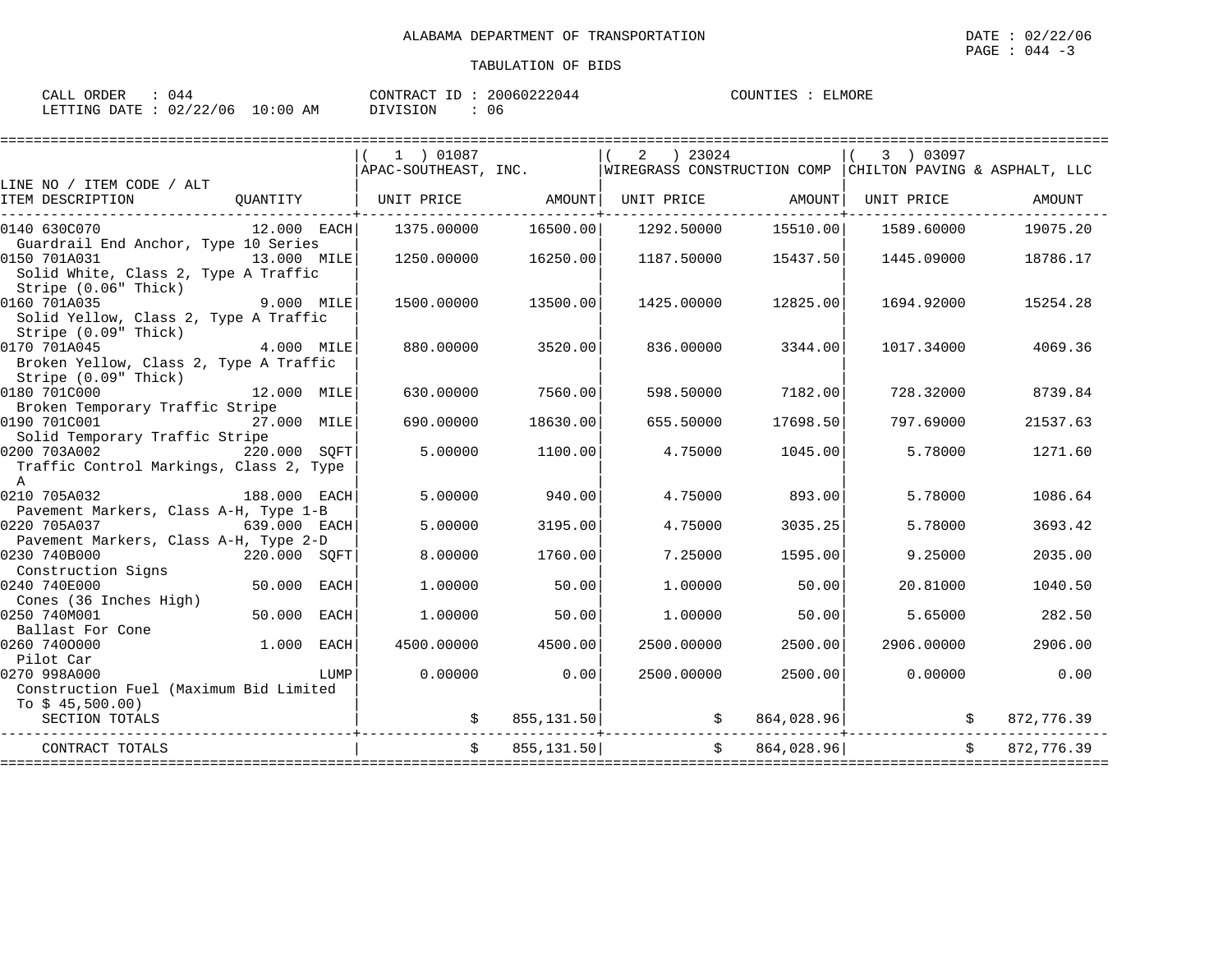| : 044<br>CALL ORDER<br>LETTING DATE : 02/22/06 10:00 AM                                                                                |               |      | CONTRACT ID: 20060222044<br>DIVISION<br>: 06 |           | COUNTIES : ELMORE |            |        |
|----------------------------------------------------------------------------------------------------------------------------------------|---------------|------|----------------------------------------------|-----------|-------------------|------------|--------|
|                                                                                                                                        |               |      | 4 ) 01023<br>ASPHALT CONTRACTORS, INC.       |           |                   |            |        |
| LINE NO / ITEM CODE / ALT<br>ITEM DESCRIPTION                                                                                          | QUANTITY      |      | UNIT PRICE                                   | AMOUNT    | UNIT PRICE AMOUNT | UNIT PRICE | AMOUNT |
| SECTION 0001<br>Total                                                                                                                  |               |      |                                              |           |                   |            |        |
| 0010 206D001                                                                                                                           | 760.000 LF    |      | 3.50000                                      | 2660.00   |                   |            |        |
| Removing Guardrail<br>0020 405A000                                                                                                     | 7322.000 GAL  |      | 1.25000                                      | 9152.50   |                   |            |        |
| Tack Coat<br>0030 408A054                                                                                                              | 1093.000 SQYD |      | 3.00000                                      | 3279.00   |                   |            |        |
| Planing Existing Pavement<br>(Approximately 3.10" Thru 4.0" Thick)<br>0040 408A055<br>Planing Existing Pavement                        | 1548.000 SOYD |      | 4.15000                                      | 6424.20   |                   |            |        |
| (Approximately 4.10" Thru 5.0" Thick)<br>0050 429A216<br>Improved Bituminous Concrete Wearing<br>Surface Layer, 3/8" Maximum Aggregate | 3580.000 TON  |      | 44.50000                                     | 159310.00 |                   |            |        |
| Size Mix, ESAL Range B<br>0060 429A218<br>Improved Bituminous Concrete Wearing<br>Surface Layer, Leveling, 3/8" Maximum                | 2441.000 TON  |      | 46.75000                                     | 114116.75 |                   |            |        |
| Aggregate Size Mix, ESAL Range B<br>0070 429B220<br>Improved Bituminous Concrete Binder<br>Layer, 3/4" Maximum Aggregate Size Mix,     | 8949.000 TON  |      | 40.00000                                     | 357960.00 |                   |            |        |
| ESAL Range B<br>0080 429B225<br>Improved Bituminous Concrete Binder<br>Layer, Patching, 1" Maximum Aggregate                           | 100.000 TON   |      | 95.00000                                     | 9500.00   |                   |            |        |
| Size Mix, ESAL Range B<br>0090 430B043<br>Aggregate Surfacing (1" Down, Crusher<br>Run)                                                | 2556.000 TON  |      | 27.50000                                     | 70290.00  |                   |            |        |
| 0100 600A000<br>Mobilization                                                                                                           |               | LUMP | 24500.00000                                  | 24500.00  |                   |            |        |
| 0110 630A001                                                                                                                           | 300.000 LF    |      | 15,00000                                     | 4500.00   |                   |            |        |
| Steel Beam Guardrail, Class A, Type 2<br>0120 630A015<br>Steel Beam Guardrail, Class B, Type 2<br>(Steel Post)                         | 760.000 LF    |      | 16.00000                                     | 12160.00  |                   |            |        |
| 0130 630C022<br>Guardrail End Anchor, Type Special                                                                                     | 12.000 EACH   |      | 1200.00000                                   | 14400.00  |                   |            |        |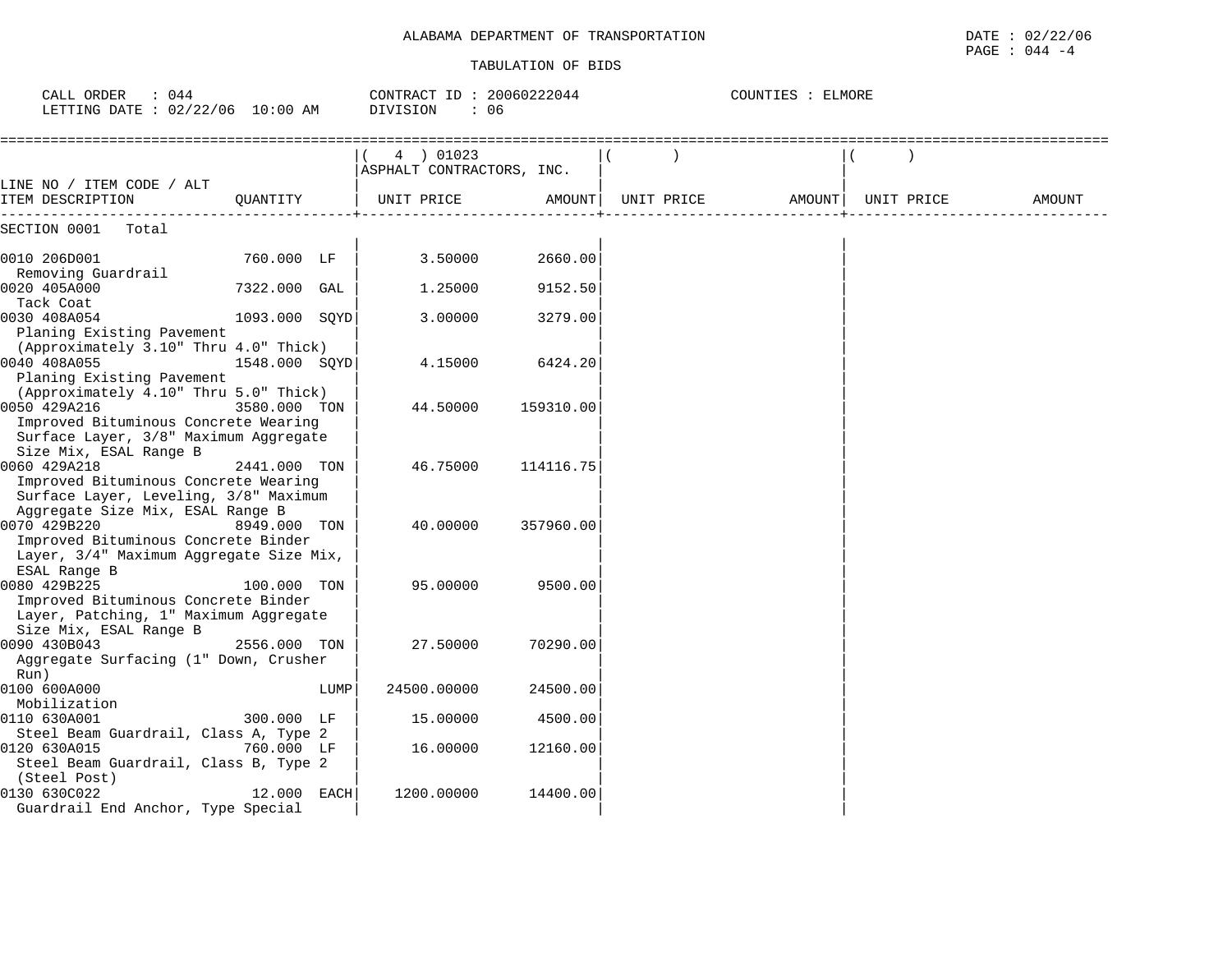| CALL | ORDER | 044                    |            | CONTRACT ID | 20060222044 | COUNTIES | ELMORE |
|------|-------|------------------------|------------|-------------|-------------|----------|--------|
|      |       | LETTING DATE: 02/22/06 | $10:00$ AM | DIVISION    | 06          |          |        |

|                                         |               |      | 4 ) 01023                 |            |                                |                             |            |                    |
|-----------------------------------------|---------------|------|---------------------------|------------|--------------------------------|-----------------------------|------------|--------------------|
|                                         |               |      | ASPHALT CONTRACTORS, INC. |            |                                |                             |            |                    |
| LINE NO / ITEM CODE / ALT               |               |      |                           |            |                                |                             |            |                    |
| ITEM DESCRIPTION                        |               |      | QUANTITY   UNIT PRICE     | AMOUNT     | UNIT PRICE AMOUNT              |                             | UNIT PRICE | AMOUNT             |
| 0140 630C070                            | $12.000$ EACH |      | 1375.00000                | 16500.00   |                                |                             |            |                    |
| Guardrail End Anchor, Type 10 Series    |               |      |                           |            |                                |                             |            |                    |
| 13.000 MILE<br>0150 701A031             |               |      | 1250.00000                | 16250.00   |                                |                             |            |                    |
| Solid White, Class 2, Type A Traffic    |               |      |                           |            |                                |                             |            |                    |
| Stripe (0.06" Thick)                    |               |      |                           |            |                                |                             |            |                    |
| 0160 701A035                            | $9.000$ MILE  |      | 1500.00000                | 13500.00   |                                |                             |            |                    |
| Solid Yellow, Class 2, Type A Traffic   |               |      |                           |            |                                |                             |            |                    |
| Stripe (0.09" Thick)                    |               |      |                           |            |                                |                             |            |                    |
| 0170 701A045                            | 4.000 MILE    |      | 880.00000                 | 3520.00    |                                |                             |            |                    |
| Broken Yellow, Class 2, Type A Traffic  |               |      |                           |            |                                |                             |            |                    |
| Stripe (0.09" Thick)<br>0180 701C000    |               |      |                           |            |                                |                             |            |                    |
| Broken Temporary Traffic Stripe         | 12.000 MILE   |      | 630.00000                 | 7560.00    |                                |                             |            |                    |
| 0190 701C001                            | 27.000 MILE   |      | 690.00000                 | 18630.00   |                                |                             |            |                    |
| Solid Temporary Traffic Stripe          |               |      |                           |            |                                |                             |            |                    |
| 220.000 SOFT<br>0200 703A002            |               |      | 5.00000                   | 1100.00    |                                |                             |            |                    |
| Traffic Control Markings, Class 2, Type |               |      |                           |            |                                |                             |            |                    |
| $\mathbb{A}$                            |               |      |                           |            |                                |                             |            |                    |
| 0210 705A032                            | 188.000 EACH  |      | 5,00000                   | 940.00     |                                |                             |            |                    |
| Pavement Markers, Class A-H, Type 1-B   |               |      |                           |            |                                |                             |            |                    |
| 0220 705A037                            | 639.000 EACH  |      | 5,00000                   | 3195.00    |                                |                             |            |                    |
| Pavement Markers, Class A-H, Type 2-D   |               |      |                           |            |                                |                             |            |                    |
| 0230 740B000                            | 220.000 SQFT  |      | 8.75000                   | 1925.00    |                                |                             |            |                    |
| Construction Signs                      |               |      |                           |            |                                |                             |            |                    |
| 0240 740E000                            | 50.000 EACH   |      | 18.00000                  | 900.00     |                                |                             |            |                    |
| Cones (36 Inches High)                  |               |      |                           |            |                                |                             |            |                    |
| 0250 740M001                            | 50.000 EACH   |      | 8,00000                   | 400.00     |                                |                             |            |                    |
| Ballast For Cone<br>0260 7400000        | 1.000 EACH    |      | 3100.00000                | 3100.00    |                                |                             |            |                    |
| Pilot Car                               |               |      |                           |            |                                |                             |            |                    |
| 0270 998A000                            |               | LUMP | 0.00000                   | 0.00       |                                |                             |            |                    |
| Construction Fuel (Maximum Bid Limited  |               |      |                           |            |                                |                             |            |                    |
| To $$45,500.00)$                        |               |      |                           |            |                                |                             |            |                    |
| SECTION TOTALS                          |               |      |                           | 875,772.45 |                                | $\ddot{\mathbf{S}}$<br>0.00 |            | 0.00<br>$\ddot{s}$ |
|                                         |               |      |                           |            |                                |                             |            |                    |
| CONTRACT TOTALS                         |               |      | $\ddot{s}$                | 875,772.45 | \$                             | 0.00                        |            | \$                 |
|                                         |               |      |                           |            | ______________________________ |                             |            |                    |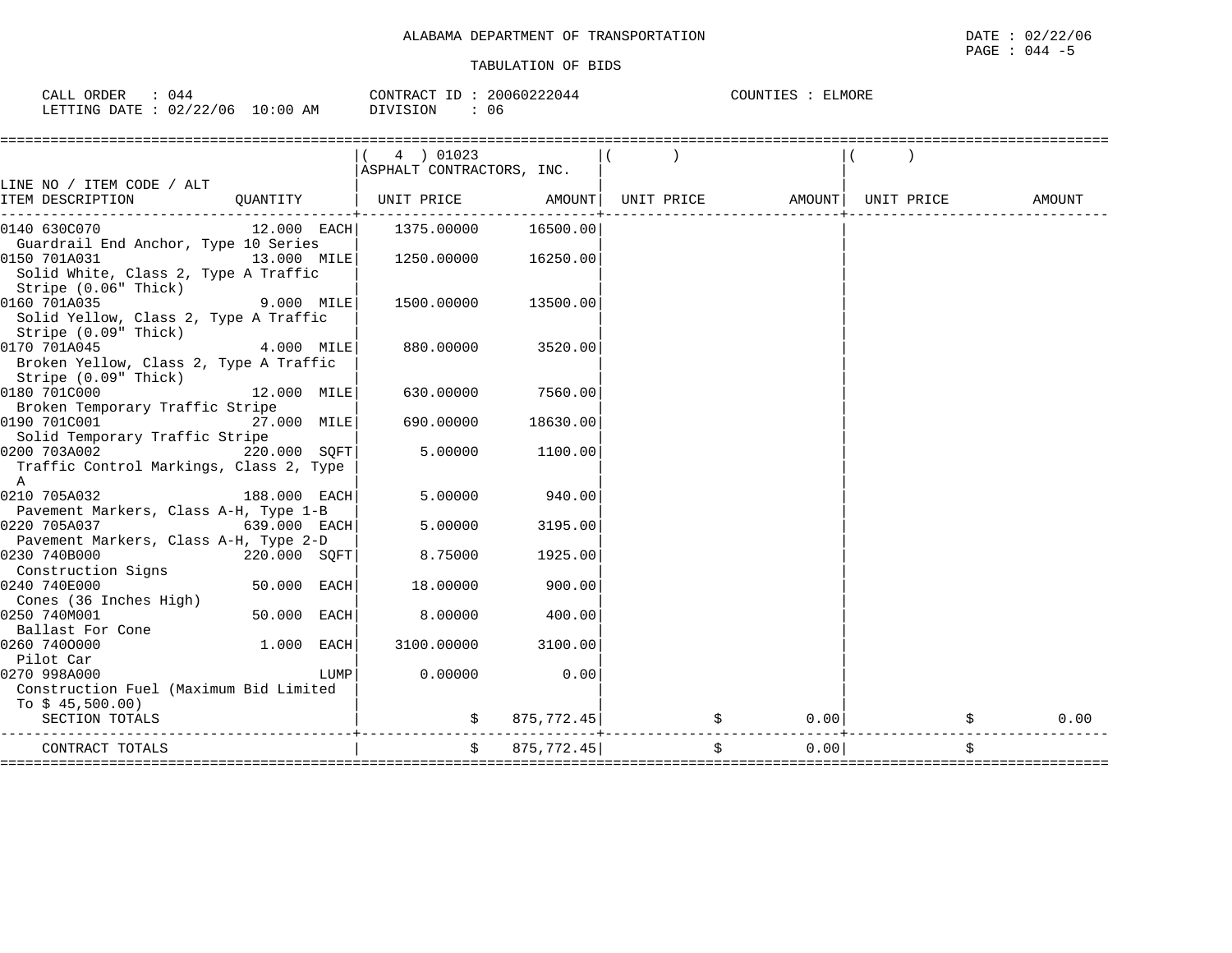# PAGE : 045 -1

#### VENDOR RANKING

|      | CALL ORDER<br>: 045                 | LETTING DATE : 02/22/06 10:00 AM           | CONTRACT ID: 20060222045<br>DIVISION<br>$\therefore$ 02                                                                                                  |              | COUNTIES : COLBERT |                                          |                                     |
|------|-------------------------------------|--------------------------------------------|----------------------------------------------------------------------------------------------------------------------------------------------------------|--------------|--------------------|------------------------------------------|-------------------------------------|
|      | CONTRACT DESCRIPTION :<br>1.720 mi. |                                            | 30<br>CONTRACT TIME:<br>RURAL<br>for constructing the Resurfacing and Traffic Stripe on CR-40<br>from SR-133 to CR-45 northeast of Muscle Shoals. Length | Working Days | (available days)   | $PROJECT(S) : STPOA-8831(600)$           |                                     |
| RANK | VENDOR NO. / NAME                   |                                            |                                                                                                                                                          |              |                    | TOTAL<br><b>BID</b>                      | % OVER<br>LOW BID                   |
|      | 11014<br>01087<br>18031             | APAC-SOUTHEAST, INC.<br>ROGERS GROUP, INC. | JOE KEENUM EXCAVATION & CONSTRUCTION, INC.                                                                                                               |              |                    | 180,620.80<br>192,782.66<br>198, 158. 41 | 100.0000%<br>106.7334%<br>109.7096% |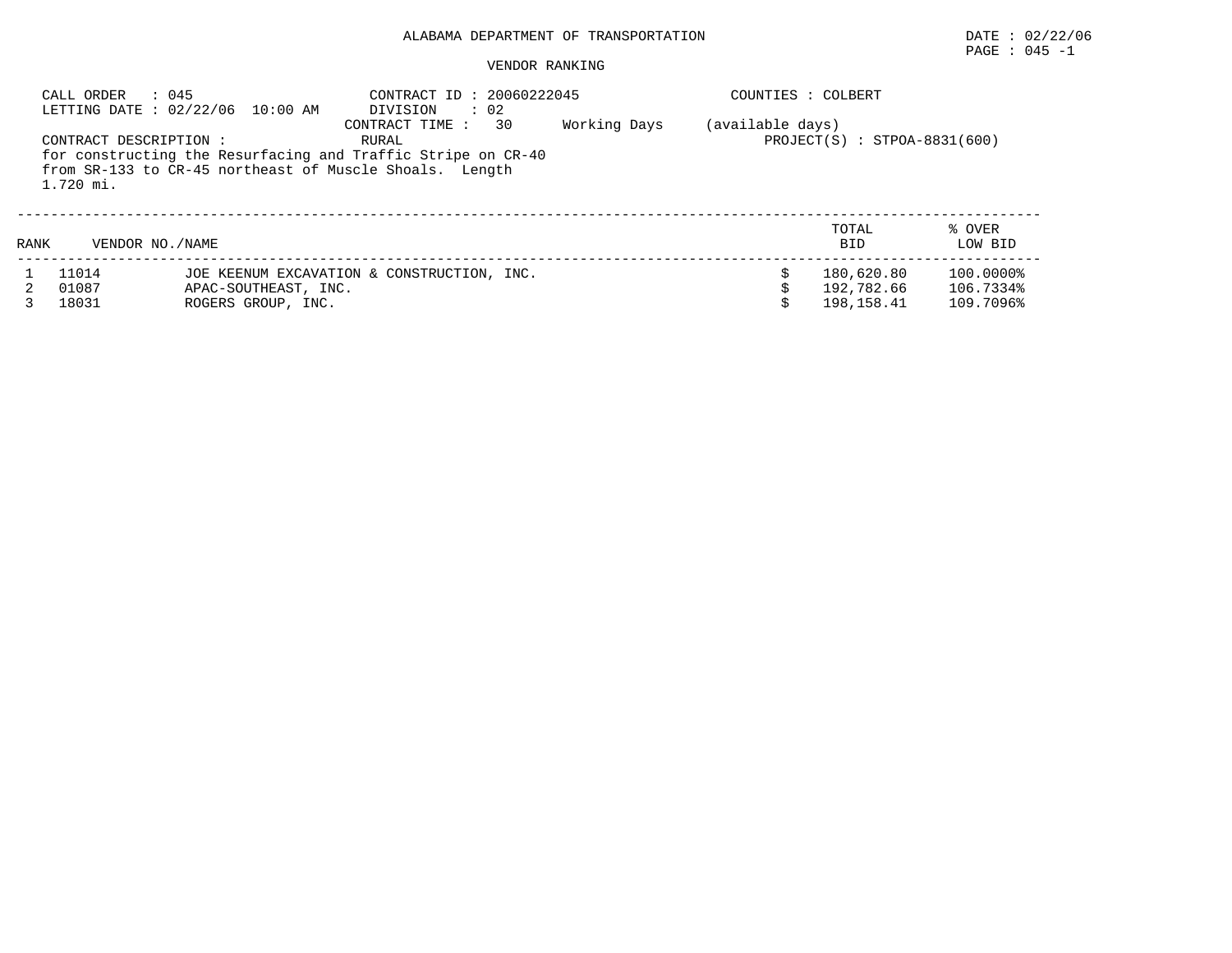| ORDER<br>CALL                   | 045 | CONTRACT ID | 20060222045 | COUNTIES | COLBERT |
|---------------------------------|-----|-------------|-------------|----------|---------|
| LETTING DATE: 02/22/06 10:00 AM |     | DIVISION    | 02          |          |         |

|                                                                               |                |      | --------------------------                                              |          |                   |           |            |           |
|-------------------------------------------------------------------------------|----------------|------|-------------------------------------------------------------------------|----------|-------------------|-----------|------------|-----------|
|                                                                               |                |      | 1 ) 11014                                                               |          | 2 ) 01087         |           | 3 ) 18031  |           |
|                                                                               |                |      | JOE KEENUM EXCAVATION & CON   APAC-SOUTHEAST, INC.   ROGERS GROUP, INC. |          |                   |           |            |           |
| LINE NO / ITEM CODE / ALT                                                     |                |      |                                                                         |          |                   |           |            |           |
| ITEM DESCRIPTION                                                              | OUANTITY       |      | UNIT PRICE                                                              | AMOUNT   | UNIT PRICE AMOUNT |           | UNIT PRICE | AMOUNT    |
| SECTION 0001<br>Total                                                         |                |      |                                                                         |          |                   |           |            |           |
| 0010 206C010                                                                  | 40.000 SOYD    |      | 30.00000                                                                | 1200.00  | 56.30000          | 2252.00   | 80.00000   | 3200.00   |
| Removing Concrete Driveway<br>0020 305B060                                    | 999.000 TON    |      | 12.00000                                                                |          | 20.69000          | 20669.31  | 15,00000   |           |
| Crushed Aggregate, Section 825, Type B,<br>For Miscellaneous Use              |                |      |                                                                         | 11988.00 |                   |           |            | 14985.00  |
| 0030 401B108                                                                  | 24218.000 SOYD |      | 1,10000                                                                 | 26639.80 | 1.12000           | 27124.16  | 1.25000    | 30272.50  |
| Bituminous Treatment G (With Polymer<br>Additive)                             |                |      |                                                                         |          |                   |           |            |           |
| 0040 405A000                                                                  | 100.000 GAL    |      | 3.00000                                                                 | 300.00   | 1.15000           | 115.00    | 2.50000    | 250.00    |
| Tack Coat                                                                     |                |      |                                                                         |          |                   |           |            |           |
| 0050 429A260                                                                  | 2216.000 TON   |      | 45,00000                                                                | 99720.00 | 46.17000          | 102312.72 | 48.50000   | 107476.00 |
| Improved Bituminous Concrete Wearing<br>Surface Layer, 1/2" Maximum Aggregate |                |      |                                                                         |          |                   |           |            |           |
| Size Mix, ESAL Range D                                                        |                |      |                                                                         |          |                   |           |            |           |
| 0060 429A266<br>Improved Bituminous Concrete Wearing                          | 200.000 TON    |      | 50.00000                                                                | 10000.00 | 61.45000          | 12290.00  | 53.00000   | 10600.00  |
| Surface Layer, Leveling, 1/2" Maximum                                         |                |      |                                                                         |          |                   |           |            |           |
| Aggregate Size Mix, ESAL Range D                                              |                |      |                                                                         |          |                   |           |            |           |
| 0070 600A000                                                                  |                | LUMP | 5000.00000                                                              | 5000.00  | 6766.74000        | 6766.74   | 7982.91000 | 7982.91   |
| Mobilization<br>0080 701A031                                                  | 4.000 MILE     |      | 1250.00000                                                              | 5000.00  |                   | 5325.00   |            |           |
| Solid White, Class 2, Type A Traffic                                          |                |      |                                                                         |          | 1331.25000        |           | 1285.00000 | 5140.00   |
| Stripe (0.06" Thick)                                                          |                |      |                                                                         |          |                   |           |            |           |
| 0090 701A035                                                                  | 2.000 MILE     |      | 1350.00000                                                              | 2700.00  | 1437.75000        | 2875.50   | 1500.00000 | 3000.00   |
| Solid Yellow, Class 2, Type A Traffic                                         |                |      |                                                                         |          |                   |           |            |           |
| Stripe (0.09" Thick)                                                          |                |      |                                                                         |          |                   |           |            |           |
| 0100 701A045                                                                  | 2.000 MILE     |      | 1350.00000                                                              | 2700.00  | 852,00000         | 1704.001  | 900.00000  | 1800.00   |
| Broken Yellow, Class 2, Type A Traffic                                        |                |      |                                                                         |          |                   |           |            |           |
| Stripe (0.09" Thick)<br>0110 701C000                                          | 4.000 MILE     |      | 650.00000                                                               | 2600.00  | 692.25000         | 2769.00   | 680.00000  | 2720.00   |
| Broken Temporary Traffic Stripe                                               |                |      |                                                                         |          |                   |           |            |           |
| 0120 701C001                                                                  | 4.000 MILE     |      | 750.00000                                                               | 3000.00  | 798.75000         | 3195.00   | 750.00000  | 3000.00   |
| Solid Temporary Traffic Stripe                                                |                |      |                                                                         |          |                   |           |            |           |
| 0130 703A002                                                                  | 420.000 SOFT   |      | 4.00000                                                                 | 1680.00  | 4.26000           | 1789.20   | 5.00000    | 2100.00   |
| Traffic Control Markings, Class 2, Type                                       |                |      |                                                                         |          |                   |           |            |           |
| $\mathbf{A}$                                                                  |                |      |                                                                         |          |                   |           |            |           |
| 0140 705A032                                                                  | 46.000 EACH    |      | 6,00000                                                                 | 276.00   | 6.39000           | 293.94    | 5.50000    | 253.00    |
| Pavement Markers, Class A-H, Type 1-B                                         |                |      |                                                                         |          |                   |           |            |           |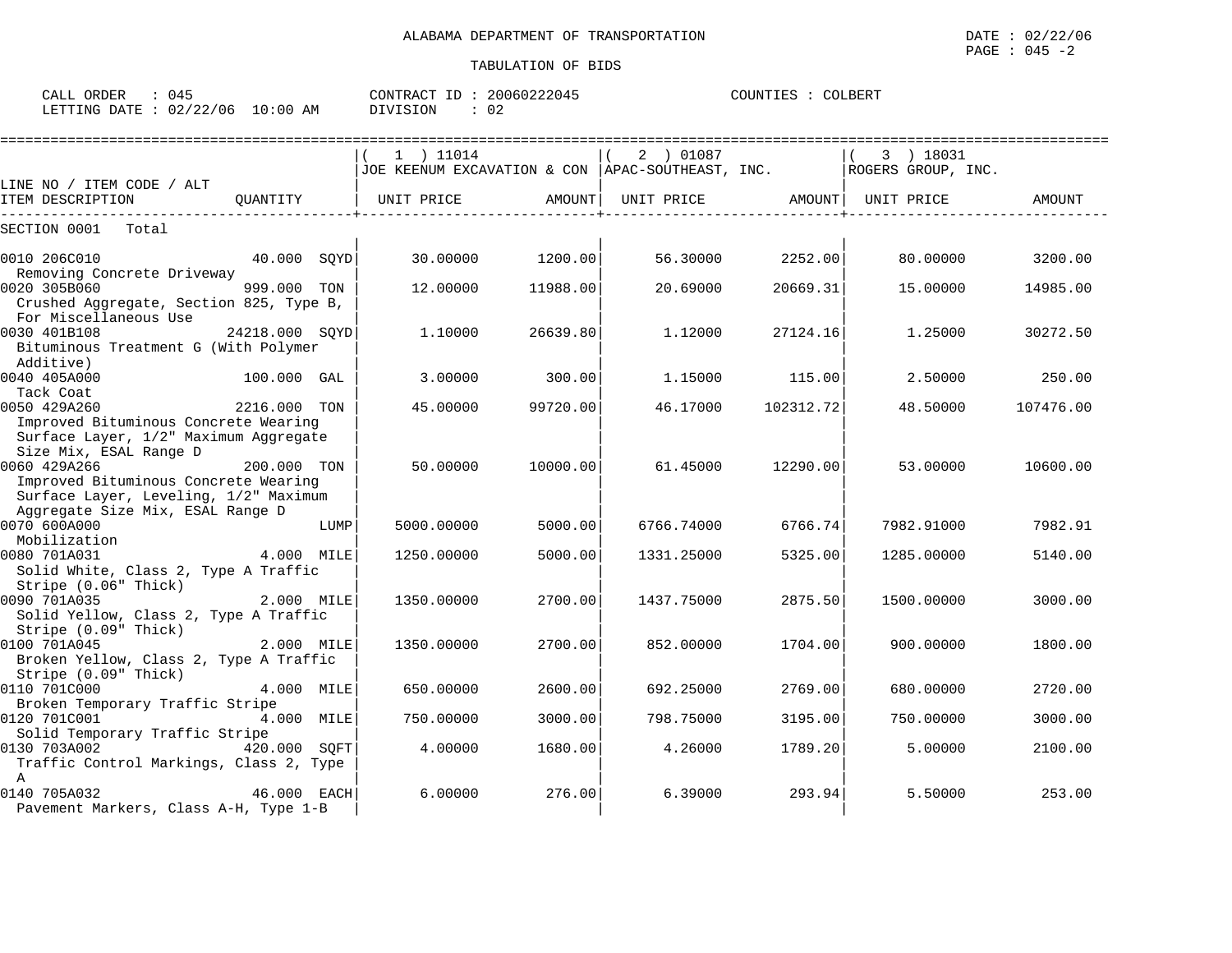| ORDER<br>CALL (         | 045 |            | CONTRACT ID : | 20060222045 | COUNTIES | COLBERT |
|-------------------------|-----|------------|---------------|-------------|----------|---------|
| LETTING DATE : 02/22/06 |     | $10:00$ AM | DIVISION      | ∪∠          |          |         |

|                                        |              |      | 1 ) 11014                      |            | 01087<br>2           |            | 18031<br>$\mathcal{R}$ |             |
|----------------------------------------|--------------|------|--------------------------------|------------|----------------------|------------|------------------------|-------------|
|                                        |              |      | KEENUM EXCAVATION & CON<br>JOE |            | APAC-SOUTHEAST, INC. |            | ROGERS GROUP, INC.     |             |
| ITEM CODE<br>ALT<br>LINE NO /          |              |      |                                |            |                      |            |                        |             |
| ITEM DESCRIPTION                       | OUANTITY     |      | UNIT PRICE                     | AMOUNT     | UNIT PRICE           | AMOUNT     | UNIT PRICE             | AMOUNT      |
| 0150 705A037                           | 182.000 EACH |      | 6.00000                        | 1092.00    | 6.39000              | 1162.98    | 5.50000                | 1001.00     |
| Pavement Markers, Class A-H, Type 2-D  |              |      |                                |            |                      |            |                        |             |
| 0160 740B000                           | 177.000      | SOFT | 5.00000                        | 885.00     | 9.03000              | 1598.31    | 21,00000               | 3717.00     |
| Construction Signs                     |              |      |                                |            |                      |            |                        |             |
| 0170 740E000                           | 60.000       | EACH | 10,00000                       | 600.00     | 5.13000              | 307.80     | 6.00000                | 360.00      |
| Cones (36 Inches High)                 |              |      |                                |            |                      |            |                        |             |
| 0180 740M001                           | 60.000       | EACH | 4.00000                        | 240.00     | 3.85000              | 231.00     | 5.00000                | 300.00      |
| Ballast For Cone                       |              |      |                                |            |                      |            |                        |             |
| 0190 998A000                           |              | LUMP | 5000,00000                     | 5000.00    | 1,00000              | 1.00       | 1,00000                | 1.00        |
| Construction Fuel (Maximum Bid Limited |              |      |                                |            |                      |            |                        |             |
| To $$10,000.00)$                       |              |      |                                |            |                      |            |                        |             |
| SECTION TOTALS                         |              |      |                                | 180,620.80 | \$                   | 192,782.66 |                        | 198,158.41  |
| CONTRACT TOTALS                        |              |      |                                | 180,620.80 | \$                   | 192,782.66 |                        | 198, 158.41 |
|                                        |              |      |                                |            |                      |            |                        |             |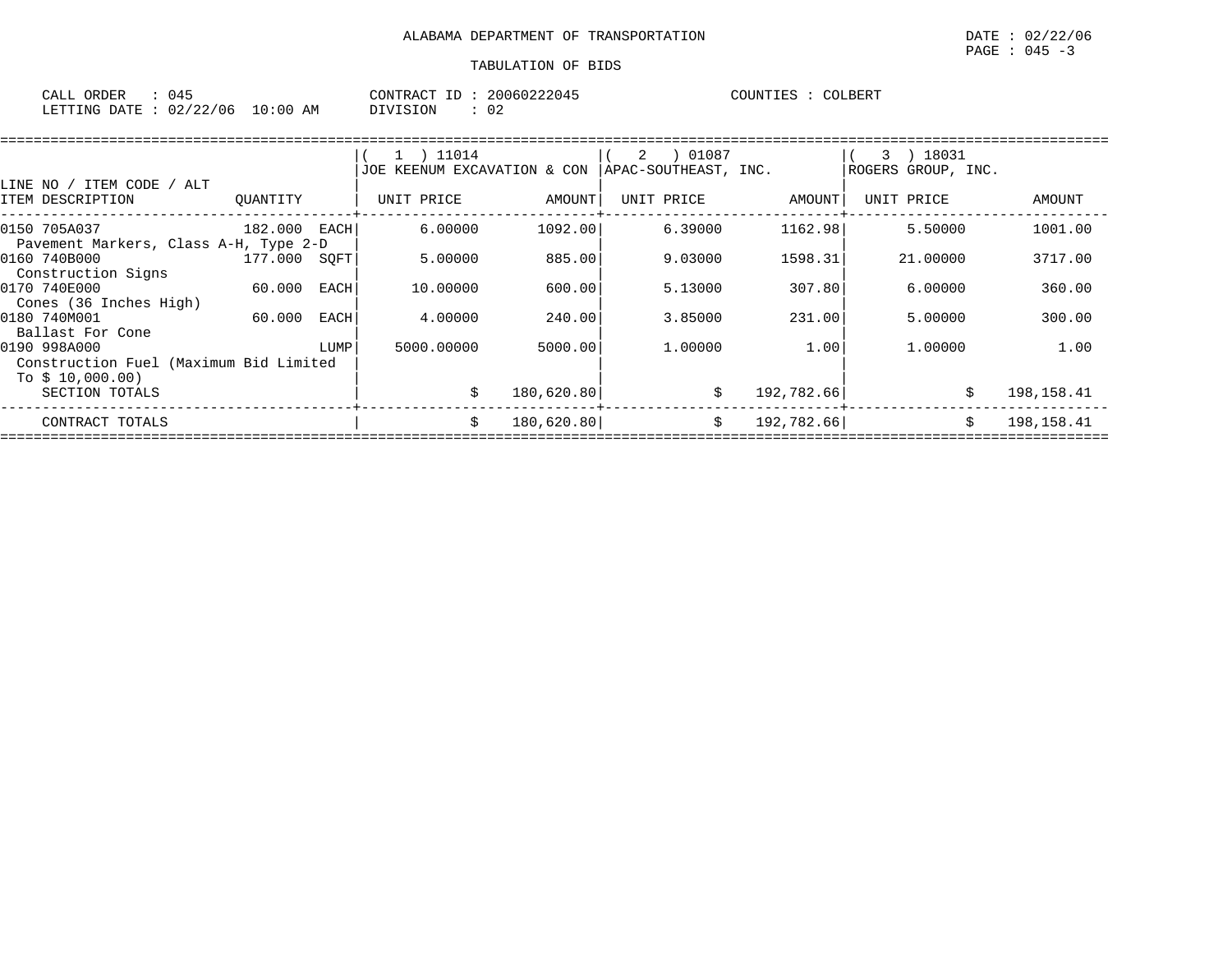# PAGE : 047 -1

|      | : 047<br>CALL ORDER                 | LETTING DATE : 02/22/06 10:00 AM                                                                                        | CONTRACT ID: 20060222047<br>DIVISION | $\cdot$ 05 |              | COUNTIES : CHILTON |                                |                   |
|------|-------------------------------------|-------------------------------------------------------------------------------------------------------------------------|--------------------------------------|------------|--------------|--------------------|--------------------------------|-------------------|
|      | CONTRACT DESCRIPTION :<br>5.582 mi. | for constructing the Resurfacing and Traffic Stripe on CR-24<br>from CR-49 to SR-3 (US-31) southeast of Clanton. Length | CONTRACT TIME:                       | 50         | Working Days | (available days)   | $PROJECT(S)$ : STPNU-1111(200) |                   |
| RANK | VENDOR NO. / NAME                   |                                                                                                                         |                                      |            |              |                    | TOTAL<br><b>BID</b>            | % OVER<br>LOW BID |
|      | 03097                               | CHILTON PAVING & ASPHALT, LLC                                                                                           |                                      |            |              |                    | 724,660.14                     | 100.0000%         |
|      | 01087                               | APAC-SOUTHEAST, INC.                                                                                                    |                                      |            |              |                    | 765,853.11                     | 105.6845%         |
|      | 23024                               | WIREGRASS CONSTRUCTION COMPANY, INC.                                                                                    |                                      |            |              |                    | 797.025.07                     | 109.9861%         |
|      | 04013                               | DUNN CONSTRUCTION COMPANY, INC.                                                                                         |                                      |            |              |                    | 817,549.73                     | 112.8184%         |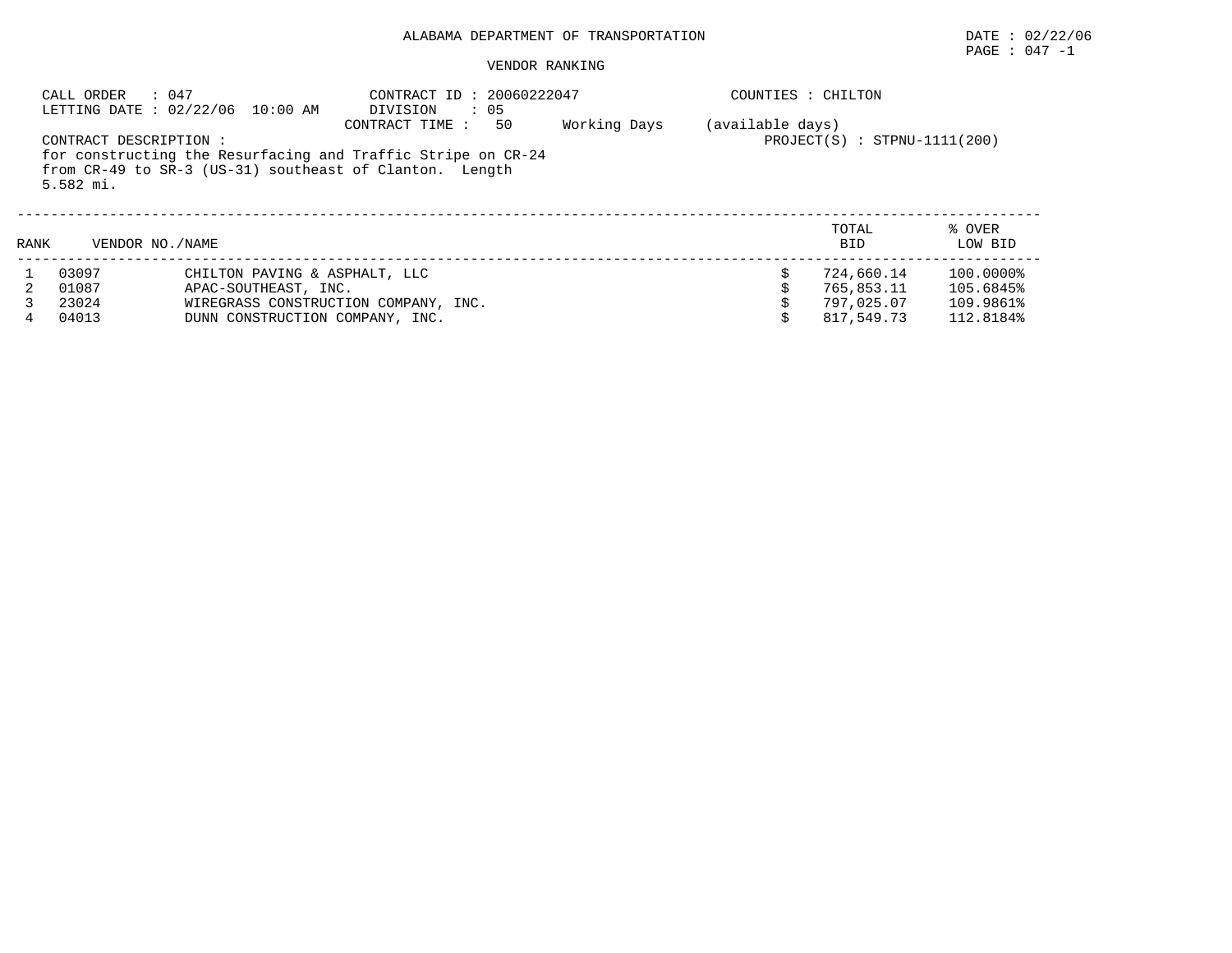| ORDER<br>047<br>CALL \ |             | 20060222047<br>CONTRACT<br>ID : | COUNTIES<br>CHILTON |
|------------------------|-------------|---------------------------------|---------------------|
| LETTING DATE: 02/22/06 | 10:00<br>AM | DIVISION<br>U٥                  |                     |

| $1$ ) 03097 |          | 2 ) 01087   |                                                                                             |                                                    |                                                                                                                                 |
|-------------|----------|-------------|---------------------------------------------------------------------------------------------|----------------------------------------------------|---------------------------------------------------------------------------------------------------------------------------------|
|             |          |             |                                                                                             | 3 ) 23024                                          |                                                                                                                                 |
|             |          |             |                                                                                             |                                                    |                                                                                                                                 |
| UNIT PRICE  | AMOUNT   | UNIT PRICE  |                                                                                             | UNIT PRICE                                         | AMOUNT                                                                                                                          |
|             |          |             |                                                                                             |                                                    |                                                                                                                                 |
| 1.14000     |          | 3.00000     |                                                                                             | 1,88000                                            | 188.00                                                                                                                          |
| 13.98000    | 27960.00 | 6.05000     | 12100.00                                                                                    | 5.50000                                            | 11000.00                                                                                                                        |
| 18.13000    | 10533.53 | 25.76000    | 14966.56                                                                                    | 18.75000                                           | 10893.75                                                                                                                        |
| 1.65000     | 7103.25  | 1,21000     | 5209.05                                                                                     | 0.75000                                            | 3228.75                                                                                                                         |
| 41.68000    |          | 46.45000    |                                                                                             | 51,00000                                           | 153510.00                                                                                                                       |
|             |          |             |                                                                                             |                                                    |                                                                                                                                 |
|             |          |             |                                                                                             |                                                    | 362250.00                                                                                                                       |
| 50.18000    | 60216.00 | 51.70000    | 62040.00                                                                                    | 51.00000                                           | 61200.00                                                                                                                        |
|             |          |             |                                                                                             |                                                    |                                                                                                                                 |
| 44.92000    |          | 42.85000    |                                                                                             | 51,00000                                           | 61200.00                                                                                                                        |
|             |          |             |                                                                                             |                                                    |                                                                                                                                 |
| 13742.69000 |          | 46050.00000 |                                                                                             | 37500.00000                                        | 37500.00                                                                                                                        |
| 25.43000    |          | 18.00000    |                                                                                             | 22.56000                                           | 14664.00                                                                                                                        |
| 1011.56000  | 1011.56  | 700.00000   | 700.00                                                                                      | 822.50000                                          | 822.50                                                                                                                          |
| 1734.10000  | 13872.80 | 1200.00000  | 9600.00                                                                                     | 1504.00000                                         | 12032.00                                                                                                                        |
| 1849.71000  | 20346.81 | 1900.00000  | 20900.00                                                                                    | 1692.00000                                         | 18612.00                                                                                                                        |
| 924.86000   |          | 475.00000   | 1900.00                                                                                     | 470.00000                                          | 1880.00                                                                                                                         |
|             | 37.35000 |             | 114.00<br>125456.80<br>300667.50<br>42.05000<br>53904.00<br>13742.69<br>16529.50<br>3699.44 | CHILTON PAVING & ASPHALT, L   APAC-SOUTHEAST, INC. | WIREGRASS CONSTRUCTION COMPANY,<br>AMOUNT  <br>300.00<br>139814.50<br>338502.50<br>45.00000<br>51420.00<br>46050.00<br>11700.00 |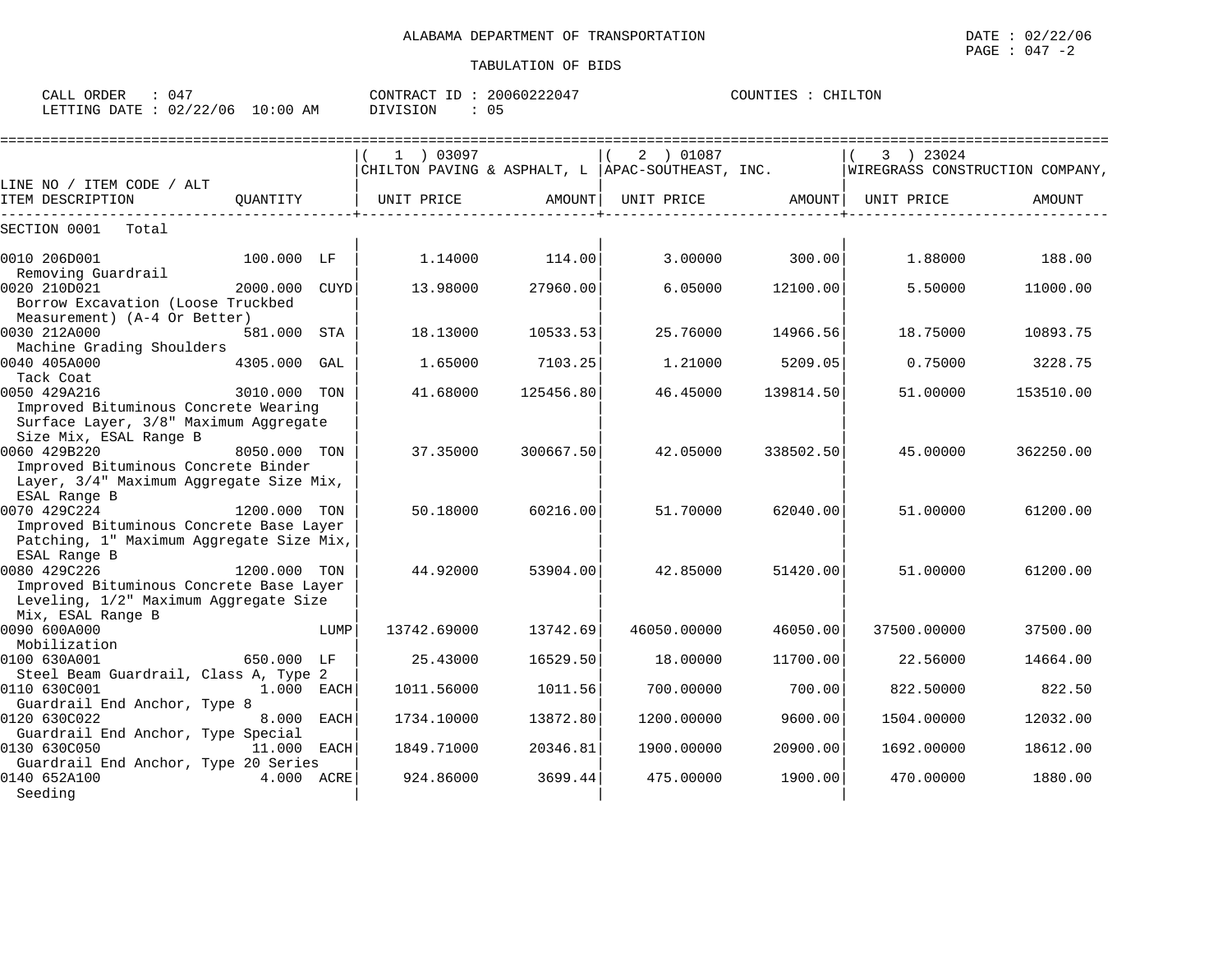| ORDER<br>$\sim$ $\sim$ $\sim$<br>$\mathbf{r}$<br>لمسلطات |             | CONTRACT<br>$ -$ | 20060222047 | COUNTIES<br>LTON<br>CHI |
|----------------------------------------------------------|-------------|------------------|-------------|-------------------------|
| 02/22/06<br><b>DATE</b><br>LETTING<br>UZ.<br>▵▵          | 10:00<br>AΜ | DIVISION         | ∩ г<br>ັບ   |                         |

|                                                         |              |      | 1 03097                                           |            | 2<br>01087 ( |               | 3 ) 23024                       |                                   |
|---------------------------------------------------------|--------------|------|---------------------------------------------------|------------|--------------|---------------|---------------------------------|-----------------------------------|
|                                                         |              |      | CHILTON PAVING & ASPHALT, L  APAC-SOUTHEAST, INC. |            |              |               | WIREGRASS CONSTRUCTION COMPANY, |                                   |
| LINE NO / ITEM CODE / ALT                               |              |      |                                                   |            |              |               |                                 |                                   |
| ITEM DESCRIPTION                                        | OUANTITY     |      | UNIT PRICE                                        | AMOUNT     | UNIT PRICE   |               | AMOUNT  UNIT PRICE              | AMOUNT                            |
|                                                         |              |      |                                                   |            |              |               |                                 |                                   |
| 0150 656A010                                            | 4.000 ACRE   |      | 982.66000                                         | 3930.64    | 400.00000    | 1600.00       | 470.00000                       | 1880.00                           |
| Mulching                                                |              |      |                                                   |            |              |               |                                 |                                   |
| 0160 665F000                                            | 200.000 EACH |      | 9.25000                                           | 1850.00    | 8.00000      | 1600.00       | 5.64000                         | 1128.00                           |
| Hay Bales                                               |              |      |                                                   |            |              |               |                                 |                                   |
| 0170 665J000                                            | 600.000 LF   |      | 3.76000                                           | 2256.00    | 3.60000      | 2160.00       | 3.29000                         | 1974.00                           |
| Silt Fence, Type A                                      |              |      |                                                   |            |              |               |                                 |                                   |
| 0180 6650001                                            | 600.000 LF   |      | 2.02000                                           | 1212.00    | 0.25000      | 150.00        | 0.47000                         | 282.00                            |
| Silt Fence Removal                                      |              |      |                                                   |            |              |               |                                 |                                   |
| 0190 701A030                                            | 11.000 MILE  |      | 1023.12000                                        | 11254.32   | 800.00000    | 8800.00       | 752.00000                       | 8272.00                           |
| Solid White, Class 2T, Type A Traffic                   |              |      |                                                   |            |              |               |                                 |                                   |
| Stripe                                                  |              |      |                                                   |            |              |               |                                 |                                   |
| 0200 701A034                                            | 7.000 MILE   |      | 1023.12000                                        | 7161.84    | 800.00000    | 5600.00       | 752.00000                       | 5264.00                           |
| Solid Yellow, Class 2T, Type A Traffic                  |              |      |                                                   |            |              |               |                                 |                                   |
| Stripe<br>4.000 MILE                                    |              |      |                                                   |            |              |               |                                 |                                   |
| 0210 701A044<br>Broken Yellow, Class 2T, Type A Traffic |              |      | 404.62000                                         | 1618.48    | 350.00000    | 1400.00       | 329.00000                       | 1316.00                           |
|                                                         |              |      |                                                   |            |              |               |                                 |                                   |
| Stripe<br>0220 701C000                                  | 4.000 MILE   |      | 728.32000                                         | 2913.28    | 400.00000    | 1600.00       | 376.00000                       | 1504.00                           |
| Broken Temporary Traffic Stripe                         |              |      |                                                   |            |              |               |                                 |                                   |
| 0230 701C001                                            | 29.000 MILE  |      | 797.69000                                         | 23133.01   | 550.00000    | 15950.00      | 517.00000                       | 14993.00                          |
| Solid Temporary Traffic Stripe                          |              |      |                                                   |            |              |               |                                 |                                   |
| 0240 703A004                                            | 452.000 SOFT |      | 4.05000                                           | 1830.60    | 2.00000      | 904.00        | 1.88000                         | 849.76                            |
| Traffic Control Markings, Class 2T,                     |              |      |                                                   |            |              |               |                                 |                                   |
| Type A                                                  |              |      |                                                   |            |              |               |                                 |                                   |
| 0250 703B004                                            | 137.000 SOFT |      | 5.78000                                           | 791.86     | 2,00000      | 274.00        | 1.88000                         | 257.56                            |
| Traffic Control Legends, Class 2T, Type                 |              |      |                                                   |            |              |               |                                 |                                   |
| $\mathbb{A}$                                            |              |      |                                                   |            |              |               |                                 |                                   |
| 0260 705A032                                            | 110.000 EACH |      | 6.36000                                           | 699.60     | 5.00000      | 550.00        | 4.70000                         | 517.00                            |
| Pavement Markers, Class A-H, Type 1-B                   |              |      |                                                   |            |              |               |                                 |                                   |
| 0270 705A037                                            | 540.000 EACH |      | 6.36000                                           | 3434.40    | 5.00000      | 2700.00       | 4.70000                         | 2538.00                           |
| Pavement Markers, Class A-H, Type 2-D                   |              |      |                                                   |            |              |               |                                 |                                   |
| 0280 740B000                                            | 375.000 SOFT |      | 9.25000                                           | 3468.75    | 7.50000      | 2812.50       | 7.25000                         | 2718.75                           |
| Construction Signs                                      |              |      |                                                   |            |              |               |                                 |                                   |
| 0290 740E000                                            | 50.000 EACH  |      | 20.81000                                          | 1040.50    | 1.00000      | 50.00         | 1,00000                         | 50.00                             |
| Cones (36 Inches High)                                  |              |      |                                                   |            |              |               |                                 |                                   |
| 0300 7400000                                            | 1.000 EACH   |      | 2906.98000                                        | 2906.98    | 4500.00000   | 4500.00       | 2500.00000                      | 2500.00                           |
| Pilot Car                                               |              |      |                                                   |            |              |               |                                 |                                   |
| 0310 998A000                                            |              | LUMP | 0.00000                                           | 0.00       | 0.00000      | 0.00          | 2000.00000                      | 2000.00                           |
| Construction Fuel (Maximum Bid Limited                  |              |      |                                                   |            |              |               |                                 |                                   |
| To $$38,000.00)$                                        |              |      |                                                   |            |              |               |                                 |                                   |
| SECTION TOTALS                                          |              |      |                                                   | 724,660.14 |              | \$765,853.11] |                                 | 797,025.07                        |
|                                                         |              |      |                                                   |            |              |               |                                 |                                   |
| CONTRACT TOTALS                                         |              |      | $\ddot{\rm S}$                                    | 724,660.14 |              | \$765,853.11] |                                 | 797,025.07<br>$\ddot{\mathsf{S}}$ |
|                                                         |              |      |                                                   |            |              |               |                                 |                                   |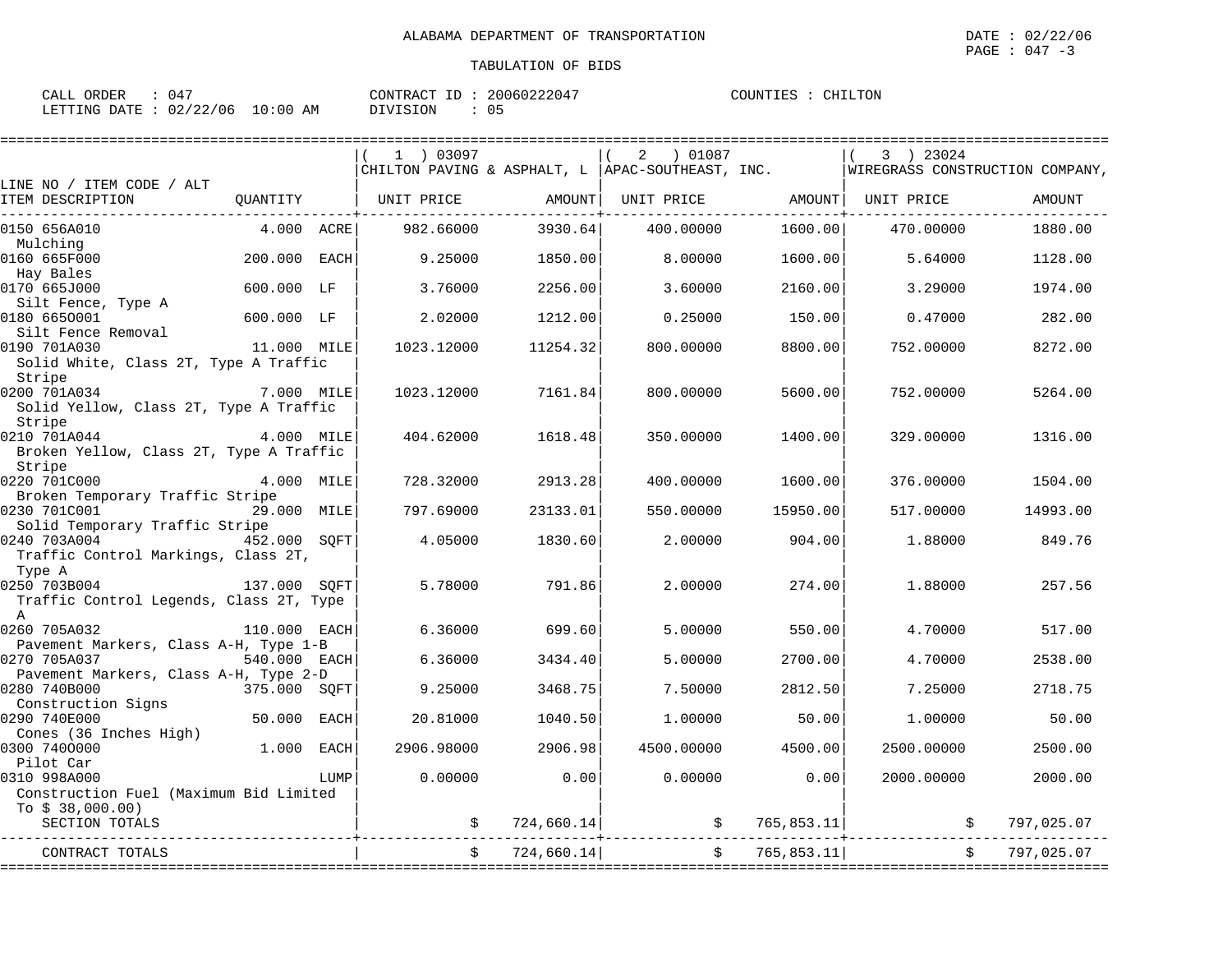## ALABAMA DEPARTMENT OF TRANSPORTATION

| ALABAMA DEPARTMENT OF<br>TRANSPORTATION | DATE<br>02/22/06<br>the contract of the contract of the contract of the contract of the contract of the contract of the contract of |
|-----------------------------------------|-------------------------------------------------------------------------------------------------------------------------------------|
|                                         | 047<br>PAGE<br>- 4                                                                                                                  |

| : 047<br>CALL ORDER<br>LETTING DATE : 02/22/06 10:00 AM                                                                 |               |      | CONTRACT ID: 20060222047<br>DIVISION<br>: 05 |           |            | COUNTIES : CHILTON |            |        |
|-------------------------------------------------------------------------------------------------------------------------|---------------|------|----------------------------------------------|-----------|------------|--------------------|------------|--------|
|                                                                                                                         |               |      | 4 ) 04013<br>DUNN CONSTRUCTION CO., INC.     |           |            |                    |            |        |
| LINE NO / ITEM CODE / ALT<br>ITEM DESCRIPTION                                                                           | OUANTITY      |      | UNIT PRICE                                   | AMOUNT    | UNIT PRICE | AMOUNT             | UNIT PRICE | AMOUNT |
| SECTION 0001<br>Total                                                                                                   |               |      |                                              |           |            |                    |            |        |
| 0010 206D001<br>Removing Guardrail                                                                                      | 100.000 LF    |      | 3.24000                                      | 324.00    |            |                    |            |        |
| 0020 210D021<br>Borrow Excavation (Loose Truckbed<br>Measurement) (A-4 Or Better)                                       | 2000.000 CUYD |      | 17.53000                                     | 35060.00  |            |                    |            |        |
| 0030 212A000<br>Machine Grading Shoulders                                                                               | 581.000 STA   |      | 17.31000                                     | 10057.11  |            |                    |            |        |
| 0040 405A000<br>Tack Coat                                                                                               | 4305.000 GAL  |      | 1.38000                                      | 5940.90   |            |                    |            |        |
| 0050 429A216<br>Improved Bituminous Concrete Wearing<br>Surface Layer, 3/8" Maximum Aggregate<br>Size Mix, ESAL Range B | 3010.000 TON  |      | 53.78000                                     | 161877.80 |            |                    |            |        |
| 0060 429B220<br>Improved Bituminous Concrete Binder<br>Layer, 3/4" Maximum Aggregate Size Mix,<br>ESAL Range B          | 8050.000 TON  |      | 41.77000                                     | 336248.50 |            |                    |            |        |
| 0070 429C224<br>Improved Bituminous Concrete Base Layer<br>Patching, 1" Maximum Aggregate Size Mix,<br>ESAL Range B     | 1200.000 TON  |      | 65.84000                                     | 79008.00  |            |                    |            |        |
| 0080 429C226<br>Improved Bituminous Concrete Base Layer<br>Leveling, 1/2" Maximum Aggregate Size<br>Mix, ESAL Range B   | 1200.000 TON  |      | 49.45000                                     | 59340.00  |            |                    |            |        |
| 0090 600A000<br>Mobilization                                                                                            |               | LUMP | 19042.57000                                  | 19042.57  |            |                    |            |        |
| 0100 630A001<br>Steel Beam Guardrail, Class A, Type 2                                                                   | 650.000 LF    |      | 20.01000                                     | 13006.50  |            |                    |            |        |
| 0110 630C001<br>Guardrail End Anchor, Type 8                                                                            | 1.000 EACH    |      | 755.93000                                    | 755.93    |            |                    |            |        |
| 0120 630C022<br>Guardrail End Anchor, Type Special                                                                      | 8.000 EACH    |      | 1295.88000                                   | 10367.04  |            |                    |            |        |
| 0130 630C050<br>Guardrail End Anchor, Type 20 Series                                                                    | 11.000 EACH   |      | 2051.81000                                   | 22569.91  |            |                    |            |        |
| 0140 652A100<br>Seeding                                                                                                 | 4.000 ACRE    |      | 539.95000                                    | 2159.80   |            |                    |            |        |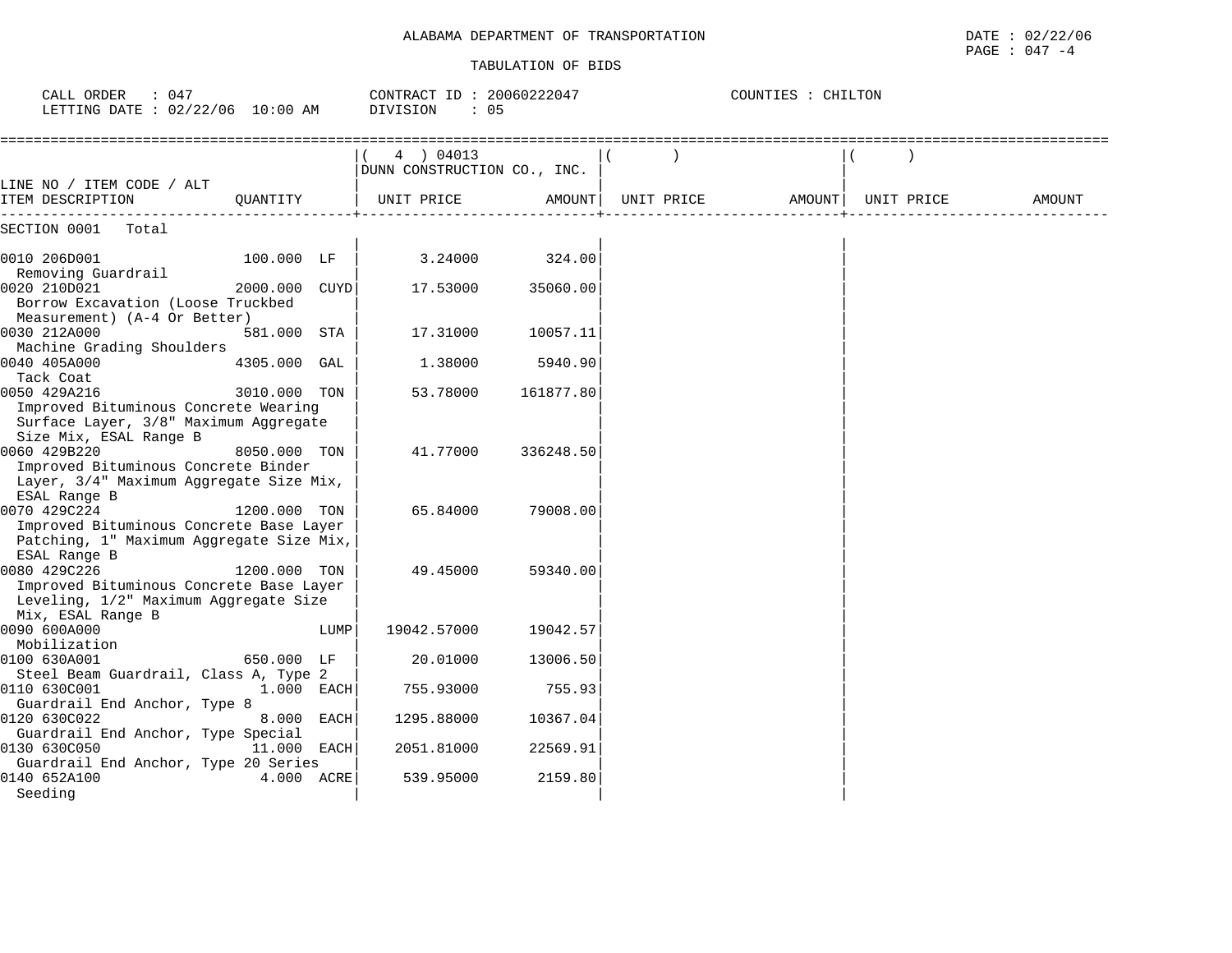| 047<br>ORDER<br>$\sim$ $\sim$ $\sim$ $\sim$<br>ىلىل |             | CONTRACT<br>ID. | 20060222047   | CHILTON<br>COUNTIES<br>TTES |
|-----------------------------------------------------|-------------|-----------------|---------------|-----------------------------|
| 22/06<br>02/22<br>LETTING<br>DATE                   | 10:00<br>ΆM | DIVISION        | $\cap$<br>ັບມ |                             |

|                                         |               |      | 4 ) 04013                   |             |                                |      |            |
|-----------------------------------------|---------------|------|-----------------------------|-------------|--------------------------------|------|------------|
|                                         |               |      | DUNN CONSTRUCTION CO., INC. |             |                                |      |            |
| LINE NO / ITEM CODE / ALT               |               |      |                             |             |                                |      |            |
| ITEM DESCRIPTION                        |               |      | QUANTITY   UNIT PRICE       | AMOUNT      | UNIT PRICE AMOUNT   UNIT PRICE |      | AMOUNT     |
|                                         | ------------+ |      |                             |             |                                |      |            |
| 0150 656A010                            | 4.000 ACRE    |      | 539.95000                   | 2159.80     |                                |      |            |
| Mulching                                |               |      |                             |             |                                |      |            |
| 0160 665F000                            | 200.000 EACH  |      | 6.48000                     | 1296.00     |                                |      |            |
| Hay Bales                               |               |      |                             |             |                                |      |            |
| 0170 665J000                            | 600.000 LF    |      | 3.78000                     | 2268.00     |                                |      |            |
| Silt Fence, Type A                      |               |      |                             |             |                                |      |            |
| 0180 6650001                            | 600.000 LF    |      | 0.54000                     | 324.00      |                                |      |            |
| Silt Fence Removal                      |               |      |                             |             |                                |      |            |
| 0190 701A030                            | 11.000 MILE   |      | 863.92000                   | 9503.12     |                                |      |            |
| Solid White, Class 2T, Type A Traffic   |               |      |                             |             |                                |      |            |
| Stripe                                  |               |      |                             |             |                                |      |            |
| 0200 701A034                            | $7.000$ MILE  |      | 863.92000                   | 6047.44     |                                |      |            |
| Solid Yellow, Class 2T, Type A Traffic  |               |      |                             |             |                                |      |            |
| Stripe                                  |               |      |                             |             |                                |      |            |
| 0210 701A044                            | $4.000$ MILE  |      | 377.97000                   | 1511.88     |                                |      |            |
| Broken Yellow, Class 2T, Type A Traffic |               |      |                             |             |                                |      |            |
| Stripe                                  |               |      |                             |             |                                |      |            |
| 0220 701C000                            | 4.000 MILE    |      | 431.96000                   | 1727.84     |                                |      |            |
| Broken Temporary Traffic Stripe         |               |      |                             |             |                                |      |            |
| 0230 701C001                            | 29.000 MILE   |      | 593.94000                   | 17224.26    |                                |      |            |
| Solid Temporary Traffic Stripe          |               |      |                             |             |                                |      |            |
| 0240 703A004                            | 452.000 SOFT  |      | 2.16000                     | 976.32      |                                |      |            |
| Traffic Control Markings, Class 2T,     |               |      |                             |             |                                |      |            |
| Type A                                  |               |      |                             |             |                                |      |            |
| 0250 703B004                            | 137.000 SQFT  |      | 2.16000                     | 295.92      |                                |      |            |
| Traffic Control Legends, Class 2T, Type |               |      |                             |             |                                |      |            |
| A                                       |               |      |                             |             |                                |      |            |
| 0260 705A032                            | 110.000 EACH  |      | 5.40000                     | 594.00      |                                |      |            |
| Pavement Markers, Class A-H, Type 1-B   |               |      |                             |             |                                |      |            |
| 0270 705A037                            | 540.000 EACH  |      | 5.40000                     | 2916.00     |                                |      |            |
| Pavement Markers, Class A-H, Type 2-D   |               |      |                             |             |                                |      |            |
| 0280 740B000                            | 375.000 SQFT  |      | 8.33000                     | 3123.75     |                                |      |            |
| Construction Signs                      |               |      |                             |             |                                |      |            |
| 0290 740E000                            | 50.000 EACH   |      | 4.60000                     | 230.00      |                                |      |            |
| Cones (36 Inches High)                  |               |      |                             |             |                                |      |            |
| 0300 7400000                            | 1.000 EACH    |      | 11593.34000                 | 11593.34    |                                |      |            |
| Pilot Car                               |               |      |                             |             |                                |      |            |
| 0310 998A000                            |               | LUMP | 0.00000                     | 0.00        |                                |      |            |
| Construction Fuel (Maximum Bid Limited  |               |      |                             |             |                                |      |            |
| To $$38,000.00)$                        |               |      |                             |             |                                |      |            |
| SECTION TOTALS                          |               |      | Ŝ.                          | 817,549.73  | \$                             | 0.00 | \$<br>0.00 |
|                                         |               |      |                             | ----------- |                                |      |            |
| CONTRACT TOTALS                         |               |      | \$                          | 817,549.73  | \$                             | 0.00 | \$         |
|                                         |               |      |                             |             |                                |      |            |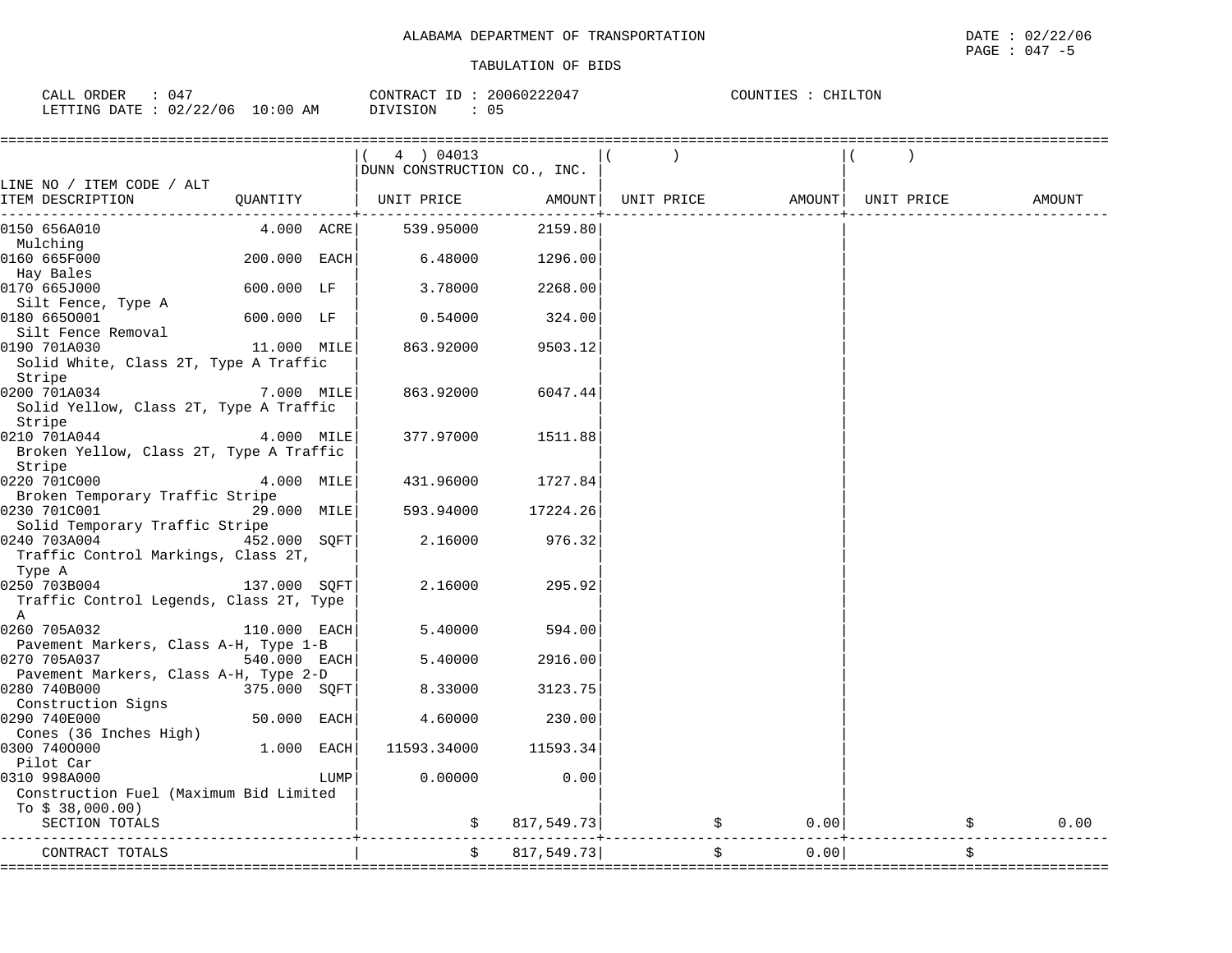# PAGE : 048 -1

|      | : 048<br>CALL ORDER                   | LETTING DATE : 02/22/06 10:00 AM                                                                                                       | CONTRACT ID: 20060222048<br>DIVISION<br>$\therefore$ 01                                                                                     |              | COUNTIES : CULLMAN |                                                        |                                                  |  |  |
|------|---------------------------------------|----------------------------------------------------------------------------------------------------------------------------------------|---------------------------------------------------------------------------------------------------------------------------------------------|--------------|--------------------|--------------------------------------------------------|--------------------------------------------------|--|--|
|      | CONTRACT DESCRIPTION :<br>$4.687$ mi. |                                                                                                                                        | 50<br>CONTRACT TIME :<br>for constructing the Resurfacing and Traffic Stripe on<br>CR-509 from SR-91 to the Garden City town limits. Length | Working Days | (available days)   | $PROJECT(S) : STPNU-2204(200)$                         |                                                  |  |  |
| RANK | VENDOR NO. / NAME                     |                                                                                                                                        |                                                                                                                                             |              |                    | TOTAL<br><b>BID</b>                                    | % OVER<br>LOW BID                                |  |  |
| 4    | 19010<br>07002<br>23009<br>04013      | SHELBY CONTRACTING CO., INC.<br>GOOD HOPE CONTRACTING CO., INC.<br>WHITAKER CONTRACTING CORPORATION<br>DUNN CONSTRUCTION COMPANY, INC. |                                                                                                                                             |              |                    | 888,037.19<br>907,790.84<br>912,076.85<br>1,062,792.43 | 100.0000%<br>102.2244%<br>102.7071%<br>119.6788% |  |  |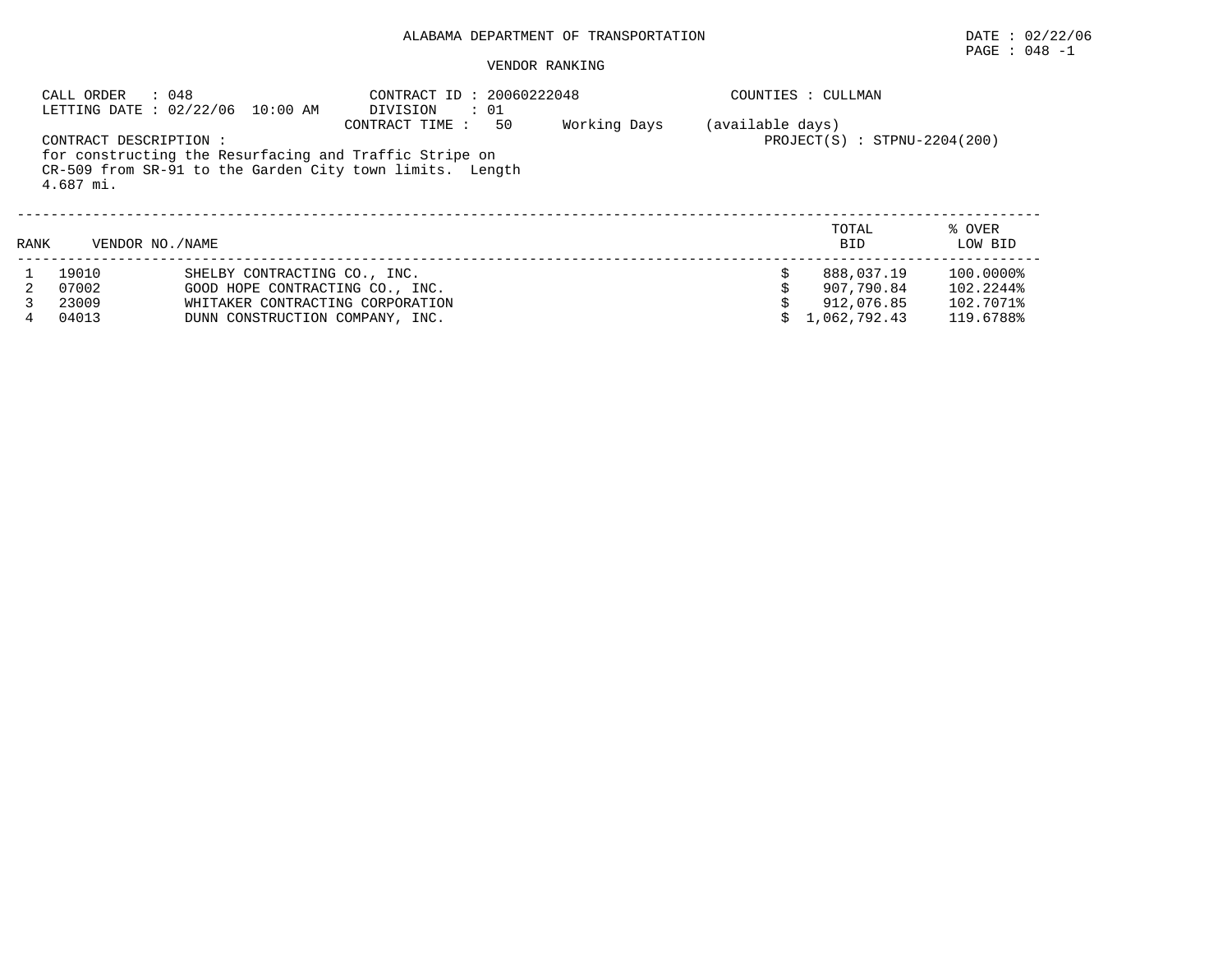| ORDER<br>CALL | 048      |             | T<br>CONTRACT     | 20060222048 | COUNTIES | LLMAN |
|---------------|----------|-------------|-------------------|-------------|----------|-------|
| LETTING DATE  | 02/22/06 | 10:00<br>AΜ | SION<br>$\lambda$ | ◡∸          |          |       |

|                                                                                                                         |                |      | =============================                                                           |           |             |           |             |           |
|-------------------------------------------------------------------------------------------------------------------------|----------------|------|-----------------------------------------------------------------------------------------|-----------|-------------|-----------|-------------|-----------|
|                                                                                                                         |                |      | $1$ ) 19010                                                                             |           | 2 ) 07002   |           | 3 ) 23009   |           |
| LINE NO / ITEM CODE / ALT                                                                                               |                |      | SHELBY CONTRACTING CO., INC GOOD HOPE CONTRACTING CO., IWHITAKER CONTRACTING CORPORATIO |           |             |           |             |           |
| ITEM DESCRIPTION                                                                                                        | OUANTITY       |      | UNIT PRICE                                                                              | AMOUNT    | UNIT PRICE  | AMOUNT    | UNIT PRICE  | AMOUNT    |
| SECTION 0001<br>Total                                                                                                   |                |      |                                                                                         |           |             |           |             |           |
| 0010 401B108<br>Bituminous Treatment G (With Polymer<br>Additive)                                                       | 55650.000 SOYD |      | 0.83190                                                                                 | 46295.24  | 0.84330     | 46929.65  | 0.81500     | 45354.75  |
| 0020 405A000<br>Tack Coat                                                                                               | 1670.000 GAL   |      | 1,20000                                                                                 | 2004.00   | 2,00000     | 3340.00   | 2.50000     | 4175.00   |
| 0030 429A241<br>Improved Bituminous Concrete Wearing<br>Surface Layer, 3/4" Maximum Aggregate<br>Size Mix, ESAL Range C | 5050.000 TON   |      | 45.36000                                                                                | 229068.00 | 43.44000    | 219372.00 | 47.22000    | 238461.00 |
| 0040 429B241<br>Improved Bituminous Concrete Binder<br>Layer, 1" Maximum Aggregate Size Mix,<br>ESAL Range C            | 7135.000 TON   |      | 41.16000                                                                                | 293676.60 | 37.61000    | 268347.35 | 40.67000    | 290180.45 |
| 0050 429B245<br>Improved Bituminous Concrete Binder<br>Layer, Patching, 1" Maximum Aggregate<br>Size Mix, ESAL Range C  | 1500.000 TON   |      | 41.16000                                                                                | 61740.00  | 62.05000    | 93075.00  | 45.45000    | 68175.00  |
| 0060 429B249<br>Improved Bituminous Concrete Binder<br>Layer, Leveling, 1" Maximum Aggregate<br>Size Mix, ESAL Range C  | 1500.000 TON   |      | 41.16000                                                                                | 61740.00  | 47.08000    | 70620.00  | 45.45000    | 68175.00  |
| 0070 429C251<br>Improved Bituminous Concrete Base Layer<br>Widening, 1 1/2" Maximum Aggregate Size<br>Mix, ESAL Range C | 1455.000 TON   |      | 40.17000                                                                                | 58447.35  | 42.60000    | 61983.00  | 46.43000    | 67555.65  |
| 0080 430B014<br>Aggregate Surfacing (ALDOT #410<br>Modified)                                                            | 4800.000       | TON  | 14.31000                                                                                | 68688.00  | 8.00000     | 38400.00  | 9,00000     | 43200.00  |
| 0090 600A000<br>Mobilization                                                                                            |                | LUMP | 5000.00000                                                                              | 5000.00   | 55055.24000 | 55055.24  | 40400.00000 | 40400.00  |
| 0100 665F000<br>Hay Bales                                                                                               | 100.000 EACH   |      | 5.00000                                                                                 | 500.00    | 5.00000     | 500.00    | 3.00000     | 300.00    |
| 0110 665J000<br>Silt Fence, Type A                                                                                      | 500.000 LF     |      | 2.56000                                                                                 | 1280.00   | 5.00000     | 2500.00   | 2.00000     | 1000.00   |
| 0120 6650001<br>Silt Fence Removal                                                                                      | 500.000 LF     |      | 0.50000                                                                                 | 250.00    | 1,00000     | 500.00    | 1.00000     | 500.00    |
| 0130 701A031<br>Solid White, Class 2, Type A Traffic<br>Stripe (0.06" Thick)                                            | 10.000 MILE    |      | 1250.00000                                                                              | 12500.00  | 1325.00000  | 13250.00  | 1250.00000  | 12500.00  |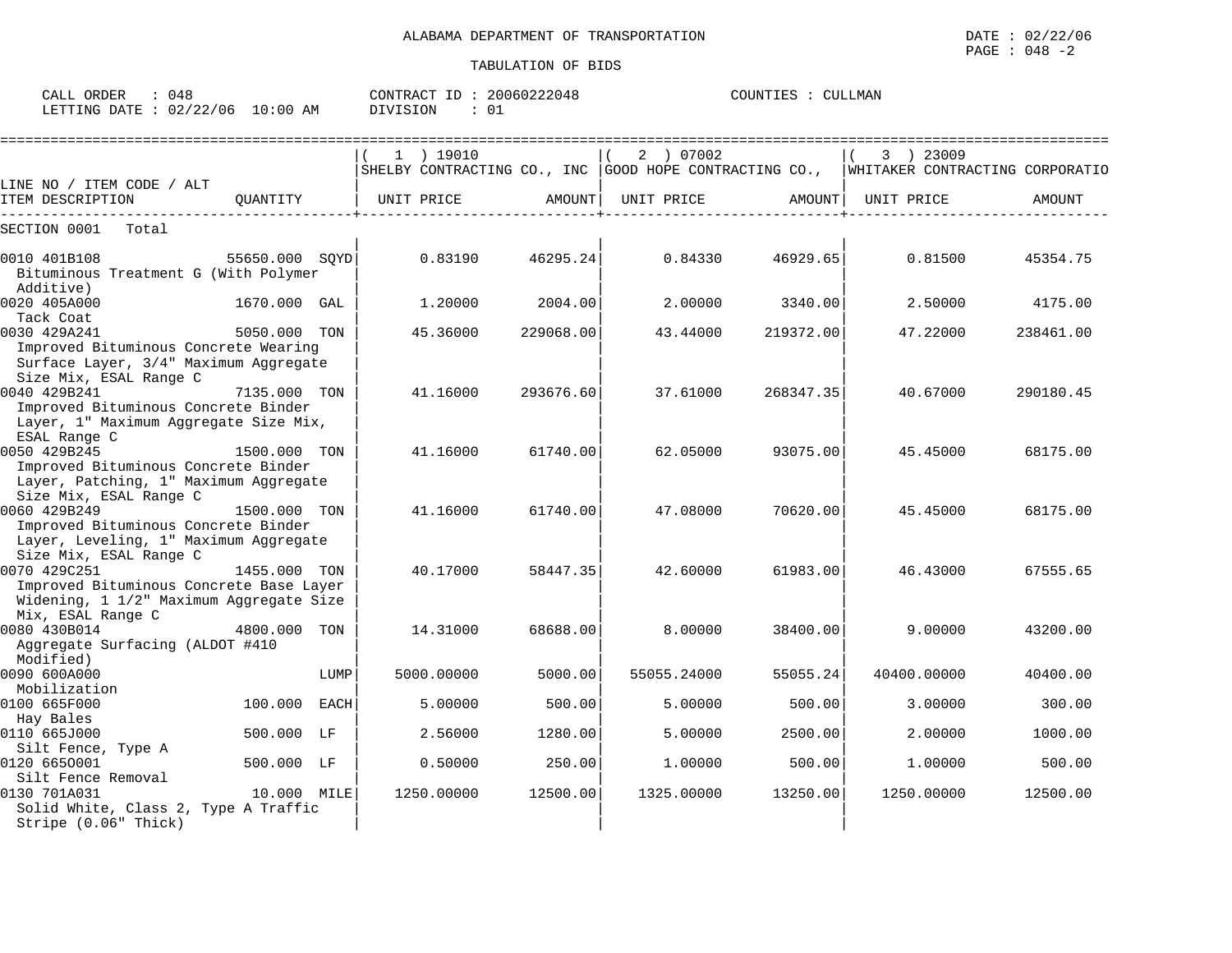| ORDER<br>CALL                    | 048 |          | CONTRACT ID: 20060222048 | COUNTIES : | CULLMAN |
|----------------------------------|-----|----------|--------------------------|------------|---------|
| LETTING DATE : 02/22/06 10:00 AM |     | DIVISION | U.                       |            |         |

| WHITAKER CONTRACTING CORPORATIO<br>AMOUNT<br>13500.00 |
|-------------------------------------------------------|
|                                                       |
|                                                       |
|                                                       |
|                                                       |
|                                                       |
|                                                       |
| 750.00                                                |
|                                                       |
|                                                       |
| 650.00                                                |
| 14000.00                                              |
|                                                       |
| 480.00                                                |
|                                                       |
|                                                       |
| 2720.00                                               |
|                                                       |
| 0.00                                                  |
| 0.00                                                  |
|                                                       |
|                                                       |
| 912,076.85                                            |
| 912,076.85                                            |
|                                                       |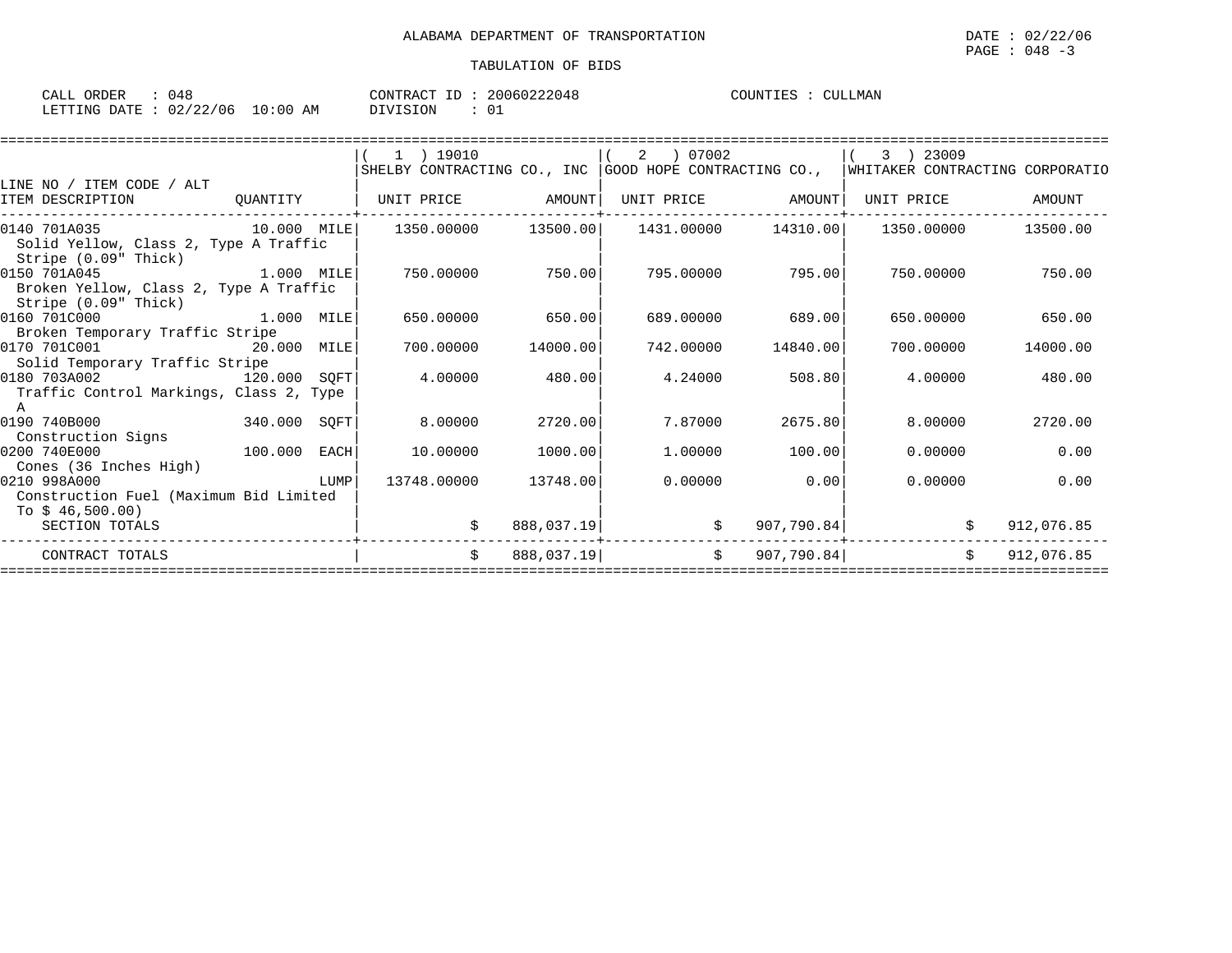## ALABAMA DEPARTMENT OF TRANSPORTATION

| DEPARTMENT OF TRANSPORTATION<br>ALABAMA | 122/06<br>DATE<br>ററ<br>U 47.<br>the contract of the contract of the contract of the contract of the contract of the contract of the contract of |
|-----------------------------------------|--------------------------------------------------------------------------------------------------------------------------------------------------|
|                                         | PAGE<br>: 048<br>- - -                                                                                                                           |

| : 048<br>CALL ORDER<br>LETTING DATE : 02/22/06 10:00 AM                                                                      |                |      | CONTRACT ID: 20060222048<br>DIVISION<br>: 01 |           |            | COUNTIES : CULLMAN |  |            |                                  |  |  |
|------------------------------------------------------------------------------------------------------------------------------|----------------|------|----------------------------------------------|-----------|------------|--------------------|--|------------|----------------------------------|--|--|
|                                                                                                                              |                |      | 4 ) 04013<br>DUNN CONSTRUCTION CO., INC.     |           |            |                    |  |            | -------------------------------- |  |  |
| LINE NO / ITEM CODE / ALT<br>ITEM DESCRIPTION                                                                                | OUANTITY       |      | UNIT PRICE                                   | AMOUNT    | UNIT PRICE | AMOUNT             |  | UNIT PRICE | AMOUNT                           |  |  |
| SECTION 0001<br>Total                                                                                                        |                |      |                                              |           |            |                    |  |            |                                  |  |  |
| 0010 401B108<br>Bituminous Treatment G (With Polymer<br>Additive)                                                            | 55650.000 SOYD |      | 0.92000                                      | 51198.00  |            |                    |  |            |                                  |  |  |
| 0020 405A000<br>Tack Coat                                                                                                    | 1670.000 GAL   |      | 1.23000                                      | 2054.10   |            |                    |  |            |                                  |  |  |
| 0030 429A241<br>Improved Bituminous Concrete Wearing<br>Surface Layer, 3/4" Maximum Aggregate                                | 5050.000 TON   |      | 49.26000                                     | 248763.00 |            |                    |  |            |                                  |  |  |
| Size Mix, ESAL Range C<br>0040 429B241<br>Improved Bituminous Concrete Binder<br>Layer, 1" Maximum Aggregate Size Mix,       | 7135.000 TON   |      | 44.73000                                     | 319148.55 |            |                    |  |            |                                  |  |  |
| ESAL Range C<br>0050 429B245<br>Improved Bituminous Concrete Binder<br>Layer, Patching, 1" Maximum Aggregate                 | 1500.000 TON   |      | 76.49000                                     | 114735.00 |            |                    |  |            |                                  |  |  |
| Size Mix, ESAL Range C<br>0060 429B249<br>Improved Bituminous Concrete Binder<br>Layer, Leveling, 1" Maximum Aggregate       | 1500.000 TON   |      | 51.95000                                     | 77925.00  |            |                    |  |            |                                  |  |  |
| Size Mix, ESAL Range C<br>0070 429C251<br>Improved Bituminous Concrete Base Layer<br>Widening, 1 1/2" Maximum Aggregate Size | 1455.000 TON   |      | 45.51000                                     | 66217.05  |            |                    |  |            |                                  |  |  |
| Mix, ESAL Range C<br>0080 430B014<br>Aggregate Surfacing (ALDOT #410<br>Modified)                                            | 4800.000 TON   |      | 19.28000                                     | 92544.00  |            |                    |  |            |                                  |  |  |
| 0090 600A000<br>Mobilization                                                                                                 |                | LUMP | 32147.38000                                  | 32147.38  |            |                    |  |            |                                  |  |  |
| 0100 665F000                                                                                                                 | 100.000 EACH   |      | 4.70000                                      | 470.00    |            |                    |  |            |                                  |  |  |
| Hay Bales<br>0110 665J000                                                                                                    | 500.000 LF     |      | 2.94000                                      | 1470.00   |            |                    |  |            |                                  |  |  |
| Silt Fence, Type A<br>0120 6650001                                                                                           | 500.000 LF     |      | 1.76000                                      | 880.00    |            |                    |  |            |                                  |  |  |
| Silt Fence Removal<br>0130 701A031<br>Solid White, Class 2, Type A Traffic                                                   | 10.000 MILE    |      | 1434.25000                                   | 14342.50  |            |                    |  |            |                                  |  |  |

Stripe (0.06" Thick) | | |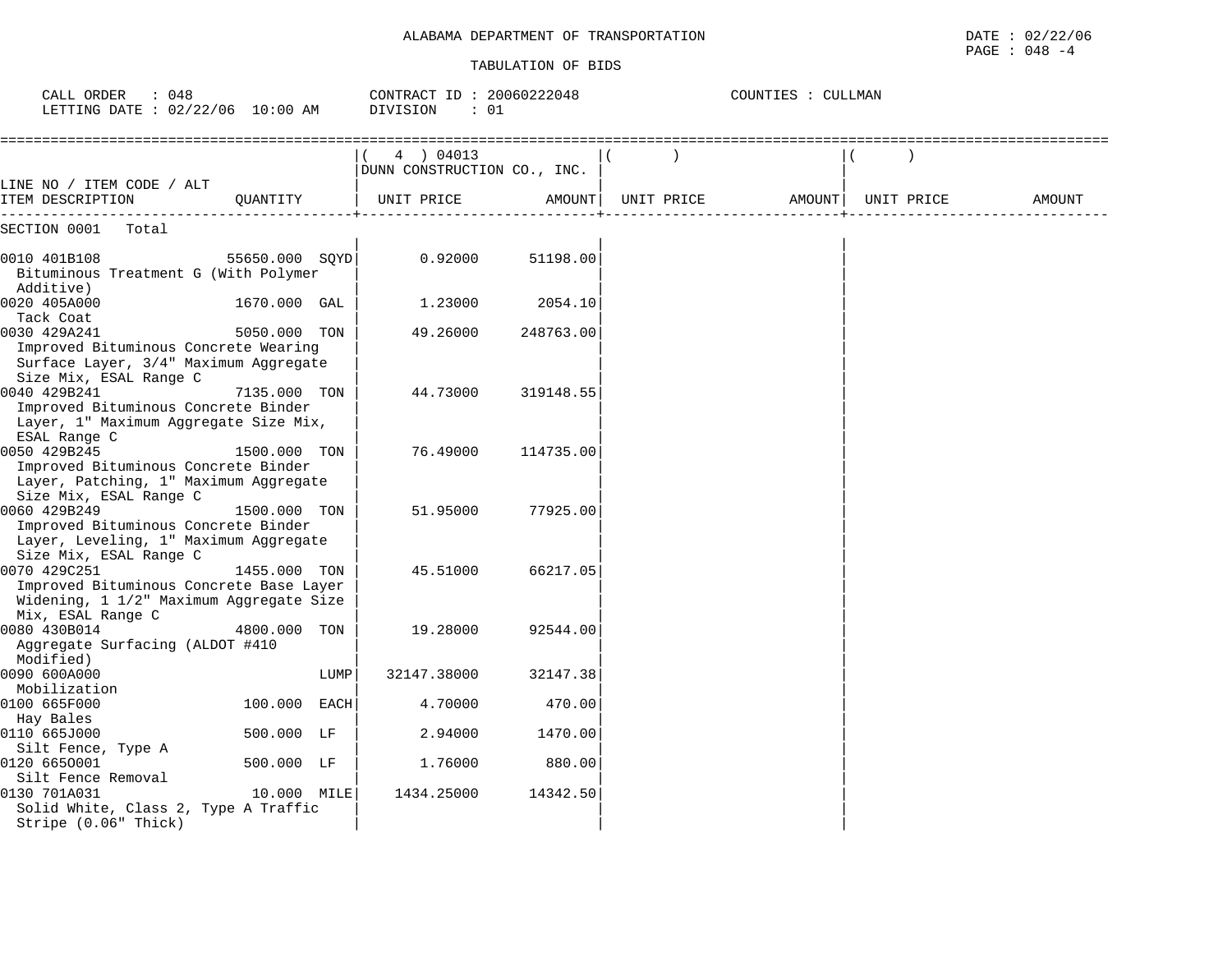| $\cdots$<br>$\sim$ $\sim$ $\sim$<br>ORDER<br>$\cdot$ $\cdot$ $\circ$ $\cdot$ $\cdot$<br>U4 Ł<br>المستطمات                                                                           |             | CONTRACT<br>-- | 20060222048 | COUNTIES<br><b>CULLMAN</b> |
|-------------------------------------------------------------------------------------------------------------------------------------------------------------------------------------|-------------|----------------|-------------|----------------------------|
| 1.700<br>106<br>$\sim$ $\sim$<br>ETTING.<br>חים מ<br>02/22<br>п.<br>the contract of the contract of the contract of the contract of the contract of the contract of the contract of | 10:00<br>AΜ | DIVISION       | ◡∸          |                            |

|                                         |              |      | 4 ) 04013                   |                 |    |                   |            |            |
|-----------------------------------------|--------------|------|-----------------------------|-----------------|----|-------------------|------------|------------|
|                                         |              |      | DUNN CONSTRUCTION CO., INC. |                 |    |                   |            |            |
| LINE NO / ITEM CODE / ALT               |              |      |                             |                 |    |                   |            |            |
| ITEM DESCRIPTION                        | QUANTITY     |      | UNIT PRICE AMOUNT           |                 |    | UNIT PRICE AMOUNT | UNIT PRICE | AMOUNT     |
| 0140 701A035 10.000 MILE                |              |      | 1674.22000 16742.20         |                 |    |                   |            |            |
| Solid Yellow, Class 2, Type A Traffic   |              |      |                             |                 |    |                   |            |            |
| Stripe (0.09" Thick)                    |              |      |                             |                 |    |                   |            |            |
| 0150 701A045<br>1.000 MILE              |              |      | 1004.54000                  | 1004.54         |    |                   |            |            |
| Broken Yellow, Class 2, Type A Traffic  |              |      |                             |                 |    |                   |            |            |
| Stripe (0.09" Thick)                    |              |      |                             |                 |    |                   |            |            |
| 0160 701C000                            | 1.000 MILE   |      | 781.31000                   | 781.31          |    |                   |            |            |
| Broken Temporary Traffic Stripe         |              |      |                             |                 |    |                   |            |            |
| 0170 701C001<br>20.000 MILE             |              |      | 837.11000                   | 16742.20        |    |                   |            |            |
| Solid Temporary Traffic Stripe          |              |      |                             |                 |    |                   |            |            |
| 0180 703A002<br>120.000 SQFT            |              |      | 5.58000                     | 669.60          |    |                   |            |            |
| Traffic Control Markings, Class 2, Type |              |      |                             |                 |    |                   |            |            |
| A                                       |              |      |                             |                 |    |                   |            |            |
| 0190 740B000                            | 340.000 SQFT |      | 9.40000                     | 3196.00         |    |                   |            |            |
| Construction Signs<br>100.000 EACH      |              |      |                             |                 |    |                   |            |            |
| 0200 740E000                            |              |      | 17.62000                    | 1762.00         |    |                   |            |            |
| Cones (36 Inches High)<br>0210 998A000  |              | LUMP | 0.00000                     | 0.00            |    |                   |            |            |
| Construction Fuel (Maximum Bid Limited  |              |      |                             |                 |    |                   |            |            |
| To \$ 46,500.00)                        |              |      |                             |                 |    |                   |            |            |
| SECTION TOTALS                          |              |      |                             | \$1,062,792.43] |    | 0.001             |            | 0.00<br>\$ |
|                                         |              |      |                             |                 |    |                   |            |            |
| CONTRACT TOTALS                         |              |      |                             | \$1,062,792.43] | Ŝ. | 0.00              |            | Ŝ.         |
|                                         |              |      |                             |                 |    |                   |            |            |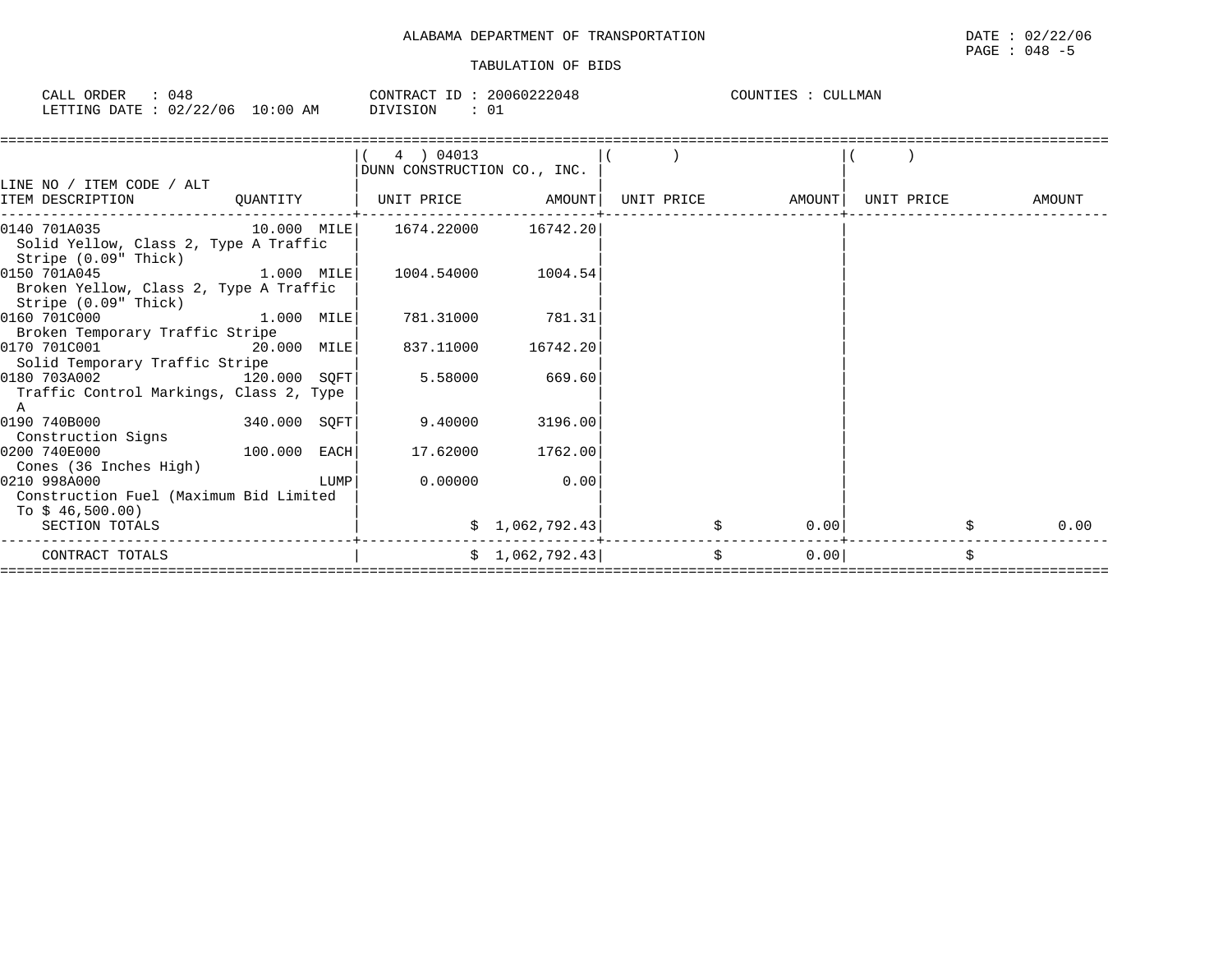## PAGE : 049 -1

|      | CALL ORDER : 049<br>LETTING DATE : 02/22/06 10:00 AM                                                                                                                                     | COUNTIES : FRANKLIN           |                                |  |                     |                   |
|------|------------------------------------------------------------------------------------------------------------------------------------------------------------------------------------------|-------------------------------|--------------------------------|--|---------------------|-------------------|
|      | CONTRACT DESCRIPTION :<br>for constructing the Resurfacing and Traffic Stripe on CR-22<br>from 1.02 miles east of $SR-187$ to $SR-17$ (US-43) south of<br>Russellville. Length 6.345 mi. | (available days)              | $PROJECT(S) : STPNU-3032(200)$ |  |                     |                   |
| RANK | VENDOR NO./NAME                                                                                                                                                                          |                               |                                |  | TOTAL<br><b>BID</b> | % OVER<br>LOW BID |
|      | 01087                                                                                                                                                                                    | APAC-SOUTHEAST, INC.          |                                |  | 732,763.58          | 100.0000%         |
|      | 19074                                                                                                                                                                                    | S & M EOUIPMENT CO., INC.     |                                |  | 766,932.92          | 104.6631%         |
|      | 20011                                                                                                                                                                                    | TRI-COUNTY CONSTRUCTION, INC. |                                |  | 837.861.68          | 114.3427%         |
|      | 18031                                                                                                                                                                                    | ROGERS GROUP, INC.            |                                |  | 890,580.16          | 121.5372%         |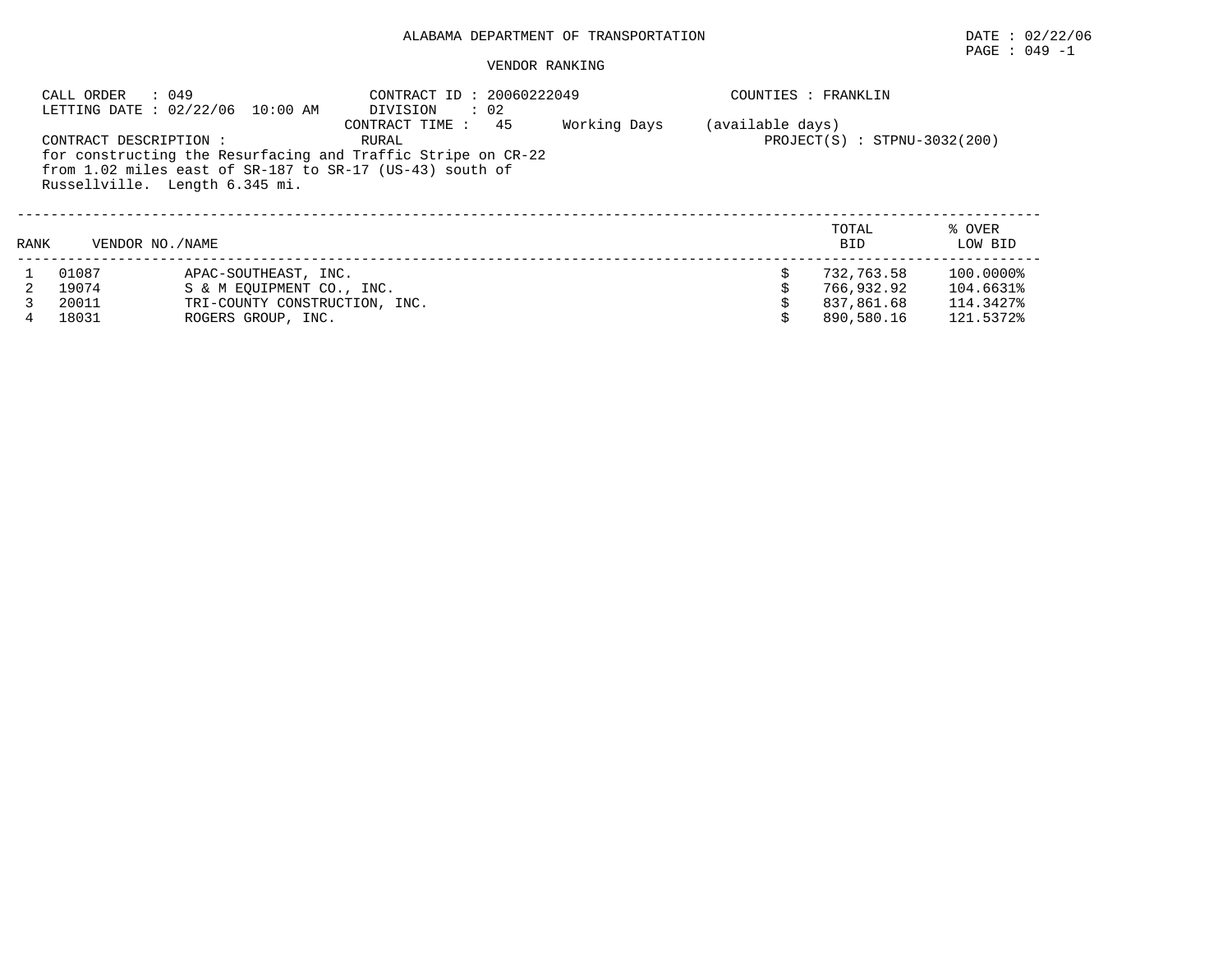====================================================================================================================================

CALL ORDER : 049 CONTRACT ID : 20060222049 COUNTIES : FRANKLIN LETTING DATE : 02/22/06 10:00 AM DIVISION : 02

|                                                                        |                |      | $(1)$ 01087                                                     |                   | $\vert$ (<br>2 ) 19074 |           | 3 ) 20011<br>$\begin{vmatrix} 1 & 1 & 1 & 1 & 1 \\ 1 & 2 & 1 & 1 & 1 \\ 2 & 3 & 1 & 1 & 1 \\ 3 & 4 & 1 & 1 & 1 \\ 4 & 5 & 1 & 1 & 1 \\ 5 & 6 & 1 & 1 & 1 \\ 6 & 1 & 1 & 1 & 1 \\ 7 & 1 & 1 & 1 & 1 \\ 8 & 1 & 1 & 1 & 1 \\ 8 & 1 & 1 & 1 & 1 \\ 9 & 1 & 1 & 1 & 1 \\ 10 & 1 & 1 & 1 & 1 \\ 11 & 1 & 1 & 1 & 1 \\ 12 & 1 & 1 & 1 & 1 \\ $ |           |
|------------------------------------------------------------------------|----------------|------|-----------------------------------------------------------------|-------------------|------------------------|-----------|------------------------------------------------------------------------------------------------------------------------------------------------------------------------------------------------------------------------------------------------------------------------------------------------------------------------------------------|-----------|
| LINE NO / ITEM CODE / ALT                                              |                |      |                                                                 |                   |                        |           |                                                                                                                                                                                                                                                                                                                                          |           |
| ITEM DESCRIPTION                                                       |                |      | QUANTITY $ $ UNIT PRICE AMOUNT UNIT PRICE AMOUNT $ $ UNIT PRICE |                   |                        |           |                                                                                                                                                                                                                                                                                                                                          | AMOUNT    |
| SECTION 0001 Total                                                     |                |      |                                                                 |                   |                        |           |                                                                                                                                                                                                                                                                                                                                          |           |
| $\begin{array}{ccc} & 1.000 & \text{ACRE} \end{array}$<br>0010 201B001 |                |      | 15404.20000                                                     | 15404.20          | 15000.00000            | 15000.00  | 15000.00000                                                                                                                                                                                                                                                                                                                              | 15000.00  |
| Selective Clearing                                                     |                |      |                                                                 |                   |                        |           |                                                                                                                                                                                                                                                                                                                                          |           |
| 3905.000 TON<br>0020 305B060                                           |                |      | 19.02000                                                        | 74273.10          | 15.00000               | 58575.00  | 15.50000                                                                                                                                                                                                                                                                                                                                 | 60527.50  |
| Crushed Aggregate, Section 825, Type B,<br>For Miscellaneous Use       |                |      |                                                                 |                   |                        |           |                                                                                                                                                                                                                                                                                                                                          |           |
| 0030 401A006                                                           | 69883.000 SOYD |      | 0.78000                                                         | 54508.74          | 0.80610                | 56332.69  | 0.74000                                                                                                                                                                                                                                                                                                                                  | 51713.42  |
| Bituminous Treatment G                                                 |                |      |                                                                 |                   |                        |           |                                                                                                                                                                                                                                                                                                                                          |           |
| 0040 405A000                                                           | 2097.000 GAL   |      | 1.15000                                                         | 2411.55           | 1,50000                | 3145.50   | 1,20000                                                                                                                                                                                                                                                                                                                                  | 2516.40   |
| Tack Coat                                                              |                |      |                                                                 |                   |                        |           |                                                                                                                                                                                                                                                                                                                                          |           |
| 0050 429A200                                                           | 2773.000 TON   |      | 45.99000                                                        | 127530.27         | 48.00000               | 133104.00 | 55.28000                                                                                                                                                                                                                                                                                                                                 | 153291.44 |
| Improved Bituminous Concrete Wearing                                   |                |      |                                                                 |                   |                        |           |                                                                                                                                                                                                                                                                                                                                          |           |
| Surface Layer, 1/2" Maximum Aggregate                                  |                |      |                                                                 |                   |                        |           |                                                                                                                                                                                                                                                                                                                                          |           |
| Size Mix, ESAL Range A                                                 |                |      |                                                                 |                   |                        |           |                                                                                                                                                                                                                                                                                                                                          |           |
| 0060 429A220                                                           | 1995.000 TON   |      |                                                                 | 47.07000 93904.65 | 48.00000               | 95760.00  | 52.89000                                                                                                                                                                                                                                                                                                                                 | 105515.55 |
| Improved Bituminous Concrete Wearing                                   |                |      |                                                                 |                   |                        |           |                                                                                                                                                                                                                                                                                                                                          |           |
| Surface Layer, 1/2" Maximum Aggregate                                  |                |      |                                                                 |                   |                        |           |                                                                                                                                                                                                                                                                                                                                          |           |
| Size Mix, ESAL Range B                                                 |                |      |                                                                 |                   |                        |           |                                                                                                                                                                                                                                                                                                                                          |           |
| 0070 429B200<br>4117.000 TON                                           |                |      | 38.61000                                                        | 158957.37         | 43.00000               | 177031.00 | 51.06000                                                                                                                                                                                                                                                                                                                                 | 210214.02 |
| Improved Bituminous Concrete Binder                                    |                |      |                                                                 |                   |                        |           |                                                                                                                                                                                                                                                                                                                                          |           |
| Layer, 3/4" Maximum Aggregate Size Mix,                                |                |      |                                                                 |                   |                        |           |                                                                                                                                                                                                                                                                                                                                          |           |
| ESAL Range A                                                           |                |      |                                                                 |                   |                        |           |                                                                                                                                                                                                                                                                                                                                          |           |
| 400.000 TON<br>0080 429B208                                            |                |      | 46.10000                                                        | 18440.00          | 47.00000               | 18800.00  | 68.71000                                                                                                                                                                                                                                                                                                                                 | 27484.00  |
| Improved Bituminous Concrete Binder                                    |                |      |                                                                 |                   |                        |           |                                                                                                                                                                                                                                                                                                                                          |           |
| Layer, Leveling, 3/4" Maximum Aggregate                                |                |      |                                                                 |                   |                        |           |                                                                                                                                                                                                                                                                                                                                          |           |
| Size Mix, ESAL Range A                                                 |                |      |                                                                 |                   |                        |           |                                                                                                                                                                                                                                                                                                                                          |           |
| 0090 429B220                                                           | 2871.000 TON   |      | 38.99000                                                        | 111940.29         | 43.00000               | 123453.00 | 45.35000                                                                                                                                                                                                                                                                                                                                 | 130199.85 |
| Improved Bituminous Concrete Binder                                    |                |      |                                                                 |                   |                        |           |                                                                                                                                                                                                                                                                                                                                          |           |
| Layer, 3/4" Maximum Aggregate Size Mix,                                |                |      |                                                                 |                   |                        |           |                                                                                                                                                                                                                                                                                                                                          |           |
| ESAL Range B                                                           |                |      |                                                                 |                   |                        |           |                                                                                                                                                                                                                                                                                                                                          |           |
| 0100 600A000                                                           |                | LUMP | 8844.27000                                                      | 8844.27           | 17500.00000            | 17500.00  | 15000.00000                                                                                                                                                                                                                                                                                                                              | 15000.00  |
| Mobilization                                                           |                |      |                                                                 |                   |                        |           |                                                                                                                                                                                                                                                                                                                                          |           |
| 0110 701A031                                                           | 13.000 MILE    |      | 1371.45000                                                      | 17828.85          | 1402.50000             | 18232.50  | 1275.00000                                                                                                                                                                                                                                                                                                                               | 16575.00  |
| Solid White, Class 2, Type A Traffic                                   |                |      |                                                                 |                   |                        |           |                                                                                                                                                                                                                                                                                                                                          |           |
| Stripe (0.06" Thick)                                                   |                |      |                                                                 |                   |                        |           |                                                                                                                                                                                                                                                                                                                                          |           |
| 11.000 MILE<br>0120 701A035                                            |                |      | 1613.48000                                                      | 17748.28          | 1650.00000             | 18150.00  | 1500.00000                                                                                                                                                                                                                                                                                                                               | 16500.00  |
| Solid Yellow, Class 2, Type A Traffic                                  |                |      |                                                                 |                   |                        |           |                                                                                                                                                                                                                                                                                                                                          |           |
| Stripe (0.09" Thick)                                                   |                |      |                                                                 |                   |                        |           |                                                                                                                                                                                                                                                                                                                                          |           |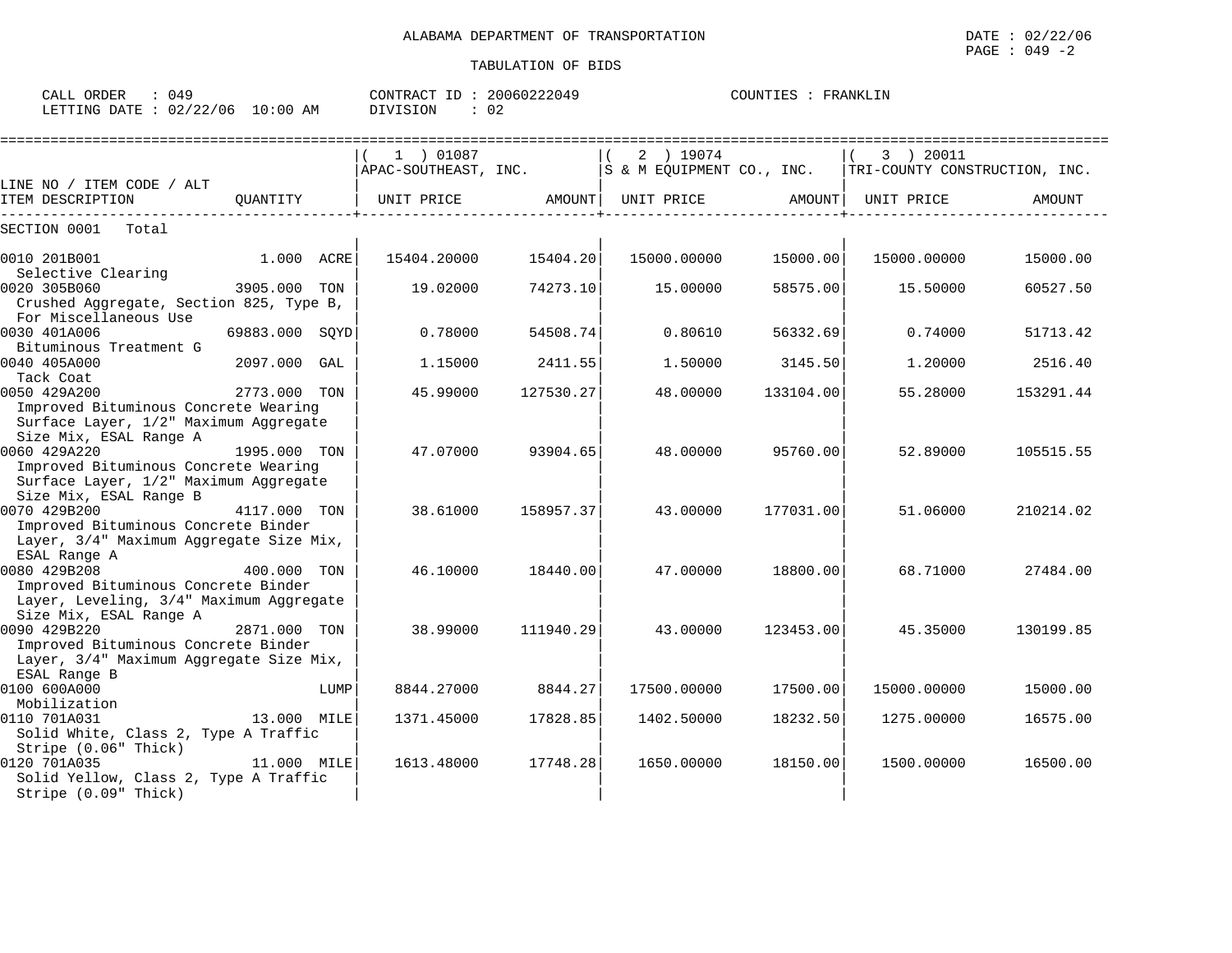| CALL ORDER                      | : 049 |          | CONTRACT ID: 20060222049 | COUNTIES : FRANKLIN |
|---------------------------------|-------|----------|--------------------------|---------------------|
| LETTING DATE: 02/22/06 10:00 AM |       | DIVISION |                          |                     |

|                                                                        |              |      | 1 ) 01087            |            | 2 ) 19074                 |            | 3 ) 20011                     |            |
|------------------------------------------------------------------------|--------------|------|----------------------|------------|---------------------------|------------|-------------------------------|------------|
|                                                                        |              |      | APAC-SOUTHEAST, INC. |            | S & M EOUIPMENT CO., INC. |            | TRI-COUNTY CONSTRUCTION, INC. |            |
| LINE NO / ITEM CODE / ALT                                              |              |      |                      |            |                           |            |                               |            |
| ITEM DESCRIPTION                                                       | QUANTITY     |      | UNIT PRICE           | AMOUNT     | UNIT PRICE                | AMOUNT     | UNIT PRICE                    | AMOUNT     |
| 0130 701A045                                                           | $2.000$ MILE |      | 1021.87000           | 2043.74    | 1045.00000                | 2090.00    | 950.00000                     | 1900.00    |
| Broken Yellow, Class 2, Type A Traffic<br>Stripe (0.09" Thick)         |              |      |                      |            |                           |            |                               |            |
| 0140 701C002<br>4.000 MILE                                             |              |      | 731.44000            | 2925.76    | 748.00000                 | 2992.00    | 680,00000                     | 2720.00    |
| Broken Temporary Traffic Stripe (Paint)<br>0150 701C003<br>22.000 MILE |              |      | 806.74000            | 17748.28   | 825.00000                 | 18150.00   | 750.00000                     | 16500.00   |
| Solid Temporary Traffic Stripe (Paint)                                 |              |      |                      |            |                           |            |                               |            |
| 0160 705A032<br>85.000 EACH<br>Pavement Markers, Class A-H, Type 1-B   |              |      | 5.92000              | 503.20     | 6.05000                   | 514.25     | 5.50000                       | 467.50     |
| 0170 705A037                                                           | 750.000 EACH |      | 5.92000              | 4440.00    | 6.05000                   | 4537.50    | 5.50000                       | 4125.00    |
| Pavement Markers, Class A-H, Type 2-D<br>0180 740B000<br>301.000 SQFT  |              |      | 9.03000              | 2718.03    | 7.98000                   | 2401.98    | 12,00000                      | 3612.00    |
| Construction Signs                                                     |              |      |                      |            |                           |            |                               |            |
| 0190 740E000                                                           | 50.000 EACH  |      | 8.29000              | 414.50     | 14.92000                  | 746.00     | 12,00000                      | 600.00     |
| Cones (36 Inches High)<br>0200 740M001                                 | 50.000       | EACH | 3.55000              | 177.50     | 8.35000                   | 417.50     | 8,00000                       | 400.00     |
| Ballast For Cone                                                       |              |      |                      |            |                           |            |                               |            |
| 0210 998A000<br>Construction Fuel (Maximum Bid Limited                 |              | LUMP | 1,00000              | 1.00       | 0.00000                   | 0.00       | 3000.00000                    | 3000.00    |
| To $$33,500.00$                                                        |              |      |                      |            |                           |            |                               |            |
| SECTION TOTALS                                                         |              |      |                      | 732,763.58 | \$                        | 766,932.92 |                               | 837,861.68 |
| CONTRACT TOTALS                                                        |              |      | Ŝ.                   | 732,763.58 | \$                        | 766,932.92 | Ŝ.                            | 837,861.68 |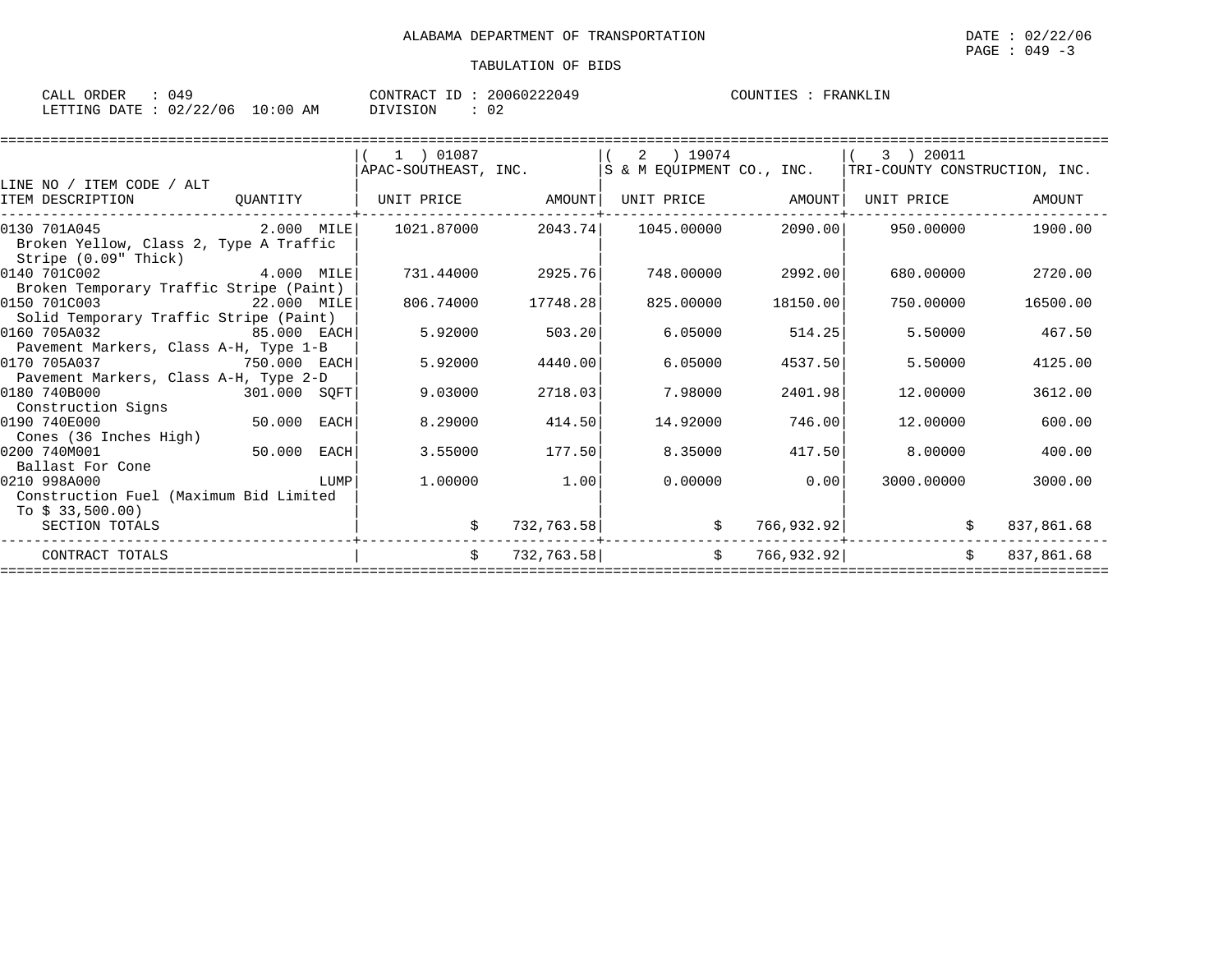## ALABAMA DEPARTMENT OF TRANSPORTATION **Example 2012 12 and 2012** to 02/22/06

#### TABULATION OF BIDS

PAGE : 049 -4

| CALL ORDER<br>: 049<br>LETTING DATE : 02/22/06 10:00 AM                                                                  |                |      | CONTRACT ID: 20060222049<br>DIVISION<br>: 02 |           |            | COUNTIES : FRANKLIN |            |        |
|--------------------------------------------------------------------------------------------------------------------------|----------------|------|----------------------------------------------|-----------|------------|---------------------|------------|--------|
|                                                                                                                          |                |      | 4 ) 18031<br>ROGERS GROUP, INC.              |           |            |                     |            |        |
| LINE NO / ITEM CODE / ALT<br>ITEM DESCRIPTION                                                                            | OUANTITY       |      | UNIT PRICE                                   | AMOUNT    | UNIT PRICE | AMOUNT              | UNIT PRICE | AMOUNT |
| SECTION 0001<br>Total                                                                                                    |                |      |                                              |           |            |                     |            |        |
| 0010 201B001<br>Selective Clearing                                                                                       | 1.000 ACRE     |      | 25000.00000                                  | 25000.00  |            |                     |            |        |
| 0020 305B060<br>Crushed Aggregate, Section 825, Type B,<br>For Miscellaneous Use                                         | 3905.000 TON   |      | 21.00000                                     | 82005.00  |            |                     |            |        |
| 0030 401A006<br>Bituminous Treatment G                                                                                   | 69883.000 SQYD |      | 1.25000                                      | 87353.75  |            |                     |            |        |
| 0040 405A000<br>Tack Coat                                                                                                | 2097.000 GAL   |      | 2.00000                                      | 4194.00   |            |                     |            |        |
| 0050 429A200<br>Improved Bituminous Concrete Wearing<br>Surface Layer, 1/2" Maximum Aggregate<br>Size Mix, ESAL Range A  | 2773.000       | TON  | 50.00000                                     | 138650.00 |            |                     |            |        |
| 0060 429A220<br>Improved Bituminous Concrete Wearing<br>Surface Layer, 1/2" Maximum Aggregate<br>Size Mix, ESAL Range B  | 1995.000 TON   |      | 50.00000                                     | 99750.00  |            |                     |            |        |
| 0070 429B200<br>Improved Bituminous Concrete Binder<br>Layer, 3/4" Maximum Aggregate Size Mix,<br>ESAL Range A           | 4117.000 TON   |      | 46.00000                                     | 189382.00 |            |                     |            |        |
| 0080 429B208<br>Improved Bituminous Concrete Binder<br>Layer, Leveling, 3/4" Maximum Aggregate<br>Size Mix, ESAL Range A | 400.000 TON    |      | 55.00000                                     | 22000.00  |            |                     |            |        |
| 0090 429B220<br>Improved Bituminous Concrete Binder<br>Layer, 3/4" Maximum Aggregate Size Mix,<br>ESAL Range B           | 2871.000 TON   |      | 45.00000                                     | 129195.00 |            |                     |            |        |
| 0100 600A000<br>Mobilization                                                                                             |                | LUMP | 47190.91000                                  | 47190.91  |            |                     |            |        |
| 0110 701A031<br>Solid White, Class 2, Type A Traffic<br>Stripe (0.06" Thick)                                             | 13.000 MILE    |      | 1275.00000                                   | 16575.00  |            |                     |            |        |
| 0120 701A035<br>Solid Yellow, Class 2, Type A Traffic<br>Stripe (0.09" Thick)                                            | 11.000 MILE    |      | 1500.00000                                   | 16500.00  |            |                     |            |        |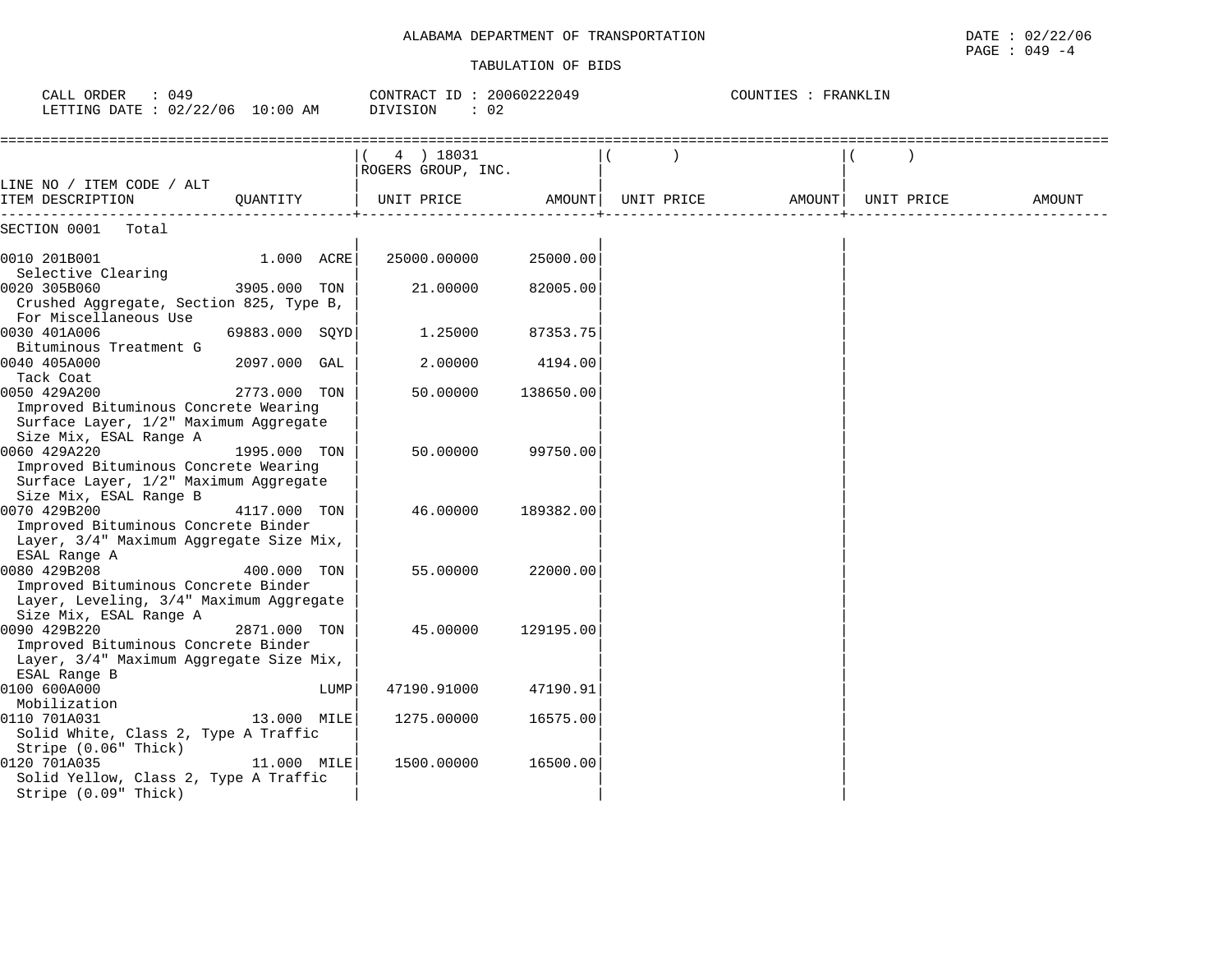| ORDER<br>TAT.<br>04.<br>∪A⊔⊥                                                    | CONTRACT<br>0.006022204<br>$\sim$ $\sim$ $\sim$ | FRANKLIN<br><b>COLINT</b><br>ᅚᅖ<br>- 50 |
|---------------------------------------------------------------------------------|-------------------------------------------------|-----------------------------------------|
| $\sqrt{2}$<br>06 /<br>⊥0∶00<br>DATE<br>מתדיחית.<br>AΜ<br>$\cap$<br>- 0271<br>▵▵ | <b>DIVISION</b><br>$\sim$<br>– ∪ ∠              |                                         |

|                                         |              |      | 4 ) 18031          |            |                   |            |            |   |        |
|-----------------------------------------|--------------|------|--------------------|------------|-------------------|------------|------------|---|--------|
|                                         |              |      | ROGERS GROUP, INC. |            |                   |            |            |   |        |
| LINE NO / ITEM CODE / ALT               |              |      |                    |            |                   |            |            |   |        |
| ITEM DESCRIPTION                        | QUANTITY     |      | UNIT PRICE         | AMOUNT     | UNIT PRICE AMOUNT |            | UNIT PRICE |   | AMOUNT |
|                                         |              |      |                    |            |                   |            |            |   |        |
| 0130 701A045                            | 2.000 MILE   |      | 950.00000          | 1900.00    |                   |            |            |   |        |
| Broken Yellow, Class 2, Type A Traffic  |              |      |                    |            |                   |            |            |   |        |
| Stripe (0.09" Thick)                    |              |      |                    |            |                   |            |            |   |        |
| 0140 701C002                            | 4.000 MILE   |      | 680.00000          | 2720.00    |                   |            |            |   |        |
| Broken Temporary Traffic Stripe (Paint) |              |      |                    |            |                   |            |            |   |        |
| 0150 701C003                            | 22.000 MILE  |      | 750.00000          | 16500.00   |                   |            |            |   |        |
| Solid Temporary Traffic Stripe (Paint)  |              |      |                    |            |                   |            |            |   |        |
| 0160 705A032                            | 85.000 EACH  |      | 5.50000            | 467.50     |                   |            |            |   |        |
| Pavement Markers, Class A-H, Type 1-B   |              |      |                    |            |                   |            |            |   |        |
| 0170 705A037                            | 750.000 EACH |      | 5.50000            | 4125.00    |                   |            |            |   |        |
| Pavement Markers, Class A-H, Type 2-D   |              |      |                    |            |                   |            |            |   |        |
| 0180 740B000                            | 301.000 SQFT |      | 21.00000           | 6321.00    |                   |            |            |   |        |
| Construction Signs                      |              |      |                    |            |                   |            |            |   |        |
| 0190 740E000                            | 50.000 EACH  |      | 10.00000           | 500.00     |                   |            |            |   |        |
| Cones (36 Inches High)                  |              |      |                    |            |                   |            |            |   |        |
| 0200 740M001                            | 50.000       | EACH | 5.00000            | 250.00     |                   |            |            |   |        |
| Ballast For Cone                        |              |      |                    |            |                   |            |            |   |        |
| 0210 998A000                            |              | LUMP | 1,00000            | 1.00       |                   |            |            |   |        |
| Construction Fuel (Maximum Bid Limited  |              |      |                    |            |                   |            |            |   |        |
| To $$33,500.00$                         |              |      |                    |            |                   |            |            |   |        |
| SECTION TOTALS                          |              |      |                    | 890,580.16 |                   | 0.00       |            |   | 0.00   |
|                                         |              |      |                    |            |                   |            |            |   |        |
| CONTRACT TOTALS                         |              |      | Ŝ.                 | 890,580.16 |                   | \$<br>0.00 |            | Ś |        |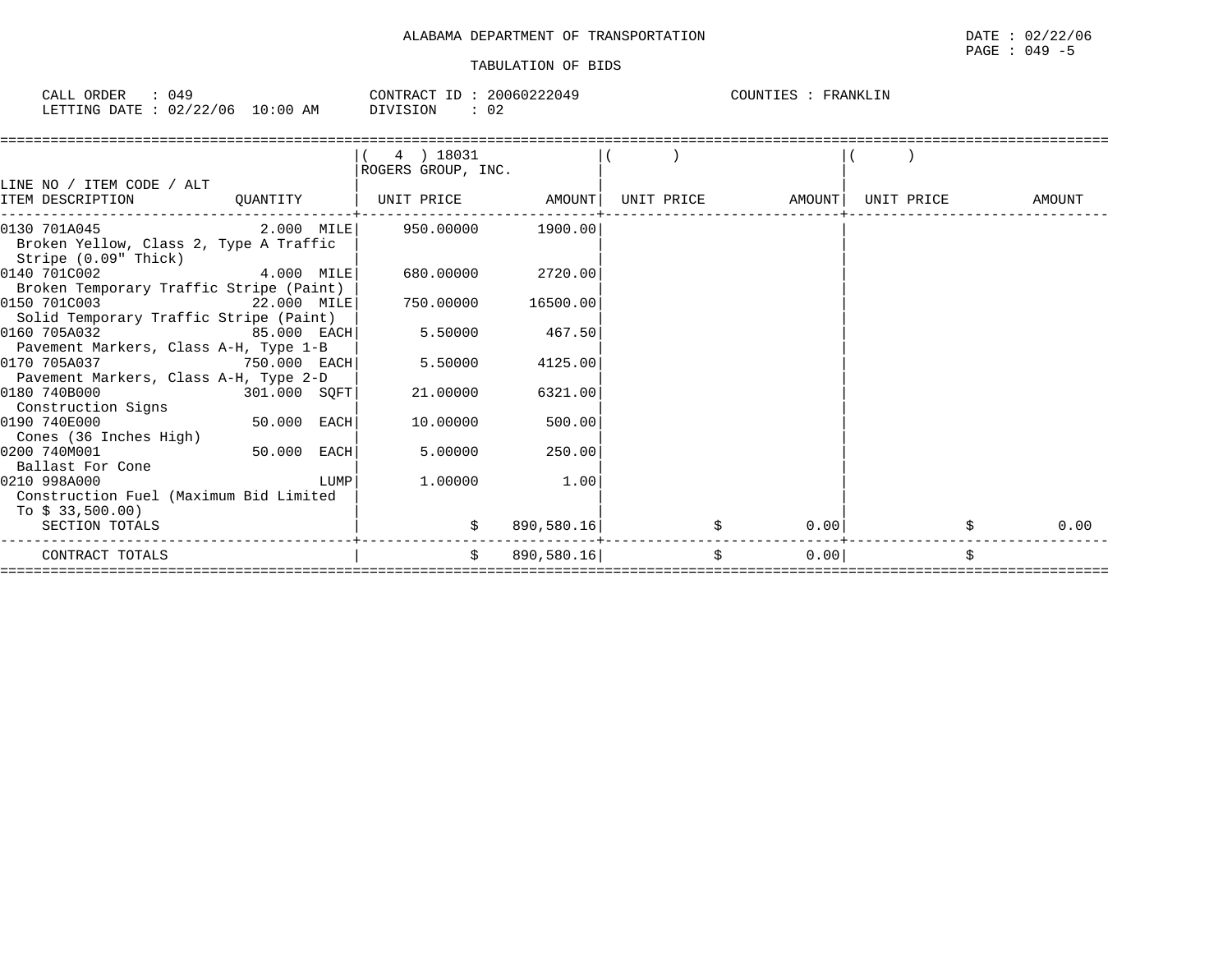## PAGE : 050 -1

|      | : 050<br>CALL ORDER    | LETTING DATE : 02/22/06 10:00 AM | CONTRACT ID: 20060222050<br>$\therefore$ 05<br>DIVISION                                                                                            |              | COUNTIES : HALE  |                                |                   |
|------|------------------------|----------------------------------|----------------------------------------------------------------------------------------------------------------------------------------------------|--------------|------------------|--------------------------------|-------------------|
|      | CONTRACT DESCRIPTION : |                                  | 45<br>CONTRACT TIME:<br>for constructing the Resurfacing and Traffic Stripe on CR-10<br>from SR-69 to SR-25 southwest of Newbern. Length 4.632 mi. | Working Days | (available days) | $PROJECT(S) : STPNU-3305(201)$ |                   |
| RANK | VENDOR NO. / NAME      |                                  |                                                                                                                                                    |              |                  | TOTAL<br><b>BID</b>            | % OVER<br>LOW BID |
|      | 01023                  | ASPHALT CONTRACTORS, INC.        |                                                                                                                                                    |              |                  | 490,153.00                     | 100.0000%         |
|      | 02033                  |                                  | S. T. BUNN CONSTRUCTION COMPANY, INC.                                                                                                              |              |                  | 530,511.30                     | 108.2338%         |
|      | 01087                  | APAC-SOUTHEAST, INC.             |                                                                                                                                                    |              |                  | 627, 375, 15                   | 127.9958%         |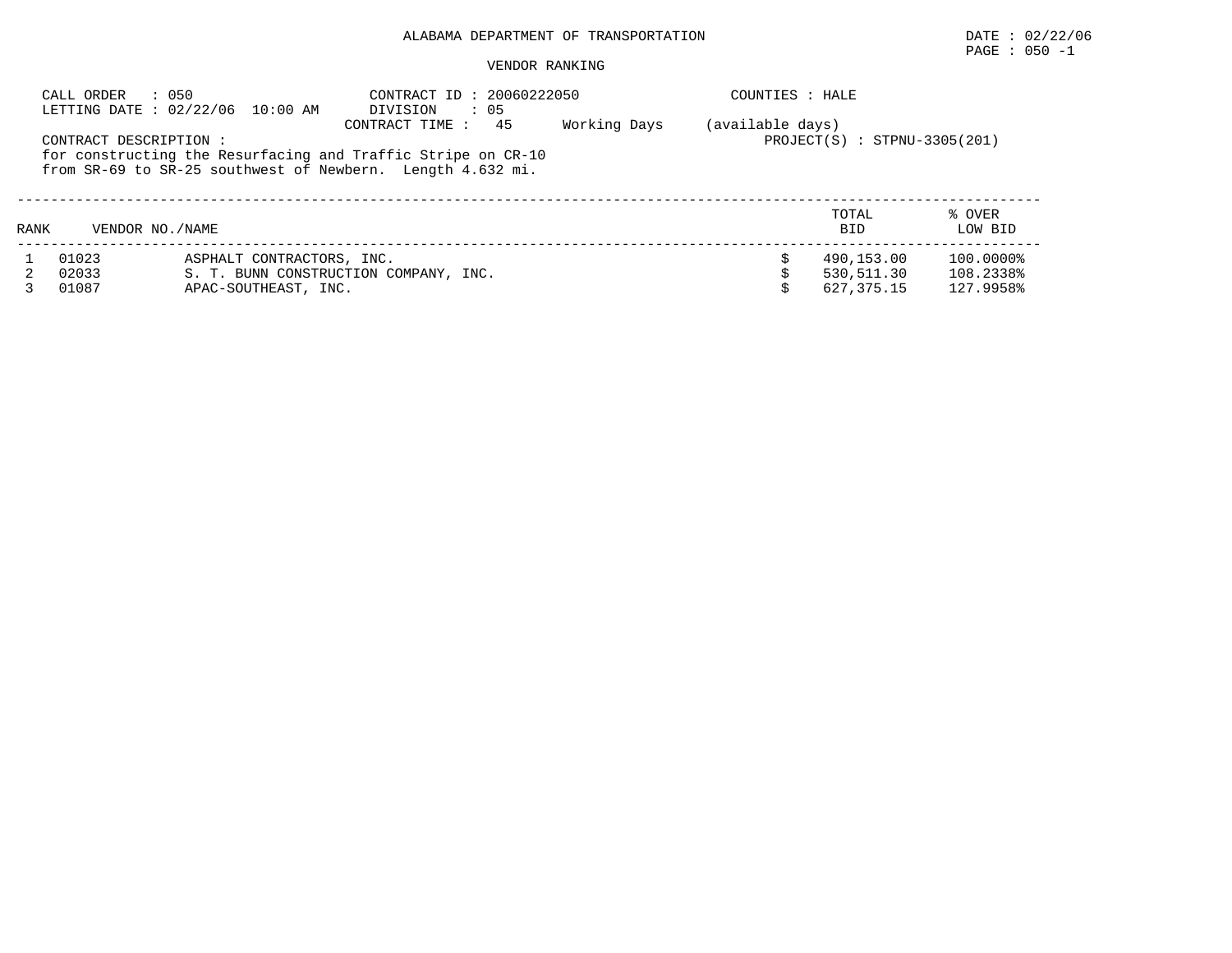| CALL ORDER                       |  |          | CONTRACT ID: 20060222050 | COUNTIES : HALE |  |
|----------------------------------|--|----------|--------------------------|-----------------|--|
| LETTING DATE : 02/22/06 10:00 AM |  | DIVISION | 05                       |                 |  |

|                                                 |              |      | ===========================                                                                        |           |             | ==================== |             |           |
|-------------------------------------------------|--------------|------|----------------------------------------------------------------------------------------------------|-----------|-------------|----------------------|-------------|-----------|
|                                                 |              |      | 1 ) 01023                                                                                          |           | 2 ) 02033   |                      | 3 ) 01087   |           |
|                                                 |              |      | $\vert$ ASPHALT CONTRACTORS, INC. $\vert$ S. T. BUNN CONSTRUCTION CO. $\vert$ APAC-SOUTHEAST, INC. |           |             |                      |             |           |
| LINE NO / ITEM CODE / ALT                       |              |      |                                                                                                    |           |             |                      |             |           |
| ITEM DESCRIPTION                                | OUANTITY     |      | UNIT PRICE                                                                                         | AMOUNT    | UNIT PRICE  | AMOUNT               | UNIT PRICE  | AMOUNT    |
| SECTION 0001<br>Total                           |              |      |                                                                                                    |           |             |                      |             |           |
|                                                 |              |      |                                                                                                    |           |             |                      |             |           |
| 0010 405A000<br>Tack Coat                       | 2718.000     | GAL  | 1.75000 4756.50                                                                                    |           | 1.50000     | 4077.00              | 1,40000     | 3805.20   |
| 0020 429A201                                    | 4710.000 TON |      | 49.75000                                                                                           | 234322.50 | 57.48000    | 270730.80            | 69.45000    | 327109.50 |
| Improved Bituminous Concrete Wearing            |              |      |                                                                                                    |           |             |                      |             |           |
| Surface Layer, 3/4" Maximum Aggregate           |              |      |                                                                                                    |           |             |                      |             |           |
| Size Mix, ESAL Range A                          |              |      |                                                                                                    |           |             |                      |             |           |
| 0030 429A207                                    | 2000.000 TON |      | 51.50000                                                                                           | 103000.00 | 60.60000    | 121200.00            | 70.15000    | 140300.00 |
| Improved Bituminous Concrete Wearing            |              |      |                                                                                                    |           |             |                      |             |           |
| Surface Layer, Leveling, 3/4" Maximum           |              |      |                                                                                                    |           |             |                      |             |           |
| Aggregate Size Mix, ESAL Range A                |              |      |                                                                                                    |           |             |                      |             |           |
| 0040 429B213                                    | 897.000 TON  |      | 54.25000                                                                                           | 48662.25  | 64.00000    | 57408.00             | 75.85000    | 68037.45  |
| Improved Bituminous Concrete Binder             |              |      |                                                                                                    |           |             |                      |             |           |
| Layer, Widening, 1 1/2" Maximum                 |              |      |                                                                                                    |           |             |                      |             |           |
| Aggregate Size Mix, ESAL Range A                |              |      |                                                                                                    |           |             |                      |             |           |
| 0050 600A000<br>Mobilization                    |              | LUMP | 38500.00000                                                                                        | 38500.00  | 18100.00000 | 18100.00             | 25230.00000 | 25230.00  |
| 0060 630A001                                    | 310.000 LF   |      | 26.00000                                                                                           | 8060.00   | 26.00000    | 8060.00              | 26.00000    | 8060.00   |
| Steel Beam Guardrail, Class A, Type 2           |              |      |                                                                                                    |           |             |                      |             |           |
| 0070 630C050                                    | 12.000 EACH  |      | 2050.00000                                                                                         | 24600.00  | 2050.00000  | 24600.00             | 2050.00000  | 24600.00  |
| Guardrail End Anchor, Type 20 Series            |              |      |                                                                                                    |           |             |                      |             |           |
| 0080 701A004<br>10.000 MILE                     |              |      | 480.00000                                                                                          | 4800.00   | 480.00000   | 4800.00              | 480.00000   | 4800.00   |
| Solid White, Class 1, Type A Traffic            |              |      |                                                                                                    |           |             |                      |             |           |
| Stripe                                          |              |      |                                                                                                    |           |             |                      |             |           |
| 0090 701A008                                    | 3.000 MILE   |      | 250.00000                                                                                          | 750.00    | 250.00000   | 750.00               | 250.00000   | 750.00    |
| Broken Yellow, Class 1, Type A Traffic          |              |      |                                                                                                    |           |             |                      |             |           |
| Stripe                                          |              |      |                                                                                                    |           |             |                      |             |           |
| 0100 701A012                                    | 7.000 MILE   |      | 480.00000                                                                                          | 3360.00   | 480.00000   | 3360.00              | 480.00000   | 3360.00   |
| Solid Yellow, Class 1, Type A Traffic           |              |      |                                                                                                    |           |             |                      |             |           |
| Stripe                                          |              |      |                                                                                                    |           |             |                      |             |           |
| 0110 701C000                                    | 3.000 MILE   |      | 680,00000                                                                                          | 2040.00   | 680.00000   | 2040.00              | 680,00000   | 2040.00   |
| Broken Temporary Traffic Stripe<br>0120 701C001 | 7.000 MILE   |      | 750.00000                                                                                          | 5250.00   | 750.00000   | 5250.00              | 750.00000   | 5250.00   |
| Solid Temporary Traffic Stripe                  |              |      |                                                                                                    |           |             |                      |             |           |
| 0130 703A000                                    | 60.000 SOFT  |      | 2,00000                                                                                            | 120.00    | 2.00000     | 120.00               | 2,00000     | 120.00    |
| Traffic Control Markings, Class 1, Type         |              |      |                                                                                                    |           |             |                      |             |           |
| $\mathbb{A}$                                    |              |      |                                                                                                    |           |             |                      |             |           |
| 0140 705A032                                    | 189.000 EACH |      | 5.50000                                                                                            | 1039.50   | 5.50000     | 1039.50              | 5.50000     | 1039.50   |
| Pavement Markers, Class A-H, Type 1-B           |              |      |                                                                                                    |           |             |                      |             |           |
|                                                 |              |      |                                                                                                    |           |             |                      |             |           |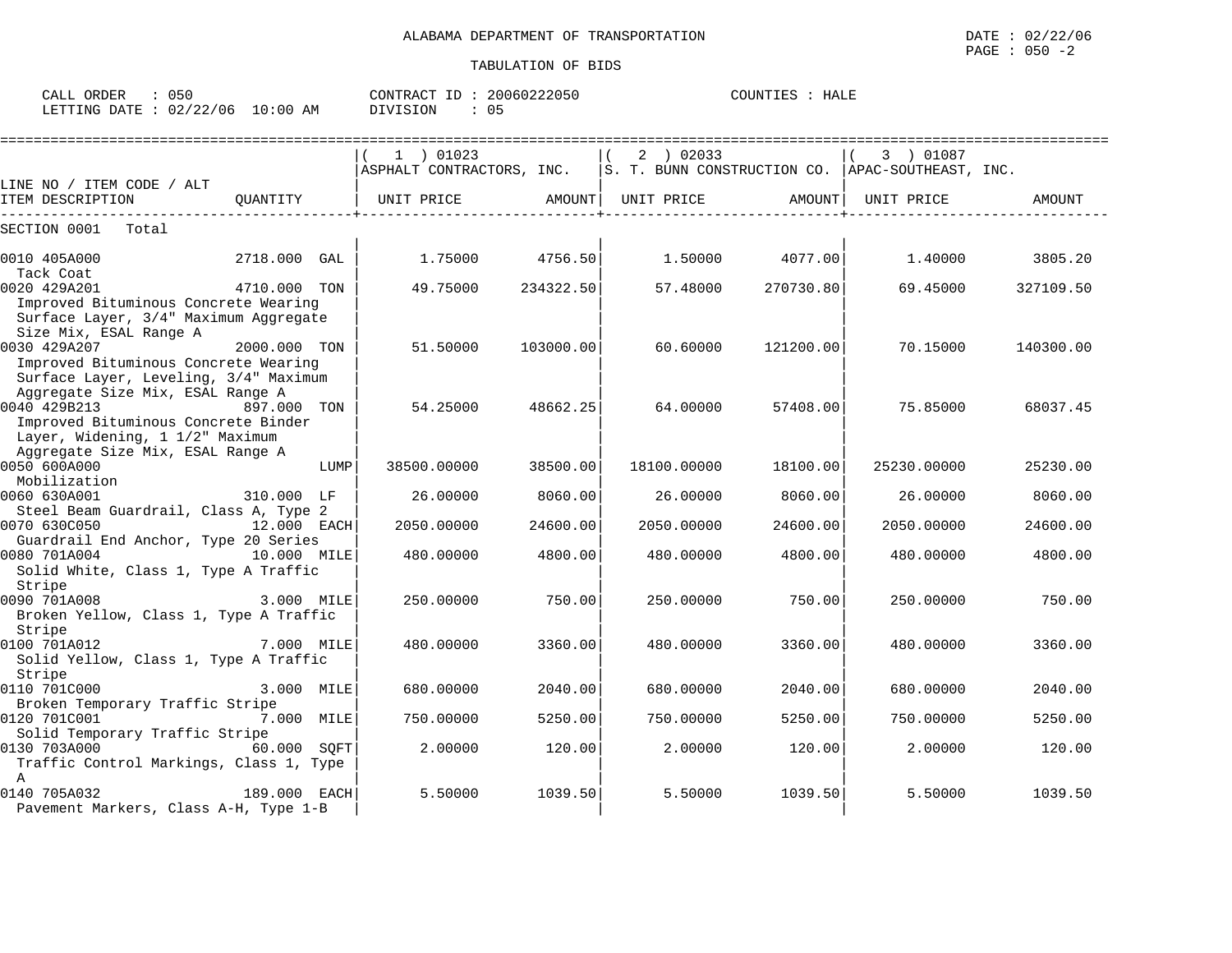| CALL ORDER                       | 050 |  | CONTRACT ID: 20060222050 |    | COUNTIES | HALE |
|----------------------------------|-----|--|--------------------------|----|----------|------|
| LETTING DATE : 02/22/06 10:00 AM |     |  | DIVISION                 | 05 |          |      |

|                                        |               |      | 1 ) 01023                 |            | 02033<br>2                   |             | 3 ) 01087            |               |
|----------------------------------------|---------------|------|---------------------------|------------|------------------------------|-------------|----------------------|---------------|
|                                        |               |      | ASPHALT CONTRACTORS, INC. |            | IS. T. BUNN CONSTRUCTION CO. |             | APAC-SOUTHEAST, INC. |               |
| LINE NO / ITEM CODE<br>/ ALT           |               |      |                           |            |                              |             |                      |               |
| ITEM DESCRIPTION                       | OUANTITY      |      | UNIT PRICE                | AMOUNT     | UNIT PRICE                   | AMOUNT      | UNIT PRICE           | <b>AMOUNT</b> |
| 0150 705A037                           | 1037.000 EACH |      | 5.50000                   | 5703.50    | 5.50000                      | 5703.50     | 5.50000              | 5703.50       |
| Pavement Markers, Class A-H, Type 2-D  |               |      |                           |            |                              |             |                      |               |
| 0160 740B000                           | 205.000       | SOFT | 9.75000                   | 1998.75    | 8.50000                      | 1742.50     | 10,00000             | 2050.00       |
| Construction Signs                     |               |      |                           |            |                              |             |                      |               |
| 0170 740E000                           | 30.000        | EACH | 18.00000                  | 540.00     | 1.00000                      | 30.00       | 4.00000              | 120.00        |
| Cones (36 Inches High)                 |               |      |                           |            |                              |             |                      |               |
| 0180 7400000                           | 1.000         | EACH | 2650.00000                | 2650.00    | 1500.00000                   | 1500.00     | 5000.00000           | 5000.00       |
| Pilot Car                              |               |      |                           |            |                              |             |                      |               |
| 0190 998A000                           |               | LUMP | 0.00000                   | 0.00       | 0.00000                      | 0.00        | 0.00000              | 0.00          |
| Construction Fuel (Maximum Bid Limited |               |      |                           |            |                              |             |                      |               |
| To $$23,000.00)$                       |               |      |                           |            |                              |             |                      |               |
| SECTION TOTALS                         |               |      | Ŝ.                        | 490,153.00 | \$                           | 530, 511.30 |                      | 627, 375. 15  |
| CONTRACT TOTALS                        |               |      | \$                        | 490,153.00 | \$                           | 530, 511.30 |                      | 627, 375. 15  |
|                                        |               |      |                           |            |                              |             |                      |               |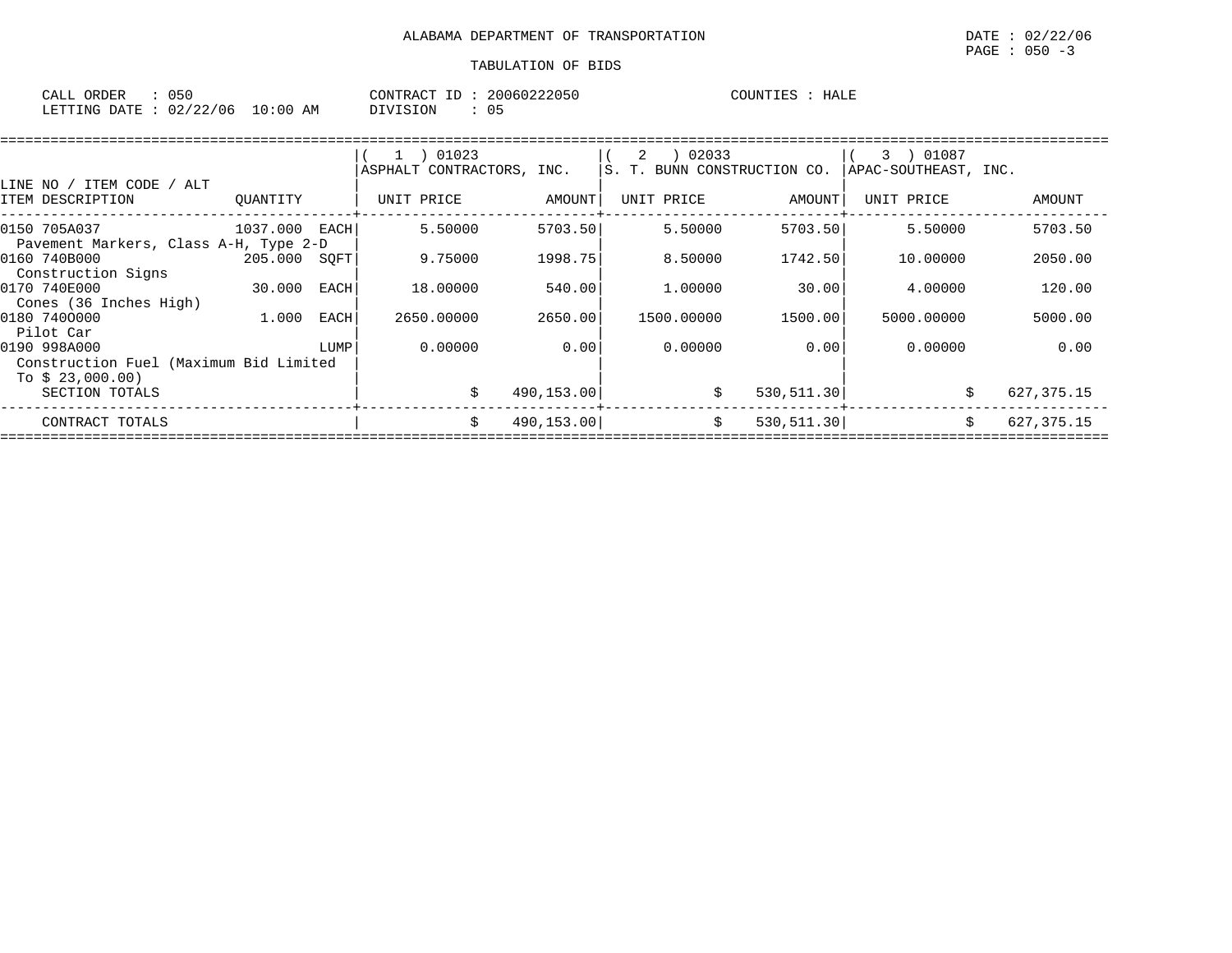## PAGE : 051 -1

| CALL ORDER             | : 051<br>LETTING DATE : 02/22/06 10:00 AM                                            | CONTRACT ID: 20060222051<br>. 08<br>DIVISION                                                  |              | COUNTIES : MARENGO |                                |                   |
|------------------------|--------------------------------------------------------------------------------------|-----------------------------------------------------------------------------------------------|--------------|--------------------|--------------------------------|-------------------|
| CONTRACT DESCRIPTION : | for constructing the Leveling, Resurfacing and Traffic<br>of CR-32. Length 6.399 mi. | 60<br>CONTRACT TIME :<br>RURAL<br>Stripe on CR-30 from US-43 through Shiloh to 0.2 miles west | Working Days | (available days)   | $PROJECT(S) : STPNU-4605(200)$ |                   |
| RANK                   | VENDOR NO. / NAME                                                                    |                                                                                               |              |                    | TOTAL<br><b>BID</b>            | % OVER<br>LOW BID |
| 01073                  | ASPHALT SUPPLY, LLC                                                                  |                                                                                               |              |                    | 627,079.39                     | 100.0000%         |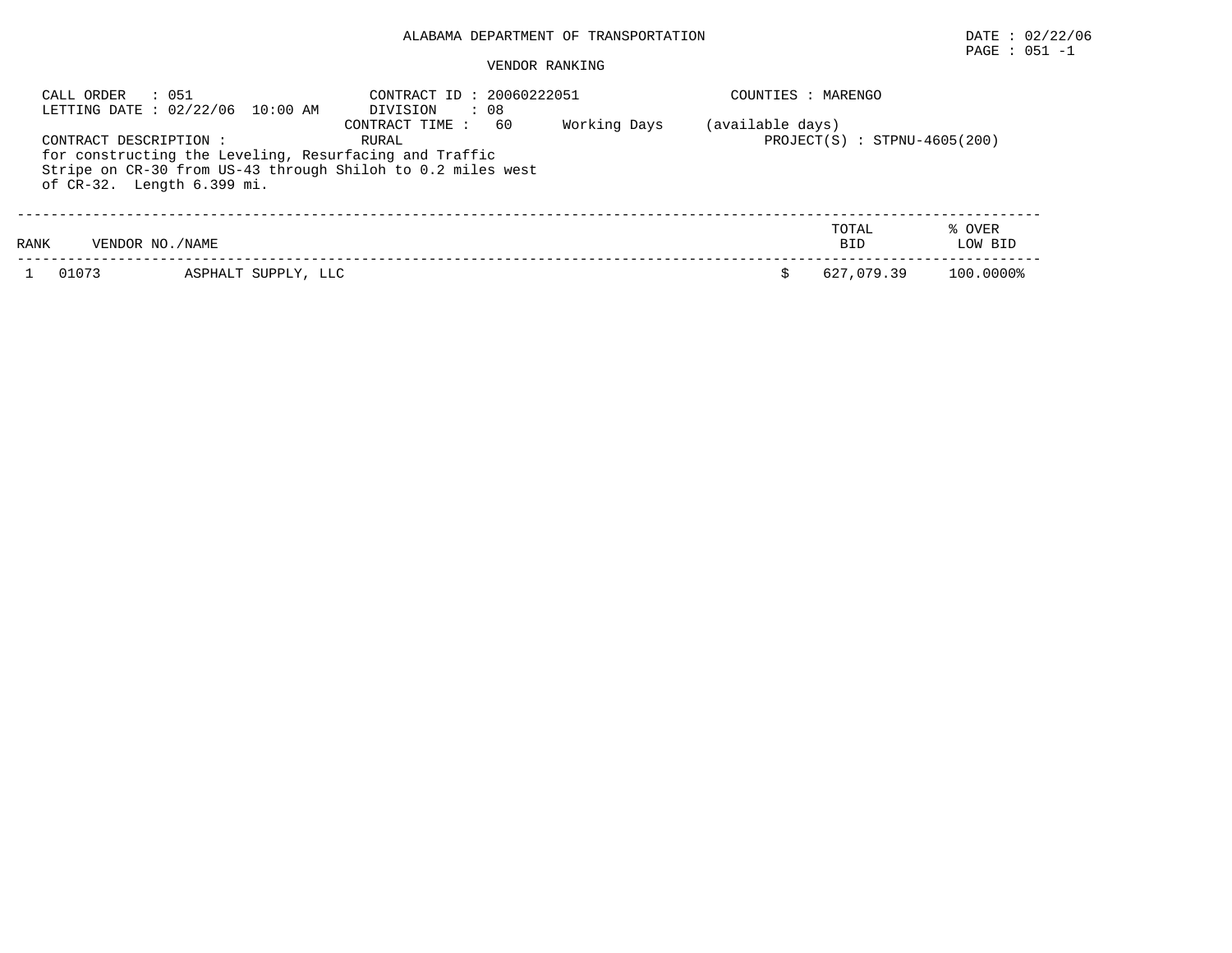COUNTIES : MARENGO

#### TABULATION OF BIDS

CALL ORDER : 051 CONTRACT ID : 20060222051 COUNTIES : MARENGO

| LETTING DATE : $02/22/06$ 10:00 AM                                                                                                                               |                | DIVISION<br>. . 08                 |                    |                                           |        |            |        |
|------------------------------------------------------------------------------------------------------------------------------------------------------------------|----------------|------------------------------------|--------------------|-------------------------------------------|--------|------------|--------|
|                                                                                                                                                                  |                | $(1)$ 01073<br>ASPHALT SUPPLY, LLC |                    | $\overline{\phantom{a}}$                  |        |            |        |
| LINE NO / ITEM CODE / ALT<br>ITEM DESCRIPTION                                                                                                                    |                | QUANTITY   UNIT PRICE              |                    | AMOUNT   UNIT PRICE                       | AMOUNT | UNIT PRICE | AMOUNT |
| SECTION 0001 Total                                                                                                                                               |                |                                    |                    |                                           |        |            |        |
| 0010 405A000  4510.000 GAL<br>Tack Coat                                                                                                                          |                |                                    | 1.84000 8298.40    |                                           |        |            |        |
| 0020 424A340<br>Superpave Bituminous Concrete Wearing<br>Surface Layer, 1/2" Maximum Aggregate                                                                   | 4700.000 TON   |                                    | 51.00000 239700.00 |                                           |        |            |        |
| Size Mix, ESAL Range A/B<br>0030 424A346<br>Superpave Bituminous Concrete Wearing<br>Surface Layer, Leveling, 1/2" Maximum<br>Aggregate Size Mix, ESAL Range A/B | 4700.000 TON   | 50.00000                           | 235000.00          |                                           |        |            |        |
| 0040 600A000<br>Mobilization                                                                                                                                     | LUMP           | 71000.00000                        | 71000.00           |                                           |        |            |        |
| 0050 701A030<br>Solid White, Class 2T, Type A Traffic                                                                                                            | 13.000 MILE    | 983.00000                          | 12779.00           |                                           |        |            |        |
| Stripe<br>0060 701A034<br>Solid Yellow, Class 2T, Type A Traffic                                                                                                 | 9.000 MILE     | 983.00000                          | 8847.00            |                                           |        |            |        |
| Stripe<br>0070 701A044<br>Broken Yellow, Class 2T, Type A Traffic                                                                                                | 4.000 MILE     | 389.00000                          | 1556.00            |                                           |        |            |        |
| Stripe<br>0080 701C000<br>Broken Temporary Traffic Stripe                                                                                                        | 4.000 MILE     | 756.00000                          | 3024.00            |                                           |        |            |        |
| 0090 701C001<br>Solid Temporary Traffic Stripe                                                                                                                   | 9.000 MILE     | 834.00000                          | 7506.00            |                                           |        |            |        |
| 0100 703A004<br>Traffic Control Markings, Class 2T,<br>Type A                                                                                                    | 75.000 SOFT    | 5.56000                            | 417.00             |                                           |        |            |        |
| 0110 705A032<br>Pavement Markers, Class A-H, Type 1-B                                                                                                            | $165.000$ EACH | 6.11000                            | 1008.15            |                                           |        |            |        |
| 0120 705A037<br>Pavement Markers, Class A-H, Type 2-D                                                                                                            | 544.000 EACH   | 6.11000                            | 3323.84            |                                           |        |            |        |
| 0130 740B000<br>Construction Signs                                                                                                                               | 262.000 SOFT   | 10.00000                           | 2620.00            |                                           |        |            |        |
| 0140 7400000<br>Pilot Car                                                                                                                                        | 1.000 EACH     | 4000.00000                         | 4000.00            |                                           |        |            |        |
| 0150 998A000<br>Construction Fuel (Maximum Bid Limited<br>To $$28,000.00)$                                                                                       | LUMP           | 28000.00000                        | 28000.00           |                                           |        |            |        |
| SECTION TOTALS                                                                                                                                                   |                |                                    | 627,079.39         | \$<br>-------------------------------     | 0.001  | \$         | 0.00   |
| CONTRACT TOTALS<br>---------------                                                                                                                               |                | \$                                 | 627,079.39         | \$<br>----------------------------------- | 0.00   | \$         |        |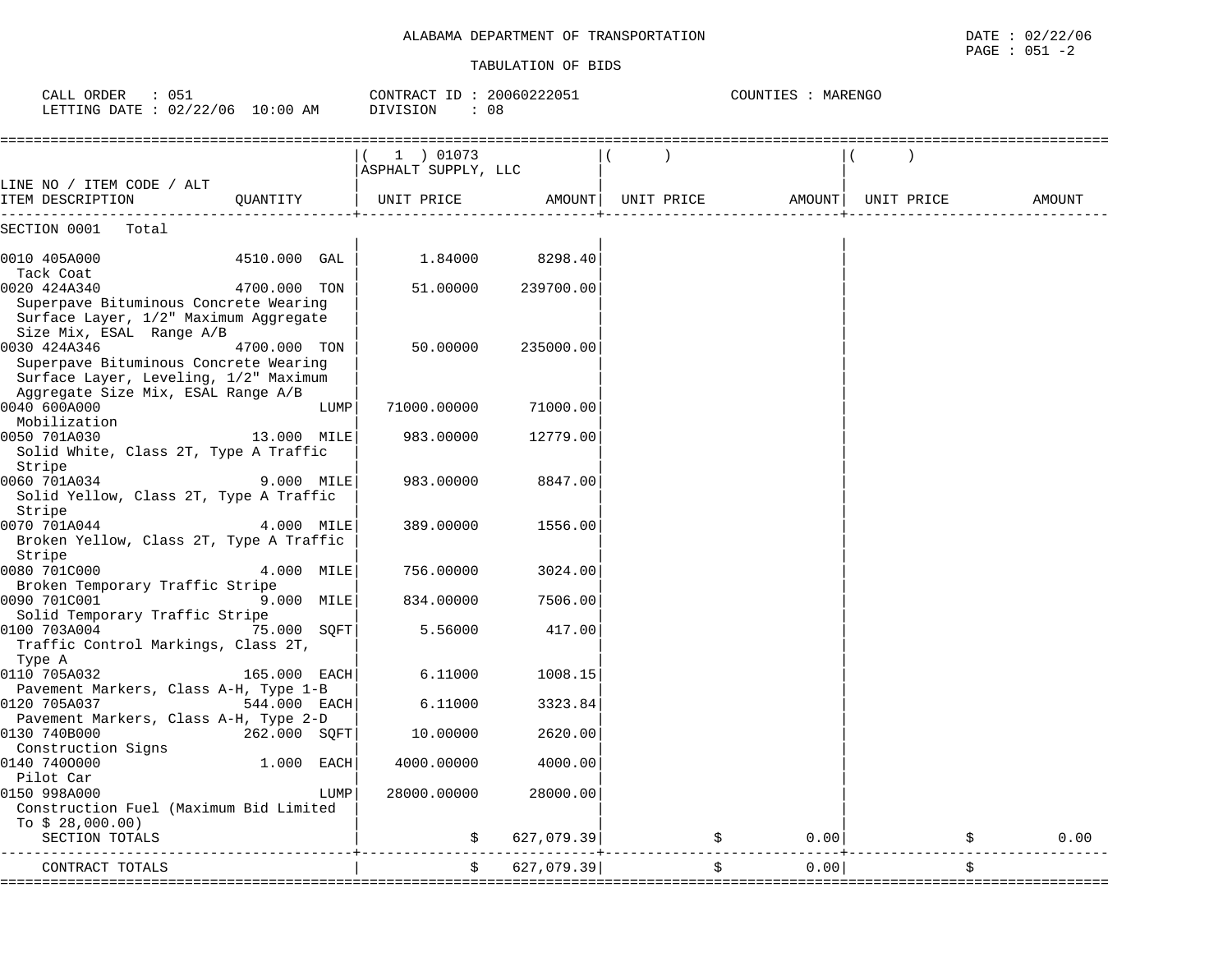# $\texttt{PAGE}$  : 052 -1

| CALL ORDER<br>$\therefore$ 052<br>LETTING DATE: 02/22/06 10:00 AM | CONTRACT ID: 20060222052<br>DIVISION<br>: 05                                                                                                     | COUNTIES : PERRY                 |                                          |
|-------------------------------------------------------------------|--------------------------------------------------------------------------------------------------------------------------------------------------|----------------------------------|------------------------------------------|
| CONTRACT DESCRIPTION :<br>Length 8.400 mi.                        | 45<br>CONTRACT TIME:<br>for constructing the Resurfacing and Traffic Stripe on CR-1<br>from the Dallas County line to the Uniontown city limits. | Working Days<br>(available days) | $PROJECT(S)$ : STPNU-5301(200)           |
| RANK<br>VENDOR NO./NAME                                           |                                                                                                                                                  |                                  | TOTAL<br>% OVER<br>LOW BID<br><b>BID</b> |
| 01023                                                             | ASPHALT CONTRACTORS, INC.                                                                                                                        |                                  | 835,920.50<br>100.0000%                  |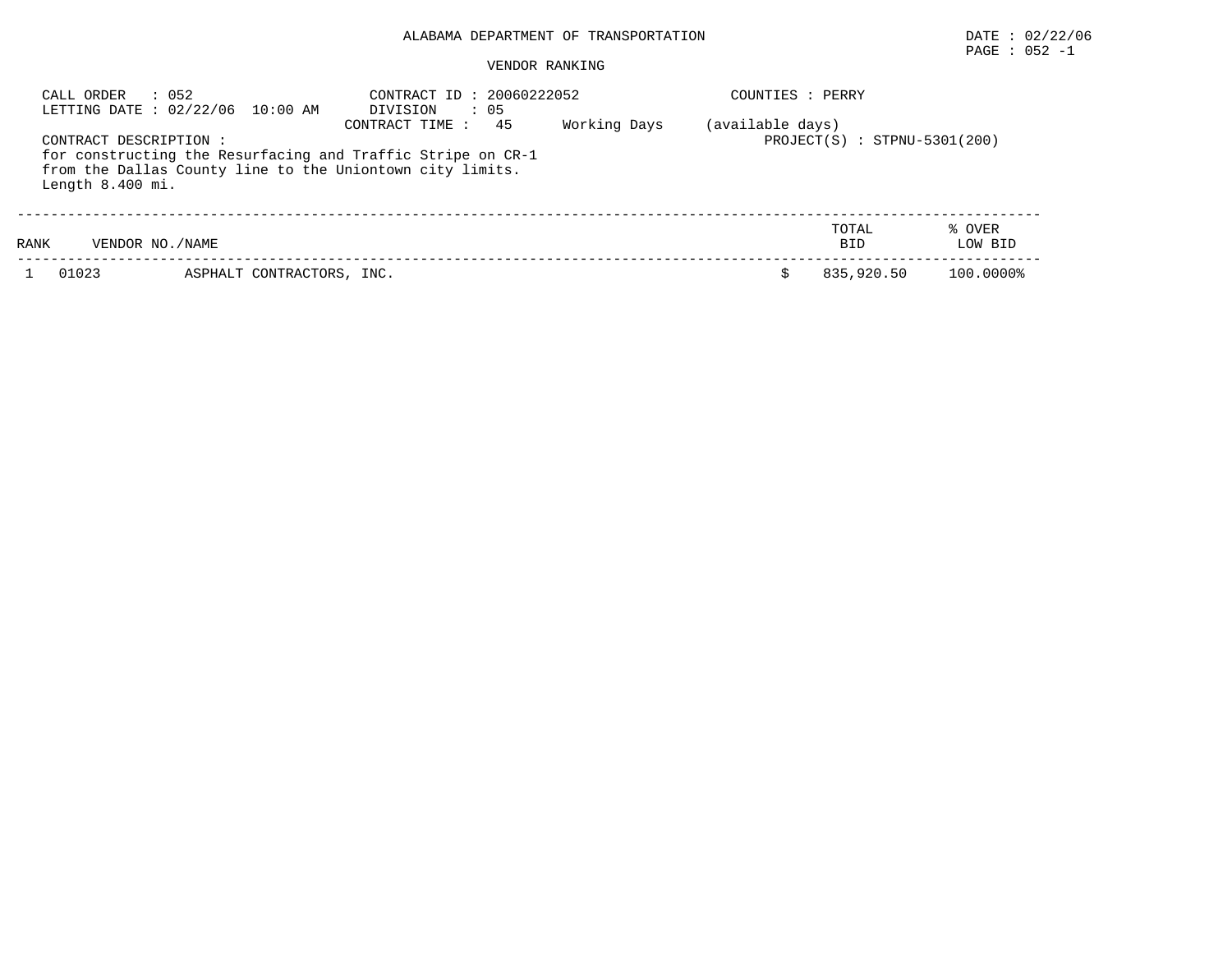#### TABULATION OF BIDS

 $\texttt{PAGE}$  : 052 -2

| CALL ORDER : 052<br>LETTING DATE : 02/22/06 10:00 AM                                                                    |               |      | CONTRACT ID: 20060222052<br>DIVISION<br>: 05 |           |            | COUNTIES : PERRY |            |        |
|-------------------------------------------------------------------------------------------------------------------------|---------------|------|----------------------------------------------|-----------|------------|------------------|------------|--------|
|                                                                                                                         |               |      | 1 ) 01023<br>ASPHALT CONTRACTORS, INC.       |           |            |                  |            |        |
| LINE NO / ITEM CODE / ALT<br>ITEM DESCRIPTION                                                                           | OUANTITY      |      | UNIT PRICE                                   | AMOUNT    | UNIT PRICE | AMOUNT           | UNIT PRICE | AMOUNT |
| SECTION 0001<br>Total                                                                                                   |               |      |                                              |           |            |                  |            |        |
| 0010 210D021<br>Borrow Excavation (Loose Truckbed<br>Measurement) (A-4 Or Better)                                       | 2000.000 CUYD |      | 14.25000                                     | 28500.00  |            |                  |            |        |
| 0020 212A000<br>Machine Grading Shoulders                                                                               | 888.000 STA   |      | 19.00000                                     | 16872.00  |            |                  |            |        |
| 0030 405A000<br>Tack Coat                                                                                               | 6250.000 GAL  |      | 1.25000                                      | 7812.50   |            |                  |            |        |
| 0040 429A201<br>Improved Bituminous Concrete Wearing<br>Surface Layer, 3/4" Maximum Aggregate<br>Size Mix, ESAL Range A | 8500.000 TON  |      | 46.50000                                     | 395250.00 |            |                  |            |        |
| 0050 429C205<br>Improved Bituminous Concrete Base Layer<br>Patching, 1 1/2" Maximum Aggregate Size<br>Mix, ESAL Range A | 500.000 TON   |      | 80.00000                                     | 40000.00  |            |                  |            |        |
| 0060 429C206<br>Improved Bituminous Concrete Base Layer<br>Leveling, 1/2" Maximum Aggregate Size<br>Mix, ESAL Range A   | 4050.000 TON  |      | 50.40000                                     | 204120.00 |            |                  |            |        |
| 0070 600A000<br>Mobilization                                                                                            |               | LUMP | 91700.00000                                  | 91700.00  |            |                  |            |        |
| 0080 701A030<br>Solid White, Class 2T, Type A Traffic<br>Stripe                                                         | 18.000 MILE   |      | 880.00000                                    | 15840.00  |            |                  |            |        |
| 0090 701A034<br>Solid Yellow, Class 2T, Type A Traffic<br>Stripe                                                        | 12.000 MILE   |      | 880.00000                                    | 10560.00  |            |                  |            |        |
| 0100 701A044<br>Broken Yellow, Class 2T, Type A Traffic<br>Stripe                                                       | 6.000 MILE    |      | 350.00000                                    | 2100.00   |            |                  |            |        |
| 0110 701C000<br>Broken Temporary Traffic Stripe                                                                         | 6.000 MILE    |      | 680.00000                                    | 4080.00   |            |                  |            |        |
| 0120 701C001<br>Solid Temporary Traffic Stripe                                                                          | 18.000 MILE   |      | 750.00000                                    | 13500.00  |            |                  |            |        |
| 0130 740B000<br>Construction Signs                                                                                      | 168.000 SQFT  |      | 14.50000                                     | 2436.00   |            |                  |            |        |
| 0140 7400000<br>Pilot Car                                                                                               | 1.000 EACH    |      | 3150.00000                                   | 3150.00   |            |                  |            |        |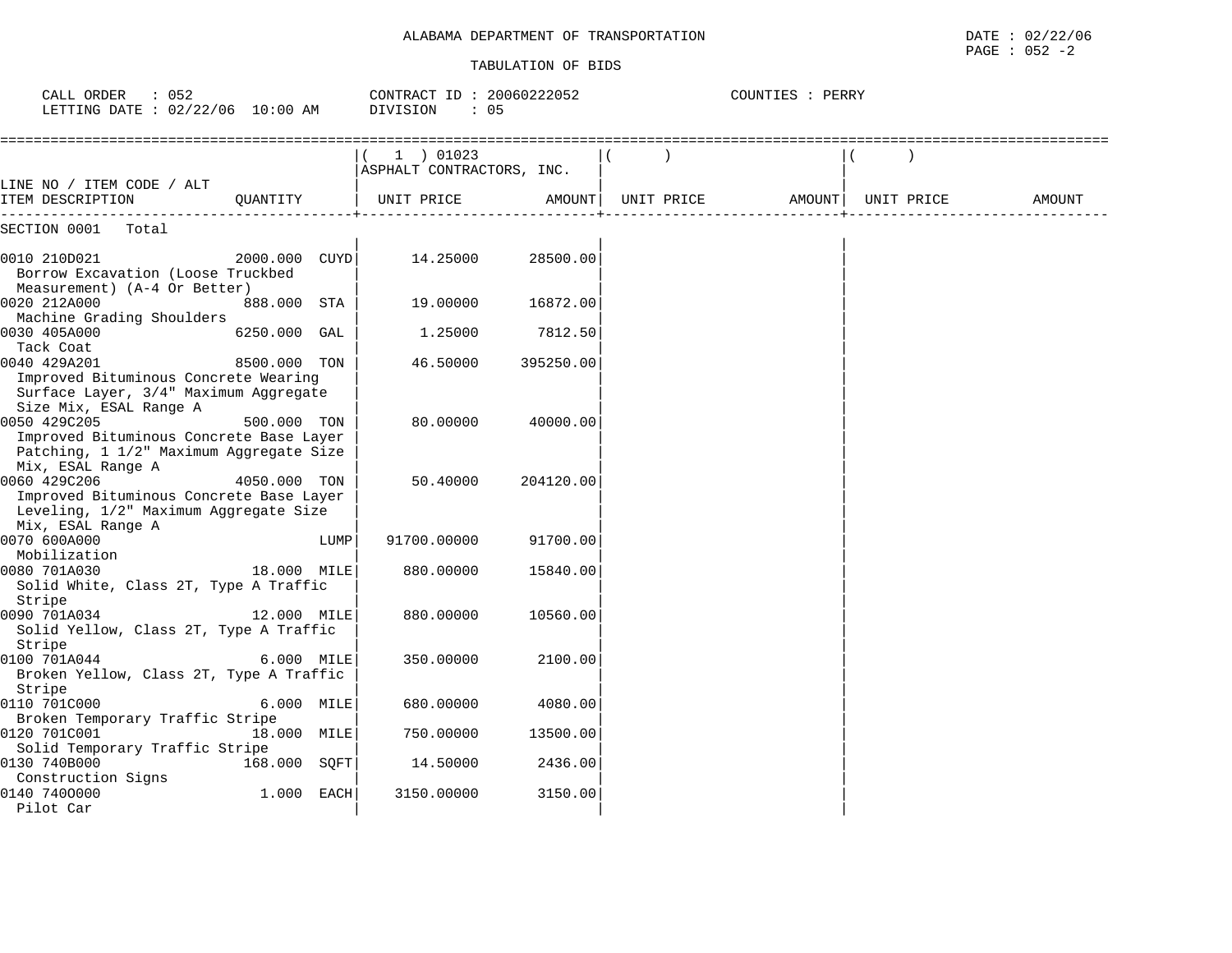| CALL ORDER                       | 052 | CONTRACT ID: 20060222052 |  | COUNTIES | PERRY |
|----------------------------------|-----|--------------------------|--|----------|-------|
| LETTING DATE : 02/22/06 10:00 AM |     | DIVISION                 |  |          |       |

| ITEM CODE / ALT<br>LINE NO /                                                                 |          | 01023<br>ASPHALT CONTRACTORS, INC. |                    |            |        |            |        |
|----------------------------------------------------------------------------------------------|----------|------------------------------------|--------------------|------------|--------|------------|--------|
| ITEM DESCRIPTION                                                                             | OUANTITY | UNIT PRICE                         | AMOUNT             | UNIT PRICE | AMOUNT | UNIT PRICE | AMOUNT |
| 0150 998A000<br>Construction Fuel (Maximum Bid Limited<br>To $$36,000.00)$<br>SECTION TOTALS | LUMP     | 0.00000                            | 0.00<br>835,920.50 |            | 0.00   |            | 0.00   |
|                                                                                              |          |                                    |                    |            |        |            |        |
| CONTRACT TOTALS                                                                              |          |                                    | 835,920.50         |            | 0.00   |            |        |
|                                                                                              |          |                                    |                    |            |        |            |        |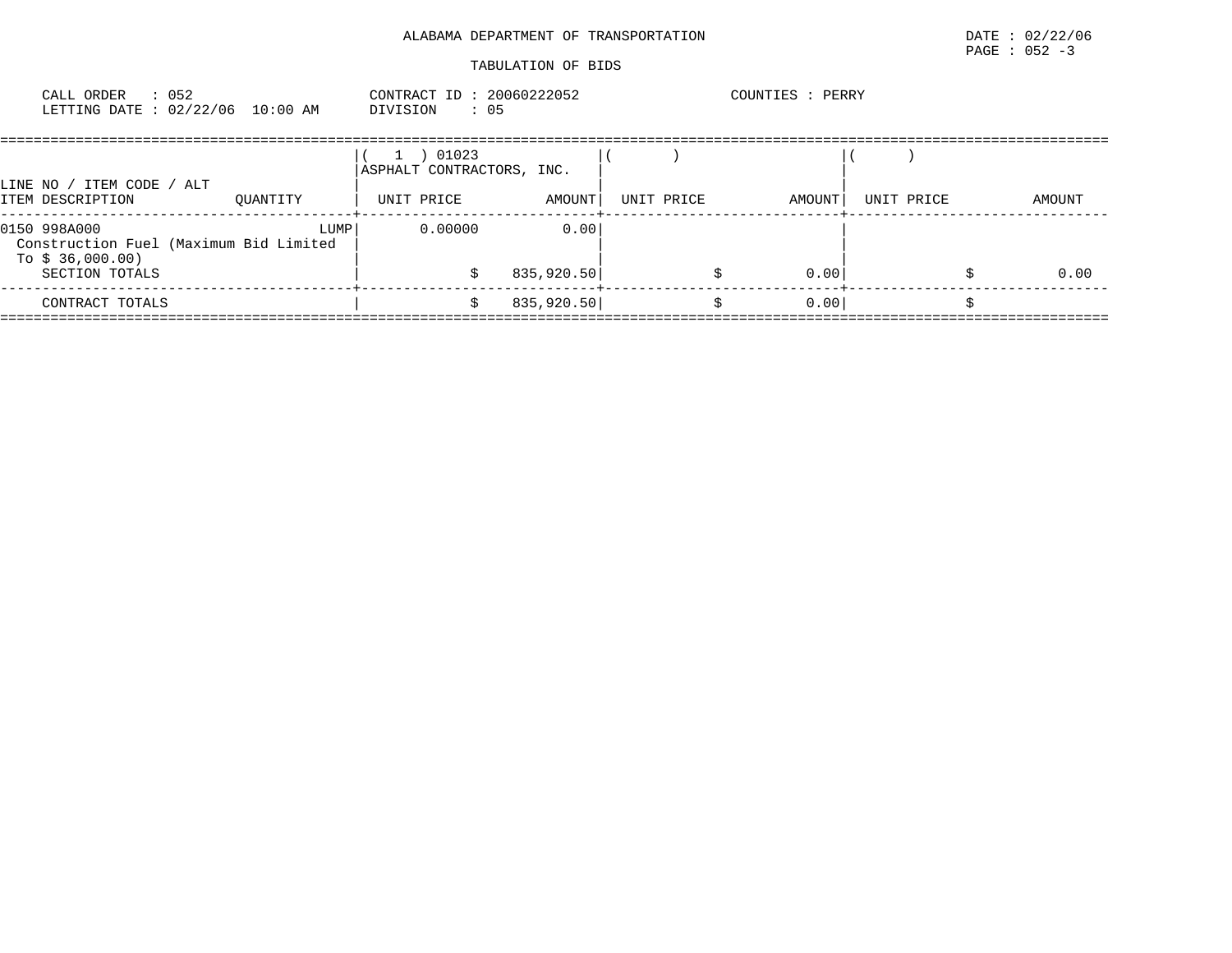## $\texttt{PAGE}$  : 055 -1

|      | : 055<br>CALL ORDER                               | LETTING DATE : 02/22/06 10:00 AM    | CONTRACT ID: 20060222055<br>DIVISION                                                                                                                          | $\cdot$ 03 |              |                  | COUNTIES : JEFFERSON                         |                                     |
|------|---------------------------------------------------|-------------------------------------|---------------------------------------------------------------------------------------------------------------------------------------------------------------|------------|--------------|------------------|----------------------------------------------|-------------------------------------|
|      | CONTRACT DESCRIPTION :<br>Hoover. Length 1.960 km |                                     | CONTRACT TIME : 370<br>BIRMINGHAM<br>for constructing the Widening (Grade, Drainage, Pavement and<br>Signals) on SR-150 from east of Shades Creek to I-459 in |            | Working Days | (available days) | $PROJECT(S)$ : $ST-659-16$                   |                                     |
| RANK | VENDOR NO. / NAME                                 |                                     |                                                                                                                                                               |            |              |                  | TOTAL<br><b>BID</b>                          | % OVER<br>LOW BID                   |
|      | 01087<br>07003<br>18024                           | APAC-SOUTHEAST, INC.<br>RACON, INC. | R. E. GRILLS CONSTRUCTION CO., INC.                                                                                                                           |            |              |                  | 6,680,543.73<br>7,073,585.58<br>7,656,738.36 | 100.0000%<br>105.8834%<br>114.6125% |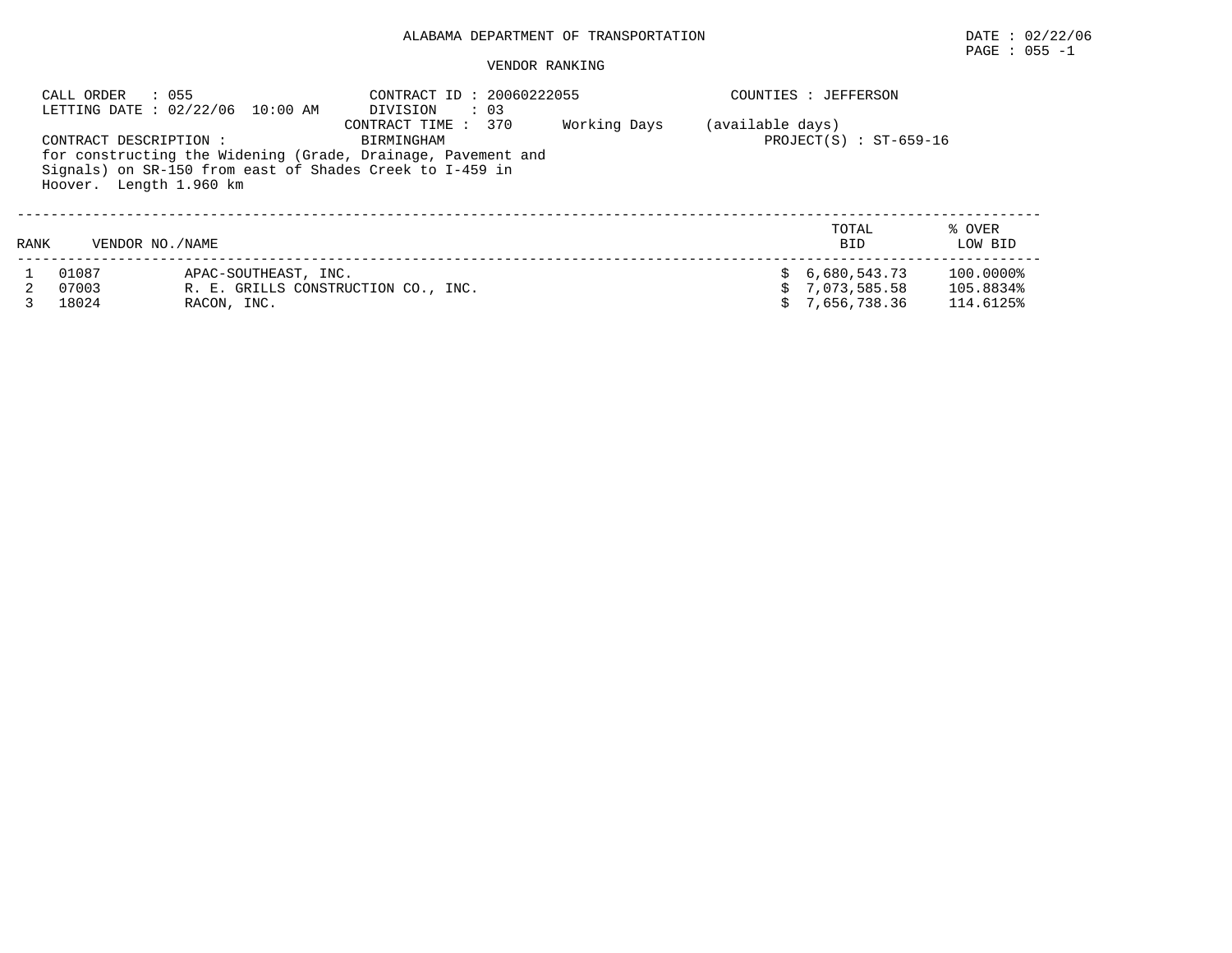| CALL ORDER<br>ככט -<br>LETTING DATE: 02/22/06<br>10:00 AM                                 |          |      | CONTRACT ID: 20060222055<br>: 03<br>DIVISION |          |                                                         | COUNTIES : JEFFERSON |                                      |           |  |  |  |
|-------------------------------------------------------------------------------------------|----------|------|----------------------------------------------|----------|---------------------------------------------------------|----------------------|--------------------------------------|-----------|--|--|--|
| ITEM CODE / ALT<br>LINE NO /                                                              |          |      | 01087<br>APAC-SOUTHEAST, INC.                |          | 07003<br>$2 \rightarrow$<br>R.E. GRILLS CONSTRUCTION CO |                      | 18024<br>$\mathbf{3}$<br>RACON, INC. |           |  |  |  |
| ITEM DESCRIPTION                                                                          | OUANTITY |      | UNIT PRICE                                   | AMOUNT   | UNIT PRICE                                              | AMOUNT               | UNIT PRICE                           | AMOUNT    |  |  |  |
| SECTION 0001<br>Total                                                                     |          |      |                                              |          |                                                         |                      |                                      |           |  |  |  |
| 0010 201A002M<br>Clearing And Grubbing (Maximum<br>Allowable Bid \$ 10,000 Per Hectare)   |          | LUMP | 60000,00000                                  | 60000.00 | 60000,00000                                             | 60000.00             | 60000.00000                          | 60000.00  |  |  |  |
| (Approx. 6 Hectares)<br>0020 206B000M<br>Removal Of Old Box Culvert, Station<br>74+60.000 |          | LUMP | 25066.82000                                  | 25066.82 | 5000.00000                                              | 5000.00              | 110000.00000                         | 110000.00 |  |  |  |
| 0030 206C002M                                                                             | 513.000  | M2   | 22.64000                                     | 11614.32 | 8.50000                                                 | 4360.50              | 15.50000                             | 7951.50   |  |  |  |

0040 206C010M 621.000 18.70000 11612.70 7.40000 4595.40 20.34000 12631.14

| ORDER<br>CALL   | 055      |             | CONTRAC <sup>®</sup><br>ID | <u> ገበበ6በ222በ55</u><br>2. U U<br>. 22055 | TEFFERSON<br>COUNTIES<br>------- |
|-----------------|----------|-------------|----------------------------|------------------------------------------|----------------------------------|
| LETTING<br>DATE | 02/22/06 | 10:00<br>AM | $\cdots$                   | .                                        |                                  |

Removing Concrete Slope Paving<br>0040 206C010M 621.000 M2 18.70000 11612.70 7.40000 4595.40

| Removing Concrete Driveway                       |              |            |           |           |           |            |           |
|--------------------------------------------------|--------------|------------|-----------|-----------|-----------|------------|-----------|
| 0050 206D000M                                    | 537.000 M    | 33.76000   | 18129.12  | 35.00000  | 18795.00  | 43.94000   | 23595.78  |
| Removing Pipe                                    |              |            |           |           |           |            |           |
| 0060 206D001M                                    | 334.000 M    | 12.88000   | 4301.92   | 8.00000   | 2672.00   | 10.92000   | 3647.28   |
| Removing Guardrail                               |              |            |           |           |           |            |           |
| 0070 206D002M                                    | 42.000 M     | 15.51000   | 651.42    | 25,00000  | 1050.00   | 26.57000   | 1115.94   |
| Removing Curb                                    |              |            |           |           |           |            |           |
| 0080 206D003M                                    | 1095.000 M   | 15.91000   | 17421.45  | 19.00000  | 20805.00  | 26.57000   | 29094.15  |
| Removing Curb And Gutter                         |              |            |           |           |           |            |           |
| 0090 206E001M                                    | 7.000 EACH   | 1037.12000 | 7259.84   | 400.00000 | 2800.00   | 2251.00000 | 15757.00  |
| Removing Inlets                                  |              |            |           |           |           |            |           |
| 0100 206E019M                                    | 5.000 EACH   | 103.00000  | 515.00    | 180.00000 | 900.00    | 112,00000  | 560.00    |
| Removing Guardrail End Anchor (Type 10)          |              |            |           |           |           |            |           |
| 0110 206E042M                                    | $2.000$ EACH | 1426.23000 | 2852.46   | 240.00000 | 480.00    | 1830.00000 | 3660.00   |
| Removing Inlets (Partial)                        |              |            |           |           |           |            |           |
| 0120 210A000M                                    | 34590.000 M3 | 28,28000   | 978205.20 | 25,00000  | 864750.00 | 22,20000   | 767898.00 |
| Unclassified Excavation                          |              |            |           |           |           |            |           |
| 0130 210D000M                                    | 27433.000 M3 | 23.60000   | 647418.80 | 11.50000  | 315479.50 | 19.55000   | 536315.15 |
| Borrow Excavation                                |              |            |           |           |           |            |           |
| 0140 210F001M                                    | 557.000 MTON | 26.42000   | 14715.94  | 25.00000  | 13925.00  | 30.00000   | 16710.00  |
| Borrow Excavation (Underwater                    |              |            |           |           |           |            |           |
| Embankment)<br>0150 214A000M                     |              | 33.56000   |           | 17.50000  |           | 32.70000   |           |
| Structure Excavation                             | 2805.000 M3  |            | 94135.80  |           | 49087.50  |            | 91723.50  |
| 0160 214B001M                                    | 1207.000 M3  | 26.29000   | 31732.03  | 25.00000  | 30175.00  | 40.00000   | 48280.00  |
|                                                  |              |            |           |           |           |            |           |
| Foundation Backfill, Commercial<br>0170 301A012M | 141.000 M2   | 16.08000   | 2267.28   | 35.50000  | 5005.50   | 25,00000   | 3525.00   |
| Crushed Aggregate Base Course, Type B,           |              |            |           |           |           |            |           |
| Plant Mixed, 150 mm Compacted Thickness          |              |            |           |           |           |            |           |
|                                                  |              |            |           |           |           |            |           |
|                                                  |              |            |           |           |           |            |           |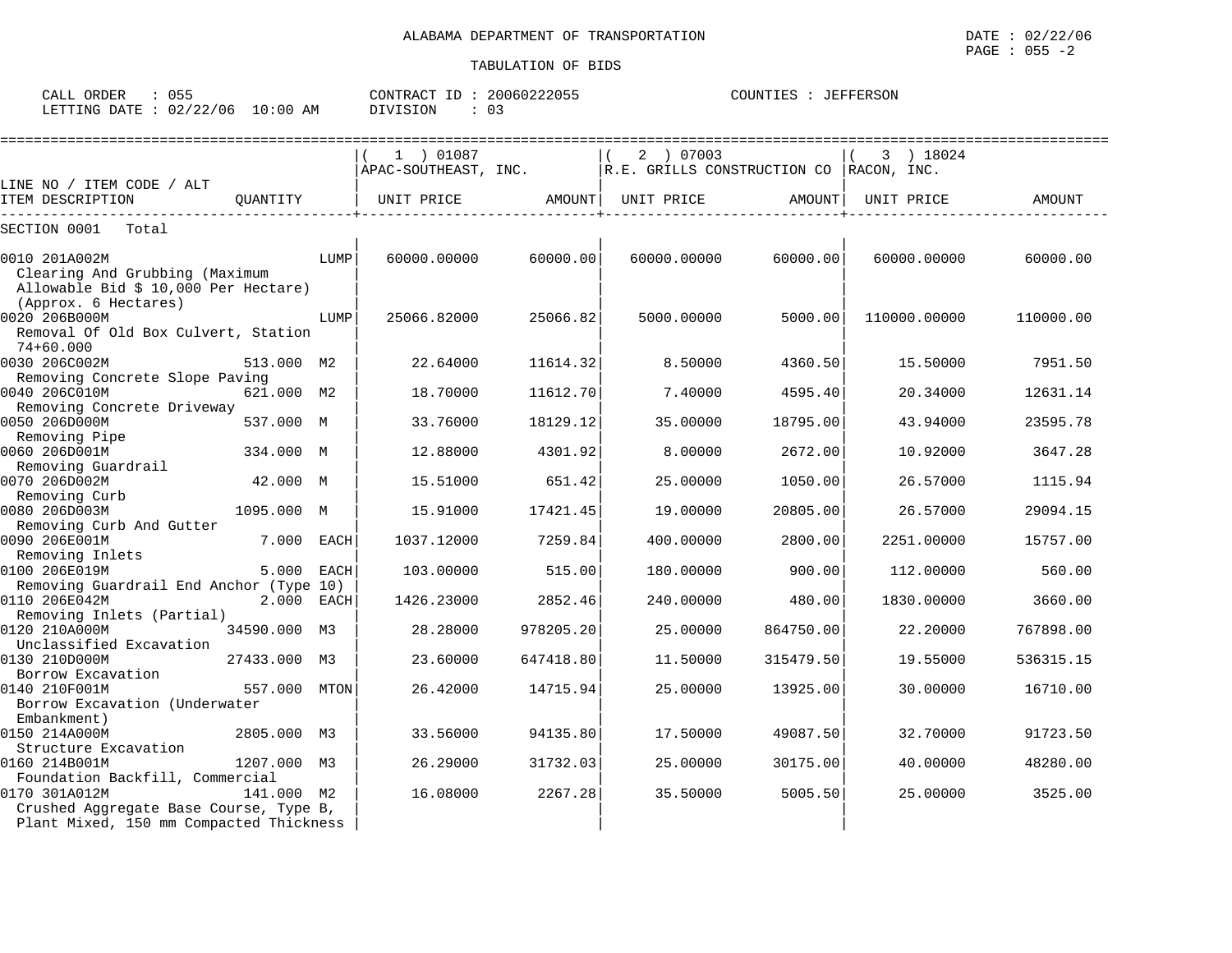| CALL ORDER                       | 055 | 20060222055<br>CONTRACT ID: | COUNTIES : JEFFERSON |
|----------------------------------|-----|-----------------------------|----------------------|
| LETTING DATE : 02/22/06 10:00 AM |     | DIVISION<br>U3              |                      |

|                                                                                |               |      | 1 ) 01087            |           | 07003<br>2                                    |            | 3 ) 18024   |           |
|--------------------------------------------------------------------------------|---------------|------|----------------------|-----------|-----------------------------------------------|------------|-------------|-----------|
|                                                                                |               |      | APAC-SOUTHEAST, INC. |           | $ R.E.$ GRILLS CONSTRUCTION CO $ RACON, INC.$ |            |             |           |
| LINE NO / ITEM CODE / ALT                                                      |               |      |                      |           |                                               |            |             |           |
| ITEM DESCRIPTION                                                               | QUANTITY      |      | UNIT PRICE           | AMOUNT    | UNIT PRICE                                    | AMOUNT     | UNIT PRICE  | AMOUNT    |
| 0180 401B108M                                                                  | 2331.000 M2   |      | 5.13000              | 11958.03  | 5.60000                                       | 13053.60   | 5.57000     | 12983.67  |
| Bituminous Treatment G (With Polymer                                           |               |      |                      |           |                                               |            |             |           |
| Additive)                                                                      |               |      |                      |           |                                               |            |             |           |
| 0190 405A000M                                                                  | 12183.000 L   |      | 0.39000              | 4751.37   | 0.36000                                       | 4385.88    | 0.37000     | 4507.71   |
| Tack Coat                                                                      |               |      |                      |           |                                               |            |             |           |
| 0200 410C000M                                                                  | $1.000$ EACH  |      | 29588.44000          | 29588.44  | 12300.00000                                   | 12300.00   | 12320.00000 | 12320.00  |
| Contractor Retained Profilograph<br>0210 420A015M                              | 2030.000 MTON |      | 90.21000             |           |                                               | 192850.00  | 91.56000    |           |
| Polymer Modified Open Graded Friction                                          |               |      |                      | 183126.30 | 95.00000                                      |            |             | 185866.80 |
| Course                                                                         |               |      |                      |           |                                               |            |             |           |
| 0220 424A360M                                                                  | 3812.000 MTON |      | 62.14000             | 236877.68 | 78.00000                                      | 297336.00  | 66.92000    | 255099.04 |
| Superpave Bituminous Concrete Wearing                                          |               |      |                      |           |                                               |            |             |           |
| Surface Layer, 12.5 mm Maximum Aggregate                                       |               |      |                      |           |                                               |            |             |           |
| Size Mix, ESAL Range C/D                                                       |               |      |                      |           |                                               |            |             |           |
| 0230 424B651M                                                                  | 8687.000 MTON |      | 52.60000             | 456936.20 | 57.00000                                      | 495159.00  | 57.12000    | 496201.44 |
| Superpave Bituminous Concrete Upper                                            |               |      |                      |           |                                               |            |             |           |
| Binder Layer, 25.0 mm Maximum Aggregate                                        |               |      |                      |           |                                               |            |             |           |
| Size Mix, ESAL Range C/D                                                       |               |      |                      |           |                                               |            |             |           |
| 0240 424B681M                                                                  | 8687.000 MTON |      | 52.60000             | 456936.20 | 57.00000                                      | 495159.00  | 57.12000    | 496201.44 |
| Superpave Bituminous Concrete Lower                                            |               |      |                      |           |                                               |            |             |           |
| Binder Layer, 25.0 mm Maximum Aggregate                                        |               |      |                      |           |                                               |            |             |           |
| Size Mix, ESAL Range C/D                                                       |               |      |                      |           |                                               |            |             |           |
| 0250 424B687M                                                                  | 3169.000 MTON |      | 59.47000             | 188460.43 | 63.15000                                      | 200122.35  | 63.28000    | 200534.32 |
| Superpave Bituminous Concrete Lower                                            |               |      |                      |           |                                               |            |             |           |
| Binder Layer, Leveling, 12.5 mm Maximum                                        |               |      |                      |           |                                               |            |             |           |
| Aggregate Size Mix, ESAL Range C/D                                             |               |      |                      |           |                                               |            |             |           |
| 0260 424C360M                                                                  | 16751.000     | MTON | 51.85000             | 868539.35 | 60.00000                                      | 1005060.00 | 59.08000    | 989649.08 |
| Superpave Bituminous Concrete Base<br>Layer, 25 mm Maximum Aggregate Size Mix, |               |      |                      |           |                                               |            |             |           |
| ESAL Range C/D                                                                 |               |      |                      |           |                                               |            |             |           |
| 0270 502A000M                                                                  | 5953.000 KG   |      | 1.70000              | 10120.10  | 1.85000                                       | 11013.05   | 2.25000     | 13394.25  |
| Steel Reinforcement                                                            |               |      |                      |           |                                               |            |             |           |
| 0280 502A001M                                                                  | 21754.000 KG  |      | 1,70000              | 36981.80  | 1.85000                                       | 40244.90   | 2.25000     | 48946.50  |
| Steel Reinforcement (Grade 400)                                                |               |      |                      |           |                                               |            |             |           |
| 0290 524A010M                                                                  | 203.000 M3    |      | 834.30000            | 169362.90 | 950.00000                                     | 192850.00  | 750.00000   | 152250.00 |
| Culvert Concrete                                                               |               |      |                      |           |                                               |            |             |           |
| 0300 529A010M                                                                  | 260.000 M2    |      | 334.75000            | 87035.00  | 370.00000                                     | 96200.00   | 535.00000   | 139100.00 |
| Retaining Wall                                                                 |               |      |                      |           |                                               |            |             |           |
| 0310 530A001M                                                                  | 24.000 M      |      | 129.39000            | 3105.36   | 240.00000                                     | 5760.00    | 123.18000   | 2956.32   |
| 450 mm Roadway Pipe (Class 3 R.C.)                                             |               |      |                      |           |                                               |            |             |           |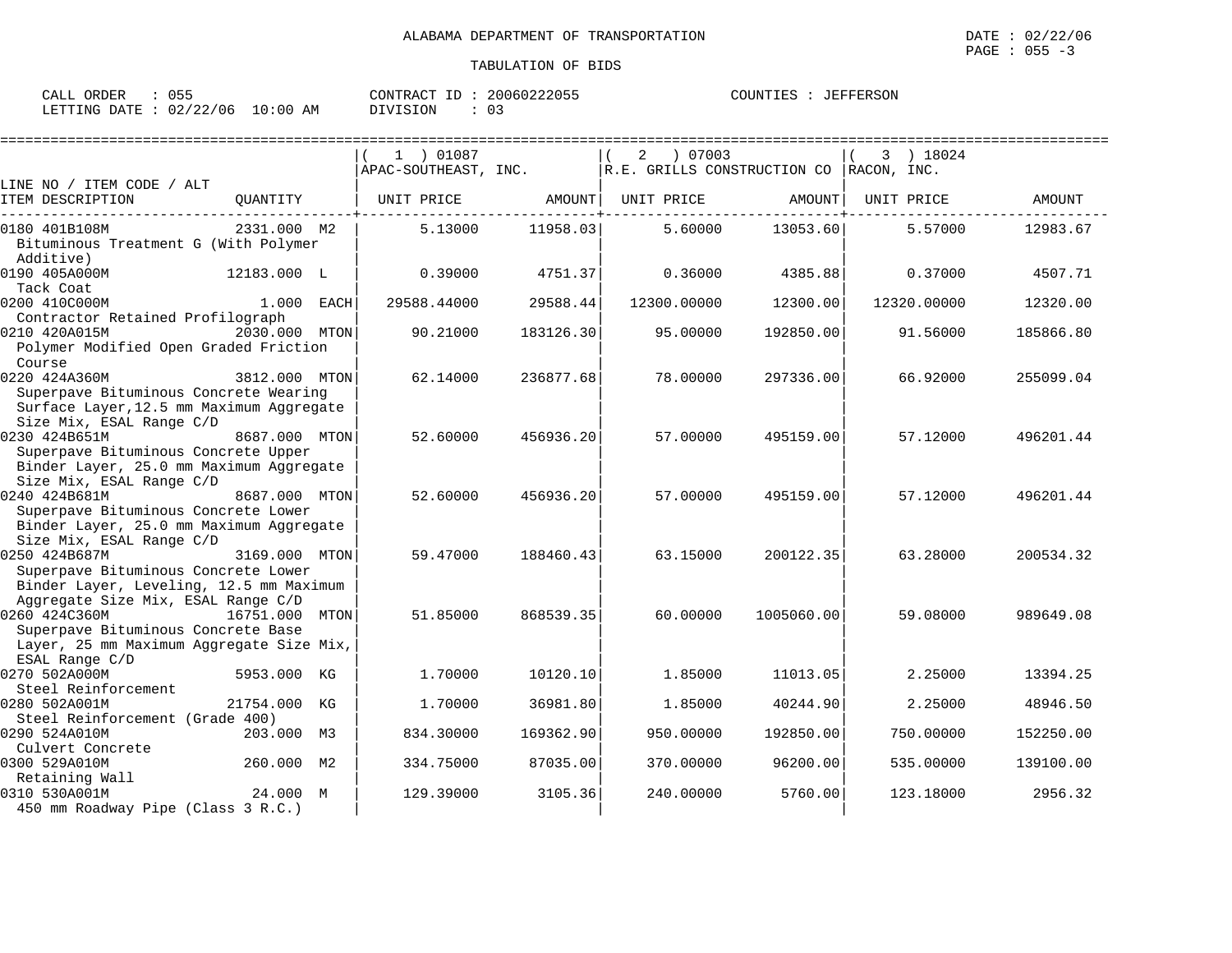| ORDER<br>CALL          | 055   | 20060222055<br>CONTRACT<br>ID | JEFFERSON<br>COUNTIES |
|------------------------|-------|-------------------------------|-----------------------|
| LETTING DATE: 02/22/06 | 10:00 | <b>DIVISION</b>               |                       |
|                        | ΆM    |                               |                       |

| 1 ) 01087 |                                                                                                                                                             | 07003<br>2 |                                                                                                                                                                                                                                                                                                                                                                                                                    | 3 ) 18024                        |                                                                                                                                                                                                                                                                                                                                                                                                                            |
|-----------|-------------------------------------------------------------------------------------------------------------------------------------------------------------|------------|--------------------------------------------------------------------------------------------------------------------------------------------------------------------------------------------------------------------------------------------------------------------------------------------------------------------------------------------------------------------------------------------------------------------|----------------------------------|----------------------------------------------------------------------------------------------------------------------------------------------------------------------------------------------------------------------------------------------------------------------------------------------------------------------------------------------------------------------------------------------------------------------------|
|           |                                                                                                                                                             |            |                                                                                                                                                                                                                                                                                                                                                                                                                    |                                  |                                                                                                                                                                                                                                                                                                                                                                                                                            |
|           |                                                                                                                                                             |            |                                                                                                                                                                                                                                                                                                                                                                                                                    |                                  |                                                                                                                                                                                                                                                                                                                                                                                                                            |
|           |                                                                                                                                                             |            |                                                                                                                                                                                                                                                                                                                                                                                                                    |                                  | AMOUNT                                                                                                                                                                                                                                                                                                                                                                                                                     |
|           |                                                                                                                                                             |            |                                                                                                                                                                                                                                                                                                                                                                                                                    |                                  | 2903.76                                                                                                                                                                                                                                                                                                                                                                                                                    |
|           |                                                                                                                                                             |            |                                                                                                                                                                                                                                                                                                                                                                                                                    |                                  |                                                                                                                                                                                                                                                                                                                                                                                                                            |
| 191.22000 |                                                                                                                                                             | 360.00000  |                                                                                                                                                                                                                                                                                                                                                                                                                    | 242.25000                        | 8963.25                                                                                                                                                                                                                                                                                                                                                                                                                    |
|           |                                                                                                                                                             |            |                                                                                                                                                                                                                                                                                                                                                                                                                    |                                  |                                                                                                                                                                                                                                                                                                                                                                                                                            |
| 376.78000 |                                                                                                                                                             | 500.00000  |                                                                                                                                                                                                                                                                                                                                                                                                                    | 343.05000                        | 5145.75                                                                                                                                                                                                                                                                                                                                                                                                                    |
|           |                                                                                                                                                             |            |                                                                                                                                                                                                                                                                                                                                                                                                                    |                                  |                                                                                                                                                                                                                                                                                                                                                                                                                            |
| 337.38000 |                                                                                                                                                             | 600.00000  |                                                                                                                                                                                                                                                                                                                                                                                                                    | 374.84000                        | 1124.52                                                                                                                                                                                                                                                                                                                                                                                                                    |
|           |                                                                                                                                                             |            |                                                                                                                                                                                                                                                                                                                                                                                                                    |                                  |                                                                                                                                                                                                                                                                                                                                                                                                                            |
|           |                                                                                                                                                             |            |                                                                                                                                                                                                                                                                                                                                                                                                                    |                                  |                                                                                                                                                                                                                                                                                                                                                                                                                            |
| 193.77000 |                                                                                                                                                             | 250.00000  |                                                                                                                                                                                                                                                                                                                                                                                                                    | 164.95000                        | 1154.65                                                                                                                                                                                                                                                                                                                                                                                                                    |
|           |                                                                                                                                                             |            |                                                                                                                                                                                                                                                                                                                                                                                                                    |                                  |                                                                                                                                                                                                                                                                                                                                                                                                                            |
|           |                                                                                                                                                             |            |                                                                                                                                                                                                                                                                                                                                                                                                                    |                                  |                                                                                                                                                                                                                                                                                                                                                                                                                            |
|           |                                                                                                                                                             |            |                                                                                                                                                                                                                                                                                                                                                                                                                    |                                  |                                                                                                                                                                                                                                                                                                                                                                                                                            |
| 131.44000 |                                                                                                                                                             | 200,00000  |                                                                                                                                                                                                                                                                                                                                                                                                                    | 109.82000                        | 85549.78                                                                                                                                                                                                                                                                                                                                                                                                                   |
|           |                                                                                                                                                             |            |                                                                                                                                                                                                                                                                                                                                                                                                                    |                                  |                                                                                                                                                                                                                                                                                                                                                                                                                            |
|           |                                                                                                                                                             |            |                                                                                                                                                                                                                                                                                                                                                                                                                    |                                  | 32844.51                                                                                                                                                                                                                                                                                                                                                                                                                   |
|           |                                                                                                                                                             |            |                                                                                                                                                                                                                                                                                                                                                                                                                    |                                  |                                                                                                                                                                                                                                                                                                                                                                                                                            |
|           |                                                                                                                                                             |            |                                                                                                                                                                                                                                                                                                                                                                                                                    |                                  | 3942.15                                                                                                                                                                                                                                                                                                                                                                                                                    |
|           |                                                                                                                                                             |            |                                                                                                                                                                                                                                                                                                                                                                                                                    |                                  |                                                                                                                                                                                                                                                                                                                                                                                                                            |
|           |                                                                                                                                                             |            |                                                                                                                                                                                                                                                                                                                                                                                                                    |                                  | 2340.23                                                                                                                                                                                                                                                                                                                                                                                                                    |
|           |                                                                                                                                                             |            |                                                                                                                                                                                                                                                                                                                                                                                                                    |                                  |                                                                                                                                                                                                                                                                                                                                                                                                                            |
|           |                                                                                                                                                             |            |                                                                                                                                                                                                                                                                                                                                                                                                                    |                                  | 4520.88                                                                                                                                                                                                                                                                                                                                                                                                                    |
|           |                                                                                                                                                             |            |                                                                                                                                                                                                                                                                                                                                                                                                                    |                                  |                                                                                                                                                                                                                                                                                                                                                                                                                            |
|           |                                                                                                                                                             |            |                                                                                                                                                                                                                                                                                                                                                                                                                    |                                  | 959075.00                                                                                                                                                                                                                                                                                                                                                                                                                  |
|           |                                                                                                                                                             |            |                                                                                                                                                                                                                                                                                                                                                                                                                    |                                  |                                                                                                                                                                                                                                                                                                                                                                                                                            |
|           |                                                                                                                                                             |            |                                                                                                                                                                                                                                                                                                                                                                                                                    |                                  | 15000.00                                                                                                                                                                                                                                                                                                                                                                                                                   |
|           |                                                                                                                                                             |            |                                                                                                                                                                                                                                                                                                                                                                                                                    |                                  |                                                                                                                                                                                                                                                                                                                                                                                                                            |
|           |                                                                                                                                                             |            |                                                                                                                                                                                                                                                                                                                                                                                                                    |                                  | 6472.41                                                                                                                                                                                                                                                                                                                                                                                                                    |
|           |                                                                                                                                                             |            |                                                                                                                                                                                                                                                                                                                                                                                                                    |                                  |                                                                                                                                                                                                                                                                                                                                                                                                                            |
|           |                                                                                                                                                             |            |                                                                                                                                                                                                                                                                                                                                                                                                                    |                                  | 50000.00                                                                                                                                                                                                                                                                                                                                                                                                                   |
|           |                                                                                                                                                             |            |                                                                                                                                                                                                                                                                                                                                                                                                                    |                                  |                                                                                                                                                                                                                                                                                                                                                                                                                            |
|           |                                                                                                                                                             |            |                                                                                                                                                                                                                                                                                                                                                                                                                    |                                  | 43428.00                                                                                                                                                                                                                                                                                                                                                                                                                   |
|           |                                                                                                                                                             |            |                                                                                                                                                                                                                                                                                                                                                                                                                    |                                  |                                                                                                                                                                                                                                                                                                                                                                                                                            |
|           |                                                                                                                                                             |            |                                                                                                                                                                                                                                                                                                                                                                                                                    |                                  | 192852.00                                                                                                                                                                                                                                                                                                                                                                                                                  |
|           |                                                                                                                                                             |            |                                                                                                                                                                                                                                                                                                                                                                                                                    |                                  |                                                                                                                                                                                                                                                                                                                                                                                                                            |
|           |                                                                                                                                                             |            |                                                                                                                                                                                                                                                                                                                                                                                                                    | 2.90000                          | 12702.00                                                                                                                                                                                                                                                                                                                                                                                                                   |
|           |                                                                                                                                                             |            |                                                                                                                                                                                                                                                                                                                                                                                                                    |                                  |                                                                                                                                                                                                                                                                                                                                                                                                                            |
| 293.55000 |                                                                                                                                                             | 360,00000  |                                                                                                                                                                                                                                                                                                                                                                                                                    | 327,00000                        | 42183.00                                                                                                                                                                                                                                                                                                                                                                                                                   |
|           |                                                                                                                                                             |            |                                                                                                                                                                                                                                                                                                                                                                                                                    |                                  |                                                                                                                                                                                                                                                                                                                                                                                                                            |
|           | 185.32000<br>208.82000<br>289.42000<br>134.10000<br>191.43000<br>447026.02000<br>17367.13000<br>306.33000<br>48627.95000<br>26.96000<br>25.67000<br>6.74000 |            | UNIT PRICE AMOUNT <br>UNIT PRICE<br>3335.76<br>280.00000<br>7075.14<br>5651.70<br>1012.14<br>1356.39<br>102391.76<br>31949.46<br>300.00000<br>4341.30<br>360.00000<br>2547.90<br>240.00000<br>5360.04<br>290.00000<br>447026.02<br>830000.00000<br>17367.13<br>40000.00000<br>15622.83<br>125.00000<br>48627.95<br>20000.00000<br>35479.36<br>35.00000<br>150015.48<br>36.00000<br>29521.20<br>2.15000<br>37867.95 | 5400.00<br>830000.00<br>40000.00 | APAC-SOUTHEAST, INC.   R.E. GRILLS CONSTRUCTION CO RACON, INC.<br>AMOUNT  <br>UNIT PRICE<br>5040.00<br>161.32000<br>13320.00<br>7500.00<br>1800.00<br>1750.00<br>155800.00<br>45900.00<br>214.67000<br>262.81000<br>4560.00<br>123.17000<br>8120.00<br>161.46000<br>959075.00000<br>15000.00000<br>6375.00<br>126.91000<br>20000.00<br>50000.00000<br>46060.00<br>33.00000<br>210384.00<br>33.00000<br>9417.00<br>46440.00 |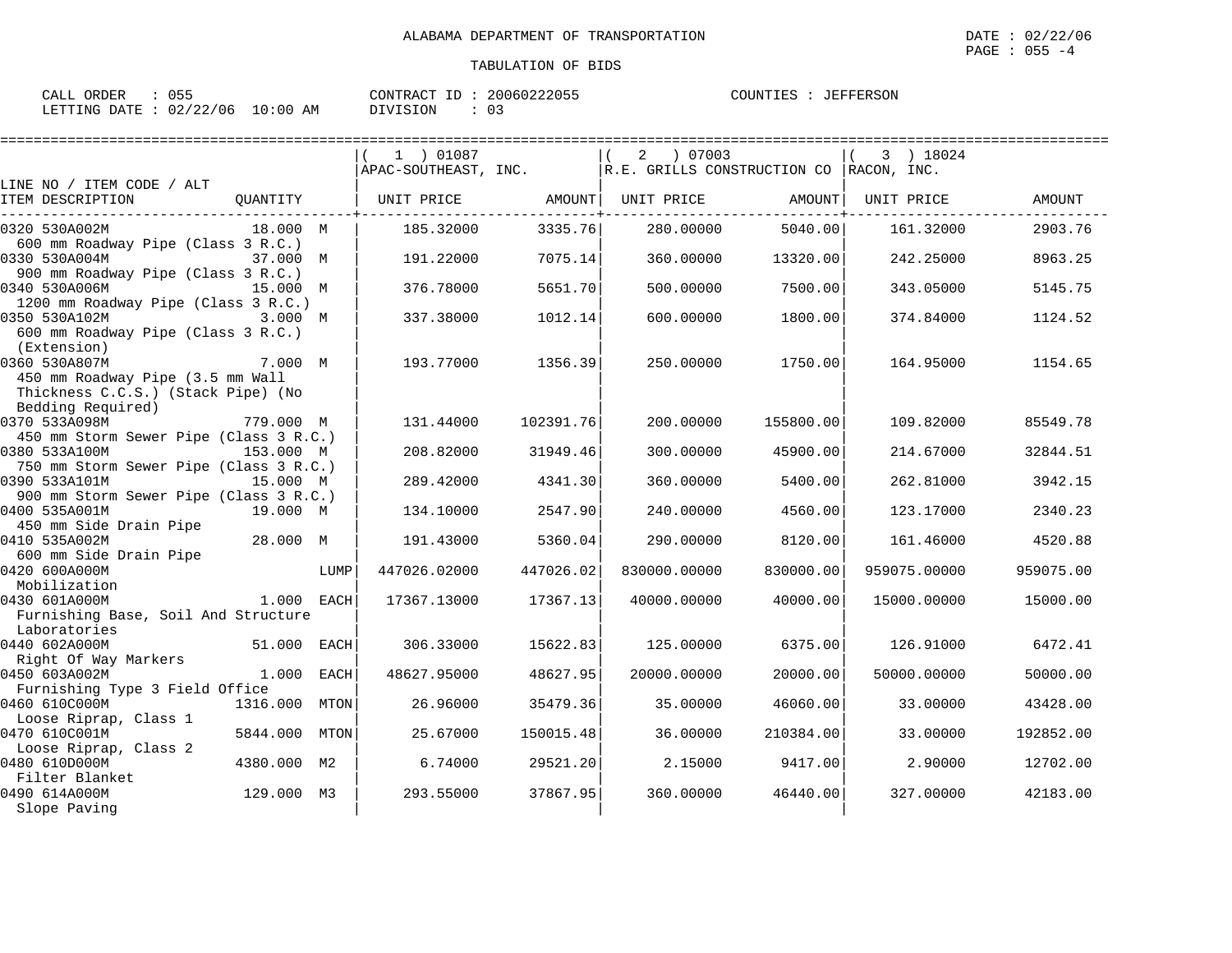| CALL ORDER   | לכר        |            | ID<br>CONTRACT | 20060222055 | COUNTIES<br>JEFFERSON |
|--------------|------------|------------|----------------|-------------|-----------------------|
| LETTING DATE | : 02/22/06 | $10:00$ AM | DIVISION       |             |                       |

|                                                                                          |                | 1 ) 01087               |                     | $(2)$ 07003<br>$ARAC-SOUTHEAST, INC.$ R.E. GRILLS CONSTRUCTION CO RACON, INC.  |                     | 3 ) 18024               |                     |
|------------------------------------------------------------------------------------------|----------------|-------------------------|---------------------|--------------------------------------------------------------------------------|---------------------|-------------------------|---------------------|
| LINE NO / ITEM CODE / ALT<br>ITEM DESCRIPTION<br>_______________________                 |                |                         |                     | QUANTITY   UNIT PRICE     AMOUNT  UNIT PRICE     AMOUNT  UNIT PRICE     AMOUNT |                     |                         |                     |
| 332.000 M2  <br>0500 618B003M<br>Concrete Driveway, 150 mm Thick<br>(Includes Wire Mesh) |                |                         |                     | $43.26000$ $14362.32$ $53.00000$ $17596.00$ $53.58000$                         |                     |                         | 17788.56            |
| 0510 619A002M<br>450 mm Roadway Pipe End Treatment,<br>Class 1                           | $5.000$ $EACH$ | 669.50000               | 3347.50             |                                                                                | 850.00000 4250.00   | 808,00000               | 4040.00             |
| 0520 619A003M 2.000 EACH<br>600 mm Roadway Pipe End Treatment,<br>Class 1                |                | 772.50000               | 1545.00             | 950.00000                                                                      | 1900.00             | 859.00000               | 1718.00             |
| 0530 619A055M<br>900 mm Roadway Pipe End Treatment,<br>Class 2                           | $1.000$ EACH   | 1545.00000              | 1545.00             | 2400.00000                                                                     | 2400.00             | 1809.00000              | 1809.00             |
| 0540 619A057M 1.000 EACH<br>1200 mm Roadway Pipe End Treatment,<br>Class 2               |                | 2575.00000              | 2575.00             | 2600.00000                                                                     | 2600.00             | 2400.00000              | 2400.00             |
| 0550 619A101M<br>450 mm Side Drain Pipe End Treatment,<br>Class 1                        | 2.000 EACH     | 669.50000               | 1339.00             | 825.00000                                                                      | 1650.00             | 808.00000               | 1616.00             |
| $2.000$ EACH<br>0560 619A102M<br>600 mm Side Drain Pipe End Treatment,<br>Class 1        |                | 772.50000               | 1545.00             | 952.00000                                                                      | 1904.00             | 859.00000               | 1718.00             |
| 0570 620A000M<br>Minor Structure Concrete                                                | 2.000 M3       | 875.50000               | 1751.00             | 360.00000                                                                      | 720.00              | 942.00000               | 1884.00             |
| 0580 621A000M<br>Junction Boxes, Type 1, 1P Or 5                                         | 3.000 EACH     | 2575.00000              | 7725.00             | 3175.00000                                                                     | 9525.00             | 2520.00000              | 7560.00             |
| 0590 621A001M<br>1.000 EACH<br>Junction Boxes, Type 1, 2P Or 5                           |                | 2575.00000              | 2575.00             | 3175.00000                                                                     | 3175.00             | 2645,00000              | 2645.00             |
| 0600 621A013M<br>Junction Boxes, Type Special                                            | $1.000$ EACH   | 4635.00000              | 4635.00             | 5700.00000                                                                     | 5700.00             | 4613.00000              | 4613.00             |
| 0610 621A016M<br>Junction Boxes, Type 4, 1P Or 5                                         | 4.000 EACH     | 4635,00000              | 18540.00            | 5700.00000                                                                     | 22800.00            | 4825.00000              | 19300.00            |
| 0620 621A057M<br>Junction Boxes, Type Partial                                            | 2.000 EACH     | 3090.00000              | 6180.00             | 3800.00000                                                                     | 7600.00             | 3440.00000              | 6880.00             |
| 0630 621B001M<br>Junction Box Units, Type 1, 2P Or 5                                     | $1.000$ EACH   | 772.50000               | 772.50              | 950.00000                                                                      | 950.00              | 550.00000               | 550.00              |
| 0640 621B013M<br>Junction Box Units, Type 4, 1P Or 5<br>0650 621C015M<br>19.000 EACH     | 2.000 EACH     | 772.50000<br>2832.50000 | 1545.00<br>53817.50 | 950.00000<br>3500.00000                                                        | 1900.00<br>66500.00 | 920.00000<br>2890.00000 | 1840.00<br>54910.00 |
| Inlets, Type S1 Or S3 (1 Wing)                                                           |                |                         |                     |                                                                                |                     |                         |                     |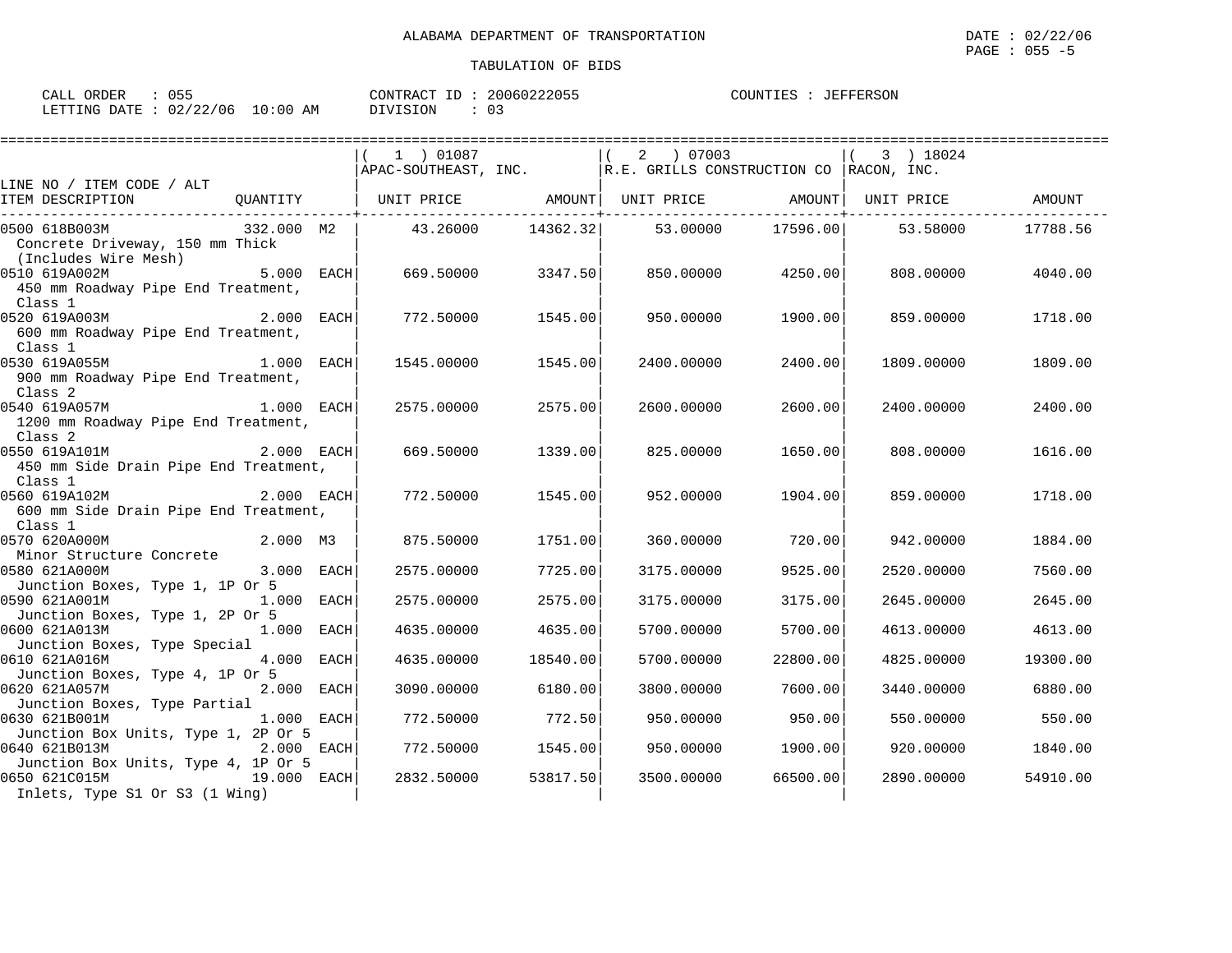| ORDER<br>CALL          | 055   | 20060222055<br>CONTRACT<br>ID | JEFFERSON<br>COUNTIES |
|------------------------|-------|-------------------------------|-----------------------|
| LETTING DATE: 02/22/06 | 10:00 | <b>DIVISION</b>               |                       |
|                        | ΆM    |                               |                       |

|                                                                          | 1 ) 01087            |           | 07003<br>2                              |           | 3 ) 18024  |           |
|--------------------------------------------------------------------------|----------------------|-----------|-----------------------------------------|-----------|------------|-----------|
|                                                                          | APAC-SOUTHEAST, INC. |           | R.E. GRILLS CONSTRUCTION CO RACON, INC. |           |            |           |
| LINE NO / ITEM CODE / ALT<br>ITEM DESCRIPTION<br>OUANTITY                | UNIT PRICE           | AMOUNT    | UNIT PRICE                              | AMOUNT    | UNIT PRICE | AMOUNT    |
| 0660 621C016M<br>$1.000$ EACH                                            | 2832.50000           | 2832.50   | 3500.00000                              | 3500.00   | 2890.00000 | 2890.00   |
| Inlets, Type S2 Or S4 (1 Wing)<br>0670 621C017M<br>1.000 EACH            | 3090.00000           | 3090.00   | 3800.00000                              | 3800.00   | 3250.00000 | 3250.00   |
| Inlets, Type S1 Or S3 (2 Wing)<br>0680 621C018M<br>2.000 EACH            | 3090.00000           | 6180.00   | 3800.00000                              | 7600.00   | 3250.00000 | 6500.00   |
| Inlets, Type S2 Or S4 (2 Wing)<br>0690 621D015M<br>6.000<br>EACH         | 772.50000            | 4635.00   | 950.00000                               | 5700.00   | 590.00000  | 3540.00   |
| Inlet Units, Type S1 Or S3<br>0700 621D016M<br>1.000 EACH                | 772.50000            | 772.50    | 950.00000                               | 950.00    | 590.00000  | 590.00    |
| Inlet Units, Type S2 Or S4<br>1.000<br>0710 621I001M<br>EACH             | 6695.00000           | 6695.00   | 7300.00000                              | 7300.00   | 6200.00000 | 6200.00   |
| Stilling Basins, Type 1<br>0720 623A000M<br>169.000 M<br>Concrete Gutter | 58.20000             | 9835.80   | 98.00000                                | 16562.00  | 62.47000   | 10557.43  |
| 0730 623C000M<br>3471.000 M<br>Combination Curb & Gutter, Type C         | 43.93000             | 152481.03 | 35.00000                                | 121485.00 | 30.69000   | 106524.99 |
| 0740 630A001M<br>1081.000 M<br>Steel Beam Guardrail, Class A, Type 2     | 55.62000             | 60125.22  | 67.00000                                | 72427.00  | 58.80000   | 63562.80  |
| 0750 630C001M<br>2.000 EACH<br>Guardrail End Anchor, Type 8              | 721.00000            | 1442.00   | 825.00000                               | 1650.00   | 784.00000  | 1568.00   |
| 0760 630C070M<br>10.000 EACH                                             | 1802.50000           | 18025.00  | 2350.00000                              | 23500.00  | 1792.00000 | 17920.00  |
| Guardrail End Anchor, Type 10 Series<br>0770 650A000M<br>264.000 M3      | 28.97000             | 7648.08   | 25.00000                                | 6600.00   | 25.00000   | 6600.00   |
| Topsoil<br>0780 650B000M<br>4962.000 M3                                  | 22.31000             | 110702.22 | 14,00000                                | 69468.00  | 20,00000   | 99240.00  |
| Topsoil From Stockpiles<br>0790 652A100M<br>4.000 HA                     | 1487.32000           | 5949.28   | 1500.00000                              | 6000.00   | 1559.25000 | 6237.00   |
| Seeding<br>0800 652C000M<br>2.000 HA                                     | 229.69000            | 459.38    | 250.00000                               | 500.00    | 240.97000  | 481.94    |
| Mowing<br>0810 654A000M<br>2124.000 M2                                   | 4.59000              | 9749.16   | 6.40000                                 | 13593.60  | 4.82000    | 10237.68  |
| Solid Sodding<br>0820 656A010M<br>4.000 HA                               | 1487.32000           | 5949.28   | 1500.00000                              | 6000.00   | 1559.25000 | 6237.00   |
| Mulching<br>6972.000 M2<br>0830 659A000M                                 | 2.83000              | 19730.76  | 3.00000                                 | 20916.00  | 2.84000    | 19800.48  |
| Erosion Control Netting, Class A<br>0840 665A001M<br>2.000 HA            | 1149.48000           | 2298.96   | 1300.00000                              | 2600.00   | 1204.88000 | 2409.76   |
| Temporary Seeding<br>0850 665B000M<br>2.000 HA<br>Temporary Mulching     | 1149.48000           | 2298.96   | 1500.00000                              | 3000.00   | 1204.88000 | 2409.76   |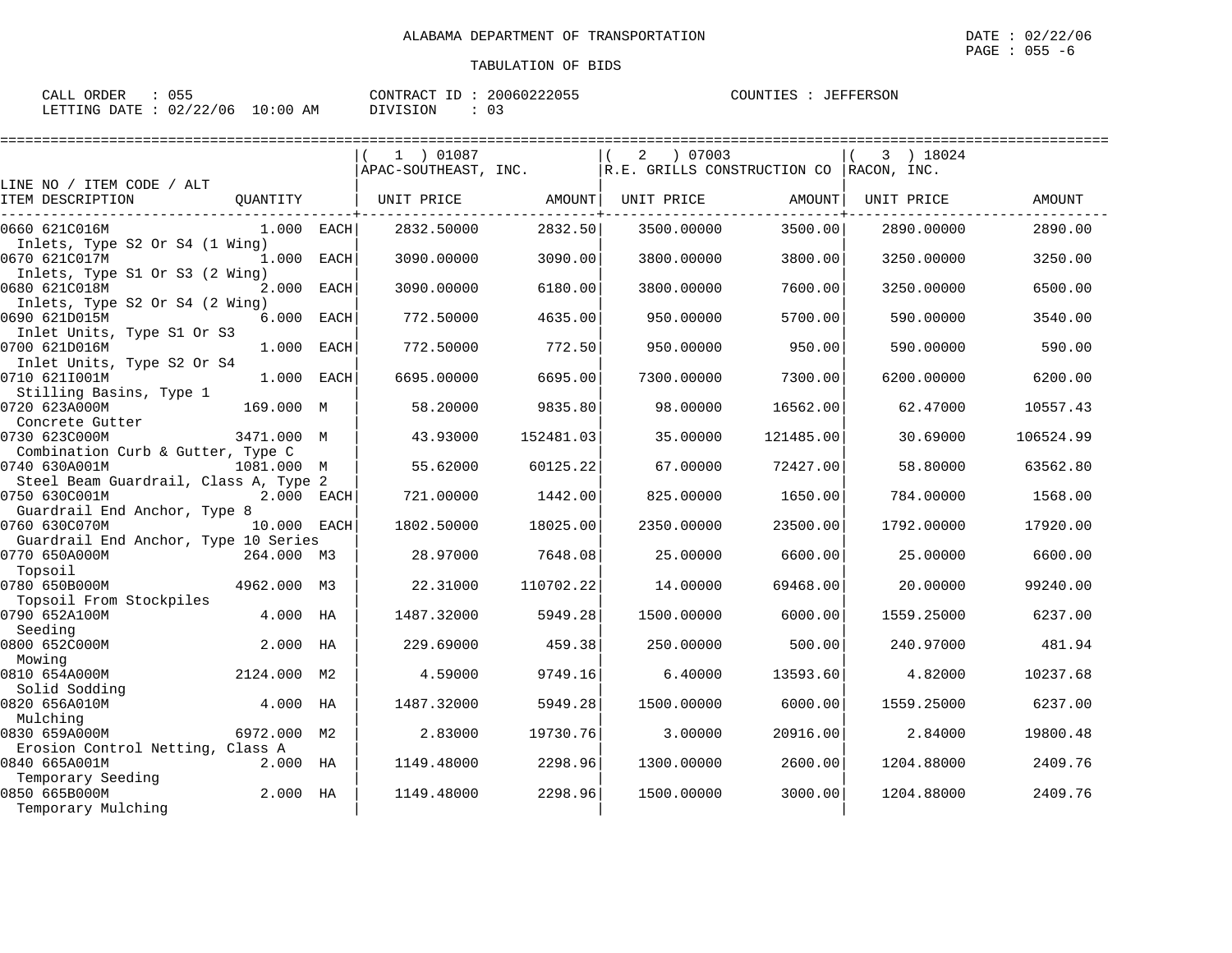| 055<br>CALL ORDER                | CONTRACT ID: 20060222055 |      | COUNTIES : JEFFERSON |
|----------------------------------|--------------------------|------|----------------------|
| LETTING DATE : 02/22/06 10:00 AM | DIVISION                 | - 03 |                      |

|                                                                                                            |              |      | 1 ) 01087            |          | 07003<br>2                  |           | 3 ) 18024    |           |
|------------------------------------------------------------------------------------------------------------|--------------|------|----------------------|----------|-----------------------------|-----------|--------------|-----------|
| LINE NO / ITEM CODE / ALT                                                                                  |              |      | APAC-SOUTHEAST, INC. |          | R.E. GRILLS CONSTRUCTION CO |           | RACON, INC.  |           |
| ITEM DESCRIPTION                                                                                           | OUANTITY     |      | UNIT PRICE           | AMOUNT   | UNIT PRICE                  | AMOUNT    | UNIT PRICE   | AMOUNT    |
| 0860 665C000M                                                                                              | 30.000 M     |      | 115.15000            | 3454.50  | 117.00000                   | 3510.00   | 62.00000     | 1860.00   |
| 375 mm Temporary Pipe<br>0870 665I000M                                                                     | 850.000 MTON |      | 26.38000             | 22423.00 | 38.00000                    | 32300.00  | 40.00000     | 34000.00  |
| Temporary Riprap, Class 2<br>0880 665J000M                                                                 | 3000.000 M   |      | 10.07000             | 30210.00 | 5.30000                     | 15900.00  | 9.00000      | 27000.00  |
| Silt Fence, Type A<br>0890 6650001M                                                                        | 3000.000 M   |      | 6.68000              | 20040.00 | 0.80000                     | 2400.00   | 4.80000      | 14400.00  |
| Silt Fence Removal<br>0900 6650000M                                                                        | 170.000 M    |      | 24.31000             | 4132.70  | 7.30000                     | 1241.00   | 20.00000     | 3400.00   |
| 300 mm Wattle<br>0910 665Q001M                                                                             | 240.000 M    |      | 26.84000             | 6441.60  | 11.60000                    | 2784.00   | 25.00000     | 6000.00   |
| 500 mm Wattle<br>0920 666A001M                                                                             | $4.000$ HA   |      | 81.37000             | 325.48   | 82.50000                    | 330.00    | 85.05000     | 340.20    |
| Pest Control Treatment<br>0930 680A000M                                                                    |              | LUMP | 97850.00000          | 97850.00 | 120000.00000                | 120000.00 | 200000.00000 | 200000.00 |
| Engineering Controls<br>0940 701A028M<br>Solid White, Class 2, Type A Traffic                              | 3.000 KM     |      | 927.00000            | 2781.00  | 1100.00000                  | 3300.00   | 1008.00000   | 3024.00   |
| Stripe (1.5 mm Thick) (150 mm Wide)<br>0950 701A037M<br>Solid Yellow, Class 2, Type A Traffic              | 6.000 KM     |      | 1215.40000           | 7292.40  | 1320.00000                  | 7920.00   | 1321.60000   | 7929.60   |
| Stripe (2.3 mm Thick) (150 mm Wide)<br>0960 701A041M                                                       | 4.000 KM     |      | 566.50000            | 2266.00  | 615.00000                   | 2460.00   | 616.00000    | 2464.00   |
| Broken White, Class 2, Type A Traffic<br>Stripe (2.3 mm Thick) (150 mm Wide)<br>0970 701A046M              | 3.000 KM     |      | 566.50000            | 1699.50  | 615.00000                   | 1845.00   | 616.00000    | 1848.00   |
| Broken Yellow, Class 2 , Type A Traffic<br>Stripe (2.3 mm Thick) (150 mm Wide)<br>0980 701B009M            | 846.000 M    |      | 2.78000              | 2351.88  | 3.50000                     | 2961.00   | 3.02000      | 2554.92   |
| Dotted Class 2, Type A Traffic Stripe<br>$(2.3 \text{ mm}$ Thick) $(150 \text{ mm}$ Wide)<br>0990 701C000M | 7.000 KM     |      | 350.20000            | 2451.40  | 3.80000                     | 26.60     | 380.80000    | 2665.60   |
| Broken Temporary Traffic Stripe<br>1000 701C001M                                                           | 30.000 KM    |      | 386.25000            | 11587.50 | 420.00000                   | 12600.00  | 420.00000    | 12600.00  |
| Solid Temporary Traffic Stripe<br>1010 701D007M                                                            | 5.000 KM     |      | 1019.70000           | 5098.50  | 1110.00000                  | 5550.00   | 1108.80000   | 5544.00   |
| Solid Traffic Stripe Removed (Paint)<br>1020 701D014M<br>Broken Traffic Stripe Removed (Paint)             | 4.000 KM     |      | 576.80000            | 2307.20  | 650.00000                   | 2600.00   | 627.20000    | 2508.80   |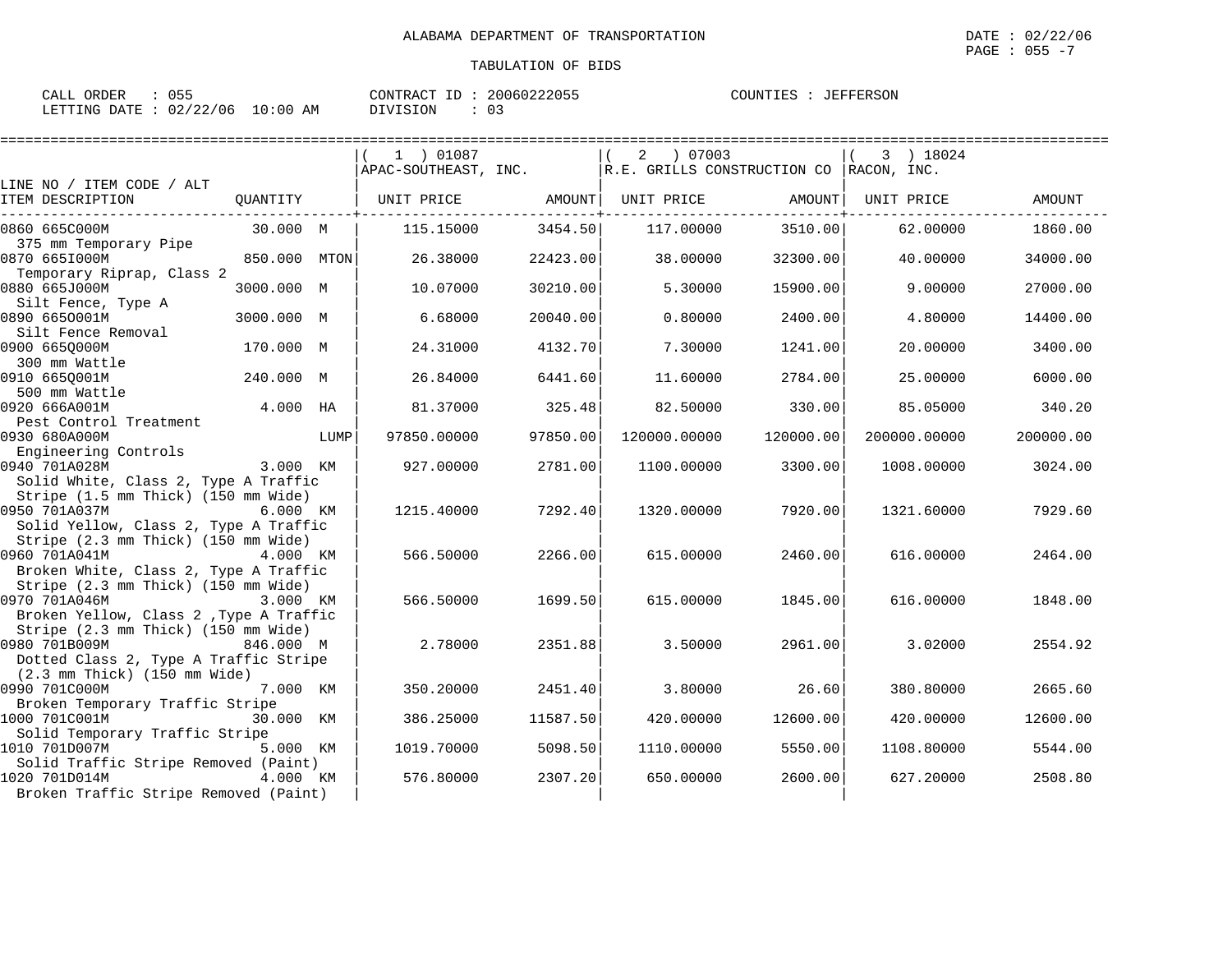| ORDER<br>CALL   | $\sim$ $ -$<br>ט ט |                   | CONTRACT<br>$\tau$<br>CONTRACT | 20060222055<br>. | <b>JEFFERSON</b><br>COUNTIES<br>. FKSOT |
|-----------------|--------------------|-------------------|--------------------------------|------------------|-----------------------------------------|
| LETTING<br>DATE | 02/22<br>/06<br>22 | :00<br>AM<br>⊥ O⊟ | DIVISION                       |                  |                                         |

|                                                                                                                                               |              | ============================= |          |                                                                                                      |          |             |          |
|-----------------------------------------------------------------------------------------------------------------------------------------------|--------------|-------------------------------|----------|------------------------------------------------------------------------------------------------------|----------|-------------|----------|
|                                                                                                                                               |              | 1 ) 01087                     |          | 2 07003                                                                                              |          | 3 ) 18024   |          |
|                                                                                                                                               |              |                               |          | $ $ APAC-SOUTHEAST, INC. $ R.E.$ GRILLS CONSTRUCTION CO $ RACON, INC$ .                              |          |             |          |
| LINE NO / ITEM CODE / ALT<br>ITEM DESCRIPTION                                                                                                 |              |                               |          | QUANTITY   UNIT PRICE AMOUNT  UNIT PRICE AMOUNT <br>. _ _ _ _ _ _ <del>_</del> _ _ _ _ _ _ _ _ _ _ _ |          | UNIT PRICE  | AMOUNT   |
| 1030 703A002M<br>356.000 M2<br>Traffic Control Markings, Class 2, Type<br>$\mathbb{A}$                                                        |              | 27.81000                      | 9900.36  | 31.00000                                                                                             | 11036.00 | 30.24000    | 10765.44 |
| 1040 703B002M<br>Traffic Control Legends, Class 2, Type                                                                                       | 34.000 M2    | 27.81000                      | 945.54   | 31,00000                                                                                             | 1054.00  | 30.24000    | 1028.16  |
| 1050 703D001M<br>Temporary Traffic Control Markings                                                                                           | 346.000 M2   | 13.91000                      | 4812.86  | 16.00000                                                                                             | 5536.00  | 15.12000    | 5231.52  |
| 1060 705A030M<br>Pavement Markers, Class A-H, Type 2-C                                                                                        | 60.000 EACH  | 5.67000                       | 340.20   | 6.50000                                                                                              | 390.00   | 6.16000     | 369.60   |
| 1070 705A031M<br>Pavement Markers, Class A-H, Type 1-A                                                                                        | 284.000 EACH | 5.67000                       | 1610.28  | 6.50000                                                                                              | 1846.00  | 6.16000     | 1749.44  |
| 1080 705A037M<br>260.000 EACH<br>Pavement Markers, Class A-H, Type 2-D                                                                        |              | 5.67000                       | 1474.20  | 6.50000                                                                                              | 1690.00  | 6.16000     | 1601.60  |
| 1090 710A120M<br>8.000 M2<br>Class 4, Aluminum Flat Sign Panels 2.<br>032 mm Thickness (Type III or IV                                        |              | 181.28000                     | 1450.24  | 250.00000                                                                                            | 2000.00  | 205,00000   | 1640.00  |
| Background)<br>1100 710B001M<br>Roadway Sign Post (#3 "U" Channel                                                                             | 24.000 M     | 29,20000                      | 700.80   | 25,00000                                                                                             | 600.00   | 21.33000    | 511.92   |
| Galvanized Steel)<br>1110 730A000M<br>Removal Of Existing Traffic Control                                                                     | LUMP         | 1606.80000                    | 1606.80  | 2000.00000                                                                                           | 2000.00  | 1747.20000  | 1747.20  |
| Unit (SR-150 at Shades Crest Rd.)<br>1120 730A012M<br>Removal Of Existing Traffic Control<br>Unit (Partial) (S.R. 150 at Lake Crest<br>Drive) | LUMP         | 1606.80000                    | 1606.80  | 2000.00000                                                                                           | 2000.00  | 1747.20000  | 1747.20  |
| 1130 730C000M<br>Furnishing And Installing Traffic<br>Control Unit ( SR-150 at Shades Crest<br>$Rd.$ )                                        | LUMP         | 10557.50000                   | 10557.50 | 13020.00000                                                                                          | 13020.00 | 11480.00000 | 11480.00 |
| 1140 730C001M<br>Furnishing And Installing Traffic<br>Control Unit ( S.R. 150 at Lake Crest<br>Drive)                                         | LUMP         | 7622.00000                    | 7622.00  | 9400.00000                                                                                           | 9400.00  | 8288.00000  | 8288.00  |
| 1150 730E000M<br>Metal Traffic Signal Pole Foundation                                                                                         | 7.000 EACH   | 1854.00000                    | 12978.00 | 2285.00000                                                                                           | 15995.00 | 2016.00000  | 14112.00 |
| 1160 730G001M<br>Metal Traffic Signal Strain Pole                                                                                             | 7.000 EACH   | 6592.00000                    | 46144.00 | 8130.00000                                                                                           | 56910.00 | 7168.00000  | 50176.00 |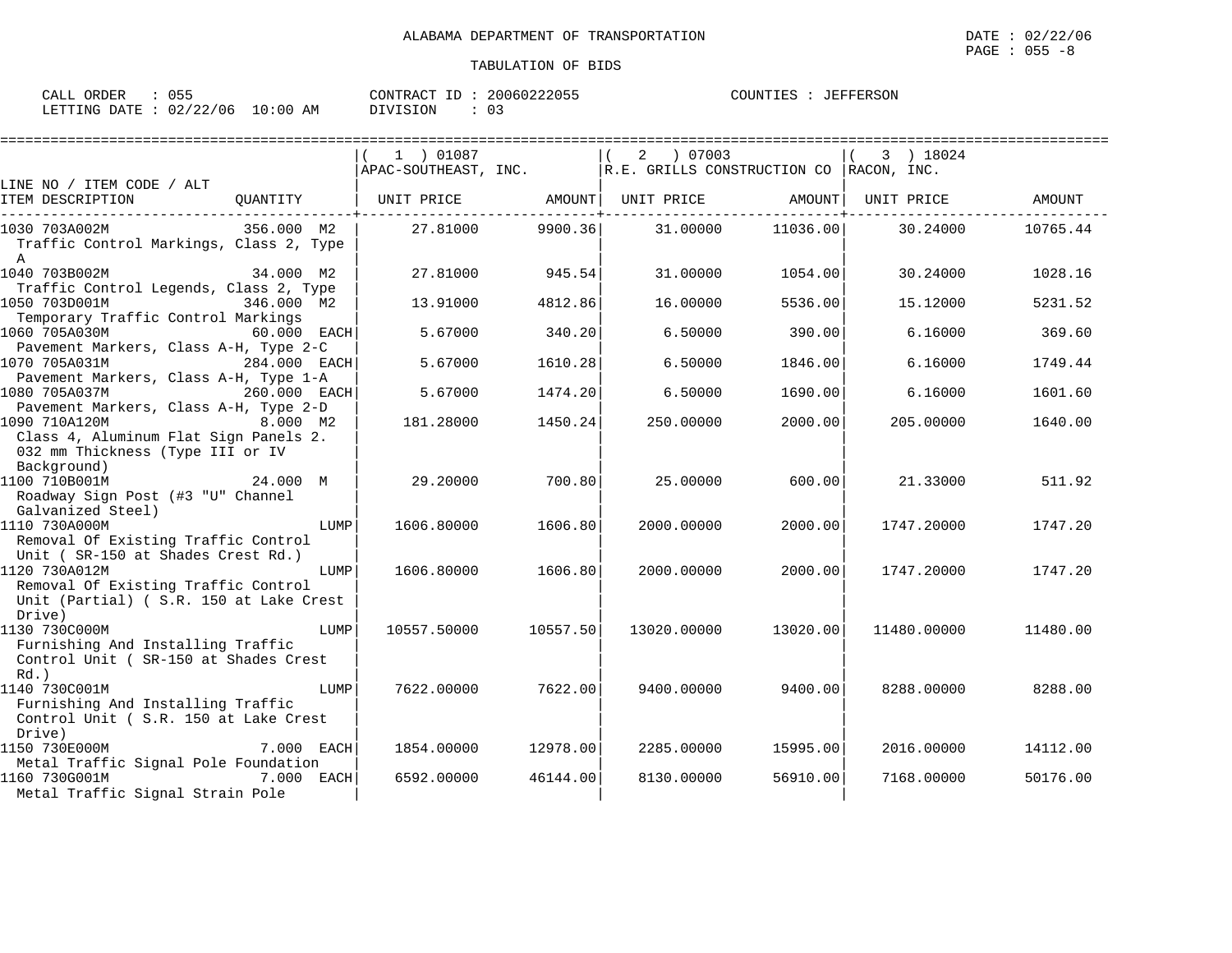| $\therefore$ 055<br>CALL ORDER   |          | CONTRACT ID: 20060222055 | COUNTIES : JEFFERSON |
|----------------------------------|----------|--------------------------|----------------------|
| LETTING DATE : 02/22/06 10:00 AM | DIVISION |                          |                      |

|                                                          |             |             | 1 ) 01087            |          | 2<br>07003                                    |          | 3 ) 18024  |          |
|----------------------------------------------------------|-------------|-------------|----------------------|----------|-----------------------------------------------|----------|------------|----------|
|                                                          |             |             | APAC-SOUTHEAST, INC. |          | $ R.E.$ GRILLS CONSTRUCTION CO $ RACON, INC.$ |          |            |          |
| LINE NO / ITEM CODE / ALT                                |             |             |                      |          |                                               |          |            |          |
| ITEM DESCRIPTION                                         | QUANTITY    |             | UNIT PRICE           | AMOUNT   | UNIT PRICE                                    | AMOUNT   | UNIT PRICE | AMOUNT   |
| 1170 730H001M                                            | 1040.000 M  |             | 10.92000             | 11356.80 | 13.50000                                      | 14040.00 | 11.87000   | 12344.80 |
| Loop Wire<br>1180 7301001M                               | 1160.000 M  |             | 3.40000              | 3944.00  | 4.20000                                       | 4872.00  | 3.70000    | 4292.00  |
| Loop Detector Lead-In-Cable                              |             |             |                      |          |                                               |          |            |          |
| 1190 730J010M<br>Vehicle Loop Detector                   | 12.000 EACH |             | 164.80000            | 1977.60  | 203.00000                                     | 2436.00  | 179.20000  | 2150.40  |
| 1200 730K000M                                            | 6.000 EACH  |             | 283.25000            | 1699.50  | 350.00000                                     | 2100.00  | 308.00000  | 1848.00  |
| Traffic Signal Junction Box<br>1210 730L003M             | 13.000 M    |             | 17.00000             | 221.00   | 21.00000                                      | 273.00   | 18.48000   | 240.24   |
| 27 mm, Non-Metallic, Conduit<br>1220 730L005M            | 227.000 M   |             | 17.00000             | 3859.00  | 21,00000                                      | 4767.00  | 18.48000   | 4194.96  |
| 53 mm, Non-Metallic, Conduit<br>1230 730N010M            | 7.000 EACH  |             | 988.80000            | 6921.60  | 1219.00000                                    | 8533.00  | 1075.20000 | 7526.40  |
| Luminaire Extension Assembly, (3 meters<br>1240 730P022M | 8.000 EACH  |             | 772.50000            | 6180.00  | 952.00000                                     | 7616.00  | 840.00000  | 6720.00  |
| Vehicular Signal Head, 300 mm, 3<br>Section, Type LED    |             |             |                      |          |                                               |          |            |          |
| 1250 730P024M                                            | 3.000 EACH  |             | 1442.00000           | 4326.00  | 1777.00000                                    | 5331.00  | 1568.00000 | 4704.00  |
| Vehicular Signal Head, 300 mm, 5<br>Section, Type LED    |             |             |                      |          |                                               |          |            |          |
| 1260 730R022M                                            | 2.000 EACH  |             | 8755.00000           | 17510.00 | 10800.00000                                   | 21600.00 | 9520.00000 | 19040.00 |
| Controller Assembly, Type III, 8 Phase                   |             |             |                      |          |                                               |          |            |          |
| 1270 730T000M                                            | 2.000 EACH  |             | 618.00000            | 1236.00  | 762.00000                                     | 1524.00  | 672.00000  | 1344.00  |
| Wood Pole                                                |             |             |                      |          |                                               |          |            |          |
| 1280 734A012M<br>Cable OSP, Loose Tube, 36F SM           | 935.000 M   |             | 5.15000              | 4815.25  | 6.30000                                       | 5890.50  | 5.60000    | 5236.00  |
| 1290 734B007M                                            | 65.000 M    |             | 3.40000              | 221.00   | 4.20000                                       | 273.00   | 3.70000    | 240.50   |
| Drop Cable OSP 12F SM Central Core                       |             |             |                      |          |                                               |          |            |          |
| 1300 734E000M                                            | 860.000 M   |             | 1.70000              | 1462.00  | 2.10000                                       | 1806.00  | 1.85000    | 1591.00  |
| Detectable Tape System                                   |             |             |                      |          |                                               |          |            |          |
| 1310 734E021M                                            | 15.000 M    |             | 17.51000             | 262.65   | 21,60000                                      | 324.00   | 19.04000   | 285.60   |
| Buried Duct HDPE SDR11 53 mm<br>1320 734E100M            | 845.000 M   |             | 40.17000             | 33943.65 | 49.50000                                      | 41827.50 | 43.68000   | 36909.60 |
| Buried Duct HDPE SDR11 53 x 53 mm                        |             |             |                      |          |                                               |          |            |          |
| 1330 734F002M                                            | 2.000 EACH  |             | 257.50000            | 515.00   | 317.00000                                     | 634.00   | 280.00000  | 560.00   |
| Distribution Hardware FDB 12 Fiber                       |             |             |                      |          |                                               |          |            |          |
| 1340 734G002M                                            | 8.000       | <b>EACH</b> | 51.50000             | 412.00   | 63.50000                                      | 508.00   | 56.00000   | 448.00   |
| Connector FC Termination SM<br>1350 734G009M             | 8,000       | EACH        | 51.50000             | 412.00   | 63.50000                                      | 508.00   | 56,00000   | 448.00   |
| Splicing, Fusion                                         |             |             |                      |          |                                               |          |            |          |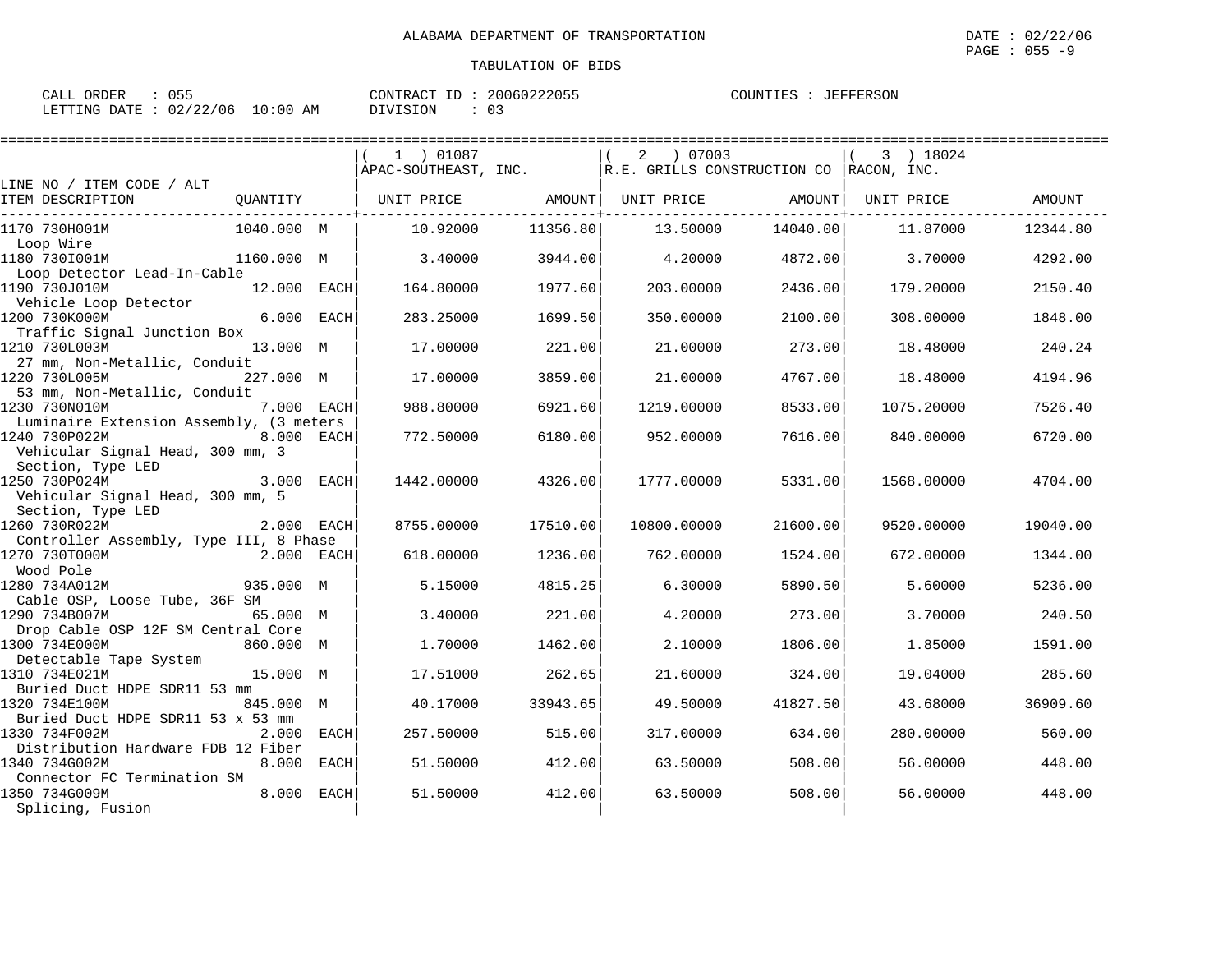| CALL ORDER                       | : 055 |          | CONTRACT ID: 20060222055 | COUNTIES : JEFFERSON |
|----------------------------------|-------|----------|--------------------------|----------------------|
| LETTING DATE : 02/22/06 10:00 AM |       | DIVISION |                          |                      |

|                                         |              |             | 1 ) 01087            |                | 2<br>07003                                  |          | 3 ) 18024          |                |
|-----------------------------------------|--------------|-------------|----------------------|----------------|---------------------------------------------|----------|--------------------|----------------|
|                                         |              |             | APAC-SOUTHEAST, INC. |                | R.E. GRILLS CONSTRUCTION CO RACON, INC.     |          |                    |                |
| LINE NO / ITEM CODE / ALT               |              |             |                      |                |                                             |          |                    |                |
| ITEM DESCRIPTION                        | QUANTITY     |             | UNIT PRICE           | AMOUNT         | UNIT PRICE                                  | AMOUNT   | UNIT PRICE         | <b>AMOUNT</b>  |
| 1360 734G120M                           | $2.000$ EACH |             | 772.50000            | 1545.00        | 952.00000                                   | 1904.00  | 840.00000          | 1680.00        |
| Splice Closure, Under Grade, 72 Fiber   |              |             |                      |                |                                             |          |                    |                |
| 1370 734H015M                           | 8.000 EACH   |             | 20.60000             | 164.80         | 25.40000                                    | 203.20   | 22.40000           | 179.20         |
| Patch Cord Simplex, SM FC               |              |             |                      |                |                                             |          |                    |                |
| 1380 734J000M                           | 5.000        | EACH        | 901.25000            | 4506.25        | 1100.00000                                  | 5500.00  | 980.00000          | 4900.00        |
| Commbox F1                              |              |             |                      |                |                                             |          |                    |                |
| 1390 734N021M                           | 2.000 EACH   |             | 1648.00000           | 3296.00        | 2032.00000                                  | 4064.00  | 1792.00000         | 3584.00        |
| Fiber Optic Transciever, RS-232 Remote  |              |             |                      |                |                                             |          |                    |                |
| w/Power                                 |              |             |                      |                |                                             |          |                    |                |
| 1400 740B000M                           | 48.000 M2    |             | 95.79000             | 4597.92        | 250.00000                                   | 12000.00 | 93.62000           | 4493.76        |
| Construction Signs                      |              |             |                      |                |                                             |          |                    |                |
| 1410 740D000M                           | 400.000      | EACH        | 61.80000             | 24720.00       | 120.00000                                   | 48000.00 | 61.62000           | 24648.00       |
| Channelizing Drums                      |              |             |                      |                |                                             |          |                    |                |
| 1420 740E000M                           | 75.000       | EACH        | 14.94000             | 1120.50        | 16,00000                                    | 1200.00  | 15,00000           | 1125.00        |
| Cones (900 mm High)                     |              |             |                      |                |                                             |          |                    |                |
| 1430 740F002M                           | 4.000        | <b>EACH</b> | 206,00000            | 824.00         | 250.00000                                   | 1000.00  | 213.30000          | 853.20         |
| Barricades, Type III                    |              |             |                      |                |                                             |          |                    |                |
| 1440 7401005M                           | 4.000 EACH   |             | 894.04000            | 3576.16        | 1175.00000                                  | 4700.00  | 1042.80000         | 4171.20        |
| Warning Lights, Type B (Detachable Head |              |             |                      |                |                                             |          |                    |                |
| 1450 740M001M                           | 75.000 EACH  |             | 9.01000              | 675.75         | 9.00000                                     | 675.00   | 15.00000           | 1125.00        |
| Ballast For Cone                        |              |             |                      |                |                                             |          |                    |                |
| 1460 741C001M                           | 1.000 EACH   |             | 4560.84000           | 4560.84        | 25000.00000                                 | 25000.00 | 5451.00000         | 5451.00        |
| Portable Sequential Arrow And Chevron   |              |             |                      |                |                                             |          |                    |                |
| Sign Unit (Truck Mounted)               |              |             |                      |                |                                             |          |                    |                |
| 1470 756A028M                           | 190.000 M    |             | 169.95000            | 32290.50       | 209.00000                                   | 39710.00 | 184.80000          | 35112.00       |
| 150mm, Electrical Conduit, 1 Line, Type |              |             |                      |                |                                             |          |                    |                |
| 5 Installation                          |              |             |                      |                |                                             |          |                    |                |
| 1480 998A000M                           |              | LUMP        | 0.00000              | 0.00           | 0.00000                                     | 0.00     | 300000.00000       | 300000.00      |
| Construction Fuel (Maximum Bid Limited  |              |             |                      |                |                                             |          |                    |                |
| To $$365,000.00)$                       |              |             |                      |                |                                             |          |                    |                |
| SECTION TOTALS                          |              |             |                      |                | $\sharp$ 6,680,543.73 $\sharp$ 7,073,585.58 |          |                    | \$7,656,738.36 |
| CONTRACT TOTALS                         |              |             |                      | \$6,680,543.73 | \$7,073,585.58                              |          |                    | \$7,656,738.36 |
|                                         |              |             |                      |                | ================                            |          | ================== |                |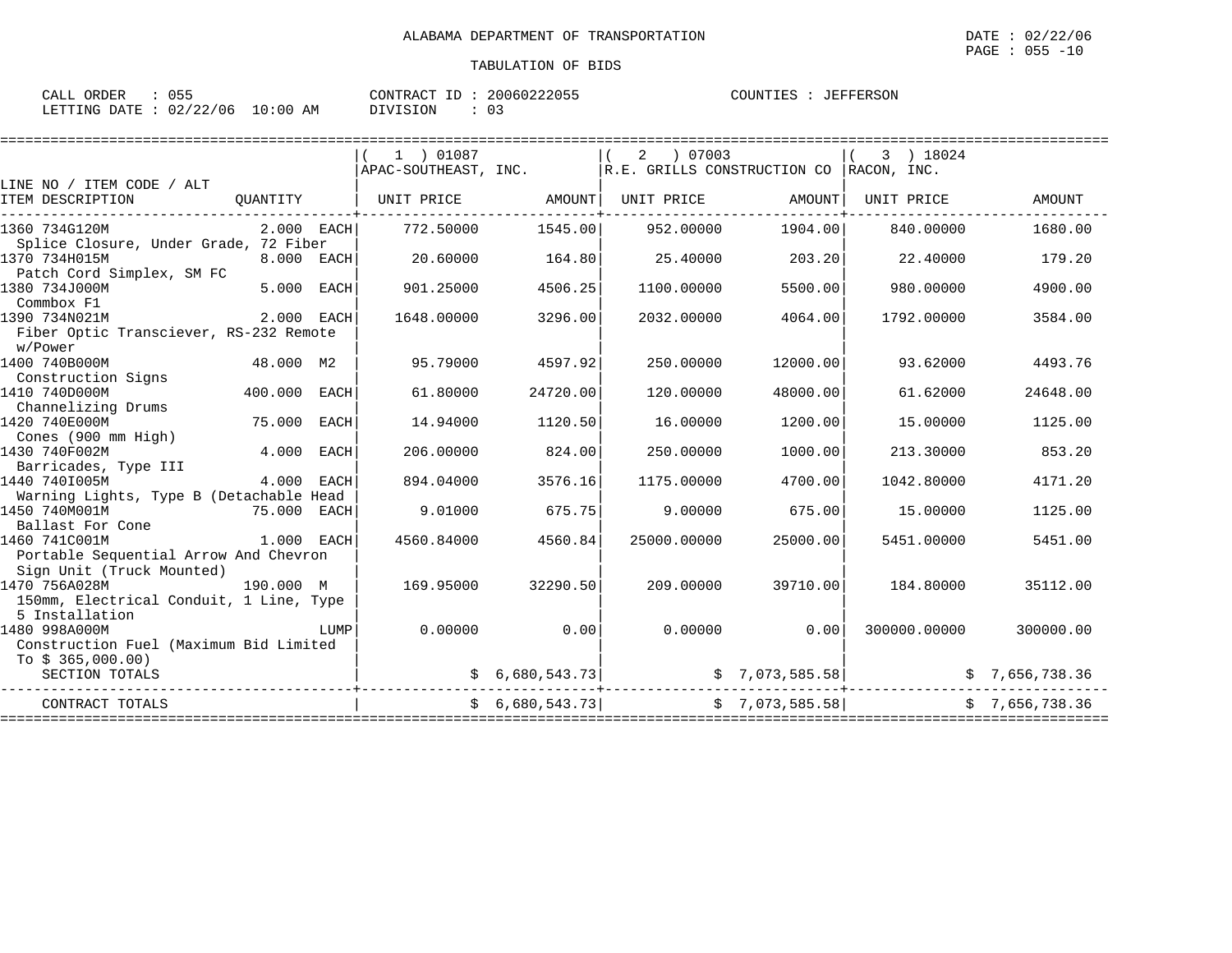# PAGE : 061 -1

|      | : 061<br>CALL ORDER                                                                                                                                                                                                         | LETTING DATE: 02/22/06 10:00 AM                   | CONTRACT ID: 20060222061<br>DIVISION : 06 |  | COUNTIES : DALLAS |                                                     |                        |  |
|------|-----------------------------------------------------------------------------------------------------------------------------------------------------------------------------------------------------------------------------|---------------------------------------------------|-------------------------------------------|--|-------------------|-----------------------------------------------------|------------------------|--|
|      | Working Days<br>CONTRACT TIME :<br>90<br>CONTRACT DESCRIPTION:<br>for constructing the Planing, Resurfacing and Traffic Stripe<br>on SR-41 from the Wilcox County line to SR-8 (US-80) south<br>of Selma. Length 26.006 mi. |                                                   |                                           |  |                   | (available days)<br>PROJECT(S) : 99-306-245-041-601 |                        |  |
| RANK | VENDOR NO. / NAME                                                                                                                                                                                                           |                                                   |                                           |  |                   | TOTAL<br><b>BID</b>                                 | % OVER<br>LOW BID      |  |
|      | 01023<br>01087                                                                                                                                                                                                              | ASPHALT CONTRACTORS, INC.<br>APAC-SOUTHEAST, INC. |                                           |  |                   | 2,604,739.15<br>2,851,829.40                        | 100.0000%<br>109.4862% |  |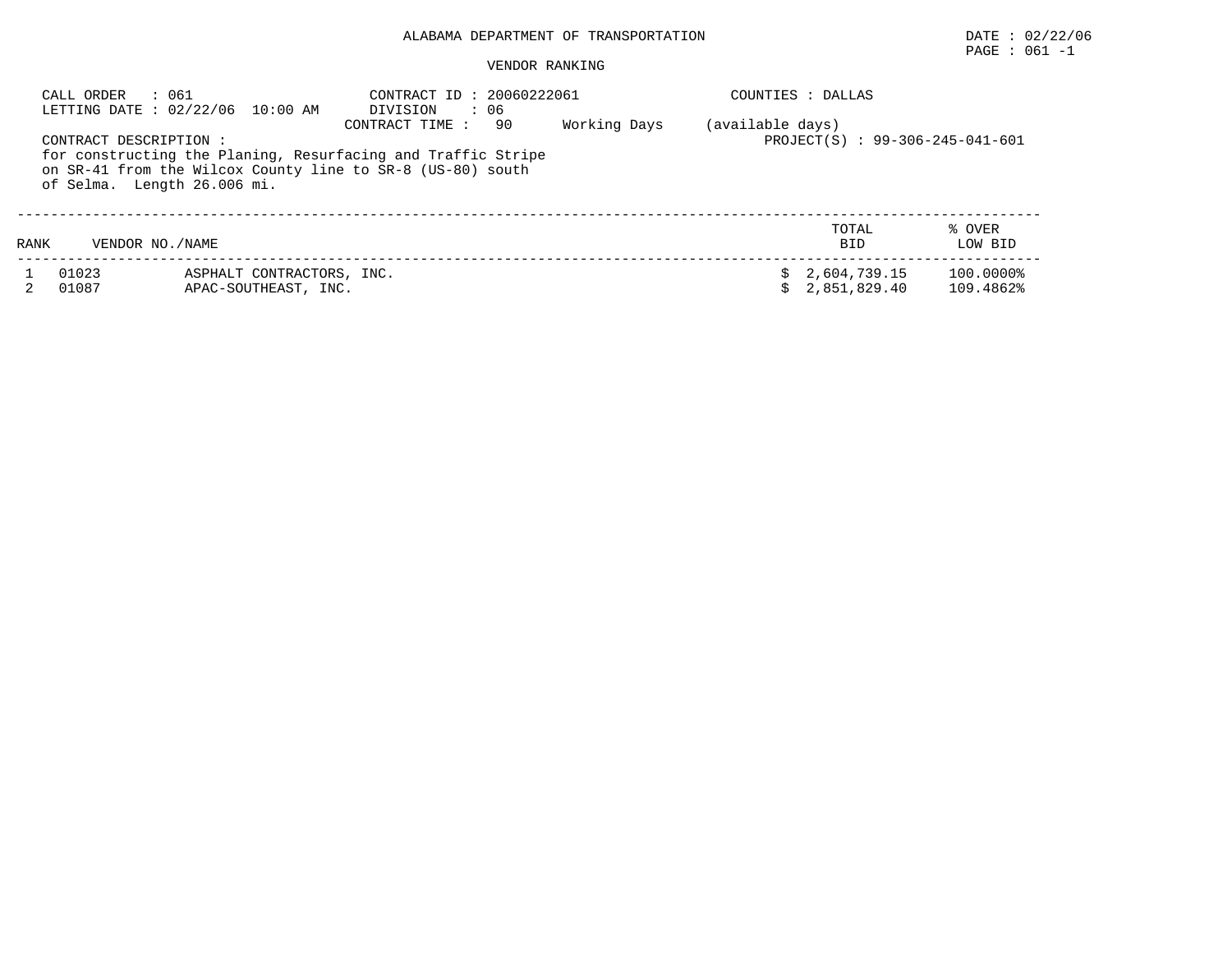| CALL ORDER : 061<br>LETTING DATE : 02/22/06 10:00 AM                                                                                                                          |                 |      | CONTRACT ID: 20060222061<br>DIVISION<br>: 06                                |            |                    | COUNTIES : DALLAS  |        |
|-------------------------------------------------------------------------------------------------------------------------------------------------------------------------------|-----------------|------|-----------------------------------------------------------------------------|------------|--------------------|--------------------|--------|
|                                                                                                                                                                               |                 |      | 1 ) 01023<br>$\vert$ ASPHALT CONTRACTORS, INC. $\vert$ APAC-SOUTHEAST, INC. |            | $(2)$ 01087        |                    |        |
| LINE NO / ITEM CODE / ALT<br>ITEM DESCRIPTION                                                                                                                                 | OUANTITY        |      | UNIT PRICE                                                                  |            | AMOUNT  UNIT PRICE | AMOUNT  UNIT PRICE | AMOUNT |
| SECTION 0001 Total                                                                                                                                                            |                 |      |                                                                             |            |                    |                    |        |
| 0010 210D021<br>Borrow Excavation (Loose Truckbed<br>Measurement) (A-4 Or Better)                                                                                             | 4000.000 CUYD   |      | 11.25000                                                                    | 45000.00   | 20.50000           | 82000.00           |        |
| 0020 405A000<br>Tack Coat                                                                                                                                                     | 37000.000 GAL   |      | 0.95000                                                                     | 35150.00   | 0.01000            | 370.00             |        |
| 0030 408A051<br>Planing Existing Pavement                                                                                                                                     | 378000.000 SQYD |      | 0.59000                                                                     | 223020.00  | 0.80000            | 302400.00          |        |
| (Approximately 0.00" Thru 1.0" Thick)<br>0040 424A361<br>Superpave Bituminous Concrete Wearing<br>Surface Layer, 3/4" Maximum Aggregate                                       | 39700.000 TON   |      | 40.00000                                                                    | 1588000.00 | 43.80000           | 1738860.00         |        |
| Size Mix, ESAL Range C/D<br>0050 424A364<br>Superpave Bituminous Concrete Wearing                                                                                             | 250.000 TON     |      | 60.00000                                                                    | 15000.00   | 85.00000           | 21250.00           |        |
| Surface Layer, Patching, 3/4" Maximum<br>Aggregate Size Mix, ESAL Range C/D<br>0060 424A367<br>Superpave Bituminous Concrete Wearing<br>Surface Layer, Leveling, 3/4" Maximum | 5500.000 TON    |      | 43.25000                                                                    | 237875.00  | 44.15000           | 242825.00          |        |
| Aggregate Size Mix, ESAL Range C/D<br>0070 600A000                                                                                                                            |                 | LUMP | 57700.00000                                                                 | 57700.00   | 61500.00000        | 61500.00           |        |
| Mobilization<br>0080 652A100<br>Seeding                                                                                                                                       | 25.000 ACRE     |      | 410.00000                                                                   | 10250.00   | 410.00000          | 10250.00           |        |
| 0090 656A010<br>Mulching                                                                                                                                                      | 25.000 ACRE     |      | 360.00000                                                                   | 9000.00    | 360.00000          | 9000.00            |        |
| 0100 665F000<br>Hay Bales                                                                                                                                                     | 200.000 EACH    |      | 8.00000                                                                     | 1600.00    | 10.00000           | 2000.00            |        |
| 0110 665J000<br>Silt Fence, Type A                                                                                                                                            | 2000.000 LF     |      | 4.00000                                                                     | 8000.00    | 2.80000            | 5600.00            |        |
| 0120 6650001<br>Silt Fence Removal                                                                                                                                            | 2000.000 LF     |      | 1,00000                                                                     | 2000.00    | 0.15000            | 300.00             |        |
| 0130 666A001                                                                                                                                                                  | 25.000 ACRE     |      | 5.00000                                                                     | 125.00     | 5.00000            | 125.00             |        |
| Pest Control Treatment<br>0140 701A028<br>Solid White, Class 2, Type A Traffic<br>Stripe (0.06" Thick) (6" Wide)                                                              | 53.000 MILE     |      | 1750.00000                                                                  | 92750.00   | 1750.00000         | 92750.00           |        |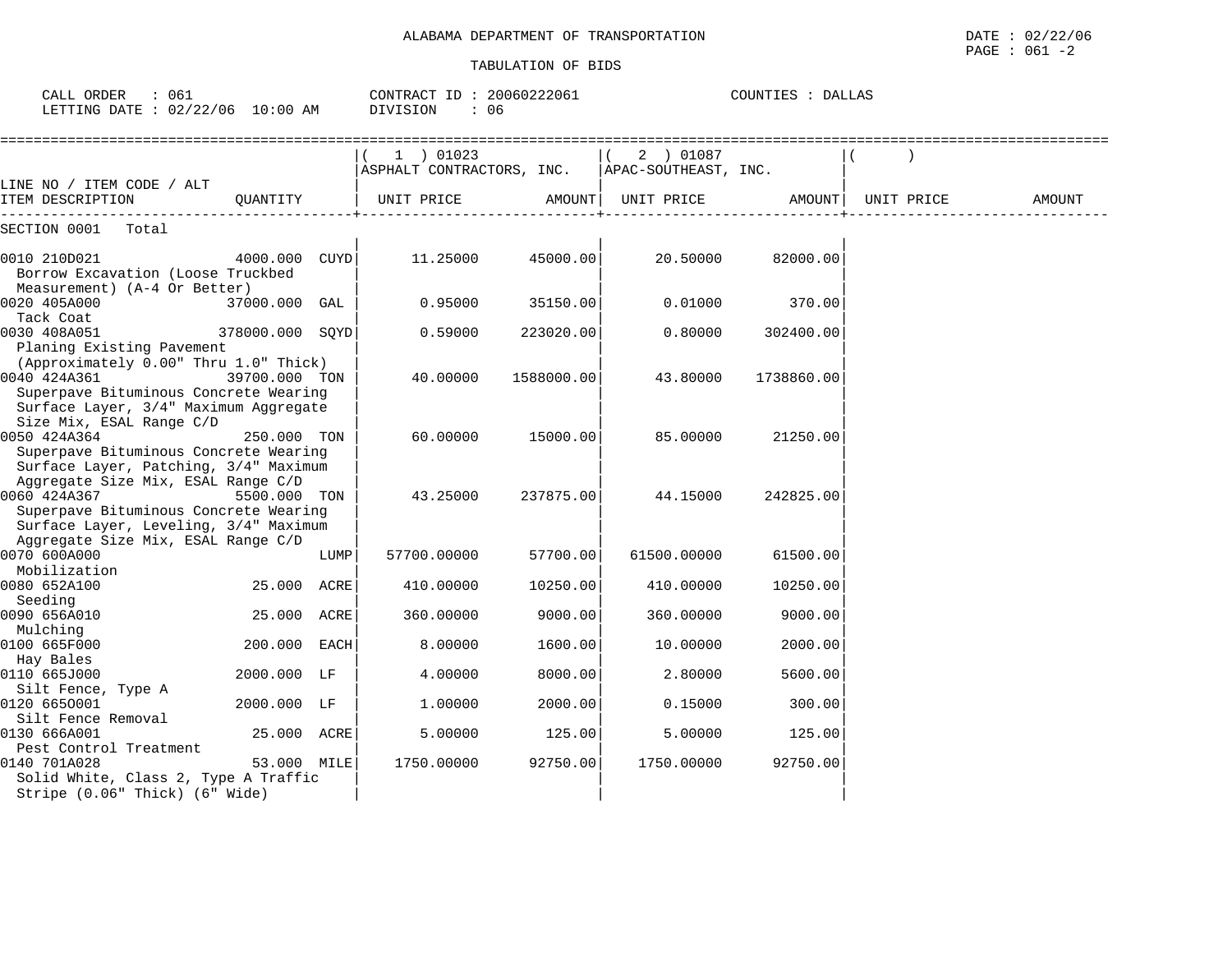| 06⊥<br>RDER<br>$-$<br>.                                                                                                   |                        | `ONTR A (<br>$\pi$ $\cap$ | .<br>. .<br>U O T<br>. | ⊃ ∆.<br>ודריה.<br>$\Delta$<br>டங<br>--- |
|---------------------------------------------------------------------------------------------------------------------------|------------------------|---------------------------|------------------------|-----------------------------------------|
| $\sim$ $\sim$<br>$\sim$ $\sim$<br>$\ldots$ F.T.T.T.N.<br>╷╷∆┯┯<br>NG.<br>$\overline{\phantom{a}}$<br>∠∠<br>ັບ 4<br>$\sim$ | . 0 : 0 0<br>ΑM<br>.06 | <b>TON</b>                | U6                     |                                         |

|                                                |               | $1$ ) 01023                                     |                | 2 ) 01087  |           |        |
|------------------------------------------------|---------------|-------------------------------------------------|----------------|------------|-----------|--------|
|                                                |               | ASPHALT CONTRACTORS, INC.  APAC-SOUTHEAST, INC. |                |            |           |        |
| LINE NO / ITEM CODE / ALT                      |               |                                                 |                |            |           | AMOUNT |
|                                                |               |                                                 | -----------+-- |            |           |        |
| 0150 701A046                                   |               |                                                 |                |            | 18905.00  |        |
| Broken Yellow, Class 2, Type A Traffic         |               |                                                 |                |            |           |        |
| Stripe (0.09" Thick) (6" Wide)                 |               |                                                 |                |            |           |        |
| 0160 701A048                                   | $26.000$ MILE | 1950.00000 50700.00                             |                | 1950.00000 | 50700.00  |        |
| Solid Yellow, Class 2, Type A Traffic          |               |                                                 |                |            |           |        |
| Stripe (0.09" Thick) (6" Wide)                 |               |                                                 |                |            |           |        |
| 0170 701B009<br><b>885.000 LF</b>              |               | 1.25000                                         | 1106.25        | 1.25000    | 1106.25   |        |
| Dotted Class 2, Type A Traffic Stripe          |               |                                                 |                |            |           |        |
| (0.09" Thick)(6" Wide)                         |               |                                                 |                |            |           |        |
| 0180 701C000                                   | 38.000 MILE   | 630.00000                                       | 23940.00       | 630.00000  | 23940.00  |        |
| Broken Temporary Traffic Stripe                |               |                                                 |                |            |           |        |
| 158.000 MILE<br>0190 701C001                   |               | 690.00000                                       | 109020.00      | 690.00000  | 109020.00 |        |
| Solid Temporary Traffic Stripe                 |               |                                                 |                |            |           |        |
| 0200 701F000 1770.000 LF                       |               | 0.25000                                         | 442.50         | 0.25000    | 442.50    |        |
| Dotted Temporary Traffic Stripe                |               |                                                 |                |            |           |        |
| 0210 701G125                                   | 2831.000 LF   | 3.85000                                         | 10899.35       | 3.85000    | 10899.35  |        |
| Solid White, Class 3W, Type A Traffic          |               |                                                 |                |            |           |        |
| Stripe (6" Wide)<br>934.000 LF<br>0220 701G129 |               | 2,20000                                         | 2054.80        | 2,20000    | 2054.80   |        |
| Broken Yellow, Class 3W, Type A Traffic        |               |                                                 |                |            |           |        |
| Stripe (6" Wide)                               |               |                                                 |                |            |           |        |
| 0230 701G133                                   | 964.000 LF    | 4.25000                                         | 4097.00        | 4.25000    | 4097.00   |        |
| Solid Yellow, Class 3W, Type A Traffic         |               |                                                 |                |            |           |        |
| Stripe (6" Wide)                               |               |                                                 |                |            |           |        |
| 0240 701H001                                   | 3795.000 LF   | 0.50000                                         | 1897.50        | 0.50000    | 1897.50   |        |
| Solid Traffic Stripe Removed (Plastic)         |               |                                                 |                |            |           |        |
| $934.000$ LF<br>0250 701H006                   |               | 0.50000                                         | 467.00         | 0.50000    | 467.00    |        |
| Broken Traffic Stripe Removed (Plastic)        |               |                                                 |                |            |           |        |
| 0260 703A002                                   | 1864.000 SQFT | 3.50000                                         | 6524.00        | 3.50000    | 6524.00   |        |
| Traffic Control Markings, Class 2, Type        |               |                                                 |                |            |           |        |
| $\mathsf{A}$                                   |               |                                                 |                |            |           |        |
| 0270 703B002                                   | 280.000 SQFT  | 5.00000                                         | 1400.00        | 5.00000    | 1400.00   |        |
| Traffic Control Legends, Class 2, Type         |               |                                                 |                |            |           |        |
| 0280 703D001                                   | 3728.000 SQFT | 1.50000                                         | 5592.00        | 1,50000    | 5592.00   |        |
| Temporary Traffic Control Markings             |               |                                                 |                |            |           |        |
| 0290 705A032                                   | 1250.000 EACH | 5.00000                                         | 6250.00        | 5.00000    | 6250.00   |        |
| Pavement Markers, Class A-H, Type 1-B          |               |                                                 |                |            |           |        |
| 0300 705A037<br>1960.000 EACH                  |               | 5.00000                                         | 9800.00        | 5.00000    | 9800.00   |        |
| Pavement Markers, Class A-H, Type 2-D          |               |                                                 |                |            |           |        |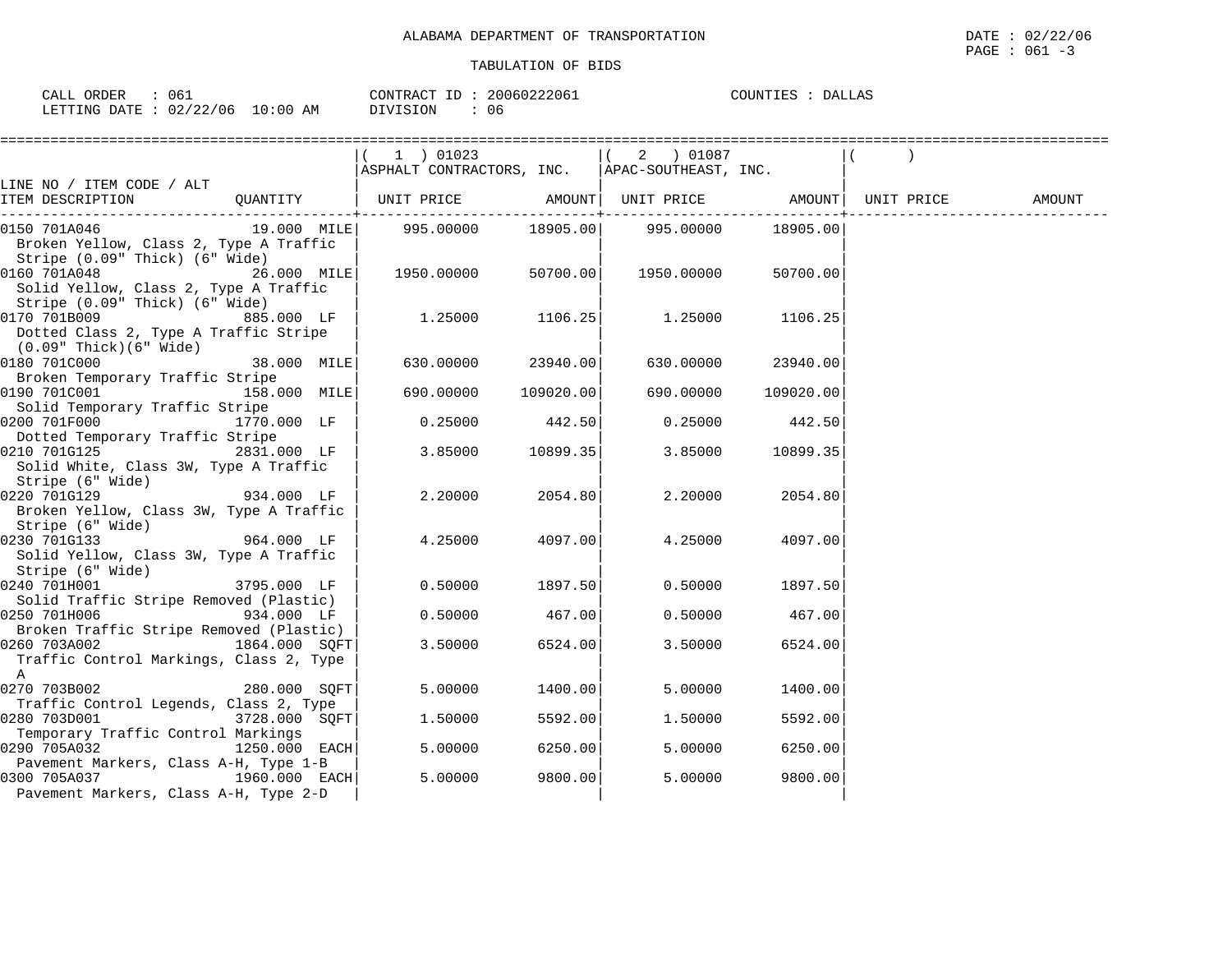| ORDER<br>CALL                    | 061 | CONTRACT ID: | 20060222061 | COUNTIES : | DALLAS |
|----------------------------------|-----|--------------|-------------|------------|--------|
| LETTING DATE : 02/22/06 10:00 AM |     | DIVISION     | 06          |            |        |

|                                        |             |      | $(1)$ 01023                                      |                 | $(2)$ 01087 |                |            |        |
|----------------------------------------|-------------|------|--------------------------------------------------|-----------------|-------------|----------------|------------|--------|
|                                        |             |      | ASPHALT CONTRACTORS, INC.   APAC-SOUTHEAST, INC. |                 |             |                |            |        |
| LINE NO / ITEM CODE / ALT              |             |      |                                                  |                 |             |                |            |        |
| ITEM DESCRIPTION                       | QUANTITY    |      | UNIT PRICE AMOUNT                                |                 | UNIT PRICE  | AMOUNT         | UNIT PRICE | AMOUNT |
| $42.000$ EACH<br>0310 705A038          |             |      | 5.00000                                          | 210.00          | 5.00000     | 210.00         |            |        |
| Pavement Markers, Class A-H, Type 2-E  |             |      |                                                  |                 |             |                |            |        |
| 0320 731A012                           | 1.000 EACH  |      | 8500.00000                                       | 8500.00         | 8500.00000  | 8500.00        |            |        |
| Traffic Counting Units, Type M         |             |      |                                                  |                 |             |                |            |        |
| 0330 740B000<br>1093.000 SQFT          |             |      | 8.75000                                          | 9563.75         | 8.00000     | 8744.00        |            |        |
| Construction Signs                     |             |      |                                                  |                 |             |                |            |        |
| 0340 740D000                           | 50.000 EACH |      | 35.00000                                         | 1750.00         | 30.00000    | 1500.00        |            |        |
| Channelizing Drums                     |             |      |                                                  |                 |             |                |            |        |
| 0350 740E000                           | 250.000     | EACH | 14.00000                                         | 3500.00         | 2.00000     | 500.00         |            |        |
| Cones (36 Inches High)                 |             |      |                                                  |                 |             |                |            |        |
| 0360 740M001                           | 250.000     | EACH | 0.00000                                          | 0.00            | 1.00000     | 250.00         |            |        |
| Ballast For Cone                       |             |      |                                                  |                 |             |                |            |        |
| 0370 7400000                           | 1.000       | EACH | 2650.00000                                       | 2650.00         | 9800.00000  | 9800.00        |            |        |
| Pilot Car<br>0380 998A000              |             | LUMP | 0.00000                                          | 0.00            | 0.00000     | 0.00           |            |        |
| Construction Fuel (Maximum Bid Limited |             |      |                                                  |                 |             |                |            |        |
| To \$ 130,000)                         |             |      |                                                  |                 |             |                |            |        |
| SECTION TOTALS                         |             |      |                                                  | \$2,604,739.15] |             | \$2,851,829.40 |            | 0.00   |
|                                        |             |      |                                                  |                 |             |                |            |        |
| CONTRACT TOTALS                        |             |      |                                                  | \$2,604,739.15] |             | \$2,851,829.40 |            |        |
|                                        |             |      |                                                  |                 |             |                |            |        |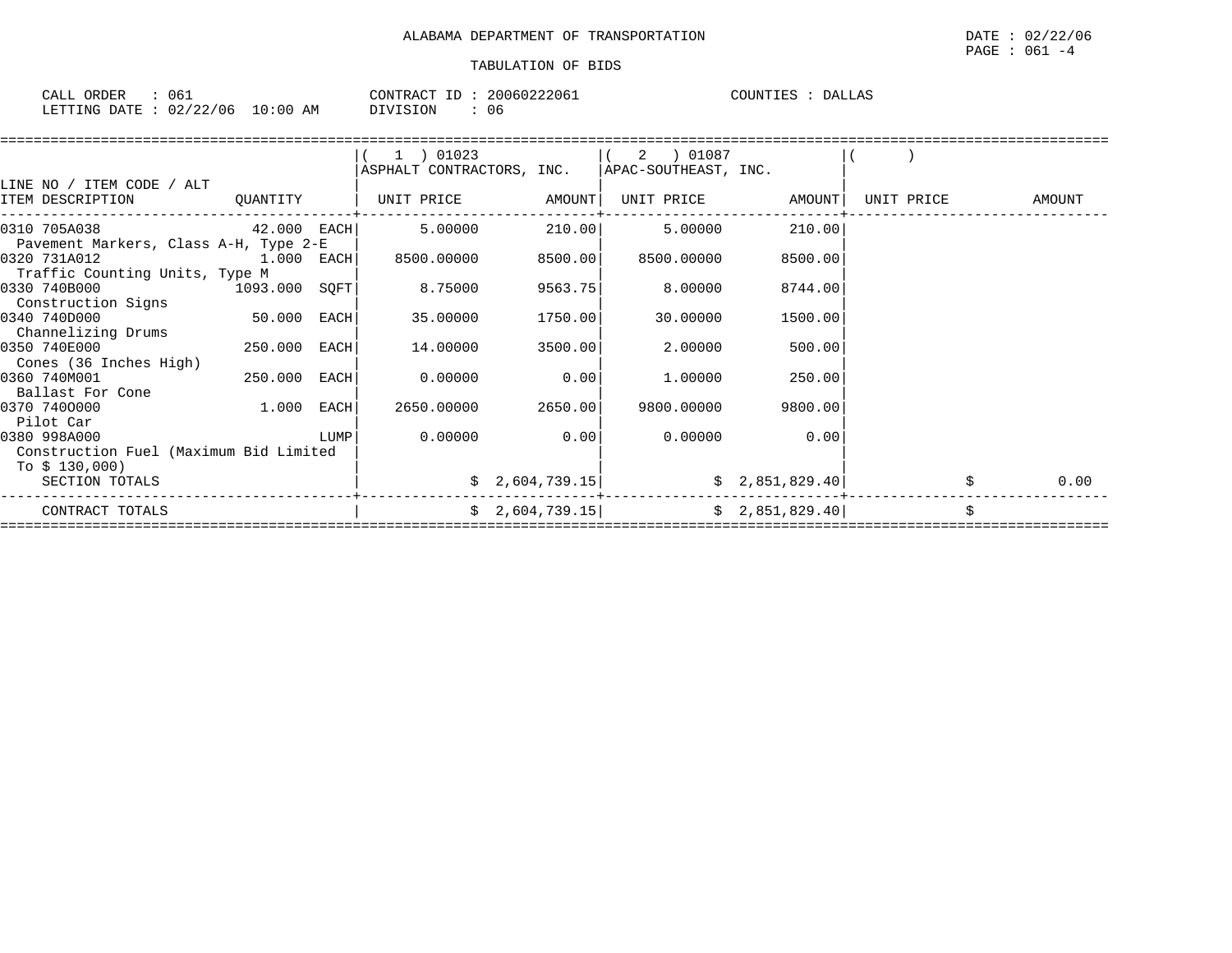# PAGE : 064 -1

|      | : 064<br>CALL ORDER              | LETTING DATE: 02/22/06 10:00 AM                                                                                | CONTRACT ID: 20060222064<br>DIVISION<br>: 01                                                                                                      |              | COUNTIES : CULLMAN |                                                  |                                                  |
|------|----------------------------------|----------------------------------------------------------------------------------------------------------------|---------------------------------------------------------------------------------------------------------------------------------------------------|--------------|--------------------|--------------------------------------------------|--------------------------------------------------|
|      | CONTRACT DESCRIPTION :<br>line.  |                                                                                                                | CONTRACT TIME :<br>24<br>for the Litter Collection and Maintenance Roadside Mowing<br>along I-65 from the Blount County line to the Morgan County | Working Days | (available days)   | PROJECT(S) : 99-401-224-665-601                  |                                                  |
| RANK | VENDOR NO. / NAME                |                                                                                                                |                                                                                                                                                   |              |                    | TOTAL<br><b>BID</b>                              | % OVER<br>LOW BID                                |
| 4    | 03062<br>12043<br>01037<br>15020 | COOK CONTRACTORS, INC.<br>LOVIN CONTRACTING COMPANY, INC.<br>ALABAMA SLIPFORM, INC.<br>OAKLEY EXCAVATING, INC. |                                                                                                                                                   |              |                    | 52,326.00<br>69,640.00<br>78,453.29<br>88,560.00 | 100.0000%<br>133.0887%<br>149.9318%<br>169.2466% |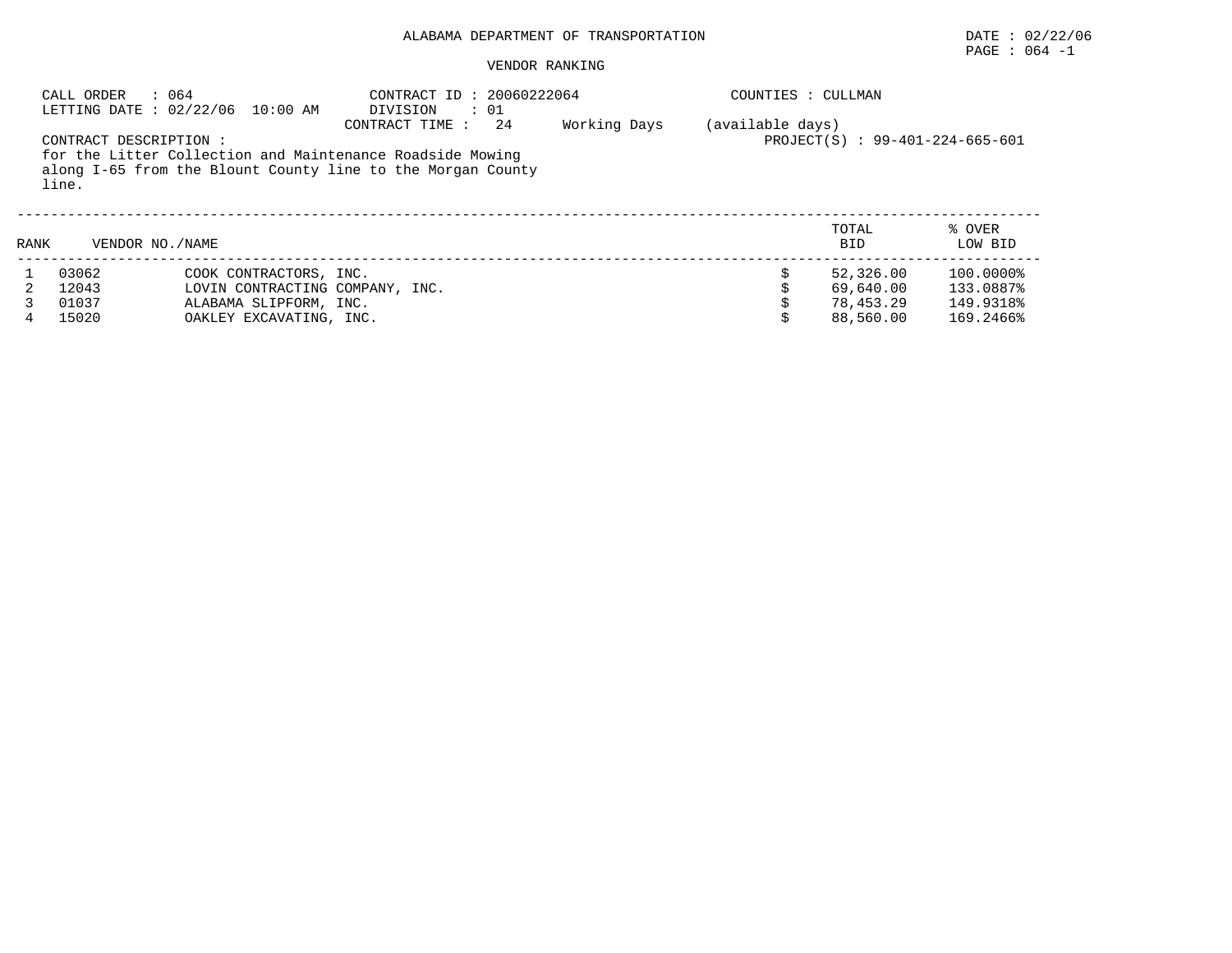| ORDER<br>CALL | J64      |                 | $-1$<br>CONTRACT  | 20060222064 | COUNTIES | LLMAN |
|---------------|----------|-----------------|-------------------|-------------|----------|-------|
| LETTING DATE  | 02/22/06 | . 0 : 0 0<br>AΜ | SION<br>$\lambda$ | ◡∸          |          |       |

| 1 ) 03062                                                                                                      |                                                  | 2 ) 12043                          |                          | 01037<br>3.                |                                                                                                                       |
|----------------------------------------------------------------------------------------------------------------|--------------------------------------------------|------------------------------------|--------------------------|----------------------------|-----------------------------------------------------------------------------------------------------------------------|
|                                                                                                                |                                                  |                                    |                          |                            |                                                                                                                       |
|                                                                                                                |                                                  |                                    |                          |                            |                                                                                                                       |
| UNIT PRICE                                                                                                     | AMOUNT                                           | UNIT PRICE                         |                          | UNIT PRICE                 | AMOUNT                                                                                                                |
|                                                                                                                |                                                  |                                    |                          |                            |                                                                                                                       |
| 12954.00000                                                                                                    | 38862.00                                         | 15000.00000                        |                          | 18768.00000                | 56304.00                                                                                                              |
|                                                                                                                |                                                  |                                    |                          |                            |                                                                                                                       |
|                                                                                                                |                                                  |                                    |                          |                            |                                                                                                                       |
|                                                                                                                |                                                  |                                    |                          |                            | 19898.73                                                                                                              |
|                                                                                                                |                                                  |                                    |                          |                            |                                                                                                                       |
| 0.00000                                                                                                        | 0.00                                             | 5.00000                            |                          | 9.77000                    | 1250.56                                                                                                               |
|                                                                                                                |                                                  |                                    |                          |                            |                                                                                                                       |
| 0.00000                                                                                                        | 0.00                                             | 4500.00000                         |                          | 1000.00000                 | 1000.00                                                                                                               |
|                                                                                                                |                                                  |                                    |                          |                            |                                                                                                                       |
|                                                                                                                |                                                  |                                    |                          |                            |                                                                                                                       |
| Ŝ.                                                                                                             | 52,326.00                                        | \$                                 |                          | Ŝ.                         | 78,453.29                                                                                                             |
| \$                                                                                                             |                                                  | \$                                 |                          | Ŝ.                         | 78,453.29                                                                                                             |
| QUANTITY<br>3.000<br>Litter Collection (Approximately 408<br>128.000<br>Construction Fuel (Maximum Bid Limited | CYCL<br>4488.00000<br>3.000 CYCL<br>SQFT<br>LUMP | COOK CONTRACTORS, INC.<br>13464.00 | 6500.00000<br>52, 326.00 | LOVIN CONTRACTING COMPANY, | ALABAMA SLIPFORM, INC.<br>AMOUNT<br>45000.00<br>19500.00<br>6632.91000<br>640.00<br>4500.00<br>69,640.00<br>69,640.00 |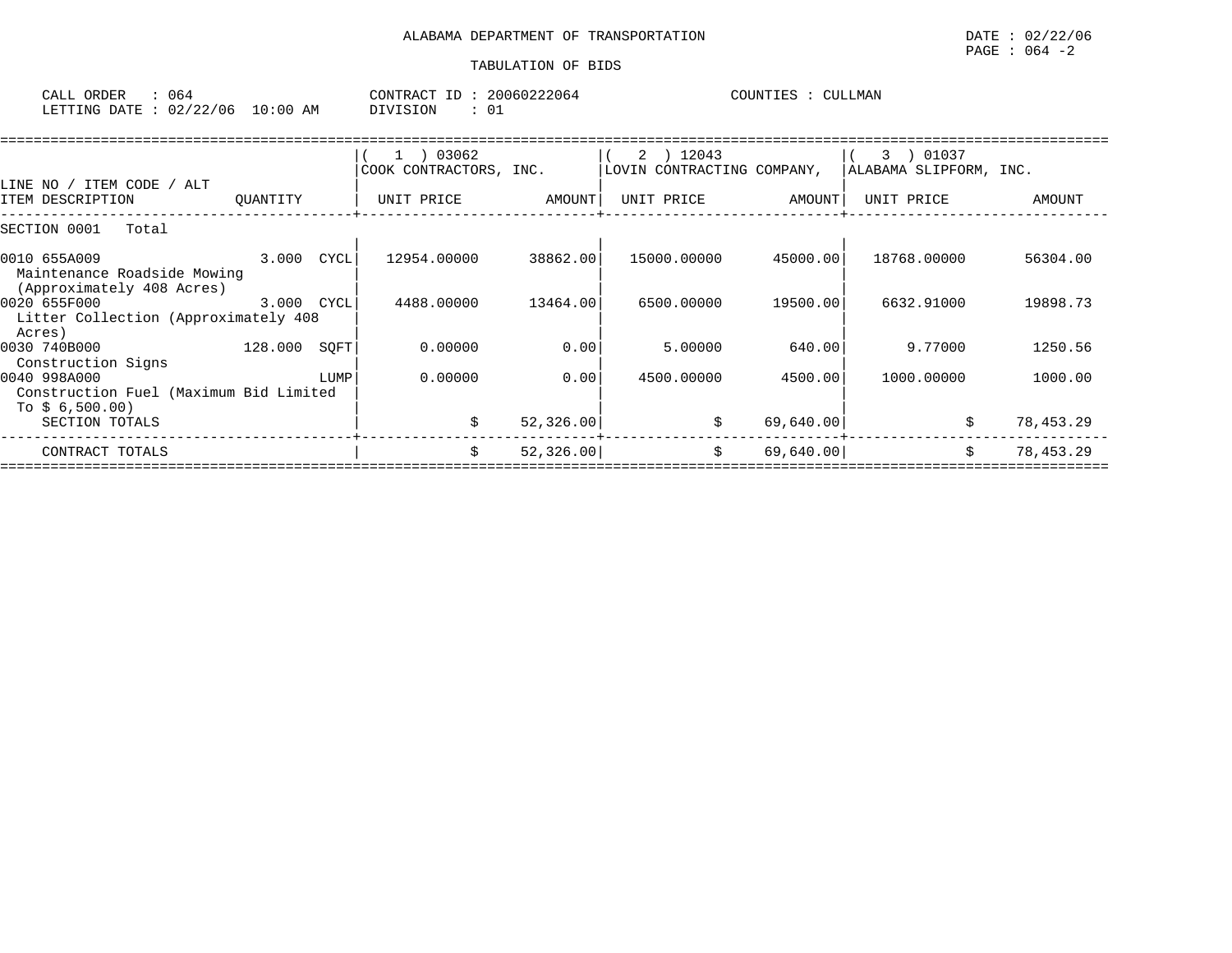# ALABAMA DEPARTMENT OF TRANSPORTATION DATE : 02/22/06 TABULATION OF BIDS

| : 064<br>CALL ORDER<br>LETTING DATE : 02/22/06 10:00 AM                                    | CONTRACT ID: 20060222064<br>DIVISION | : 01                | COUNTIES : CULLMAN |            |            |
|--------------------------------------------------------------------------------------------|--------------------------------------|---------------------|--------------------|------------|------------|
| LINE NO / ITEM CODE / ALT                                                                  | 4 ) 15020<br>OAKLEY EXCAVATING, INC. |                     |                    |            |            |
| ITEM DESCRIPTION<br>QUANTITY                                                               | UNIT PRICE AMOUNT                    |                     | UNIT PRICE AMOUNT  | UNIT PRICE | AMOUNT     |
| SECTION 0001 Total                                                                         |                                      |                     |                    |            |            |
| $3.000$ $CYCL$<br>0010 655A009<br>Maintenance Roadside Mowing<br>(Approximately 408 Acres) |                                      | 8000.00000 24000.00 |                    |            |            |
| 0020 655F000 3.000 CYCL<br>Litter Collection (Approximately 408<br>Acres)                  | 19000.00000                          | 57000.00            |                    |            |            |
| $128.000$ SQFT<br>0030 740B000<br>Construction Signs                                       | 20.00000                             | 2560.00             |                    |            |            |
| 0040 998A000<br>Construction Fuel (Maximum Bid Limited<br>To $$6,500.00)$                  | 5000.00000<br>LUMP                   | 5000.00             |                    |            |            |
| SECTION TOTALS                                                                             |                                      | 88,560.00           | 0.00               |            | \$<br>0.00 |
| CONTRACT TOTALS                                                                            | \$                                   | 88,560.00           | \$<br>0.00         |            | \$         |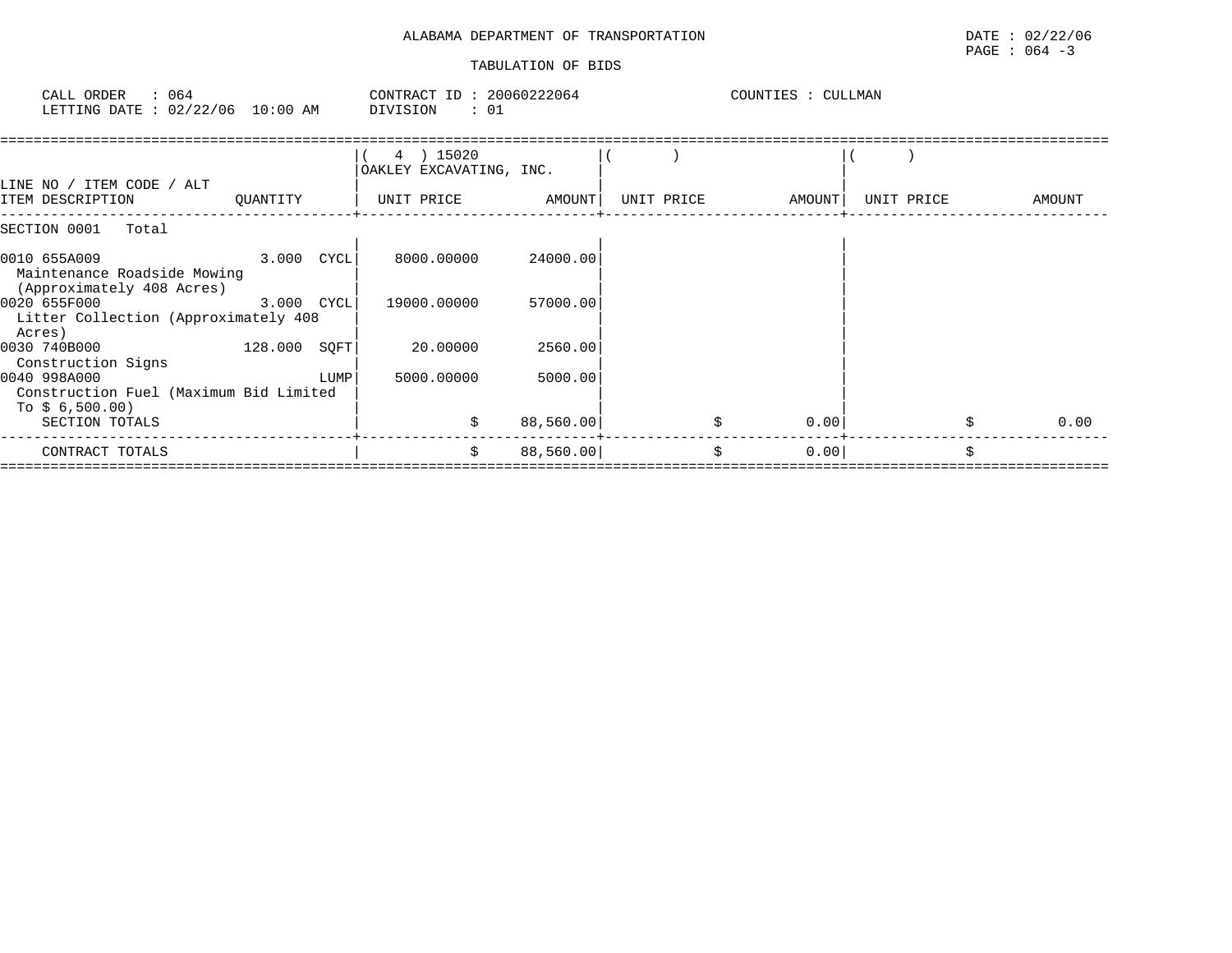# $\texttt{PAGE}$  : 065 -1

| CALL ORDER                     | : 065<br>LETTING DATE : 02/22/06 10:00 AM                 | CONTRACT ID: 20060222065<br>: 01<br>DIVISION                                                                                                     |              | COUNTIES : DEKALB |                                 |                        |
|--------------------------------|-----------------------------------------------------------|--------------------------------------------------------------------------------------------------------------------------------------------------|--------------|-------------------|---------------------------------|------------------------|
| CONTRACT DESCRIPTION:<br>line. |                                                           | 42<br>CONTRACT TIME:<br>for the Litter Collection and Maintenance Roadside Mowing<br>along I-59 from the Etowah County line to the Georgia state | Working Days | (available days)  | PROJECT(S) : 99-401-253-659-601 |                        |
| RANK                           | VENDOR NO. / NAME                                         |                                                                                                                                                  |              |                   | TOTAL<br><b>BID</b>             | % OVER<br>LOW BID      |
| 03062<br>12043                 | COOK CONTRACTORS, INC.<br>LOVIN CONTRACTING COMPANY, INC. |                                                                                                                                                  |              |                   | 89,707.05<br>136,560.00         | 100.0000%<br>152.2288% |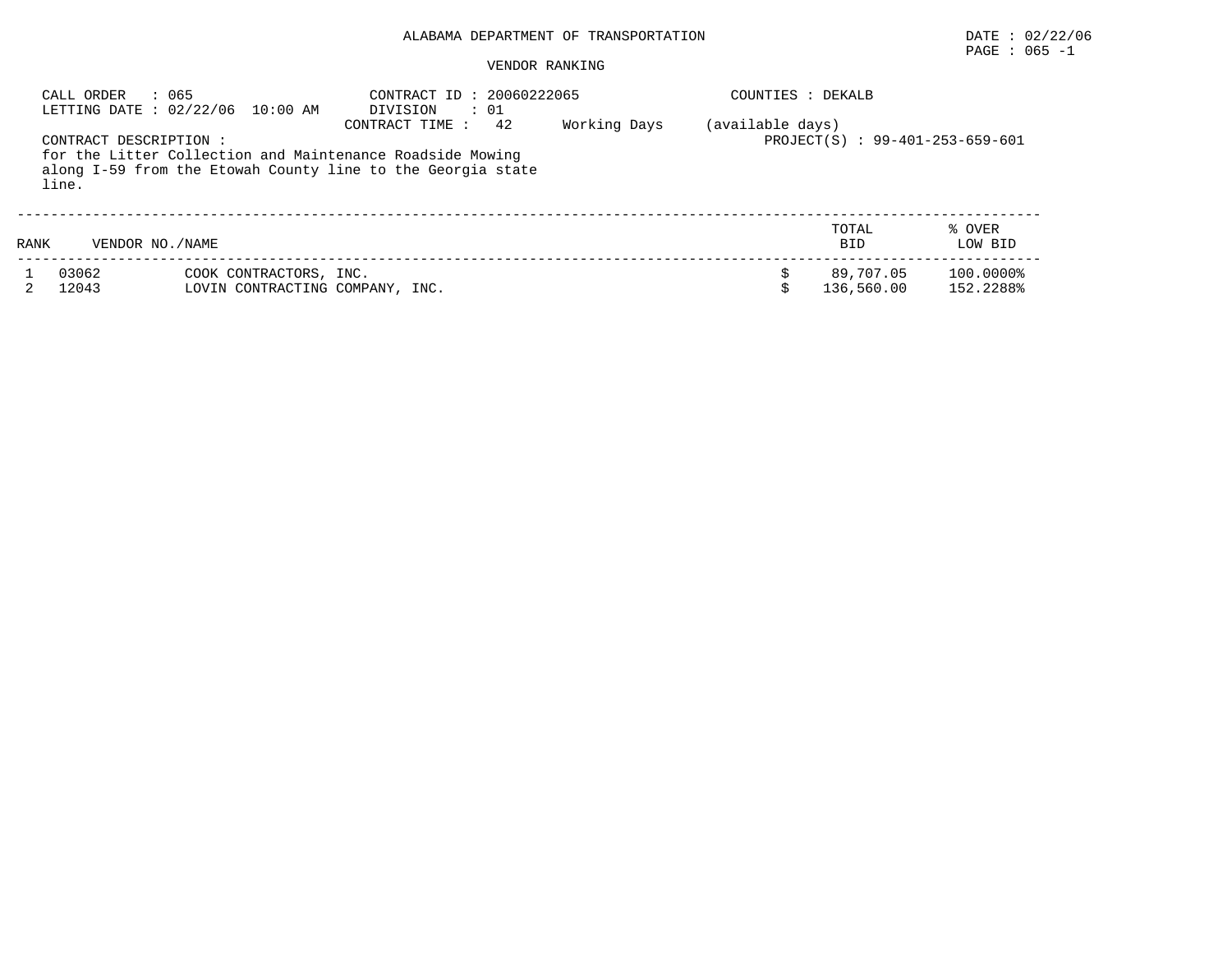| ORDER<br>CALL                    | 065 | CONTRACT ID | 20060222065 | COUNTIES | <b>DEKALB</b> |
|----------------------------------|-----|-------------|-------------|----------|---------------|
| LETTING DATE : 02/22/06 10:00 AM |     | DIVISION    |             |          |               |

|                                                                            |                |      | 1 ) 03062<br>COOK CONTRACTORS, INC. |           | 2 ) 12043<br>LOVIN CONTRACTING COMPANY, |            |            |        |
|----------------------------------------------------------------------------|----------------|------|-------------------------------------|-----------|-----------------------------------------|------------|------------|--------|
| LINE NO / ITEM CODE / ALT<br>ITEM DESCRIPTION                              | OUANTITY       |      | UNIT PRICE                          | AMOUNT    | UNIT PRICE                              | AMOUNT     | UNIT PRICE | AMOUNT |
| SECTION 0001<br>Total                                                      |                |      |                                     |           |                                         |            |            |        |
| 0010 655A009<br>Maintenance Roadside Mowing<br>(Approximately 815 Acres)   | $3.000$ $CYCL$ |      | 23390.50000                         | 70171.50  | 30000.00000                             | 90000.00   |            |        |
| 0020 655F000<br>Litter Collection (Approximately 815<br>Acres)             | 3.000 CYCL     |      | 6511.85000                          | 19535.55  | 12000.00000                             | 36000.00   |            |        |
| 0030 740B000<br>Construction Signs                                         | 128.000 SOFT   |      | 0.00000                             | 0.00      | 20.00000                                | 2560.00    |            |        |
| 0040 998A000<br>Construction Fuel (Maximum Bid Limited<br>To $$12,000.00)$ |                | LUMP | 0.00000                             | 0.001     | 8000.00000                              | 8000.00    |            |        |
| SECTION TOTALS                                                             |                |      | Ŝ.                                  | 89,707.05 | \$                                      | 136,560.00 |            | 0.00   |
| CONTRACT TOTALS                                                            |                |      | Ŝ.                                  | 89,707.05 | \$                                      | 136,560.00 |            |        |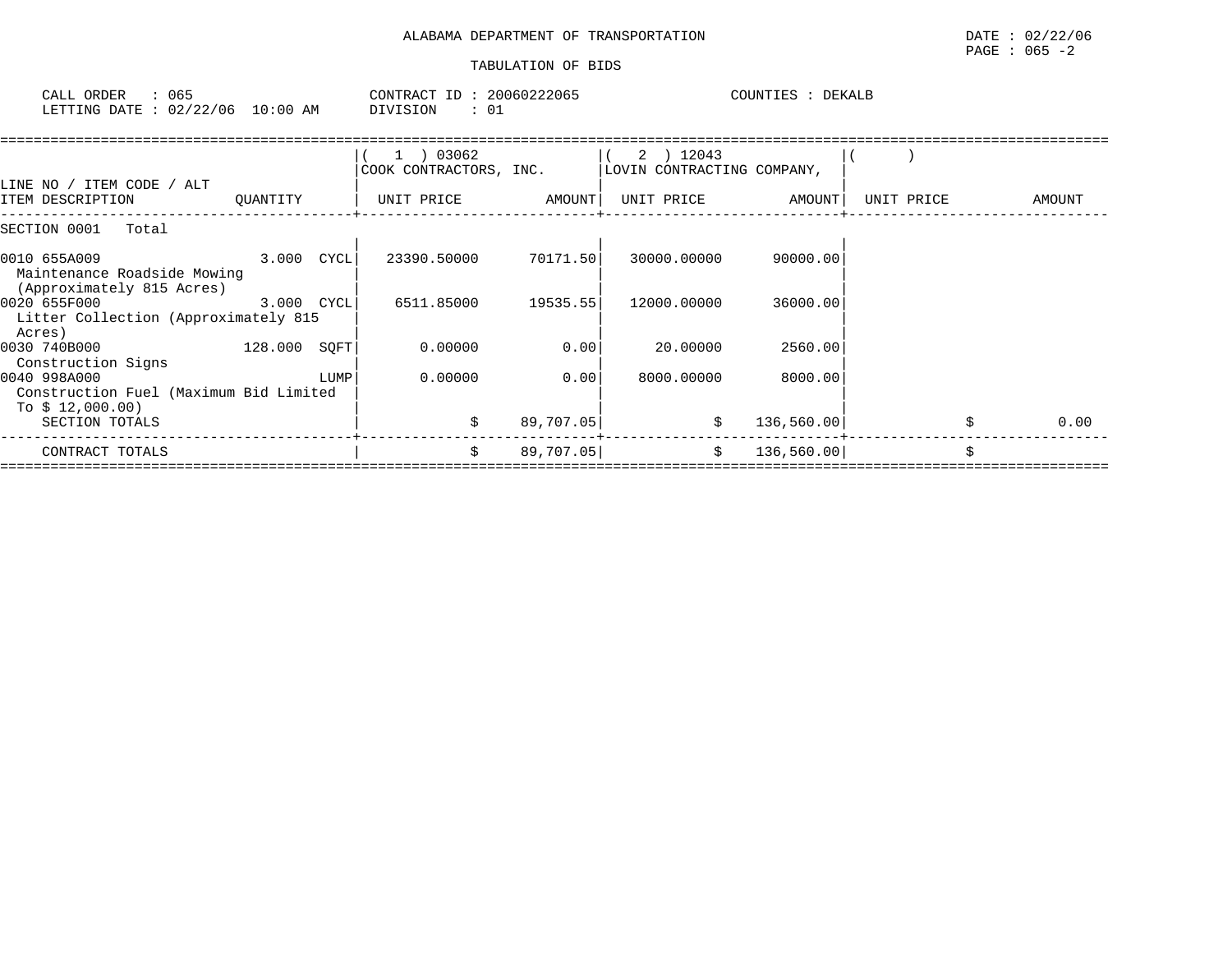# $\texttt{PAGE}$  : 066 -1

|      | CALL ORDER<br>: 066    | LETTING DATE: 02/22/06 10:00 AM                                                                                          | CONTRACT ID: 20060222066<br>DIVISION<br>: 01 |    |              | COUNTIES : ETOWAH |                                 |           |
|------|------------------------|--------------------------------------------------------------------------------------------------------------------------|----------------------------------------------|----|--------------|-------------------|---------------------------------|-----------|
|      | CONTRACT DESCRIPTION : |                                                                                                                          | CONTRACT TIME:                               | 30 | Working Days | (available days)  | PROJECT(S) : 99-401-285-000-601 |           |
|      |                        | for the Litter Collection and Maintenance Roadside Mowing on<br>I-59 from the St. Clair County line to the Dekalb County |                                              |    |              |                   |                                 |           |
|      |                        | line and on $I-759$ from $I-59$ to MP 4.54 in Gadsden.                                                                   |                                              |    |              |                   |                                 |           |
|      |                        |                                                                                                                          |                                              |    |              |                   | TOTAL                           | % OVER    |
| RANK | VENDOR NO. / NAME      |                                                                                                                          |                                              |    |              |                   | <b>BID</b>                      | LOW BID   |
|      | 03062                  | COOK CONTRACTORS, INC.                                                                                                   |                                              |    |              |                   | 63,180.18                       | 100.0000% |
|      | 12043                  | LOVIN CONTRACTING COMPANY, INC.                                                                                          |                                              |    |              |                   | 89,950.00                       | 142.3706% |
|      | 01037                  | ALABAMA SLIPFORM, INC.                                                                                                   |                                              |    |              |                   | 100,686.04                      | 159.3633% |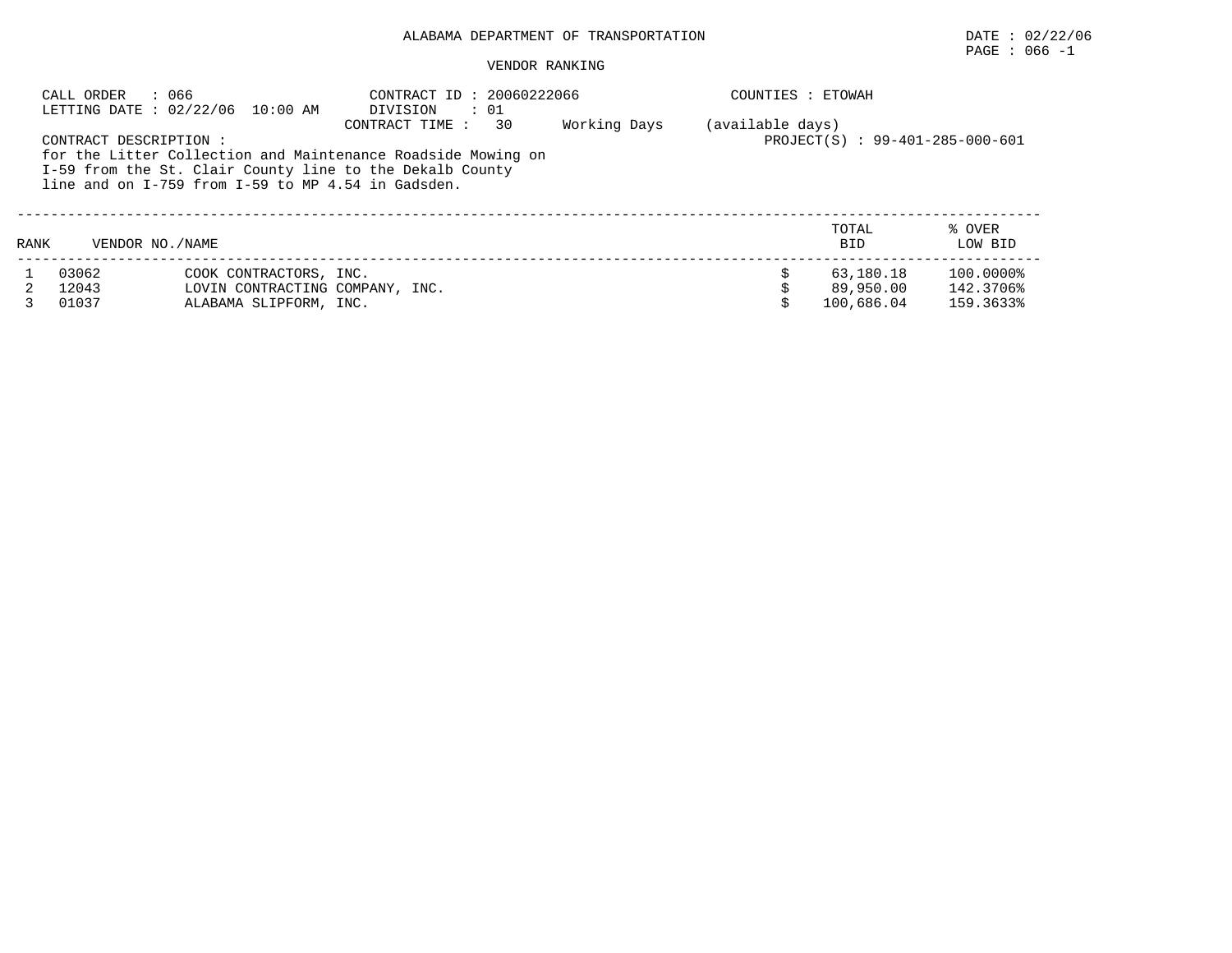| ORDER<br>CALL            | uor                                      |                   | CONTR<br>$\sqrt{2}$<br>RA A | TD. | 60222066<br>.161 | COUNTIES | <b>ETOWAH</b> |
|--------------------------|------------------------------------------|-------------------|-----------------------------|-----|------------------|----------|---------------|
| <b>LETTING</b><br>חד ברח | $\sim$ $\sim$<br>$\sqrt{2}$<br>106<br>◡▵ | L O<br>AΜ<br>፡ 00 | VISION<br>$\lambda$         |     | $\sim$<br>ഁഄ     |          |               |

|                                        |                |      | 1 ) 03062              |           | 2 ) 12043                  |           | 01037<br>3             |            |
|----------------------------------------|----------------|------|------------------------|-----------|----------------------------|-----------|------------------------|------------|
|                                        |                |      | COOK CONTRACTORS, INC. |           | LOVIN CONTRACTING COMPANY, |           | ALABAMA SLIPFORM, INC. |            |
| LINE NO / ITEM CODE / ALT              |                |      |                        |           |                            |           |                        |            |
| ITEM DESCRIPTION                       | QUANTITY       |      | UNIT PRICE             | AMOUNT    | UNIT PRICE                 | AMOUNT    | UNIT PRICE             | AMOUNT     |
| SECTION 0001<br>Total                  |                |      |                        |           |                            |           |                        |            |
| 0010 655A009                           | $3.000$ $CYCL$ |      | 16473.80000            | 49421.40  | 17250.00000                | 51750.00  | 25830.00000            | 77490.00   |
| Maintenance Roadside Mowing            |                |      |                        |           |                            |           |                        |            |
| (Approximately 574 Acres)              |                |      |                        |           |                            |           |                        |            |
| 0020 655F000                           | 3.000 CYCL     |      | 4586.26000             | 13758.78  | 8600,00000                 | 25800.00  | 6815.16000             | 20445.48   |
| Litter Collection (Approximately 574   |                |      |                        |           |                            |           |                        |            |
| Acres)                                 |                |      |                        |           |                            |           |                        |            |
| 0030 740B000                           | 128.000 SOFT   |      | 0.00000                | 0.00      | 50.00000                   | 6400.00   | 9.77000                | 1250.56    |
| Construction Signs                     |                |      |                        |           |                            |           |                        |            |
| 0040 998A000                           |                | LUMP | 0.00000                | 0.00      | 6000.00000                 | 6000.00   | 1500.00000             | 1500.00    |
| Construction Fuel (Maximum Bid Limited |                |      |                        |           |                            |           |                        |            |
| To $$8,900.00)$                        |                |      |                        |           |                            |           |                        |            |
| SECTION TOTALS                         |                |      | Ŝ.                     | 63,180.18 | \$                         | 89,950.00 |                        | 100,686.04 |
| CONTRACT TOTALS                        |                |      | \$                     | 63,180.18 | \$                         | 89,950.00 | Ŝ.                     | 100,686.04 |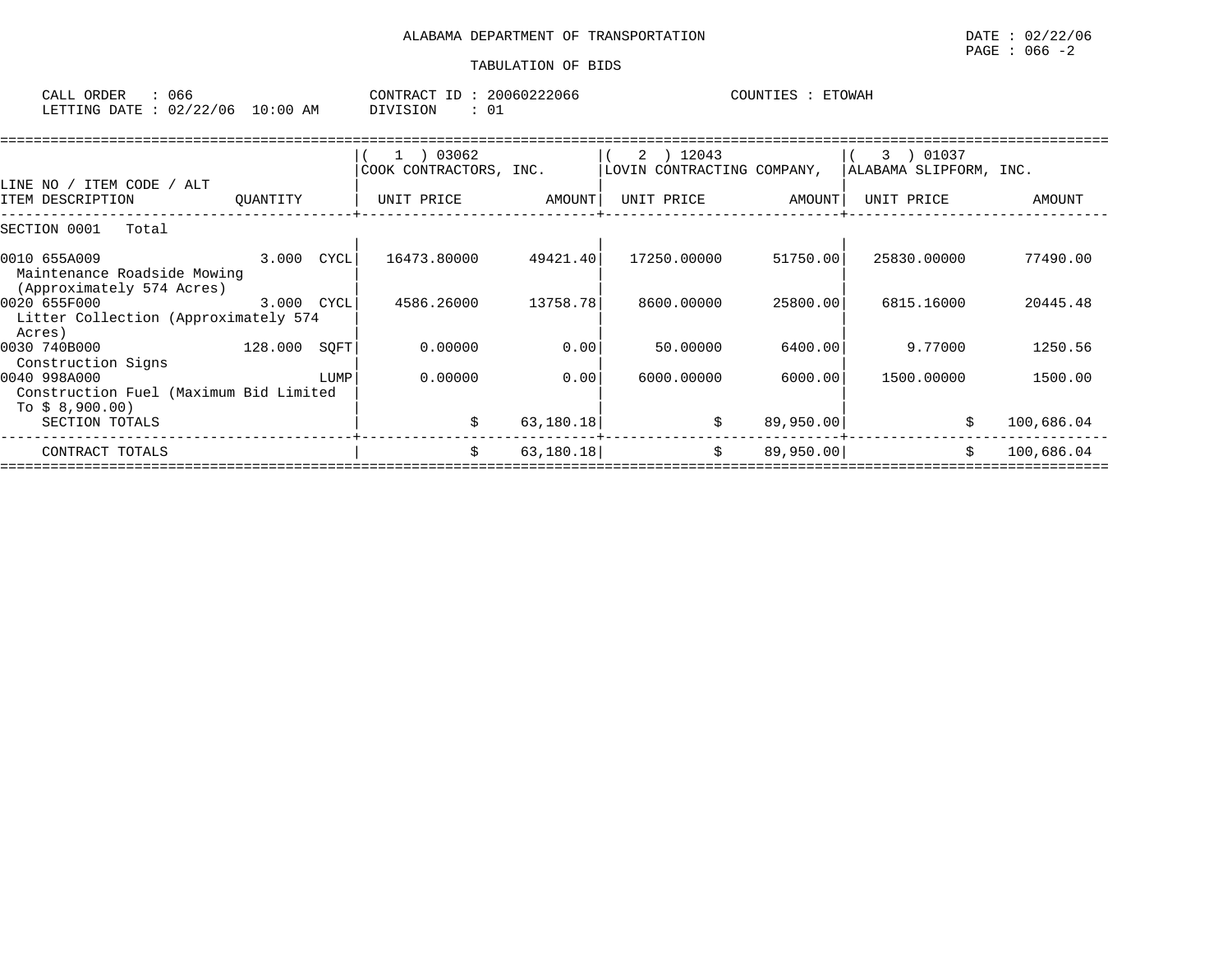|      | : 067<br>CALL ORDER                  | LETTING DATE : 02/22/06 10:00 AM                                                                      | CONTRACT ID: 20060222067<br>$\cdot$ 01<br>DIVISION<br>72<br>CONTRACT TIME:                                                                                                          | Working Days | COUNTIES : MADISON<br>(available days) | LIMESTONE                                            | MORGAN                                           |
|------|--------------------------------------|-------------------------------------------------------------------------------------------------------|-------------------------------------------------------------------------------------------------------------------------------------------------------------------------------------|--------------|----------------------------------------|------------------------------------------------------|--------------------------------------------------|
|      | CONTRACT DESCRIPTION:<br>Huntsville. |                                                                                                       | for constructing the Litter Collection and Maintenance<br>Roadside Mowing on I-65 from the Cullman County line to the<br>Tennessee state line and on I-565 from I-65 to MP 13.75 in |              |                                        | PROJECT(S) : 99-401-690-000-601                      |                                                  |
| RANK | VENDOR NO. / NAME                    |                                                                                                       |                                                                                                                                                                                     |              |                                        | TOTAL<br><b>BID</b>                                  | % OVER<br>LOW BID                                |
|      | 03062<br>15020<br>12043<br>23078     | COOK CONTRACTORS, INC.<br>OAKLEY EXCAVATING, INC.<br>LOVIN CONTRACTING COMPANY, INC.<br>J. WEST, INC. |                                                                                                                                                                                     |              |                                        | 191,909.76<br>258,420.00<br>286,020.00<br>335,164.00 | 100.0000%<br>134.6570%<br>149.0388%<br>174.6467% |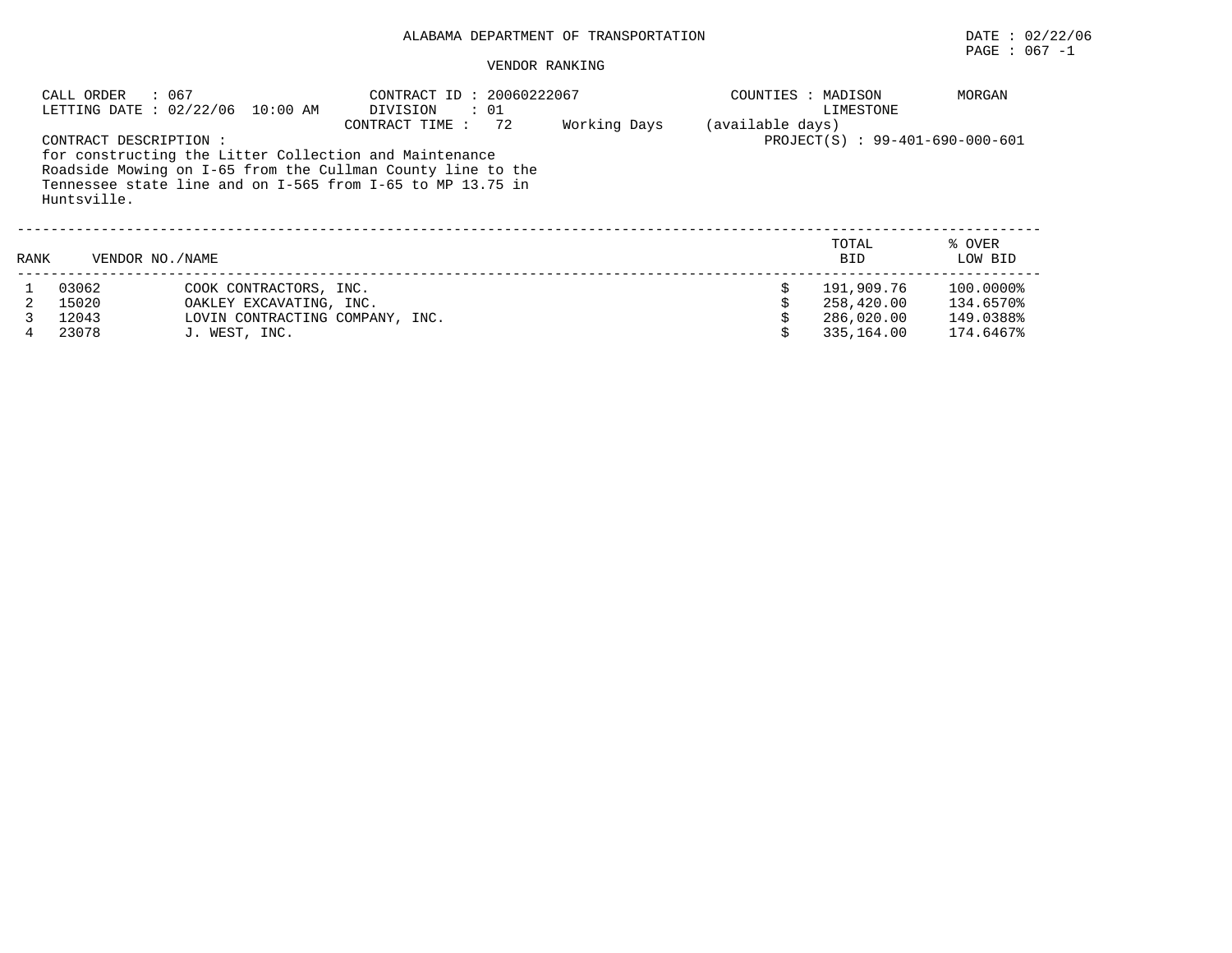| CALL ORDER<br>: 067<br>LETTING DATE : 02/22/06 10:00 AM                                           | CONTRACT ID: 20060222067<br>DIVISION<br>: 01 |            |                                      | COUNTIES : MADISON | MORGAN<br>LIMESTONE                          |            |
|---------------------------------------------------------------------------------------------------|----------------------------------------------|------------|--------------------------------------|--------------------|----------------------------------------------|------------|
| LINE NO / ITEM CODE / ALT                                                                         | COOK CONTRACTORS, INC.                       |            | 2 ) 15020<br>OAKLEY EXCAVATING, INC. |                    | 3 ) 12043<br>LOVIN CONTRACTING COMPANY, INC. |            |
| ITEM DESCRIPTION<br>QUANTITY                                                                      | UNIT PRICE                                   | AMOUNT     | UNIT PRICE                           | AMOUNT             | UNIT PRICE                                   | AMOUNT     |
| SECTION 0001<br>Total                                                                             |                                              |            |                                      |                    |                                              |            |
| $3.000$ $CYCL$<br>0010 655A009<br>Maintenance Roadside Mowing                                     | 50052.80000                                  | 150158.40  | 23500.00000                          | 70500.00           | 57500.00000                                  | 172500.00  |
| (Approximately 1744 Acres)<br>3.000 CYCL<br>0020 655F000<br>Litter Collection (Approximately 1744 | 13917.12000                                  | 41751.36   | 58000.00000                          | 174000.00          | 26000.00000                                  | 78000.00   |
| Acres)<br>$128.000$ SQFT<br>0030 740B000<br>Construction Signs                                    | 0.00000                                      | 0.00       | 15.00000                             | 1920.00            | 90.00000                                     | 11520.00   |
| 0040 998A000<br>LUMP<br>Construction Fuel (Maximum Bid Limited<br>To $$25,000.00)$                | 0.00000                                      | 0.00       | 12000.00000                          | 12000.00           | 24000.00000                                  | 24000.00   |
| SECTION TOTALS                                                                                    | \$                                           | 191,909.76 | \$                                   | 258, 420.00        | \$                                           | 286,020.00 |
| CONTRACT TOTALS                                                                                   | Ŝ.                                           | 191,909.76 | \$                                   | 258, 420.00        | Ŝ.                                           | 286,020.00 |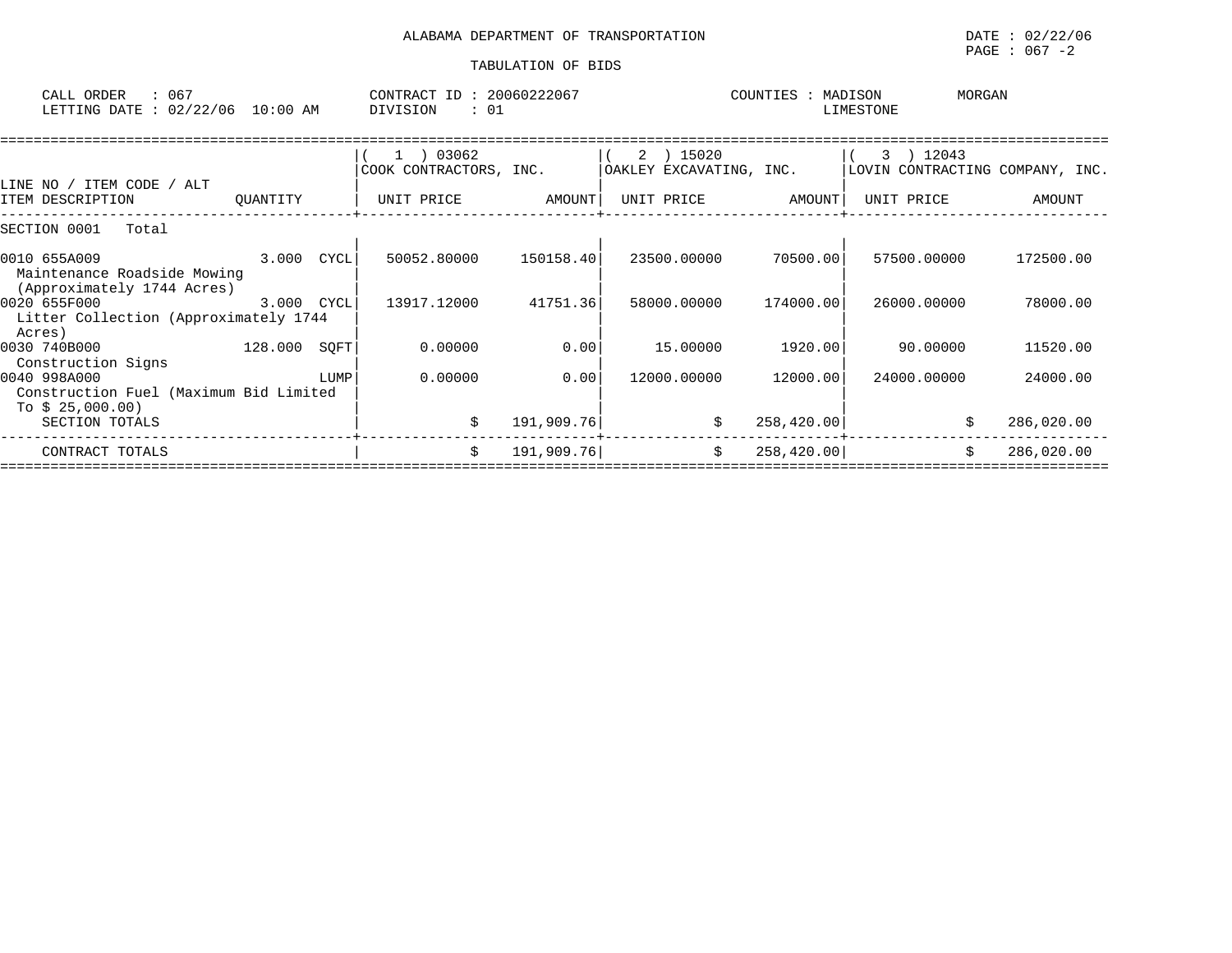| CALL ORDER<br>: 067<br>LETTING DATE : 02/22/06 10:00 AM                                   |                | CONTRACT ID: 20060222067<br>DIVISION | : 01        |            | COUNTIES : MADISON | LIMESTONE  | MORGAN |  |
|-------------------------------------------------------------------------------------------|----------------|--------------------------------------|-------------|------------|--------------------|------------|--------|--|
| LINE NO / ITEM CODE / ALT                                                                 |                | 4 ) 23078<br>J. WEST, INC.           |             |            |                    |            |        |  |
| ITEM DESCRIPTION<br>QUANTITY                                                              |                | UNIT PRICE                           | AMOUNT      | UNIT PRICE | AMOUNT             | UNIT PRICE | AMOUNT |  |
| SECTION 0001<br>Total                                                                     |                |                                      |             |            |                    |            |        |  |
| $3.000$ CYCL<br>0010 655A009<br>Maintenance Roadside Mowing<br>(Approximately 1744 Acres) |                | 87200.00000                          | 261600.00   |            |                    |            |        |  |
| 0020 655F000<br>Litter Collection (Approximately 1744<br>Acres)                           | $3.000$ $CYCL$ | 24478.00000                          | 73434.00    |            |                    |            |        |  |
| 0030 740B000<br>Construction Signs                                                        | 128.000 SOFT   | 1.00000                              | 128.00      |            |                    |            |        |  |
| 0040 998A000<br>Construction Fuel (Maximum Bid Limited<br>To $$25,000.00)$                | LUMP           | 2.00000                              | 2.00        |            |                    |            |        |  |
| SECTION TOTALS                                                                            |                | \$                                   | 335, 164.00 |            | 0.00               |            | 0.00   |  |
| CONTRACT TOTALS                                                                           |                | \$                                   | 335, 164.00 |            | \$<br>0.00         |            | \$     |  |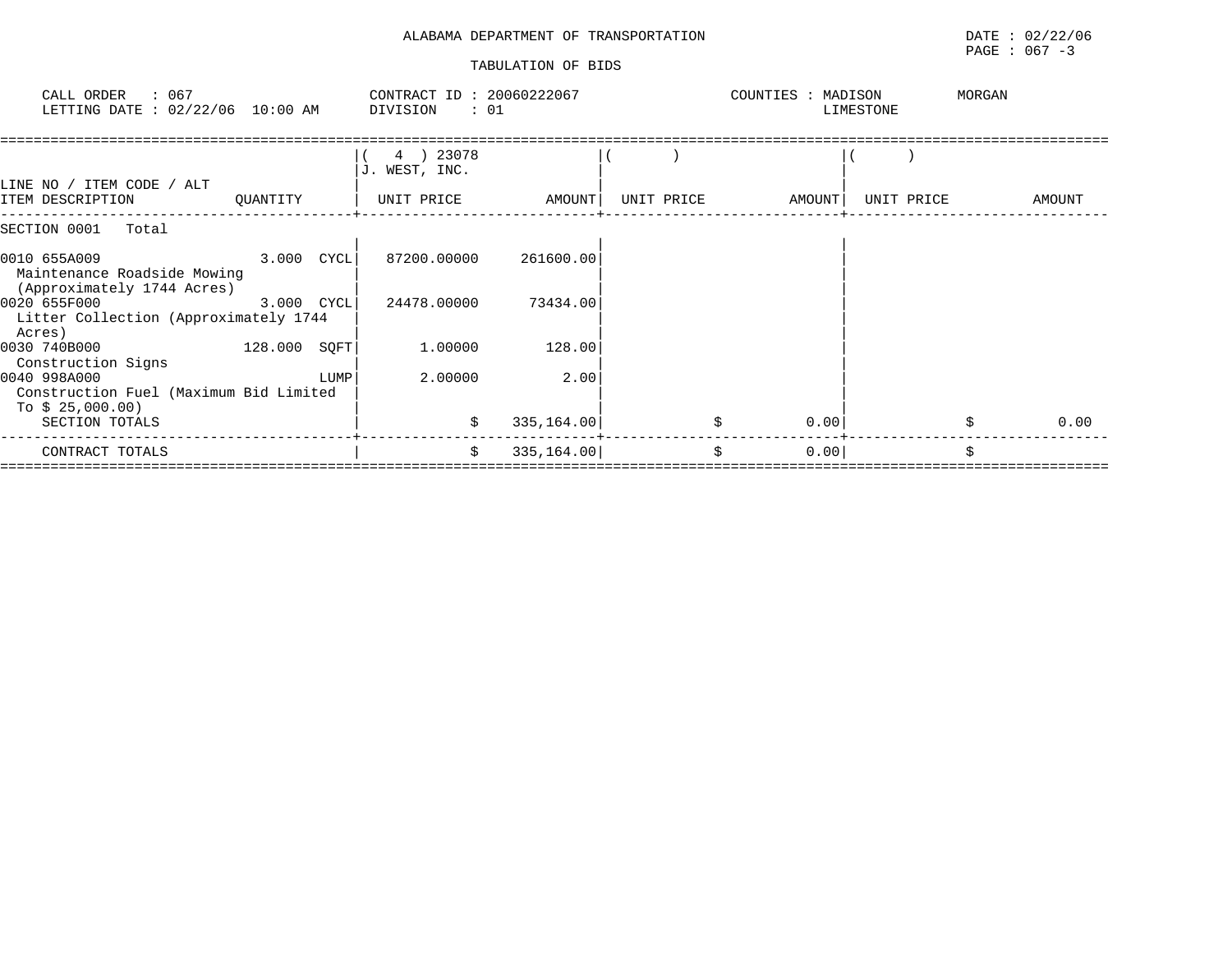# PAGE : 069 -1

| CALL ORDER                                    | : 069<br>LETTING DATE : 02/22/06 10:00 AM               | : 20060222069<br>CONTRACT ID<br>DIVISION<br>: 09                                    |              | COUNTIES : MOBILE |                                 |                        |
|-----------------------------------------------|---------------------------------------------------------|-------------------------------------------------------------------------------------|--------------|-------------------|---------------------------------|------------------------|
| CONTRACT DESCRIPTION :<br>south<br>of Mobile. |                                                         | 45<br>CONTRACT TIME :<br>for the Bridge Coating (NBR) on SR-193 at the CSX Railroad | Working Days | (available days)  | PROJECT(S) : 99-509-013-063-541 |                        |
| VENDOR NO. / NAME<br>RANK                     |                                                         |                                                                                     |              |                   | TOTAL<br><b>BID</b>             | % OVER<br>LOW BID      |
| 19118<br>16052                                | SEMINOLE EQUIPMENT, INC.<br>POSEIDON CONSTRUCTION, INC. |                                                                                     |              |                   | 282,926.00<br>288,800.00        | 100.0000%<br>102.0762% |